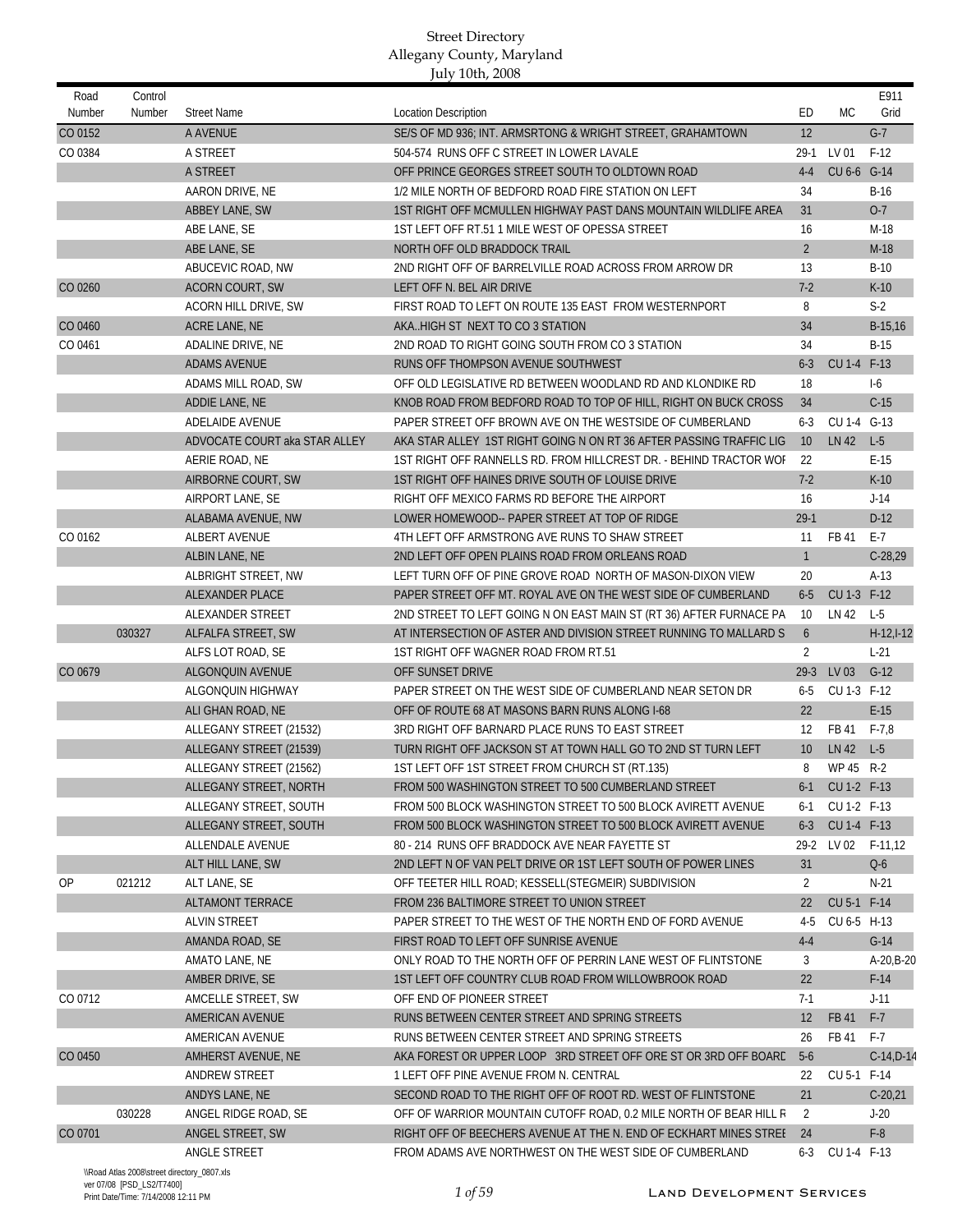| Road<br>Number | Control<br>Number | <b>Street Name</b>       | <b>Location Description</b>                                            | ED             | МC          | E911<br>Grid       |
|----------------|-------------------|--------------------------|------------------------------------------------------------------------|----------------|-------------|--------------------|
| CO 0794        |                   | ANIMAL SHELTER ROAD      | RUNS OUT TO OLD ANIMAL SHELTER                                         | $5-4$          | CU 3-2 E-13 |                    |
|                |                   | <b>ANN PLACE</b>         | FROM FRANKLIN STREET TO PULASKI STREET                                 | $5-4$          | CU 3-2 E-13 |                    |
|                | 080411            | ANNABELLE WAY, NE        |                                                                        |                |             |                    |
|                |                   | ANTHONYS RIDGE ROAD, SE  | 3RD ROAD OFF OF MALCOLM ROAD FROM ROUTE 51                             | $\overline{2}$ |             | $L-25.M-25$        |
|                |                   | ANTIQUE ROAD, SW         | 1ST LEFT OFF CHARLESTOWN RD. TAKE IMMEDIATE LEFT TOWARDS HAINES        | 10             |             | $M-5$              |
|                |                   | APACHE AVENUE, SW        | RIGHT OFF SOUTH CRESAP STREET ACROSS FROM LOTUS AVENU                  | $6-6$          |             | $1 - 11$           |
| CO 0321        |                   | APOLLO AVENUE, SW        | LEFT OFF MCMULLEN HIGHWAY SOUTH ACROSS FROM MILNORE AVENUE             | $6-6$          |             | $H-12$             |
|                |                   | APPEL HILL LANE, SE      | EAST SIDE IRONS MOUNTAIN OFF OF DRAKE ROAD                             | 21             |             | $G-17$             |
| CO 0752        |                   | APPEL ROAD, SE           | LEFT OFF END OF ORLEANS ROAD NEAR LOW WATER BRIDGE                     | $\mathbf{1}$   |             | B-28, I-28         |
|                |                   | <b>APPERSON AVENUE</b>   | OFF HUDSON AVE NEAR ALLEGANY COUNTY EMERGENCY MANAGEMENT               | 22             | CU 5-1 F-14 |                    |
| CO 0663        |                   | APPLEWOOD DRIVE, NW      | 1ST STREET TO RIGHT OFF STONELIEGH ROAD FROM CASH VALLEY               | $29-1$         | LV 01       | $D-12,E-12$        |
| CO 0283        |                   | APRIL AVENUE, SW         | OFF MCMULLEN HIGHWAY ACROSS FROM FIRE DEPARTMENT                       | $6-6$          |             | $H-12$             |
|                |                   | ARAPAHO ROAD, SE         | RIGHT OFF NANCY RD. FROM OLD BRADDOCK TRAIL RD.                        | 16             |             | $N-17,18$          |
|                |                   | <b>ARCH STREET</b>       | FROM 100 BLOCK OLDTOWN ROAD TO INDUSTRIAL BLVD                         | $4-3$          | CU 6-3 G-13 |                    |
|                |                   | <b>ARCHER AVENUE</b>     | OFF THE END OF ELEANOR ST                                              | $29 - 2$       | LV 02       | $F-11$             |
|                |                   | ARCTIC HAVEN DRIVE, SW   | 2ND RIGHT OFF OF PINE HILL ROAD FROM RT 220                            | 8              |             | $T-4$              |
|                |                   | ARCTIC RIDGE LANE, SE    | LEFT OFF OF LOWER TOWN CREEK ROAD BETWEEN OLIVER BELTZ AND PUM         | $\overline{3}$ |             | $1-21$             |
|                |                   | ARIZONA AVENUE, NW       | 1ST INTERSECTION WITH GREENPOINT ROAD OFF OLD MT. SAVAGE ROAD          | $29-1$         | LV 01       | $E-12$             |
| CO 0368        |                   | <b>ARLINGTON AVENUE</b>  | OFF FAYETTE ST PARALLEL WITH NATIONAL HWY                              | $29-2$         | LV 02       | $F-12$             |
| CO 0160        |                   | ARMSTRONG AVENUE         | RIGHT OFF WEST MAIN STREET ACROSS FRM RUFFO'S TAVERN AT CAUTION        | 11             | $^\star$    | $D-7,E-7$          |
| CO 0151        |                   | ARMSTRONG STREET         | 1ST LEFT OFF A AVENUE RUNS TO SUSANNA                                  | 12             |             | $F-7, G-7$         |
| CO 0836        |                   |                          | RUNS OFF OF TODD AVENUE AT THE OLD AMCELL PLANT                        | $7-1$          |             |                    |
|                |                   | ARNEL AVENUE, SW         |                                                                        | $6 - 3$        |             | $1-11, j-11$       |
|                |                   | <b>ARNETT TERRACE</b>    | FOM 500 BLOCK ROSE HILL AVENUE TO LOCUST STREET                        |                | CU 1-4 F-13 |                    |
|                |                   | ARNOLD LANE, SW          | OFF STONEY RUN RD 1ST ROAD TO LEFT PAST HORSE ROCK ROAD                | 8              |             | $Q - 2, R - 2, 3$  |
|                |                   | ARROW DRIVE, NW          | 1ST LEFT OFF OF BARRELVILLE ROAD ACROSS FROM ABUCEVIC                  | 13             |             | $B-10$             |
|                | 0704016           | ARROWHEAD TRAIL          | OFF OF MOCCASIN PATH AND SETON DRIVE                                   | $6 - 5$        | CU-13       | F12                |
|                |                   | <b>ARTIC AVENUE</b>      | RUNS TO RIGHT OF OFF OF ELEANOR STREET 2 BLOCKS FROM NATIONAL HIG 29-2 |                | LV 02       | $F-11$             |
|                |                   | ARUNDEL STREET           | FROM MEMORIAL AVENUE TO EDGEVALE AVENUE                                | $4 - 4$        | CU 6-6 G-14 |                    |
| CO 0721        |                   | <b>ASBURY AVENUE</b>     | OFF NATIONAL HWY NEAR MSP BARRACKS                                     | $29-2$         | LV 02       | $G-11$             |
|                |                   | <b>ASCENSION STREET</b>  | OFF WILLIAMS STREET NEAR SHERIDAN PLACE                                | 4-2            |             | CU 6-2 F-14, G-14  |
| CO 0305        |                   | ASH AVENUE, SW           | 3RD RIGHT OFF MCMULLEN HIGHWAY NORTH OF BOWLING GREEN FIRE DEP/        | $6 - 6$        |             | $H-12$             |
| OP             | 020925            | ASH FLEETWOOD DRIVE, NW  | ASHLEY HEIGHTS SUBDIVISION - SHORTEST DAY ROAD TO CASH VALLEY          | $29-1$         | LV01        | $E-11$             |
|                |                   | <b>ASH LANE</b>          | 2ND LEFT OFF BRADDOCK STREET                                           | 26             | FB 41       | $G-6$              |
|                |                   | <b>ASHBROOK AVENUE</b>   | OFF 1700 BLOCK HOLLAND STREET TO PIEDMONT AVENUE                       | $5-4$          | $^\star$    | $E-13$             |
|                |                   | <b>ASHLAND AVENUE</b>    | FROM HOLLAND STREET TO PIEDMONT AVENUE                                 | $5-4$          | CU 3-2 E-13 |                    |
| 0P             | 020925            | ASHLEY HEIGHTS DRIVE, NW | ASHLEY HEIGHTS SUBDIVISION - RUNS NE FROM SHORTEST DAY ROAD            | $29-1$         | LV01        | $E-11$             |
|                |                   | ASHLEY LANE, NE          | FIRST ROAD TO THE RIGHT OFF OF ROOT ROAD                               | 21             |             | B-20,21,C          |
|                |                   | <b>ASHLEY STREET</b>     | OFF 400 BLOCK SPRINGDALE STREET                                        | 4-2            | CU 6-2 G-13 |                    |
| CO 0306        |                   | <b>ASPEN AVENUE, SW</b>  | 2ND RIGHT OFF MCMULLEN HIGHWAY NORTH OF BOWLING GREEN FIRE DEP/        | $6 - 6$        |             | $H-12$             |
|                |                   | <b>ASPINALL STREET</b>   | OFF CENTER STREET BETWEEN STOYER AND EAST MECHANIC STREET              | 26             | FB 41       | F-7                |
|                |                   | <b>ASSEMBLY LANE, SW</b> | 1ST LEFT OFF RT.36 SOUTH OF WEST-MAR HIGH SCHOOL                       | 10             |             | $M-4$              |
|                |                   | <b>ASTER AVENUE, SW</b>  | OFF END OF GINGER STREET FROM MULBERRY                                 | $6-6$          |             | $1-12$             |
|                |                   | <b>ATKINS LANE, SW</b>   | AKA GRABENSTEIN ROAD OFF WINCHESTER ROAD ENTRANCE TO MALL AT LI        | 29-3           | LV 03       | $H-10$             |
| CO 0349        |                   | <b>ATLANTIC AVENUE</b>   | 1ST ST OFF HAROLD ST BEHIND TIRE STORE                                 |                | 29-2 LV 02  | $F-11$             |
|                |                   | <b>AUBURN AVENUE</b>     | OFF BYRD AVENUE NORTH                                                  | 22             |             | CU 5-1 F-14, G-14  |
|                |                   | <b>AUGUSTUS STREET</b>   | LEFT OFF WOODLAWN AVE 800' EAST OF NATIONAL HWY.                       | $29-2$         |             | LV 02    F-11, G-1 |
|                |                   | <b>AURORA LANE, SW</b>   | RIGHT OFF BRANT ROAD NEAR HAINES DRIVE                                 | $7-2$          |             | $J-10$             |
|                |                   | <b>AUSTIN STREET</b>     | FROM HUDSON AVENUE SOUTH                                               | 22             | CU 5-1 F-14 |                    |
|                |                   | AUTUMN BREEZE LANE, SW   | OFF NEW GEORGES CREEK ROAD N OF FRANKLIN 1ST RIGHT PAST SALT DON       | 8              |             | $P-3$              |
| CO 0754        |                   | AUTUMN DRIVE, SW         | AKA POTOMAC DRIVE RUNS BETWEEN WOODRIDGE LN AND DEERFIELD DRI 29-3     |                | LV 03       | $1 - 10$           |
|                |                   | AUTUMN VIEW LANE, SW     | 1ST RIGHT PAST POST OFFICE ON OLD MIDLOTHIAN ROAD                      | 18             |             | $G-6$              |
|                |                   | AVALON DRIVE, SW         | OFF END OF TRAIL RIDGE RD FROM BOURBON STREET (DIRT ROAD)              | $7-2$          |             | K-9                |
| CO 0218        |                   | AVERY STREET, NW         | FIRST RIGHT OFF UPPER SUNNYSIDE ROAD                                   | 13             |             | $C-10$             |
|                |                   | <b>AVIRETT AVENUE</b>    | RUNS OFF OF PATTERSON AVE TO LEFT NEAR THE FREEWAY AND OFF ALLECT      | $6 - 3$        | CU 1-4 F-13 |                    |
|                |                   |                          |                                                                        |                |             |                    |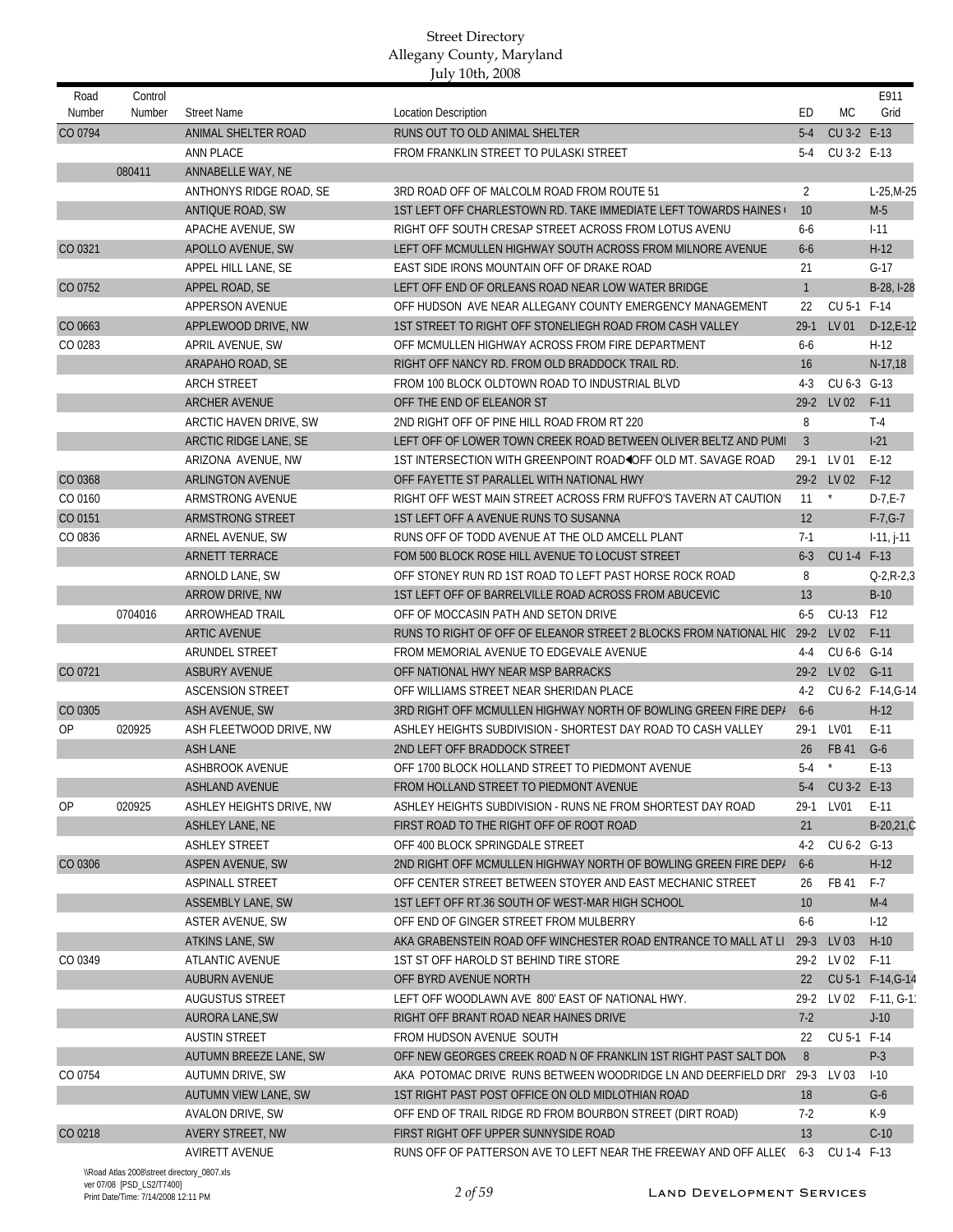| Road<br>Number | Control<br>Number | <b>Street Name</b>                                  | <b>Location Description</b>                                        | ED           | <b>MC</b>                  | E911<br>Grid      |
|----------------|-------------------|-----------------------------------------------------|--------------------------------------------------------------------|--------------|----------------------------|-------------------|
| CO 0799        |                   | <b>AVONDALE AVENUE</b>                              | <b>1ST RIGHT OFF HOLLY ST</b>                                      | $29 - 2$     | LV 02                      | $F-11$            |
|                |                   | <b>AVONDALE AVENUE</b>                              | OFF WILLIAMS STREET TO KENT AVENUE BEHIND FORT HILL HIGH           | $4 - 4$      |                            |                   |
|                |                   | AXEL ROAD, SW                                       | 3RD ROAD TO LEFT ON RT 135 FROM WESTERNPORT JUST BEFORE PLAZA      | 8            | CU 6-6 G-14                | $S-3$             |
|                |                   | <b>AYERS STREET</b>                                 | STREET BEHIND LANA LU APT BUILDING OFF MAIN ST                     | 10           | LN 42                      | $L-5$             |
|                |                   | AZALEA LANE, NE                                     | ACROSS FROM MEDER'S LANE 1/2 MILE SOUTH OF BEDFORD ROAD FIRE ST/   | 34           |                            | $B-15,16$         |
| CO 0385        |                   | <b>B STREET</b>                                     | 2ND ST OFF C STREET NEAR CO 2 STA. 1                               | $29-1$       | LV 01                      | $F-12$            |
|                |                   | <b>B STREET</b>                                     | FROM HAWTHORNE AVENUE EAST                                         | $4 - 4$      | CU 6-6 G-14                |                   |
|                |                   | <b>B STREET, SW</b>                                 | OFF OLD RT 36 AT J&M TAVERN RUNS TO BARTLETT STREET                | 9            |                            | $N-3$             |
|                |                   | <b>BACK STREET, SW</b>                              | AKA MAIN STREET OFF UNION STREET AT CO 18 MIDLAND STATION          | 18           | MD 44 J-6                  |                   |
|                |                   | <b>BADGER LANE, SW</b>                              | FIRST ROAD TO LEFT OFF OF RED MAPLE ROAD                           | 8            |                            | $T-4$             |
|                |                   | BAKER STREET (21502)                                | OFF WILLIAMS STREET SOUTHEAST                                      | $4-2$        |                            | CU 6-2 F-14, G-14 |
|                |                   | BAKER STREET (21532)                                | OFF OF WATER STREET BETWEEN COLLEGE AVENUE AND LINDEN STREET       | 26           | FB 41                      | $F-6,7$           |
|                |                   | <b>BALCH DRIVE</b>                                  | 1ST RIGHT OFF OF FOREST AVENUE FROM VALLEY ROAD                    | $5-4$        | CU 3-2 D-14                |                   |
|                |                   |                                                     | 1ST RIGHT OFF FOREST AVE FROM VALLEY ROAD                          | $5-6$        |                            | $D-14$            |
| CO 0706        |                   | <b>BALCH DRIVE, NE</b><br><b>BALD KNOB ROAD, NW</b> | OFF OF MILE LANE RUNS BETWEEN MILE LANE AND BLANK ROAD             | 13           |                            | $A-9,B-9$         |
| CO 0592        |                   |                                                     | AKA GOLDEN RD. 3RD RIGHT OFF MANN RD FROM NATIONAL PIKE            | $\mathbf{1}$ |                            |                   |
|                |                   | BALLFIELD ROAD, NE                                  |                                                                    | $6 - 5$      | CU 1-3 G-12                | B-30, C-30        |
|                |                   | <b>BALMORAL ROAD</b>                                | OFF WINDSOR ROAD<br>OFF OF MCMULLEN HIGHWAY OPPOSIT OF BUNTING     |              |                            |                   |
|                |                   | <b>BALSAM AVENUE</b>                                |                                                                    | $6 - 6$      |                            | $H-12$            |
|                |                   | <b>BALTIMORE AVENUE</b>                             | FROM FRONT STREET NORTHEAST TO SHADES LANE                         | 22           | CU 5-1 F-14                |                   |
|                |                   | <b>BALTIMORE AVENUE</b>                             | FROM FRONT STREET NORTHEAST TO SHADES LANE                         | 22           | CU 5-1 F-14<br>CU 4-2 F-14 |                   |
|                |                   | <b>BALTIMORE AVENUE</b>                             | FROM FRONT STREET NORTHEAST TO SHADES LANE                         | 23           |                            |                   |
|                |                   | BALTIMORE PIKE, NE                                  | 13800-15407 TO HINKLE ROAD                                         | 21           |                            | $E-15,B-19$       |
|                |                   | <b>BALTIMORE PIKE, NE</b>                           | 15408-17610 FRM. HINKLE RD.TO TOP OF MARTIN'S MTN.                 | 21           |                            | E-15, B-19        |
|                |                   | BALTIMORE PIKE, NE                                  |                                                                    | 22           |                            | $E-15, B-19$      |
|                |                   | <b>BALTIMORE PIKE, NE</b>                           |                                                                    | 34           |                            | $E-15, B-19$      |
|                |                   | <b>BALTIMORE STREET</b>                             | FROM GREENE STREET TO ALTAMONT TERRACE                             | 14           | CU 4-1 F-14                |                   |
|                |                   | <b>BALTIMORE STREET</b>                             | FROM GREENE STREET TO ALTAMONT TERRACE                             | 22           | CU 5-1 F-14                |                   |
|                |                   | <b>BALTIMORE STREET</b>                             | FROM GREENE STREET TO ALTAMONT TERRACE                             | 4-2          | CU 6-2 F-14                |                   |
|                |                   | <b>BALTIMORE STREET</b>                             | FROM GREENE STREET TO ALTAMONT TERRACE                             | $6 - 1$      |                            | CU 1-2 F-13,14    |
|                |                   | <b>BANCROFT STREET</b>                              | MT PLESANT STREET NEAR OLD RAILROAD DEPOT                          | 12           | FB 41 F-7                  |                   |
| CO 0722        |                   | <b>BANE STREET</b>                                  | OFF NATIONAL HWY 2ND ST EAST OF MSP BARRACKS                       | $29 - 2$     | LV 02                      | $G-11$            |
|                |                   | <b>BANK ALLEY</b>                                   | OFF MAIN ST. BEHIND BOAL'S FUNERAL HOME                            | 8            | WP 45 R-2                  |                   |
| CO 0319        |                   | <b>BANK AVENUE, SW</b>                              | PANSY TO PERSHING STREET BOWLING GREEN                             | $6-6$        |                            | $I-12$            |
|                |                   | <b>BAPTIST STREET</b>                               | OFF EAST MAIN STREET AT 1ST ENGLISH CHURCH                         | 12           | FB 41 F-7                  |                   |
| CO 0697        |                   | <b>BARBERS HILL ROAD, SW</b>                        | AKALOAR HILL LEFT OFF OF LOARTOWN ROAD                             | 24           |                            | $H-8,9$           |
|                |                   | <b>BARN HILL DRIVE, SE</b>                          | 3RD LEFT OFF LOWER TOWN CREEK ROAD FROM RT.51                      | 2            |                            | $N-21$            |
|                |                   | <b>BARNARD PLACE</b>                                | OFF EAST MAIN STREET ACROSS FROM HEADS HARDWARE                    | 12           | FB 41                      | $F-7,8$           |
|                |                   | <b>BARNARD STREET</b>                               | END OF BARNARD PLACE RUNS TO EAST STREET                           | 12           | FB 41                      | $F-7,8$           |
|                |                   | <b>BARNES DRIVE, NE</b>                             | 2ND RIGHT OFF OLD HANCOCK RD FROM OLD MT PLEASANT ROAD             | 21           |                            | $C-17$            |
|                |                   | BARNES ROAD, NE                                     | SOUTH OF 1-68 FROM MOUNTAIN ROAD TO ORLEANS ROAD                   | $\mathbf{1}$ |                            | $E-27,28$         |
|                |                   | BARNEY ENGLE LANE, NW                               | <b>1ST RIGHT ON BARRELVILLE ROAD</b>                               | 13           |                            | $B-10$            |
|                |                   | BARRELVILLE ROAD, NW                                | AKART 47 BARRELVILLE                                               | 13           |                            | A-10, B-10        |
|                |                   | BARRELVILLE ROAD, NW                                | AKART 47 BARRELVILLE                                               | 20           |                            | $A-10,B-10$       |
|                |                   | <b>BARTLET STREET, SW</b>                           | RUNS FROM TEMPERANCE ROW TO BARTLETT RUN RD                        | 9            | BR 40                      | N-3               |
| CO 0026        |                   | BARTLETT RUN ROAD, SW                               | RUNS FROM BARTLETT ST. TO GARRETT CO. LINE                         | 9            | $^\star$                   | $N-3$             |
| CO 0713        |                   | BARTON BOULEVARD, SW                                | RIGHT OFF ROUTE 220 AT TRAFFIC LIGHT IN BEL AIR                    | 7-2          |                            | $K-10$            |
|                |                   | <b>BARTON CEMETERY ROAD, SW</b>                     | 1ST LEFT OFF LONG HILL DRIVE                                       | $7-2$        |                            | $M-9$             |
|                |                   | BARTON MINE ROAD, SW                                | 2ND RIGHT OFF POTOMAC HOLLOW ROAD                                  | 9            |                            | $O-3$             |
|                | 030819            | <b>BARTON PARK DRIVE, SW</b>                        | CONNECTOR FROM MD 956 TO ROUTE 220 SOUTH @ BARTON BUSINESS PAR     | $7-2$        |                            | $L-10$ , M-1      |
|                |                   | BARTON WATER TANK ROAD, SW                          | LEFT OFF POTOMAC HOLLOW ROAD UP TO WATER TANK                      | 9            |                            | $O-3$             |
|                |                   | <b>BAUGHMAN STREET</b>                              | 2ND. ST. OFF GREEN ST. FROM PHILOS AVE. RUNS TO LIKEN ST.          | 8            |                            | WP 45 Q-2, R-2    |
| CO 0717        |                   | BAYBERRY AVENUE, SW                                 | OFF END OF EAGLE AVENUE                                            | 6-6          |                            | $1-11,12$         |
|                |                   | <b>BEACHLY STREET</b>                               | SE/S OF S. BRADOCK STREET; NE/O INT. W/ FAYETTE STREET INT. LAVALE | $29-1$       |                            | $F-12$            |
| CO 0419        |                   | BEACHVIEW DRIVE, NW                                 | AKACREEK ROAD OFF KREIGBAUM RD NEXT TO JENNINGS RUN BRIDGE         | 20           |                            | $C-12,13$         |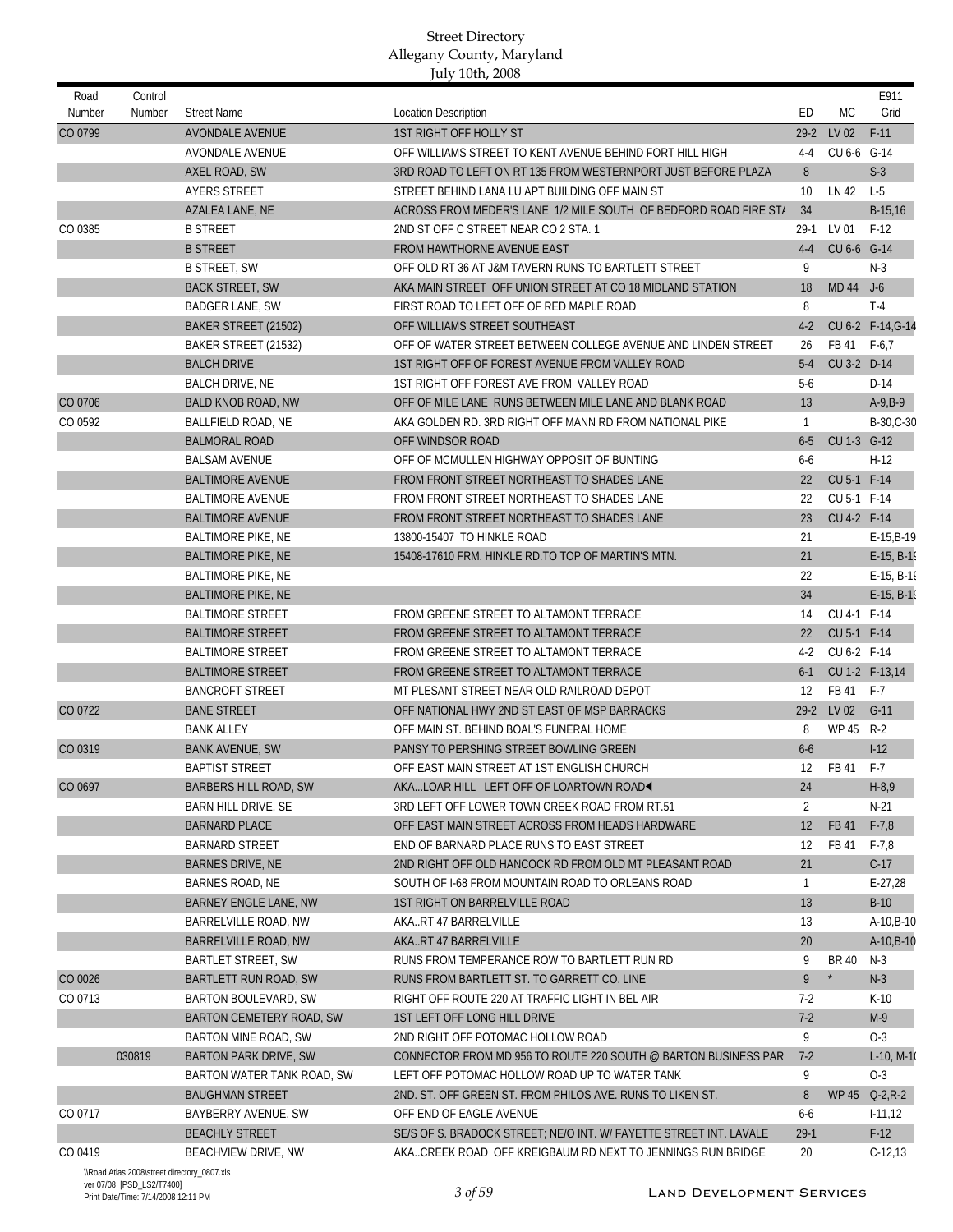| Road<br>Number | Control<br>Number | <b>Street Name</b>             | <b>Location Description</b>                                        | ED             | <b>MC</b>    | E911<br>Grid      |
|----------------|-------------------|--------------------------------|--------------------------------------------------------------------|----------------|--------------|-------------------|
| CO 0147        |                   | BEALL HIGH SCHOOL ROAD         | ROAD THAT RUNS NEXT TO BEALL HIGH SCHOOL                           | 12             | FB 41        | $F-7$             |
|                |                   | BEALL STREET & EXT. (21532)    | OFF EAST COLLEGE AVENUE ACROSS FROM LOOP ROAD                      | 26             | FB 41        | $F-7$             |
|                |                   | BEALL STREET (21502)           | FROM 200 BLOCK RIVERVIEW PLACE TO PATTERSON AVENUE                 | $6 - 3$        | CU 1-4 F-13  |                   |
|                |                   | <b>BEALL'S LANE &amp; EXT.</b> | OFF WEST MAIN STREET ACROSS FROM SOWERS FUNERAL HOME               | 11             | FB 41        | $E-7$             |
| CO 0455        |                   | BEALLS MILL ROAD, NE           | AKA MILL RD OR ZEMBOWER RD TURN AT BEDFORD RD BAPTIST CHURCH       | 34             |              | $C-15,16$         |
|                |                   | BEANS ROAD, SW                 | 1ST RIGHT OFF WALNUT STREET FROM OLD RT 36                         | 9              | <b>BR 40</b> | $N-3$             |
|                |                   | <b>BEAR CAMP LANE, NW</b>      | RUNS BETWEEN BALD KNOB AND MILE LANE                               | 13             |              | $A-9,10,B-$       |
|                |                   | BEAR HILL ROAD, SE             | LEFT OFF RT.51 AT #19400 RUN TO OLIVER BELTZ RD. 13800-18405       | $\overline{2}$ |              | $H-21,N-20$       |
| CO 0530        |                   | <b>BEAR HILL ROAD, SE</b>      | FROM OLIVER BELTZ RD. TO TOWN CREEK RD. AT PUMPKIN CENTER TO 1379  | 3              |              | H-21, N-2         |
| CO 0403        |                   | <b>BEAR LANE</b>               | RUNS FROM LOCUST GROVE ROAD TO WILLS DRIVE                         | 29-1           | LV 01        | $D-12$            |
|                |                   | BEARTRACK FARM ROAD, NW        | RIGHT OFF OF MILE LANE BEFORE BALD KNOB                            | 13             |              | $B-9$             |
|                |                   | <b>BEATRICE STREET, NW</b>     | OFF OF EDGE O WOODS LANE                                           | $29-2$         |              | $F-11$            |
|                |                   | BEAUTIFUL PLAINS ROAD, NE      | LEFT OFF OF OLD ADAMS RD. FROM ORLEANS RD.                         | $\mathbf{1}$   |              | $C-28,29$         |
|                |                   | BEAVER DAM ROAD, SW            | LEFT OFF RT 220 NEAR 22700 MCMULLEN HIGHWAY                        | 31             |              | R-6               |
|                |                   | BECKWORTH STREET, NE           | LEFT OFF END OF AMHERST LANE SOUTH OF ORE STREET                   | $5-6$          |              | $D-14$            |
|                |                   | BEDFORD ROAD, NE               | 2000 TO 11999 FROM NAVE'S CROSSROADS TO MARYLAND MOTEL             | 34             |              | $A-16-D-1$        |
|                |                   | BEDFORD ROAD, NE               | 12000 TO 12599 MD MOTEL TO BEFORD ROAD BAPTIST CHURCH              |                |              |                   |
|                |                   | <b>BEDFORD ROAD, NE</b>        | 12600 TO 12899 FROM BAPTIST CHURCH TO STATE LINE                   |                |              |                   |
|                |                   | BEDFORD ROAD, NE               | US ROUTE 220 NORTH OF CUMBERLAND                                   |                |              |                   |
|                |                   | <b>BEDFORD STREET</b>          | FROM 100 BLOCK MECHANIC STREET TO BEDFROD ROAD                     | 14             |              | CU 4-1 F-13,14    |
|                |                   | <b>BEDFORD STREET</b>          | FROM 100 BLOCK MECHANIC STREET TO BEDFROD ROAD                     | 23             |              | CU 4-2 D-14, E-14 |
|                |                   | BEDROCK ROAD, NE               | FIRST ROAD TO RIGHT OFF OF BLACK VALLEY ROAD NORTH OF FLINTSTONE   | 3              |              | $B-21,22$         |
| CO 0308        |                   | <b>BEECH AVENUE, SW</b>        | 2ND RIGHT OFF BOWLING STREET NORTH OF HICKORY AVENUE               | $6-6$          |              | $H-12$            |
| CO 0702        |                   | <b>BEECHERS AVENUE, SW</b>     | LAST STREET OFF OF ECKHART MINE STREET                             | 24             |              | $F-8$             |
|                |                   | <b>BEECHIE LANE, SW</b>        | OFF OF DAVIS TOWN ROAD                                             | 24             |              | $I-8$             |
|                |                   | BEECHWOOD BOULEVARD            | PAPER STREET WEST SIDE OF CUMBERLAND                               | $6 - 5$        | CU 1-3 F-12  |                   |
|                |                   | <b>BEECHWOOD DRIVE</b>         | FROM WILLOW COURT TO CHURCH STREET                                 | $4 - 8$        |              | CU 6-7 G-14, H-14 |
|                |                   | <b>BEECHWOOD STREET</b>        | TURN RIGHT OFF DOUGLAS AVE RD GOES WEST TO DEAD END AT KOONTZ R    | 10             |              | $L-4, 5$          |
|                |                   | <b>BEEMAN ROAD, SW</b>         | 1ST LEFT OFF BARTLETT RUN ROAD NEAR GARRETT CO. LINE               | 9              |              | $N-2,3$           |
|                |                   | BEGONIA LANE, SW               | BETWEEN RT 220 AND BOWLING AVENUE NORTH OF DIVISION AVENUE         | $6-6$          |              | $1-12$            |
|                |                   | BEL VISTA DRIVE, SE            | 5TH RIGHT OFF RT. 51 NORTH OF THE OLDTOWN END OF EAST WILSON ROAD  | $\overline{2}$ |              | $M-18$            |
|                |                   | <b>BELAIR STREET</b>           | 1ST ROAD TO RIGHT OFF OF SHADES LANE PAST THE Y                    | 22             | CU 5-1 E-14  |                   |
| CO 0271        |                   | <b>BELL STREET, SW</b>         | OFF RT 220 TO BRANT RD 1ST STREET SOUTH                            | $7-1$          |              | $J-10$            |
|                |                   | BELLE STAR ROAD, NW            | RIGHT OFF OF BARRELVILLE ROAD ABOVE BARRELVILLE ODC 1ST RIGHT PAS  | 13             |              | $A-10$            |
|                |                   | <b>BELLEVUE HEIGHTS</b>        | FROM BELLEVUE STREET NORTHEAST                                     | 23             | CU 4-2 F-14  |                   |
|                |                   | <b>BELLEVUE STREET</b>         | FROM 300 BLOCK BALTIMORE AVENUE NORTHWEST                          | 23             | CU 4-2 F-14  |                   |
|                |                   | <b>BELMONT TERRACE</b>         | PAPER STREET IN THE WEST SIDE OF CUMBERLAND                        | $6 - 3$        | CU 1-4 G-12  |                   |
|                | 070319            | BEN FILER DRIVE, SW            | SW/S OF BLAN AVON ROAD; 1500' NW/O HILLSIDE DRIVE                  | 18             |              | F-6               |
|                |                   | <b>BENDER LANE, SE</b>         | 1ST ROAD TO RIGHT OFF OF MEXICO FARMS ROAD ACROSS FROM ENTRANCI    | 16             |              | $J-14$            |
|                |                   | BENJAMIN BANNEKER HOMES        | <b>300 BLOCK FREDERICK STREET</b>                                  | 23             | CU 4-2 E-14  |                   |
|                |                   | BENNETT BERRY LANE, NE         | FIRST ROAD TO THE LEFT OFF OF WEST WILSON ROAD WEST OF FLINTSTONI  | 21             |              | $B-20$            |
|                |                   | <b>BENSON DRIVE, SW</b>        | 3RD LEFT OFF RT.220 NORTH OF MIDDLE RIDGE ROAD                     | 31             |              | $P-7$             |
|                | 051017            | BENSON FARM ROAD, NE           | OFF OF WEST FLINSTONE CREEK ROAD - NE OF FLYING HILL DRIVE         | $\mathfrak{Z}$ |              | $B-20$            |
|                |                   | BERESFORD ROAD, SE             | 1ST RIGHT OFF PLEASANT PLAINS RD. FROM APPLE ROAD                  | $\mathbf{1}$   |              | $1-29$            |
| CO 0466        |                   | BERKLEY DRIVE, NE              | RUNS FROM JOKA DRIVE TO HANNA DRIVE PARALLEL TO BEDFORD ROAD ON    | 34             |              | $C-15$            |
| CO 0013        |                   | BERRYS LANE, SW                | OFF LOWER GEORGES CREEK ROAD AT RICH'S GROCERY                     | 9              |              | $O-3$             |
|                | 020000            | <b>BERTS COURT, SW</b>         | OFF OF FAIRVIEW FARM ROAD                                          | 18             |              | $H-6$             |
|                |                   | BETHEL DRIVE, SW               | 1ST. LEFT OFF OLD CONEY CEMETERY ROAD FROM RT.36                   | 10             |              | K-5               |
|                |                   | BETTER END ROAD, SW            | RIGHT OFF PEKIN STREETNORTH FROM NIKEP LANE                        | 9              |              | $M-4$             |
|                |                   | <b>BETTY STREET</b>            | OFF EAST SIDE OF BRADDOCK AVE BETWEEN MARY ST AND PORTER AVE       | 29-1           |              | $F-11$            |
|                |                   | BEVERLY HILLS DRIVE, SE        | AKA PARK LANE - 1ST RIGHT OFF ST. PATRICKS RD. FROM OLDTOWN ORLEAN | $\overline{1}$ |              | $H-28$            |
|                |                   | <b>BEVERLY PLACE</b>           | 1ST ALLEY OFF OF CENTRE STREET PAST VALLEY STREET                  | 14             | CU 4-1 F-13  |                   |
| CO 0329        |                   | <b>BEVERLY WAY</b>             | RUNS FROM ROGER WAY TO RICHARD WAY NEXT TO WINCHESTER ROAD         | $29-3$         | LV 03        | $G-10$            |
|                |                   | BIBLE HILL LANE, SE            | AREA ON RT 51 10 MI FROM CUMBERLAND LAST HILL BEFORE CRESAP MILL F | -16            |              | L-17,M-17         |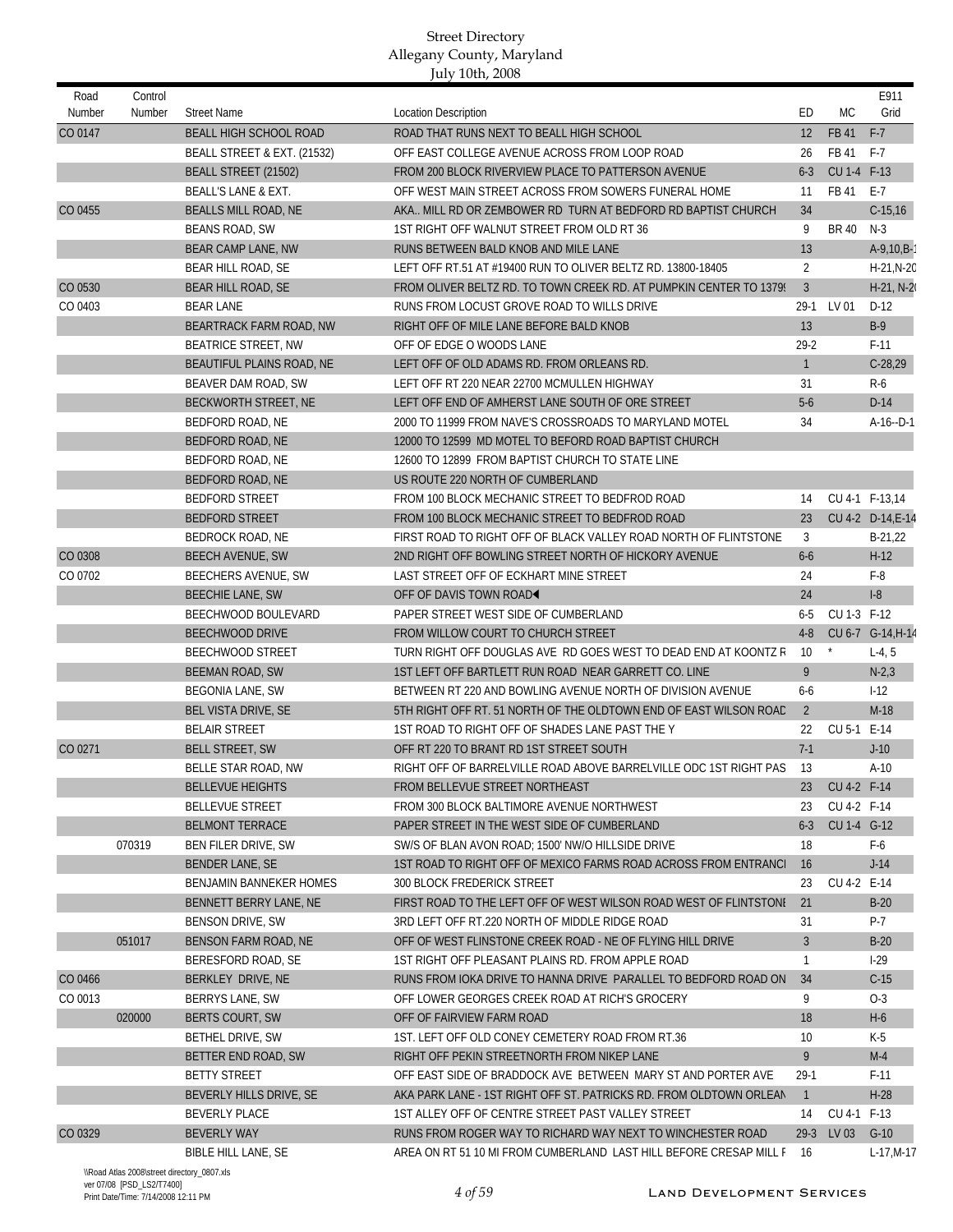| Road    | Control |                              |                                                                                      | <b>ED</b>      | <b>MC</b>    | E911              |
|---------|---------|------------------------------|--------------------------------------------------------------------------------------|----------------|--------------|-------------------|
| Number  | Number  | <b>Street Name</b>           | <b>Location Description</b>                                                          |                |              | Grid              |
|         |         | <b>BIBLES LANE, SE</b>       | OFF OF LENORES VIEW                                                                  | 16             |              | $J-15$            |
|         |         | <b>BIDDLE DRIVE, SW</b>      | 4TH RIGHT NORTH OF POWER LINES LAST RIGHT BEFORE CHURCH OF BRETH                     | 31             |              | $P-7$             |
| CO 0802 |         | <b>BIEDERLACK DRIVE</b>      | ROAD GOING UP TO BIEDERLACK                                                          | 23             |              | $D-15$            |
|         |         | <b>BIER LANE, SW</b>         | OFF RT 220 2ND ROAD TO EAST PAST BARTONS REST.                                       | $7-2$          |              | $M-9,N-9$         |
| CO 0514 |         | <b>BIERMAN DRIVE, SE</b>     | OFF OF CANAL ROAD RUNS RIGHT AND LEFT                                                | 16             |              | $J-14$            |
| CO 0515 |         | BIERMAN DRIVE, SE            |                                                                                      |                |              | $J-14$            |
|         |         | <b>BIG LANE, SW</b>          | AKA KOONTZ AVE MILLER ST OFF EAST SIDE RT 36 AT TOWN HALL                            | 18             | <b>MD 44</b> | $J-6$             |
|         |         | BIG POND PLACE, SE           | 2ND LEFT OFF OF COCO ROAD FROM OLD BRADDOCK TRAIL                                    | 16             |              | $N-18$            |
| CO 0565 |         | BIG RIDGE ROAD, NE           | FIRST ROAD TO LEFT OFF OF FIFTEEN MILE CREEK ROAD                                    | $\overline{3}$ |              | $C-25-E-2$        |
|         |         | <b>BIG VEIN STREET, SW</b>   | 1st OFF OF ECKHART MINES STREET                                                      | 24             |              | $F-8$             |
|         | 050121  | <b>BILL DAVIS LANE, SW</b>   | E/S OF OLD LEGISLATIVE ROAD - 1/8th MILE NORTH OF HARVEY ROAD INTERS                 | 18             |              | $H-6$             |
|         |         | <b>BILLS PLACE, NW</b>       | LAST ROAD OFF DENNY DRIVE                                                            | 20             |              | $C-12$            |
|         |         | <b>BINARY DRIVE, NW</b>      | ZIHLMAN OFF GREEN ROW ROAD                                                           | 13             |              | $D-7$             |
|         |         | BINGS LANE, SE               | RT. 51 ON NINE MILE HILL OFF OF BIBLES HILL LANE                                     | 16             |              | $L-17$            |
|         |         | <b>BIRCH AVENUE, SW</b>      | 2ND RIGHT OFF OF VINE STREET BETWEEN BRISTOL DRIVE AND WOODRIDGI                     | $29-3$         | LV 03        | $I-10$            |
| CO 0309 |         | <b>BIRCH AVENUE, SW</b>      | 1ST RIGHT OFF BOWLING STREET NORTH OF HICKORY AVENUE                                 | $6-6$          |              | $H-12$            |
|         | 051118  |                              | BIRMINGHAM AVENUE (NOW DESITINY LAOFF OF PARKSIDE BLVD AND NORTH OF NATIONAL HIGHWAY | $29-2$         | <b>LV02</b>  | $F-11, G-1$       |
|         |         | <b>BISHIELDS LANE, NW</b>    | OFF OF SLABTOWN ROAD ACROSS FROM TRIMBLE ROAD                                        | 13             |              | $D-8$             |
|         |         | <b>BISHOP LANE, NE</b>       | 2ND ROAD TO LEFT OFF EASTMAN ROAD FROM NAVES CROSS ROAD                              | 34             |              | $D-15$            |
|         |         | <b>BISHOP MURPHY DRIVE</b>   | WEST OFF RT. 36 - BEHIND FROSTBURG PLAZA                                             | 12             | FB 41        | $F-7$             |
|         |         | <b>BISHOP WALSH ROAD</b>     |                                                                                      |                |              |                   |
|         |         | <b>BISHOP WALSH ROAD</b>     |                                                                                      | 6-1            |              | CU 1-2 F-12, G-12 |
|         |         | <b>BISHOP WALSH ROAD</b>     |                                                                                      | $6 - 5$        |              | CU 1-3 F-12, G-12 |
|         |         | <b>BISHOP WALSH ROAD</b>     |                                                                                      | 6-5            |              | CU 1-3 F-12, G-12 |
|         |         | <b>BISHOP WALSH ROAD</b>     |                                                                                      | $6-5$          |              | CU 1-3 F-12, G-12 |
|         |         | BITTNER DRIVE, NW            | 1ST RIGHT OFF OF PROENTY ROAD                                                        | 20             |              | $C-12$            |
|         |         | BITTNER HILL LANE, NW        | OFF WALSH ROAD                                                                       | 13             |              | $C-9$             |
|         |         | <b>BLACK FOREST LANE, NE</b> | 1ST LEFT OFF NORTH ORLEANS RD. FROM NATIONAL PIKE                                    | $\mathbf{1}$   |              | $B-29$            |
|         |         | <b>BLACK OAK ROAD, SW</b>    | RIGHT OFF OF RT 220 N OF DAWSON CEMETERY ROAD                                        | 31             |              | $S-6$             |
| CO 0537 |         | BLACK SULPHUR ROAD, NE       | FIRST ROAD WEST OF OLD WILLIAMS RD. OFF OF PICLIC ROAD                               | 3              |              | $E-24$            |
| CO 0740 |         | BLACK VALLEY ROAD, NE        | 1ST ROAD TO RIGHT OFF OF FLINTSTONE CREEK RD. NORTH OF 1-68                          | $\overline{3}$ |              | $A-22,B-21$       |
|         |         | BLACK WALNUT LANE, NE        | OFF END OF WILD CHERRY LANE AND SILVER MAPLE LANE                                    | 20             |              | $A-13$            |
|         |         | <b>BLACKBERRY DRIVE, NW</b>  | 1ST ROAD OFF PARKERSBURG ROAD OFF MT SAVAGE ROAD                                     | 13             |              | $D-8$             |
|         |         | <b>BLACKBIRD ROAD, SW</b>    | OFF END OF MRI ROAD                                                                  |                | 29-3 LV 03   | $1 - 10$          |
|         |         | <b>BLACKISTON AVENUE</b>     | FROM EAST OLDTOWN ROAD TO INDUSTRIAL BLVD                                            | $4 - 8$        |              | CU 6-7 G-14, H-14 |
|         |         | <b>BLACKSMITH LANE, SW</b>   | 3RD. LEFT OFF DOUGLAS HILL AVE. - OUTSIDE TOWN LIMITS                                | 10             |              | K-4               |
|         |         | BLAIR STREET (21502)         | RUNS OFF THE END OF REN ROY ST WHICH RUNS OFF FIRST STREET                           | $29-2$         | LV 02        | $F-11$            |
|         |         | BLAIR STREET (21532)         | OFF SOUTH GRANT STREET TO GREEN ST ACROSS FROM HILL STREET                           | 12             | FB 41        | F-7               |
|         |         | <b>BLAKE LANE, NE</b>        | OFF I 68 TO HILLCREST CROSS BRIDGE TO WEST BOUND SIDE FIRST ROAD TO                  | 22             |              | $E-14$            |
|         |         | <b>BLAKE TERRACE</b>         | OFF FORESTER AVENUE RUNS SOUTH                                                       | 23             | CU 4-2 E-14  |                   |
| CO 0098 |         | <b>BLAN AVON ROAD, SW</b>    | 1ST RIGHT ON OLD MIDLOTHIAN ROAD OFF MIDLOTHIAN ROAD                                 | 18             |              | $F-5, 6, G-6$     |
| CO 0705 |         | <b>BLANK ROAD, NW</b>        | END OF CALLA HILL INTERSECTION WITH DUTCH HOLLOW ROAD                                | 13             |              | $A-8,9,B-8$       |
|         |         | <b>BLAUL AVENUE</b>          | OFF 100 BLOCK SPRINGDALE STREET RUNS EAST                                            | $4-2$          | CU 6-2 G-13  |                   |
|         |         | <b>BLAZER DRIVE, SW</b>      | OFF RT. 936 ONTO SLOAN AVE THEN LEFT                                                 | 18             |              | $H-6.7$           |
| CO 0736 |         | <b>BLOOM STREET, NW</b>      | 1ST LEFT OFF OF ELLERSLIE ROAD WHEN ENTERING ELLERSLIE                               | 20             |              | $A-13$            |
|         |         | BLOOMING FIELDS DRIVE, SW    | END OF HOLLY AVENUE AND THE END OF VOLUNTEER DRIVE                                   | $7-2$          |              | N-9               |
|         |         | BLUE HERON LANE, SE          | 4TH RIGHT OFF OF COMPANY 7 END OF OLD OLDTOWN ROAD                                   | 16             |              | $L-17$            |
| CO 0819 |         | BLUE VALLEY ROAD, SE         | OFF RT 51 TO LEFT BEFORE MEXICO FARMS RD TO UHL HIGHWAY                              | 16             |              | $1-15$            |
| CO 0061 |         | <b>BLUEBAUGH ROAD, SW</b>    | 5TH LEFT OFF WATER STATION RUN ROAD AT MAILBOXES                                     | 10             |              | $L-5,6$           |
|         |         | <b>BLUEBELL AVENUE, SW</b>   | RIGHT OFF SOUTH CRESAP STREET ACROSS FROM KITE AVENUE                                | 6-6            |              | $1 - 11$          |
|         |         | <b>BLUEBERRY LANE, SW</b>    | 1ST RIGHT OFF SELDOM SEEN ROAD                                                       | 10             |              | $L-4$             |
|         |         | BLUEBIRD LANE, NE            | AKA SUNSET LANE LAST RIGHT BEFORE SUNSET MEMORIAL PARK CEMETE                        | 34             |              | $B-16$            |
|         |         | <b>BLUEGRASS DRIVE, NE</b>   | OFF OF RT.144 WEST OF FLINTSTONE IN DOLLY VILLE RUNS SOUTH                           | 21             |              | $B-21$            |
| CO 0784 |         | BLUEGRASS FARMS LANE, SE     | FROM OLIVER BELTZ RD THRU TO WILLIAMS ROAD(AKA WARRIOR MOUNTAIN                      | 3              |              | G-19, F-19        |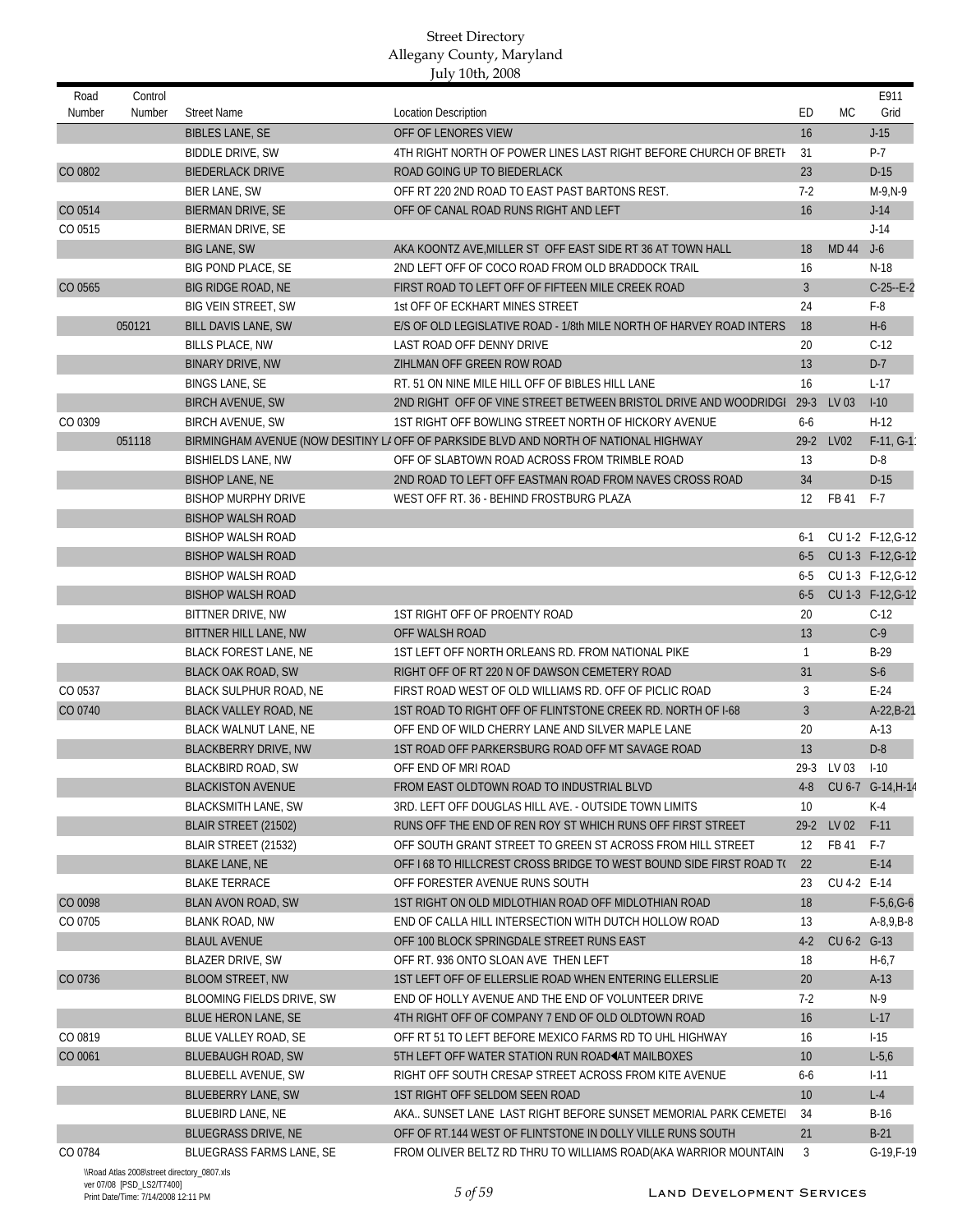| Road<br>Number | Control<br>Number | <b>Street Name</b>             | <b>Location Description</b>                                        | ED             | МC           | E911<br>Grid    |
|----------------|-------------------|--------------------------------|--------------------------------------------------------------------|----------------|--------------|-----------------|
|                |                   | BLUEGRASS FARMS LANE, SE       |                                                                    | 3              |              | G-19, F-1       |
|                |                   | <b>BLUEJAY DRIVE, SW</b>       | AKA WALNUT DRIVE ACROSS FROM L BERNSTEIN FURNITURE                 | $29-3$         | LV 03        | $1-10$          |
|                |                   | <b>BO LANE, SE</b>             | OFF THE END OF WARRIOR MTN. FARM LANE                              | 21             |              | $E-19$          |
| CO 0445        |                   | BOARDWALK AVENUE, NE           | AKA PARK STORE VALLEY ROAD IN 12000 BLOCK RUNS PAST FIREHALL       | $5-6$          |              | $C-14$          |
|                |                   | <b>BOBCAT COURT</b>            | OFF LOWER CONSOL ROAD ACROSS FROM ARMORY AND BALL FIELD            | 26             | FB 41        | $F-7$           |
|                |                   | <b>BOBO STREET, NE</b>         | 1 ST RIGHT OFF ORE STREET FROM VALLEY ROAD                         | $5-6$          |              | $D-14$          |
|                |                   | <b>BOB'S LANE, NE</b>          | 1ST LEFT OFF RT 144 PAST I 68 GOING EAST                           | 34             |              | $D-16$          |
|                |                   | <b>BODEN ROAD, NE</b>          | 2ND LEFT OFF NORTH ORLEANS RD. FROM NATIONAL PIKE                  | $\mathbf{1}$   |              | $B-29$          |
|                |                   | <b>BOND STREET</b>             | FROM HENDERSON AVE TO VALLEY STREET PARALLELS HENDERSON AVE        | 14             | CU 4-1 F-13  |                 |
|                |                   | <b>BOND STREET</b>             | FROM HENDERSON AVE TO VALLEY STREET PARALLELS HENDERSON AVE        | 23             | CU 4-2 F-13  |                 |
|                |                   | <b>BONES LANE, SE</b>          | 3RD RIGHT OFF WILLIAMS ROAD FROM MURLEYS BRANCH RD. -OLD WILLIAMS  | 21             |              | $F-19$          |
|                |                   | <b>BOONE STREET</b>            | RUNS OFF 31 VIRGINIA AVENUE                                        | $4-2$          | CU 6-2 G-13  |                 |
|                |                   | <b>BOONE STREET, SW</b>        | RUNS OFF OF AMCELL STREET                                          | $7-1$          |              | $J-11$          |
|                |                   | <b>BOOTH TOWER</b>             | SOMMERVILLE AVENUE                                                 | 4-8            | CU 6-7 G-14  |                 |
|                |                   | <b>BOPP AVENUE</b>             | OFF BEDFORD STREET EAST                                            | 23             | CU 4-2 E-14  |                 |
| CO 0161        |                   | <b>BORDEN AVENUE</b>           | 3RD LEFT OFF ARMSTRONG AVENUE RUNS TO SHAW STREET                  | 11             |              | E-7             |
|                |                   | BORDEN ROAD (#191 ONLY)        | AKA UPPER BORDEN RD 1ST RIGHT OFF MT SAVAGE RD JUST THROUGH TUN    | 11             | FB 41        | $E-7$           |
| CO 0179        |                   | BORDEN ROAD, NW                | AKA UPPER BORDEN RD 1ST RIGHT OFF MT SAVAGE RD JUST THROUGH TUN    | -13            |              | $E-7$           |
|                |                   |                                |                                                                    | 13             |              | $E-7$           |
| CO 0181        |                   | BORDEN YARD ROAD, NW           | AKA LOWER BORDEN RD, BORDEN LANE 2ND RIGHT OFF MT SAVAGE RD BELI   |                |              |                 |
|                |                   | BORROWED TIME LANE, SE         | 2ND LEFT OFF LOWER TOWN CREEK RD. FROM RT.51                       | $\overline{2}$ |              | $N-21$          |
| CO 0131        |                   | <b>BOSTON STREET, SW</b>       | RUNS OFF OF PORTER ROAD BEHIND ECKHART DELI                        | 12             |              | $F-8$           |
| CO 0869        |                   | BOTTLE RUN ROAD, NE            | 2ND RIGHT OFF HAZEN ROAD FROM SMOUSES MILL ROAD                    | 34             |              | A-16,17         |
| CO 0429        |                   | BOTTOM STREET, NE              | LAST ROAD TO RIGHT OFF OF SCHELLSBURG ROAD                         | 20             |              | $A-13$          |
| CO 0649        |                   | <b>BOURBON STREET, SW</b>      | RIGHT OFF MCGILL DRIVE RUNS TO HARDWOOD STREET                     |                |              |                 |
| CO 0672        |                   | <b>BOURBON STREET, SW</b>      | RIGHT OFF MCGILL DRIVE RUNS TO HARDWOOD STREET                     | $7-2$          |              | $K-9,10$        |
|                |                   | <b>BOW STREET</b>              | OFF 226 N CENTRE STREET WEST TO MECHANIC STREET                    | 14             | CU 4-1 F-13  |                 |
|                |                   | BOWEN RIDGE ROAD, SE           | SE/S OF MD 51; ONE MILE W/O PAW PAW BRIDGE; E/O MALCOLM ROAD       | $\overline{2}$ |              | $N-25$          |
|                |                   | <b>BOWEN STREET</b>            | OFF 731 VIRGINIA AVENUE WEST                                       | 4-5            | CU 6-5 H-13  |                 |
|                |                   | <b>BOWERY STREET</b>           | OFF EAST MAIN STREET ACROSS FROM BOOGIES ANTIQUES RUNS TO WELS     | 12             | FB 41        | $F-7$           |
|                |                   | <b>BOWERY STREET</b>           | OFF EAST MAIN STREET ACROSS FROM BOOGIES ANTIQUES RUNS TO WELS     | 26             | FB 41        | $F-7$           |
|                |                   | <b>BOWERY STREET EXTENDED</b>  | END OF BOWERY ST FROM WELSH HILL TO BRADDOCK STREET                | 26             | FB 41        | $F-7$           |
| CO 0302        |                   | <b>BOWLING STREET, SW</b>      | LEFT OFF EAST DIVISION AVENUE RUNS TO MILNOR AVENUE                | $6-6$          |              | $H-12, I-12$    |
|                |                   | <b>BOWMANS LANE, NW</b>        | RIGHT OFF OF BLANK ROAD                                            | 13             |              | $B-8$           |
|                |                   | <b>BOYD AVENUE</b>             | OFF 407 BROADWAY CIRCLE DEAD END STREET                            | 22             | CU 5-1 F-14  |                 |
|                |                   | BOYD HILL LANE, SE             | 2ND RIGHT OFF CRESAP MILL ROAD FROM RT.51                          | $\overline{2}$ |              | $K-18$          |
|                |                   | <b>BRACKETT AVENUE</b>         | PAPER STREET ON THE WEST SIDE OF CUMBERLAND                        | 6-5            | CU 1-3 F-12  |                 |
|                |                   | <b>BRAD LANE, NE</b>           | FIRST ROAD TO LEFT OFF OF DRY RIDGE ROAD NORTH OF I-68             | $\mathfrak{Z}$ |              | $C-22$          |
| CO 0362        |                   | <b>BRADDOCK AVENUE</b>         | RUNS FROM MARY STREET TO FAYETTE STREET PARALELLS NATIONAL HIGH    | $29-2$         | LV 02        | $F-11.12$       |
|                |                   | <b>BRADDOCK HEIGHTS</b>        | BEGINNING OF BRADDOCK HEIGHTS SUBDIVISION                          | 26             | FB 41        | $G-6$           |
|                |                   | BRADDOCK ROAD (21502)          | FROM GREENE STREET/FAYETTE STREET INTERSECTION TO SETON DRIVE      | $29-3$         | $^\star$     | $G-11$          |
|                |                   | BRADDOCK ROAD (21502)          | FROM SETON DRIVE CAMPGROUND ROAD                                   | $29-3$         | $LV-03$      | $G-11$          |
|                |                   | BRADDOCK ROAD (21502)          | AKA MIDLOTHIAN ROAD RUNS FROM CENTER STREET TO MIDLOTHIAN          | 6-5            |              | CU 1-3 G-11, 12 |
| CO 0370        |                   | <b>BRADDOCK STREET (21502)</b> | 415 TO 525 OFF NATIONAL HWY NEAR BUNNY'S TAVERN                    | $29-1$         | LV 01        | $E-12, F-12$    |
|                |                   | BRADDOCK STREET (21532)        | OFF MIDLOTHIAN ROAD ENTRANCE TO BRADDOCK ESTATES                   | 26             | FB 41        | $G-6$           |
|                |                   | <b>BRADLEY STREET, SW</b>      | 2ND ROAD TO RIGHT OFF HILL STREET RUNS TO BARTLETT STREET          | 9              | <b>BR 40</b> | $N-3, O-3$      |
|                |                   | BRADOWER AVENUE, NW            | RUNS OFF OLD MT SAVAGE RD 1ST ST SOUTH OF DAKOTA AVE               | $29-1$         | LV 01        | $D-12$          |
|                |                   | <b>BRADY STREET</b>            | OFF MIDLOTHIAN ROAD ENTRANCE TO BRADDOCK ESTATES                   | 26             |              | $F-7$           |
|                |                   | BRAMBLE STREET, SE             | OFF WALNUT HOLLOW AT CHRISTIE RD/WILLIAMS RD INTERSECTION          | 22             |              | $G-15$          |
|                |                   | <b>BRANDI LANE, SE</b>         | NW/S OF (2ND LEFT OFF?) BRICE HOLLOW ROAD FROM RT.51; SW/O RENAE C | 16             |              | $L-16$          |
| CO 0654        |                   | BRANDYWINE DRIVE, SW           | 6TH RIGHT OFF N BEL AIR DRIVE RUNS TO HILLTOP ROAD                 | $7-2$          |              | K-9             |
|                |                   | BRANT HOLLOW ROAD, SW          | 1ST ROAD TO RIGHT OFF BUSKIRK HOLLOW ON ELK LICK RD 1ST RD TO RIGH | 18             |              | $K-6$           |
| CO 0270        |                   | <b>BRANT ROAD, SW</b>          | BETWEEN WARRIOR DR AND RT 220 ENTER VIA BELL ST OFF RT 220         | $7-1$          |              | $J - 9,10$      |
|                |                   | <b>BRANT ROAD, SW</b>          | BETWEEN WARRIOR DR AND RT 220 ENTER VIA BELL ST OFF RT 220         | $7-1$          |              | $J-9,10$        |
|                |                   | <b>BRANT ROAD, SW</b>          | BETWEEN WARRIOR DR AND RT 220 ENTER VIA BELL ST OFF RT 220         | $7-2$          |              | $J - 9,10$      |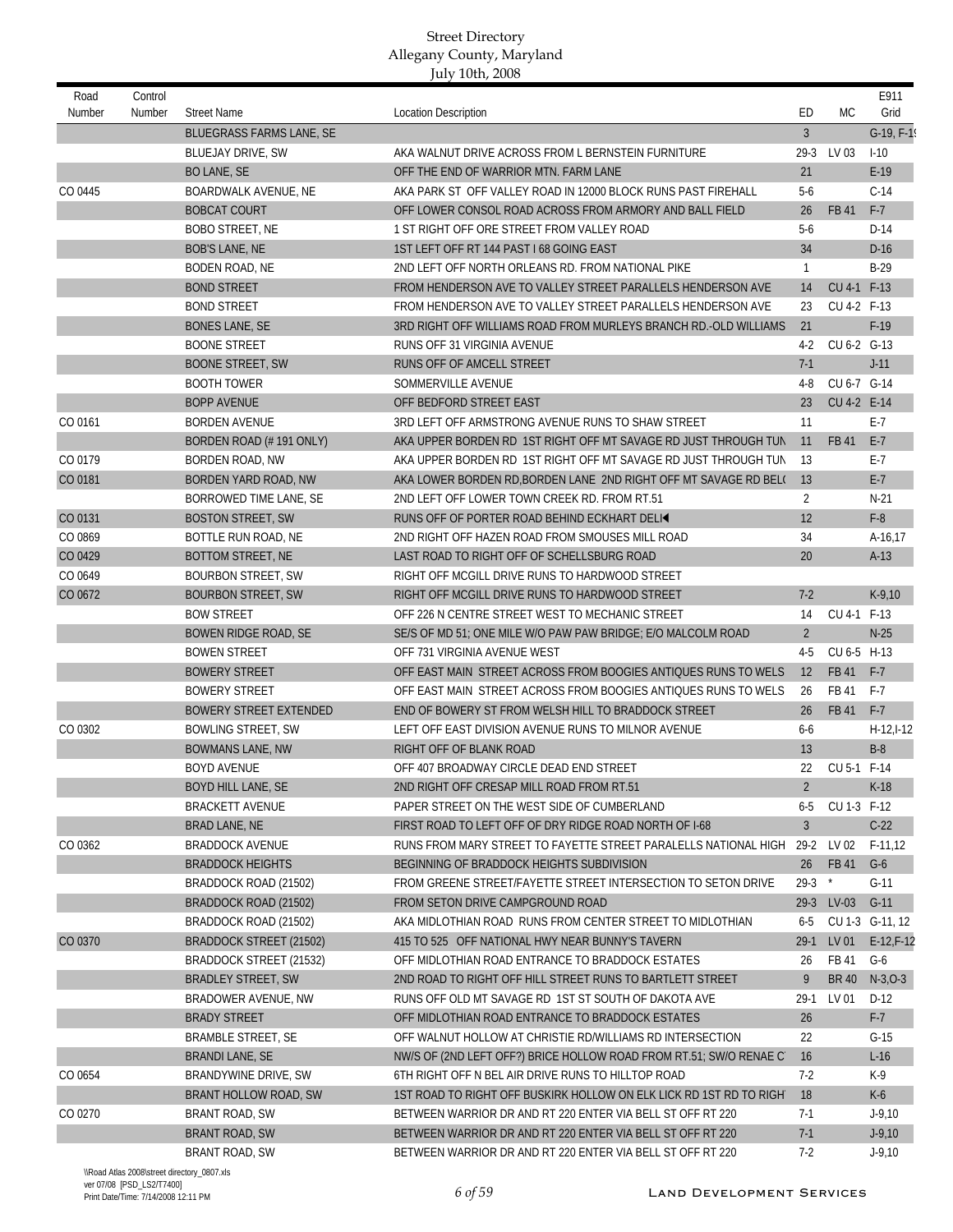| Road    | Control |                             |                                                                        |                 |              | E911              |
|---------|---------|-----------------------------|------------------------------------------------------------------------|-----------------|--------------|-------------------|
| Number  | Number  | <b>Street Name</b>          | <b>Location Description</b>                                            | ED              | МC           | Grid              |
|         |         | <b>BRANT ROAD, SW</b>       | BETWEEN WARRIOR DR AND RT 220 ENTER VIA BELL ST OFF RT 220             | $7-2$           |              | $J - 9,10$        |
|         |         | <b>BRASHEAR LANE, SW</b>    | OFF STONEY RUN RD PAST HORSE ROCK RD 2ND ROAD TO LEFT                  | 8               |              | $Q-3$             |
|         |         | <b>BRASHEAR STREET</b>      | 2ND. LEFT OFF ROSS STREET FROM MAIN STREET                             | 8               | <b>WP 45</b> | $Q - 2, R - 2$    |
| CO 0487 |         | BRASHIER HOLLOW ROAD, SE    | 2ND ROAD TO LEFT OFF WILLIAMS ROAD FROM STEIGMIERS FARM                | 22              |              | $G-15$            |
| CO 0498 |         | BREAKNECK ROAD, NE          | 17344-18499+L328 FIRST RIGHT OFF OF RT.144 PAST ROCKY GAP ROAD.        | 21              |              | $C-18,D-18$       |
|         |         | BREEZEWOOD LANE, NW         | LEFT OFF OF WINDY RIDGE ROAD                                           | 20              |              | $C-11$            |
| CO 0516 |         | <b>BREHM ROAD, SE</b>       | END OF BIERMAN ROAD RUNS RIGHT AND LEFT                                | 16              |              | $J-14$            |
|         |         | BRENTWOOD STREET            | FROM EDGEVALE AVENUE TO GREENWAY AVENUE                                | $4 - 4$         | CU 6-6 G-14  |                   |
|         |         | <b>BREWSTER LANE</b>        | PAPER STREET WEST SIDE OF CUMBERLAND                                   | $6 - 1$         | CU 1-2 F-13  |                   |
| CO 0850 |         | <b>BRIAR DRIVE, SW</b>      | 1st ST. OFF OF BURTON PARK DRIVE BUTRON'S TRAILER PARK                 | 24              |              | $F-9$             |
| CO 0805 |         | BRIARWOOD DRIVE, SW         | OFF END OF SOBIL DRIVE                                                 | $29-3$          | LV 03        | $H-10$            |
| CO 0493 |         | BRICE HOLLOW ROAD, SE       | LEFT OFF RT 51 TOP OF HILL PAST SPRING GAP POST OFFICE                 | 16              |              | $G-18,L-16$       |
| CO 0103 |         | <b>BRICK ROW ROAD, SW</b>   | AKA RAILROAD STREET 1ST LEFT ON SHAFT RD OFF UPPER GEORGES CREEI       | 18              |              | $H-6$             |
| CO 0205 |         | BRICK YARD ROW, NW          | LEFT OFF OF CALLA HILL                                                 | 13              |              | $C-8$             |
| CO 0756 |         | BRIDGE STREET (21502)       | FROM MILL ST TO OLD CASH VALLEY RD CROSSING NATIONAL HWY NEAR 50(29-2) |                 | LV 02        | $F-12$            |
| CO 0056 |         | BRIDGE STREET (21539)       | TURN RIGHT OFF EAST MAIN ST AFTER PASSING LONACONING MOTORS HOU        | 10              |              | $L-5$             |
|         |         | <b>BRIDGES STREET</b>       | PAPER STREET ON THE WEST SIDE OF CUMBERLAND                            | $6-1$           | CU 1-2 F-13  |                   |
|         |         | <b>BRIGHT SKY DRIVE, SW</b> | 1ST LEFT OFF BURKE HILL ROAD FROM RT 220                               | 8               |              | $T-5$             |
|         |         | <b>BRINKER STREET</b>       | RUNS OFF 600 BLOCK EAST FIRST STREET DEAD END STREET                   | $4-3$           | CU 6-3 G-14  |                   |
|         |         | BRINSFIELD LANE, NE         | ACROSS FROM CO 3 PARKING LOT                                           | 34              |              | $B-15$            |
| CO 0281 |         | <b>BRISTOL DRIVE, SW</b>    | AKA OAK ROAD, PINE AVE. 1ST RD OFF VINE ST RUNS TO OXFORD AVE          | $29-3$          | LV 03        | $I-10$            |
|         | 020924  | BRITTNEY LANE, NW           | ALONG MD/PA LINE, EAST OF ROUTE 47                                     | 20              |              | $A-11$            |
|         |         | <b>BROAD STREET, SW</b>     | OFF OF PARADISE STREET TO OMARA AVENUE                                 | 18              |              | MD 44 J-6, K-6    |
|         |         | <b>BROAD STREET, SW</b>     | AKA DAIRY LANE 2ND LEFT OFF CHESTNUT STREET                            | $7-1$           |              | $J-6, K-6$        |
|         |         | BROADWATER ROAD, NW         | FOURTH RIGHT OFF OF PARKERSBURG ROAD FROM ROUTE 36                     | 13              |              | $D-8$             |
|         |         | BROADWAY AVENUE, SW (21542) | RUNS FROM GARRETT NATIOAL BANK TO DEVLINS APARTMENTS                   | 18              | MD 44        | $J-6$             |
|         |         | <b>BROADWAY CIRCLE</b>      | FROM 320 WILLIAMS STREET EAST                                          | 22              | CU 5-1 F-14  |                   |
|         |         | BROADWAY STREET (21502)     | RUNS OFF OF 500 BLOCK MARYLAND AVENUE                                  | 22              | CU 5-1 F-14  |                   |
|         |         | BROADWAY STREET (21532)     | ONE WAY STREET OUT TO MAIN STREET RUNS FROM PARK AVE TO MAIN STR       | 26              | FB 41        | $E - 7, F - 7$    |
|         |         | BROADWAY STREET, SW         | RUNS OFF WOOD STREET                                                   | $7-1$           |              | $J-11$            |
| CO 0066 |         | <b>BRODIE ROAD, SW</b>      | RUNS BEHIND GEORGES CREEK ELEMENTRY SCHOOL                             | 10 <sup>°</sup> |              | $K-5$             |
| CO 0184 |         | BROKEN HART MINE ROAD, NW   | LEFT OFF MT SAVAGE ROAD PAST BRICK YARD                                | 13              |              | $E - 7, D - 7, 8$ |
|         |         | <b>BROOKE AVENUE</b>        | FROM GREENE STREET TO FAYETTE STREET IN 500 BLOCK                      | $6-1$           | CU 1-2 F-13  |                   |
|         |         | <b>BROOKFIELD AVENUE</b>    | FROM 600 BLOCK GREENWAY AVENUE TO OLDTOWN ROAD                         | $4 - 4$         | CU 6-6 G-14  |                   |
|         |         | <b>BROOKLYN PLACE</b>       | RUNS OFF OF MECHANIC STREET 2 ALLEYS BELOW FRANKLIN STREET GOES        | 14              | CU 4-1 F-13  |                   |
|         |         | <b>BROOKSIDE DRIVE, SE</b>  | FIRST RIGHT PAST MILLSTONE ON ROUTE 51                                 | 16              |              | M-16              |
|         |         | <b>BROOKSTREE LANE, SE</b>  | 2ND LEFT OFF OLD BRADDOCK TRAIL RD. FROM RT.51                         | 16              |              | $N-19$            |
|         |         | <b>BROWN AVENUE</b>         | CONTINUATION OF FLETCHER DRIVE OFF THE END OF GEPHART DRIVE            | $6 - 3$         | CU 1-4 G-12  |                   |
|         |         | <b>BROWN AVENUE</b>         | CONTINUATION OF FLETCHER DRIVE OFF THE END OF GEPHART DRIVE            | $6 - 5$         | CU 1-4 G-12  |                   |
|         |         | BROWN HILL ROAD, NE         | AKA BROWN STREET 3RD STREET OFF AMHERST SOUTH OF BOARDWALK AV          | -5-6            |              | $C-14, D-14$      |
|         |         | <b>BROWNING STREET</b>      | FROM 14 VIRGINIA AVE WEST                                              | $4-2$           | CU 6-2 G-13  |                   |
| CO 0193 |         | BRUCE HOUSE ROAD, NW        | AKA MOSS COTTAGE RIGHT OFF OF MT SAVAGE ROAD TOWARD MOSS COTT          | 13              |              | $C-8$             |
| CO 0195 |         | BRUCE HOUSE ROAD, NW        | AKA MOSS COTTAGE RIGHT OFF OF MT SAVAGE ROAD TOWARD MOSS COTT.         | 13              |              | $C-9$             |
|         |         | BRUCE HOUSE ROAD, NW        | AKA MOSS COTTAGE RIGHT OFF OF MT SAVAGE ROAD TOWARD MOSS COTT.         | 13              |              | $C-8,9$           |
| CO 0643 |         | <b>BRUNSWICK COURT, SW</b>  | 6TH LEFT OFF NORTH BEL AIR DRIVE                                       | $7-2$           |              | $K-10$            |
| CO 0400 |         | <b>BUCHANAN AVENUE</b>      | LOWER NATIONAL HWY BEHIND SKATING RINK OFF OAK TERRACE                 | $29-1$          | LV 01        | $E-12$            |
|         | 040319  | <b>BUCKHORN DRIVE, SE</b>   | W/S OF UHL HIGHWAY; 1/3 MILE NE/O MD 51 INTERSECTION AT NORTH BRANC    | <b>16</b>       |              | $J-15$            |
|         |         | <b>BUCK CROSS LANE, NE</b>  | THIRD RIGHT OFF OF KNOB ROAD FROM ROUTE 220                            | 34              |              | $C-15$            |
|         |         | <b>BUCKEYE LANE, NW</b>     | RIGHT AT THE TOP OF PATTY BAKER ROAD                                   | 13              |              | $C-9$             |
|         |         | <b>BUCKINGHAM ROAD</b>      | FROM 814 GREENE STREET SOUTHEAST                                       | $6 - 5$         |              | CU 1-3 F-12,13,G  |
| CO 0525 |         | <b>BUCKLEY ROAD, SE</b>     | OFF RT 51 TO RIGHT BEFORE THE TOP OF NINE MILE HOUSE HILL              | 16              |              | M-16,17,N         |
| CO 0060 |         | <b>BUCKS HILL ROAD, SW</b>  | 3RD RD TO LEFT OFF WATER STATION RUN RD                                | 10              |              | $L-5$             |
|         | 070726  | <b>BUCY ROAD, SE</b>        | W/S OF MOORES HOLLOW ROAD; APPX 1 MILE N/O MD 51 (ACCESS RD. TO BE.    | 16              |              | $J-15$            |
|         |         | BUNKER HILL LANE, NE        | 1ST ROAD TO RIGHT OFF RT 144 PAST THE HIGH I-68 BRIDGE                 | 21              |              | $E-16$            |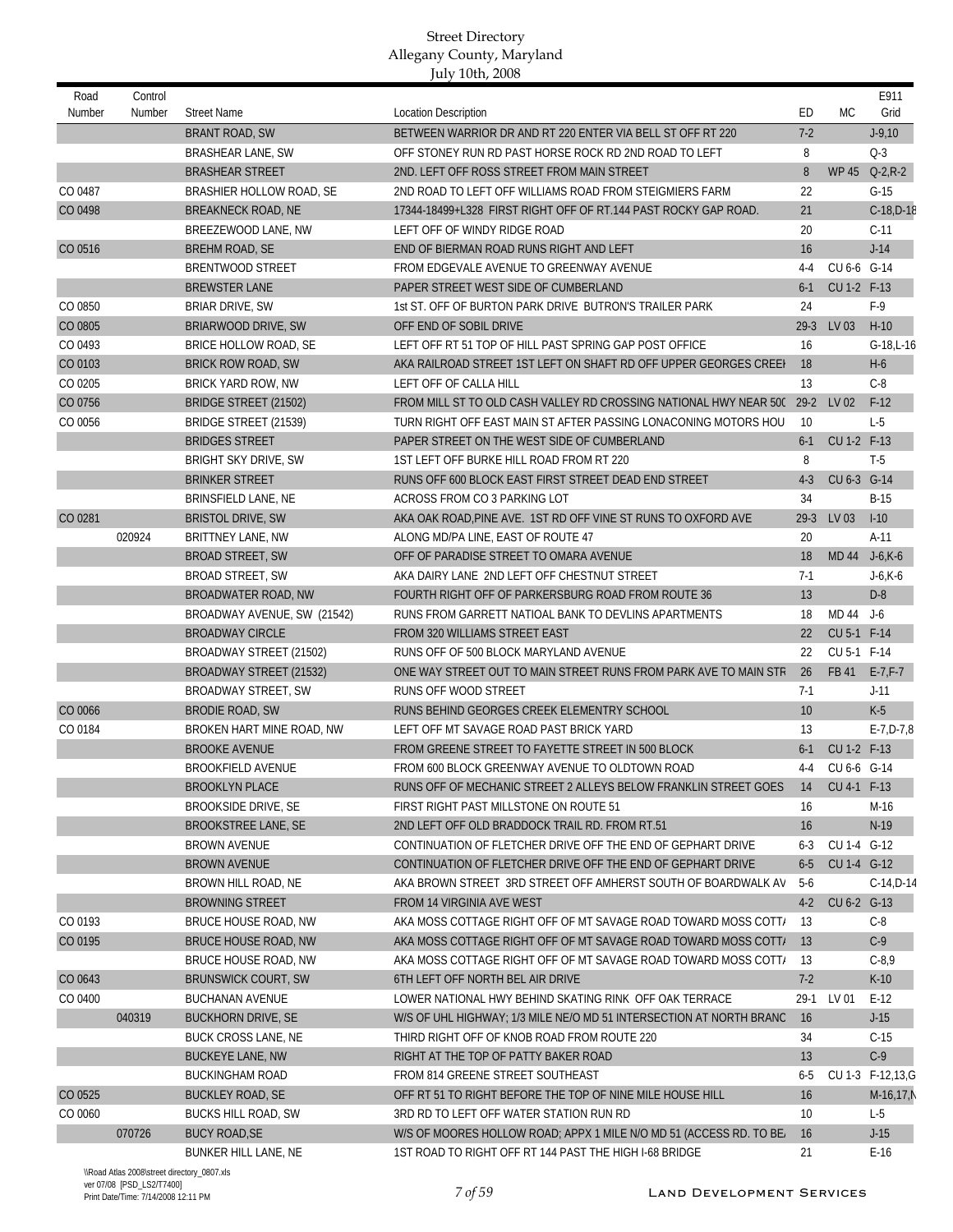| CO 0297<br>$H-12$<br><b>BUNTING STREET, SW</b><br>2ND RIGHT OFF MCMULLEN HIGHWAY SOUTH OF FIRE DEPARTMENT<br>$6-6$<br>CO 0832<br>$J-14$<br><b>BURBRIDGE ROAD, SE</b><br>OFF MEXICO FARMS RD TO LEFT PAST PUMP STA RUNS TO PPG RD<br>16<br>CO 0228<br>8<br>$T-5, U-5$<br><b>BURKE HILL ROAD, SW</b><br>AKA CHERRY LANE 1ST RIGHT OFF RT 220 N OF CHAT N CHEW REST<br>CO 0107<br><b>BURNING MINES ROAD, SW</b><br>LEFT OFF OF VALE SUMMIT ROAD NEAR ROUTE 36 INTERSECTION AKA NEW<br>24<br>$F-9$<br>CO 0678<br>24<br><b>BURTON PARK DRIVE, SW</b><br>RIGHT OFF OF PINEY MT. ROAD BURTON'S TRAILER PARK<br>CO 0077<br>18<br>BUSKIRK HOLLOW ROAD, SW<br>AKA GILMORE HOLLOW ROAD LEFT OFF RT 36 S OF MIDLAND AT 36 AUTO BO<br>$K-6,7,L-6$<br>CU<br>060504<br><b>BUTLER ALLEY</b><br>CO 0646<br>1ST LEFT OFF SHORTEST DAY ROAD<br>$29-1$<br>LV 01<br>$E-11$<br>BUTLER DRIVE, NW<br>$G-7$<br>070117<br><b>BUTTERMILK CIRCLE</b><br>PRICHARD FARMS SUBDIVISION, PHASE 1A<br>12<br>FB 41<br>24<br>$F-8, G-8$<br>BUTTERNUT HOLLOW ROAD, SW<br>OFF OF HOFFMAN HOLLOW ROAD<br>CO 0478<br>BUTTERNUT LANE, NE<br>FIRST RIGHT OFF OF MICHAEL ROAD GOES BACK TO RICE HILL ROAD<br>21<br>$D-16$<br>CU 5-1 G-14<br><b>BYRD AVENUE</b><br>FROM FORT HILL AVENUE EAST TO DORN AVENUE<br>22<br>LV 01<br>$F-12$<br>CO 0383<br><b>C STREET</b><br>OFF NATIONAL HWY IN 400 BLOCK JUST ABOVE CO 2 STATION 1<br>$29-1$<br>C STREET<br>RUNS OFF OF HILL TOP  DRIVE DEAD END STREET OR ALLEY<br>CU 6-6 G-14<br>$4 - 4$<br>CU 6-5 H-13<br>FROM CLEMENT STREET SOUTH<br>$4-5$<br><b>CABELL AVENUE</b><br>CO 0681<br>RD BETWEEN UPPER GEORGES CREEK ROAD AND NEW GEORGES CREEK RO<br>18<br>CABIN RUN ROAD, SW<br>$H-6.7$<br>OFF UPPER GEORGES CREEK ROAD 1ST LEFT PAST I-68<br>$G-7$<br>CABOOSE ROAD, SW<br>18<br>2ND RIGHT OFF SOUTH CRESAP STREET FROM MULBERRY AVENUE<br>CACTUS AVENUE, SW<br>$6-6$<br>$1 - 11$<br>CO 0114<br>AKAMEADOW RIGHT OFF OF VALE SUMMIT ROAD FROM CLARYSVILLE<br>$H-8$<br>CAINS CIRCLE, SW<br>24<br>OF FORESTER AVENUE SOUTHWEST<br>CU 4-2 E-14<br><b>CALHOUN STREET</b><br>23<br>RIGHT OFF OF COUNTRYSIDE LANE<br>34<br>$C-15$<br>CALICO LANE, NE<br>LV 01<br>$E-12$<br>CO 0864<br>CALIFORNIA AVENUE, NW<br>FROM GREENPOINT RD TO GEORGIA AVE<br>$29-1$<br>CALIFORNIA STREET, SW<br>RUNS OFF OF FLORIDA AVENUE<br>$7-1$<br>LEFT OFF NEW SCHOOL ROAD<br>13<br>$B-8, C-8, 9$<br>CALLA HILL ROAD, NW<br>CALVARY COURT, NW<br>FIRST LEFT OFF ROLLING OAKS DRIVE WEST OF S.GARDNER ST.<br>20<br>$A-13$<br>CALVERT TERRACE<br>OFF LE FEVER ROAD<br>$6-5$<br>CU 1-3 F-12<br><b>CALVERT TERRACE</b><br>$6-1$<br>CU 1-2 F-12<br>OFF LE FEVER ROAD<br>CU 5-1 E-14<br><b>CALVIN STREET</b><br>RUNS OFF OF THE INTERSECTION OF COLE STREET AND SHADES LANE<br>22<br><b>CAMDEN AVENUE</b><br>OFF 801 FAYETTE STREET WEST<br>$6 - 5$<br>CU 1-3 F-12,13<br>CAMELOT COURT, SW<br>AKA KINGS COURT LEFT OFF MCGILL DRIVE FROM SHAMROCK<br>$7-2$<br>$K-10$<br>21<br>A-18, B-18<br>CAMPERS HILL DRIVE, NE<br>ROAD THAT RUNS THRU THE CAMP GROUND AT ROCKY GAP<br>LV 02<br>$G-11$<br>CAMPGROUND ROAD<br>FROM NATIONAL HWY TO I-68 BRIDGE AND EXITS<br>$29-2$<br>CU 4-1 F-13<br><b>CANADA PLACE</b><br>OFF OF MECHANIC STREET 1ST ALLEY TO LEFT PAST FRANKLIN STREET<br>14<br>CANAL FERRY ROAD, SE<br>OFF MEXICO FARMS ROAD 1ST RD PAST AIRPORT RUNS RIGHT AND LEFT<br>16<br>$J-13$<br>060504<br><b>CANAL PARKWAY</b><br>OFF OF INDUSTRIAL BLVD - TO SHORT GAP WV<br>CU<br>CO 0513<br>CANAL ROAD, SE<br>2nd ROAD TO RIGHT OFF MEXICO FARMS RD PAST KELLEY WAREHOUSE<br>$1-14$ , $J-14$<br>16<br>14<br>CU 4-1 F-13<br>CANAL STREET<br>FROM BALTIMORE STREET SOUTH AT TIMES/NEWS BUILDING<br>070117<br>CANDLEWICK COURT<br>PRICHARD FARMS SUBDIVISION, PHASE 1A<br>FB 41<br>G-7<br>12<br>CANDOC LANE<br>FROM 319 EAST OFFUTT STREET SOUTH<br>$4-5$<br>CU 6-5 H-13<br>CANNON RUN ROAD<br>OFF BEDFORD ROAD NORTH OFF MOON GLOW BTWN GOLLIDAY AND LAURA I<br>34<br>$C-15$<br>FROM BEDFORD ROAD STATION SOUTH 6/10 OF MILE AND TURN RIGHT<br>$C-15$<br>CANYON ROAD, NE<br>34<br>CAPITOL AVENUE<br>FROM ROLLIN TERRACE NORTHWEST<br>CU 4-2 E-14<br>23<br><b>CARDER AVENUE</b><br>PAPER STREET OFF OF SHADES LANE<br>22<br>CU 5-1 E-14<br>$\overline{2}$<br>030306<br>CARDER HILL ROAD, SE<br>WEST OFF OF WAGNER ROAD, 2 MILE NORTH OF ROUTE 51<br>$L-20$<br>16<br>CO 0630<br>CARDINAL DRIVE, SE<br>RUNS RIGHT AND LEFT OFF WING RIDGE RD<br>$I-15$<br>CARL AVENUE, NW<br>1st RIGHT OFF OF RICHFIELD AVE<br>20<br>$C-12$<br>$\overline{2}$<br>CARLDEN DRIVE, SE<br>5TH RIGHT OFF THE OLDTOWN END OF EAST WILSON ROAD FROM RT.51<br>$L-19$<br>CO 0694<br>AKA CARLOS LN/FRONT ST BACK ROAD BETWEEN MIDLOTHIAN THRU CARLO<br>18<br>$G-6, H-5, 6$<br>CARLOS ROAD, SW<br>CARMAN DRIVE, SW<br>1ST LEFT NORTH OF VAN PELT DRIVE OR 2ND LEFT SOUTH OF POWER LINES<br>31<br>$Q-6$<br><b>CAROLES LANE</b><br>FB 41<br>$F-7$<br>12<br>CAROLINE STREET<br>RUNS OFF OF THE 800 BLOCK OF STEWART STREET<br>$4-3$<br>CU 6-3 G-14<br>FROM 802 STEWART AVENUE TO HILLTOP DRIVE<br>CAROLINE STREET<br>CU 6-6 G-14<br>$4 - 4$<br>CO 0564<br>$C-25, 26$<br>CARPENTER ROAD, NE<br>SECOND ROAD TO LEFT OFF OF FIFTEEN MILE CREEK ROAD NORTH OF 1-68<br>3<br>0P<br>020924<br>CARR DRIVE<br>LAVALE-NE/SIDE OF C STEET; SE/O AND PARALLELING GEO CRK BLVD(50' DED<br>29<br>$F-12$<br>\\Road Atlas 2008\street directory_0807.xls | Road<br>Number | Control<br>Number | <b>Street Name</b> | <b>Location Description</b> | ED | МC | E911<br>Grid |
|-------------------------------------------------------------------------------------------------------------------------------------------------------------------------------------------------------------------------------------------------------------------------------------------------------------------------------------------------------------------------------------------------------------------------------------------------------------------------------------------------------------------------------------------------------------------------------------------------------------------------------------------------------------------------------------------------------------------------------------------------------------------------------------------------------------------------------------------------------------------------------------------------------------------------------------------------------------------------------------------------------------------------------------------------------------------------------------------------------------------------------------------------------------------------------------------------------------------------------------------------------------------------------------------------------------------------------------------------------------------------------------------------------------------------------------------------------------------------------------------------------------------------------------------------------------------------------------------------------------------------------------------------------------------------------------------------------------------------------------------------------------------------------------------------------------------------------------------------------------------------------------------------------------------------------------------------------------------------------------------------------------------------------------------------------------------------------------------------------------------------------------------------------------------------------------------------------------------------------------------------------------------------------------------------------------------------------------------------------------------------------------------------------------------------------------------------------------------------------------------------------------------------------------------------------------------------------------------------------------------------------------------------------------------------------------------------------------------------------------------------------------------------------------------------------------------------------------------------------------------------------------------------------------------------------------------------------------------------------------------------------------------------------------------------------------------------------------------------------------------------------------------------------------------------------------------------------------------------------------------------------------------------------------------------------------------------------------------------------------------------------------------------------------------------------------------------------------------------------------------------------------------------------------------------------------------------------------------------------------------------------------------------------------------------------------------------------------------------------------------------------------------------------------------------------------------------------------------------------------------------------------------------------------------------------------------------------------------------------------------------------------------------------------------------------------------------------------------------------------------------------------------------------------------------------------------------------------------------------------------------------------------------------------------------------------------------------------------------------------------------------------------------------------------------------------------------------------------------------------------------------------------------------------------------------------------------------------------------------------------------------------------------------------------------------------------------------------------------------------------------------------------------------------------------------------------------------------------------------------------------------------------------------------------------------------------------------------------------------------------------------------------------------------------------------------------------------------------------------------------------------------------------------------------------------------------------------------------------------------------------------------------------------------------------------------------------------------------------------------------------|----------------|-------------------|--------------------|-----------------------------|----|----|--------------|
| $H-7, I-7, 8, J$<br>J-10, K-10                                                                                                                                                                                                                                                                                                                                                                                                                                                                                                                                                                                                                                                                                                                                                                                                                                                                                                                                                                                                                                                                                                                                                                                                                                                                                                                                                                                                                                                                                                                                                                                                                                                                                                                                                                                                                                                                                                                                                                                                                                                                                                                                                                                                                                                                                                                                                                                                                                                                                                                                                                                                                                                                                                                                                                                                                                                                                                                                                                                                                                                                                                                                                                                                                                                                                                                                                                                                                                                                                                                                                                                                                                                                                                                                                                                                                                                                                                                                                                                                                                                                                                                                                                                                                                                                                                                                                                                                                                                                                                                                                                                                                                                                                                                                                                                                                                                                                                                                                                                                                                                                                                                                                                                                                                                                                                                                          |                |                   |                    |                             |    |    |              |
|                                                                                                                                                                                                                                                                                                                                                                                                                                                                                                                                                                                                                                                                                                                                                                                                                                                                                                                                                                                                                                                                                                                                                                                                                                                                                                                                                                                                                                                                                                                                                                                                                                                                                                                                                                                                                                                                                                                                                                                                                                                                                                                                                                                                                                                                                                                                                                                                                                                                                                                                                                                                                                                                                                                                                                                                                                                                                                                                                                                                                                                                                                                                                                                                                                                                                                                                                                                                                                                                                                                                                                                                                                                                                                                                                                                                                                                                                                                                                                                                                                                                                                                                                                                                                                                                                                                                                                                                                                                                                                                                                                                                                                                                                                                                                                                                                                                                                                                                                                                                                                                                                                                                                                                                                                                                                                                                                                         |                |                   |                    |                             |    |    |              |
|                                                                                                                                                                                                                                                                                                                                                                                                                                                                                                                                                                                                                                                                                                                                                                                                                                                                                                                                                                                                                                                                                                                                                                                                                                                                                                                                                                                                                                                                                                                                                                                                                                                                                                                                                                                                                                                                                                                                                                                                                                                                                                                                                                                                                                                                                                                                                                                                                                                                                                                                                                                                                                                                                                                                                                                                                                                                                                                                                                                                                                                                                                                                                                                                                                                                                                                                                                                                                                                                                                                                                                                                                                                                                                                                                                                                                                                                                                                                                                                                                                                                                                                                                                                                                                                                                                                                                                                                                                                                                                                                                                                                                                                                                                                                                                                                                                                                                                                                                                                                                                                                                                                                                                                                                                                                                                                                                                         |                |                   |                    |                             |    |    |              |
|                                                                                                                                                                                                                                                                                                                                                                                                                                                                                                                                                                                                                                                                                                                                                                                                                                                                                                                                                                                                                                                                                                                                                                                                                                                                                                                                                                                                                                                                                                                                                                                                                                                                                                                                                                                                                                                                                                                                                                                                                                                                                                                                                                                                                                                                                                                                                                                                                                                                                                                                                                                                                                                                                                                                                                                                                                                                                                                                                                                                                                                                                                                                                                                                                                                                                                                                                                                                                                                                                                                                                                                                                                                                                                                                                                                                                                                                                                                                                                                                                                                                                                                                                                                                                                                                                                                                                                                                                                                                                                                                                                                                                                                                                                                                                                                                                                                                                                                                                                                                                                                                                                                                                                                                                                                                                                                                                                         |                |                   |                    |                             |    |    |              |
|                                                                                                                                                                                                                                                                                                                                                                                                                                                                                                                                                                                                                                                                                                                                                                                                                                                                                                                                                                                                                                                                                                                                                                                                                                                                                                                                                                                                                                                                                                                                                                                                                                                                                                                                                                                                                                                                                                                                                                                                                                                                                                                                                                                                                                                                                                                                                                                                                                                                                                                                                                                                                                                                                                                                                                                                                                                                                                                                                                                                                                                                                                                                                                                                                                                                                                                                                                                                                                                                                                                                                                                                                                                                                                                                                                                                                                                                                                                                                                                                                                                                                                                                                                                                                                                                                                                                                                                                                                                                                                                                                                                                                                                                                                                                                                                                                                                                                                                                                                                                                                                                                                                                                                                                                                                                                                                                                                         |                |                   |                    |                             |    |    |              |
|                                                                                                                                                                                                                                                                                                                                                                                                                                                                                                                                                                                                                                                                                                                                                                                                                                                                                                                                                                                                                                                                                                                                                                                                                                                                                                                                                                                                                                                                                                                                                                                                                                                                                                                                                                                                                                                                                                                                                                                                                                                                                                                                                                                                                                                                                                                                                                                                                                                                                                                                                                                                                                                                                                                                                                                                                                                                                                                                                                                                                                                                                                                                                                                                                                                                                                                                                                                                                                                                                                                                                                                                                                                                                                                                                                                                                                                                                                                                                                                                                                                                                                                                                                                                                                                                                                                                                                                                                                                                                                                                                                                                                                                                                                                                                                                                                                                                                                                                                                                                                                                                                                                                                                                                                                                                                                                                                                         |                |                   |                    |                             |    |    |              |
|                                                                                                                                                                                                                                                                                                                                                                                                                                                                                                                                                                                                                                                                                                                                                                                                                                                                                                                                                                                                                                                                                                                                                                                                                                                                                                                                                                                                                                                                                                                                                                                                                                                                                                                                                                                                                                                                                                                                                                                                                                                                                                                                                                                                                                                                                                                                                                                                                                                                                                                                                                                                                                                                                                                                                                                                                                                                                                                                                                                                                                                                                                                                                                                                                                                                                                                                                                                                                                                                                                                                                                                                                                                                                                                                                                                                                                                                                                                                                                                                                                                                                                                                                                                                                                                                                                                                                                                                                                                                                                                                                                                                                                                                                                                                                                                                                                                                                                                                                                                                                                                                                                                                                                                                                                                                                                                                                                         |                |                   |                    |                             |    |    |              |
|                                                                                                                                                                                                                                                                                                                                                                                                                                                                                                                                                                                                                                                                                                                                                                                                                                                                                                                                                                                                                                                                                                                                                                                                                                                                                                                                                                                                                                                                                                                                                                                                                                                                                                                                                                                                                                                                                                                                                                                                                                                                                                                                                                                                                                                                                                                                                                                                                                                                                                                                                                                                                                                                                                                                                                                                                                                                                                                                                                                                                                                                                                                                                                                                                                                                                                                                                                                                                                                                                                                                                                                                                                                                                                                                                                                                                                                                                                                                                                                                                                                                                                                                                                                                                                                                                                                                                                                                                                                                                                                                                                                                                                                                                                                                                                                                                                                                                                                                                                                                                                                                                                                                                                                                                                                                                                                                                                         |                |                   |                    |                             |    |    |              |
|                                                                                                                                                                                                                                                                                                                                                                                                                                                                                                                                                                                                                                                                                                                                                                                                                                                                                                                                                                                                                                                                                                                                                                                                                                                                                                                                                                                                                                                                                                                                                                                                                                                                                                                                                                                                                                                                                                                                                                                                                                                                                                                                                                                                                                                                                                                                                                                                                                                                                                                                                                                                                                                                                                                                                                                                                                                                                                                                                                                                                                                                                                                                                                                                                                                                                                                                                                                                                                                                                                                                                                                                                                                                                                                                                                                                                                                                                                                                                                                                                                                                                                                                                                                                                                                                                                                                                                                                                                                                                                                                                                                                                                                                                                                                                                                                                                                                                                                                                                                                                                                                                                                                                                                                                                                                                                                                                                         |                |                   |                    |                             |    |    |              |
|                                                                                                                                                                                                                                                                                                                                                                                                                                                                                                                                                                                                                                                                                                                                                                                                                                                                                                                                                                                                                                                                                                                                                                                                                                                                                                                                                                                                                                                                                                                                                                                                                                                                                                                                                                                                                                                                                                                                                                                                                                                                                                                                                                                                                                                                                                                                                                                                                                                                                                                                                                                                                                                                                                                                                                                                                                                                                                                                                                                                                                                                                                                                                                                                                                                                                                                                                                                                                                                                                                                                                                                                                                                                                                                                                                                                                                                                                                                                                                                                                                                                                                                                                                                                                                                                                                                                                                                                                                                                                                                                                                                                                                                                                                                                                                                                                                                                                                                                                                                                                                                                                                                                                                                                                                                                                                                                                                         |                |                   |                    |                             |    |    |              |
|                                                                                                                                                                                                                                                                                                                                                                                                                                                                                                                                                                                                                                                                                                                                                                                                                                                                                                                                                                                                                                                                                                                                                                                                                                                                                                                                                                                                                                                                                                                                                                                                                                                                                                                                                                                                                                                                                                                                                                                                                                                                                                                                                                                                                                                                                                                                                                                                                                                                                                                                                                                                                                                                                                                                                                                                                                                                                                                                                                                                                                                                                                                                                                                                                                                                                                                                                                                                                                                                                                                                                                                                                                                                                                                                                                                                                                                                                                                                                                                                                                                                                                                                                                                                                                                                                                                                                                                                                                                                                                                                                                                                                                                                                                                                                                                                                                                                                                                                                                                                                                                                                                                                                                                                                                                                                                                                                                         |                |                   |                    |                             |    |    |              |
|                                                                                                                                                                                                                                                                                                                                                                                                                                                                                                                                                                                                                                                                                                                                                                                                                                                                                                                                                                                                                                                                                                                                                                                                                                                                                                                                                                                                                                                                                                                                                                                                                                                                                                                                                                                                                                                                                                                                                                                                                                                                                                                                                                                                                                                                                                                                                                                                                                                                                                                                                                                                                                                                                                                                                                                                                                                                                                                                                                                                                                                                                                                                                                                                                                                                                                                                                                                                                                                                                                                                                                                                                                                                                                                                                                                                                                                                                                                                                                                                                                                                                                                                                                                                                                                                                                                                                                                                                                                                                                                                                                                                                                                                                                                                                                                                                                                                                                                                                                                                                                                                                                                                                                                                                                                                                                                                                                         |                |                   |                    |                             |    |    |              |
|                                                                                                                                                                                                                                                                                                                                                                                                                                                                                                                                                                                                                                                                                                                                                                                                                                                                                                                                                                                                                                                                                                                                                                                                                                                                                                                                                                                                                                                                                                                                                                                                                                                                                                                                                                                                                                                                                                                                                                                                                                                                                                                                                                                                                                                                                                                                                                                                                                                                                                                                                                                                                                                                                                                                                                                                                                                                                                                                                                                                                                                                                                                                                                                                                                                                                                                                                                                                                                                                                                                                                                                                                                                                                                                                                                                                                                                                                                                                                                                                                                                                                                                                                                                                                                                                                                                                                                                                                                                                                                                                                                                                                                                                                                                                                                                                                                                                                                                                                                                                                                                                                                                                                                                                                                                                                                                                                                         |                |                   |                    |                             |    |    |              |
|                                                                                                                                                                                                                                                                                                                                                                                                                                                                                                                                                                                                                                                                                                                                                                                                                                                                                                                                                                                                                                                                                                                                                                                                                                                                                                                                                                                                                                                                                                                                                                                                                                                                                                                                                                                                                                                                                                                                                                                                                                                                                                                                                                                                                                                                                                                                                                                                                                                                                                                                                                                                                                                                                                                                                                                                                                                                                                                                                                                                                                                                                                                                                                                                                                                                                                                                                                                                                                                                                                                                                                                                                                                                                                                                                                                                                                                                                                                                                                                                                                                                                                                                                                                                                                                                                                                                                                                                                                                                                                                                                                                                                                                                                                                                                                                                                                                                                                                                                                                                                                                                                                                                                                                                                                                                                                                                                                         |                |                   |                    |                             |    |    |              |
|                                                                                                                                                                                                                                                                                                                                                                                                                                                                                                                                                                                                                                                                                                                                                                                                                                                                                                                                                                                                                                                                                                                                                                                                                                                                                                                                                                                                                                                                                                                                                                                                                                                                                                                                                                                                                                                                                                                                                                                                                                                                                                                                                                                                                                                                                                                                                                                                                                                                                                                                                                                                                                                                                                                                                                                                                                                                                                                                                                                                                                                                                                                                                                                                                                                                                                                                                                                                                                                                                                                                                                                                                                                                                                                                                                                                                                                                                                                                                                                                                                                                                                                                                                                                                                                                                                                                                                                                                                                                                                                                                                                                                                                                                                                                                                                                                                                                                                                                                                                                                                                                                                                                                                                                                                                                                                                                                                         |                |                   |                    |                             |    |    |              |
|                                                                                                                                                                                                                                                                                                                                                                                                                                                                                                                                                                                                                                                                                                                                                                                                                                                                                                                                                                                                                                                                                                                                                                                                                                                                                                                                                                                                                                                                                                                                                                                                                                                                                                                                                                                                                                                                                                                                                                                                                                                                                                                                                                                                                                                                                                                                                                                                                                                                                                                                                                                                                                                                                                                                                                                                                                                                                                                                                                                                                                                                                                                                                                                                                                                                                                                                                                                                                                                                                                                                                                                                                                                                                                                                                                                                                                                                                                                                                                                                                                                                                                                                                                                                                                                                                                                                                                                                                                                                                                                                                                                                                                                                                                                                                                                                                                                                                                                                                                                                                                                                                                                                                                                                                                                                                                                                                                         |                |                   |                    |                             |    |    |              |
|                                                                                                                                                                                                                                                                                                                                                                                                                                                                                                                                                                                                                                                                                                                                                                                                                                                                                                                                                                                                                                                                                                                                                                                                                                                                                                                                                                                                                                                                                                                                                                                                                                                                                                                                                                                                                                                                                                                                                                                                                                                                                                                                                                                                                                                                                                                                                                                                                                                                                                                                                                                                                                                                                                                                                                                                                                                                                                                                                                                                                                                                                                                                                                                                                                                                                                                                                                                                                                                                                                                                                                                                                                                                                                                                                                                                                                                                                                                                                                                                                                                                                                                                                                                                                                                                                                                                                                                                                                                                                                                                                                                                                                                                                                                                                                                                                                                                                                                                                                                                                                                                                                                                                                                                                                                                                                                                                                         |                |                   |                    |                             |    |    |              |
|                                                                                                                                                                                                                                                                                                                                                                                                                                                                                                                                                                                                                                                                                                                                                                                                                                                                                                                                                                                                                                                                                                                                                                                                                                                                                                                                                                                                                                                                                                                                                                                                                                                                                                                                                                                                                                                                                                                                                                                                                                                                                                                                                                                                                                                                                                                                                                                                                                                                                                                                                                                                                                                                                                                                                                                                                                                                                                                                                                                                                                                                                                                                                                                                                                                                                                                                                                                                                                                                                                                                                                                                                                                                                                                                                                                                                                                                                                                                                                                                                                                                                                                                                                                                                                                                                                                                                                                                                                                                                                                                                                                                                                                                                                                                                                                                                                                                                                                                                                                                                                                                                                                                                                                                                                                                                                                                                                         |                |                   |                    |                             |    |    |              |
|                                                                                                                                                                                                                                                                                                                                                                                                                                                                                                                                                                                                                                                                                                                                                                                                                                                                                                                                                                                                                                                                                                                                                                                                                                                                                                                                                                                                                                                                                                                                                                                                                                                                                                                                                                                                                                                                                                                                                                                                                                                                                                                                                                                                                                                                                                                                                                                                                                                                                                                                                                                                                                                                                                                                                                                                                                                                                                                                                                                                                                                                                                                                                                                                                                                                                                                                                                                                                                                                                                                                                                                                                                                                                                                                                                                                                                                                                                                                                                                                                                                                                                                                                                                                                                                                                                                                                                                                                                                                                                                                                                                                                                                                                                                                                                                                                                                                                                                                                                                                                                                                                                                                                                                                                                                                                                                                                                         |                |                   |                    |                             |    |    |              |
|                                                                                                                                                                                                                                                                                                                                                                                                                                                                                                                                                                                                                                                                                                                                                                                                                                                                                                                                                                                                                                                                                                                                                                                                                                                                                                                                                                                                                                                                                                                                                                                                                                                                                                                                                                                                                                                                                                                                                                                                                                                                                                                                                                                                                                                                                                                                                                                                                                                                                                                                                                                                                                                                                                                                                                                                                                                                                                                                                                                                                                                                                                                                                                                                                                                                                                                                                                                                                                                                                                                                                                                                                                                                                                                                                                                                                                                                                                                                                                                                                                                                                                                                                                                                                                                                                                                                                                                                                                                                                                                                                                                                                                                                                                                                                                                                                                                                                                                                                                                                                                                                                                                                                                                                                                                                                                                                                                         |                |                   |                    |                             |    |    |              |
|                                                                                                                                                                                                                                                                                                                                                                                                                                                                                                                                                                                                                                                                                                                                                                                                                                                                                                                                                                                                                                                                                                                                                                                                                                                                                                                                                                                                                                                                                                                                                                                                                                                                                                                                                                                                                                                                                                                                                                                                                                                                                                                                                                                                                                                                                                                                                                                                                                                                                                                                                                                                                                                                                                                                                                                                                                                                                                                                                                                                                                                                                                                                                                                                                                                                                                                                                                                                                                                                                                                                                                                                                                                                                                                                                                                                                                                                                                                                                                                                                                                                                                                                                                                                                                                                                                                                                                                                                                                                                                                                                                                                                                                                                                                                                                                                                                                                                                                                                                                                                                                                                                                                                                                                                                                                                                                                                                         |                |                   |                    |                             |    |    |              |
|                                                                                                                                                                                                                                                                                                                                                                                                                                                                                                                                                                                                                                                                                                                                                                                                                                                                                                                                                                                                                                                                                                                                                                                                                                                                                                                                                                                                                                                                                                                                                                                                                                                                                                                                                                                                                                                                                                                                                                                                                                                                                                                                                                                                                                                                                                                                                                                                                                                                                                                                                                                                                                                                                                                                                                                                                                                                                                                                                                                                                                                                                                                                                                                                                                                                                                                                                                                                                                                                                                                                                                                                                                                                                                                                                                                                                                                                                                                                                                                                                                                                                                                                                                                                                                                                                                                                                                                                                                                                                                                                                                                                                                                                                                                                                                                                                                                                                                                                                                                                                                                                                                                                                                                                                                                                                                                                                                         |                |                   |                    |                             |    |    |              |
|                                                                                                                                                                                                                                                                                                                                                                                                                                                                                                                                                                                                                                                                                                                                                                                                                                                                                                                                                                                                                                                                                                                                                                                                                                                                                                                                                                                                                                                                                                                                                                                                                                                                                                                                                                                                                                                                                                                                                                                                                                                                                                                                                                                                                                                                                                                                                                                                                                                                                                                                                                                                                                                                                                                                                                                                                                                                                                                                                                                                                                                                                                                                                                                                                                                                                                                                                                                                                                                                                                                                                                                                                                                                                                                                                                                                                                                                                                                                                                                                                                                                                                                                                                                                                                                                                                                                                                                                                                                                                                                                                                                                                                                                                                                                                                                                                                                                                                                                                                                                                                                                                                                                                                                                                                                                                                                                                                         |                |                   |                    |                             |    |    |              |
|                                                                                                                                                                                                                                                                                                                                                                                                                                                                                                                                                                                                                                                                                                                                                                                                                                                                                                                                                                                                                                                                                                                                                                                                                                                                                                                                                                                                                                                                                                                                                                                                                                                                                                                                                                                                                                                                                                                                                                                                                                                                                                                                                                                                                                                                                                                                                                                                                                                                                                                                                                                                                                                                                                                                                                                                                                                                                                                                                                                                                                                                                                                                                                                                                                                                                                                                                                                                                                                                                                                                                                                                                                                                                                                                                                                                                                                                                                                                                                                                                                                                                                                                                                                                                                                                                                                                                                                                                                                                                                                                                                                                                                                                                                                                                                                                                                                                                                                                                                                                                                                                                                                                                                                                                                                                                                                                                                         |                |                   |                    |                             |    |    |              |
|                                                                                                                                                                                                                                                                                                                                                                                                                                                                                                                                                                                                                                                                                                                                                                                                                                                                                                                                                                                                                                                                                                                                                                                                                                                                                                                                                                                                                                                                                                                                                                                                                                                                                                                                                                                                                                                                                                                                                                                                                                                                                                                                                                                                                                                                                                                                                                                                                                                                                                                                                                                                                                                                                                                                                                                                                                                                                                                                                                                                                                                                                                                                                                                                                                                                                                                                                                                                                                                                                                                                                                                                                                                                                                                                                                                                                                                                                                                                                                                                                                                                                                                                                                                                                                                                                                                                                                                                                                                                                                                                                                                                                                                                                                                                                                                                                                                                                                                                                                                                                                                                                                                                                                                                                                                                                                                                                                         | CO 0196        |                   |                    |                             |    |    |              |
|                                                                                                                                                                                                                                                                                                                                                                                                                                                                                                                                                                                                                                                                                                                                                                                                                                                                                                                                                                                                                                                                                                                                                                                                                                                                                                                                                                                                                                                                                                                                                                                                                                                                                                                                                                                                                                                                                                                                                                                                                                                                                                                                                                                                                                                                                                                                                                                                                                                                                                                                                                                                                                                                                                                                                                                                                                                                                                                                                                                                                                                                                                                                                                                                                                                                                                                                                                                                                                                                                                                                                                                                                                                                                                                                                                                                                                                                                                                                                                                                                                                                                                                                                                                                                                                                                                                                                                                                                                                                                                                                                                                                                                                                                                                                                                                                                                                                                                                                                                                                                                                                                                                                                                                                                                                                                                                                                                         | CO 0855        |                   |                    |                             |    |    |              |
|                                                                                                                                                                                                                                                                                                                                                                                                                                                                                                                                                                                                                                                                                                                                                                                                                                                                                                                                                                                                                                                                                                                                                                                                                                                                                                                                                                                                                                                                                                                                                                                                                                                                                                                                                                                                                                                                                                                                                                                                                                                                                                                                                                                                                                                                                                                                                                                                                                                                                                                                                                                                                                                                                                                                                                                                                                                                                                                                                                                                                                                                                                                                                                                                                                                                                                                                                                                                                                                                                                                                                                                                                                                                                                                                                                                                                                                                                                                                                                                                                                                                                                                                                                                                                                                                                                                                                                                                                                                                                                                                                                                                                                                                                                                                                                                                                                                                                                                                                                                                                                                                                                                                                                                                                                                                                                                                                                         |                |                   |                    |                             |    |    |              |
|                                                                                                                                                                                                                                                                                                                                                                                                                                                                                                                                                                                                                                                                                                                                                                                                                                                                                                                                                                                                                                                                                                                                                                                                                                                                                                                                                                                                                                                                                                                                                                                                                                                                                                                                                                                                                                                                                                                                                                                                                                                                                                                                                                                                                                                                                                                                                                                                                                                                                                                                                                                                                                                                                                                                                                                                                                                                                                                                                                                                                                                                                                                                                                                                                                                                                                                                                                                                                                                                                                                                                                                                                                                                                                                                                                                                                                                                                                                                                                                                                                                                                                                                                                                                                                                                                                                                                                                                                                                                                                                                                                                                                                                                                                                                                                                                                                                                                                                                                                                                                                                                                                                                                                                                                                                                                                                                                                         |                |                   |                    |                             |    |    |              |
|                                                                                                                                                                                                                                                                                                                                                                                                                                                                                                                                                                                                                                                                                                                                                                                                                                                                                                                                                                                                                                                                                                                                                                                                                                                                                                                                                                                                                                                                                                                                                                                                                                                                                                                                                                                                                                                                                                                                                                                                                                                                                                                                                                                                                                                                                                                                                                                                                                                                                                                                                                                                                                                                                                                                                                                                                                                                                                                                                                                                                                                                                                                                                                                                                                                                                                                                                                                                                                                                                                                                                                                                                                                                                                                                                                                                                                                                                                                                                                                                                                                                                                                                                                                                                                                                                                                                                                                                                                                                                                                                                                                                                                                                                                                                                                                                                                                                                                                                                                                                                                                                                                                                                                                                                                                                                                                                                                         |                |                   |                    |                             |    |    |              |
|                                                                                                                                                                                                                                                                                                                                                                                                                                                                                                                                                                                                                                                                                                                                                                                                                                                                                                                                                                                                                                                                                                                                                                                                                                                                                                                                                                                                                                                                                                                                                                                                                                                                                                                                                                                                                                                                                                                                                                                                                                                                                                                                                                                                                                                                                                                                                                                                                                                                                                                                                                                                                                                                                                                                                                                                                                                                                                                                                                                                                                                                                                                                                                                                                                                                                                                                                                                                                                                                                                                                                                                                                                                                                                                                                                                                                                                                                                                                                                                                                                                                                                                                                                                                                                                                                                                                                                                                                                                                                                                                                                                                                                                                                                                                                                                                                                                                                                                                                                                                                                                                                                                                                                                                                                                                                                                                                                         |                |                   |                    |                             |    |    |              |
|                                                                                                                                                                                                                                                                                                                                                                                                                                                                                                                                                                                                                                                                                                                                                                                                                                                                                                                                                                                                                                                                                                                                                                                                                                                                                                                                                                                                                                                                                                                                                                                                                                                                                                                                                                                                                                                                                                                                                                                                                                                                                                                                                                                                                                                                                                                                                                                                                                                                                                                                                                                                                                                                                                                                                                                                                                                                                                                                                                                                                                                                                                                                                                                                                                                                                                                                                                                                                                                                                                                                                                                                                                                                                                                                                                                                                                                                                                                                                                                                                                                                                                                                                                                                                                                                                                                                                                                                                                                                                                                                                                                                                                                                                                                                                                                                                                                                                                                                                                                                                                                                                                                                                                                                                                                                                                                                                                         | CO 0651        |                   |                    |                             |    |    |              |
|                                                                                                                                                                                                                                                                                                                                                                                                                                                                                                                                                                                                                                                                                                                                                                                                                                                                                                                                                                                                                                                                                                                                                                                                                                                                                                                                                                                                                                                                                                                                                                                                                                                                                                                                                                                                                                                                                                                                                                                                                                                                                                                                                                                                                                                                                                                                                                                                                                                                                                                                                                                                                                                                                                                                                                                                                                                                                                                                                                                                                                                                                                                                                                                                                                                                                                                                                                                                                                                                                                                                                                                                                                                                                                                                                                                                                                                                                                                                                                                                                                                                                                                                                                                                                                                                                                                                                                                                                                                                                                                                                                                                                                                                                                                                                                                                                                                                                                                                                                                                                                                                                                                                                                                                                                                                                                                                                                         |                |                   |                    |                             |    |    |              |
|                                                                                                                                                                                                                                                                                                                                                                                                                                                                                                                                                                                                                                                                                                                                                                                                                                                                                                                                                                                                                                                                                                                                                                                                                                                                                                                                                                                                                                                                                                                                                                                                                                                                                                                                                                                                                                                                                                                                                                                                                                                                                                                                                                                                                                                                                                                                                                                                                                                                                                                                                                                                                                                                                                                                                                                                                                                                                                                                                                                                                                                                                                                                                                                                                                                                                                                                                                                                                                                                                                                                                                                                                                                                                                                                                                                                                                                                                                                                                                                                                                                                                                                                                                                                                                                                                                                                                                                                                                                                                                                                                                                                                                                                                                                                                                                                                                                                                                                                                                                                                                                                                                                                                                                                                                                                                                                                                                         |                |                   |                    |                             |    |    |              |
|                                                                                                                                                                                                                                                                                                                                                                                                                                                                                                                                                                                                                                                                                                                                                                                                                                                                                                                                                                                                                                                                                                                                                                                                                                                                                                                                                                                                                                                                                                                                                                                                                                                                                                                                                                                                                                                                                                                                                                                                                                                                                                                                                                                                                                                                                                                                                                                                                                                                                                                                                                                                                                                                                                                                                                                                                                                                                                                                                                                                                                                                                                                                                                                                                                                                                                                                                                                                                                                                                                                                                                                                                                                                                                                                                                                                                                                                                                                                                                                                                                                                                                                                                                                                                                                                                                                                                                                                                                                                                                                                                                                                                                                                                                                                                                                                                                                                                                                                                                                                                                                                                                                                                                                                                                                                                                                                                                         |                |                   |                    |                             |    |    |              |
|                                                                                                                                                                                                                                                                                                                                                                                                                                                                                                                                                                                                                                                                                                                                                                                                                                                                                                                                                                                                                                                                                                                                                                                                                                                                                                                                                                                                                                                                                                                                                                                                                                                                                                                                                                                                                                                                                                                                                                                                                                                                                                                                                                                                                                                                                                                                                                                                                                                                                                                                                                                                                                                                                                                                                                                                                                                                                                                                                                                                                                                                                                                                                                                                                                                                                                                                                                                                                                                                                                                                                                                                                                                                                                                                                                                                                                                                                                                                                                                                                                                                                                                                                                                                                                                                                                                                                                                                                                                                                                                                                                                                                                                                                                                                                                                                                                                                                                                                                                                                                                                                                                                                                                                                                                                                                                                                                                         |                |                   |                    |                             |    |    |              |
|                                                                                                                                                                                                                                                                                                                                                                                                                                                                                                                                                                                                                                                                                                                                                                                                                                                                                                                                                                                                                                                                                                                                                                                                                                                                                                                                                                                                                                                                                                                                                                                                                                                                                                                                                                                                                                                                                                                                                                                                                                                                                                                                                                                                                                                                                                                                                                                                                                                                                                                                                                                                                                                                                                                                                                                                                                                                                                                                                                                                                                                                                                                                                                                                                                                                                                                                                                                                                                                                                                                                                                                                                                                                                                                                                                                                                                                                                                                                                                                                                                                                                                                                                                                                                                                                                                                                                                                                                                                                                                                                                                                                                                                                                                                                                                                                                                                                                                                                                                                                                                                                                                                                                                                                                                                                                                                                                                         |                |                   |                    |                             |    |    |              |
|                                                                                                                                                                                                                                                                                                                                                                                                                                                                                                                                                                                                                                                                                                                                                                                                                                                                                                                                                                                                                                                                                                                                                                                                                                                                                                                                                                                                                                                                                                                                                                                                                                                                                                                                                                                                                                                                                                                                                                                                                                                                                                                                                                                                                                                                                                                                                                                                                                                                                                                                                                                                                                                                                                                                                                                                                                                                                                                                                                                                                                                                                                                                                                                                                                                                                                                                                                                                                                                                                                                                                                                                                                                                                                                                                                                                                                                                                                                                                                                                                                                                                                                                                                                                                                                                                                                                                                                                                                                                                                                                                                                                                                                                                                                                                                                                                                                                                                                                                                                                                                                                                                                                                                                                                                                                                                                                                                         |                |                   |                    |                             |    |    |              |
|                                                                                                                                                                                                                                                                                                                                                                                                                                                                                                                                                                                                                                                                                                                                                                                                                                                                                                                                                                                                                                                                                                                                                                                                                                                                                                                                                                                                                                                                                                                                                                                                                                                                                                                                                                                                                                                                                                                                                                                                                                                                                                                                                                                                                                                                                                                                                                                                                                                                                                                                                                                                                                                                                                                                                                                                                                                                                                                                                                                                                                                                                                                                                                                                                                                                                                                                                                                                                                                                                                                                                                                                                                                                                                                                                                                                                                                                                                                                                                                                                                                                                                                                                                                                                                                                                                                                                                                                                                                                                                                                                                                                                                                                                                                                                                                                                                                                                                                                                                                                                                                                                                                                                                                                                                                                                                                                                                         |                |                   |                    |                             |    |    |              |
|                                                                                                                                                                                                                                                                                                                                                                                                                                                                                                                                                                                                                                                                                                                                                                                                                                                                                                                                                                                                                                                                                                                                                                                                                                                                                                                                                                                                                                                                                                                                                                                                                                                                                                                                                                                                                                                                                                                                                                                                                                                                                                                                                                                                                                                                                                                                                                                                                                                                                                                                                                                                                                                                                                                                                                                                                                                                                                                                                                                                                                                                                                                                                                                                                                                                                                                                                                                                                                                                                                                                                                                                                                                                                                                                                                                                                                                                                                                                                                                                                                                                                                                                                                                                                                                                                                                                                                                                                                                                                                                                                                                                                                                                                                                                                                                                                                                                                                                                                                                                                                                                                                                                                                                                                                                                                                                                                                         |                |                   |                    |                             |    |    |              |
|                                                                                                                                                                                                                                                                                                                                                                                                                                                                                                                                                                                                                                                                                                                                                                                                                                                                                                                                                                                                                                                                                                                                                                                                                                                                                                                                                                                                                                                                                                                                                                                                                                                                                                                                                                                                                                                                                                                                                                                                                                                                                                                                                                                                                                                                                                                                                                                                                                                                                                                                                                                                                                                                                                                                                                                                                                                                                                                                                                                                                                                                                                                                                                                                                                                                                                                                                                                                                                                                                                                                                                                                                                                                                                                                                                                                                                                                                                                                                                                                                                                                                                                                                                                                                                                                                                                                                                                                                                                                                                                                                                                                                                                                                                                                                                                                                                                                                                                                                                                                                                                                                                                                                                                                                                                                                                                                                                         |                |                   |                    |                             |    |    |              |
|                                                                                                                                                                                                                                                                                                                                                                                                                                                                                                                                                                                                                                                                                                                                                                                                                                                                                                                                                                                                                                                                                                                                                                                                                                                                                                                                                                                                                                                                                                                                                                                                                                                                                                                                                                                                                                                                                                                                                                                                                                                                                                                                                                                                                                                                                                                                                                                                                                                                                                                                                                                                                                                                                                                                                                                                                                                                                                                                                                                                                                                                                                                                                                                                                                                                                                                                                                                                                                                                                                                                                                                                                                                                                                                                                                                                                                                                                                                                                                                                                                                                                                                                                                                                                                                                                                                                                                                                                                                                                                                                                                                                                                                                                                                                                                                                                                                                                                                                                                                                                                                                                                                                                                                                                                                                                                                                                                         |                |                   |                    |                             |    |    |              |
|                                                                                                                                                                                                                                                                                                                                                                                                                                                                                                                                                                                                                                                                                                                                                                                                                                                                                                                                                                                                                                                                                                                                                                                                                                                                                                                                                                                                                                                                                                                                                                                                                                                                                                                                                                                                                                                                                                                                                                                                                                                                                                                                                                                                                                                                                                                                                                                                                                                                                                                                                                                                                                                                                                                                                                                                                                                                                                                                                                                                                                                                                                                                                                                                                                                                                                                                                                                                                                                                                                                                                                                                                                                                                                                                                                                                                                                                                                                                                                                                                                                                                                                                                                                                                                                                                                                                                                                                                                                                                                                                                                                                                                                                                                                                                                                                                                                                                                                                                                                                                                                                                                                                                                                                                                                                                                                                                                         |                |                   |                    |                             |    |    |              |
|                                                                                                                                                                                                                                                                                                                                                                                                                                                                                                                                                                                                                                                                                                                                                                                                                                                                                                                                                                                                                                                                                                                                                                                                                                                                                                                                                                                                                                                                                                                                                                                                                                                                                                                                                                                                                                                                                                                                                                                                                                                                                                                                                                                                                                                                                                                                                                                                                                                                                                                                                                                                                                                                                                                                                                                                                                                                                                                                                                                                                                                                                                                                                                                                                                                                                                                                                                                                                                                                                                                                                                                                                                                                                                                                                                                                                                                                                                                                                                                                                                                                                                                                                                                                                                                                                                                                                                                                                                                                                                                                                                                                                                                                                                                                                                                                                                                                                                                                                                                                                                                                                                                                                                                                                                                                                                                                                                         |                |                   |                    |                             |    |    |              |
|                                                                                                                                                                                                                                                                                                                                                                                                                                                                                                                                                                                                                                                                                                                                                                                                                                                                                                                                                                                                                                                                                                                                                                                                                                                                                                                                                                                                                                                                                                                                                                                                                                                                                                                                                                                                                                                                                                                                                                                                                                                                                                                                                                                                                                                                                                                                                                                                                                                                                                                                                                                                                                                                                                                                                                                                                                                                                                                                                                                                                                                                                                                                                                                                                                                                                                                                                                                                                                                                                                                                                                                                                                                                                                                                                                                                                                                                                                                                                                                                                                                                                                                                                                                                                                                                                                                                                                                                                                                                                                                                                                                                                                                                                                                                                                                                                                                                                                                                                                                                                                                                                                                                                                                                                                                                                                                                                                         |                |                   |                    |                             |    |    |              |
|                                                                                                                                                                                                                                                                                                                                                                                                                                                                                                                                                                                                                                                                                                                                                                                                                                                                                                                                                                                                                                                                                                                                                                                                                                                                                                                                                                                                                                                                                                                                                                                                                                                                                                                                                                                                                                                                                                                                                                                                                                                                                                                                                                                                                                                                                                                                                                                                                                                                                                                                                                                                                                                                                                                                                                                                                                                                                                                                                                                                                                                                                                                                                                                                                                                                                                                                                                                                                                                                                                                                                                                                                                                                                                                                                                                                                                                                                                                                                                                                                                                                                                                                                                                                                                                                                                                                                                                                                                                                                                                                                                                                                                                                                                                                                                                                                                                                                                                                                                                                                                                                                                                                                                                                                                                                                                                                                                         |                |                   |                    |                             |    |    |              |
|                                                                                                                                                                                                                                                                                                                                                                                                                                                                                                                                                                                                                                                                                                                                                                                                                                                                                                                                                                                                                                                                                                                                                                                                                                                                                                                                                                                                                                                                                                                                                                                                                                                                                                                                                                                                                                                                                                                                                                                                                                                                                                                                                                                                                                                                                                                                                                                                                                                                                                                                                                                                                                                                                                                                                                                                                                                                                                                                                                                                                                                                                                                                                                                                                                                                                                                                                                                                                                                                                                                                                                                                                                                                                                                                                                                                                                                                                                                                                                                                                                                                                                                                                                                                                                                                                                                                                                                                                                                                                                                                                                                                                                                                                                                                                                                                                                                                                                                                                                                                                                                                                                                                                                                                                                                                                                                                                                         |                |                   |                    |                             |    |    |              |
|                                                                                                                                                                                                                                                                                                                                                                                                                                                                                                                                                                                                                                                                                                                                                                                                                                                                                                                                                                                                                                                                                                                                                                                                                                                                                                                                                                                                                                                                                                                                                                                                                                                                                                                                                                                                                                                                                                                                                                                                                                                                                                                                                                                                                                                                                                                                                                                                                                                                                                                                                                                                                                                                                                                                                                                                                                                                                                                                                                                                                                                                                                                                                                                                                                                                                                                                                                                                                                                                                                                                                                                                                                                                                                                                                                                                                                                                                                                                                                                                                                                                                                                                                                                                                                                                                                                                                                                                                                                                                                                                                                                                                                                                                                                                                                                                                                                                                                                                                                                                                                                                                                                                                                                                                                                                                                                                                                         |                |                   |                    |                             |    |    |              |
|                                                                                                                                                                                                                                                                                                                                                                                                                                                                                                                                                                                                                                                                                                                                                                                                                                                                                                                                                                                                                                                                                                                                                                                                                                                                                                                                                                                                                                                                                                                                                                                                                                                                                                                                                                                                                                                                                                                                                                                                                                                                                                                                                                                                                                                                                                                                                                                                                                                                                                                                                                                                                                                                                                                                                                                                                                                                                                                                                                                                                                                                                                                                                                                                                                                                                                                                                                                                                                                                                                                                                                                                                                                                                                                                                                                                                                                                                                                                                                                                                                                                                                                                                                                                                                                                                                                                                                                                                                                                                                                                                                                                                                                                                                                                                                                                                                                                                                                                                                                                                                                                                                                                                                                                                                                                                                                                                                         |                |                   |                    |                             |    |    |              |
|                                                                                                                                                                                                                                                                                                                                                                                                                                                                                                                                                                                                                                                                                                                                                                                                                                                                                                                                                                                                                                                                                                                                                                                                                                                                                                                                                                                                                                                                                                                                                                                                                                                                                                                                                                                                                                                                                                                                                                                                                                                                                                                                                                                                                                                                                                                                                                                                                                                                                                                                                                                                                                                                                                                                                                                                                                                                                                                                                                                                                                                                                                                                                                                                                                                                                                                                                                                                                                                                                                                                                                                                                                                                                                                                                                                                                                                                                                                                                                                                                                                                                                                                                                                                                                                                                                                                                                                                                                                                                                                                                                                                                                                                                                                                                                                                                                                                                                                                                                                                                                                                                                                                                                                                                                                                                                                                                                         |                |                   |                    |                             |    |    |              |
|                                                                                                                                                                                                                                                                                                                                                                                                                                                                                                                                                                                                                                                                                                                                                                                                                                                                                                                                                                                                                                                                                                                                                                                                                                                                                                                                                                                                                                                                                                                                                                                                                                                                                                                                                                                                                                                                                                                                                                                                                                                                                                                                                                                                                                                                                                                                                                                                                                                                                                                                                                                                                                                                                                                                                                                                                                                                                                                                                                                                                                                                                                                                                                                                                                                                                                                                                                                                                                                                                                                                                                                                                                                                                                                                                                                                                                                                                                                                                                                                                                                                                                                                                                                                                                                                                                                                                                                                                                                                                                                                                                                                                                                                                                                                                                                                                                                                                                                                                                                                                                                                                                                                                                                                                                                                                                                                                                         |                |                   |                    |                             |    |    |              |
|                                                                                                                                                                                                                                                                                                                                                                                                                                                                                                                                                                                                                                                                                                                                                                                                                                                                                                                                                                                                                                                                                                                                                                                                                                                                                                                                                                                                                                                                                                                                                                                                                                                                                                                                                                                                                                                                                                                                                                                                                                                                                                                                                                                                                                                                                                                                                                                                                                                                                                                                                                                                                                                                                                                                                                                                                                                                                                                                                                                                                                                                                                                                                                                                                                                                                                                                                                                                                                                                                                                                                                                                                                                                                                                                                                                                                                                                                                                                                                                                                                                                                                                                                                                                                                                                                                                                                                                                                                                                                                                                                                                                                                                                                                                                                                                                                                                                                                                                                                                                                                                                                                                                                                                                                                                                                                                                                                         |                |                   |                    |                             |    |    |              |
|                                                                                                                                                                                                                                                                                                                                                                                                                                                                                                                                                                                                                                                                                                                                                                                                                                                                                                                                                                                                                                                                                                                                                                                                                                                                                                                                                                                                                                                                                                                                                                                                                                                                                                                                                                                                                                                                                                                                                                                                                                                                                                                                                                                                                                                                                                                                                                                                                                                                                                                                                                                                                                                                                                                                                                                                                                                                                                                                                                                                                                                                                                                                                                                                                                                                                                                                                                                                                                                                                                                                                                                                                                                                                                                                                                                                                                                                                                                                                                                                                                                                                                                                                                                                                                                                                                                                                                                                                                                                                                                                                                                                                                                                                                                                                                                                                                                                                                                                                                                                                                                                                                                                                                                                                                                                                                                                                                         |                |                   |                    |                             |    |    |              |
|                                                                                                                                                                                                                                                                                                                                                                                                                                                                                                                                                                                                                                                                                                                                                                                                                                                                                                                                                                                                                                                                                                                                                                                                                                                                                                                                                                                                                                                                                                                                                                                                                                                                                                                                                                                                                                                                                                                                                                                                                                                                                                                                                                                                                                                                                                                                                                                                                                                                                                                                                                                                                                                                                                                                                                                                                                                                                                                                                                                                                                                                                                                                                                                                                                                                                                                                                                                                                                                                                                                                                                                                                                                                                                                                                                                                                                                                                                                                                                                                                                                                                                                                                                                                                                                                                                                                                                                                                                                                                                                                                                                                                                                                                                                                                                                                                                                                                                                                                                                                                                                                                                                                                                                                                                                                                                                                                                         |                |                   |                    |                             |    |    |              |
|                                                                                                                                                                                                                                                                                                                                                                                                                                                                                                                                                                                                                                                                                                                                                                                                                                                                                                                                                                                                                                                                                                                                                                                                                                                                                                                                                                                                                                                                                                                                                                                                                                                                                                                                                                                                                                                                                                                                                                                                                                                                                                                                                                                                                                                                                                                                                                                                                                                                                                                                                                                                                                                                                                                                                                                                                                                                                                                                                                                                                                                                                                                                                                                                                                                                                                                                                                                                                                                                                                                                                                                                                                                                                                                                                                                                                                                                                                                                                                                                                                                                                                                                                                                                                                                                                                                                                                                                                                                                                                                                                                                                                                                                                                                                                                                                                                                                                                                                                                                                                                                                                                                                                                                                                                                                                                                                                                         |                |                   |                    |                             |    |    |              |
|                                                                                                                                                                                                                                                                                                                                                                                                                                                                                                                                                                                                                                                                                                                                                                                                                                                                                                                                                                                                                                                                                                                                                                                                                                                                                                                                                                                                                                                                                                                                                                                                                                                                                                                                                                                                                                                                                                                                                                                                                                                                                                                                                                                                                                                                                                                                                                                                                                                                                                                                                                                                                                                                                                                                                                                                                                                                                                                                                                                                                                                                                                                                                                                                                                                                                                                                                                                                                                                                                                                                                                                                                                                                                                                                                                                                                                                                                                                                                                                                                                                                                                                                                                                                                                                                                                                                                                                                                                                                                                                                                                                                                                                                                                                                                                                                                                                                                                                                                                                                                                                                                                                                                                                                                                                                                                                                                                         |                |                   |                    |                             |    |    |              |
|                                                                                                                                                                                                                                                                                                                                                                                                                                                                                                                                                                                                                                                                                                                                                                                                                                                                                                                                                                                                                                                                                                                                                                                                                                                                                                                                                                                                                                                                                                                                                                                                                                                                                                                                                                                                                                                                                                                                                                                                                                                                                                                                                                                                                                                                                                                                                                                                                                                                                                                                                                                                                                                                                                                                                                                                                                                                                                                                                                                                                                                                                                                                                                                                                                                                                                                                                                                                                                                                                                                                                                                                                                                                                                                                                                                                                                                                                                                                                                                                                                                                                                                                                                                                                                                                                                                                                                                                                                                                                                                                                                                                                                                                                                                                                                                                                                                                                                                                                                                                                                                                                                                                                                                                                                                                                                                                                                         |                |                   |                    |                             |    |    |              |

ver 07/08 [PSD\_LS2/T7400]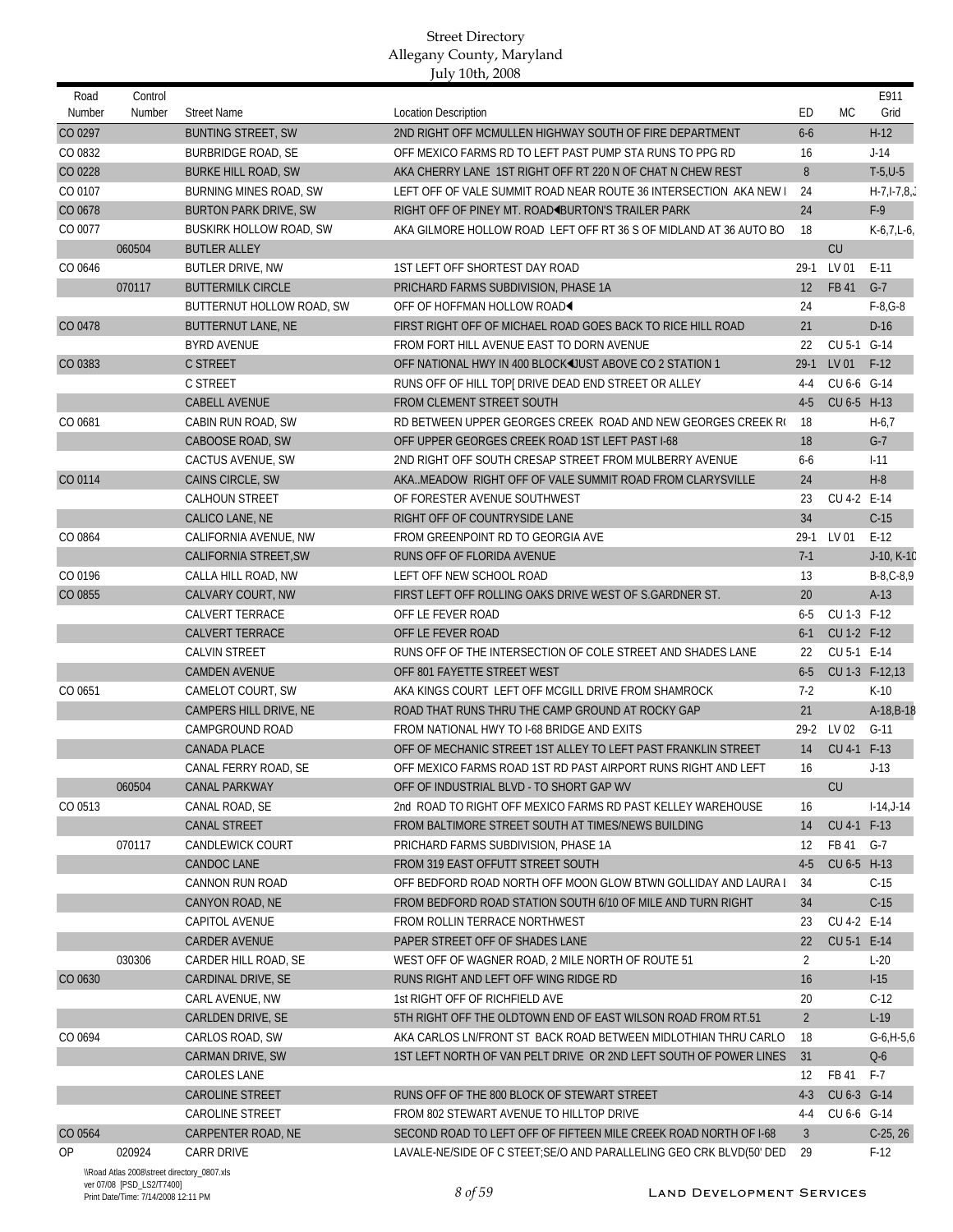| Road<br>Number | Control<br>Number | <b>Street Name</b>          | <b>Location Description</b>                                          | ED              | MC.             | E911<br>Grid |
|----------------|-------------------|-----------------------------|----------------------------------------------------------------------|-----------------|-----------------|--------------|
|                |                   | CARRIAGE HILL LANE, SE      | OFF OF UHL HIGHWAY ACROSS FROM ADAMS EQUIPMENT                       | 16              |                 | $K-15$       |
| CO 0853        |                   | CARRINGTON COURT, NE        | OFF HILLCREST DR. & SCENIC DR. CARRINGTON HEIGHTS                    | 22              |                 | $E-14$       |
|                | 051123            | CARROLL BOGGS DRIVE, NE     | OFF OF COUNTRY CLUB ROAD; AT COUNTRY CLUB                            | 22              | $CU-51$         | $E-15, F-15$ |
| CO 0605        |                   | CARROLL ROAD, SE            | RUNS BETWEEN MERTENS AVENUE AND ORLEANS OLDTOWN ROAD                 | 1               |                 | H-27, J-27   |
|                |                   | CARROLL ROAD, SE            | RUNS BETWEEN MERTENS AVENUE AND ORLEANS OLDTOWN ROAD                 | $\overline{2}$  |                 | H-27, J-27   |
|                |                   | CARROLL STREET              | RUNS OFF OF 400 BLOCK OF CUMBERLAND STREET                           | $6-1$           | CU 1-2 F-13     |              |
|                |                   | CARRS ALLEY, SW             | <b>1ST LEFT OFF KOONTZ AVENUE</b>                                    | 18              | MD 44 J-6       |              |
|                | 051017            | CARRS WOODS LANE, NE        | OFF OF KINGS GROVE ROAD                                              | 20              |                 | $B-13$       |
|                |                   | CARSCADEN ROAD, SW          | 2nd LEFT OFF OF HOFFMAN HOLLOW ROAD FROM OLD NATIONAL PIKE           | 24              |                 | $F-8$        |
|                |                   | <b>CARTMELL AVENUE</b>      | FROM RIDGEDALE AVENUE NORTHWEST                                      | 6-5             | CU 1-3 G-12     |              |
|                | 060803            | <b>CASEY LANE</b>           | OFF OF JACKSON STREET, TURN LEFT PAST TEN CENT BRIDGE                | 10 <sup>°</sup> | LN42            | $L-5$        |
|                |                   | CASH VALLEY ROAD, NW        | FROM NATIONAL HWY TO RR CROSSING (10107 - 11210)                     | 20              |                 | $C-12, D-12$ |
| CO 0658        |                   | CASH VALLEY ROAD, NW        | FROM NATIONAL HWY TO RR CROSSING <10107 - 11210                      | $29-1$          | LV 01           | $C-12, D-12$ |
|                |                   | CASH VALLEY ROAD, SW        | 11401 - 12342 FROM RT 36 TO RAILROAD CROSSING                        | $29-1$          | LV 01           | $E-11, F-11$ |
|                |                   | CASH VALLEY ROAD, SW        | FROM NATIONAL HWY TO RR CROSSING 10107 - 11210                       |                 | 29-2 LV 02      | E-11, F-11   |
|                |                   | CASINO DRIVE, SW            | OFF OF NATIONAL HWY BETWEEN PINEY MT. RD AND PARKERSBURG ROAD        | 24              |                 | $F-8$        |
|                |                   | CASTLE HILL STREET          | TURN L AT SOLDIERS MONUMENT GO L UP HILL THEN TURN L AGAIN           | 10 <sup>°</sup> | LN 42           | $L-5$        |
|                | 041222            | CASTLEFORD LANE, SW         | E/S OF SUMMIT CIRCLE; 1 MILE E/O HARWOOD DRIVE INTERSECTION; SUMMIT  | 24              |                 | $H-9$        |
| CO 0573        |                   | CAT POINT ROAD, NE          | LEFT OFF MOUNTAIN ROAD NEAR THE I-68 CROSSOVER                       | $\mathbf{1}$    |                 | $F-27$       |
| CO 0175        |                   | CATHERINE STREET, NW        | 2ND LEFT OFF DURFEE ST OFF WEST NATIONAL HWY (RT 40) NR FILTRATION   | 26              |                 | E-6          |
|                | 060504            | CATLIN COURT, SE            |                                                                      |                 |                 |              |
|                |                   | CATSKILL AVENUE             | FROM 1600 BLOCK HOLLAND STREET TO PIEDMONT AVENUE                    | $5-4$           | $^\star$        | $E-13$       |
|                |                   | CAVALIER DRIVE, NE          | 1ST RIGHT OFF VALLEY ROAD NORTH PAST KNOB ROAD                       | $5-6$           |                 | B-15, C-15   |
|                |                   | CAVE STREET, NW             | IN UPPERHOMEWOOD OFF OF MT SAVAGE ROAD                               | 20              |                 | $C-13$       |
|                |                   | <b>CECELIA STREET</b>       | FROM 400 BLOCK OF PARK STREET NORTHEAST                              | 22              | CU 5-1 F-14     |              |
| CO 0274        |                   | CECIL AVENUE, SW            | RUNS OFF OF RIDGEWAY TERRACE TO BRANT ROAD                           | $7-2$           |                 | $J-10$       |
|                |                   | <b>CECIL STREET</b>         | FROM 530 LOUISIANA AVENUE TO GREENWAY AVENUE                         | $4 - 4$         | CU 6-6 G-14     |              |
|                |                   | CEDAR KNOLL LANE, NE        | OFF RT 144 TO RIGHT JUST BEFORE THE HIGH I 68 BRIDGE                 | 21              |                 | $D-16, E-16$ |
| CO 0336        |                   | <b>CEDAR STREET</b>         | RUNS FROM BANE ST TO HELMAN ST JUST BELOW MSP BARRACKS               | $29-2$          | LV 02           | $G-11$       |
|                |                   | CEDAR STREET (NORTH/SOUTH)  | RUNS FRON 100 BLOCK W. THIRD STREET SOUTH                            | $4-2$           | CU 6-2 G-13     |              |
|                |                   | <b>CEDAR STREET, SW</b>     | 1 ST LEFT OFF FIR TREE LANE                                          | $7-1$           |                 | $J-10$       |
|                |                   | CEDARBROOK LANE, SE         | 4TH LEFT OFF LOWER TOWN CREEK RD. FROM RT. 51                        | $\overline{2}$  |                 | $M-21$       |
| CO 0268        |                   | CEDARWOOD DRIVE, SW         | AKA HAROLD DRIVE OFF RT 220 1ST ROAD PAST WILSON WELDING             | $7-1$           |                 | $K-10$       |
|                |                   | CEDARWOOD DRIVE, SW         | AKA HAROLD DRIVE OFF RT 220 1ST ROAD PAST WILSON WELDING             | $7-2$           |                 | $K-10$       |
|                |                   | CEE CEE LANE, NE            | 1ST ROAD TO RIGHT OFF OF DICKERSON HOLLOW FROM MURLEYS BRANCH I      | 21              |                 | $C-20$       |
|                |                   | CEMETERY ROAD               | ROAD GOING UP TO OAK HILL CEMETERY OFF OF FURNACE STREET             | 10              | LN 42           | $J-6,K-6$    |
|                |                   | CEMETERY ROAD (21532)       | OFF EAST MAIN ST 2ND STREET EAST OF ALL NAIL COMPANY                 | 12              | FB 41           | $F-7$        |
| CO 0781        |                   | CEMETERY ROAD, SW (21542)   | FIRST RIGHT OFF OF MCVEIGHS ALLEY FROM PARADISE STREET               | 18              | $^\star$        | $J-6, K-6$   |
|                |                   | <b>CENTENNIAL STREET</b>    | 2ND RIGHT OFF SHAW STREET RUNS TO LEMMERT'S ALLEY                    | 11              | FB 41           | $E-7$        |
|                |                   | CENTENNIAL STREET EXT.      | 2ND RIGHT OFF SHAW STREET RUNS TO LEMMERT'S ALLEY                    | 11              | FB 41           | E-7          |
| CO 0345        |                   | CENTER STREET (21502)       | RUNS FROM EAST TO WEST ST PARALLEL WITH NATIONAL HWY                 |                 | 29-2 LV 02 G-11 |              |
|                |                   | CENTER STREET (21521)       | 2ND RIGHT OFF BRADLEY STREET FROM OLD ROUTE 36                       | 9               | BR 40 N-3       |              |
|                |                   | CENTER STREET (21532)       | ONEWAY ST FROM MIDLOTHIAN RD TO EAST MAIN STREET AT FOXES PIZZA D    | 26              | FB 41 F-7       |              |
|                |                   | CENTRAL AVE. (NORTH/ SOUTH) | FROM PINE AVENUE TO MONROE STREET                                    | 22              | CU 5-1 F-14     |              |
|                |                   | CENTRAL AVENUE (21562)      | RUNS FROM 126 GREEN STREET                                           | 8               | WP 45 R-2       |              |
|                |                   | CENTRE STREET, NORTH        | FROM MECHANIC STREET NR SOUTHERN STATES TO INDUSTRIAL BLVD/WILLI     | 14              | CU 4-1 F-13     |              |
|                |                   | CENTRE STREET, SOUTH        | FROM MECHANIC STREET NR SOUTHERN STATES TO INDUSTRIAL BLVD/WILLI     | 14              | CU 4-1 F-14     |              |
|                |                   | CENTRE STREET, SOUTH        | FROM MECHANIC STREET NR SOUTHERN STATES TO INDUSTRIAL BLVD/WILLI     | $4-2$           | CU 6-2 F-14     |              |
|                |                   | <b>CEROBIA LANE, SW</b>     | 1ST LEFT OFF OF MCMULLEN HIGHWAY PAST RED ROCK LANE SE               | 8               |                 | $S-5,T-5$    |
|                |                   | CESNICK FARM ROAD, SW       | RIGHT OFF HORNER HILL ROAD IN GARRETT COUNTY                         |                 |                 |              |
|                |                   | <b>CESSNA STREET, NW</b>    | AKAFOOTER DRIVE OFF OF HOMEWOOD ST                                   | 20              |                 | $D-13$       |
| 0P             | 020925            | CHAKAS PLACE, NW            | ASHLEY HEIGHTS SUBDIVISION - INTERSECTS WITH EVELYN CURVE            | $29-1$          | LV01            | $E-11$       |
|                |                   | <b>CHAMBERS OF MARYLAND</b> | OFF ROUTE 36 N OF RAES TURN S OF RT 55                               | 24              |                 | $I - 7,8$    |
|                |                   | CHANEY AVENUE, SW           | OFF OF WINCHESTER ROAD, NORTH OF HIDDEN VIEW LANE (MYLAR SPELLS (7-1 |                 |                 | K-11         |
|                |                   |                             |                                                                      |                 |                 |              |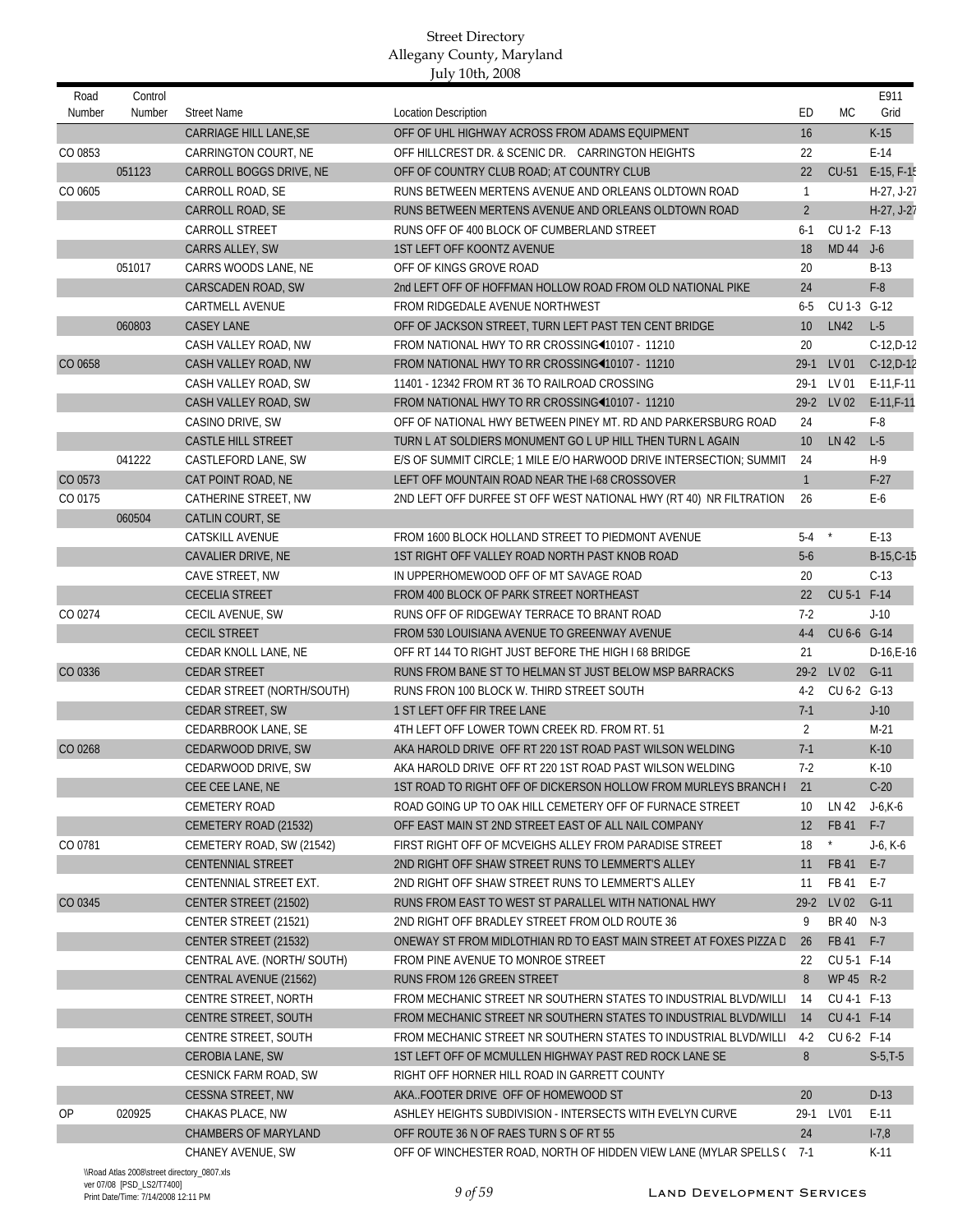| Road<br>Number | Control<br>Number | <b>Street Name</b>                        | <b>Location Description</b>                                                                 | ED            | <b>MC</b>                  | E911<br>Grid   |
|----------------|-------------------|-------------------------------------------|---------------------------------------------------------------------------------------------|---------------|----------------------------|----------------|
|                |                   | <b>CHANEY STREET</b>                      | <b>NEED</b>                                                                                 |               | CU 5-1 F-14                |                |
|                |                   |                                           |                                                                                             | 22            |                            | $C-14$         |
|                |                   | CHAPEL LANE, NE<br>CHARLES STREET (21502) | 1 ST RIGHT OFF AMHERST SOUTH OF BOARDWALK AVENUE<br>FROM 75 HENDERSON AVE TO DECATUR STREET | $5-6$<br>23   | CU 4-2 F-14                |                |
|                |                   | CHARLES STREET (21532)                    | OFF OF BROADWAY ACROSS FROM FROST AVENUE RUNS TO BOWERY STRE                                | 26            | FB 41                      | $F-7$          |
| CO 0048        |                   | CHARLESTOWN ROAD, SW                      | LEFT OFF JACKSON RUN ROAD                                                                   | 10            |                            | $M-5$          |
|                |                   | <b>CHARLESTOWN STREET</b>                 | LEFT OFF JACKSON RUN ROAD                                                                   |               | LN 42                      | $L-5.6$        |
|                |                   | CHARLOTTE AVENUE, NW                      | 2ND LEFT OFF OF DENNY DRIVE                                                                 | 10<br>20      |                            | $C-12$         |
|                |                   |                                           | FROM CUMBERLAND STREET TO GREENE STREET                                                     |               | CU 1-2 F-13                |                |
|                |                   | CHASE STREET, NORTH                       | FROM CUMBERLAND STREET TO GREENE STREET                                                     | $6-1$         |                            |                |
|                |                   | CHASE STREET, SOUTH                       |                                                                                             | $6 - 1$       | CU 1-2 F-13<br>CU 1-4 F-13 |                |
|                |                   | CHASE STREET, SOUTH                       | FROM CUMBERLAND STREET TO GREENE STREET                                                     | $6 - 3$<br>34 |                            | $B-16$         |
|                |                   | CHATELAINE DRIVE, NE                      | AKAMAPLE ST FIRST RIGHT OFF CHIPMONK LANE                                                   |               |                            |                |
|                |                   | CHEDWORTH AVENUE                          | OFF OF HOLLAND STREET 5TH ROAD TO RIGHT PAST BRADDOCK MIDDLE SCH                            | $5-4$         | CU 3-2 E-13                |                |
|                |                   | CHEECHEE LANE, SW                         | LEFT OFF RT 220 NEAR 22300 MCMULLEN HIGHWAY NORTH OF DALES PIT ST(7-2                       |               |                            | $R-6$          |
|                |                   | CHELSEA HILL LANE, NE                     | ACROSS FROM STEGMAN'S STORE JUST BELOW BEDFORD ROAD STATION                                 | 34            |                            | $B-15$         |
|                |                   | CHELSEA STREET                            | FROM AVONDALE AVENUE EAST                                                                   | $4 - 4$       | CU 6-6 G-14                |                |
|                | 010723            | CHEMIN DE FER LANE, NE                    | OFF OF PEA VINE RUN ROAD; EAST OF VALLEY ROAD                                               | $5-6$         |                            | A-15, B-1!     |
| CO 0674        |                   | <b>CHEROKEE DRIVE</b>                     | 1ST ST TO RIGHT OFF SUNSET DRIVE FROM BRADDOCK RD RUNS TO FOREST 29-3                       |               | LV 03                      | $G-11,12$      |
|                |                   | CHERRY BLOSSOM LANE, SE                   | 1ST RT OFF CHRISTIE ROAD AT STEGMEIR PACKING SHED UP INTO ORCHARD                           | 21            |                            | $G-15,16$      |
|                |                   | CHERRY BOTTOM LANE, SE                    | LAST RIGHT OFF OLD BRADDOCK TRAIL                                                           | 16            |                            | M-17,18        |
|                |                   | CHERRY BRANCH PLACE, SE                   | 1ST RIGHT OFF OF COCO ROAD FROM OLD BRADDOCK TRAIL                                          | 16            |                            | $N-18$         |
|                |                   | CHERRY LANE, SW                           | OFF UPPER GEORGES CREEK RD ACROSS FROM WELSH HILL ROAD                                      | 12            |                            | $G-7$          |
| CO 0846        |                   | CHERRY LANE, SW                           | OFF UPPER GEORGES CREEK RD ACROSS FROM WELSH HILL ROAD                                      | 18            |                            | $G-7$          |
|                |                   | CHERRY PLACE, NORTH                       | OFF OF WASHINGTON STREET NEAR PRESB. CHURCH TO CUMERLAND STREI                              | $6 - 1$       | CU 1-2 F-13                |                |
|                |                   | CHERRY PLACE, SOUTH                       | OFF OF WASHINGTON STREET NEAR PRESB. CHURCH TO CUMERLAND STREI                              | $6 - 3$       | CU 1-4 F-13                |                |
|                |                   | CHERRYWOOD AVENUE                         | 1022 TO 1056 RUNS OFF BISHOP WALSH DRIVE IN SUNSET VIEW                                     | $6 - 5$       | CU 1-3 F-12                |                |
| CO 0278        |                   | CHESAPEAKE AVENUE, SW                     | FIRST ROAD TO RIGHT AND LEFT OFF DORCHESTER AVENUE                                          | 8             |                            | $U-5$          |
| CO 0225        |                   | CHESAPEAKE AVENUE, SW                     | FIRST ROAD TO RIGHT AND LEFT OFF DORCHESTER AVENUE                                          | 8             |                            | $U-5$          |
|                |                   | CHESSIE STREET, SE                        | OFF NORTH BRANCH RD AT THE END NO HOUSES ON THIS RD                                         | 16            |                            | $K-14$         |
|                |                   | CHESTNUT STREET (21502)                   | FROM 427 INDEPENDENCE STREET WEST                                                           | 23            | CU 4-2 E-13                |                |
|                |                   | CHESTNUT STREET (21532)                   | LEFT OFF WEST MAIN STREET AT 79 W MAIN TO LINDEN STREET                                     | 26            | FB 41                      | $E - 7, F - 6$ |
|                |                   | CHESTNUT STREET (21542)                   | OFF OF EAST SIDE OF ROUTE 36 AT KOONTZ AVENUE INTERSECTION AKA M                            | 18            | MD 44 J-6                  |                |
|                |                   | CHESTNUT STREET (21562)                   | 6TH LEFT OFF ROCK ST. FROM HAMMOND ST.                                                      | 8             | WP 45 R-2                  |                |
|                |                   | <b>CHETWOOD DRIVE</b>                     | <b>1ST RIGHT OFF BANE ST</b>                                                                | $29 - 2$      | LV 02                      | $G-11$         |
|                |                   | CHIPMUNK LANE, NE                         | AKATAYLOR ST 2ND RD TO RIGHT OFF BEDFORD RD PAST PEA VINE RUN                               | 34            |                            | $B-16$         |
|                | 070202            | CHISHOLM LINE ROAD, SW                    | OFF OF HORNER HILL ROAD, INTERSECTION AT GARRETT COUNTY LINE, RUN                           | 18            |                            | $ -4$          |
| CO 0469        |                   | CHRISTIE ROAD, NE                         | RUNS FROM NAVES CROSS RD TO WILLIAMS ROAD                                                   | 22            |                            | $E-15, F-15$   |
|                |                   | CHRISTIE ROAD, SE                         | RUNS FROM NAVES CROSS RD TO WILLIAMS ROAD                                                   | 21            |                            | $E-15$         |
|                |                   | CHRISTIE ROAD, SE                         | RUNS FROM NAVES CROSS RD TO WILLIAMS ROAD                                                   | 22            |                            | $E-15$         |
|                | 0709012           | CHRISTOPHER DRIVE                         | OFF OF WIERES AVENUE; ACROSS FROM PARKSIDE BOULEVARD                                        | $29-2$        | $LV-02$                    | $F-11$         |
| CO 0084        |                   | CHURCH HILL ROAD, SW                      | 1ST RIGHT OFF SQUIRREL NECK RD FROM UNION STREET                                            | 18            | $^\star$                   | $J-6$          |
|                |                   | CHURCH STREET (21502)                     | FROM NEW HAMPSHIRE AVENUE TO WHITE OAKS AVENUE                                              | $4 - 8$       | CU 6-7 G-14                |                |
|                |                   | CHURCH STREET (21539)                     | 1ST STREET TO RIGHT AFTER TRAFFIC LIGHT GOING SOUTH ON RT 36                                | 10            | LN 42 L-4.5                |                |
|                |                   | CHURCH STREET (21562)                     | A.K.A RT.135 EAST IN TOWN LIMITS OF WESTERNPORT                                             | 8             | WP 45 R-2                  |                |
|                |                   | CHURCH STREET, SW (21542)                 | OFF RT 936 ACROSS FROM MONUMENT AT RT 936 INTERSECTION                                      | 18            | MD 44 J-6                  |                |
| CO 0655        |                   | CHURCH STREET, SW (21557)                 | 1ST ROAD TO LEFT OFF RAWLINGS LANE OR 1ST ROAD TO RIGHT OFF LOAR                            | $7-2$         |                            | $N-9$          |
| <b>OP</b>      | 020000            | CINDER STREET, SW                         | L&L PARK ADDITION (RON WINTERS "SUBDIVISION")                                               | $7-1$         |                            | $J-11$         |
|                |                   | CINDY WAY, SE                             | EAST SIDE OF WALNUT RIDGE ROAD; SOUTH OF WALSH CABIN WOODS LANE                             | 16            |                            | $J-17, J-18$   |
|                |                   | CIRCLE DRIVE, SW                          | 1ST RIGHT OFF RAWLINGS HEIGHTS DRIVE                                                        | $7-2$         |                            | N-9            |
|                |                   | CIRCLE HILL ROAD, SW                      | LEFT OFF RT 220 NORTH OF OLD STABLE ROAD HIGH ROCK AREA                                     | 8             |                            | $S-5$          |
| CO 0063        |                   | CIRCLEWOOD DRIVE, SW                      | RT. OFF ST, MARYS CHURCH TERR.OR LEFT OFF BUCKS HILL RD.FRM, WATER                          | 10            |                            | $L-5$          |
|                |                   | CITY VIEW TERRACE                         | FROM BROADWAY STREET WEST AND NORTH                                                         | 22            | CU 5-1 F-14                |                |
|                |                   | <b>CLARK AVENUE</b>                       | FROM CLEMENT STREET SOUTH                                                                   | 4-5           | CU 6-5 H-13                |                |
| CO 0172        |                   | <b>CLARY AVENUE</b>                       | 9TH RIGHT OFF SHAW STREET FROM TASTEE FREEZE                                                | 11            | FB 41                      | $E-7$          |
| CO 0139        |                   | CLARYSVILLE ROAD, SW                      | RUNS FROM RT 55 TO ROUTE 40 IN FRONT OF CLARYSVILLE STATION                                 | 24            |                            | $G-8$          |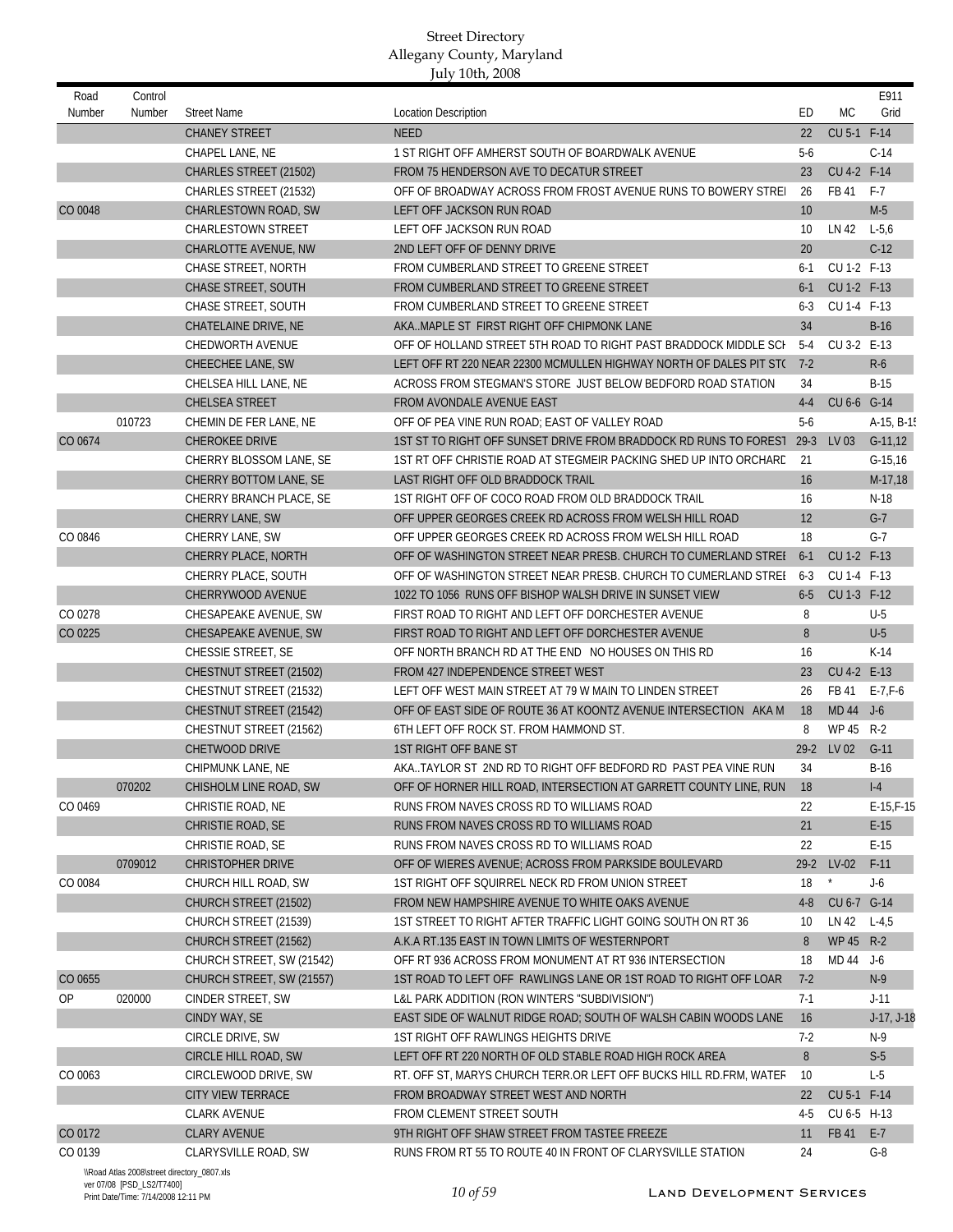| Road    | Control |                                       |                                                                     |                |             | E911             |
|---------|---------|---------------------------------------|---------------------------------------------------------------------|----------------|-------------|------------------|
| Number  | Number  | <b>Street Name</b>                    | <b>Location Description</b>                                         | ED             | <b>MC</b>   | Grid             |
|         |         | CLAY STREET (21502)                   | PAPER STREET IN EAST SIDE OF CUMBERLAND OFF FREDERICK STREET        | 23             | CU 4-2 E-14 |                  |
|         |         | CLAY STREET (21562)                   | 2ND RIGHT OFF PHILOS AVE. FROM MAIN STREET                          | 8              | WP 45 R-2   |                  |
|         |         | <b>CLAYBOURNE STREET</b>              | FROM 311 SPRINGDALE STREET WEST                                     | $4-2$          | CU 6-2 G-13 |                  |
| CO 0008 |         | <b>CLAYTON STREET, SW</b>             | 2ND ROAD TO LEFT OFF SHADY LANE                                     | 8              |             | $Q-2$            |
|         |         | CLEAR VIEW DRIVE, SW                  | AKA GREENWAY DRIVE LAST STREET BETWEEN CUNNINGHAM AND HAINES I      | $7-1$          |             | $K-10$           |
|         |         | CLEAR WATER ROAD, SW                  | 3RD ROAD TO THE RIGHT OFF OF JACKSON MOUNTAIN ROAD                  | 10             |             | $N-5$            |
|         |         | CLEMENT ARMSTRONG ROAD, SW            | LEFT OFF OF ROUTE 220 1500 FEET NORTH OF BARTONS RESTAURANT         | $7-2$          |             | $L-9,M-9$        |
|         | 060504  | <b>CLEMENT STREET EAST &amp; WEST</b> |                                                                     |                | CU          |                  |
|         |         | <b>CLEVELAND AVENUE</b>               | OFF THOMPSON AVENUE SOUTHWEST                                       | $6-5$          | CU 1-3 F-13 |                  |
| CO 0871 |         | CLIFF ROAD, NE                        | RUNS BETWEEN HIGH GERMANY ROAD AND STOTLEMEYER ROAD                 | $\mathbf{1}$   |             | $F-29,30, G$     |
|         |         | CLIFFSIDE DRIVE, NW                   | AKA CLIFF / CARNEYS RD OFF MT SAVAGE RD ACROSS FROM STATIONMASTE    | 13             |             | $C-9$            |
|         |         | CLIFTON TERRACE, NW                   | 1ST LEFT OFF WEST NATIONAL HIGHWAY PAST KEMP DRIVE                  | 26             |             | $D-6$            |
|         |         | CLINTON STREET, NE                    | RIGHT OFF BROWN HILL ROAD OF EAST SIDE OF AMHERST                   | $5-6$          |             | $C-14, D-14$     |
|         | 040403  | <b>CLOVER CREEK ROAD, SW</b>          | 1000 FT SOUTHWEST OF BRANT ROAD, OFF OF OLD ORCHARD ROAD            | $7-2$          |             | $J-9$            |
| CO 0331 |         | <b>CLUB HOUSE ROAD</b>                | OFF VOCKE RD ACROSS FROM WEST BRADDOCK RD                           | $29-3$         | LV 03       | $G-11, H-11$     |
|         |         | COAL BANK DRIVE, NW                   | RUNS OFF OF COTTAGE LANE                                            | 12             |             | $F-8$            |
| CO 0025 |         | COAL MINE ROAD, SW                    | RIGHT OFF TEMPERENCE ROW                                            | 9              |             | $N-3$            |
| CO 0200 |         | COBBLESTONE ROAD, NW                  | AKA COLUMBIA STREET OFF MOUNT SAVAGE ROAD PAST VFW                  | 13             |             | $C-9$            |
|         |         | <b>COBEY DRIVE</b>                    | FROM BISHOP WALSH DRIVE SOUTH                                       | $6 - 5$        | CU 1-3 F-12 |                  |
|         |         | <b>COBEY DRIVE</b>                    |                                                                     | $6-1$          | CU 1-2 F-12 |                  |
|         |         | <b>COCHRANE HIGHWAY</b>               | PAPER STREET OFF OF BRADDOCK ROAD ABOVE HIGHLAND                    | $6 - 5$        | CU 1-3 F-12 |                  |
|         |         | COCHRANE TERRACE                      | PAPER STREET IN WEST SIDE OF CUMBERLAND                             | $6 - 1$        | CU 1-2 F-13 |                  |
|         |         | COCO ROAD, SE                         | 4TH LEFT OFF OLD BRADDOCK TRAIL RD. FROM RT.51                      | 16             |             | $N-18$           |
|         |         | CODE MAN LANE, SE                     | 4TH RIGHT OFF CRESAP MILL ROAD FROM RT.51                           | $\overline{2}$ |             | $K-18$           |
|         |         | CODY LANE, SW                         | FROM MCCOOLE ON RT 135 3RD ROAD TO LEFT PAST OLD RT 220             | 8              |             | $T-4$            |
|         |         | <b>COLE STREET</b>                    | FROM LOUISA LANE TO YALE STREET                                     | 22             | CU 5-1 E-14 |                  |
| CO 0097 |         | <b>COLEMAN ROAD, SW</b>               | OFF MIDLOTHIAN RD/OLD MIDLOTHIAN RD PARALLELS SHAFT ROAD            | 18             |             | $G-6$            |
|         |         | COLETTA LANE, NW                      | AKA DIEHL LANE FIRST STREET EAST OF BARRELVILLE RD @ MASON-DIXON    | 20             |             | $A-10$           |
|         |         | <b>COLLEGE AVENUE</b>                 | OFF BROADWAY EAST TO SPRING STREET                                  | 12             | FB 41       | $E-6, 7, F-7$    |
|         |         | <b>COLLEGE AVENUE, EAST</b>           | OFF BROADWAY EAST TO SPRING STREET                                  | 26             | FB 41       | $F-7$            |
|         |         | <b>COLLEGE AVENUE, WEST</b>           | OFF BROADWAY WEST TO HIGH STREET                                    | 26             | FB 41       | $E-6,7,F-7$      |
|         |         | COLLEGE GARDEN APTS.                  | 110 SOUTH BROADWAY STREET                                           | 26             | FB 41       | $F-6,7$          |
| CO 0521 |         | COLLIER RUN ROAD, SE                  | OFF RT 51 TO LEFT BEFORE "CANAL TURN" AT CANAL PARK                 | 16             |             | $J-15,K-15$      |
|         |         | COLLINS DRIVE, SW                     | EAST OFF RT 220 3RD ROAD TO LEFT FROM CONDA WAY                     | 31             |             | $O-8$            |
| CO 0780 |         | <b>COLONIAL COURT, SW</b>             | AKA SCOTT COURT OFF BOURBON STREET BETWEEN HILLTOP AND HARDWO 7-2   |                |             | $K-9$            |
|         |         | COLORADO AVENUE, NW                   | AKAMICHIGAN AVE LAST ST. OFF OF COWDEN AVE                          | 20             |             | $D-13$           |
|         |         | COLTON DRIVE, NE                      | ACROSS FROM THE LOOKING GLASS BAR                                   | 34             |             | $B-15$           |
|         |         | COLUMBIA AVENUE                       | FROM 236 VALLEY STREET PIEDMONT AVENUE                              | $5-4$          | CU 3-2 E-13 |                  |
|         |         | <b>COLUMBIA STREET</b>                | FROM 221 BEDFORD STREET TO VALLEY STREET                            | 14             |             | CU 4-1 F-13,14   |
|         |         | <b>COLUMBIA STREET</b>                | FROM 221 BEDFORD STREET TO VALLEY STREET                            | 23             |             | CU 4-2 F-13,14   |
|         |         | COLUMBUS AVENUE, NE                   | FIRST RIGHT OFF HILLCREST DRIVE THEN COMES BACK TO HILLCREST DRIVE  | 22             |             | $E-14$           |
|         |         | COMERFORD DRIVE, SE                   | THIRD ROAD TO THE RIGHT OFF OF RT 51 EAST OF GREEN RIDGE ROAD       | 2              |             | N-24, O-24       |
|         | 020000  | COMFORT DRIVE, NW                     | N/S OF MD ROUTE 36, OFF RICHFIELD AVENUE                            | 20             |             | $C-12$           |
| CO 0803 |         | COMMERCE DRIVE                        | OFF OF BEDFORD ROAD BEFORE BIEDERLACK                               | 23             | CU 4-2 D-15 |                  |
|         |         | <b>COMMERCIAL PLACE</b>               | FROM WHITE OAKS AVENUE EAST (WHITE OAKS SHOPPING CENTER)            | $4 - 8$        | CU 6-7 A-14 |                  |
| CO 0410 |         | CONCORD AVENUE, NW                    | AKAHILL ST. OFF OF KREIGBAUM 4TH ST. WEST OF ELLERSLIE ROAD         | 20             |             | $C-12$           |
| CO 0811 |         | CONDA WAY, SW                         | WEST SIDE OF RT 220 BEFORE RAWLINGS POST OFFICE                     | $7-2$          |             | $N-8$            |
| CO 0808 |         | CONNECTICUT AVENUE, SW                | OFF OF BRANT ROAD 4TH LEFT ABOVE BELL STREET RUNS TO WYOMING        | $7-1$          |             | $J-10$ , K $-10$ |
|         |         | CONRAD AVENUE                         | FROM 923 BEDFORD STREET EAST                                        | 23             | CU 4-2 E-14 |                  |
|         |         | COOL BREEZE DRIVE, SW                 | PAPER STREET OFF OF LUTEMAN ROAD                                    | 31             |             | T-5              |
|         |         | COOL BREEZE DRIVE, SW                 | PAPER STREET OFF OF LUTEMAN ROAD                                    | 8              |             | $T-5$            |
|         |         | COOL MIST LANE, SW                    | 2ND LEFT OFF DOUGLAS HILL AVE. - OUTSIDE TOWN LIMITS                | 10             |             | $K-4$            |
|         | 0806016 | COOL RUN COURT, NE                    | FIRST LEFT OFF OF HINKLE ROAD FROM WILLIAMS ROAD; 900' NORTH OF WIL | 21             |             | $G-17$           |
|         |         | COOL SPRING LANE, NW                  | AKA ENGLES LANE 1ST LEFT OFF WEST NATIONAL HIGHWAY PAST TASTEE F    | 26             |             | E-6              |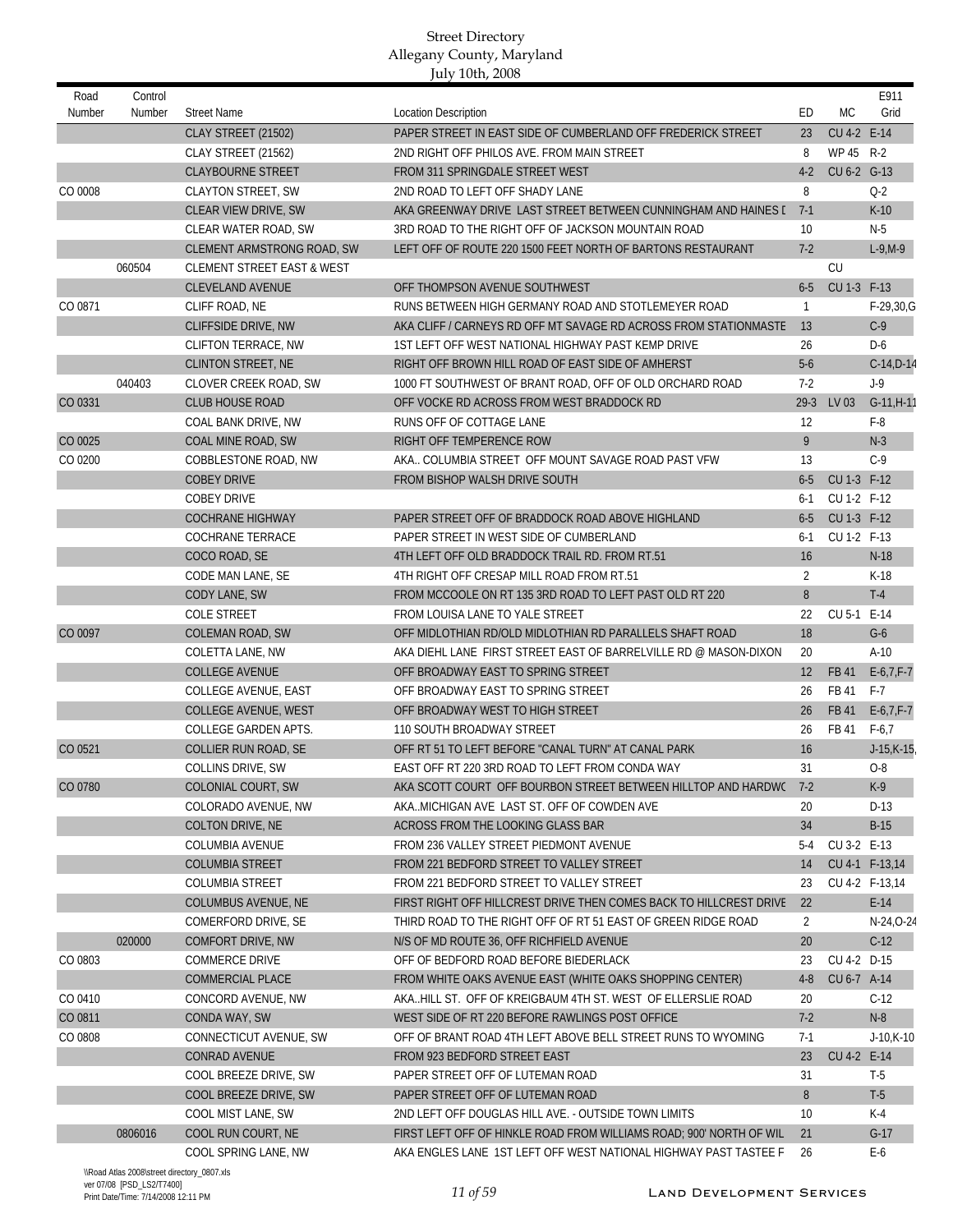| Road<br>Number | Control<br>Number | <b>Street Name</b>              | <b>Location Description</b>                                         | ED             | МC          | E911<br>Grid   |
|----------------|-------------------|---------------------------------|---------------------------------------------------------------------|----------------|-------------|----------------|
|                |                   | COOL WIND DRIVE, SW             | RIGHT OFF OF PLACID LANE HIGH ROCK AREA                             | 31             |             | $S-6$          |
|                |                   | COON CLUB ROAD, SW              | END OF PINEY MOUNTAIN ROAD                                          | 24             |             | $F-9$          |
|                |                   | COON HOLLOW ROAD, SW            | STONEY RUN RD PAST HORSE ROCK RD 2ND ROAD TO RIGHT                  | 8              |             | $Q - 3, R - 3$ |
|                |                   | COPE ROAD, SE                   | 6TH RIGHT OFF THE OLDTOWN END OF EAST WILSON ROAD FROM RT.51        | $\overline{2}$ |             | $L-19$         |
|                |                   | COPPER RIDGE ROAD, SW           | RIGHT OFF OF TOMS HOLLOW ROAD FROM RT 220                           | 31             |             | $Q-6$          |
|                |                   | COPPERHEAD ROAD, SW             | 2ND LEFT PAST DAWSON CEMETERY ROAD NEAR 22720 MCMULLEN HIGHWAY      | -31            |             | R-6            |
|                |                   | <b>CORA DRIVE</b>               | OFF FIRST STREET IN LOWER LAVALE                                    | $29-1$         | LV 01       | $E-12$         |
| CO 0417        |                   | CORRIGAN DRIVE, NW              | AKA MAPLE DRIVE OFF OF KREIGBAUM 1ST NORTH OF ELLERSLIE ROAD        | 20             |             | $C-12$         |
|                |                   | <b>COSGROVES LANE, SW</b>       | 1ST ROAD TO RIGHT OFF STONEY RUN RD PAST WESTMAR MIDDLE SCHOOL      | 8              |             | $R-2$          |
|                |                   | COTTAGE INN LANE, NE            | OFF CHRISTIE ROAD AT THE K.OF C.GROUNDS                             | 22             |             | $E-15$         |
| CO 0133        |                   | COTTAGE LANE, NW                | RIGHT OFF OF LATHAN STREET RUNS BETWEEN LATHAN AND BOSTON STRE      | 12             |             | $F-8$          |
|                |                   | COULEHAN STREET, NE             | AKA MILLER ST 3RD RIGHT OFF VALLEY ROAD IN 11800 BLOCK SOUTH OF BO. | $5-6$          |             | $D-14$         |
| CO 0797        |                   | COUNTRY CLUB MALL ROAD, SW      | RUNS FROM VOCKE ROAD TO SOUTHERN ENTRANCE ON WINCHESTER ROAD        | $29-3$         | LV 03       | $H-11$         |
| CO 0471        |                   | COUNTRY CLUB ROAD, NE           | AKA ONEIL RD LEFT OFF WILLOWBROOK RD TO CHRISTIE ROAD               | 22             |             | $E-14, 15, F$  |
|                |                   | COUNTRY CLUB ROAD, SE           | AKA ONEIL RD LEFT OFF WILLOWBROOK RD TO CHRISTIE ROAD               | 22             |             | $E-14, 15, F$  |
|                |                   | COUNTRY LANE, NE                | RUNS BEHIND STEGMAN'S STORE                                         | 34             |             | $B-15$         |
|                |                   | COUNTRYSIDE LANE, NE            | RUNS EAST OFF BEDFORD ROAD NEAR AMERICAN LEISURE                    | 34             |             | $C-15$         |
|                |                   | COUNTRYVIEW LANE, NE            | 2ND LEFT OFF OF HILL CREST DRIVE FROM 1-68                          | 22             |             | $E-14$         |
|                |                   | COVER VALLEY DRIVE, SW          | OFF ATKINS LANE BEHIND THE MALL                                     | $29-3$         | LV 03       | $H-10$         |
| CO 0422        |                   | COWDEN AVENUE, NW               | RUNS BETWEEN IOWA DRIVE AND COLORADO AVE.                           | 20             |             | $C-13,D-13$    |
|                | 020924            | COYOTE DRIVE, NE                | W/S OF VALLEY ROAD; NEAR PENNSYLVANIA STATE LINE                    | 5              |             | $A-15$         |
|                |                   | CRABTREE LANE, SE               | FIRST ROAD TO THE RIGHT OFF OF RT 51 EAST OF GREEN RIDGE ROAD       | $\overline{2}$ |             | $O-23$         |
| CO 0276        |                   | <b>CRADDOCK ROAD, SW</b>        | OFF WINCHESTER ROAD 3RD LEFT FROM WARRIOR DRIVE TOWARD LAVALE       | $29-3$         | $^{\star}$  | $I-10, J-10$   |
|                |                   | CRAIG LANE, NW                  | LEFT OFF MT SAVAGE ROAD ACROSS FROM BORDEN YARD ROAD                | 13             |             | E-7            |
|                | 080630            | <b>CRAWFORD AVENUE</b>          |                                                                     |                | CU-         |                |
|                | 061122            | CRAWFORD LANE, SW               | OFF OF JACKSON MOUNTAIN ROAD; NORTH OF SADIE DON LANE               | 10             |             | $O-5$          |
|                |                   | <b>CREEGAN LANE</b>             | OFF VOCKE DRIVE/JOHNS LANE BEHIND MALL                              | $29-3$         | LV 03       | $H-11$         |
|                |                   | CREEK BOTTOM ROAD, SW           | RIGHT OFF HIGHLANDER DRIVE                                          | 9              |             | $N-3$          |
|                |                   | CREEK EDGE DRIVE, SW            | RIGHT BEFORE POST OFFICE ON OLD MIDLOTHIAN RD                       | 18             |             | $G-6$          |
|                |                   | CREEK POINT ROAD, SW            | LEFT OFF BRANT RD.AT TOP JUST BEFORE LUCKY VALLEY ROAD              | $7-2$          |             | $J-10$         |
| CO 0485        |                   | CREEK ROAD, SE                  | RIGHT FROM CUMBERLAND OFF WILLIAMS RD BEFORE WILLOWBROOK ROAD       | $4 - 4$        |             | $G-14$         |
|                |                   | CREEK SIDE DRIVE, SW            | FIRST ROAD TO RIGHT FROM WESTERNPORT ON NEW GEORGES CREEK ROA       | 8              |             | $Q-2$          |
|                |                   | CREEK VIEW DRIVE, NE            | FIRST RIGHT OFF RED MAPLE LN IN KINGS GROVE                         | 20             |             | $A-13$         |
|                |                   | <b>CRESAP KNOLLS AVENUE, SW</b> | STREET INTO CRESAP KNOLLS APARTMENTS                                | $6 - 6$        |             | $H-11,12$      |
| CO 0495        |                   | CRESAP MILL ROAD, SE            | LEFT OFF RT.51 BETWEEN OLD OLDTOWN RD. AND EAST WILSON RD.          | 3              |             | G-18 thru      |
|                |                   | CRESAP MILL ROAD, SE            | LEFT OFF RT.51 BETWEEN OLD OLDTOWN RD. AND EAST WILSON RD.          | 16             |             | G-18 thru      |
|                |                   | CRESAP MILL ROAD, SE            | RIGHT OFF RT. 51 BETWEEN EAST WILSON ROAD AND OLD OLDTOWN ROAD      | $\overline{2}$ |             | G-18 thru      |
|                |                   | CRESAP MILL ROAD, SE            | 11104-11814 5TH RD. TO THE LEFT OFF WILLIAMS RD FRM. MURLEYS BRANCH | 3              |             | G-18 thru      |
|                |                   | <b>CRESAP STREET</b>            | FROM VIRGINIA AVE/OLDTOWN ROADTO OAK STREET                         | $4-2$          | CU 6-2 G-13 |                |
|                |                   | <b>CRESCENT PLACE</b>           | FROM N MECHANIC STREET TO N CENTRE STREET                           | 14             | CU 4-1 F-13 |                |
|                |                   | <b>CREST DRIVE</b>              | FROM 781 BISHOP WALSH ROAD EAST                                     | $6 - 5$        | CU 1-3 F-12 |                |
|                |                   | <b>CREST LANE</b>               | OFF OF BISHOP WALSH ROAD BEHIND LIONS MANOR NURSING HOME            | 22             | CU 5-1 F-14 |                |
|                |                   | CREST VIEW DRIVE                | OFF END OF SHAW STREET AT FROST ELEM SCHOOL                         | 11             | FB 41       | $D-7$          |
|                |                   | CRITES ROAD, NE                 | RUNS WEST OFF OF BEDFORD ROAD 1/2 MILE SOUTH OF BEDFORD ROAD ST/    | 34             |             | $C-15$         |
| CO 0294        |                   | <b>CROCUS AVENUE, SW</b>        | 2ND RIGHT OFF MULBERRY AVENUE RUNS TO WEST DIVISION                 | $6-6$          |             | $1-11,12$      |
|                |                   | <b>CROMER STREET</b>            | 1ST. RIGHT OFF DIVISION ST. FROM VINE ST. RUNS ACROSS WOOD ST.      | 8              | WP 45 R-2   |                |
|                |                   | <b>CROMWELL STREET</b>          | RUNS OFF OF POTOMAC AVENUE MAY ALSO BE CALLED PRINTER ROAD          | 8              | LU 43       | $R-1, S-1$     |
|                |                   | CROMWELL TERRACE                | FROM BROADWAYNORTH TO WINMER STREET                                 | 22             | CU 5-1 F-14 |                |
|                |                   | CRONES LANE, NE                 | LEFT TURN OFF TOP OF LERAE ST                                       | 34             |             | $B-15$         |
|                |                   | CROOKS AVENUE, SW               | AKA OLD RT.220 RUNS IN FRONT OF CO.23 TO RT.220                     | 8              |             | $T-5, U-5$     |
|                |                   | CROSS LANE, SE                  | TO RIGHT AT END OF MCDONALD LANE                                    | 16             |             | $1-15$         |
|                |                   | CROSSCREEK LANE, NE             | VALLEY ROAD - FIRST LEFT PASSED FORREST                             | $5-6$          |             | $D-14$         |
|                |                   | CROSSLAND ROAD, SW              | 2ND LEFT OFF RT 220 NORTH OF MIDDLE RIDGE ROAD                      | 31             |             | $P-7$          |
| CO 0577        |                   | CROSSOVER ROAD, NE              | RIGHT OFF OF MILEWSKI DRIVE FROM GREEN RIDGE ROAD                   | 3              |             | $B-27,C-26$    |
|                |                   |                                 |                                                                     |                |             |                |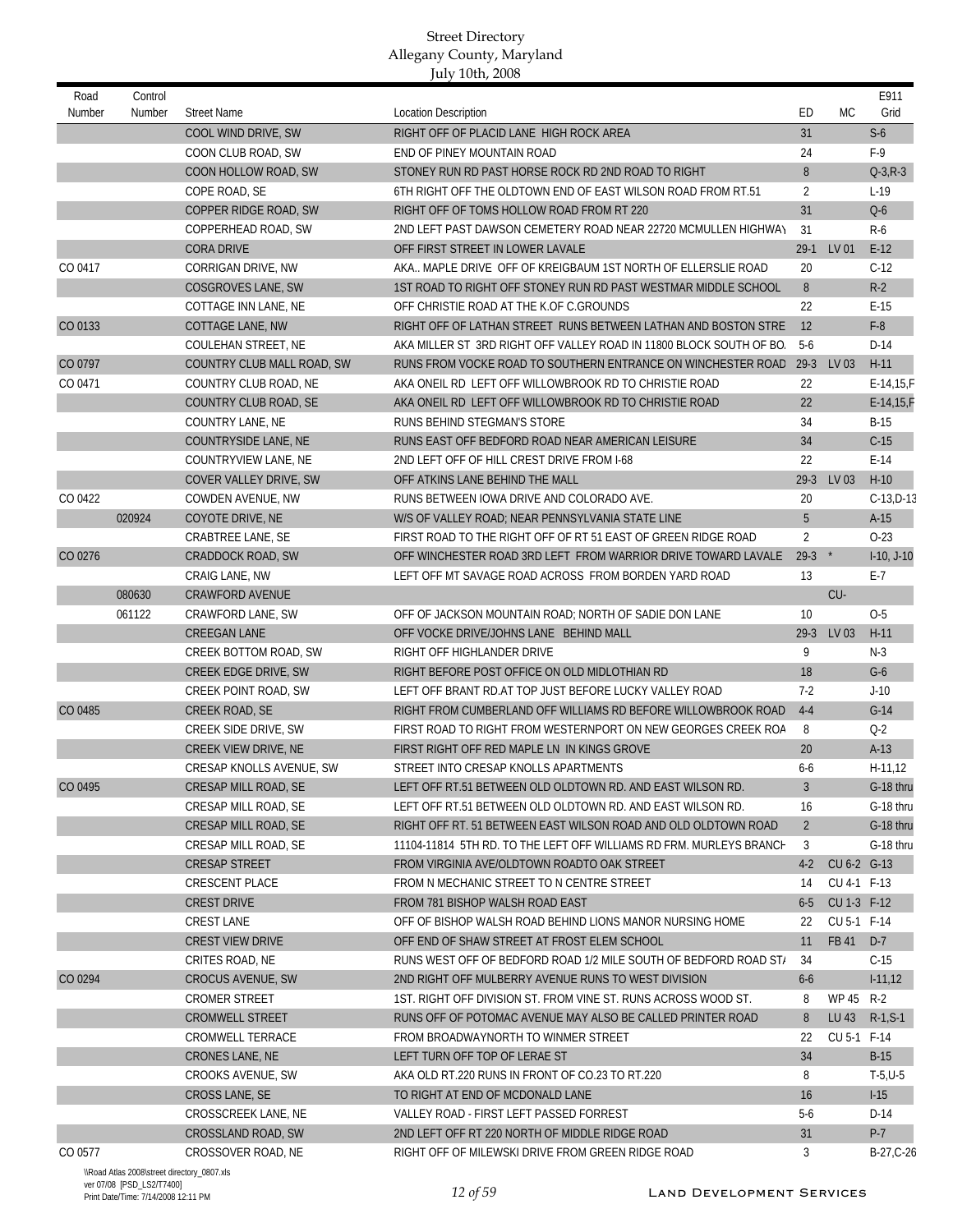| Road<br>Number | Control<br>Number | <b>Street Name</b>             | <b>Location Description</b>                                          | ED             | <b>MC</b>   | E911<br>Grid      |
|----------------|-------------------|--------------------------------|----------------------------------------------------------------------|----------------|-------------|-------------------|
| CO 0783        |                   | CROSSROAD COURT, NE            | AKA CHARLES COURT 2ND LEFT OFF HIGHLAND ESTATES DRIVE                | 22             |             | $D-15$            |
|                |                   | CROWS FEET LANE, SE            | 1ST RIGHT OFF BEAR HILL RD. FROM RT.51                               | $\overline{2}$ |             | $N-20$            |
|                |                   | CRYSTAL LANE, NW               | OFF OF WATKINS ROAD OFF OF PARKERSBURG ROAD                          | 24             |             | $F-8$             |
|                |                   | CRYSTAL RUN ROAD, SW           | 1ST LEFT OFF ST.MARYS CHURCH TERR. FROM WATER STATION RUN ROAD       | 10             |             | $L-5$             |
|                |                   | <b>CUMBERLAND ARMS</b>         | 10 LIBERTY STREET APTS 201-614                                       | 14             | CU 4-1 F-13 |                   |
|                |                   | CUMBERLAND MANOR APTS.         | 229 BALTIMORE AVENUE APT 100-1110                                    | 22             | CU 5-1 F-14 |                   |
|                |                   | <b>CUMBERLAND NURSING HOME</b> | 512 WINFRED ROAD                                                     | $4 - 4$        | CU 6-6 G-14 |                   |
|                |                   | CUMBERLAND OUTDOOR CLUB RD, SE | FIRST ROAD TO THE LEFT OFF OF RT 51 EAST OF PACKHORSE TRAIL ROAD     | 2              |             | $N-22$            |
|                |                   | <b>CUMBERLAND STREET</b>       | FROM WASHINGTON STREET TO TIGHMAN STREET                             | $6 - 1$        | CU 1-2 F-13 |                   |
|                |                   | CUNNINGHAM DRIVE, SW           | 1ST LEFT OFF OF CEDERWOOD DRIVE                                      | $7-1$          |             | $K-10$            |
|                |                   | <b>CUNNINGHAM DRIVE, SW</b>    | 1ST LEFT OFF OF CEDERWOOD DRIVE                                      | $7-1$          |             | $K-10$            |
|                |                   | CUNNINGHAM DRIVE, SW           | 1ST LEFT OFF OF CEDERWOOD DRIVE                                      | $7-2$          |             | $K-10$            |
|                |                   | <b>CUPLER DRIVE</b>            | RUNS OFF NATIONAL HWY NEXT TO MSP BARRACKS                           | $29 - 2$       | LV 02       | $G-11$            |
|                | 040323            | <b>CURTIN STREET, SW</b>       | W/S OF MD 936; N/O MARTIN RUN ROAD (CORRECTED 5/3/04 DRIVE TO STREE) | 12             |             | $F-7, G-7$        |
| CO 0830        |                   | <b>CYPRESS COURT, SW</b>       | 1st STREET RIGHT OFF OF HARWOOD DRIVE FROM ROUTE 55                  | 24             |             | $G-8$             |
| CO 0387        |                   | <b>D STREET</b>                | RUNS FROM A ST TO B ST                                               | $29-1$         | LV 01       | $F-12$            |
|                | 071129            | DR NANCY S GRASMICK LANE       | <b>PENDING</b>                                                       | 12             | FB 41       | $F-7$             |
|                |                   | DAHLIA AVENUE, SW              |                                                                      | $6-6$          |             | $1-12$            |
| CO 0554        |                   | DAILEY ROAD SPUR               |                                                                      | $\overline{2}$ |             | $M-23$            |
| CO 0556        |                   | DAILEY ROAD, SE                | 1ST LEFT OFF ROUTE 51 NEAR #23600 SOUTH OF GREEN RIDGE ROAD          | $\overline{2}$ |             | $M-23,N-2$        |
|                |                   | DAIRY LANE, SE                 | LAST RD TO RIGHT OFF MEXICO FARMS ROAD                               | 16             |             | $J-13$            |
| CO 0719        |                   | DAISY AVENUE, SW               | OFF END OF JADE AVENUE                                               | $6-6$          |             | $1-12$            |
|                |                   | DAISY CRUMB LANE, NE           |                                                                      | 34             |             | $C-16$            |
| CO 0728        |                   | DAKOTA AVENUE, NW              | 1ST ST TO RIGHT ENTERING LOWER HOMEWOOD FROM RT 36 SIDE              | 29-1           | LV 01       | $D-12$            |
|                |                   | <b>DALE AVENUE</b>             | FROM HUNT TERRACE SOUTHWEST                                          | $6 - 3$        | CU 1-4 F-13 |                   |
|                |                   | DALMATIAN DRIVE, SW            | 2ND LEFT OFF RT 36 SOUTH OF BARTON ELEMENTERY SCHOOL                 | 9              |             | $P-3$             |
|                | 060504            | DAM ROAD, NE                   |                                                                      |                |             |                   |
|                |                   | DAN REED ROAD, SW              | LEFT OFF MCMULLEN HIGHWAY BETWEEN POWER LINES AND MIDDLE RIDGE       | 7-2            |             | $Q-3$             |
|                |                   | DANDELION AVENUE, SW           | 1ST RIGHT OFF SOUTH CRESAP STREET FROM MULBERRY AVENUE               | $6-6$          |             | $I-11$            |
| CO 0727        |                   | DANIEL DRIVE, NW               | OFF CASH VALLEY RUNS INTO ROLLING MEADOWS SUBDIVSION                 | 29-1           | LV 01       | $E-12,D-12$       |
|                |                   | DANMIL DRIVE, NW               | OFF OF NATIONAL HIGHWAY ACROSS FROM ANIMAL HOSPITAL                  | 12             |             | $F-8$             |
|                |                   | DANS ROCK ROAD, SW             | AKA OLD DAN'S ROCK ROAD                                              | 18             | MD 44       | $J - 6. K - 6.7.$ |
|                |                   | DANS VIEW DRIVE, SW            | 2ND LEFT OFF TOMS HOLLOW ROAD FROM RT 220                            | 31             |             | $Q-6$             |
|                |                   | DARBY LANE, SE                 | 1ST RIGHT OFF OF OLDTOWN CEMETERY ROAD FROM ROUTE 51                 | $\overline{2}$ |             | $N-19$            |
| CO 0253        |                   | DARROWS AVENUE, SW             | OFF OF RT 220 1ST RIGHT PAST WARNER'S REST BEFORE BANK               | $7-1$          |             | $J-11$            |
| CO 0616        |                   | DAVID THOMAS ROAD, SE          | AKA THOMAS ROAD FIFTH ROAD TO THE LEFT OFF RT 51 EAST OF GREEN RII   | 2              |             | $M-24,N-24$       |
|                |                   | DAVIDSON STREET (21502)        | FROM 401 HENDERSON AVENUE TO MILLER LANE                             | 23             | CU 4-2 F-14 |                   |
|                |                   | DAVIDSON STREET (21532)        | END OF GREENE STREET FROM GLENN STREET TO RT 936                     | 12             |             | $F-7$             |
|                |                   | DAVIS FARM LANE, SW            | 1ST RIGHT OFF CHERRY LANE TO NEW KINGDOM HALL CHURCH                 | 18             |             | $G-7$             |
|                |                   | DAVIS HILL DRIVE, SW           | 1ST LEFT OFF RT 220 NORTH OF DAWSON CEMETERY ROAD                    | 31             |             | $R-6$             |
|                |                   | DAVIS HOLLOW ROAD, SE          | 1ST LEFT OFF RT.51 BETWEEN OLD OLDTOWN RD. AND CRESAP MILL ROAD      | 16             |             | $L-18$            |
|                |                   | DAVIS LANE, SW                 | 3RD ROAD EAST SIDE OF RT 220 PAST BARTONS REST                       | $7-2$          |             | $N-9$             |
| CO 0112        |                   | DAVISTOWN ROAD, SW             | AKASANDSPRING ROAD OFF OF POMPEY SMASH ROAD                          | 24             |             | $H-8, I-8$        |
|                |                   | DAWN VIEW DRIVE, SW            | 1ST LEFT OFF BEANS RD. FROM WALNUT ST.                               | 9              | BR 40       | $N-3$             |
| CO 0233        |                   | DAWSON CEMETERY ROAD, SW       | LEFT OFF OF RT 220 NEAR 23100 MCMULLEN HIGHWAY ALSO BLACK OAK ROA    | 31             |             | $S-6$             |
|                | 0704016           | DAYBREAK DRIVE                 | OFF OF SUNRISE CIRCLE                                                | 22             | CU 5-1 F-14 |                   |
| CO 0792        |                   | DAY ROAD, SE                   | OFF PPG ROAD 2ND LEFT JUST BEFORE BAYLINER MARINE                    |                |             | $K-14$            |
|                |                   | DAY STREET                     | FROM 117 EAST INDUSTRIAL BLVD SOUTH                                  | 16<br>$4-3$    | CU 6-3 H-13 |                   |
|                |                   | DAYTON HILL LANE, SW           | FROM MCCOOOLE ON RT 135 2ND ROAD TO LEFT FROM OLD RT 220             | 8              |             | $T-4$             |
| CO 0730        |                   | <b>DEAL AVENUE</b>             | RUNS OFF OF SOUTH FIRST STREET                                       |                | LV 01       | $E-12$            |
|                |                   | DEAN DRIVE, NW                 | 1ST RIGHT OFF BUTLER DRIVE                                           | 29-1<br>$29-1$ | LV 01       | $E-11$            |
|                |                   | DECATUR STREET                 | FROM 301 BALTIMORE AVENUE TO FREDERICK STREET                        | 23             | CU 4-2 F-14 |                   |
|                |                   | DEEP HOLLOW ROAD, SW           | LEFT OFF OF RT 220 AT DAWSON METHODIST CHURCH                        | 31             |             | $R-5,6$           |
|                |                   |                                |                                                                      |                |             |                   |
|                |                   | DEEP HOLLOW ROAD, SW           | LEFT OFF OF RT 220 AT DAWSON METHODIST CHURCH                        | 8              |             | $R-5,6$           |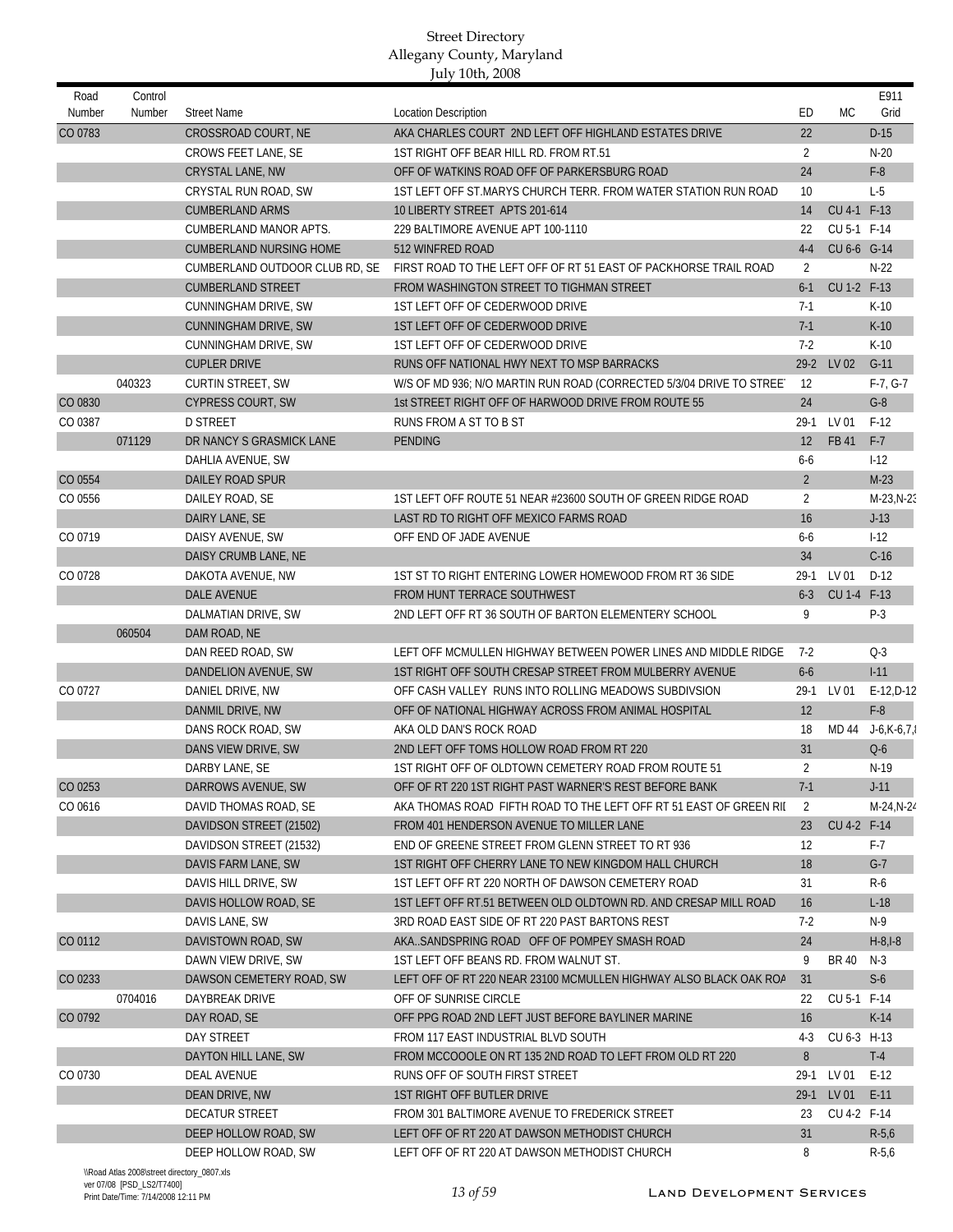| Road<br>Number | Control<br>Number | <b>Street Name</b>        | <b>Location Description</b>                                            | ED             | <b>MC</b>   | E911<br>Grid   |
|----------------|-------------------|---------------------------|------------------------------------------------------------------------|----------------|-------------|----------------|
|                | 060504            | DEEP SPRINGS DRIVE, SW    |                                                                        |                |             |                |
|                |                   |                           |                                                                        |                |             |                |
|                |                   | DEER HAVEN ROAD, SE       | LAST LEFT OFF FROG HOLLOW ROAD-- ALSO LAST RIGHT OFF MARTIN MTN LI     | 16             |             | $K-17$         |
|                |                   | DEER LANE, SW             | 1 ST RIGHT OFF METZ MINE ROAD NEAR TOP                                 | 9              |             | $0-3, P-3$     |
|                |                   | DEER RIDGE ROAD, NW       | LEFT AT END OF MOORES DRIVE                                            | $29-1$         | LV 01       | $D-11$         |
|                | 040910            | DEER RUN ROAD             | OP ROW THRU EAST VIEW SUBDIVISION(D. BOHRER); FROM HILLCREST DRIVI     | 22             |             |                |
| CO 0640        |                   | DEERFIELD DRIVE, SW       | AKA MOUNT ROYAL ROAD OFF END OF FRITZ DRIVE                            | $29-3$         | LV 03       | $1 - 10$       |
|                |                   | DEERPATH LANE, SE         | NORTH SIDE OF OLIVER BELTZ ROAD-1/4 MILE EAST OF CRESAP MILL ROAD      | $\overline{3}$ |             | $G-18$         |
|                |                   | DEERWOOD LANE, NE         | 2ND RIGHT OFF OF DRY RIDGE ROAD FROM RT.144                            | 3              |             | B-22.23        |
| CO 0467        |                   | DEHAVEN ROAD, NE          | OFF WESTBOUND I 68 BEFORE THE RT 220 EXIT                              | 34             |             | $D-15$         |
|                |                   | DEIST GRACIE LANE, NW     | OFF OF WINNERS LANE                                                    | 26             |             | $E-6, F-6$     |
| CO 0164        |                   | <b>DELANO AVENUE</b>      | 6TH RIGHT OFF SHAW STREET RUNS TO TALCOTT AVENUE                       | 11             | FB 41       | $E-7$          |
|                |                   | DELAWARE AVENUE           | FROM LAGONDA STREET SOUTHEAST 1 CHURCH ON STREET                       | $4 - 8$        | CU 6-7 G-14 |                |
|                |                   | DELBROOK LANE, NW         | LEFT OFF OF MILE LANE NEAR STATE LINE                                  | 13             |             | $A-9,10$       |
|                |                   | DELLA STREET, SW          | 2ND STREET OFF GOLDEN CROSS ST. FROM QUEENS POINT RD.                  | 8              |             | $U-5$          |
|                |                   | DENEEN ROAD, SE           | RUNS OFF OF KNIPPENBERG ROAD BE THE FIRST LEFT IN THE HOLLOW           | 16             |             | $I-15$         |
|                |                   | DENNIS ROAD, SE           | OFF RT 51 TO LEFT TOP OF NINE MILE HOUSE HILL                          | 16             |             | $L-17$         |
| CO 0412        |                   | DENNY DRIVE, NW           | AKASECOND ST 2ND LEFT OFF OF OLD HOLLOW ROAD                           | 20             |             | $C-12$         |
|                |                   | <b>DENT LANE</b>          | <b>FROM CARTMELL AVENUE</b>                                            | $6 - 5$        | CU 1-3 G-12 |                |
|                |                   | <b>DENTON LANE, NE</b>    | 1ST LEFT OFF THE WEST SIDE OF BROWN HILL RD FROM AMHERST AVE           | $5-6$          |             | $C-14$         |
|                |                   | <b>DENVER DRIVE</b>       | FROM BEDFORD STREET EXTENDED WEST                                      | 23             | CU 4-2 E-14 |                |
|                | 070321            | DEPOT ROAD, NW            | RUNS OFF OF DEPOST STREET (CITY OF FROST.) AND PAST DEPOT CENTER       | 12             |             | $E-7$          |
| CO 0177        |                   | <b>DEPOT STREET</b>       | OFF EAST MAIN STREET ACROSS FROM CENTER STREET RUNS TO RT 36           | 11             | FB 41       | $E - 7. F - 7$ |
|                |                   | <b>DEPOT STREET</b>       | RIGHT OFF DEPOT STREET BOTTOM OF HILL BEFORE OLD DEPOT REST.           | 12             | $^{\star}$  | $E - 7, F - 7$ |
|                |                   | <b>DEPOT TERRACE</b>      | OFF END OF BAPTIST ST AT MT PLEASANT INTERSECTION                      | 12             | FB 41       | E-7            |
|                |                   | DERWOOD DRIVE, SW         | AKA DOUGLAS AVENUE 3RD RIGHT OF MCMULLEN HIGHWAY N OF DANVILLE         | 31             |             | $P-7$          |
|                | 070509            | <b>DESTINY LANE</b>       | FORMERLY BIRMINGHAM AVENUE, OFF OF PARKSIDE BLVD AND 700 NORTHW 29-2   |                | LV 02       | $F-11, G-1$    |
| CO 0050        |                   | <b>DETMOLD STREET</b>     | TURN OFF RT 36 ABOVE ATHLETIC FIELD                                    | 10             |             | $L-4$          |
|                |                   | <b>DETROIT DRIVE</b>      | FROM 1208 BEDFORD STREET NORTHWEST                                     | 23             | CU 4-2 E-14 |                |
| CO 0093        |                   | DEVAULT LANE, SW          | AKA BACK STREET RD BETWEEN CARLOS RD AND MORGAN RD ACROSS FRO          | 18             |             | $H-6$          |
|                |                   | <b>DEVECMON HIGHWAY</b>   | PAPER STREET IN WEST SIDE OF CUMBERLAND                                | $6 - 5$        | CU 1-3 F-12 |                |
|                | 030721            | DEVILS ALLEY, SE          | E/s OF CARROL ROAD; 1.5 MILES S/o OLDTOWN-ORLEANS ROAD INTERSECTIO     | $\overline{1}$ |             | $J-26$         |
| CO 0431        |                   | DEVORE STREET, NE         | AKAORCHARD ST 2ND HARD SURFACE ROAD TO LEFT OFF NUTHATCH DRIV          | 20             |             | $A-13$         |
|                |                   | DEWEY STREET, SW          | 1ST ROAD TO LEFT OFF CLAYTON STREET                                    | 8              |             | $Q-2$          |
|                |                   | <b>DEWEY TERRACE</b>      | FROM NAVY WAY SOUTHWEST                                                | 22             | CU 5-1 F-14 |                |
|                |                   | DEXTER PLACE              | FROM LIBERTY TO PARK STREETS PARRALELLS BALTIMORE STREET MALL          | 14             | CU 4-1 F-14 |                |
|                |                   | DIAMOND LANE, NW          | OFF OF END OF CORRIGAN DRIVE                                           | 20             |             | $C-12$         |
| CO 0499        |                   | DICKERSON HOLLOW ROAD, NE | 1ST LEFT OFF MURLEYS BRANCH ROAD FROM FLINTSTONE                       | 21             |             | $C-20, D-20$   |
| CO 0126        |                   | DICKS LANE, SW            | AKA. DICKS HILL ROAD 1st ST RIGHT OFF WASHINGTON HOL. RD FROM HOFFI    | 24             |             | $G-8$          |
|                |                   | DICKS RIDGE ROAD, SE      | 1ST RIGHT OFF OF MOUNTAIN ROAD FROM ORLEANS ROAD                       | $\mathbf{1}$   |             | $F-29$         |
|                | 050330            | DIEHL LANE, NW            | OFF STATE LINE ROAD (PA); E/O MD 47 (PA SR 160); ACCESS FROM PA OVER N | 20             |             | $A-10$         |
|                |                   | <b>DILLEY STREET</b>      | FROM 627 FAIRVIEW AVENUE TO SYLVAN AVENUE                              | $5-4$          | CU 3-2 E-13 |                |
|                |                   | DINGLE PARK DRIVE         | FROM CAMDEN AVENUE NORTHWEST                                           | 6-5            | CU 1-3 F-12 |                |
|                |                   | DINO DRIVE, NE            | 1ST ROAD OFF NATIONAL PIKE WEST OF I-68 EXIT 72                        | 21             |             | $B-21$         |
|                |                   | DIRK STREET               | RUNS FROM FORT AVENUE SOUTHEAST                                        | 22             | CU 5-1 F-14 |                |
|                |                   | DISTILLERY STREET         | FIRST LEFT OFF OF LANE AVENUE ALONG RAILROAD TRACKS                    | $29-1$         | LV 01       | $E-12$         |
| CO 0599        |                   | DIVIDE RIDGE ROAD, NE     | SECOND LEFT OFF OF PRICE ROAD                                          | $\mathbf{1}$   |             | $C-30,31,D$    |
|                |                   | <b>DIVISION AVENUE</b>    | PAPER STREET                                                           | $29-1$         | LV 01       | $E-12$         |
| CO 0317        |                   | DIVISION AVENUE, SW       | 2ND RIGHT OFF OF MCMULLEN HIGHWAY NORTH OF MOSS AVENUE                 | 6-6            |             | $1-11,12$      |
|                |                   | <b>DIVISION STREET</b>    | 1- OFF FRONT ST. FROM RT.36 RNS.TO HAMMOND ST. 2-OFF VINE ST. N. OF RI | 8              |             | WP 45 Q-2, R-2 |
|                |                   | DIXON STREET              | 3RD. RIGHT OFF PHILOS AVE. FROM MAIN STREET                            | 8              | WP 45 R-2   |                |
|                | 060504            | DMASK LANE, SW            | <b>FRANKLIN</b>                                                        | 8              |             |                |
| CO 0653        |                   | DOBBIN DRIVE, NW          | OFF TALBOT DRIVE OFF KEMP DRIVE                                        | 11             |             | D-6            |
| CO 0667        |                   | DOBERMAN DRIVE, SW        | 1ST LEFT OFF POCOMOKE RD.FROM HORSE ROCK RD. AKA CARDINAL LN.          | 8              |             | $R-2,3$        |
|                |                   | DOG PATCH ROAD, SE        | 1ST LEFT OFF TOWN CREEK ROAD SOUTH OF WILLIAMS ROAD                    | 3              |             | $F-21$         |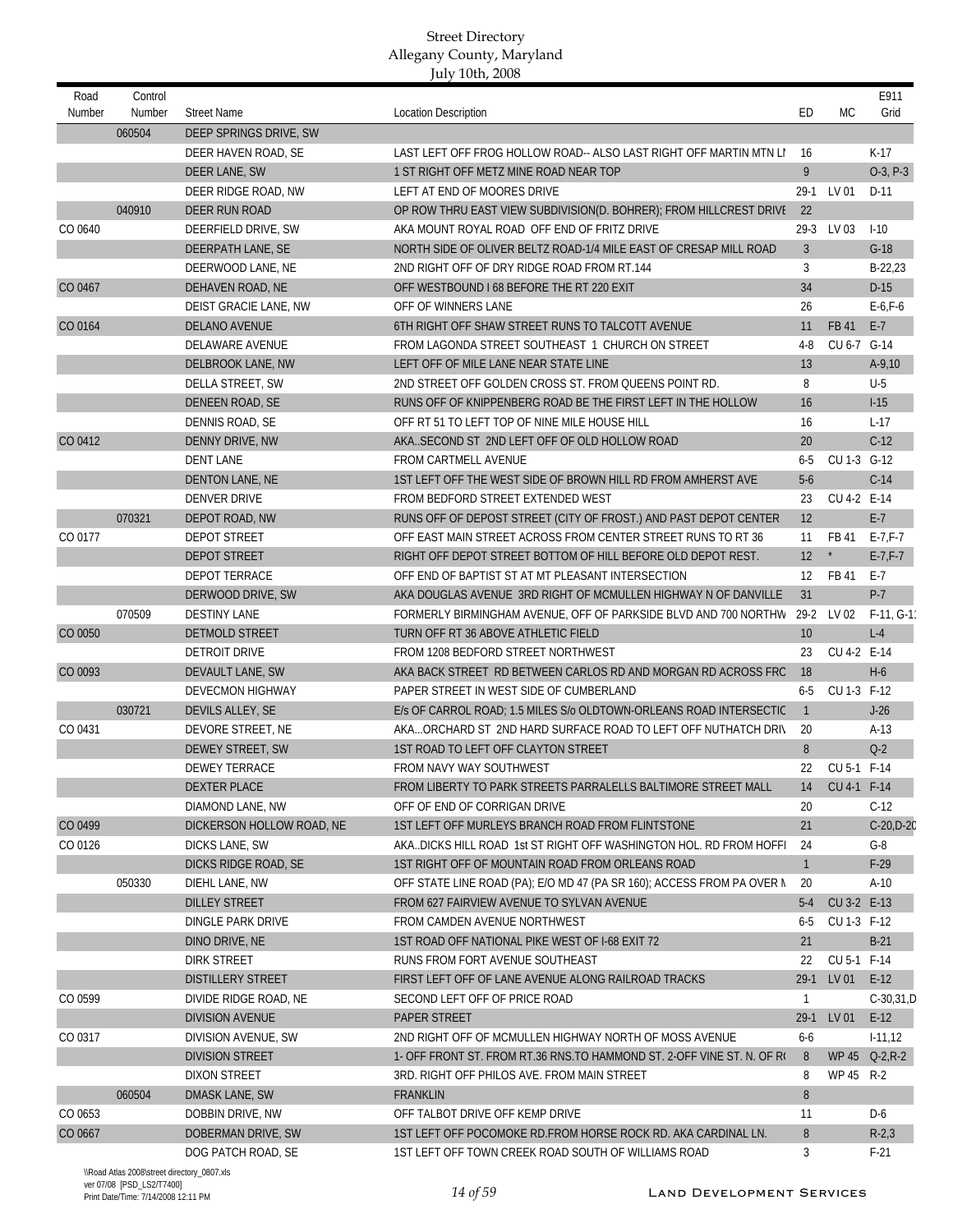| Road<br>Number | Control<br>Number | <b>Street Name</b>         | <b>Location Description</b>                                          | ED              | <b>MC</b>       | E911<br>Grid        |
|----------------|-------------------|----------------------------|----------------------------------------------------------------------|-----------------|-----------------|---------------------|
| CO 0312        |                   | DOGWOOD AVENUE, SW         | 1ST LEFT OFF RT 220 SOUTH OF FIRE DEPARTMENT                         | $6-6$           |                 | $H-12$              |
|                |                   | DOGWOOD CIRCLE             | OFF END OF TEABERRY LANE                                             | 26              | <b>FB41</b>     | $G-6$               |
|                |                   | DOGWOOD COURT              | FROM WHITE OAKS AVENUE TO BEECHWOOD DRIVE                            | $4 - 8$         | CU 6-7          | $H-14$              |
| CO 0018        |                   | DOGWOOD FLAT LANE, SW      | 1ST LEFT OFF SUGAR MAPLE RD FROM POTOMAC HOLLOW 4TH R FROM NEW       | 9               |                 | $O-3$               |
| CO 0016        |                   | DOGWOOD HILL ROAD, SW      | AKA METZ HOLLOW 2ND RIGHT OFF SUGAR MAPLE ROAD FROM NEW GEORG        | 9               |                 | $O-3$               |
|                |                   | <b>DOLLY TERRACE</b>       | PARKSIDE BLVD TO WEIRES AVE TAKE RIGHT 3RD ROAD ON LEFT              | $29-2$          | LV 02           | $F-11$              |
|                |                   | DON LANE, SE               | 1ST RIGHT OFF OLDTOWN ORLEANS RD. FROM ORLEANS ROAD                  | $\mathbf{1}$    |                 | $H-28$              |
| CO 0007        |                   | DONNA STREET, SW           | FIRST LEFT OFF NEW GEORGES CREEK ROAD N OF WESTERNPORT               | 8               |                 | $Q-2$               |
|                |                   | <b>DONNELLY STREET</b>     | FROM SUMMERVILLE AVE EAST                                            | $4 - 8$         | CU 6-7 G-14     |                     |
|                |                   | DORA DRIVE, SE             | RUNS BETWEEN FORT CUMBERLAND AND PINE TREE LANE                      | 16              |                 | $J-15$              |
| CO 0226        |                   | DORCHESTER AVENUE, SW      | OFF QUEENS POINT RD. BESIDE MCCOOLE ELEMENTARY AKA LIEWELLLYN ST     | 8               |                 | $U-5$               |
|                |                   | <b>DORIS STREET</b>        | OFF PACIFIC STREET                                                   | $29-2$          | LV 02           | $F-11$              |
|                |                   | <b>DORN AVENUE</b>         | FROM 482 WILLIAMS STREET TO THE PARK                                 | 22              |                 | CU 5-1 F-14, G-14   |
|                |                   | DOTTIE LANE, SW            | OFF OF BRANT ROAD ABOVE SHADYBROOK LANE                              | $7-2$           |                 | $J-10$              |
| CO 0562        |                   | DOUBLE PINE ROAD, NE       | 1ST LEFT OFF OF OLD CUMBERLAND ROAD PAST ELBINSVILLE ROAD            | 3               |                 | A-25, B-25          |
| CO 0561        |                   | DOUBLE PINE ROAD, NE       | 1ST LEFT OFF OF OLD CUMBERLAND ROAD PAST ELBINSVILLE ROAD            | 3               |                 | $A-25,B-25$         |
|                |                   | DOUGLAS AVENUE (21539)     | TURN AT STOP LIGHT IN MIDDLE OF TOWN                                 | 10              | LN 42           | $L-4,5$             |
|                |                   | DOUGLAS HILL AVE, SW       | AKA DOUGLAS AVE.EXT. - OFF MAIN ST. AT TRAFFIC LIGHT, OUTSIDE TOWN I | 10              |                 | $J - 4, K - 4, L -$ |
|                |                   | <b>DOUGLAS STREET</b>      | 1ST ALLEY TO LEFT ON WILLIAMS STREET OFF OF LOUISIANNA AVE ACROSS    | $4 - 4$         | CU 6-6 G-14     |                     |
|                |                   | DOVE STREET, NE            | OFF OF FOREST AVENUE OUT OF CITY LIMITS                              | $5-6$           |                 | $D-14$              |
| CO 0258        |                   | DOWNING STREET, SW         | 1ST RIGHT OFF NORTH BEL AIR DRIVE TO STONEFIELD LANE                 | $7-2$           |                 | $K-10$              |
| CO 0492        |                   | DRAKE ROAD, SE             | EAST SIDE OF IRONS MOUNTAIN FROM HINKLE RD TO WILLIAMS FIRST RD TO   | 21              |                 | $F-17, G-17$        |
| CO 0376        |                   | DRESSMAN LANE, NW          | AKA CHARLES STREET 1ST LEFT OFF OF SHORTEST DAY ROAD                 | $29-1$          | LV 01           | $E-11$              |
| CO 0507        |                   | DRY RIDGE ROAD, NE         | 1ST LEFT OFF OF RT.144 EAST OF FLINTSTONE AT FOOT OF POLISH MTN.     | 3               |                 | $A-23,B-22$         |
|                |                   | DRYER AVENUE               | FROM BEDFORD STREET EXTENDEN EAST                                    | 23              | CU 4-2 E-14     |                     |
|                |                   | DUBLIN STREET, NW          | OFF OF DAKOTA AVENUE 1ST RD TO RIGHT                                 | $29-1$          | LV 01           | $D-12$              |
|                |                   | DUCK DRIVE, SW             | 1ST RIGHT OFF MCMULLEN HIGHWAY SOUTH OF KETTERMAN LANE               | 31              |                 | $P-7$               |
|                |                   | DUCK HAWK DRIVE, NW        | 1st STREET RIGHT OFF OF DUCK HILL DRIVE FROM PARKERSBURG ROAD        | 24              |                 | $E-8$               |
|                |                   | DUCK HILL DRIVE, NW        | AKAMICHAELS AVE RIGHT OFF OF PARKERSBURG ROAD                        | 24              |                 | $E-8,9$             |
|                |                   | DUCKWORTH STREET           | 2ND RIGHT OFF LIKENS STREET FROM RIORDAN                             | 8               | WP 45           | $Q - 2, R - 2$      |
| CO 0046        |                   | <b>DUDLEY STREET</b>       | 3RD STREET TO LEFT OFF FRONT ST STREET GOES TO DEADEND TURNAROL      | 10 <sup>°</sup> |                 | $L-4, 5$            |
| CO 0847        |                   | DUGHILL ROAD, SE           | RUNS OFF OF FIFTEEN MILE CREEK ROAD TO STAFFORD ROAD                 | $\mathbf{1}$    |                 | $F-26,27, G$        |
|                |                   | <b>DUNBAR DRIVE</b>        | FROM 401 AVIRETT AVENUE SOUTH AND WEST                               | $6 - 3$         | CU 1-4 F-13     |                     |
| CO.            | 030604            | DURFEE STREET, NW          | NORTH END OF TISDALE AND CATHERINE STREET; SW/S OF US 40; W/O FROS   | 26              |                 | E-6                 |
|                |                   | <b>DURHAM DRIVE</b>        | FROM WELLINGTON LANE TO BROWN AVENUE                                 | 23              | CU 4-2 D-14     |                     |
|                |                   | DURRS DRIVE, SW            | TOP OF WELSH HILL RD ON LEFT                                         | 26              |                 | $F-7$               |
|                |                   | DUSTY DRIVE, NE            | 1 ST LEFT OFF BOBO STREET FROM ORE STREET                            | $5-6$           |                 | $D-14$              |
|                |                   | DUSTY MEADOW DRIVE, NE     | RIGHT OFF PEA VINE RUN FROM BEDFORD RD. JUST BEFORE VALLEY ROAD      | $5-6$           |                 | $A-15,B-15$         |
| CO 0206        |                   | DUTCH HOLLOW ROAD, NW      | OFF THE END OF CALLA HILL ROAD TAKE LEFT WITH INTERSECTION OF BLAN   | 13              |                 | $B-8, C-8$          |
|                |                   | DUTCH ROW                  | MAKE LEFT OFF E. MAIN ST AT LONACONING MOTORS NARROW STREET*         | 10              | LN 42           | $L-5$               |
|                | 071025            | DYLAN LANE, NE             | NW/S OF MURLEYS BRANCH ROAD, OFF OF FAIR OAKS LANE                   | $\mathbf{3}$    |                 | $D-20$              |
| CO 0298        |                   | EAGLE AVENUE, SW           | 2ND LEFT OFF MCMULLEN HIGHWAY NORTH FROM MOSS AVENUE                 | 6-6             |                 | $1-12$              |
|                |                   | EAGLE VIEW DRIVE, SW       | LEFT OFF SPRING HAVEN ROAD FROM MCMULLEN HIGHWAY                     | 31              |                 | $P-7$               |
|                |                   | EARNHARDT DRIVE, SW        | 2ND LEFT OFF MOSCOW STREET SOUTH FROM WATERSIDE STREET               | 9               |                 | $N-3, 4$            |
| CO 0601        |                   | EARTH ROAD, NE             | 1ST LEFT OFF HIGH GERMANY ROAD NORTH OF I-68 EXIT 72                 | $\mathbf{1}$    |                 | <b>B-31</b>         |
|                |                   | <b>EAST CLEMENT STREET</b> | FROM VIRGINIA AVENUE TO FORD AVENUE                                  | 4-5             | CU 6-5 H-13     |                     |
|                | 080522            | EAST HANCOCK ROAD, NE      | OFF OF LITTLE SPRING TRAIL AND MISTY VALLEY LANE, FORMERLY CALLED O  | 3               |                 | B-22, B-23          |
|                |                   | EAST MAIN STREET (21539)   |                                                                      | 10              | LN 42           | $L-4,5$             |
| CO 0581        |                   | EAST SHIPLEY ROAD, NE      | 1ST RIGHT OFF NATIONAL PIKE WEST OF ORLEANS ROAD                     | $\mathbf{1}$    |                 | A-29, B-29          |
|                |                   | EAST STREET (21502)        | OFF OF REYNOLDS STREET                                               | 22              | CU 5-1 F-14     |                     |
| CO 0346        |                   | EAST STREET (21502)        | OFF OF 900 BLOCK NATIONAL HIGHWAY SOUTH                              |                 | 29-2 LV 02 G-11 |                     |
|                |                   | EAST STREET (21532)        | OFF END OF MT PLESANT STREET RUNS TO BARNARD STREET                  | 12              | FB 41           | $F-7, 8$            |
|                |                   | EAST VALLEY ROAD, SE       | FIRST ROAD TO RIGHT OFF OF STAFFORD ROAD RUNS TO KIRK ROAD           | $\mathbf{1}$    |                 | G-26 thru           |
|                |                   | EAST VALLEY ROAD, SE       | FIRST ROAD TO RIGHT OFF OF STAFFORD ROAD RUNS TO KIRK ROAD           | 2               |                 | G-26 thru           |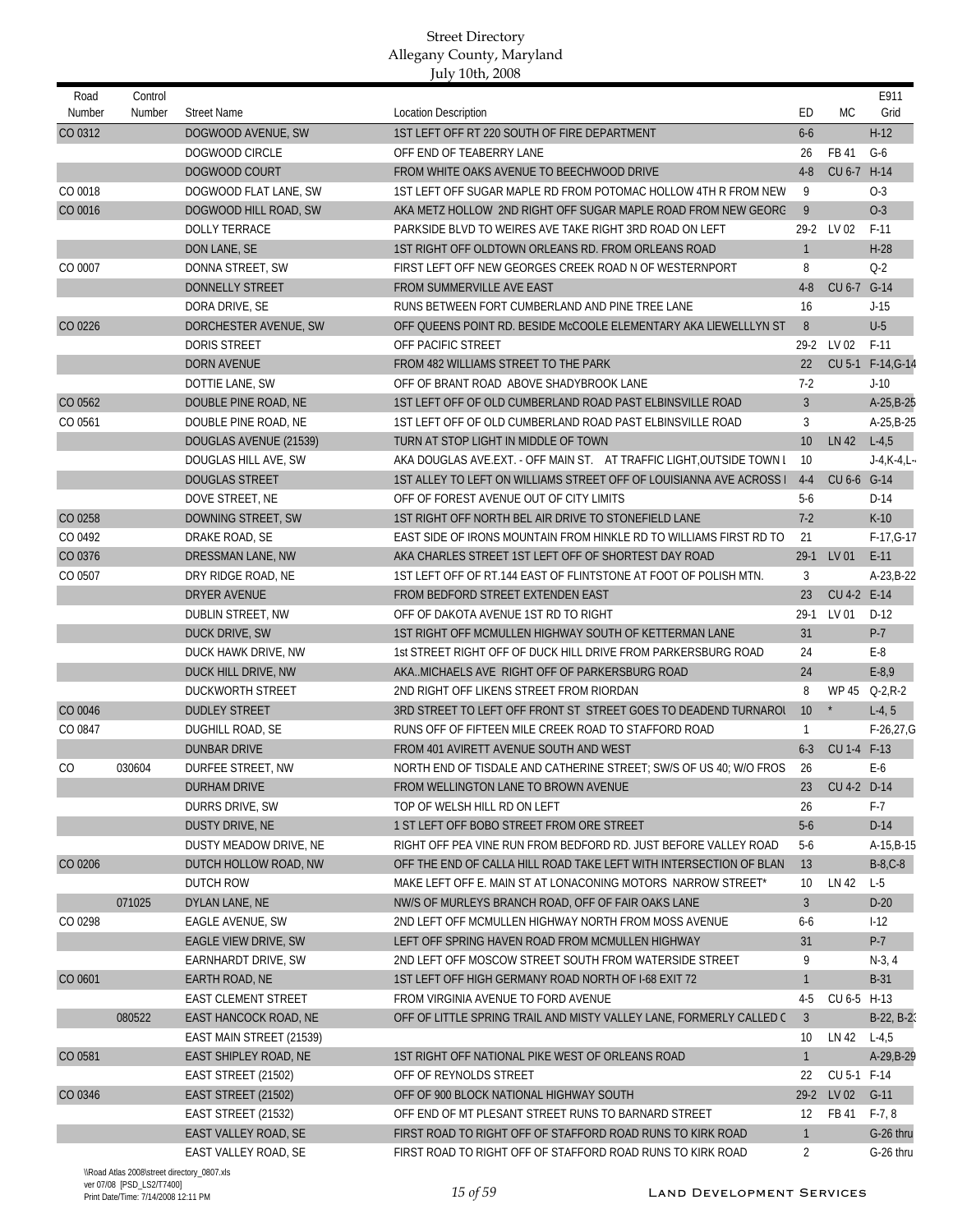| Road      | Control                                     |                               |                                                                      |                   |                 | E911              |
|-----------|---------------------------------------------|-------------------------------|----------------------------------------------------------------------|-------------------|-----------------|-------------------|
| Number    | Number                                      | <b>Street Name</b>            | <b>Location Description</b>                                          | ED                | МC              | Grid              |
| CO 0540   |                                             | EAST WILSON ROAD, SE          | RIGHT OFF RT.51 ACROSS FROM OLD BRADDOCK TRAIL                       | $\overline{2}$    |                 | L-18,19,M         |
|           |                                             | <b>EASTER AVENUE</b>          | PAPER STREET OFF OF CLEMENT STREET                                   | $4-5$             | CU 6-5 H-13     |                   |
|           |                                             | <b>EASTERN AVENUE</b>         | FROM REYNOLDS STREET SOUTHWEST                                       | 22                | CU 5-1 F-14     |                   |
|           |                                             | <b>EASTGATE COURT</b>         | RUNS FROM GROWDEN TERRACE NORTHEAST                                  | $6-1$             | CU 1-2 F-12     |                   |
|           |                                             | <b>EASTGATE COURT</b>         |                                                                      | $6 - 5$           | CU 1-3 F-12     |                   |
| CO 0453   |                                             | EASTMAN ROAD, NE              | OFF NAVES CROSS ROAD ACROSS FROM 168 EXIT                            | 34                |                 | $C-15, D-15$      |
|           | 050607                                      | <b>EASY STREET, SW</b>        | OFF OF CRADDOCK AND SPRUCE SPRINGS ROADS                             | $29-3$            |                 | $J-10$            |
| CO 0137   |                                             | ECKHART CEMETERY ROAD, SW     | AKACEMETARY ROAD PARALLELS OLD NATIONAL PIKE                         | 24                |                 | $F-8$             |
| CO 0129   |                                             | ECKHART MINES STREET, SW      | AKABEERS ALLEY 2nd RIGHT OFF OF OLD NATIONAL PIKE                    | 24                |                 | $F-8$             |
|           |                                             | EDEN LANE, SW                 | OFF SOUTHEAST SIDE OF PINEY MTN. RD NEAR BURTON PARK DRIVE           | 24                |                 | $F-9$             |
|           |                                             | EDGE-O-WOODS LANE             | OFF OF 900 BLOCK WEIRES AVE SOUTH                                    | $29-2$            | LV 02           | $F-11$            |
|           |                                             | <b>EDGEVALE AVENUE</b>        | FROM KENT AVENUE TO OLDTOWN ROAD                                     | $4 - 4$           | CU 6-6 G-14     |                   |
|           |                                             | <b>EDGEVALE AVENUE</b>        | FROM KENT AVENUE TO OLDTOWN ROAD                                     | $4 - 4$           | CU 6-6 G-14     |                   |
|           |                                             | <b>EDGEVALE AVENUE</b>        | FROM KENT AVENUE TO OLDTOWN ROAD                                     | 4-8               | CU 6-7 G-14     |                   |
|           |                                             | <b>EDGEWOOD DRIVE</b>         | FROM HOLLAND STREET TO PIEDMONT AVENUE                               | $5-4$             | CU 3-2 E-13     |                   |
|           |                                             | <b>EDISON AVENUE</b>          | RUNS OFF OF SPERRY TERRACE                                           | $6 - 3$           | CU 1-4 G-13     |                   |
|           |                                             | <b>EDMUND STREET</b>          | RUNS FROM JOHN STREET NORTH                                          | 23                | CU 4-2 E-14     |                   |
|           |                                             | <b>EDWARD AVENUE</b>          | FROM 1900 BLOCK BEDFORD STREET                                       | 23                | CU 4-2 D-14     |                   |
| <b>OP</b> | 020925                                      | <b>EDWARD LEWIS PLACE, NW</b> | ASHLEY HEIGHTS SUBDIVISION - INTERSECTS WITH EVELYN CURVE            | $29-1$            | LV01            | $E-11$            |
|           |                                             | EICHNER AVENUE                | FROM BEDFORD STREET EAST                                             | 23                | CU 4-2 E-14     |                   |
| CO 0559   |                                             | ELBINSVILLE ROAD, NE          | 1ST. LEFT OFF OLD CUMBERLAND ROAD FROM RT.144 EAST OF FLINTSTONE     | 3                 |                 | $A-24,25,B$       |
|           |                                             | ELDER STREET, EAST            | FROM LEXINGTON AVENUE TO OHIO STREET                                 | 4-5               | CU 6-5 H-13     |                   |
|           |                                             | ELDER STREET, WEST            | FROM VIRGINIA AVENUE TO LEXINGTON AVE                                | $4-5$             | CU 6-5 H-13     |                   |
| CO 0342   |                                             | <b>ELEANOR STREET</b>         | OFF OF NATIONAL HIGHWAY                                              |                   | 29-2 LV 02 F-11 |                   |
|           |                                             | ELEANOR TERRACE               | PAPER STREET OFF OF BROWN AVENUE                                     | $6 - 3$           | CU 1-4 G-13     |                   |
|           |                                             | ELENE STREET, SW              | 3RD STREET TO LEFT FROM WESTERNPORT ON NEW GEORGES CREEK RD TO       | 8                 |                 | $Q-2$             |
|           |                                             | ELIZABETH STREET              | FROM LAFAYETTE STREET WEST                                           | $4-5$             | CU 6-5 H-13     |                   |
|           |                                             | <b>ELK ROAD</b>               | PAPER STREET OFF OF IDAHO AVENUE                                     | $6-1$             | CU 1-2 F-13     |                   |
| CO 0079   |                                             | <b>ELKLICK ROAD, SW</b>       | 2ND ROAD TO RIGHT OFF BUSKIRK HOLLOW ROAD                            | 18                |                 | $K-6$             |
|           |                                             | <b>ELLA AVENUE</b>            | FROM OFFUTT STREET TO POTOMAC STREET                                 | $4-5$             | CU 6-5 H-13     |                   |
|           |                                             | ELLERSLIE ROAD, NW            | AKART 35 12503 - 13315 RUNS BETWEEN ELLERSLIE AND CORRIGANVILLE      | 20                |                 | $A-13,B-13$       |
|           |                                             | ELLERSLIE ROAD, NW            | AKART 35 RUNS BETWEEN ELLERSLIE AND CORRIGANVILLE 13402 - 14519      | 20                |                 | $A-13,B-13$       |
|           |                                             | ELLIS DRIVE, NE               | RUNS WEST OF BEDFORD RD IN 12000 (BLOCK                              | 34                |                 | $C-15$            |
|           | 080623                                      | ELISSA AVENUE, SW             | NE/SIDE OF EQUESTRIAN LANE, 300' NW/O MARKWOOD DRIVE INTERSECTION    | 31                |                 | $M-9$             |
|           | 080623                                      | ELISSA AVENUE, SW             | SW/SIDE OF EQUESTRIAN LANE, 300' NW/O MARKWOOD DRIVE INTERSECTION 31 |                   |                 | $M-9$             |
|           | 040309                                      | ELLSWORTH DRIVE, NW           | OFF OF FIRST STREET IN LAVALE                                        | 29-1              | LV 01           | $E-12$            |
| CO 0314   |                                             | <b>ELM AVENUE SW</b>          | 2ND LEFT OFF MCMULLEN HIGHWAY SOUTH FROM FIRE DEPARTMENT             | $6-6$             |                 | $H-12$            |
|           |                                             | <b>ELM STREET</b>             | FROM WILLIAMS STREET SOUTH                                           | 4-2               |                 | CU 6-2 F-14, G-14 |
|           |                                             | ELMWOOD LANE                  | FROM HOLLAND STREET NORTHWEST                                        | $5-4$             | CU 3-2 E-13     |                   |
|           |                                             | ELTON DRIVE, SW               | RUNS BETWEEN GRACE DRIVE AND LAURA DRIVE                             | $7-1$             |                 | $K-10$            |
|           |                                             | ELTON DRIVE, SW               | RUNS BETWEEN GRACE DRIVE AND LAURA DRIVE                             | $7-2$             |                 | $K-10$            |
|           |                                             | ELWOOD STREET                 | FROM 10 WEMPE ROAD TO HOMESTEAD                                      | 4-8               | CU 6-7 G-14     |                   |
|           |                                             | <b>EMERALD AVENUE, SE</b>     | OFF TOPAZ STREET                                                     | 16                |                 | $J-13$            |
|           |                                             | EMILY BETH DRIVE              | OFF OAK ROAD, BEHIND SKATING ROAD                                    | $29-1$            | LV 01           | $E-12$            |
|           |                                             | <b>EMILY STREET</b>           | FROM 316 PARK STREET TO CECELLIA STREET                              | 22                | CU 5-1 F-14     |                   |
|           |                                             | <b>EMILY STREET, SW</b>       | 1ST ROAD TO RIGHT FROM BARTONS RESTURANT                             | 7-2               |                 | M-9               |
| CO 0102   |                                             | <b>EMMETTDALE LANE, SW</b>    | AKA LYNN ST 1ST RIGHT ON SHAFT RD OFF UPPER GEORGES CREEK ROAD       | 18                |                 | $H-6$             |
|           |                                             | <b>EMORY AVENUE</b>           | SECOND LEFT OFF SIMPSON AVE FROM CAMPGROUND ROAD                     | $29-2$            |                 | $G-11$            |
|           |                                             | ENGINE HOUSE ROW, SW          | 2ND LEFT OFF RT.36 SOUTH OF WEST-MAR SCHOOL JUST BEFORE R-R CROS     | 10                |                 | $M-4$             |
| CO 0132   |                                             | ENGLETOWN ROAD, NW            | LEFT OFF OF PORTER ROAD FROM PARKERSBURG ROAD                        | $12 \overline{ }$ |                 | $F-8$             |
|           | 060504                                      | ENVIRONMENTAL DRIVE           | FROSTBURG STATE UNIVERSITY CAMPUS                                    |                   | FB 41           |                   |
|           | 071025                                      | EQUESTRIAN LANE, SW           | RIGHT TURN OFF OF MARKWOOD DRIVE (SOUTH SIDE OF LAURELHURST BLV      | 31                |                 | $L-9, M-9$        |
|           |                                             | <b>ESMOND STREET</b>          | PAPER STREET BEHIND HELEN STREET                                     | 23                | CU 4-2 F-14     |                   |
| CO 0165   |                                             | <b>ESPY AVENUE</b>            | 7TH RIGHT OFF SHAW STREET OR 7TH LEFT OFF ARMSTRONG AVENUE           | 11                | FB 41           | E-7               |
|           | \\Road Atlas 2008\street directory_0807.xls |                               |                                                                      |                   |                 |                   |

ver 07/08 [PSD\_LS2/T7400]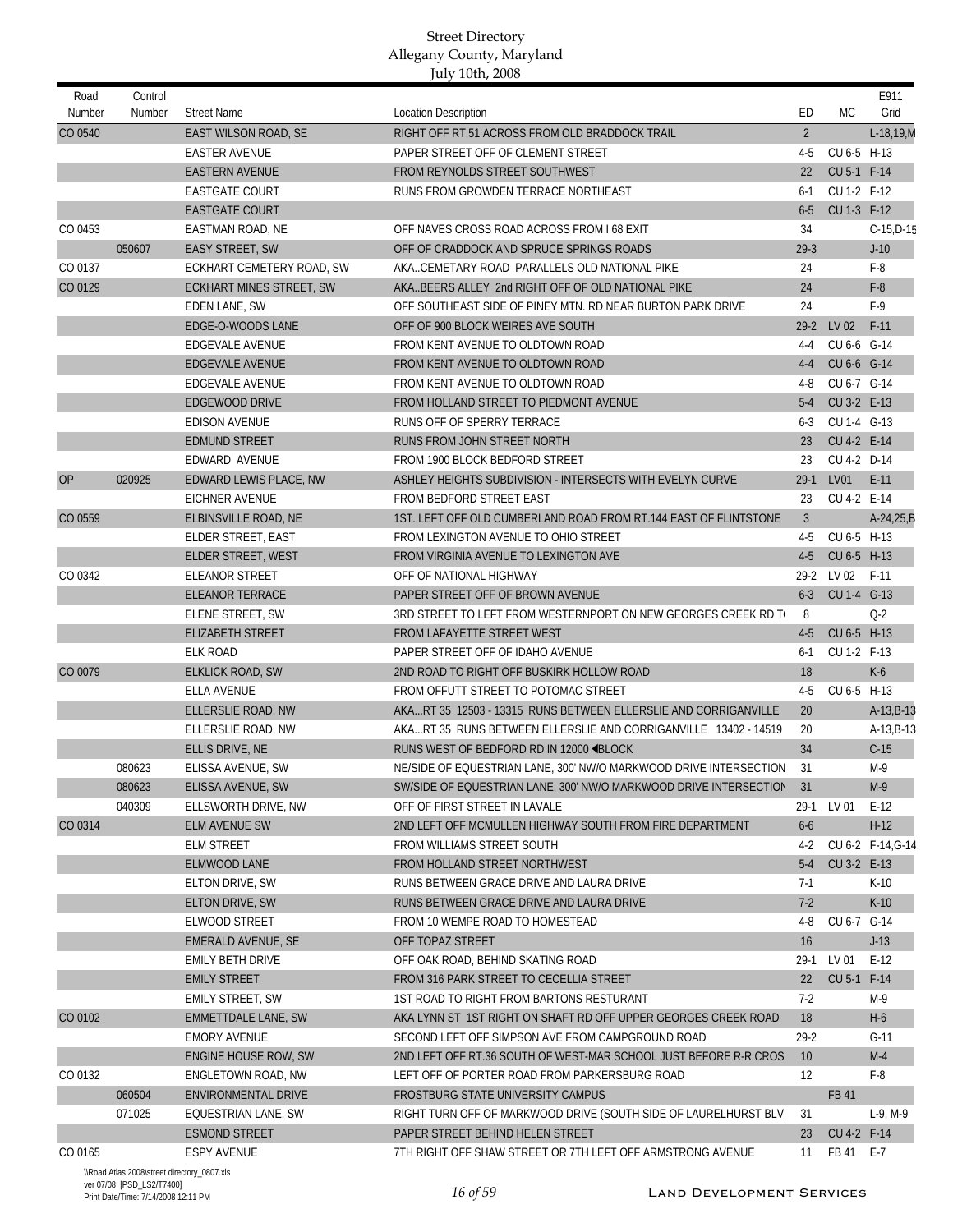| Road    | Control |                                 |                                                                   |                 |             | E911               |
|---------|---------|---------------------------------|-------------------------------------------------------------------|-----------------|-------------|--------------------|
| Number  | Number  | <b>Street Name</b>              | <b>Location Description</b>                                       | ED              | <b>MC</b>   | Grid               |
|         |         | <b>ESSEX PLACE</b>              | FROM 113 TILGHAM STREET TO MILLMAN PLACE                          | $6-1$           | CU 1-2 F-13 |                    |
|         |         | <b>ESTELLE STREET</b>           | RUNS ALONG FREEWAY ACROSS FROM POST OFFICE TURN LIKE YOU ARE GO   | 22              | CU 5-1 F-14 |                    |
|         | 040910  | ETHRIDGE STREET, SW             | OFF BRANT ROAD @ THE INTERSECTION OF HAY STREET (FORMERLY PINE S  | $7-1$           |             | $J-10$             |
|         |         | <b>EUCLID AVENUE</b>            | FROM BROWN AVENUE NORTHWEST                                       | $6 - 5$         | CU 1-3 G-12 |                    |
|         |         | <b>EUCLID PLACE</b>             | FROM 437 N MECHANIC STREET TO RAILROAD TRACKS AND DEAD ENDS       | 14              | CU 4-1 F-13 |                    |
|         |         | <b>EUTAW PLACE</b>              | FRON 424 N MECHANIC STREET DEASD ENDS AT RAILROAD TRACKS          | 14              | CU 4-1 F-13 |                    |
|         |         | EVA DRIVE, NE                   | RUNS WEST OFF BEDFORD ROAD ACROSS FROM LINDY'S REST               | 34              |             | $D-15$             |
| 0P      | 020925  | <b>EVELYN CURVE, NW</b>         | ASHLEY HEIGHTS SUBDIVISION - RUNS NE FROM SHORTEST DAY ROAD       | $29-1$          |             | $E-11$             |
|         |         | EVELYN DRIVE, NE                | SMOUSE'S MILL RD THEN LEFT TO HAZEN RD SECOND RD TO RIGHT         | 34              |             | $A-16$             |
|         |         | EVENING SUN DRIVE, SW           | LEFT OFF RT 220 NEAR 22700 MCMULLEN HIGHWAY                       | 31              |             | $R-6$              |
|         |         | EVERGREEN HILL DRIVE, SE        | 4TH RIGHT OFF ST. PATRICKS LN. FROM OLDTOWN ORLEANS ROAD          | $\mathbf{1}$    |             | H-28, I-28         |
|         |         | <b>EVERGREEN TERRACE</b>        | RUNS OFF OF 800 BLOCK OF BEDFORD STREET WEST                      | 23              | CU 4-2 E-14 |                    |
|         |         | <b>EVERGREEN TERRACE</b>        | <b>NEED</b>                                                       | $29-3$          |             | $I-10$             |
|         |         | EVERHART LANE, SE               | LAST ROAD TO THE LEFT OFF OF GORMAN ROAD                          | $\overline{2}$  |             | $P-24$             |
|         |         | <b>EVITTS CREEK DRIVE, SE</b>   | OFF RT 51 1ST ROAD TO RIGHT FROM CUMBERLAND PAST EVITTS CREEK BRI | 16              |             | $H-14,15$          |
|         |         | <b>EVITTS MOUNTAIN LANE, NE</b> | LAST LEFT OFF BOTTLE RUN ROAD AT THE END                          | 34              |             | $A-17$             |
|         |         | FAIR OAKS LANE, NE              | 2ND RIGHT OFF OF WEST WILSON ROAD FORM RT.144                     | 21              |             | $C-19,D-19$        |
|         |         | <b>FAIRFAX STREET</b>           | RUNS OFF OF 100 BLOCK OF OAK STREET WEST                          | $4-2$           | CU 6-2 G-13 |                    |
|         |         | <b>FAIRMONT AVENUE</b>          | RUNS OFF OF ROSE HILL AVENUE SOUTHWEST                            | $6 - 3$         | CU 1-4 F-13 |                    |
|         |         | <b>FAIRMONT LANE</b>            | RUNS FROM 500 BLOCK ROSE HILL AVENUE SOUTH                        | $6 - 3$         | CU 3-2 F-13 |                    |
|         |         | <b>FAIRVIEW AVENUE</b>          | RUNS FROM 400 BLOCK OF VALLEY STREET NORTHWEST                    | $5-4$           | CU 3-2 E-13 |                    |
|         |         | FAIRVIEW FARM ROAD, SW          | OFF CARLOS ROAD BETWEEN 11835 AND 12201 ACROSS FRM WINNERS STRIF  | 18              |             | $G-5, 6, H-$       |
|         |         | FAIRVIEW STREET (21532)         | AKA RT 36 FROM N WATER STREET TO BEALL LANE EXT PAST FROST HOSPI  | 11              | FB 41       | $E-7$              |
|         |         | FAIRVIEW STREET (21540)         | FIRST ROAD OFF OF LEE STREET                                      | 8               | LU 43       | R-1, S-1           |
|         |         | FAIRVIEW STREET (21562)         | 2ND RIGHT OFF WALNUT ST. SOUTH FROM ROCK ST.                      | 8               | WP 45 R-2   |                    |
|         |         | FAIRWAY LANE, NE                | OFF CHRISTIE ROAD JUST PAST NURSING HOME ON LEFT                  | 22              |             | $E-15$             |
| CO 0823 |         | FAITH CIRCLE, NE                | 1ST. LEFT OFF MANN ROAD FROM NATIONAL PIKE                        | $\mathbf{1}$    |             | $C-30$             |
|         |         | <b>FALCON COURT, SW</b>         | RIGHT OFF HENRY DRIVE                                             | $29-1$          | LV 01       | $F-11$             |
|         |         | <b>FALL AVENUE SW</b>           | OFF MCMULLEN HIGHWAY ACROSS FROM TRI STATE OXYGEN                 | $6-6$           |             | $H-11$             |
|         |         | <b>FAMILY LANE, SE</b>          |                                                                   | $\overline{2}$  |             | M-18               |
|         |         | <b>FANSLER ROAD, NE</b>         | 3RD RIGHT OFF OLD MT PLESANT RD NEAR MASON ROAD                   | 21              |             | $C-16$             |
|         |         | FARM HILL ROAD, SW              | 1ST. LEFT OFF DOUGLAS HILL AVE. - OUTSIDE TOWN LIMITS             | 10 <sup>°</sup> |             | $K-4,L-4$          |
|         |         | FARM ROAD, SE                   | OFF MEXICO FARMS ROAD TO RIGHT BELOW AIRPORT                      | 16              |             | $J-13$             |
| CO 0119 |         | <b>FATKIN LANE, SW</b>          | AKASUMMIT ROAD 2nd RIGHT OFF OF RT 55 FROM CLARYSVILLE JUST PAST  | 24              |             | $G-8$              |
|         |         | <b>FAUN ROAD</b>                | PAPER STREET OFF OF IDAHO ROAD                                    | $6-1$           | CU 1-2 F-13 |                    |
| CO 0724 |         | <b>FAYETTE STREET</b>           | OFF OF 600 BLOCK OF NATIONAL HIGHWAY SOUTH                        |                 |             | 29-2 LV 02 F-11,12 |
|         |         | <b>FAYETTE STREET</b>           |                                                                   | $6-1$           | CU 1-2 F-13 |                    |
|         |         | <b>FAYETTE STREET</b>           |                                                                   | $6-1$           | CU 1-2 F-13 |                    |
|         |         | <b>FAYETTE STREET</b>           |                                                                   | $6-5$           | CU 1-3 F-13 |                    |
| CO 0409 |         | FEATHERBED LANE, NW             | 1ST LEFT OFF OF PROENTY ROAD                                      | 20              |             | $C-12$             |
|         |         | <b>FECTIG AVENUE</b>            | RUNS FROM FREDERICK STREET WEST                                   | 23              | CU 4-2 E-14 |                    |
|         |         | FEDERAL STREET                  | OF WEST MAIN STREET ACROSS FROM ARMSTRONG AVENUE TO FROST AVE     | 26              | FB 41 E-6,7 |                    |
| CO 0127 |         | FELDMANS ALLEY, SW              | 1st LEFT OFF OF PORTER ROAD FROM OLD NATIONAL PIKE                | 24              |             | $F-8$              |
|         |         | FEMI LANE, NW                   | 3RD RIGHT OFF PARKERSBURG ROAD                                    | 13              |             | D-8                |
|         |         | FENWAY AVENUE, NW               | RUNS FROM SHORT ST. TO FIREFIGHTER PLACE PARALLEL WITH RT. 35     | 20              |             | $A-13$             |
|         |         | FERGUSON LANE, NE               | 1ST LEFT OFF MASON ROAD FROM SMOUSES MILL ROAD                    | 34              |             | $B-16$             |
| CO 0280 |         | FERN STREET                     | BETWEEN OLD CRESAPTOWN ROAD TO BRISTOL DRIVE                      | $29-3$          | LV 03       | $I-10$             |
|         |         | FESCUE DRIVE, NE                | SOUTH OFF NATIONAL PIKE - WEST OF FLINTSTONE                      | 21              |             | $B-21$             |
|         | 070117  | <b>FIELDSTONE LANE</b>          | PRICHARD FARMS SUBDIVISION, PHASE IA                              | 12 <sup>2</sup> | FB 41       | $G-7$              |
| CO 0567 |         | FIFTEEN MILE CREEK ROAD, NE     | OFF OF 1-68 AT EXIT 62 EAST OF FLINTSTONE                         | $\mathbf{1}$    |             | $A-26,D-26$        |
| CO 0563 |         | FIFTEEN MILE CREEK ROAD, NE     | OFF OF I-68 AT EXIT 62 EAST OF FLINTSTONE                         | 3               |             | $E-26, F-26$       |
|         |         | FIFTEEN MILE CREEK ROAD, NE     | OFF OF 1-68 AT EXIT 62 EAST OF FLINTSTONE                         | 3               |             | $A-26, F-26$       |
|         |         | FIFTEEN MILE CREEK ROAD, SE     |                                                                   | $\mathbf{1}$    |             | $F-26$             |
|         |         | FIFTEEN MILE CREEK ROAD, SE     |                                                                   | $\mathbf{1}$    |             | $F-26$             |

\\Road Atlas 2008\street directory\_0807.xls ver 07/08 [PSD\_LS2/T7400]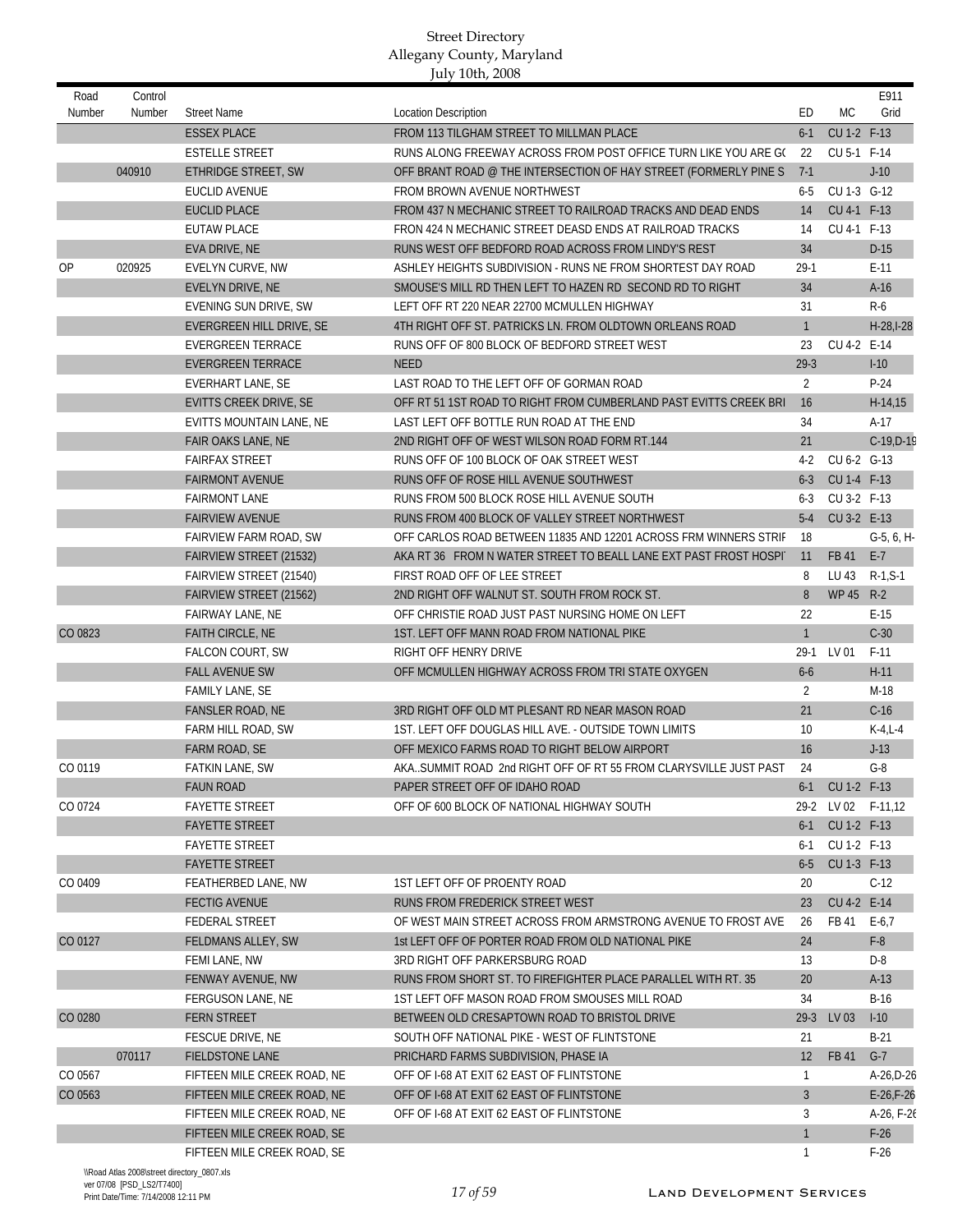| Road    | Control |                                             |                                                                                  |                |                 | E911              |
|---------|---------|---------------------------------------------|----------------------------------------------------------------------------------|----------------|-----------------|-------------------|
| Number  | Number  | <b>Street Name</b>                          | <b>Location Description</b>                                                      | ED             | МC              | Grid              |
|         |         | FIFTEEN MILE CREEK ROAD, SE                 |                                                                                  | $\overline{3}$ |                 | $F-26$            |
| CO 0242 |         | FIFTH AVENUE, SW                            | OFF WINCHESTER ROAD ACROSS FROM ST. AMBROSE                                      | $7-1$          |                 | $J-11$            |
|         |         | <b>FIFTH STREET</b>                         | 1ST LEFT OFF VINE ST. NORTH FROM ROCK ST.                                        | 8              | <b>WP 45</b>    | $R-2$             |
| CO 0275 |         | FIR TREE LANE, SW                           | OFF OF WINCHESTER ROAD, SOUTH OF SEASON AVENUE AND NORTH OF BR                   | $7-2$          |                 | $J-10$            |
|         |         | FIRECLAY MOUNTAIN ROAD, NW                  | LEFT OFF OF BLANK ROAD                                                           | 13             |                 | $A-8, B-8$        |
| CO 0435 |         | FIREFIGHTER PLACE, NW                       | AKALEE ST RUNS RIGHT OFF OF RT 35 AT FIRE DEPT TO STEVENSON ST                   | 20             |                 | $A-13$            |
| CO 0418 |         | FIREHALL DRIVE, NW                          | RUNS BETWEEN CORRIGAN DRIVE AND BEACHVIEW DRIVE                                  | 20             |                 | $C-12$            |
| CO 0399 |         | <b>FIRST ALLEY</b>                          | OFF OF PARK AVENUE                                                               | $29-1$         | LV 01           | $E-12$            |
|         |         | FIRST AVENUE, SW                            | FROM WOOD STREET SOUTH TO JEANETTE                                               | $7-1$          |                 | $J-11$            |
|         |         | FIRST STREET (21562)                        | FROM POTOMAC RIVER NORTH 1 WEST OF SECOND STREET                                 | 8              | WP 45 R-2       |                   |
|         |         | FIRST STREET, EAST (21502)                  | OFF 100 BLOCK VIRGINIA AVENUE                                                    | $4 - 3$        | CU 6-3 G-14     |                   |
|         |         | FIRST STREET, EAST (21502)                  | OFF 100 BLOCK VIRGINIA AVENUE                                                    | $4 - 8$        | CU 6-7 G-14     |                   |
|         |         | FIRST STREET, EAST (21532)                  | 1ST LEFT OFF NORTH BROADWAY TO SHAW STREET                                       | 11             |                 | FB 41 E-7, F-7    |
|         |         | FIRST STREET, SW                            | FIRST LEFT OFF OF BIERS LANE                                                     | $7-2$          |                 | $M-9$             |
|         |         | FIRST STREET, WEST (21502)                  | OFF 100 BLOCK VIRGINIA AVENUE                                                    | $4-2$          | CU 6-2 G-13     |                   |
|         |         | FIRST STREET, WEST (21532)                  | 1ST LEFT OFF NORTH BROADWAY TO SHAW STREET                                       | 11             | FB 41           | $E-7$             |
|         |         | <b>FISHER DRIVE</b>                         | LEFT OFF OF WILLIAMS ROAD BELOW WINIFRED ROAD                                    | 22             |                 | CU 5-1 F-14, G-14 |
|         |         | FISHER VIEW DRIVE, SW                       | OFF OF THE TOP OF WELSH HILL                                                     | 26             |                 | $F-7$             |
|         |         | FLANAGAN ROAD, SW                           | OFF OF MAPLE LANE                                                                | $7-2$          |                 | $N-8,9$           |
|         |         | <b>FLANAGANS LANE, SW</b>                   | 2ND RIGHT OFF OF MCMULLEN HIGHWAY NORTH OF DANVILLE POWER LINES                  | 31             |                 | P-7               |
|         |         | FLEETWOOD DRIVE, NE                         | SOUTH SIDE OF MOON GLO SKATING RINK                                              | 34             |                 | $C-15$            |
|         |         | <b>FLETCHER DRIVE</b>                       | RUNS OFF OF 800 BLOCK GEPHART DRIVE SOUTH                                        | $6 - 3$        |                 | CU 1-4 F-12,13,G  |
|         |         | FLINT ROAD, SW                              | TURN OFF NEW GEORGES CREEK RD 2ND RD TO RIGHT GOING N FROM MIDL                  | 18             |                 | $J-7$             |
| CO 0505 |         | FLINTSTONE CREEK ROAD, NE                   | OFF RT.144-MURLEYS BRANCH INTER. TO FLINTSTONE DRIVE INTER.                      | 3              |                 | $A-20,21,B$       |
|         |         | FLINTSTONE CREEK ROAD, NE                   | OFF RT.144 NORTH OUT OF THE TOWN OF FLINTSTONE                                   |                |                 |                   |
|         |         | FLINTSTONE DRIVE, NE                        | 1ST LEFT OFF OF FLINTSTONE CREEK ROAD                                            | 3              |                 | $B-21$            |
|         |         | FLORIDA AVENUE, NW                          | OFF CONNECTICUT AVENUE OFF BRANT ROAD                                            | $29-1$         |                 | $D-12$            |
| CO 0806 |         | FLORIDA AVENUE, SW                          | RUNS OF THE END OF DAKOTA AVE AND NEW YORK AVE                                   | $7-1$          |                 | $J-10$ , K $-10$  |
| CO 0054 |         | FLORIDA WAY (EAST & WEST)                   | TURN RIGHT OFF RT 36 AT LONA. MOTORS CROSS OVER BRIDGE & RR TRACK                | 10             |                 | $L-5$             |
| CO 0299 |         | FLOWER STREET, SW                           | 1ST LEFT OFF JADE FROM RT 220 THEN RIGHT ONTO FLOWER RUNS TO ASTE 6-6            |                |                 | $I-12$            |
|         | 060605  | FLOWING SPRINGS LANE, NW                    | 1900' E/OF WOODCOCK HOLLOW ROAD, OFF OF LOWER SUNNYSIDE ROAD                     | 13             |                 | B-10, C-10        |
|         |         | FLYING HILL DRIVE, NE                       | 1ST. RIGHT OFF WEST FLINTSTONE CREEK RD. FROM FLINTSTONE CREEK RO                | 3              |                 | $B-20$            |
|         |         | FOOTER PLACE                                | FROM CHARLES STREET WEST                                                         | 23             | CU 4-2 F-14     |                   |
|         |         | <b>FORD AVENUE</b>                          | FROM WEST MARY STREET SOUTH                                                      | 4-5            | CU 6-5 H-13     |                   |
|         |         | <b>FOREST AVENUE</b>                        | OFF OF OAKLAWN AVE. 916 TO 918                                                   |                | 29-2 LV 02 F-11 |                   |
|         |         | FOREST AVENUE, NE                           | OFF VALLEY ROAD IN 11000 BLOCK                                                   | 5-4            | CU 3-2 D-14     |                   |
| CO 0443 |         | <b>FOREST AVENUE, NE</b>                    | OFF VALLEY ROAD IN 11000 BLOCK                                                   | $5-6$          |                 | $D-14$            |
| CO 0675 |         | <b>FOREST DRIVE</b>                         | #1-210 RUNS OFF OF CHEROKEE DRIVE PAST SENECA AVE.                               | 29-3           |                 | LV 03 F-12, G-12  |
|         |         | <b>FOREST EDGE DRIVE</b>                    | RUNS OFF OF 900 BLOCK PIEDMONT AVENUE WEST                                       | $5-4$          | CU 3-2 E-13     |                   |
|         | 060504  | <b>FOREST LANE</b>                          |                                                                                  |                | CU              |                   |
| CO 0787 |         | FOREST GROVE ROAD, NE                       | OFF SCHELLESBURG ROAD LEADS TO KINGS GROVE ROAD                                  | 20             |                 | $A-13$            |
|         |         | FOREST VIEW DRIVE, SW                       | RIGHT OFF BRANT ROAD PAST HAINES DRIVE                                           | 7-2            |                 | $J-10$            |
|         |         | <b>FORSTER AVENUE</b>                       | RUNS FROM ROSEWOOD STREET WEST                                                   | 23             | CU 4-2 E-14     |                   |
|         |         | FORSYTHIA HILL WAY, SE                      | FIRST RIGHT OFF OF OLD BRADDOCK TRAIL                                            | 16             |                 | N-19              |
|         |         | FORSYTHIA LANE, NE                          | 2ND RIGHT OFF BLACK VALLEY ROAD FROM FLINTSTONE CREEK ROAD                       | $\mathbf{3}$   |                 | $A-22$            |
|         |         |                                             |                                                                                  |                |                 |                   |
|         |         | <b>FORT AVENUE</b><br>FORT CUMBERLAND HOMES | RUNS OFF OF REYNOLDS STREET SOUTH<br>OFF OF WEST OLDTOWN ROAD AND LAMONT STREETS | 22<br>$4-2$    | CU 5-1 F-14     | CU 6-2 G-13,14    |
|         |         |                                             |                                                                                  |                |                 |                   |
|         |         | FORT HILL AVENUE                            | RUNS OFF OF 400 BLOCK WILLIAMS STREET NORTHEAST                                  | 22             |                 | CU 5-1 F-14, G-14 |
| CO 0234 |         | FORT HILL RIDGE ROAD, SW                    | 1ST LEFT OFF OF ROUTE 220 SOUTH OF PRATTS TIRES                                  | 31             |                 | $O-8, P-7, 8$     |
|         |         | <b>FORT STREET</b>                          | OFF OF DIRK STREET                                                               | 22             | CU 5-1 F-14     |                   |
| CO 0593 |         | FOSTER ROAD, NE                             | FIRST LEFT OFF OF MANN ROAD FROM NORTH ORLEANS ROAD                              | $\mathbf{1}$   |                 | $B-30, A-30$      |
| CO 0704 |         | FOUNDRY ROW, NW                             | OFF IRON RAIL ST TO SLABTOWN ROAD                                                | 13             |                 | $C-9$             |
|         |         | FOURTH AVENUE, SW                           | OFF OF FIFTH AVENUE CROSSES MAIN STREET                                          | $7-1$          |                 | $J-11$            |
|         |         | FOURTH STREET (21502)                       | 4TH ROAD TO LEFT OFF OF NORTH WOODLAWN AVENUE                                    |                | 29-2 LV 02      | F-11              |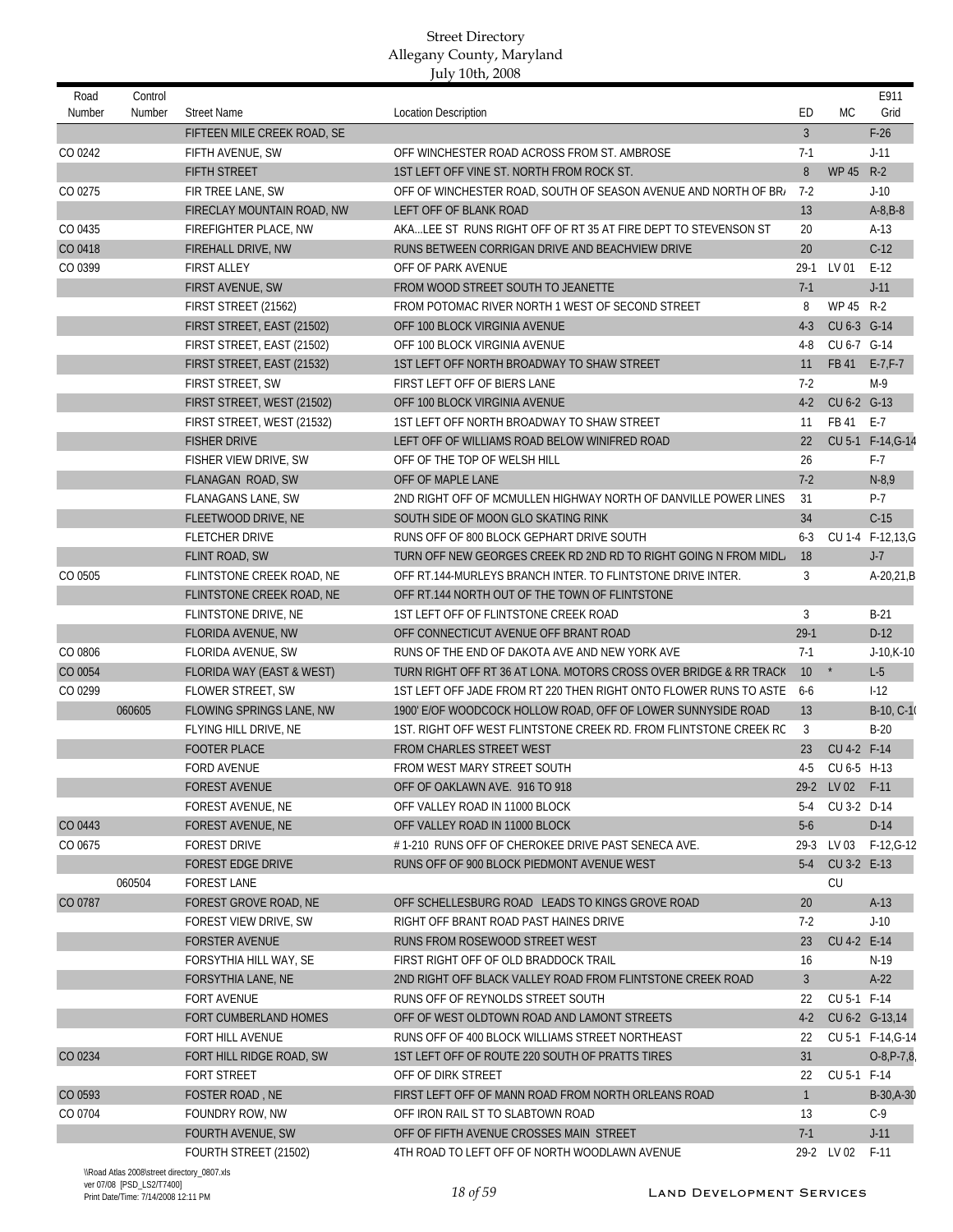| Road            | Control |                                        |                                                                                   |                    |                                         | E911              |
|-----------------|---------|----------------------------------------|-----------------------------------------------------------------------------------|--------------------|-----------------------------------------|-------------------|
| Number          | Number  | <b>Street Name</b>                     | <b>Location Description</b>                                                       | ED                 | MC.                                     | Grid              |
|                 |         | FOURTH STREET (21502)                  | OFF 340 VIRGINIA AVENUE                                                           | $4-3$              | CU 6-3 G-14                             |                   |
|                 |         | FOURTH STREET (21562)                  | 4TH STREET OFF MARYLAND AVE. FROM RT.135                                          | 8                  | WP 45 R-2                               |                   |
|                 |         | FOX RUN ROAD, SE                       | 2ND RIGHT OFF CO.7 END OF OLD OLDTOWN RD.                                         | 16                 |                                         | $L-17$            |
| easement 020924 |         | FOX TALE LANE, NE                      | OFF BREAKNECK ROAD; 1/2 MILE NW/O MURLEYS BRANCH ROAD                             | 21                 |                                         | $E-20$            |
|                 |         | <b>FOXFIRE LANE, SW</b>                | AKA TASKER LN 3RD RIGHT SOUTH OF KETTERMAN LANE                                   | 31                 |                                         | $0-7, P-7$        |
|                 | 061211  | <b>FOXTREE DRIVE</b>                   | OFF OF VALLEY VIEW DRIVE                                                          | 29-2               | LV 02 F-11                              |                   |
|                 |         | <b>FRANCES AVENUE</b>                  | PAPER STREET OFF OF CLEMENT STREET                                                | $4-5$              | CU 6-5 H-13                             |                   |
| CO 0566         |         | <b>FRANCES COURT</b>                   | NEED<br>LEFT OFF RT.144 WEST OF 15 MILE CREEK RD.- EAST OF I-68 CROSSOVER         | 22<br>$\mathbf{3}$ | CU 5-1 F-14                             | $C-25, D-25$      |
|                 |         | FRANK DAVIS ROAD, NE                   |                                                                                   |                    |                                         |                   |
|                 |         | <b>FRANKLIN STREET</b>                 | RUNS OFF OF MECHANIC STREET FIRST ROAD TO LEFT FROM SOUTHERN ST.                  | 14                 |                                         | CU 4-1 E-13, F-13 |
|                 |         | <b>FRANKLIN STREET</b>                 | RUNS OFF OF MECHANIC STREET FIRST ROAD TO LEFT FROM SOUTHERN ST.                  | $5 - 4$            |                                         | CU 3-2 E-13, F-13 |
|                 |         | <b>FRANKS LANE</b>                     | SMALL STREET OFF OF SOUTH STREET RUN TO THE EAST                                  | 4-3                | CU 6-3 H-14                             |                   |
|                 |         | FRANTZ HOLLOW ROAD, NE                 | AKAGRANDVIEW DR. RUNS WEST OFF BEDFORD RD ACROSS FROM BAPTIST                     | 34                 |                                         | B-15, C-15        |
|                 |         | FRANTZ LANE, NE                        | RUNS WEST OF BEDFORD ROAD 6/10 OF MILE SOUTH OF CO 3                              | 34                 |                                         | $C-15$            |
|                 |         | FRAZIER LAKE ROAD, SE                  | FROM RT 51 FIRST ROAD TO THE LEFT OFF OF MESSICK ROAD<br>OFF WINTERS VIEW TERRACE | 16                 |                                         | $H-14,15$         |
|                 |         | FREDERICK J. WINNER ROAD, NW           |                                                                                   | 26                 |                                         | E-6               |
|                 |         | <b>FREDERICK STREET</b>                | RUNS FROM N MECHANIC STREET TO BEDFORD ROAD                                       | 14                 | $^\star$                                | CU 4-1 F-13,14    |
|                 |         | <b>FREDERICK STREET</b>                | RUNS FROM N MECHANIC STREET TO BEDFORD ROAD                                       | 23                 |                                         | $D-14,E-14$       |
|                 |         | <b>FREDERICK STREET</b>                | 1917 AND UP FROM CITY LIMITS TO HOLIDAY MOTEL                                     |                    |                                         |                   |
|                 |         | <b>FREEDOM LANE</b>                    | RUNS FROM GOLDEN LANE TOWARD I-68                                                 | 22                 | CU 5-1 F-14                             |                   |
| CO 0763         |         | <b>FRIENDS DRIVE</b>                   | RUNS FROM CATSKILL AVENUE TO THE EAST                                             | $5-4$              | CU 3-2 E-13                             |                   |
|                 | 021125  | <b>FRIENDSHIP COURT, SW</b>            | NORTH OFF BRANT ROAD, NEAR WATER TOWER                                            | $\overline{7}$     |                                         | $J-10$            |
| CO 0627         |         | FRITZ DRIVE, SW                        | OFF OF WINCHESTER ROAD                                                            | $29-3$             | LV 03                                   | $I-10$            |
| CO 0523         |         | FROG HOLLOW ROAD, SE                   | 1ST LEFT OFF OF CO.7 END OF OLD OLDTOWN ROAD FROM RT.51                           | 16                 |                                         | $J-17$ , K $-17$  |
| CO 0045         |         | FRONT STREET (21539)                   | TURN RIGHT AT TOWN HALL                                                           | 10 <sup>1</sup>    | $\begin{array}{c} \star \\ \end{array}$ | $L-5$             |
|                 |         | FRONT STREET (21562)                   | 2ND. LEFT OFF MAIN ST. FROM RT.135 ACROSS RAILROAD TRACKS                         | 8                  | WP 45 R-2                               |                   |
|                 |         | FRONT STREET, NORTH                    | FROM HENDERSON BLVD TO BALTIMORE STREET                                           | 23                 | CU 4-2 F-14                             |                   |
|                 |         | <b>FROST AVENUE &amp; EXT. (21532)</b> | OFF BROADWAY TO FEDERAL STREET                                                    | 26                 |                                         | $E-6, 7, F-7$     |
|                 |         | FROST AVENUE (21502)                   | OFF OF SHADES LANE GOES WEST                                                      | 22                 |                                         | CU 5-1 E-14, F-14 |
| CO 0180         |         | FROST MINE ROAD, NW                    | 3RD RIGHT OFF MT SAVAGE RD BELOW TUNNEL RUNS TO NEW HOPE ROAD                     | 13                 |                                         | E-7               |
|                 |         | <b>FROST VILLAGE</b>                   | OFF RT 36 AT FROSTBURG INDUSTRIAL PARK                                            | 26                 | FB 41                                   | $F-6, 7$          |
|                 |         | <b>FROSTBURG HEIGHTS APTS.</b>         | ON HONEYSUCKLE LANE                                                               | 24                 | FB 41                                   | $F-8$             |
|                 |         | FROSTBURG INDUSTRIAL PK RD, SW         | OFF OF VILLAGE PARKWAY                                                            | 24                 |                                         | $F-8, G-8$        |
|                 |         | <b>FROSTBURG STATE</b>                 | ALL UNIVERSITY PROPERTY                                                           | 26                 | FB 41                                   | $F-6, 7$          |
|                 |         | <b>FROSTBURG VILLAGE</b>               | OFF OF NEW GEORGES CREEK ROAD                                                     | 24                 | FB 41                                   | $F-8$             |
|                 |         | FT. CUMBERLAND DRIVE. SE               | RUNS TO THE LEFT OFF OF UHL HIGHWAY BELOW DAVIS UNITED METHODIST                  | 16                 |                                         | $J-15$            |
|                 |         | <b>FULTON STREET</b>                   | RUNS BETWEEN HENDERSON AVENUE AND DECATUR STREET                                  | 23                 | CU 4-2 F-14                             |                   |
| CO 0096         |         | FURNACE HILL ROAD, SW                  | OFF OLD MIDLOTHIAN ROAD, RD PAST KNIERIEM TIRES                                   | 18                 |                                         | $G-6$             |
| CO 0438         |         | FURNACE STREET (21502)                 | RUNS OFF OF VALLEY ROAD UP TO THE COUNTY NURSING HOME                             | $5-4$              | CU 3-2 E-13                             |                   |
|                 |         | <b>FURNACE STREET (21539)</b>          | TURN AT SOLDIERS MONUMENT GO RIGHT UP HILL BEHIND PRESBY. CHURCH                  | -10                | LN 42 L-5                               |                   |
|                 |         | <b>FUSNER STREET</b>                   | 1ST. LEFT OFF FRONT ST. NORTH FROM RT.36                                          | 8                  | WP 45 R-2                               |                   |
|                 |         | <b>GAIL AVENUE</b>                     | FROM SEDGWICK STREET NORTH                                                        | $6-1$              | CU 1-2 F-13                             |                   |
| CO 0506         |         | GAP ROAD, NE                           | 2ND LEFT OFF DRY RIDGE ROAD FROM RT.144                                           | $\overline{3}$     |                                         | $A-22,23$         |
|                 |         | GAP VIEW ROAD, NE                      | AKA RUPPERT ROAD OFF OLD HANCOCK ROAD FROM MT PLESANT FIRST RD                    | 21                 |                                         | $C-17$            |
|                 |         | <b>GARDEN CITY, SW</b>                 | OFF OF WINCHESTER ROAD                                                            | $29-3$             |                                         | $J-10$            |
|                 |         | GARDEN DRIVE, NE                       | RUNS OF BEDFORD RD IN THE 11800 BLOCK AREA ACROSS FROM LINDY'S RE                 | - 34               |                                         | $D-15$            |
|                 | 070301  | <b>GARDEN VIEW DRIVE</b>               | OFF OF CANAL PARKWAY BEFORE CROSSING BRIDGE TO WILEY FORD                         | $4-5$              | CU-                                     | $H-13$            |
| CO 0732         |         | <b>GARDNER STREET, NW</b>              | RUNS FROM THE END OF HIGH PINE COURT TO TRAM ROAD                                 | 20                 |                                         | $A-13$            |
| CO 0594         |         | GARFIELD MILLER ROAD, NE               | AKA HIXON RD. 4TH RIGHT OFF MANN RD. FROM NATIONAL PIKE                           | $\mathbf{1}$       |                                         | A-30, B-30        |
|                 |         | GARFIELD STREET, SW                    | RIGHT ON CENTRAL AVE. FROM LINCOLN LN. - 4TH. LEFT OFF CENTRAL                    | 8                  |                                         | $R-2$             |
|                 | 0711029 | <b>GATEWAY TERRACE</b>                 | PARALLEL TO FOURTH STREET, BETWEEN VANCOUVER AND BLACKISTON AV                    | $4-8$              |                                         | CU 6-7 G-14, H-1  |
|                 |         | GAY STREET (21502)                     | RUNS FROM PUTMAN STREET TO OLDTOWN ROAD                                           | 4-2                |                                         | CU 6-2 G-13,14    |
|                 |         | <b>GAY STREET (21562)</b>              | 3RD. RIGHT OFF SPRUCE ST. SOUTH FROM ROCK ST.                                     | 8                  | WP 45 R-2                               |                   |
|                 |         | <b>GEARY LANE, NW</b>                  | OFF JEALOUS ROW ROAD                                                              | 13                 |                                         | $C-9$             |

\\Road Atlas 2008\street directory\_0807.xls ver 07/08 [PSD\_LS2/T7400]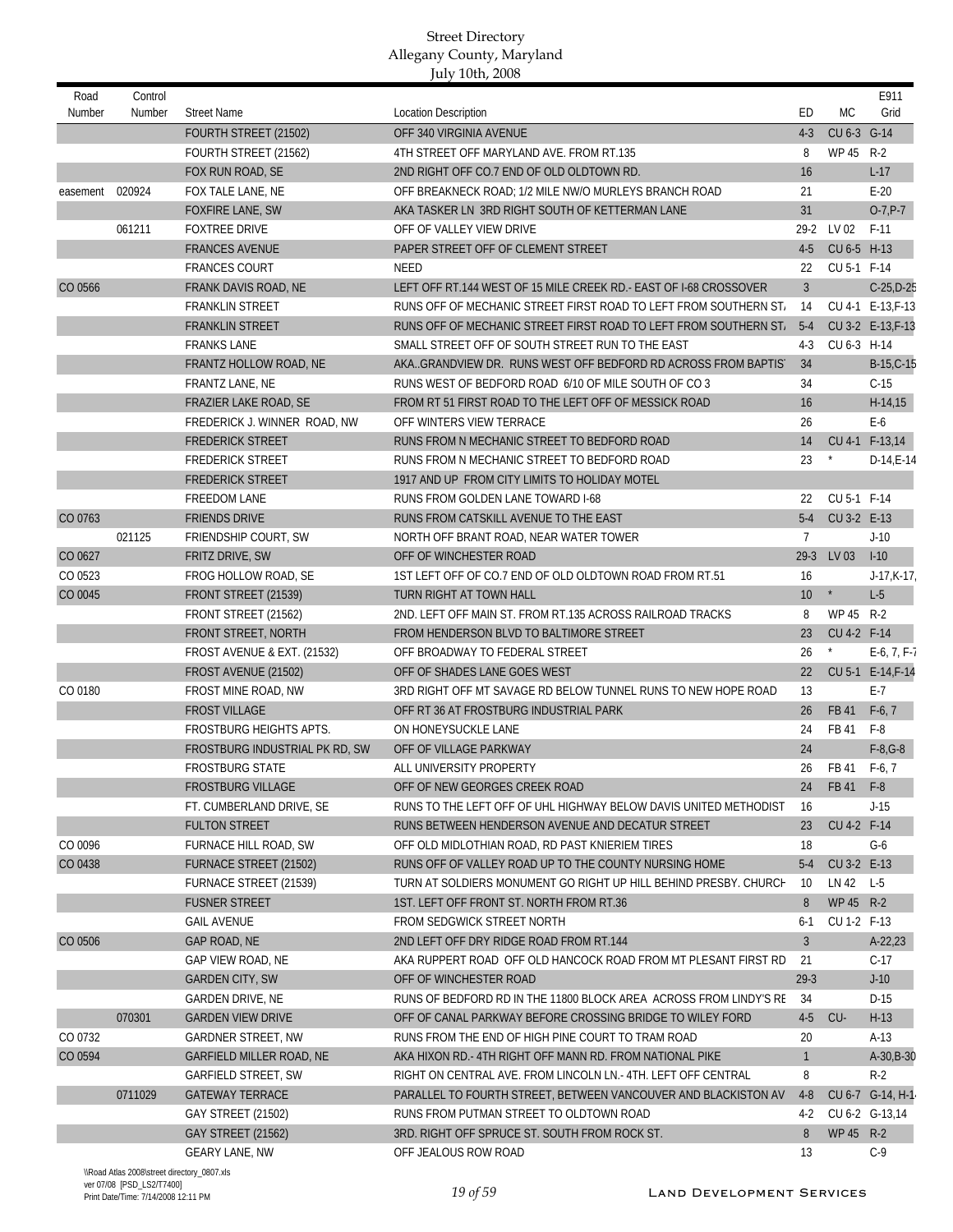| Road    | Control |                                |                                                                       |                |             | E911              |
|---------|---------|--------------------------------|-----------------------------------------------------------------------|----------------|-------------|-------------------|
| Number  | Number  | <b>Street Name</b>             | <b>Location Description</b>                                           | ED             | МC          | Grid              |
|         |         | <b>GEMINI AVENUE</b>           | OFF MCMULLEN HIGHWAY ACROSS FROM INDUSTRIAL PARK AREA                 | $6-6$          |             | $G-12$            |
|         |         | <b>GEMMA DRIVE</b>             | RUNS OFF OF BRADDOCK ROAD TO THE NORTH                                | $29-3$         | LV 03       | $G-11$            |
|         |         | <b>GEORGE STREET (21532)</b>   | OFF TAYLOR STREET TO ASPINAL STREET BEHIND U SAVE MARKET              | 26             | FB 41       | $F-7$             |
|         |         | GEORGE STREET, SOUTH (21502)   | RUNS FROM BALTIMORE STREET TO SALEM STREET                            | 14             |             | CU 4-1 F-13,14    |
| CO 0798 |         | <b>GEORGES CREEK BOULEVARD</b> | EAST SIDE OF NATIONAL HWY IN LOWER LaVALE                             |                |             | $E-12, F-12$      |
| CO 0386 |         | <b>GEORGES CREEK BOULEVARD</b> | EAST SIDE OF NATIONAL HWY IN LOWER LaVALE                             | $29-1$         | LV 01       | $E-12, F-12$      |
| CO 0865 |         | <b>GEORGIA AVENUE, NW</b>      | RUNS FROM CALIFORNIA AVE TO THE NORTH                                 | $29-1$         | LV 01       | $D-12$            |
|         |         | <b>GEPHART DRIVE</b>           | FROM MCKINLEY AVENUE TO I-68                                          | $6 - 5$        |             | CU 1-3 F-12,13,G  |
|         |         | <b>GERMAN STREET, SW</b>       | RIGHT OFF RAILROAD STREET PAST BALLFIELD                              | 9              | BR 40 0-3   |                   |
|         |         | <b>GETSON LANE, NW</b>         | 1ST LEFT OFF OF CASH VALLEY RD FROM RT 36                             | 20             |             | $C-12,D-12$       |
|         | 021216  | <b>GIBSON HILL ROAD, SE</b>    | OFF LONG FARM ROAD; GIBSON(STEGMEIR) SUBDIVISION                      | $\overline{2}$ |             | $0 - 21$          |
|         |         | <b>GIBSON LANE, SE</b>         | OFF MEXICO FARMS ROAD TO RIGHT BELOW AIRPORT                          | 16             |             | $J-13$            |
|         |         | <b>GILLS HILL</b>              | GO UP JACKSON ST FOLLOW ROBIN ST TO 1ST RD TO LEFT TAKE RIGHT FORI    | 10             | LN 42       | $L-5,M-5$         |
|         |         | <b>GILPIN ROAD, NE</b>         | 1ST LEFT OFF TOWN CREEK ROAD FROM RT.144 EAST OF FLINTSTONE           | 3              |             | $C-22,23$         |
|         |         | <b>GINEVAN WAY, SE</b>         | 1ST RIGHT OFF RT.51 NORTH OF OLD BRADDOCK TRAIL-EAST WILSON RD.       | $\overline{2}$ |             | $M-19,N-19$       |
| CO 0685 |         | <b>GINGER STREET, SW</b>       | 3RD RIGHT OFF MULBERRY AVENUE                                         | $6-6$          |             | $1-11, 12$        |
|         | 021217  | GINGERBREAD LANE, NE           | OFF OLD US 220 N                                                      | 34             |             | $B-15$            |
|         |         | <b>GLEASON STREET</b>          | FROM NEW HAMPSHIRE AVENUE SOUTH                                       | $4 - 8$        |             | CU 6-7 G-14, H-14 |
|         |         | <b>GLEN OAKS DRIVE, SW</b>     | RUNS BETWEEN HAINES DRIVE AND WALTER DRIVE                            | $7-1$          |             | $K-10$            |
|         |         | GLEN SAVAGE FARM ROAD, NW      | AKAGLEN SAVAGE ROAD LEFT OFF OF MILE LANE                             | 13             |             | $B-9$             |
| CO 0576 |         | <b>GLENDALE FARM ROAD, NE</b>  | OFF THE END OF SCOFIELD ROAD FROM GREEN RIDGE ROAD                    | $\mathbf{1}$   |             | $B-28$            |
|         |         | <b>GLENMORE STREET</b>         | RUNS OFF OF KENT AVENUE                                               | $4 - 4$        | CU 6-6 G-14 |                   |
|         |         | GLENN STREET (21502)           | RUNS FROM HENDERSON AVE TO THE EAST                                   | 23             | CU 4-2 F-14 |                   |
| CO 0833 |         | GLENN STREET (21532)           | AKA RAILROAD STREET RUNS BETWEEN POWELL'S LANE AND DAVIDSON ST        | 12             | $^\star$    | $F-7$             |
|         |         | <b>GLENORA DRIVE, NE</b>       | AKA CROSSCREEK LANE, OFF OF FOREST AVENUE IN THE VALLEY ROAD ARE      | $5-6$          |             | $D-14$            |
|         |         | <b>GLENROSE LANE, SE</b>       | 1ST LEFT OFF OF WILLIAMS ROAD WEST FROM CRESAP MILL ROAD              | 16             |             | $G-18$            |
|         |         | <b>GLENVIEW DRIVE</b>          | # 1-15 RUNS LEFT OFF BRADDOCK RD WHEN HEADING TOWARD SETON DRIVI 29-3 |                | LV 03       | $G-11$            |
| CO 0332 |         | <b>GLENVIEW TERRACE</b>        | # 2-19 RUNS RIGHT OFF BRADDOCK RD IF HEADING FROM LAVALE TOWARD (29-3 |                | LV 03       | $G-11$            |
|         |         | <b>GLENWOOD STREET</b>         | FROM PUTMAN STREET SOUTHEAST                                          | $4-2$          |             | CU 6-2 G-13,14    |
| CO 0477 |         | <b>GNEGY LANE, NE</b>          | TURN ONTO OLD MT PLEASANT RD TAKE RIGHT TO MICHAEL ROAD 1ST RIGHT     | 21             |             | $D-16$            |
|         | 071001  | <b>GOBBLERS HILL LANE, NE</b>  | OFF NATIONAL PIKE; NEXT TO SILVER SPRINGS DRIVE                       | $\mathbf{1}$   |             | $C-30$            |
|         |         | <b>GOETHE STREET</b>           | OFF OF BALTIMORE AVENUE BEORE GOING UP THE HILL                       | 23             | CU 4-2 F-14 |                   |
|         |         | GOLD PLAINS DRIVE, SE          | 2ND RIGHT OFF APPLE ROAD FROM ORLEANS ROAD                            | $\mathbf{1}$   |             | $1-28$            |
|         |         | GOLD RUN ROAD, SW              | 4TH LEFT OFF WATER STATION RUN ROAD. DIRT RD. BEFORE TRAP SHOOT AR    | 10             |             | $L-5$             |
| CO 0710 |         | <b>GOLDEN CROSS STREET, SW</b> | 1ST LEFT OFF QUEENS PT. ROAD EAST OF THE MEMORIAL BRIDGE AKA. WES     | 8              |             | $U-5$             |
|         |         | <b>GOLDEN EAGLE DRIVE, SW</b>  | LEFT OFF PLACID LANE, SW                                              | 8              |             | $S-5$             |
|         |         | <b>GOLDEN LANE</b>             | OFF OF WILLOWBROOK ROAD NEAR PARKSAND RECREATION DEPARTMENT           | 22             | CU 5-1 F-14 |                   |
|         |         | <b>GOLDENS AVENUE, SE</b>      | OFF UHL HIGHWAY TO LEFT TOP OF HILL BEFORE BLUE VALLEY ROAD           | 16             |             | $1-15$            |
|         |         | <b>GOLF CREEK DRIVE, NE</b>    | OFF OF COUNTRY CLUB ROAD TO RIGHT PAST FINAN CENTER WHEN YOU ST.      | 22             |             | $E-15$            |
|         |         | GOLLIDAY LANE, NE              | RUNS WEST OF BEDFORD RD APPROX 8/10 MILE SOUTH OF CO 3 STATION        | 34             |             | $C-15$            |
|         |         | GOOD VIEW LANE, SE             | 2ND RIGHT OFF OF ST. PATRICKS ROAD FROM OLDTOWN ORLEANS ROAD          | $\mathbf{1}$   |             | $H-28$            |
| CO 0547 |         | GORDON ROAD, SE                | OFF OF WALIZER ROAD TO MERTENS AVENUE                                 | 3              |             | $F-24, G-24$      |
|         |         | <b>GORDON STREET</b>           | RIGHT OFF OAKLAWN AVE 300 FT EAST OF NATIONAL HWY                     | $29-2$         | LV 02       | $F-11$            |
|         |         | <b>GORDON STREET</b>           | 2ND. LEFT OFF HOWARD FROM PHILOS AVE. ACROSS FROM OAKVIEW DR.         | 8              | WP 45 R-2   |                   |
|         |         | <b>GORGE ROAD, NE</b>          | LEFT OFF MAIN ROAD IN DAY USE AREA RUNS TO SPILLWAY                   | 21             |             | $C-17$            |
| CO 0555 |         | GORMAN ROAD, SE                | SECOND ROAD TO THE RIGHT OFF OF RT 51 PAST GREEN RIDGE ROAD           | 2              |             | $N-23, O-23$      |
| CO 0665 |         | GORMAN ROAD, SE                | SECOND ROAD TO THE RIGHT OFF OF RT 51 PAST GREEN RIDGE ROAD           | $\overline{2}$ |             | $N-23, O-25$      |
| CO 0475 |         | GRABENSTEIN ROAD, NE           | 1ST ROAD TO RIGHT PAST MATTINGLY'S APT GOING EAST                     | 21             |             | $D-16$            |
|         |         | <b>GRACE DRIVE, SW</b>         | BETWEEN CUNNINGHAM AND MERLA AVE ACROSS FROM WALTER DRIVE             | $7-1$          |             | $K-10$            |
|         |         | <b>GRADY DRIVE, SE</b>         | OFF UHL HIGHWAY TO LEFT JUST BEFORE YOU GET BACK TO RT 51             | 16             |             | $K-15$            |
| CO 0168 |         | <b>GRAHAM AVENUE</b>           | OFF CLARY AVENUE FROM SHAW STREET RUNS TO RYNEX AVENUE                | 11             |             | $F-7$             |
| CO 0153 |         | <b>GRAHAM STREET</b>           | BN 175/168 OFF RT 936 ENTRANCE TO MAPLEHURST COUNTRY CLUB             | 12             |             | E-7               |
|         |         | <b>GRAMLICH ROAD, SW</b>       | RUNS OFF CASH VALLEY ROAD PAST METHODIST CHURCH                       | $29-1$         | LV 01       | $F-11$            |
| CO 0371 |         | <b>GRAMLICH ROAD, SW</b>       | RUNS OFF CASH VALLEY ROAD PAST METHODIST CHURCH                       |                | 29-2 LV 02  | F-11              |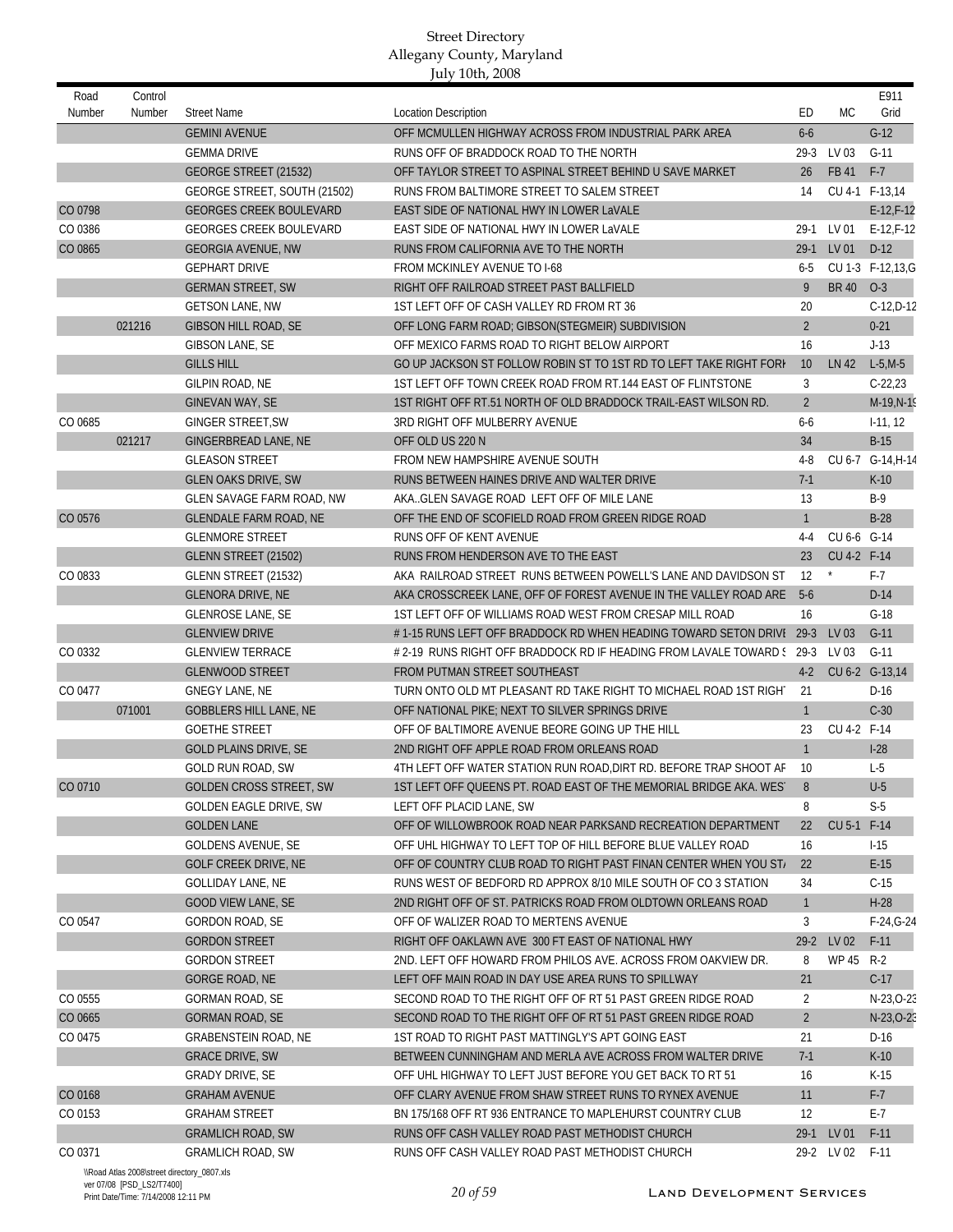| Road    | Control |                                 |                                                                   |                |             | E911              |
|---------|---------|---------------------------------|-------------------------------------------------------------------|----------------|-------------|-------------------|
| Number  | Number  | <b>Street Name</b>              | <b>Location Description</b>                                       | ED             | МC          | Grid              |
|         |         | <b>GRAND AVENUE</b>             | FROM OLDTOWN ROAD TO INDUSTRIAL BLVD                              | $4-3$          |             | CU 6-3 G-13,14    |
|         |         | <b>GRANDFATHERS LANE, SE</b>    | 2ND LEFT OFF PACK HORSE ROAD FROM RT.51                           | 2              |             | $M-22$            |
|         |         | <b>GRANDVIEW DRIVE</b>          | OFF END OF VICTORIA LANE RUNS TO BARNARD STREET                   | 12             | FB 41       | $F-7,8$           |
|         |         | <b>GRANDVIEW TERRACE</b>        | FROM BALTIMORE STREET TO THE NORTH                                | 22             | CU 5-1 F-14 |                   |
|         |         | <b>GRANET DRIVE, NE</b>         | SPUR OFF THE NEW PINE RIDGE ROAD, NE                              | 34             |             | $A-16$            |
|         |         | <b>GRANNY LANE, SW</b>          | 2ND LEFT OFF RED ROCK ROAD FROM RT 220 & OLD RT 220 INTERSECTION  | 8              |             | $S-5,T-5$         |
| CO 0352 |         | <b>GRANT DRIVE</b>              | RUNS OFF NATIONAL HWY AT LAVALE LIBRARY                           | $29-2$         | LV 02       | $F-11$            |
|         |         | GRANT STREET (21502)            | FROM MAPLE STREET TO MULLEN STREET                                | 4-8            | CU 6-7 G-14 |                   |
|         |         | GRANT STREET (21540)            | FROM PRATT STREET WEST                                            | 8              | LU 43 S-1   |                   |
|         |         | GRANT STREET, NORTH (21532)     | OFF EAST MAIN STREET AT BEALS MARKET TO MT PLESANT STREET         | 12             | FB 41 F-7   |                   |
|         |         | GRANT STREET, SOUTH (21532)     | AKA RT 936 OFF EAST MAIN STREET AT BEALS MARKET SOUTH TOWARD SHA  | 12             | FB 41 F-7   |                   |
| CO 0711 |         | <b>GRANT STREET, SW</b>         | OFF WINCHESTER ROAD OFF RT 220 RUNS TO LEE STREET                 | $7-1$          |             | $J-10,11$         |
| CO 0527 |         | <b>GRAVEL RIDGE ROAD, SE</b>    | 1ST LEFT OFF CRESAP MILL RD. FROM RT.51                           | 16             |             | K-17,18           |
|         |         | <b>GRAY AVENUE</b>              | PAPER STREET ON THE WEST SIDE NEAR GEPHART DRIVE                  | $6 - 5$        |             | CU 1-3 G-13, F-1. |
|         |         | GREEN ACRES LANE, NE            | OFF CHRISTIE ROAD AT K OF C GROUNDS                               | 22             |             | $E-15,16$         |
|         |         | <b>GREEN FOREST DRIVE, SE</b>   | RIGHT OFF OLDTOWN ORLEANS RD. ENTRANCE ROAD TO ORLEANS CAMPGR     | 1              |             | $H-28$            |
|         | 061120  | <b>GREEN GLADE COURT, SW</b>    | SOUTH SIDE OF NORTH BEL AIR DRIVE: 1000' WEST OF HIGH POINT COURT | $7-2$          |             | $K-9$             |
|         |         | <b>GREEN MEADOW LANE, NE</b>    | 1ST LEFT OFF OF WEST SHIPLEY ROAD                                 | 1              |             | <b>B-28</b>       |
|         |         | GREEN MILE FARM ROAD, SW        | OFF OF 21ST BRIDGE ROAD                                           | 8              |             | $T-5$             |
| CO 0617 |         | GREEN RIDGE CEMETERY ROAD, SE   | RUNS OFF OF GREEN RIDGE ROAD AT THE CEMETERY                      | $\mathbf{1}$   |             | $L-23$            |
| CO 0575 |         | <b>GREEN RIDGE ROAD, NE</b>     | RUNS FROM ROUTE 51 TO FIFTEEN MILE CREEK                          | $\mathbf{1}$   |             | A-27,0-22         |
| CO 0539 |         | GREEN RIDGE ROAD, NE            | RUNS FROM ROUTE 51 TO FIFTEEN MILE CREEK                          | 3              |             | A-27,0-22         |
|         |         | <b>GREEN RIDGE ROAD, SE</b>     |                                                                   | $\mathbf{1}$   |             | $F-26, O-22$      |
| CO 0539 |         | GREEN RIDGE ROAD, SE            | RUNS FROM ROUTE 51 TO FIFTEEN MILE CREEK                          | $\overline{2}$ |             | $F-26, O-2.$      |
|         |         | <b>GREEN RIDGE ROAD, SE</b>     | RUNS FROM ROUTE 51 TO FIFTEEN MILE CREEK                          | $\overline{3}$ |             | $F-26, O-22$      |
| CO 0183 |         | GREEN ROW ROAD, NW              | LEFT OFF MT SAVAGE ROAD ACROSS FROM BLANKS TAVERN                 | 13             |             | $D-7,E-7$         |
|         |         | <b>GREEN SPRING ROAD, SE</b>    | OFF OF OPESSA STREET TO TOLL BRIDGE                               | $\overline{2}$ |             | N-19,0-19         |
| CO 0542 |         | GREEN SPRING ROAD, SE           | OFF OF OPESSA STREET TO TOLL BRIDGE                               | 16             |             | N-19, 0-19        |
|         |         | <b>GREEN SPRING ROAD, SE</b>    | OFF OF OPESSA STREET TO TOLL BRIDGE                               | $\overline{2}$ |             | N-19, 0-19        |
|         |         | <b>GREEN STREET</b>             | 1ST STREET OFF WASHINGTON STREET EAST OF GRANT STREET TO DAVIDS   | 12             | $^\star$    | $F-7$             |
|         |         | <b>GREENBRIAR COURT (21532)</b> | 1ST RIGHT OFF OF VICTORIA LANE PAST BARNARD STREET                | 12             | FB 41       | $F-7$             |
|         |         | GREENBRIER COURT (21502)        | OFF PINECREST DR ON SETON DRIVE AREA                              | $6-5$          | CU 1-3 F-12 |                   |
|         |         | GREENE STREET (21502)           | FROM BALTIMORE STREET TO ROUTE 220 SOUTH AT I-68 INTERCHANGE      | $6 - 1$        |             | CU 1-2 F-12,13,G  |
|         |         | GREENE STREET (21502)           | FROM BALTIMORE STREET TO ROUTE 220 SOUTH AT I-68 INTERCHANGE      | $6-1$          |             | CU 1-2 F-12,13,G  |
|         |         | GREENE STREET (21502)           | FROM BALTIMORE STREET TO ROUTE 220 SOUTH AT I-68 INTERCHANGE      | $6 - 3$        |             | CU 1-4 F-12,13,G  |
|         |         | GREENE STREET (21502)           | FROM BALTIMORE STREET TO ROUTE 220 SOUTH AT I-68 INTERCHANGE      | 6-5            |             | CU 1-3 F-12,13,G  |
|         |         | GREENE STREET (21562)           | FROM PHILOS AVENUE NORTH                                          | 8              |             | WP 45 Q-2, R-2    |
| CO 0644 |         | GREENFIELD CRESCENT, SW         | 2ND LEFT OFF OF OLD LAKE DRIVE                                    | $7-2$          |             | $K-10$            |
|         |         | <b>GREENLEAF DRIVE, SW</b>      | OFF END OF CUNNINGHAM DRIVE TO CLEARVIEW DRIVE                    | $7-1$          |             | $K-10$            |
|         |         | <b>GREENLEAF DRIVE, SW</b>      | OFF END OF CUNNINGHAM DRIVE TO CLEARVIEW DRIVE                    | $7-2$          |             | $K-10$            |
| CO 0381 |         | <b>GREENPOINT ROAD, NW</b>      | RUNS FROM OLD MOUNT SAVAGE ROAD ABOVE SHAFERS USED CAR SHOP       | $29-1$         | LV 01       | $E-12$            |
|         |         | <b>GREENWAY AVENUE</b>          | FROM WILLIAMS STREET TO BRENTWOOD STREET                          | 4-4            | CU 6-6 G-14 |                   |
| CO 0426 |         | <b>GREENWOOD STREET, NW</b>     | AKAGREEN ST. RUNS OFF OF PINE GROVE ROAD TO QUAIL LANE            | 20             |             | $A-13$            |
|         |         | GREISE FARM ROAD, NE            | 2ND LEFT OFF VALLEY ROAD NORTH OFF BOARDWALK AVENUE               | $5-6$          |             | $C-14$            |
|         |         | <b>GREVENER STREET, NE</b>      | RUNS OFF OF VALLEY ROAD TO LEFT PAST PEA VINE RUN ROAD            | $5-6$          |             | $A-15$            |
|         | 080204  | <b>GRIMES LANE, NW</b>          | LEFT OFF OF SUGAR ROW ROAD, NEAR NORTHERN END OF SUGAR ROW ROJ    | 13             |             | $D-7$             |
|         |         | <b>GROUSE RIDGE ROAD, SE</b>    | 1ST LEFT OFF ST. PATRICKS ROAD FROM APPLE ROAD                    | $\mathbf{1}$   |             | H-28, I-28        |
|         |         | <b>GROVEMILLER LANE, SW</b>     | 7ND ROAD TO LEFT OFF ROCK STREET FROM HAMMOND ST                  | 8              |             | $R-1$             |
|         |         | GROVES DRIVE, NE                | LEFT TURN OFF THE END OF COLTON DRIVE WHICH IS ACROSS FROM THE LO | 34             |             | $B-16$            |
|         |         | <b>GROWDEN TERRACE</b>          | RUNS FROM COBEY DRIVE SOUTHWEST                                   | 6-5            | CU 1-3 F-12 |                   |
| CO 0463 |         | GROWDENVALE DRIVE, NE           | AKAGROWDEN DRIVE RUNS EAST OFF OF BEDFORD ROAD 1 MILE SOUTH O     | 34             |             | $C-15$            |
|         |         | GUM SPRINGS ROAD, NE            | 2ND. LEFT OFF OF LAUREL BRANCH TRAIL FROM 15 MILE CREEK ROAD      | 3              |             | A-21              |
|         |         | <b>GUN CLUB ROAD, SW</b>        | 6TH RIGHT OFF ROCK ST. FROM HAMMOND ST.                           | $29-3$         |             | $R-2$             |
|         |         | <b>GUNNING STREET, SW</b>       | RUNS BEHIND CRESAPTOWN SCHOOL                                     | $7-1$          |             | $K-11$            |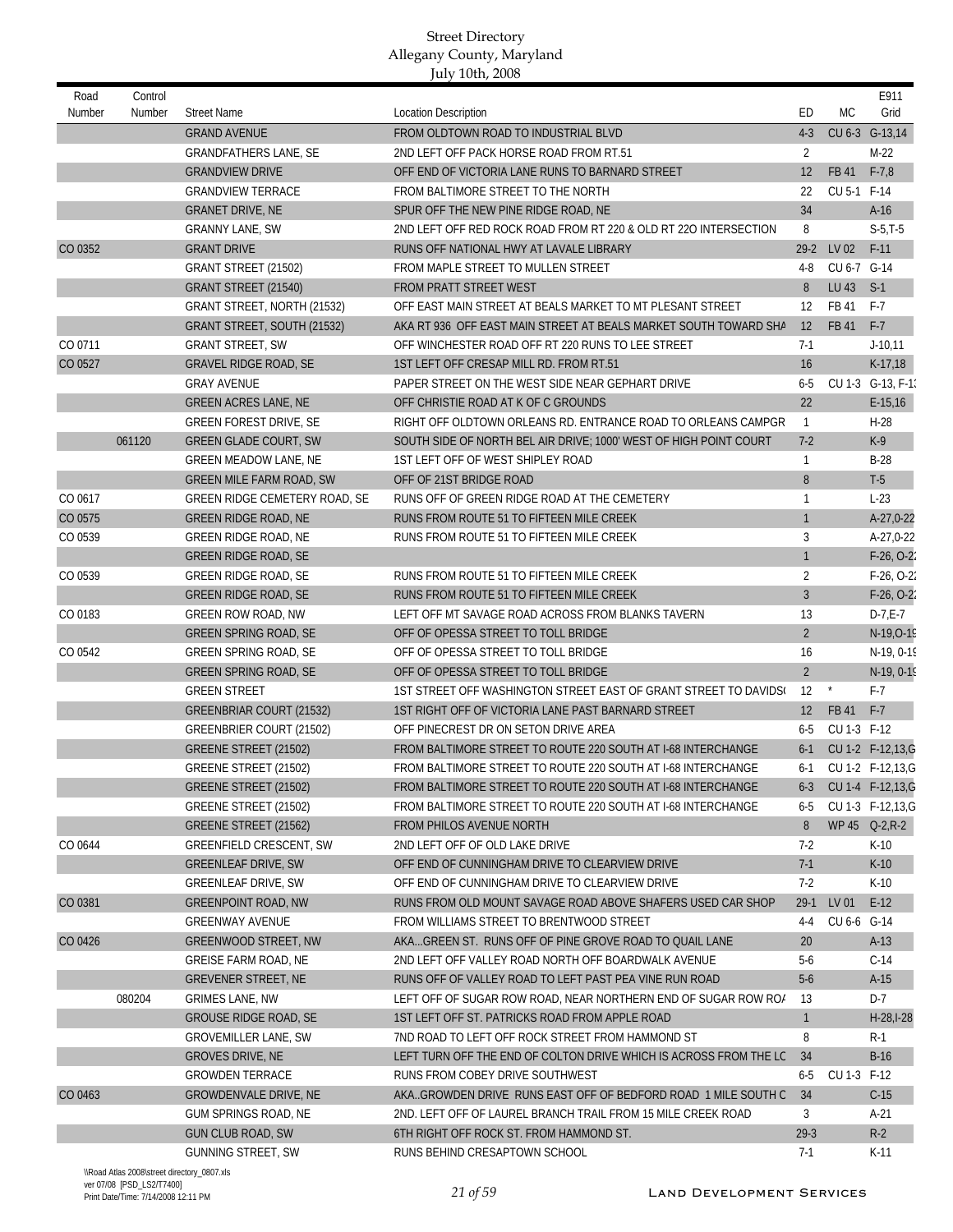| Road<br>Number | Control<br>Number | <b>Street Name</b>                | <b>Location Description</b>                                        | ED             | МC          | E911<br>Grid     |
|----------------|-------------------|-----------------------------------|--------------------------------------------------------------------|----------------|-------------|------------------|
|                | 020924            | <b>GUNNINGS DELIGHT DRIVE, SW</b> | E/S OF WINCHESTER ROAD, N/O MCKENZIE TOWER ROAD                    | $7-1$          |             | $K-10$           |
|                |                   | <b>GUNTER HOTEL</b>               | ON WEST MAIN STREET                                                | 11             | FB 41       | $E-7$            |
|                | 030915            | <b>GUS LANE, SE</b>               | NORTH OFF OF OLDTOWN ROAD, NEAR MADALINE DRIVE                     | $\overline{2}$ |             | $N-20$           |
|                |                   | <b>GUTHRIE LANE, SW</b>           | 1ST LEFT OFF FORT HILL RIDGE RD FROM MCMULLEN HIGHWAY              | 31             |             | $O-8$            |
|                |                   | <b>GWYNNE TERRACE</b>             | <b>FROM BROOKE AVENUE WEST</b>                                     | $6-1$          | CU 1-2 F-13 |                  |
|                |                   | <b>HADDON AVENUE</b>              | FROM MAYFAIR STREET TO THE SOUTH                                   | $4 - 4$        | CU 6-6 G-14 |                  |
|                |                   | <b>HAIG AVENUE</b>                | PAPER STREET ON WEST SIDE OFF COCHRANE HIGHWAY                     | $6 - 5$        | CU 1-3 F-12 |                  |
| CO 0668        |                   | HAINES DRIVE, SW                  | AKA MARSHALL DRIVE OFF BRANT ROAD TO CLEARVIEW                     | $7-1$          |             | $J-10$ , K $-10$ |
|                |                   | HAINES DRIVE, SW                  | AKA MARSHALL DRIVE OFF BRANT ROAD TO CLEARVIEW                     | $7-2$          |             | $J-10, K-10$     |
| CO 0796        |                   | <b>HALFWAY HOUSE DRIVE</b>        | OFF OF FURNACE STREET                                              | 5-4            | CU 3-2 E-13 |                  |
|                |                   | <b>HAMILTON STREET</b>            | PAPER STREET ON EAST SIDE OFF SREDERICK STREET SHADES LANE AREA    | 22             | CU 5-1 F-14 |                  |
|                |                   | <b>HAMILTON STREET</b>            | PAPER STREET ON EAST SIDE OFF SREDERICK STREET SHADES LANE AREA    | 23             | CU 4-2 F-14 |                  |
|                |                   | <b>HAMLINE AVENUE</b>             | FIRST LEFT OFF SIMPSON AVE. FROM CAMPGROUND ROAD                   | $29-2$         |             | $G-11$           |
|                |                   | <b>HAMMOND STREET</b>             | LEFT OFF END OF WAVERLY ST. OR 1ST. STREET OFF JOHNSON ST. FROM FR | 8              | WP 45       | $R-2$            |
|                | 020924            | HAMPTON INN DRIVE, SW             | E/S OF MD 36, 1/2 MILE N/O I-68, FROSTBURG                         | 24             |             | $F-8$            |
|                |                   | <b>HAMPTON PLACE</b>              | RUNS BETWEEN N MECHANIC STREET AND N CENTRE STREET                 | 14             | CU 4-1 F-13 |                  |
|                |                   | <b>HANEKAMP STREET</b>            | EAST HANEKAMP TURNS LEFT OFF JACKSON WEST HANEKAMP TURNS RIGHT     | 10             | LN 42       | $L-5$            |
| CO 0462        |                   | HANNAH DRIVE, NE                  | RUNS WEST OFF OF BEDFORD ROAD APPROX 1 MILE SOUTH OF CO 3 STATIO   | 34             |             | $C-15$           |
|                |                   | <b>HANOVER STREET</b>             | RUNS OFF OF N CENTRE STREET NORTHEAST                              | 14             | CU 4-1 F-13 |                  |
|                |                   | <b>HANOVER STREET</b>             | OFF GRANT ST THIRD ROAD WEST OF PRATT STREET                       | 8              | LU 43       | $S-1$            |
|                |                   | HANSEL DRIVE, SW                  | 2ND ROAD TO LEFT IN S CURVE FROM CONDA WAY                         | $7-2$          |             | $O-8$            |
| CO 0142        |                   | HANSON LANE, NW                   | 1st STREET LEFT OFF PARKERSBURG ROAD FROM NATIONAL HIGHWAY         | 12             |             | $F-8$            |
|                |                   | <b>HAPPY LANE, SE</b>             | OFF BEAR HILL ROAD SOUTH OF OLIVER BELTZ ROAD                      | $\overline{2}$ |             | $K-20$           |
|                |                   | HARDEN FARM ROAD, NW              | LAST RIGHT OFF PARKERSBURG ROAD BEFORE BRIDGE                      | 13             |             | $D-8$            |
|                |                   | <b>HARDING AVENUE</b>             | FROM CALVERT STREET NORTHEAST                                      | 22             | CU 5-1 E-14 |                  |
| CO 0473        |                   | HARDMAN ROAD, SE                  | IN S TURNS FROM DEVLIN MANOR TURN LEFT UP THE HOLLOW               | 21             |             | $F-16$           |
|                |                   | <b>HARLEM PLACE</b>               | RUNS FROM N CENTRE STREET TO RAILROAD TRACKS BETWEEN VALLEY AN     | 14             | CU 4-1 F-13 |                  |
| CO 0348        |                   | HAROLD STREET                     | #1 - 32 RUNS OFF NATIONAL HWY NEAR CO 52 AT TIRE STORE             | $29-2$         | LV 02       | $F-11$           |
|                |                   | HARRIS LANE, NE                   | OFF BOTTLE RUN ROAD OPPOSITE MARKS LANE                            | 34             |             | $A-17$           |
|                | 030605            | HARRIS MURPHY LANE, SW            | 1ST RIGHT OFF OF HORSE ROCK LANE. RUNS EAST TO COSGROVES LANE. BL  | 8              |             | $R-2, R-3$       |
|                |                   | <b>HARRISON STREET</b>            | FROM MECHANIC STREET TO QUEEN CITY DRIVE                           | 14             |             | CU 4-1 F-13,14   |
|                |                   | <b>HARRISON STREET</b>            | FROM FRONT STREET TO MARYLAND AVENUE                               | 22             |             | CU 5-1 F-13,14   |
|                |                   | <b>HARROW LANE</b>                | FROM WELLINGTON LANE NORTH                                         | 23             | CU 4-2 D-14 |                  |
| CO 0598        |                   | HARRY NORRIS ROAD, NE             | AKA NORRIS RD. - LEFT OFF SWAIN HOLLOW RD. FROM SWAIN ROAD         | $\mathbf{1}$   |             | $D-30,E-30$      |
|                |                   | HARTLEY LANE, SE                  | 2ND LEFT OFF TOWN CREEK ROAD SOUTH OF WILLIAMS ROAD                | 3              |             | $G-22$           |
|                |                   | HARTS-N-FLOWERS ROAD, SW          | 1ST LEFT OFF OF MIDDLE RIDGE ROAD                                  | 31             |             | $Q-7$            |
|                |                   | <b>HARVARD STREET</b>             | RUNS SOUTH OFF OF FRONT STREET                                     | 22             | CU 5-1 E-14 |                  |
|                |                   | <b>HARVARD STREET</b>             | RUNS SOUTH OFF OF FRONT STREET                                     | 23             | CU 4-2 E-14 |                  |
|                |                   | HARVES LANE, SE                   | 1ST RIGHT OFF THE CO.7 END OF OLD OLDTOWN ROAD FROM RT.51          | 16             |             | $L-16$           |
| CO 0623        |                   | <b>HARVEST DRIVE, SW</b>          | AKA FOREST STREET 3RD RIGHT OFF NORTH BELAIR DRIVE                 | $7-2$          |             | $K-10$           |
|                |                   | HARVESTER LANE, NE                | JUST SOUTH OF BAPTIST CHURCH RUNS WEST OFF OF BEDFORD RD           | 34             |             | $C-15$           |
| CO 0073        |                   | HARVEY ROAD, SW                   | ROAD BETWEEN SHAFT ROAD AND OLD LEGISLATIVE ROAD X FRM CO. 17      | 18             |             | $H-6$            |
| CO 0831        |                   | HARWOOD DRIVE, SW                 | AKACHESTER DRIVE 1st STREET LEFT OFF OF RT 55 FROM CLARYSVILLE     | 24             |             | $G-8, H-8, 9$    |
|                |                   | HAWK HILL LANE, SE                | NORTH SIDE OF OLDTOWN/ORLEANS ROAD 1/2 MILE WEST OF CAMPGROUND     | $\mathbf{1}$   |             | $H-28$           |
|                |                   | HAWK STREET, SW                   | 2ND ROAD OFF RT 220 PAST BARTONS RUNS TO THE WEST                  | $7-2$          |             | $M-9$            |
|                |                   | <b>HAWKINS TERRACE</b>            | PAPER STREET 3RD RIGHT OFF OF ALGONQUIN HIGHWAY                    | 6-5            | CU 1-3 F-12 |                  |
|                |                   | HAWTHORNE AVENUE                  | RUNS OFF 700 BLOCK OF HILL TOP DRIVE SOUTH                         | $4 - 4$        | CU 6-6 G-14 |                  |
|                |                   | HAWTHORNE DRIVE                   | OFF OF OAK LANE FROM BRADDOCK STREET                               | 26             | FB 41 G-6   |                  |
|                |                   | <b>HAY STREET</b>                 | RUNS OFF OF KNOX STREET ALONG RAILROAD TRACKS TO ALLEGANY FEED     | 14             | CU 4-1 F-13 |                  |
|                |                   | HAY STREET, SW                    | OFF BRANT ROAD 1ST LEFT ABOVE BELL STREET                          | $7-1$          |             | $J-10$           |
| <b>OP</b>      | 020925            | <b>HAYDEN PLACE, NW</b>           | ASHLEY HEIGHTS SUBDIVISION - INTERSECTS WITH EVELYN CURVE          | 29             | LV01        | $E-11$           |
|                |                   | HAYMAN STREET, NW                 | RUNS FROM GREENWOOD ST TO MASON DIXON VIEW 4TH TO LEFT OF MASO     | 20             |             | $A-13$           |
|                |                   | <b>HAYNES TERRACE</b>             | PAPER STREET OFF OF HUDSON AVENUE                                  | 22             | CU 5-1 F-14 |                  |
|                |                   | HAZELWOOD COURT                   | NEED (NOT ON CITY MAP)                                             | 6-5            | CU 1-3      |                  |
|                |                   |                                   |                                                                    |                |             |                  |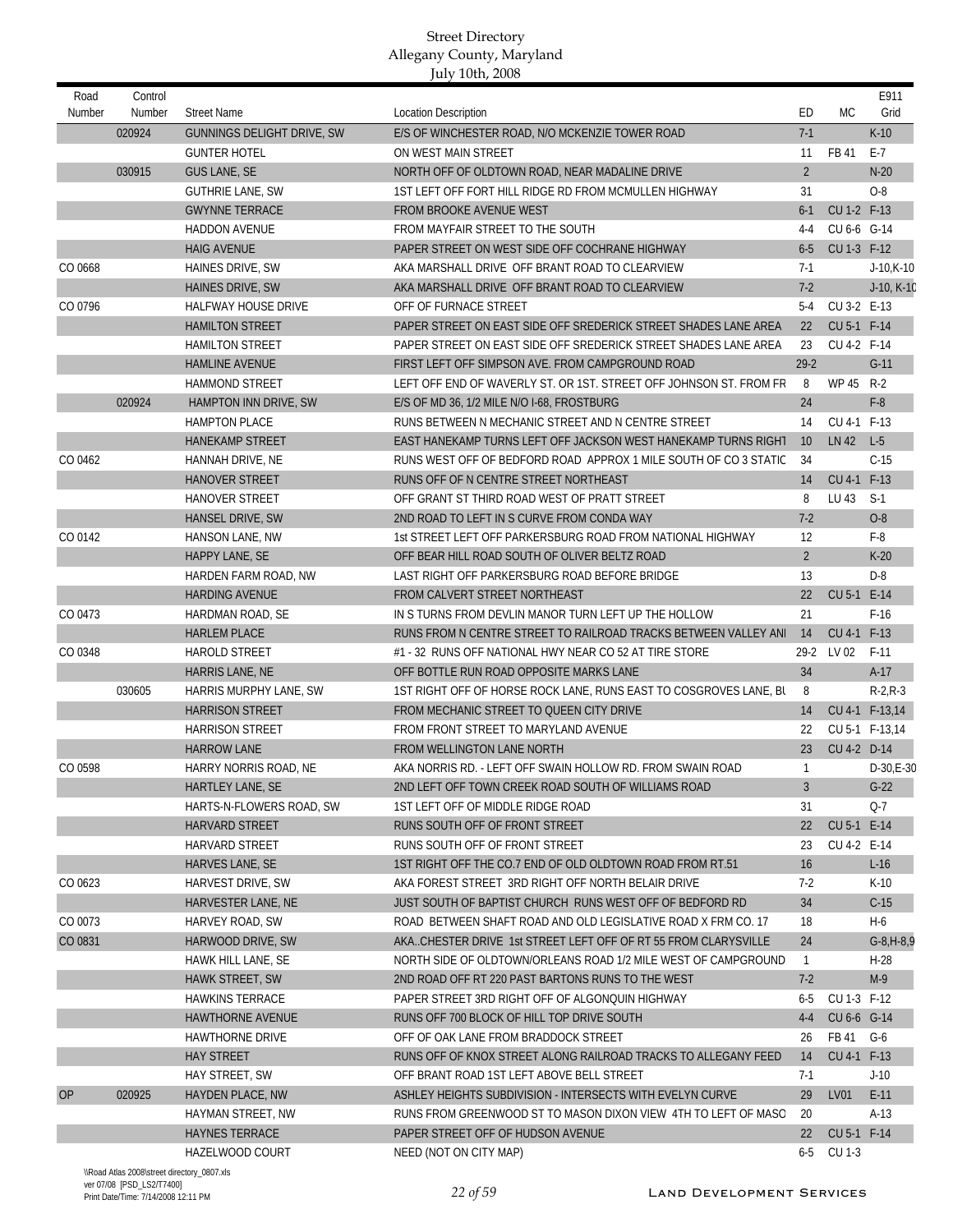| Road<br>Number | Control<br>Number | <b>Street Name</b>            | <b>Location Description</b>                                           | ED             | МC           | E911<br>Grid      |
|----------------|-------------------|-------------------------------|-----------------------------------------------------------------------|----------------|--------------|-------------------|
| CO 0458        |                   | HAZEN ROAD, NE                | FIRST LEFT OFF SMOUSE'S MILL ROAD                                     | 34             |              | A-16, B-16        |
| CO 0845        |                   | <b>HAZMAT DRIVE, SW</b>       | RUNS OFF OF TODDAVE DOWN TOWARDS TRAINING CENTER                      | $7-1$          |              | $1-11, J-11$      |
|                |                   | HEADQUARTERS DRIVE, NE        | 1ST RIGHT OFF OF M.V.SMITH SOUTH OF I-68                              | $\mathbf{1}$   |              | $E-26$            |
|                | 061103            | HEARTWOOD DRIVE               | PRICHARD FARMS SUBDIVISION, PHASE IA                                  | 12             | FB 41        | $G-7$             |
|                |                   | HEATHER STREET, SW            | 2ND LEFT OFF IRIS AVENUE                                              | $6-6$          |              | $1-11, J-11$      |
|                |                   | <b>HEAVENLY LANE, SW</b>      | 2ND ROAD TO RIGHT OFF STONEY RUN FROM WESTERNPORT                     | 8              |              | $R-2,3$           |
| CO 0613        |                   | <b>HEAVENS LANE, SE</b>       | 3RD RIGHT OFF ST. PATRICKS LANE FROM OLDTOWN ORLEANS ROAD             | $\mathbf{1}$   |              | $H-28$            |
|                |                   | HEAVNER STREET, NW            | RUNS OFF THE NORTHERN END OF WEIRES AVE                               | $29-2$         |              | $F-11$            |
|                |                   | <b>HELEN COURT</b>            | RUNS OFF BRADDOCK STREET BEHIND BUNNY'S TAVERN                        | $29-1$         | LV 01        | $F-12$            |
|                |                   | <b>HELEN STREET</b>           | FROM DAVIDSON STREET EAST                                             | 23             | CU 4-2 F-14  |                   |
| CO 0551        |                   | HELENA DRIVE, SE              | LEFT OFF RT.51AT #19900 NEAR THE S.H.A. SALT DOME                     | $\overline{2}$ |              | $N-20$            |
| CO 0335        |                   | <b>HELMAN DRIVE</b>           | OFF NATIONAL HWY BELOW MSP BARRACKS                                   | $29-2$         | LV 02        | $G-11$            |
|                |                   | <b>HEMLOCK LANE, NW</b>       | OFF OF JEALOUS ROW ROAD                                               | 13             |              | $C-9$             |
|                |                   | <b>HENDERSON AVENUE</b>       | RUNS FROM BALTIMORE AVE AT THE OLD YMCA TO N MECHANIC STREET JUS      | 14             |              | CU 4-1 E-13, F-13 |
|                |                   | <b>HENDERSON AVENUE</b>       | RUNS FROM BALTIMORE AVE AT THE OLD YMCA TO N MECHANIC STREET JUS 23   |                |              | CU 4-2 E-13, F-13 |
|                |                   | <b>HENDERSON AVENUE</b>       | RUNS FROM BALTIMORE AVE AT THE OLD YMCA TO N MECHANIC STREET JUS      | $5-4$          |              | CU 3-2 E-13.F-13  |
|                |                   | HENRIETTA DRIVE, NE           | SOUTH OF MOON GLO SKATING RINKRUNS EAST OFF BEDFORD RD                | 34             |              | $C-15$            |
| CO 0372        |                   | HENRY DRIVE, SW               | RUNS OFF CASH VALLEY AFTER GRAMLICH ROAD                              | $29-1$         | LV 01        | $F-11$            |
|                |                   | HENRY RUSSELL LANE, NW        | EAST SIDE OF PARKERSBURG ROAD NEAR DUCK HILL DR                       | 24             |              | $E-8$             |
| CO 0088        |                   | <b>HERSICK ROAD, SW</b>       | BN 185/176 1ST LEFT OFF KLONDIKE ROAD ABOVE OLD LEGISLATIVE ROAD      | 18             |              | $1-5$             |
|                |                   | HETRICK ROAD, SE              | 2ND ROAD TO RIGHT FROM POST OFFICE                                    | 16             |              | $L-15,M-15$       |
| CO 0310        |                   | HICKORY AVENUE SW             | OFF MCMULLEN HIGHWAY NEXT TO FIRE DEPARTMENT                          | $6-6$          |              | $H-12$            |
|                |                   | <b>HICKORY HILL LANE, SW</b>  | 2ND LEFT OFF BURKE HILL ROAD FROM RT 220                              | 8              |              | $T-5$             |
|                |                   | HICKORY MOUNTAIN LANE, SE     | 1ST RIGHT OFF PACK HORSE RD. FROM RT.51                               | $\overline{2}$ |              | $N-22$            |
|                |                   | <b>HICKORY RIDGE LANE, SW</b> | OFF VALE SUMMITT ROAD - FIRST LEFT AFTER HARWOOD DR.                  | 24             |              | $G-8, H-8$        |
|                |                   | <b>HICKORY STREET</b>         | OFF WOOD STREET RUNS UP TO WALNUT STREET                              | 8              | WP 45        | $Q-2$             |
|                |                   | HICKORY VALLEY LANE, SW       | 1ST LEFT OFF HARVEY ROAD FROM SHAFT                                   | 18             |              | $H-6$             |
|                |                   | <b>HICKS AVENUE</b>           | OFF THE 500 BLOCK OF WINIFRED ROAD                                    | 4-4            | CU 6-6 G-14  |                   |
|                | 010522            | HIDDEN HOLLOW ROAD, NE        | AKA SIEHLER RIDGE ROAD; SOUTH SIDE OF PEA VINE RUN ROAD; 200' SE OF ( | $5-6$          |              | $B-15$            |
|                |                   | HIDDEN VIEW LANE, SW          | BEHIND CRESAPTOWN SCHOOL, OFF CHANEY AVENUE                           | $7-1$          |              | $K-11$            |
|                |                   | <b>HIGH BEDFORD STREET</b>    | RUNS OFF OF BEDFORD STREET ABOVE THE MCMULLEN BRIDGE                  | 23             | CU 4-2 F-14  |                   |
|                |                   | <b>HIGH FAIRVIEW STREET</b>   | RUNS OFF OF FAIRVIEW STREET                                           | 8              | LU 43        | $S-1$             |
| CO 0582        |                   | HIGH GERMANY ROAD, SE         | 5TH LEFT OFF ORLEANS ROAD SOUTH OF 1-68                               | $\mathbf{1}$   |              | $F-29, G-29$      |
|                |                   | <b>HIGH LANE</b>              | RUNS OFF 700 BLOCK OF FAYETTE STREET                                  | $6-1$          | CU 1-2 F-13  |                   |
| CO 0427        |                   | HIGH PINE COURT, NW           | AKABROADWAY ST RUNS FROM RR CROSSING WEST TO GARDNER AVE.             | 20             |              | $A-13$            |
| CO 0776        |                   | HIGH POINT COURT, SW          | AKA SUMMIT COURT LAST RIGHT OFF END OF NORTH BELAIR DRIVE             | $7-2$          |              | K-9               |
|                |                   | HIGH ROCK DRIVE, SW           | LEFT OFF RT 220 NEAR 22620 MCMULLEN HIGHWAY                           | 31             |              | $S-6$             |
|                |                   | HIGH STREET aka BIG VEIN HILL | FOLLOW JACKSON ST TO ROBIN ST TURN LEFT, TAKE LEFT FORK               | 10             | LN 42        | $L-5$             |
|                |                   | HIGH STREET, NORTH            | RUNS OFF OF W MECHANIC STREET TO WEST COLLEGE AVENUE                  | 11             | FB 41        | $E-7$             |
|                |                   | HIGH STREET, SOUTH            | LEFT OFF WEST MAIN STREET PAST WEST END SHOP AN GO TO COLLEGE AV      | 26             | FB 41        | $E-6,7$           |
|                |                   | HIGH STREET, SW               | 1ST LEFT OFF BARTLETT STREET WEST OF OLD RT 36                        | 9              |              | BR 40 N-3, 0-3    |
|                |                   | HIGHLAND AVENUE               | FROM 900 BLOCK OF BRADDOCK ROAD NORTHWEST                             | 6-5            | CU 1-3 F-12  |                   |
| CO 0782        |                   | HIGHLAND ESTATES DRIVE, NE    | OFF NAVES CROSS ROAD AT FAILINGERS COMPLEX UP THE HILL                | 22             |              | $D-15,E-15$       |
|                |                   | HIGHLANDER DRIVE, SW          | 2ND LEFT OFF TAKOMA DRIVE                                             | 9              |              | N-3               |
|                |                   | HIGHVIEW DRIVE, NW            | 2ND LEFT OFF OF PROENTY RD INTERSECTS WITH OAK RIDGE LANE             | 20             |              | $C-12$            |
|                |                   | HILL HOLLOW ROAD, NE          | OFF JEFFERIES ROAD PAST I 68 IN SHARP TURN MAKE THE RIGHT DIRT RD     | 21             |              | $E-16$            |
|                |                   | HILL STREET (21502)           | OFF OF SHARP STREET NORTHEAST                                         | 23             |              | CU 4-2 E-14, F-14 |
|                |                   | HILL STREET (21532)           | RIGHT OFF S GRANT ST. BESIDE BIG A AUTO PARTS TO WELSH HILL ROAD      | 12             | FB 41 F-7    |                   |
|                |                   | HILL STREET (21562)           | 1ST. RIGHT OFF WAVERLY ST. FROM UNION ST.                             | 8              | WP 45 Q-2    |                   |
|                |                   | HILL STREET, SW (21502)       | OFF BRANT ROAD 2ND LEFT ABOVE BELL STREET                             | $7-1$          |              | $J-10$            |
|                |                   | HILL STREET, SW (21521)       | RIGHT OFF OF RAILROAD STREET BEFORE THE BALLFIELD                     | 9              | <b>BR 40</b> | $O-3$             |
|                |                   | HILL TOP DRIVE                | FROM 400 BLOCK OF WILLIAMS STREET TO OLDTOWN ROAD                     | $4 - 4$        | CU 6-6 G-14  |                   |
|                |                   | HILLCREST DRIVE, NE           | OFF OF I-68 JUST EAST OF CUMBERLAND                                   | 22             |              | $E-14,15$         |
|                |                   | HILLSIDE DRIVE, SW            | RIGHT OFF END OF BLAN AVON ROAD AT Y IN THE ROAD                      | 18             |              | $F-6, G-6$        |
|                |                   |                               |                                                                       |                |              |                   |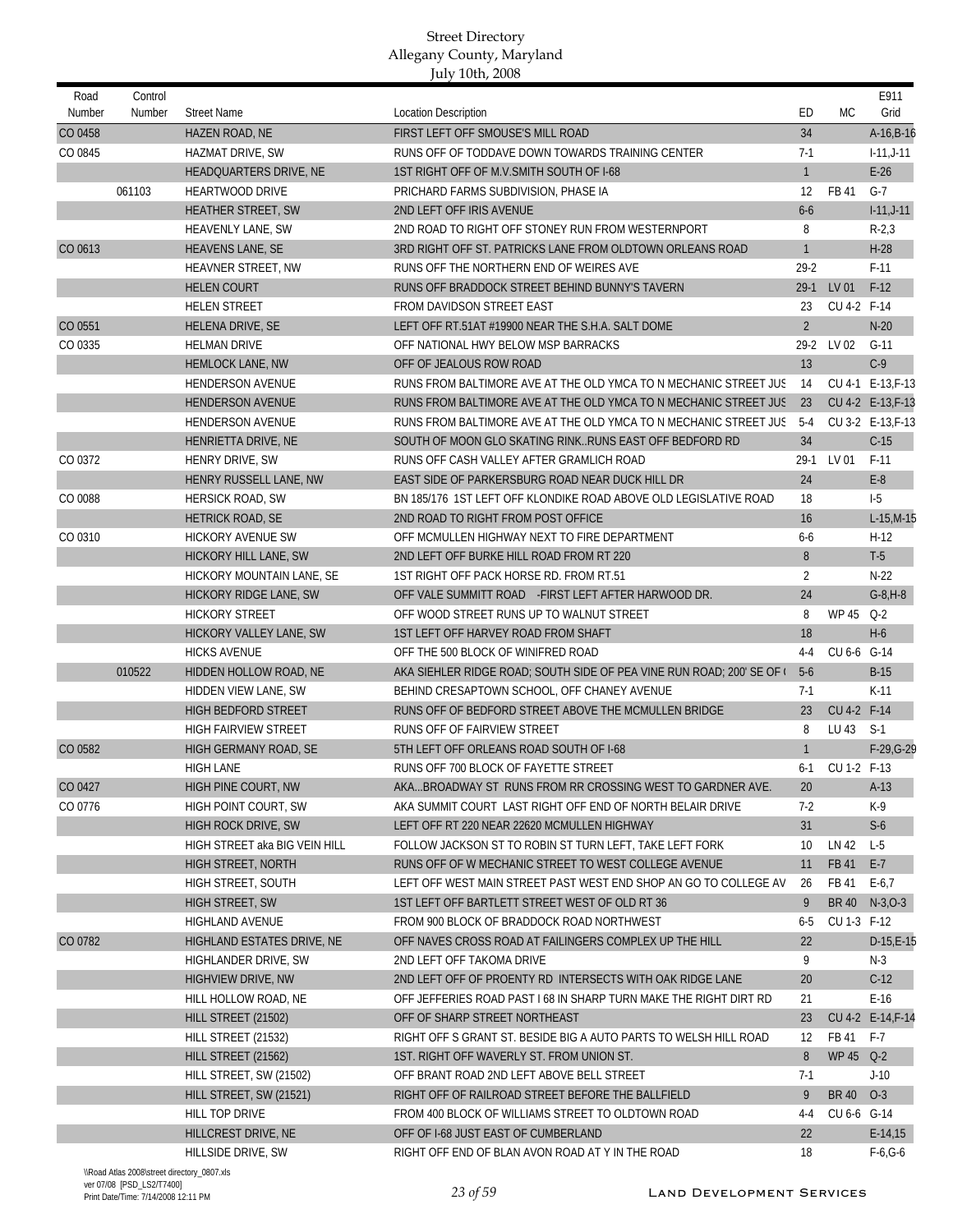| Road<br>Number | Control<br>Number | <b>Street Name</b>                             | <b>Location Description</b>                                                                              | ED                 | МC          | E911<br>Grid      |
|----------------|-------------------|------------------------------------------------|----------------------------------------------------------------------------------------------------------|--------------------|-------------|-------------------|
|                |                   | <b>HILLSIDE ROAD</b>                           | <b>NEED</b>                                                                                              | $29-1$             |             | $E-12$            |
|                |                   | <b>HILLTOP DRIVE</b>                           | FROM 100 BLOCK OF SUMMIT PLACE NORTHEAST                                                                 | $12 \overline{ }$  | FB 41       | $E-8$             |
|                |                   | HILLTOP FARM ROAD, SE                          | TO THE RIGHT OF WILLIAMS ROAD BETWEEN BRICE HOLLOW AND HINKLE RO                                         | 21                 |             | E-18, F-18        |
|                |                   | HILLTOP RIDGE LANE, NE                         | RUNS OFF OF BALLFIELD ROAD AT THE NINETY DEGREE TURN                                                     | $\mathbf{1}$       |             | $B-30$            |
|                |                   | HIMMLER LANE, NE                               | RUNS WEST OFF BEDFORD RD APPROX 16/10 MILES SOUTH OF CO 3 STAT                                           | 34                 |             | $D-15$            |
|                |                   | HINKLE HOLLOW ROAD, NE                         | 1ST RIGHT OFF WEST WILSON ROAD FROM BREAKNECK ROAD                                                       | 21                 |             | $D-19$            |
| CO 0482        |                   | HINKLE ROAD, NE                                | PAST FIRE HALL SECOND RD TO RIGHT RUNS TO WILLIAMS ROAD                                                  | 21                 |             | $D-17,E-17$       |
|                |                   | HINKLE ROAD, SE                                | PAST FIRE HALL SECOND RD TO RIGHT RUNS TO WILLIAMS ROAD                                                  | 21                 |             | $F-17, G-17$      |
|                |                   | <b>HIRAM STREET</b>                            | PAPER STREET OFF OF WILLS CREEK AVENUE                                                                   | $6 - 1$            | CU 1-2 F-13 |                   |
|                |                   | <b>HITCHEN STREET</b>                          | 1ST LEFT OFF WEST MAIN STREET PAST HIGH STREET TO FROST AVENUE                                           | 26                 | FB 41       | $E-6,7$           |
|                |                   | HOCKMAN ROAD, SE                               | LAST RD TO RIGHT ON BRICE HOLLOW ROAD PAST THE POWER LINES                                               | 16                 |             | $H-17$            |
|                |                   | HODEL LANE, SE                                 | 1ST LEFT OFF WARRIOR MTN. CUTOFF RD. FROM BEAR HILL ROAD                                                 | 2                  |             | $J-20$            |
| CO 0121        |                   | HOFFMAN HOLLOW ROAD, SW                        | RUNS FROM ECKHART TO HOFFMAN                                                                             | 24                 |             | $F-8, G-7, 8$     |
|                |                   | HOFFMEISTER LANE, NE                           | RUNS NORTH AND SOUTH OFF OF THE END OF FRANTZ LANE                                                       | 34                 |             | $C-15$            |
| CO 0709        |                   | HOGANS ALLEY, NW                               | RUNS BETWEEN OLD ROW AND NEW ROW ROAD                                                                    | 13                 |             | $C-9$             |
|                |                   | <b>HOLLAND STREET</b>                          | RUNS OFF OF 700 BLOCK OF COLUMBIA AVENUE                                                                 | 5-4                | CU 3-2 E-13 |                   |
| CO 0351        |                   | <b>HOLLY AVENUE</b>                            | RUNS OFF NATIONAL HWY BELOW BURKEYS FURNITURE STORE                                                      | $29-2$             | LV 02       | $F-11$            |
|                |                   | HOLLY DRIVE, SW                                | 1ST ROAD TO LEFT OFF LOAR AVENUE                                                                         | $7-2$              |             | $N-9$             |
| CO 0033        |                   | HOLLY TREE LANE, SW                            | 5TH LEFT OFF MOSCOW STREET FROM OLD RT 36                                                                | 9                  |             | $N-4$             |
|                |                   | HOLLYHILL LANE, SW                             | RUNS BETWEEN HENRY DR @ DRESSMAN LN CASH VALLEY AREA                                                     | $29-1$             | LV 01       | E-11, F-11        |
| CO 0143        |                   | HOLSINGER ROAD, NW                             | AKACARDERS LANE 1st ST. RIGHT OFF OF PARKERSBURG RD FROM NATIOL                                          | 24                 |             | $F-8$             |
|                |                   | <b>HOLZSHU TERRACE</b>                         | RUNS OFF OF SANDRINGHAM CIR.                                                                             | $6-5$              | CU 1-3 F-12 |                   |
|                |                   | HOME PLACE DRIVE, NW                           | ACCESS THROUGH WELLERSBURG                                                                               | 20                 |             | A-11              |
|                |                   | HOMER STREET                                   | FROM 4TH STREET SOUTH                                                                                    | 4-3                |             | CU 6-3 G-14, H-14 |
|                |                   | HOMESTEAD AVENUE                               | RUNS OFF OF E OLDTOWN ROAD ABOVE CHRIS STUDIOS                                                           | $4 - 8$            | CU 6-7 G-14 |                   |
| CO 0421        |                   | HOMEWOOD STREET, NW                            | AKAMAINE AVE OFF OF MT. SAVAGE RD, RUNS TO COWDEN AVE                                                    | 20                 |             | $D-13$            |
|                |                   | HONEYSUCKLE LANE                               | LEFT OFF VILLAGE PARKWAY RUNS BEHIND FROST HEIGHTS APARTMENTS                                            | 24                 | FB 41       | $F-8$             |
|                | 061101            | HONEYBUNCH LANE, SE                            | NORTHWEST SIDE OF EAST WILSON ROAD; 1100' NORTHEAST OF TABITHA LA                                        | 2                  |             | L-18, L-19        |
| CO 0602        |                   | HOOP POLE ROAD, NE                             | RUNS TO THE NORTH OF CLIFF ROAD                                                                          | $\mathbf{1}$       |             | $D-30, F-30$      |
| CO 0434        |                   | HOPKINS STREET, NW                             | 2ND LEFT TURN OFF ELLERSLIE ROAD WHEN ENTERING ELLERSLIE                                                 | 20                 |             | $A-13$            |
| CO 0859        |                   | HORNER HILL ROAD, SW                           | OFF OF KLONDIKE ROAD AT HERSICK ROAD                                                                     | 18                 |             | $I-5$             |
| CO 0003        |                   | HORSE ROCK ROAD, SW                            | 3RD RIGHT OFF STONEY RUN RD. PAST WESTMAR MIDDLE SCHOOL                                                  | 8                  |             | $R-3$             |
|                |                   | HORSESHOE LANE, NE                             | 1ST RIGHT OFF RT.144 EAST OF MURLEYS BRANCH                                                              | $\overline{3}$     |             | $C-21$            |
|                | 0707027           | HOSES HIDEAWAY DRIVE, SE                       | OFF OF EAST WILSON ROAD, 1000' W/O PLEASANT WALK ROAD                                                    | $\overline{2}$     |             | $L-18$ , M-11     |
|                |                   | <b>HOSPITAL ROAD</b>                           | SECTION OF RT. 36 BY ST. VINCENT DE PAUL NURSING HOME                                                    | 11                 | FB 41       | $E-7$             |
|                | 021230            | HOT STOVE DRIVE, SW                            | 1ST LEFT PAST RR TRACKS ON MOSS AVENUE                                                                   | 6                  |             | $-12$             |
|                |                   | HOUSE DRIVE, NE                                |                                                                                                          |                    |             | $C-17, D-17$      |
|                |                   |                                                | 1ST RIGHT OFF OLD HANCOCK ROAD FROM OLD MT PLEASANT ROAD<br>1ST RIGHT OFF MURLEYS BRANCH RD. FROM RT.144 | 21                 |             |                   |
|                |                   | HOUT LANE, NE                                  | OFF OF DUG HILL ROAD                                                                                     | 21<br>$\mathbf{1}$ |             | $C-21$            |
|                |                   | HOWARD ROAD, NE                                | RUNS OFF OF S MECHANIC STREET JUST PAST I-68 BRIDGE                                                      |                    |             | $G-27$            |
|                |                   | HOWARD STREET (21502)<br>HOWARD STREET (21532) | OFF FEDERAL STREET FROM FROST AVENUE OR WEST MAIN STREET                                                 | 4-2                | CU 6-2 F-13 |                   |
|                |                   |                                                |                                                                                                          | 26                 | FB 41       | $E-6,7$           |
|                |                   | HOWARD STREET (21562)                          | 1ST. RIGHT OFF PHILOS AVE.OR 2ND ST.OFF OAKVIEW DR. FROM MAIN ST.                                        | 8                  | WP 45 R-2   |                   |
| CO 0246        |                   | HOWARD STREET, SW                              | OFF OF RT 220 BETWEEN WARRIOR DRIVE AND WINCHESTER ROAD                                                  | $7-1$              |             | $J-11$            |
|                |                   | HOWDYSHELL ROAD, NE                            | NR FIFTEEN MILE CREEK ROAD RUNS INTO PENNSYLVANIA                                                        | 3                  |             | $A-26$            |
|                |                   | HUCKLEBERRY LANE, SE                           | RIGHT OFF OF BROOKSIDE DRIVE                                                                             | 16                 |             | M-16              |
|                |                   | <b>HUDSON AVENUE</b>                           | RUNS FROM DORN AVENUE                                                                                    | 22                 | CU 5-1 F-14 |                   |
|                |                   | HUFF ROAD, NW                                  | LEFT OFF OF BRUCE HOUSE ROAD                                                                             | 13                 |             | $C-8$             |
|                |                   | HUGHES STREET, NE                              | UPPER ENTRANCE TO JOHNSON'S ADDITION RUNS EAST OFF BEDFORD ROA                                           | 34                 |             | $B-16$            |
|                |                   | HUMBERTSON LANE, SE                            | 3RD LEFT OFF OLIVER BELTZ SOUTH FROM CRESAP MILL ROAD                                                    | $\mathbf{3}$       |             | $G-20$            |
|                |                   | <b>HUMBIRD STREET</b>                          | FROM THE 1100 BLOCK OF VIRGINIA AVENUE TO CANAL                                                          | 4-5                | CU 6-5 H-13 |                   |
|                |                   | HUMMER LANE, SE                                | 5TH LEFT OFF LOWER TOWN CREEK RD. FROM RT.51                                                             | $\overline{2}$     |             | $L-22$            |
| CO 0049        |                   | HUMMINGBIRD HILL LANE, SW                      | 2ND RIGHT OFF CHARLESTOWN RD. FROM JACKSON RUN ROAD                                                      | 10                 |             | M-5               |
| CO 0425        |                   | HUMMINGBIRD STREET, NW                         | AKAHUMBRID ST INTERSECTS WITH RT 35 2ND HARD SURF.RD BEFORE ST                                           | 20                 |             | $A-13$            |
|                |                   | HUNT TERRACE                                   | FROM ROSE HILL AVENUE SOUTHWEST                                                                          | 6-3                | CU 1-4 F-13 |                   |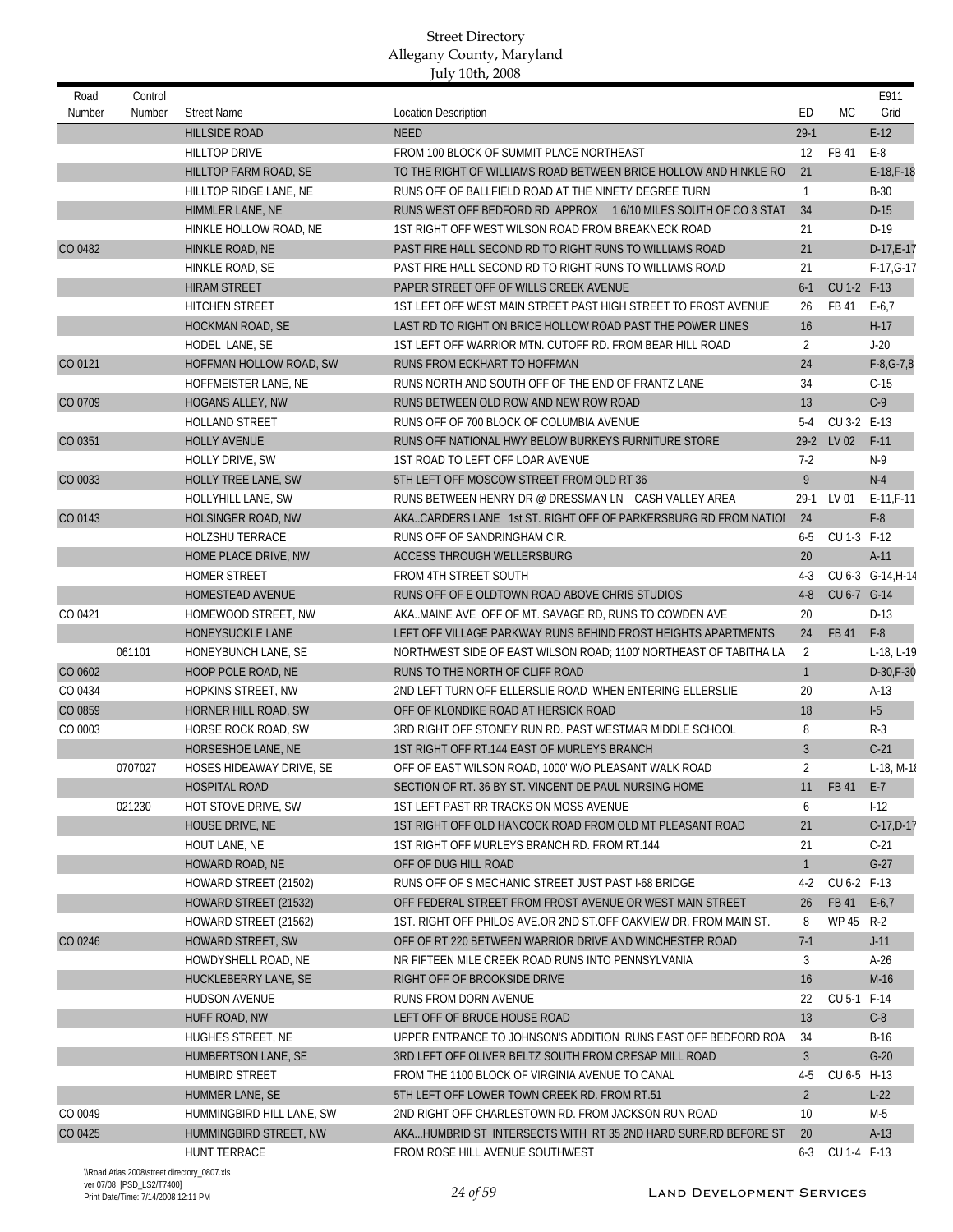| Road    | Control |                                                    |                                                                     |                 |             | E911              |
|---------|---------|----------------------------------------------------|---------------------------------------------------------------------|-----------------|-------------|-------------------|
| Number  | Number  | <b>Street Name</b>                                 | <b>Location Description</b>                                         | ED              | <b>MC</b>   | Grid              |
|         |         | <b>HUNT TERRACE</b>                                |                                                                     | $6-5$           | CU 1-3 F-13 |                   |
|         |         | HUNTER DOUGLAS DRIVE, SE                           | THIRD RIGHT OFF PPG ROAD                                            | 16              |             | $K-14$            |
|         |         | HUNTER LANE, NE                                    | LEFT OFF STREET ROAD BEFORE PA. STATE LINE                          | 21              |             | $A-20$            |
| CO 0022 |         | HYDE ROAD, SW                                      | 2 ND LEFT OFF METZ MINE ROAD OR 2ND RIGHT OFF MIDDLE SCHOOL         | 9               |             | $O-3$             |
|         |         | <b>ICY LANE, SE</b>                                | 4TH LEFT OFF OLIVER BELTZ RD. SOUTH FROM CRESAP MILL ROAD           | $\overline{3}$  |             | $G-20$            |
|         |         | <b>IDAHO AVENUE</b>                                | PAPER STREET OFF OF KARNES AVENUE                                   | $6-1$           | CU 1-2 F-13 |                   |
|         |         | <b>ILLINOIS AVENUE, SW</b>                         | OFF VERMONT AVENUE OFF OF BRANT ROAD                                | $7-1$           |             | $J-10$            |
| CO 0760 |         | <b>ILLINOIS STREET</b>                             | RUNS FROM MARY ST TO PORTER ST                                      | $29-2$          | LV 02       | F-11              |
|         |         | <b>INDEPENDENCE STREET</b>                         | RUNS OFF OF THE 200 BLOCK OF BEDFORD STREET WEST                    | 23              |             | CU 4-2 E-13, F-13 |
|         |         | INDIAN HILL LANE, SW                               | 1ST ROAD TO LEFT OFF BUSKIRK HOLLOW ROAD                            | 18              |             | K-6               |
|         |         | <b>INDUSTRIAL BLVD., EAST</b>                      | AKA ROUTE 51 STARTS AT WINSTON STREET TO CITY LIMITS ON THE EAST EN | $4-2$           |             | CU 6-2 G-13, H-13 |
|         |         | INDUSTRIAL BLVD., EAST                             | AKA ROUTE 51 STARTS AT WINSTON STREET TO CITY LIMITS ON THE EAST EN | $4-3$           |             | CU 6-3 G-13, H-13 |
|         |         | <b>INDUSTRIAL BLVD., EAST</b>                      | AKA ROUTE 51 STARTS AT WINSTON STREET TO CITY LIMITS ON THE EAST EN | $4 - 8$         |             | CU 6-7 G-13, H-13 |
|         |         | INDUSTRIAL BLVD., WEST                             | AKA ROUTE 51 STARTS AT WINSTON STREET TO CITY LIMITS ON THE EAST EN | $4-2$           | CU 6-2 G-13 |                   |
|         |         | <b>INDUSTRIAL BLVD., WEST</b>                      | AKA ROUTE 51 STARTS AT WINSTON STREET TO CITY LIMITS ON THE EAST EN | $4-3$           | CU 6-3 G-13 |                   |
|         |         | INDUSTRIAL BLVD., WEST                             | AKA ROUTE 51 STARTS AT WINSTON STREET TO CITY LIMITS ON THE EAST EN | $4-8$           | CU 6-7 G-13 |                   |
| CO 0442 |         | <b>INFIRMARY ROAD</b>                              | RUNS BEHIND THE OLD COUNTY INFIRMARY                                | $5-4$           | CU 3-2 E-13 |                   |
|         | 041118  | <b>INHERITANCE LANE, NE</b>                        | W/S OF SMOUSES MILL ROAD: 400' N/O ROCKY GAP ROAD INTERSECTION      | 34              |             | $B-16$            |
|         | 040419  | <b>INTEGRITY LANE, SW</b>                          | OFF OF BUSKIRK HOLLOW ROAD, SOUTH OF SIRES MOUNTAIN ROAD            | 18              |             | $L-7$             |
|         |         | <b>INTERSTATE STREET, NE</b>                       | RUNS WEST OFF BEDFORD ROAD SOUTH OF GOLLIDAY LANE                   | 34              |             | $C-15$            |
| CO 0465 |         | <b>IOKA DRIVE, NE</b>                              | RUNS EAST OFF OF BEDFORD ROAD SOUTH OF GROWDENVALE DRIVE            | 34              |             | $C-15$            |
| CO 0868 |         | IOWA DRIVE, NW                                     | AKA VERMONT AVE 1ST STREET IN UPPER HOMEWOOD                        | 20              |             | $D-13$            |
| CO 0464 |         | <b>IRENE DRIVE, NE</b>                             | FIRST RIGHT OF GROWDENVALE DRIVE                                    | 34              |             | $C-15$            |
| CO 0285 |         | IRIS AVENUE, SW                                    | OFF MCMULLEN HIGHWAY CREST OF HILL ABOVE NEWS STATION POTOMAC I     | $6-6$           |             | $1-11,12$         |
|         |         | <b>IRIS STREET</b>                                 | RUNS TO THE LEFT OFF REN ROY AVE NEAR FIRST ST NORTH FIRST ST.      |                 | 29-2 LV 02  | $F-11$            |
|         |         | IRON FURNACE DRIVE, NW                             | 1ST LEFT OFF NEW SCHOOL ROAD                                        | 13              |             | $C-9$             |
| CO 0190 |         | <b>IRON RAIL STREET, NW</b>                        | AKARAILROAD STWATER STREET ROAD IN FRONT OF CO 15 STA.              | 13              |             | $C-9$             |
|         |         | <b>IRONS MOUNTAIN ROAD, SE</b>                     | OFF MOORES HOLLOW RD TO LEFT 1/2 WAY OUT FROM RT 51 TURN AT BARN    | 16              |             | $1-15$            |
|         |         | <b>IRONS MOUNTAIN ROAD, SE</b>                     | 2ND ROAD TO LEFT PAST SQUIRES APT ON UHL HIGHWAY                    | 16              |             |                   |
|         |         |                                                    | 1ST LEFT OFF GREEN FOREST DR. IN ORLEANS CAMPGROUND                 | $\mathbf{1}$    |             | $H-28$            |
| CO 0199 |         | IRVING ASBURY LANE, SE<br><b>IRVING STREET, NW</b> | AKAJENKINS STREET RUNS BETWEEN YELLOW ROW ROAD AND NEW SCHO         | 13              |             | $B-9$             |
|         |         |                                                    | RUNS FROM FORD AVENUE EAS                                           |                 | CU 6-5 H-13 |                   |
|         |         | <b>ISABEL STREET</b>                               |                                                                     | $4-5$           |             |                   |
|         |         | <b>ISLAND STREET</b>                               | TURN RIGHT BEFORE RR TRACKS ACROSS FRM CO 55 THEN RIGHT AT END O    | 10              |             | $L-4, 5$          |
| CO 0642 |         | <b>IVY COURT, SW</b>                               | 5TH LEFT OFF NORTH BEL AIR DRIVE                                    | $7-2$           |             | $K-10$            |
|         |         | <b>IVY STREET</b>                                  | RUNS OFF THE UPPER END OF FIRST ST                                  |                 | 29-2 LV 02  | $F-11$            |
|         | 030821  | JACKS LANE, SE                                     | NE SIDE OF HIGH GERMANY ROAD, 1000 FT SE OF CLIFF ROAD              | 1               |             | $G-29$            |
| CO 0044 |         | JACKSON MOUNTAIN ROAD, SW                          | TAKE JACKSON ST, TURN RIGHT ONTO WEST HANEKAMP ST 1ST LEFT, UP HILI | 10              | $^{\star}$  | $L-5 - M-4$       |
|         |         | JACKSON MOUNTAIN ROAD, SW                          | TAKE JACKSON ST, TURN RIGHT ONTO WEST HANEKAMP ST 1ST LEFT, UP HIL  | 9               |             | $N-4 - P-5$       |
| CO 0047 |         | JACKSON RUN ROAD, SW                               | AKA CHARLESTOWN ST. OFF THE END OF JACKSON STREET                   | 10 <sup>°</sup> | $^\star$    | $L-5,M-5$         |
|         |         | <b>JACKSON STREET</b>                              | RUNS OFF OF WEST RAILROAD STREET                                    | 10              |             | $LN 42 L-5,M-5$   |
|         |         | <b>JACKSON STREET</b>                              | FROM 200 BLOCK SPRINGDALE STREET TO THE WEST                        | $4-2$           | CU 6-2 G-13 |                   |
| CO 0538 |         | JACOBS ROAD, SE                                    | 2ND LEFT OFF GREEN RIDGE RD. FROM RT.51 RUNS TO THE BOYS CAMP       | $\overline{2}$  |             | $F-23, J-24$      |
|         |         | JACOBS ROAD, SE                                    | 2ND LEFT OFF GREEN RIDGE RD. FROM RT.51 RUNS TO THE BOYS CAMP       | $\overline{3}$  |             | F-23, J-24        |
| CO 0300 |         | JADE STREET, SW                                    | OFF MCMULLEN HIGHWAY 1ST STREET NORTH OF MOSS AVENUE                | $6-6$           |             | $1-12$            |
|         |         | JAMES BROWNING ROAD, NE                            | 2ND LEFT OFF OF FLINTSTONE CREEK ROAD FROM RT.144                   | $\overline{3}$  |             | $B-21$            |
|         |         | JAMES COURT                                        | LEFT OFF VICTORIA LANE ACROSS FROM SUMMIT PLACE                     | 12              | FB 41       | $E-7$             |
|         |         | JAMES DAY DRIVE                                    | OFF OF MARIANE STREET                                               | 22              | CU 5-1 F-14 |                   |
|         |         | JAMES FOREST TRAIL, SW                             | BN 176/185 1ST ROAD ON LEFT FROM SHAFT ON UPPER GEORGES CREEK RO    | 18              |             | $1-6$             |
|         |         | JAMES HILL WAY, SE                                 | 2ND RIGHT OFF THE OLDTOWN END OF EAST WILSON ROAD FROM RT.51        | $\overline{2}$  |             | $M-19,N-19$       |
|         |         | JAMES MOUNTAIN LANE, NW                            | OFF OF DUTCH HOLLOW ROAD                                            | 13              |             | <b>B-8</b>        |
| CO 0841 |         | JAMES PRICE ROAD, NE                               | 1ST LEFT OFF PRICE ROAD FROM NATIOAL PIKE                           | $\mathbf{1}$    |             | $C-30$            |
|         |         | <b>JAMES STREET</b>                                | OFF OF THE 600 BLOCK OF PATTERSON AVENUE DEAD ENDS AT 10            | $6 - 3$         | CU 1-4 F-13 |                   |
|         |         | JAMESSON AVENUE                                    | 1ST LEFT OFF OAKVIEW DR. FROM MAIN ST.                              | 8               | WP 45 R-2   |                   |
|         |         | JANE FRAZIER VILLAGE                               | AREA IN SOUTH CUMBERLAND BORDERS FIRST ST. 2ND ST. MEMORIAL AVE A   | 4-8             | CU 6-7 G-14 |                   |
|         |         |                                                    |                                                                     |                 |             |                   |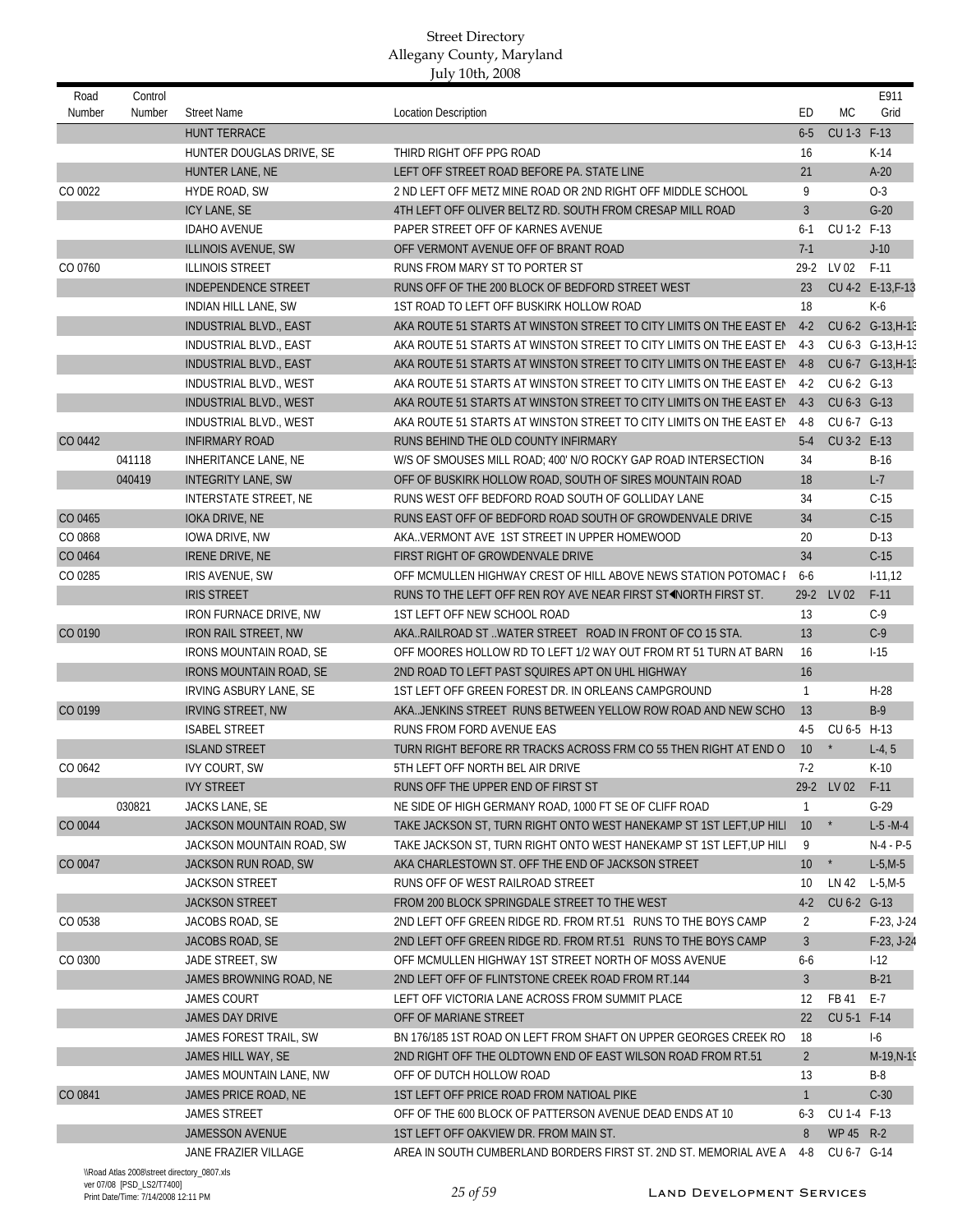| Road<br>Number | Control<br>Number | <b>Street Name</b>            | <b>Location Description</b>                                         | ED             | <b>MC</b>   | E911<br>Grid      |
|----------------|-------------------|-------------------------------|---------------------------------------------------------------------|----------------|-------------|-------------------|
|                |                   | <b>JANE STREET</b>            | PAPER STREET OFF OF FORD AVENUE                                     | $4-5$          | CU 6-5 H-13 |                   |
|                |                   | JARED DRIVE, SW               | 1ST LEFT OFF OF RT 220 JUST PAST PINTO ROAD                         | $7-2$          |             | $L-10$            |
|                |                   | JASON LANE, NW                | AKAGOLDEN LANE LEFT OFF OF ELLERSLIE ROAD PAST LOWERY LANE          | 20             |             | $B-13$            |
|                |                   | JAYS LANE, NE                 | 1ST LEFT OFF ORLEANS ROAD SOUTH OF THE 1-68 EXIT 68                 | $\mathbf{1}$   |             | $D-29$            |
| CO 0194        |                   | JEALOUS ROW, NW               | RUNS BETWEEN MT SAVAGE ROAD AND CALLA HILL RD PAST THE CASTLE       | 13             |             | $C-9$             |
|                |                   | JEANNETTE STREET, SW          | BETWEEN WINCHESTER ROAD AND MAIN ST. CROSSING 2ND 3RD AND 4TH ST    | $7-1$          |             | $J-11$            |
|                |                   | <b>JEFFERSON STREET</b>       | FROM 700 BLOCK OF MARYLAND AVENUE EAST                              | $4-2$          | CU 6-2 G-14 |                   |
|                |                   | <b>JEFFRIES LANE</b>          | LEFT OFF WEST MAIN STREET ABOVE SOWERS FUNERAL HOME                 | 26             | FB 41       | $E-7$             |
|                |                   | JEFFRIES ROAD, NE             | RUNS FROM BALTIMORE PIKE AT BIBLES OVER TO CHRITIE ROAD             | 21             |             | $D-16, E-16$      |
| CO 0472        |                   | JEFFRIES ROAD, NE             | RUNS FROM BALTIMORE PIKE AT BIBLES OVER TO CHRITIE ROAD             | 22             |             | $D-16, E-16$      |
|                |                   | <b>JENKINS STREET</b>         | OFF EAST MAIN STREET ACROSS FROM BEAL HIGH SCHOOL AT RT 36 ENTRAI   | 12             | FB 41       | $F-7$             |
| CO 0051        |                   | JENKINS STREET, SW            | RIGHT OFF OF DETMOLD STREET                                         | 10             |             | $L-4$             |
|                |                   | JENNINGS WAY, NW              | OFF KREIGBAUM ROAD NEAR END OF CASH VALLEY ROAD                     | 20             |             | $C-12,13$         |
|                |                   |                               |                                                                     |                |             |                   |
| CO 0750        |                   | JENNY LANE, NE                | 4TH RIGHT OFF MANN ROAD FROM NATIONAL PIKE                          | $\mathbf{1}$   |             | $B-30$            |
|                |                   | JERICHO LANE, NW              | OFF BLANK ROAD ACROSS FROM BOWMANS LN.                              | 13             |             | $B-8$             |
|                |                   | JESSE LANE, SE                | GO UP STARLITE DRIVE TO Y BEAR LEFT 1ST RD                          | 16             |             | $H-15$            |
|                |                   | JIMS LANE, NE                 | 9TH. LEFT OFF RT.144 WEST OF MURLEYS BRANCH-FLINTSTONE CREEK INTEI  | 21             |             | $B-20$            |
|                |                   | JOHN BAKER ROAD, SW           | FIRST RIGHT OFF OF MILL RUN ROAD                                    | 9              |             | $O-3, P-3$        |
| CO 0603        |                   | JOHN O. PRICE ROAD, NE        | 4TH LEFT OFF ORLEANS RD. SOUTH OF 1-68 RUN TO PRICE ROAD            | $\mathbf{1}$   |             | $D-29,E-29$       |
| CO 0761        |                   | JOHN STEWART ROAD, NE         | 4TH RIGHT OFF OF RT.144 EAST FROM FLINTSTONE ON EAST SIDE OF POLISH | 3              |             | $C-23,24,D$       |
|                |                   | <b>JOHN STREET</b>            | RUNS OFF OF EDMUNDS STREET                                          | 23             | CU 4-2 E-14 |                   |
|                |                   | JOHNS LANE                    | RUNS OFF MCKENZIE LANE NEAR LUTHERN CHURCH ON VOCKE ROAD            | $29-3$         | LV 03       | $H-11$            |
|                |                   | JOHNSON STREET (21562)        | RIGHT OFF FRONT ST.SOUTH FROM RT.36                                 | 8              | WP 45 R-2   |                   |
|                |                   | JOHNSON STREET, NORTH (21502) | FROM PROSPECT SQUARE PAST FAYETTE STREET                            | $6-1$          | CU 1-2 F-13 |                   |
|                |                   | JOHNSON STREET, SOUTH (21502) | FROM GREENE STREET SOUTH                                            | $6-1$          | CU 1-2 F-13 |                   |
|                |                   | JOHNSON STREET, SOUTH (21502) | FROM GREENE STREET SOUTH                                            | $6 - 3$        | CU 1-4 F-13 |                   |
|                |                   | <b>JONES COURT</b>            | LEFT OFF END OF VICTORIA LANE AT HILLTOP AND GRANDVIEW INTERSECTIO  | 12             | FB 41       | $E-8$             |
|                |                   | JONES HILL ROAD, SE           | LEFT OFF RT.51 BETWEEN OLDTOWNCEMETERY RD. AND BEAR HILL ROAD       | 2              |             | $N-20$            |
|                |                   | JORDAN ROAD, SW               | 1ST LEFT NORTH PAST MIDDLE RIDGE ROAD OFF RT 220                    | 31             |             | $P-7$             |
|                |                   | JOY LANE, SE                  | 4TH RIGHT OFF RT.51 NORTH FROM OLDTOWN END OF EAST WILSON RD.       | 2              |             | M-18              |
|                |                   | JOYCE LANE, NE                | OFF OLD WILLIAMS ROAD EAST OF TROUTMAN ROAD                         | $\mathbf{3}$   |             | $E-23$            |
| CO 0793        |                   | JUDY LANE, NE                 | RUNS EAST OFF BEDFORD ROAD APPROX (6/10 MILE SOUTH OF CO 3 STATI    | 34             |             | $C-15$            |
|                |                   | <b>JULIUS AVENUE</b>          | RUNS OFF WOOLWORTH AVE WHICH RUNS OFF GEORGES CREEK BLVD            | $29-1$         |             | $E-12$            |
|                |                   | KAEFER ACRES DRIVE, SW        | 3RD LEFT OFF RT 936 SOUTH FROM SHAFT                                | 18             |             | $1-6$             |
|                |                   | KAISER ROAD, SW               | LEFT OFF RT 220 NEAR 22000 MCMULLEN HIGHWAY                         | $7-2$          |             | $R-6$             |
|                |                   | KALBAUGH STREET               | 3RD LEFT OFF END OF HOWARD ST. FROM PHILOS AVE.                     | 8              | WP 45       | $R-2$             |
| CO 0406        |                   | KANSAS AVENUE, NW             | 1ST. RIGHT OFF DAKOTA AVE. FROM OLD MOUNT SAVAGE RD.                | $29-1$         | LV 01       | $D-12$            |
|                |                   | KARNS AVENUE                  | FROM 600 BLOCK OF FAYETTE STREET NORTH                              | $6-1$          | CU 1-2 F-13 |                   |
| CO 0749        |                   | KASECAMP ROAD, SE             | LEFT OFF END OF OLDTOWN ORLEANS ROAD                                | $\mathbf{1}$   |             | $J-27,K-27$       |
|                |                   | KASECAMP ROAD, SE             | LEFT OFF END OF OLDTOWN ORLEANS ROAD                                | 2              |             | $J-27,K-27$       |
|                |                   | KASEKAMP HILL ROAD, SE        | 1ST LEFT OFF PACK HORSE ROAD FROM RT.51                             | $\overline{2}$ |             | $M-22,N-22$       |
|                |                   | KATELYN COURT, SE             | WEST OFF SOUTH END OF UHL HIGHWAY, NEAR ADAMS EQUIPMENT             | 16             |             | $J-15$ , K $-15$  |
|                |                   | KATHRYN STREET                | OFF EAST SIDE OF BRADDOCK AVE BETWEEN MARY ST AND PORTER AVE        | $29-1$         |             | $F-11$            |
|                |                   | KATIE DRIVE, SE               | STARLITE TO Y BEAR RIGHT END OF RD TO RIGHT                         | 16             |             | $H-15$            |
|                |                   | <b>KAYLOR CIRCLE</b>          | OFF VILLAGE PARKWAY ENTRANCE TO FROSTBURG VILLAGE NURSING HOME      | 24             | FB 41       | $F-8$             |
|                |                   | <b>KEAN TERRACE</b>           | OFF OF 500 BLOCK OF AVIRETT AVENUE                                  | 6-3            | CU 1-4 F-13 |                   |
|                |                   | <b>KEATLEY DRIVE, SW</b>      | AKAOAK ROAD RUNS FROM GRAMLICH ROAD TO SHINNAMON DRIVE              | $29-1$         | LV 01 F-11  |                   |
|                |                   | <b>KELLER LANE</b>            | OFF NATIONAL HWY IN LOWER LAVALE NEXT STREET ABOVE PARK             | 29-1           | LV 01 E-12  |                   |
|                |                   |                               |                                                                     |                |             |                   |
|                |                   | <b>KELLEY AVENUE</b>          | LAST LEFT OFF GREEN ST. FROM PHILOS AVE.- RUNS TO LIKENS ST.        | 8              | WP 45 Q-2   |                   |
|                |                   | <b>KELLY ROAD</b>             | OFF OF BEALL STREET                                                 | 6-3            |             | CU 1-4 F-13, G-13 |
| CO 0388        |                   | <b>KELSO DRIVE</b>            | OFF NATIONAL HWY ABOVE KLOSTERMAN AVE                               | $29-1$         | LV 01       | $E-12$            |
| CO 0174        |                   | KEMP DRIVE, NW                | OFF WEST NATIONAL HWY 1ST RIGHT BEFORE FILTRATION PLANT             | 11             |             | $C-6,7, D-6$      |
|                |                   | <b>KENNER LANE, SW</b>        | 1ST RD TO RIGHT OFF UPPER GEORGES CREEK ROAD BETWEEN MIDLAND /G     | 18             |             | $K-6$             |
|                |                   | <b>KENNY LANE</b>             | ROAD BEHIND KENNY SIGNS                                             | 11             |             | D-6, E-6          |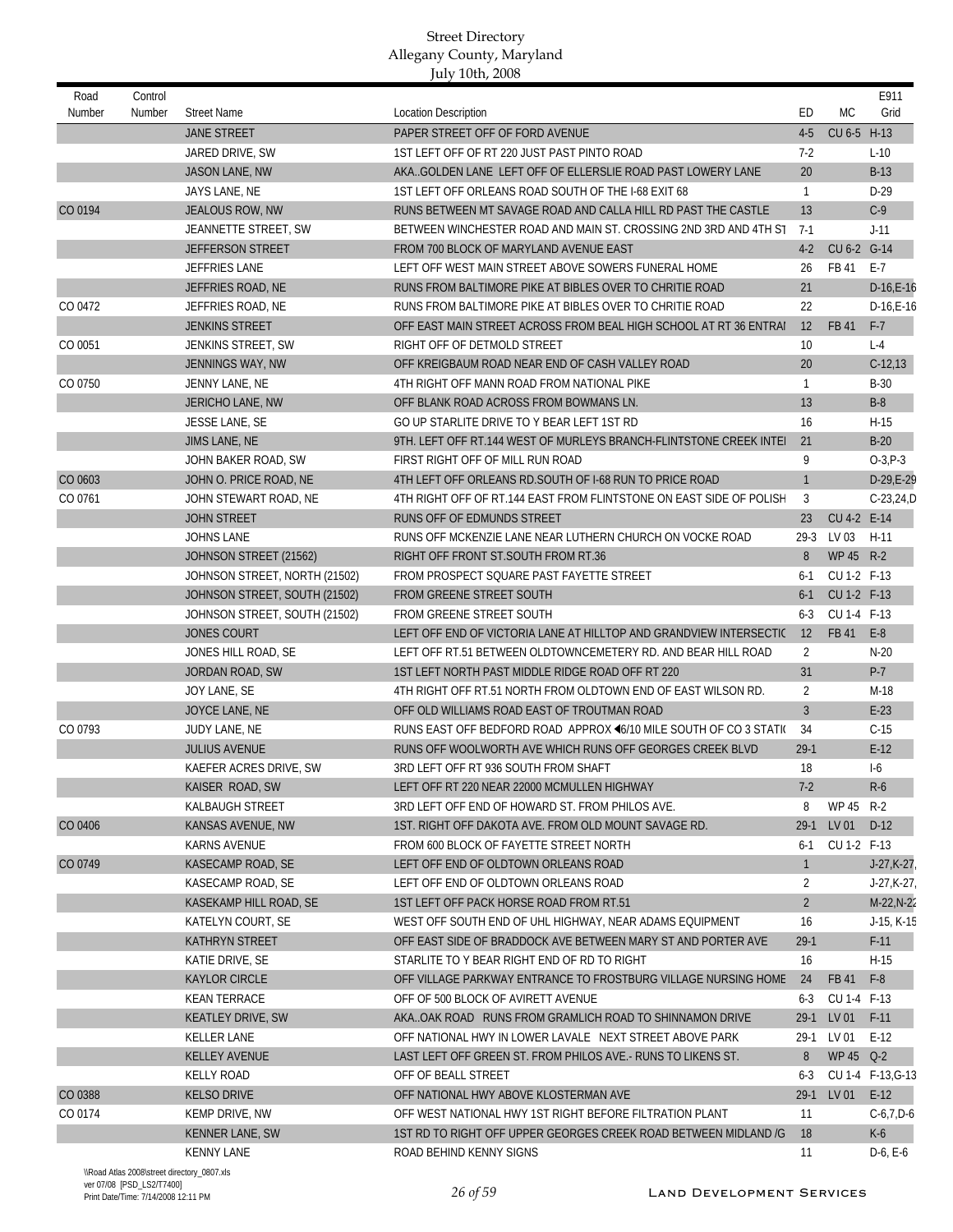| Road    | Control |                           |                                                                   |                |             | E911          |
|---------|---------|---------------------------|-------------------------------------------------------------------|----------------|-------------|---------------|
| Number  | Number  | <b>Street Name</b>        | <b>Location Description</b>                                       | ED             | <b>MC</b>   | Grid          |
|         |         | <b>KENS LANE, SW</b>      | 1st ST. LEFT OFF OF BURNING MINES RD                              | 24             |             | $1-8$         |
|         |         | KENSINGTON ALGONQUIN      | LOCATED AT 1 BALTIMORE STREET                                     | $6-1$          | CU 1-2 F-13 |               |
|         |         | <b>KENT AVENUE</b>        | FROM 600 BLOCK OF LOUISIANA AVENUE EAST                           | $4 - 4$        | CU 6-6 G-14 |               |
|         |         | <b>KENTUCKY AVENUE</b>    | RUNS FROM GREENWAY AVENUE TO WINIFRED ROAD                        | $4-4$          | CU 1-2 G-14 |               |
|         |         | KENTUCKY AVENUE           |                                                                   | $4 - 8$        | CU 6-7 G-14 |               |
|         |         | KEPLINGER LANE, SW        | RIGHT OFF LOWER GEORGES CREEK RD ACROSS FROM MOWBRAY ROAD         | 9              |             | $O-3$         |
| CO 0777 |         | KERNS CEMETERY ROAD, SE   | ROAD GOING TO CEMETERY                                            | $\overline{2}$ |             | $O-23$        |
| CO 0105 |         | <b>KERR ROAD, SW</b>      | OFF UPPER GEORGES CREEK ROAD 2ND RIGHT FRM SHAFT TOWARD FROST     | 18             |             | $H-6.7$       |
|         |         | <b>KETTERMAN LANE, SW</b> | RIGHT OFF RT.220 SOUTH OF PRATTS TIRE                             | 31             |             | $O-7$         |
|         |         | <b>KEYSER LANE, SE</b>    | 1ST RIGHT OFF RT.51 NORTH OF OLDTOWN CEMETERY RD.                 | $\overline{2}$ |             | $N-19$        |
|         | 030828  | KEYSTONE DRIVE, SE        | WEST SIDE OF HIGH GERMANY ROAD, 1000 FT NORTH OF ZIEGLER ROAD     | $\mathbf{1}$   |             | $G-29$        |
|         |         | KIEFER AVENUE             | OFF OF FAYETTE STREET AT CAMDEN AVE TO SOUTH TERRACE              | $6 - 1$        | CU 1-2 F-13 |               |
| CO 0834 |         | KIEFER ROAD, SE           | FOURTH ROAD TO THE LEFT OFF OF RT 51 EAST OF GREEN RIDGE ROAD     | $\overline{2}$ |             | M-24, N-2     |
|         |         | KING STREET               | OFF VIRGINIA AVE SOUTH OF UNDERPASS                               | $4-5$          | CU 6-5 H-13 |               |
| CO 0734 |         | KINGS GROVE ROAD, NE      | CROSS WILLS CREEK RUNS NORTH AND SOUTH                            | 20             |             | $A-13$        |
|         |         | KINGSLEY PLACE            | RUNS FROM 300 BLOCK OF BROADWAY STREET                            | 22             | CU 5-1 F-14 |               |
| CO 0128 |         | KIRBYS ALLEY, SW          | AKAREYNOLDS AVE. RUNS OFF OF PORTER ROAD TO BEECHERS AVENUE       | 24             |             | $F-8$         |
|         |         | KIRK HOLLOW ROAD, SE      | RD TO RIGHT ACROSS FROM SPRING GAP PARK ENTRANCE                  | 16             |             | $L-15$        |
| CO 0588 |         | <b>KIRK ROAD, SE</b>      | RUNS FROM GREEN RIDGE ROAD TO EAST VALLEY ROAD                    | $\overline{2}$ |             | $L-23, 24$    |
|         |         | KISEMORE LANE, NE         | RUNS OFF OF SNOW HILL LANE                                        | 21             |             | $C-21$        |
| CO 0286 |         | KITE AVENUE SW            | RUNS OFF OF MARIGOLD BACK TO S CRESAP STREET                      | $6-6$          |             | $I-11$        |
|         |         | KITTY CARR LANE, SW       | 2ND RIGHT SOUTH OF KETTERMAN LANE OFF MCMULLEN HIGHWAY            | 31             |             | $P-7$         |
|         |         | KIZZIE LANE, NE           | OFF MASON ROAD BETWEEN SMOUSES MILL ROAD AND OLD MT PLEASANT R    | 34             |             | $C-16$        |
|         |         | <b>KLAVE STREET</b>       | OFF OF SHADES LANE TO RIGHT PAST SMITH GARDENS                    | 22             | CU 5-1 E-14 |               |
|         |         | KLINE DRIVE, NW           | OFF OF EITHER KREIGBAUM RD OR MT. SAVAGE RD                       | 20             |             | $C-12$        |
| CO 0070 |         | KLONDIKE ROAD, SW         | BN 176/185 LEFT OFF RT 936 IN NATIONAL RUNS TO KLONDIKE           | 18             |             | $1-5,6, J-6$  |
| CO 0389 |         | KLOSTERMAN AVENUE         | RUNS OFF NATIONAL HWY NEAR LAVALE VFD STATION 1 IN LOWER LAVALE   | $29-1$         | LV 01       | $E-12$        |
|         |         | KNEISLEY DRIVE, NE        | FIRST LEFT OFF LISA DRIVE                                         | 34             |             | $C-15$        |
|         |         | KNIPPENBERG ROAD, SE      | LEFT OFF UHL HIGHWAY ACROSS FROM SQUIRES APT                      | 16             |             | $I-15$        |
| CO 0446 |         | KNOB ROAD, NE             | OFF BEDFORD RD. AT BEIDERLACK, RUNS TO VALLEY ROAD                |                |             | $C-14,15,D$   |
|         |         | KNOB ROAD, NE             | OFF BEDFORD RD. AT BEIDERLACK, RUNS TO VALLEY ROAD                | 23             |             | $C-14,15,D$   |
|         |         | KNOB ROAD, NE             | OFF BEDFORD RD. AT BEIDERLACK, RUNS TO VALLEY ROAD                | 34             |             | $C-14,15,D$   |
|         |         | KNOB ROAD, NE             | 1ST RIGHT OFF VALLEY ROAD NORTH OF BOARDWALK RUNS TO BEDFORD R(   | $5-6$          |             | $C-14, 15, D$ |
| CO 0251 |         | KNOBLEY VIEW AVENUE, SW   | OFF OF OAKWOOD STREET TO DARROWS LANE                             | $7-1$          |             | $J-11$        |
|         |         | KNOX STREET               | FROM 300 N CENTRE STREET TO COLUMBIA STREET                       | 14             | CU 4-1 F-13 |               |
|         |         | KNOX STREET               | FROM 300 N CENTRE STREET TO COLUMBIA STREET                       | 14             | CU 4-1 F-13 |               |
|         |         | KNOX STREET               | FROM 300 N CENTRE STREET TO COLUMBIA STREET                       | 23             | CU 4-2 F-13 |               |
|         |         | KOCH STREET, SE           | RUNS OFF OF MEXICO FARMS ROADTO LEFT PAST THE AIRPORT             | 16             |             | $J-13$        |
|         |         | KOLBERGS DRIVE            | AKA OLD RT.36 TOP OF HILL NORTH OF MAIN ST.                       | 8              | WP 45 Q-2   |               |
| CO 0138 |         | KOMATZ DRIVE, SW          | RUNS BETWEEN HOFFMAN HOLLOW ROAD AND ECKHART CEMETERY ROAD        | 24             |             | $F-8$         |
| CO 0557 |         | KOONTZ ROAD, NE           | 5TH RIGHT OFF RT.144 EAST FROM FLINSTONE AT BOTTOM OF POLISH MTN. | $\mathfrak{Z}$ |             | $D-24,E-24$   |
|         |         | KREIGBAUM ROAD, NW        | AKAOLD RT 36 10610 TO 11509                                       | 20             |             | $C-12$        |
|         |         | KYLE DRIVE, NW            | RIGHT OFF CASH VALLEY RD BEFORE RR CROSSING                       | 20             |             | $D-12$        |
| CO 0012 |         | KYLE HILL ROAD, SW        | RIGHT OFF LOWER GEORGES CREEK RD AFTER CROSSING FLAT ROCK BRID(   | 9              |             | $O-3$         |
|         |         | LAB LANE, NW              | 1ST LEFT OFF OLD MINE ROAD OFF BARRELVILLE ROAD                   | 13             |             | $B-10$        |
|         |         | LABERS LANE, SW           | BOTTOM OF RED HILL OFF OF NATIONAL HWY                            |                | 29-2 LV 02  | $G-10$        |
|         |         | LACEY LANE, SE            | 2ND LEFT OFF OLD OLDTOWN ROAD BETWEEN FROG HOLLOW AND WALNUT      | 16             |             | $L-17$        |
|         |         | LAFAYETTE AVENUE          | FROM QUEEN STREET TO RIVER AVENUE                                 | $4-5$          | CU 6-5 H-13 |               |
|         |         | LAGONDA STREET            | FROM EAST OLDTOWN ROAD BETWEEN CHRISTOPHER PHOTOS AND DAIRY IN    | $4 - 8$        | CU 6-7 G-14 |               |
|         |         | <b>LAINGES LANE</b>       | FROM EAST OLDTOWN ROAD NORTH NEAR DAVIS MOTORS                    | 4-8            | CU 6-7 G-14 |               |
|         |         | <b>LAKE AVENUE</b>        | FROM GEPHART DRIVE WEST                                           | $6 - 5$        | CU 1-3 G-12 |               |
| CO 0483 |         | LAKE GORDON ROAD, NE      | ACROSS EVITTS CREEK BRIDGE AT PAYNES AILIGNMENT INTO PENNSYLVANI  | 34             |             | A-17          |
|         |         | LAKESHORE DRIVE, NE       | OFF I-68 EXIT 50 ENTRANCE ROAD TO ROCKY GAP                       | 21             |             | $C-18$        |
|         |         | LAKEVIEW DRIVE, NE        | RUNS OFF OF LAKESHORE DRIVE                                       | 21             |             | $C-17, 18$    |
|         |         |                           |                                                                   |                |             |               |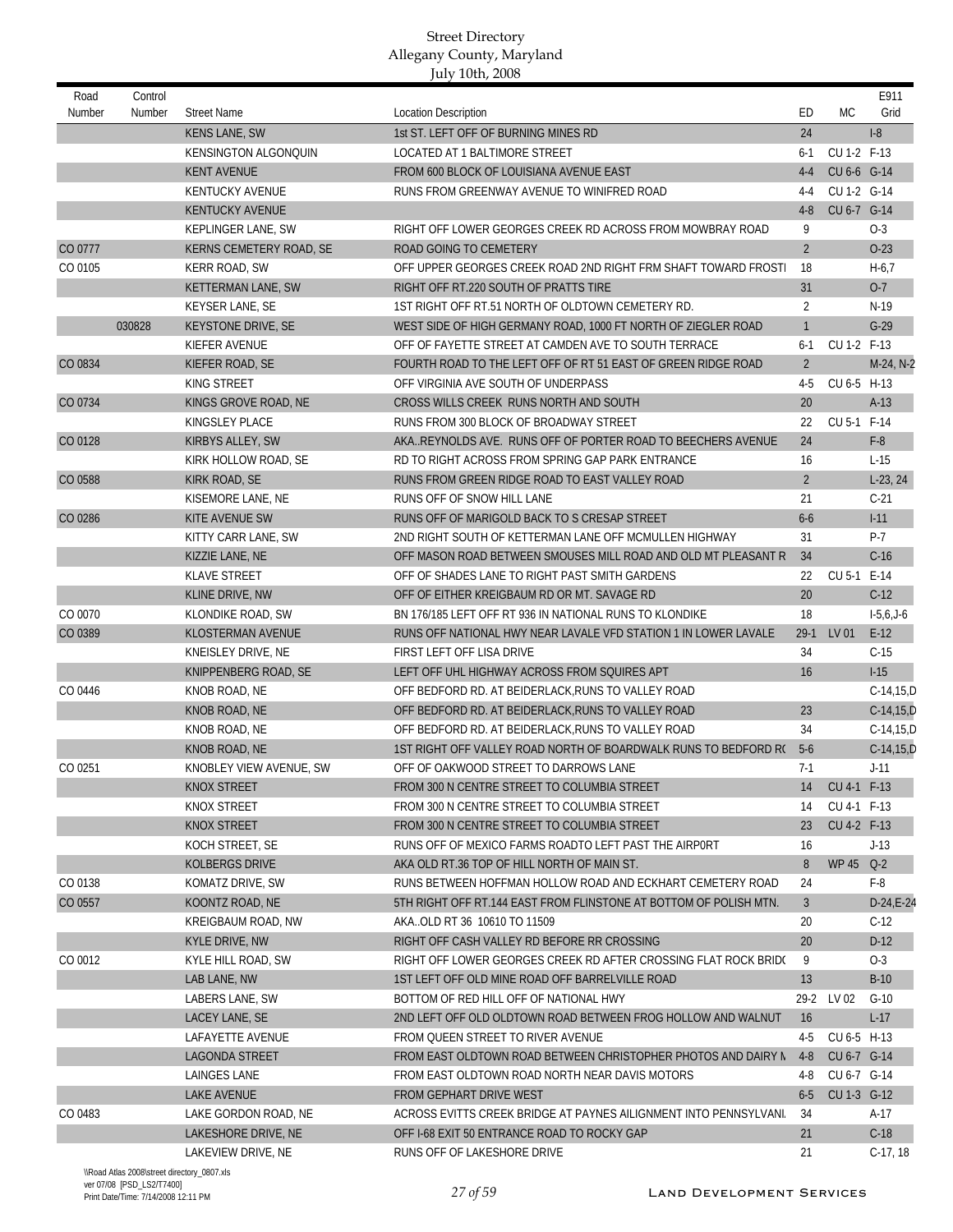| Road<br>Number | Control<br>Number | <b>Street Name</b>           | <b>Location Description</b>                                                      | ED             | <b>MC</b>   | E911<br>Grid          |
|----------------|-------------------|------------------------------|----------------------------------------------------------------------------------|----------------|-------------|-----------------------|
|                |                   | LAKEWOOD DRIVE, SW           | END OF RAWLINGS HEIGHTS DRIVE AND WOODLAWN DRIVE INTERSECTION                    | $7-2$          |             | $N-8$                 |
|                |                   | <b>LAMAR STREET</b>          | UNS BETWEEN PRINCETON AND LEIPER STREETS                                         | 23             | CU 4-2 F-14 |                       |
|                |                   | <b>LAMONT STREET</b>         | RUNS FROM INDUSTRIAL BLVD TO MARYLAND AVE, OLDTOWN ROAD, AND VI                  | $4-2$          | CU 6-2 G-13 |                       |
|                |                   | LAMPPOST LANE, NE            | 2ND RIGHT OFF PLEASANT VALLEY RD. FROM ROCKY GAP ENTRANCE                        | 21             |             | B-18,19               |
|                | 020924            | LANCASTER LANE, SW           | NW/S OF ROUTE 220 SOUTH, 1/3 MILE SW/O KETTERMAN LANE                            | 31             |             | $P-7$                 |
|                |                   | LANDIS DRIVE, SE             | OFF RT 51 NEAR WEST FOOT OF NINE MILE HOUSE HILL                                 | 16             |             | M-16                  |
|                |                   | LANDS END LANE, NE           | AT INTERSECTION OF VALLEY ROAD AND PEA VINE RUN ROAD                             | $5-6$          |             | $A-15$                |
| CO 0676        |                   | LANE AVENUE                  | OFF NATIONAL HWY NEXT TO LAVALE VFD STATION 1                                    | $29-1$         | LV 01       | $E-12$                |
| CO 0677        |                   | <b>LANE AVENUE</b>           | OFF NATIONAL HWY NEXT TO LAVALE VFD STATION 1                                    |                |             | $E-12$                |
|                |                   | LAPP LANE, NW                | LEFT OFF OF OLD HOLLOW ROAD                                                      | 20             |             | $C-12$                |
|                |                   | LARGO ROAD, SE               | LEFT OFF BRICE HOLLOW ROAD 3/4 WAY OUT FROM RT 51                                | 16             |             | $J-16$                |
|                |                   | LARITA LANE, SE              | FIRST ROAD TO LEFT OFF OF EAST WILSON ROAD ON THE OLDTOWN END                    | 2              |             | M-19                  |
|                |                   | LASALLE STREET, SW           | OFF OF AMCELLE STREET                                                            | $7-1$          |             | $J-11$                |
|                |                   | LASHLEY DRIVE, SW            | 1st RIGHT OFF OF VALE SUMMIT ROAD FROM CLARYSVILLE BEFORE I-68                   | 24             |             | $G-8$                 |
| CO 0130        |                   | LATHAN STREET, NW            | LEFT OFF OF PORTER ROAD NEAR ECKHART DELI                                        | 12             |             | $F-8$                 |
|                |                   | LATROBE STREET, SW           | OFF OLD RT 36 AT METHODIST CHURCH RUNS TO HILL STREET                            | 9              | BR 40       | $N-3, O-3$            |
|                |                   | LAURA LANE, SW               | AKA NEW YORK AVENUE OFF RT 220 JUST BEFORE OLD LAKE DRIVE                        | $7-1$          |             | $K-10$                |
|                |                   | <b>LAURA LANE, SW</b>        | AKA NEW YORK AVENUE OFF RT 220 JUST BEFORE OLD LAKE DRIVE                        | $7-1$          |             | $K-10$                |
|                |                   | LAURA LANE, SW               | AKA NEW YORK AVENUE OFF RT 220 JUST BEFORE OLD LAKE DRIVE                        | $7-2$          |             | $K-10$                |
|                |                   | LAURA LANE, SW               | AKA NEW YORK AVENUE OFF RT 220 JUST BEFORE OLD LAKE DRIVE                        | $7-2$          |             | $K-10$                |
|                |                   | LAURA LEE LANE, NE           | OFF BEDFORD ROAD ACROSS FRON OLD HOME PLACE RD. NORTH OF MOON                    | 34             |             | $C-15$                |
|                |                   | LAUREL AVENUE                | RIGHT OFF WEST NATIONAL HIGHWAY BEFORE KENNEY SIGNS                              | 11             | $^\star$    | $E-6, E-7$            |
|                |                   | LAUREL BRANCH TRAIL, NE      | 1ST RIGHT OFF OF FLINTSTONE CREEK ROAD                                           | $\overline{3}$ |             | $A-21$                |
|                |                   | <b>LAUREL COURT</b>          | FROM WHITEOAKS AVENUE WEST                                                       | $4 - 8$        | CU 6-7 H-14 |                       |
| CO 0124        |                   | LAUREL HILL DRIVE, SW        | AKACROMWELL ST RUNS BETWEEN OLD NATIONAL PIKE AND HOFFMAN HO                     | 24             |             | $F-8$                 |
|                | 061205            | LAURELHURST BOULEVARD, SW    | W/S OF MCMULLEN HIGHWAY; S/O BARTON CEMETERY ROAD; LAURELHURST                   | 31             |             | $L-9, L-10,$          |
| CO 0789        |                   | LAUREL RIDGE ROAD, SW        | AKA OVERLOOK ST OFF SOUTH END OF HARDWOOD STREET TO TRAIL RIDGI                  | $7-2$          |             | $K-9$                 |
| CO 0030        |                   | LAUREL RUN CEMETERY ROAD, SW | 1ST LEFT OFF LAUREL RUN ROAD                                                     | 9              |             | $N-3$                 |
| CO 0028        |                   | LAUREL RUN ROAD, SW          | OFF OLD RT 36 BESIDE SHAWS EXXON                                                 | 9              |             | $L-3,M-3,N$           |
|                |                   | LAUREL VALLEY DRIVE, SW      | 2ND LEFT OFF LAUREL RUN ROAD                                                     | 9              |             | $M-3$                 |
|                |                   | LAUREN LANE, NE              | 1 ST LEFT OFF BALCH DRIVE FROM FOREST AVENUE                                     | $5-6$          |             | $D-14$                |
|                |                   | LAVALE AVENUE                | RUNS OFF CAMPGROUND ROAD ACROSS FROM SIMPSON AVE                                 |                | 29-2 LV 02  | $G-11$                |
| CO 0341        |                   | <b>LAVALE BOULEVARD</b>      | OFF NATIONAL HWY JUST ABOVE LAVALE RESCUE SQUAD # 7 - 100                        |                | 29-2 LV 02  | $F-11, G-11$          |
| CO 0343        |                   | <b>LAVALE COURT</b>          | RUNS OFF NATIONAL HWY NEXT TO LAVALE RESCUE SQUAD                                |                |             | 29-2 LV 02 F-11, G-11 |
| CO 0723        |                   | <b>LAVALE TERRACE</b>        | RUNS FROM NORTH LAVALE ST TO GRANT DRIVE PARRALLEL TO NATIONAL I 29-2 LV 02 F-11 |                |             |                       |
|                |                   | <b>LAWSON STREET</b>         | PAPER STREET FROM EVERGREEN TERRACE TO JOHN STREET                               | 23             | CU 4-2 E-14 |                       |
|                | 040323            | LAYMAN STREET, SW            | W/S OF MD 936; N/O MARTIN RUN ROAD; INTERSECTS CURTIN STREET                     | 12             |             | $G-7$                 |
| CO 0111        |                   | LEAKES ALLEY, SW             | RUNS BETWEEN VALE SUMMIT ROAD AND POMPEY SMASH ROAD                              | 24             |             | $H-8$                 |
| CO 0687        |                   | LEE AVENUE, SW               | OFF NEW GEORGES CREEK ROAD IN FRANKLIN                                           | 8              |             | $Q-2$                 |
|                |                   | LEE STREET (21532)           | OFF EAST MAIN STREET BETWEEN BOWERY AND GRANT STREETS                            | 12             | FB 41       | $F-7$                 |
|                |                   | <b>LEE STREET (21540)</b>    | OFF OF FAIRVIEW STREET TO PRATT STREET                                           | 8              | LU 43       | $S-1$                 |
| CO 0241        |                   | LEE STREET, SW               | LEFT OFF OF MCMULLEN HIGHWAY JUST UP FROM WINCHESTER ROAD                        | $7-1$          |             | $J-10$                |
|                |                   | LEE STREET, NORTH (21502)    | FROM WASHINGTON STREET TO VALLEY STREET                                          | $6-1$          | CU 1-2 F-13 |                       |
|                |                   | LEE STREET, SOUTH (21502)    | FROM WASHINGTON STREET TO BEALL STREET                                           | $6-1$          | CU 1-2 F-13 |                       |
|                |                   | LEE STREET, SOUTH (21502)    | FROM WASHINGTON STREET TO BEALL STREET                                           | $6 - 3$        | CU 1-4 F-13 |                       |
|                |                   | LEFEVRE ROAD                 | FROM THE INTERSECTION OF FAYETTE AND CAMDEN NORTHWEST                            | $6-1$          |             | CU 1-2 F-12,13        |
|                |                   | LEFEVRE ROAD                 | FROM THE INTERSECTION OF FAYETTE AND CAMDEN NORTHWEST                            | $6-5$          |             | CU 1-3 F-12,13        |
|                |                   | LEGION ROAD, SW              | LEFT OFF LEGISLATIVE RD. ACROSS FROM "B" STREET                                  | 9              | BR 40 0-3   |                       |
|                |                   | <b>LEGION STREET</b>         | PAPER STREET RUNS FROM YALE STREET NORTHWEST                                     | 22             | CU 5-1 E-14 |                       |
|                |                   | LEGISLATIVE ROAD EXT., SW    | LEFT OFF LEGISLATIVE RD. ACROSS FROM BIBLE BAPTIST CHURCH                        | 9              | BR 40 0-3   |                       |
|                |                   | LEGISLATIVE ROAD, SW         | AKA OLD RT 36 RUNS THROUGH BARTON THE MAIN ROAD                                  | 9              |             | BR 40 N-3,0-3         |
|                |                   | LEIPER STREET                | RUNS FROM PRINCETON STREET NORTHEAST                                             | 22             |             | CU 5-1 E-14, F-14     |
|                |                   | LEIPER STREET                | RUNS FROM PRINCETON STREET NORTHEAST                                             | 23             |             | CU 4-2 E-14, F-14     |
|                |                   | LELAND TERRACE               | PAPER STREET FROM EVERGREEN TERRACE NORTHEAST                                    | 23             | CU 4-2 E-14 |                       |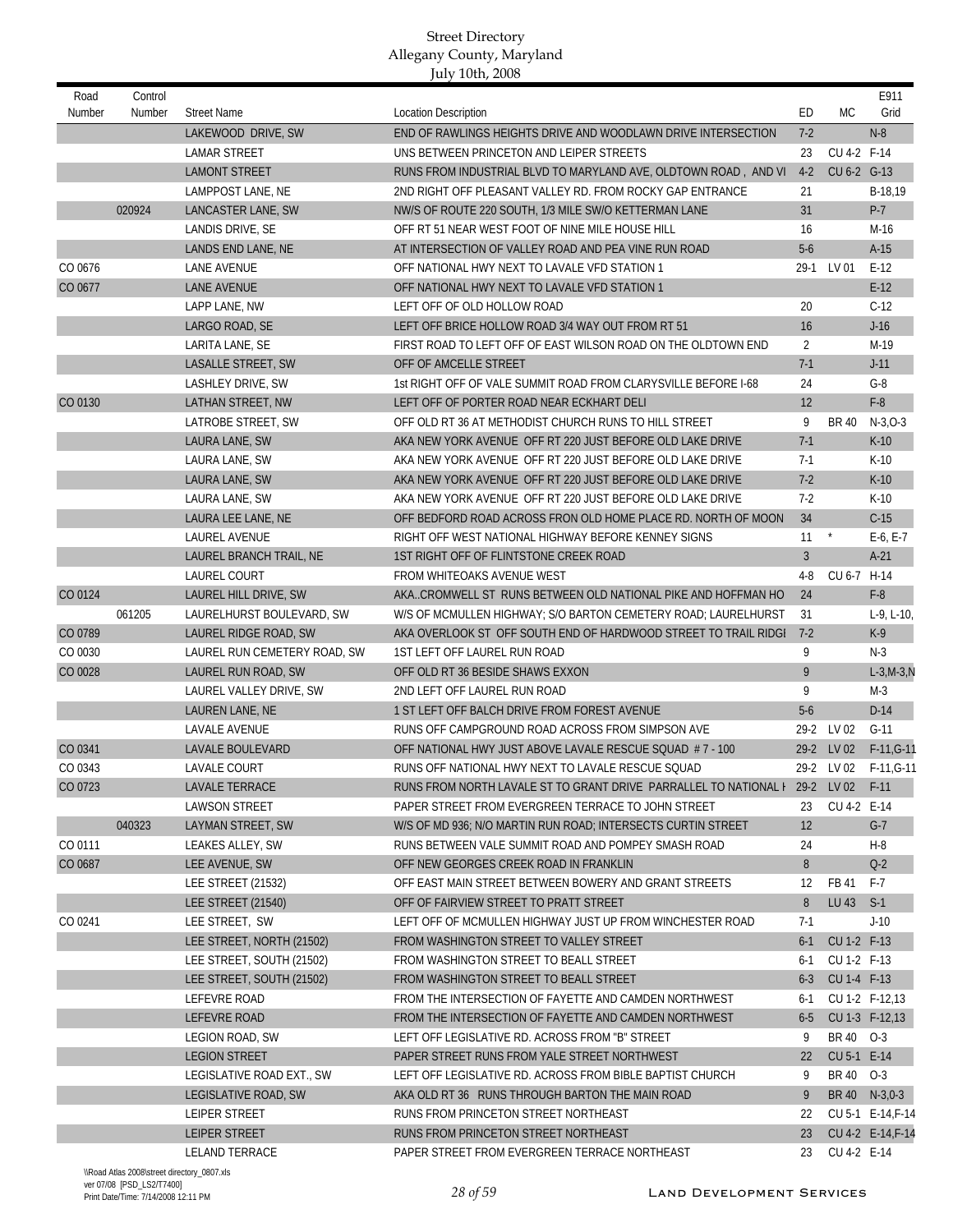| Road<br>Number | Control<br>Number | <b>Street Name</b>      | <b>Location Description</b>                                           | ED             | <b>MC</b>   | E911<br>Grid      |
|----------------|-------------------|-------------------------|-----------------------------------------------------------------------|----------------|-------------|-------------------|
|                |                   |                         |                                                                       |                |             |                   |
|                |                   | LEMASTER LANE, NE       | RUNS LEFT OFF OF SCHELLSBURG ROAD JUST ACROSS RR CROSSING             | 20             |             | $A-13$            |
|                |                   | <b>LEMMERT STREET</b>   | AKA LEMMERT ALLEY RIGHT OF WEST MAIN STREET BEFORE SHOP AN GO         | 11             | FB 41       | $E-7$             |
|                |                   | LEMUEL DRIVE, SE        | 2ND RIGHT OFF RT.51 NORTH OF OLDTOWN CEMETERY RD.                     | $\overline{2}$ |             | N-19              |
|                |                   | <b>LENA STREET</b>      | RUNS FROM 300 BLOCK OF N CENTRE STREET EAST                           | $5-4$          | CU 3-2 E-13 |                   |
|                |                   | <b>LENNOX PLACE</b>     | FROM 300 BLOCK OF N CENTRE STREET EAST                                | 14             | CU 4-1 F-13 |                   |
|                |                   | LENORE VIEW, SE         | OFF SPRING LANE RUNS TO RIGHT AND LEFT                                | 16             |             | $J-15$            |
|                |                   | <b>LENOX STREET</b>     | PAPER STREET FROM BROADWAY TO APPEARSON                               | 22             | CU 5-1 F-14 |                   |
|                |                   | LERAE STREET, NE        | RUNS WEST OFF BEDFORD ROAD BESIDE THE LOOKING GLASS                   | 34             |             | $B-15$            |
|                |                   | LESLIE LANE, NE         | RIGHT OFF WILLOWBROOK ROAD FROM 1-68 JUST WEST OF ACC.                | 22             | CU 5-1 F-15 |                   |
| CO 0544        |                   | LEVI ROAD, SE           | 1ST LEFT OFF THE RUBY RD. FROM EAST WILSON ROAD                       | 2              |             | $J-19$ , K $-19$  |
| CO 0628        |                   | LEWIS HEIGHTS DRIVE, SW | AKA HILL TOP TERRACE RUNS FROM FRITZ DRIVE TO STONE POINT ROAD        | $29-3$         | LV 03       | $H-10, I-10$      |
|                |                   | LEWIS LANE, SW          | 1ST LEFT OFF MCMULLEN HIGHWAY SOUTH OF KETTERMAN LANE                 | 31             |             | $P-7$             |
|                |                   | LEWS LANE, SW           | RIGHT OFF OF RED ROCK LANE FROM RT 220 AND OLD RT 220 INTERSECTION    | 8              |             | $T-5$             |
|                |                   | <b>LEXINGTON AVENUE</b> | FROM 100 BLOCK OF KING STREET SOUTH TO WEST MARY STREET               | 4-5            | CU 6-5 H-13 |                   |
|                |                   | LIBERTY STREET, NORTH   | FROM BALTIMORE STREET TO BEDFORD STREET                               | 14             | CU 4-1 F-13 |                   |
|                |                   | LIBERTY STREET, SOUTH   | FROM BALTIMORE STREET TO HARRISON STREET                              | 14             | CU 4-1 F-14 |                   |
|                |                   | <b>LIGHT STREET</b>     | RIGHT OF LONG AVENUE TO N CRESAP STREET                               | $6-6$          |             | $H-12$            |
|                |                   | <b>LIKENS STREET</b>    | LEFT OFF END OF SPRING ST. FROM ROSS ST.                              | 8              | WP 45       | $Q-2$             |
|                |                   | LILAC COURT, SW         | 2ND RD TO EAST OF RT 220 PAST CONDA WAY                               | $7-2$          |             | $O-8$             |
|                |                   | LILAC LANE, NE          | OFF UPPER EASTMAN ROAD 1ST ROAD TO LEFT                               | 34             |             | $D-15$            |
|                |                   | LILLIAN DRIVE, SW       | LAST RIGHT OFF LOUISE DR RUNS TO CEDARWOOD DR                         | $7-2$          |             | $K-10$            |
| CO 0511        |                   | LIMESTONE ROAD, SE      | OFF STARLITE TO Y BEAR LEFT                                           | 16             |             | $H-15$            |
|                |                   | <b>LINCOLN DRIVE</b>    | LEFT OFF TOP OF LINCOLN ST. - RUN TO CENTRAL AVE.                     | 8              | WP 45 R-2   |                   |
|                |                   | LINCOLN LANE            | LEFT OFF TOP OF LINCOLN ST. - RUN TO CENTRAL AVE.                     | 8              | WP 45 R-2   |                   |
|                |                   | LINCOLN STREET          | RUNS FROM MARIETTA STREET NORTH TO PEARRE AVENUE                      | 23             |             | CU 4-2 E-14, F-14 |
|                |                   | LINCOLN STREET          | RUNS BETWEEN LAVALE AVENUE AND PARK AVENUE                            | $29-2$         | LV 02       | G-11              |
|                |                   | LINCOLN STREET          | OFF MAIN ST. AT JAKES SERVICE STATION RUNS TO PHILOS AVE.             | 8              | WP 45 R-2   |                   |
| CO 0324        |                   | LINDA WAY               | VOCKE ROAD ENTRANCE TO COVERWOOD                                      | $29-3$         | LV 03       | $G-10,11$         |
|                |                   | LINDEN STREET (21502)   | FROM 400 BLOCK OF DAVIDSON STREET TO BELFORD STREET                   | 23             | CU 4-2 F-14 |                   |
|                |                   | LINDEN STREET (21532)   | RIGHT OFF SOUTH WATER STREET ACROSS FROM PARK AVENUE RUNS TO P        | 26             | FB 41 F-6,7 |                   |
|                |                   | LINDNER LANE, NE        | FROM RT 220 1 ST ROAD TO LEFT PAST MORNINGSIDE DRIVE                  | 34             |             | $D-15$            |
|                |                   | LINDSAY WAY, NE         | OFF OF ROUTE 220 NEAR STATE LINE RUNS OFF TO THE RIGHT                | 34             |             | $A-16$            |
|                |                   | LINK DRIVE, SW          | OFF MCMULLEN HIGHWAY NEAR TRI STATE OXYGEN                            | $6-6$          |             | $I-11$            |
|                |                   | LINN AVENUE             | OFF OF BOWLING STREET                                                 | 6-6            |             | $H-12$            |
|                |                   | LINWOOD AVENUE          | PAPER STREET OFF OF ALGONQUIN HIGHWAY                                 | $6 - 5$        | CU 1-3 F-12 |                   |
| CO 0769        |                   | LIONZ LANE, NW          | AKAJAMES ST RUNS FROM MT SAVAGE RD TO OLD MT SAVAGE RD NEAR SP 29-1   |                | LV 01       | $E-12$            |
|                |                   | LIPPOLD WAY, NE         | SOUTH ON CHRISTIE ROAD FROM I-68, 1/4 MILE ON LEFT                    | 22             |             | $E-15$            |
|                |                   | LISA DRIVE, NE          | RUNS WEST OFF BEDFORD ROAD NEAR AMERICAN LEISURE                      | 34             |             | $C-15$            |
|                |                   | LITTLE LANE, SE         | FIRST ROAD TO LEFT OFF CREEK SIDE ROAD FROM FRANKLIN                  | 16             |             | $G-15, H-15$      |
|                |                   | LITTLE LANE, SW         | OFF WILLIAMS ROAD PAST CHRISTIE RD SECOND RD TO RIGHT (DIRT)          | 8              |             | $Q-2$             |
| CO 0100        |                   | LITTLE RUN ROAD, SW     | AKA DREWS LN 2ND LEFT OFF OLD MIDLOTHIAN RD PAST POST OFFICE          | 18             |             | $G-6$             |
|                | 0806003           | LITTLE SPRING TRAIL, NE | FROM MD 144, TAKE RIGHT OFF OF TENSOR LANE, ENDS AT EAST HANCOCK I    | 3              |             | B-23, C-2.        |
|                |                   | LITTLE VALLEY DRIVE, NE | 1ST LEFT OFF VALLEY ROAD NORTH PAST KNOB ROAD                         | $5-6$          |             | B-14,15           |
|                |                   | LITTLE WELSH ROAD, SW   | BN 175/168 OFF WELSH HILL ON RIGHT CROSS FROM SMITTY'S ROAD           | 12             |             | $F-7$             |
|                |                   |                         |                                                                       |                |             |                   |
|                |                   | LIVENGOOD LANE, SE      | 2ND LEFT OFF OLDTOWN END OF EAST WILSON ROAD FROM RT.51               | $\overline{2}$ |             | $M-19$            |
|                | 0606019           | LIZZIE AVENUE, NW       | LOWER HOMEWOOD: SOUTH SIDE OF DAKOTA AVENUE, EAST OF DUBLIN STR 29-1  |                | LV-01       | $D-12$            |
| CO 0638        |                   | LLEWELLYN AVENUE, SW    | 3RD ROAD TO EAST SIDE OF RT 220 WHEN YOU GET TO RAWLINGS ACROSS R 7-2 |                |             | $N-9$             |
|                |                   | LOAR AVENUE, SW         | EAST SIDE OF RT 220 JUST BEFORE RAWLINGS LANE                         | 7-2            |             | $N-9$             |
| CO 0115        |                   | LOARTOWN ROAD, SW       | 4th LEFT OFF OF VALE SUMMIT ROAD (RT 55) FROM CLARYSVILLE             | 24             |             | $H-8$             |
| CO 0520        |                   | LOCKHOUSE ROAD, SE      | TO LEFT OFF RIVER ROAD UNDER PPG ROAD                                 | 16             |             | $J-14$ , K $-14$  |
| CO 0402        |                   | LOCUST GROVE ROAD, NW   | AKA RAILROAD ST MAIN ROAD RUNNING INTO LOCUST GROVE AREA              | $29-1$         | LV 01       | $D-12,E-12$       |
|                |                   | <b>LOCUST STREET</b>    | OFF OF THE 600 BLOCK OF PATTERSON AVENUE                              |                |             | $G-11$            |
|                |                   | LOCUST STREET (21502)   | #40 - 50 RUNS OFF BRADDOCK ROAD                                       | $29 - 2$       | LV 02       | $G-11$            |
|                |                   | LOCUST STREET (21502)   | #5-8 RUNS OFF NATIONAL HWY ACROSS FROM LAVALE VFD STATION 2           | 6-3            | CU 1-4 F-13 |                   |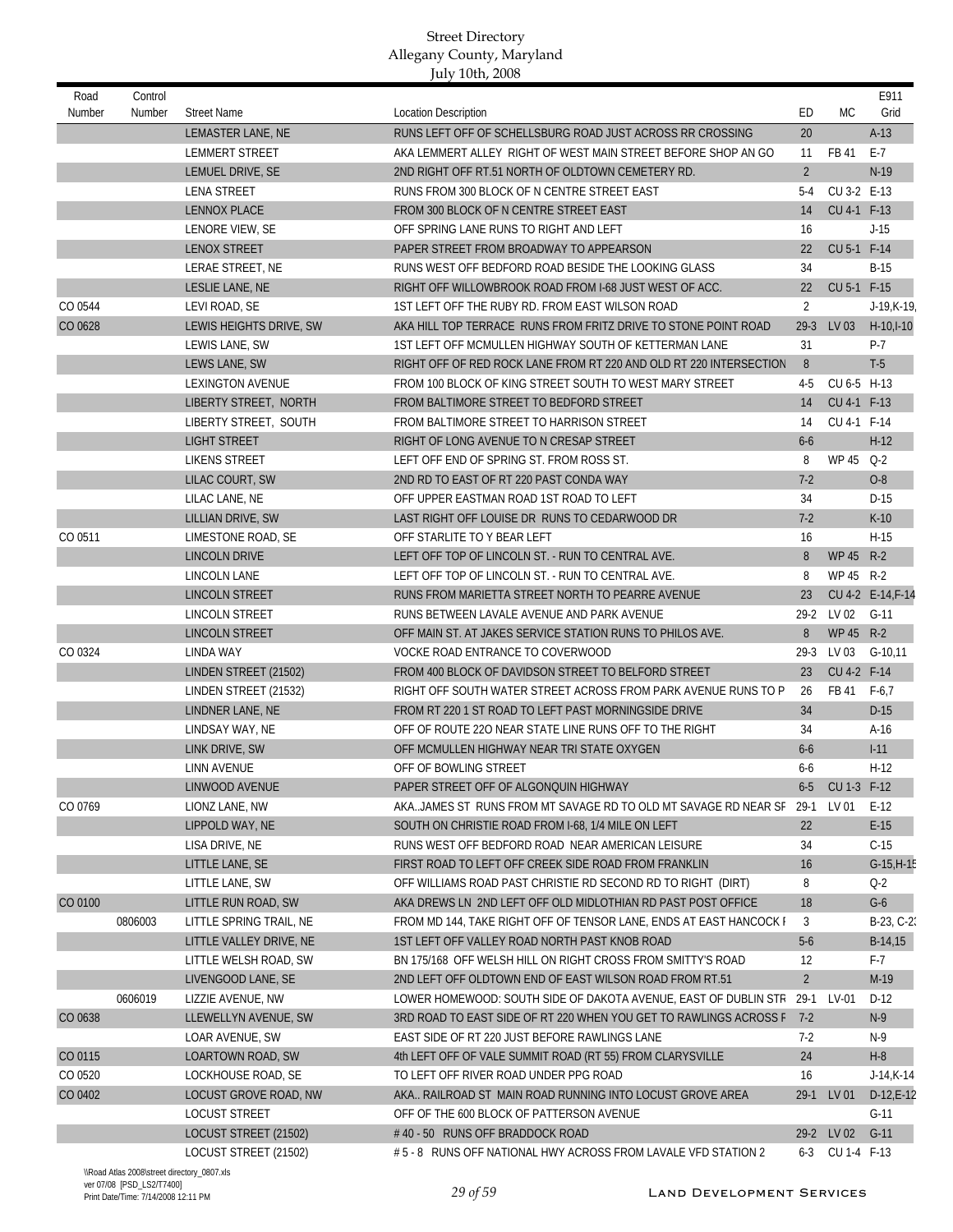| Road<br>Number | Control<br>Number | <b>Street Name</b>                       | <b>Location Description</b>                                                | ED              | МC           | E911<br>Grid     |
|----------------|-------------------|------------------------------------------|----------------------------------------------------------------------------|-----------------|--------------|------------------|
|                |                   | LOCUST STREET (21532)                    | 1ST RIGHT OFF LINDEN STREET RUNS TO ORMOND STREET                          | 26              | FB 41        | $E - 7, F - 7$   |
| CO 0202        |                   | LOG ROW, NW                              | FIRST RIGHT OFF CALLA HILL ROAD                                            | 13              |              | $B-9$            |
| CO 0204        |                   | LOG ROW, NW                              | FIRST RIGHT OFF CALLA HILL ROAD                                            | 13              |              | $B-8$            |
|                |                   | LOG TRAIL ROAD, SW                       | WEST OFF SOUTH CRESAP STREET                                               | $6-6$           |              | $I-11, H-11$     |
|                |                   | <b>LOGGIN LANE, SW</b>                   | FIRST RIGHT OFF OF PINEY MOUNTAIN ROAD FROM RT 40                          | 24              |              | $F-8$            |
|                |                   | <b>LOGSDON LANE, NW</b>                  | RIGHT OFF SLABTOWN ROAD BEFORE BESHIELDS LANE                              | 13              |              | $D-8,9$          |
|                |                   | LOHI DRIVE, SW                           | 2ND RIGHT OFF MILL RUN ROAD FROM LWR. GEORGES CREEK ROAD                   | 9               |              | $O-2,3$          |
|                |                   | LOIS LANE, NE                            | 2ND LEFT OFF RT.144 WEST OF MURLEYS BRANCH-FLINTSTONE CREEK INTEI          | 21              |              | B-21, C-21       |
| CO 0771        |                   | LONACONING STREET, SW                    | OFF END OF CHESTNUT STREET RUNS TO PARADISE STREET                         | 18              | <b>MD 44</b> | $J-6,K-6$        |
| CO 0269        |                   | LONE OAK ROAD, SW                        | OFF OF RT 220 S TO BRANT RD 2ND RIGHT SOUTH OF WINCHESTER ROAD             | $7-1$           |              | $J-10$ , K $-10$ |
|                |                   | LONESOME PINE DRIVE, NE                  | 2ND RIGHT OFF GREEN RIDGE RD. FROM NATIONAL PIKE                           | $\mathbf{1}$    |              | $B-27$           |
| CO 0295        |                   | LONG AVENUE, SW                          | 1ST RIGHT OFF MCMULLEN HIGHWAY SOUTH OF FIRE DEPARTMENT                    | $6-6$           |              | $H-12$           |
| CO 0354        |                   | <b>LONG DRIVE</b>                        | RUNS OFF NATIONAL HWY AT METHODIST CHURCH RUNNING TO CASH VALLE 29-2 LV 02 |                 |              | $F-11$           |
|                |                   | LONG DRIVE                               | RUNS OFF OF OLDTOWN ROAD BETWEEN SOUTH STREET AND WEMPE DRIVE              | $4-3$           | CU 6-3 G-14  |                  |
|                |                   | LONG FARM ROAD, SE                       | FIRSR RIGHT OFF OF ROUTE 51 IN SUNNY FLATS AREA                            | $\overline{2}$  |              | $N-21, O-20$     |
|                |                   | LONG HILL DRIVE, SW                      | 3RD ROAD OFF RT 220 PAST RT 956                                            | $7-2$           |              | $L-9,M-9$        |
|                |                   | LONG MOUNTAIN ROAD, SW                   | STONEYRUN ROAD TO SECOND Y BEAR TO THE RIGHT                               | 9               |              | $Q - 3, 4$       |
|                |                   | <b>LONG STREET</b>                       | OFF OF AVIRETT AVENUE BEHIND THE MOOSE CLUB                                | $6 - 3$         | CU 1-4 F-13  |                  |
|                |                   | LONG VIEW DRIVE                          | SECOND LEFT OFF OF C STREET                                                | $29-1$          | LV 01        | $F-12$           |
|                |                   | LONGS HOLLOW ROAD, SE                    | OFF OF RUPPENKAMP ROAD FIRST ROAD TO LEFT GOES UP THE HILL                 | 16              |              | $H-15.1-15$      |
|                |                   | <b>LONGS ISLAND</b>                      | ENTER VIA KEYSER W.VA.                                                     | 31              |              | $U-5$            |
|                |                   | LONGWOOD AVENUE                          | RUNS OFF OF SETON DRIVE TO THE WEST                                        | $6-5$           | $^\star$     | $F-12, G-12$     |
|                |                   | LOOP ROAD                                | OFF EAST COLLEGE AVENUE TO BRADDOCK STREET THROUGH FSU                     | 26              |              | $F-6, 7$         |
| CO 0089 & 0090 |                   | LORD ROAD, SW                            | BN 185/176 AKA BACK ST, CUTTER DR 1ST RT OFF KLONDIKE RD ABOVE LEGIS       | 18              |              | $1-5$            |
|                |                   | LOTUS AVENUE, SW                         | THIRD ROAD TO RIGHT OFF OF MARIGOLD                                        | $6-6$           |              | $I-11$           |
|                |                   | LOUELLA AVENUE, SE                       | FROM RT 51 TO BLUE VALLEY ROAD 1/2 WAY UP TO RIGHT                         | 16              |              | $1-15$           |
|                |                   | <b>LOUISA LANE</b>                       | FIRST LEFT OFF OF HELEN STREET                                             | 23              | CU 4-2 E-14  |                  |
| CO 0267        |                   | LOUISE DRIVE, SW                         | AKA BURKEY DRIVE OFF RT 220 2ND STREET PAST WILSON WELDING                 | $7-1$           |              | $K-10$           |
|                |                   | LOUISE DRIVE, SW                         | AKA BURKEY DRIVE OFF RT 220 2ND STREET PAST WILSON WELDING                 | $7-1$           |              | $K-10$           |
|                |                   | LOUISE DRIVE, SW                         | AKA BURKEY DRIVE OFF RT 220 2ND STREET PAST WILSON WELDING                 | $7-2$           |              | $K-10$           |
|                |                   | <b>LOUISIANA AVENUE</b>                  | FROM WILLIAMS STREET TO OLDTOWN ROAD                                       | $4 - 4$         | CU 6-6 G-14  |                  |
| CO 0167        |                   | <b>LOVELL AVENUE</b>                     | OFF CLARY AVENUE FROM SHAW STREET TO TALCOTT AVENUE                        | 11              |              | $E-7$            |
|                |                   | LOWELL AVENUE                            | OFF OF 800 BLOCK OF FREDERICK STREET WEST                                  | 23              | CU 4-2 E-14  |                  |
|                |                   | LOWELL PLACE                             | RUNS OFF OF N CENTRE STREET TO RAILROAD TRACKS BELOW SMITH STRE            | 14              | CU 4-1 F-13  |                  |
| CO 0189        |                   | LOWER BANK STREET, NW                    | FIRST LEFT OFF OF FOUNDRY ROW BESIDE THE TENNIS COURT                      | 13              |              | $C-9$            |
|                |                   | LOWER CONSOL ROAD                        | LEFT OFF OF SOUTH WATER STREET PAST OLD ARMORY                             | 26              | FB 41        | F-6              |
| CO 0158        |                   | LOWER CONSOL ROAD, NW                    | LEFT OFF OF SOUTH WATER STREET PAST OLD ARMORY                             | 26              |              | $F-6$            |
|                |                   | LOWER GEORGES CREEK ROAD, SW             | 15300-15560 RT.36 FROM BUSKIRK HOLLOW RD.TO STATE ROADS GARAGE             | 10              |              | K-6, P-3         |
|                |                   | LOWER GEORGES CREEK ROAD, SW             | 17921-18429 AKA RT 936 NORTH OF TOWN LIMITS TO PEKIN                       | 10 <sup>°</sup> |              | $K-6, P-3$       |
|                |                   | LOWER GEORGES CREEK ROAD, SW             | 16915-17510 RT.36 FROM WEST-MAR SOUTH TO POWER LINES                       | 18              |              | $K-6, P-3$       |
|                |                   | LOWER GEORGES CREEK ROAD, SW             | AKA OLD RT.36 THRU PEKIN                                                   | 18              |              | K-6, P-3         |
|                |                   | LOWER GEORGES CREEK ROAD, SW             | ROUTE 936                                                                  | 8               |              | K-6, P-3         |
|                |                   | LOWER GEORGES CREEK ROAD, SW             | 19404-20612 AKA RT 936 SOUTH OF TOWN LIMITS                                | 9               |              | K-6, P-3         |
| CO 0009        |                   | LOWER GEORGES CREEK ROAD, SW             | RT.36 NORTH FROM POWELLS GROC. TO STATE ROADS GARAGE                       |                 |              | $P-3,0-3$        |
| CO 0216        |                   | LOWER SUNNYSIDE ROAD, NW                 | 1ST LEFT OFF OF WOODCOCK HOLLOW ROAD                                       | 13              |              | $C-10$           |
| CO 0531        |                   | LOWER TOWN CREEK ROAD, SE                | 4TH LEFT OFF RT.51 NEAR #20700 SOUTH OF OLDTOWN                            | $\overline{2}$  |              | $H-21, N-2$      |
|                |                   | LOWER TOWN CREEK ROAD, SE                | FROM OLIVER BELTZ ROAD TO TOWN CREEK ROAD                                  | $\mathfrak{Z}$  |              | $H-21,N-21$      |
|                |                   | LOWERY LANE, NW                          | LEFT OFF OF ELLERSLIE RD PAST TWIN OAKS STREET                             | 20              |              | $B-12,13$        |
|                |                   | <b>LOWES STREET</b>                      | FROM THE JUNCTION OF LAFAYETTE AND RIVER AVENUES WEST                      | $4-5$           | CU 6-5 H-13  |                  |
|                |                   | <b>LOWNDES TERRACE</b>                   | OFF OF THOMPSON AVENUE AT DALE AVENUE                                      | $6 - 5$         | CU 1-3 F-13  |                  |
|                |                   | <b>LUCAS HEIGHTS</b>                     | SUBDIVISION OFF SHORTEST DAY ROAD INCLUDING BUTLER, SNYDER, DEAN           | $29-1$          |              | $E-11$           |
| CO 0273        |                   | LUCKY VALLEY ROAD, SW                    | LEFT OFF BRANT ROAD ON TURN AT TOP BEFORE SHADYBROOK LANE                  | 7-2             |              | $J - 9,10$       |
|                |                   | LUTEMAN ROAD                             | OFF THE 700 BLOCK OF FAYETTE STREET NORTHWEST                              | $6-1$           | CU 1-2 F-13  |                  |
|                |                   | LUTHER LANE, SE                          | 2ND LEFT OFF CHRISTIE ROAD FROM WILLIAMS ROAD                              | 22              |              | $G-15$           |
|                |                   | WDoad Atlac 2009/ctroot directory 0907 v |                                                                            |                 |              |                  |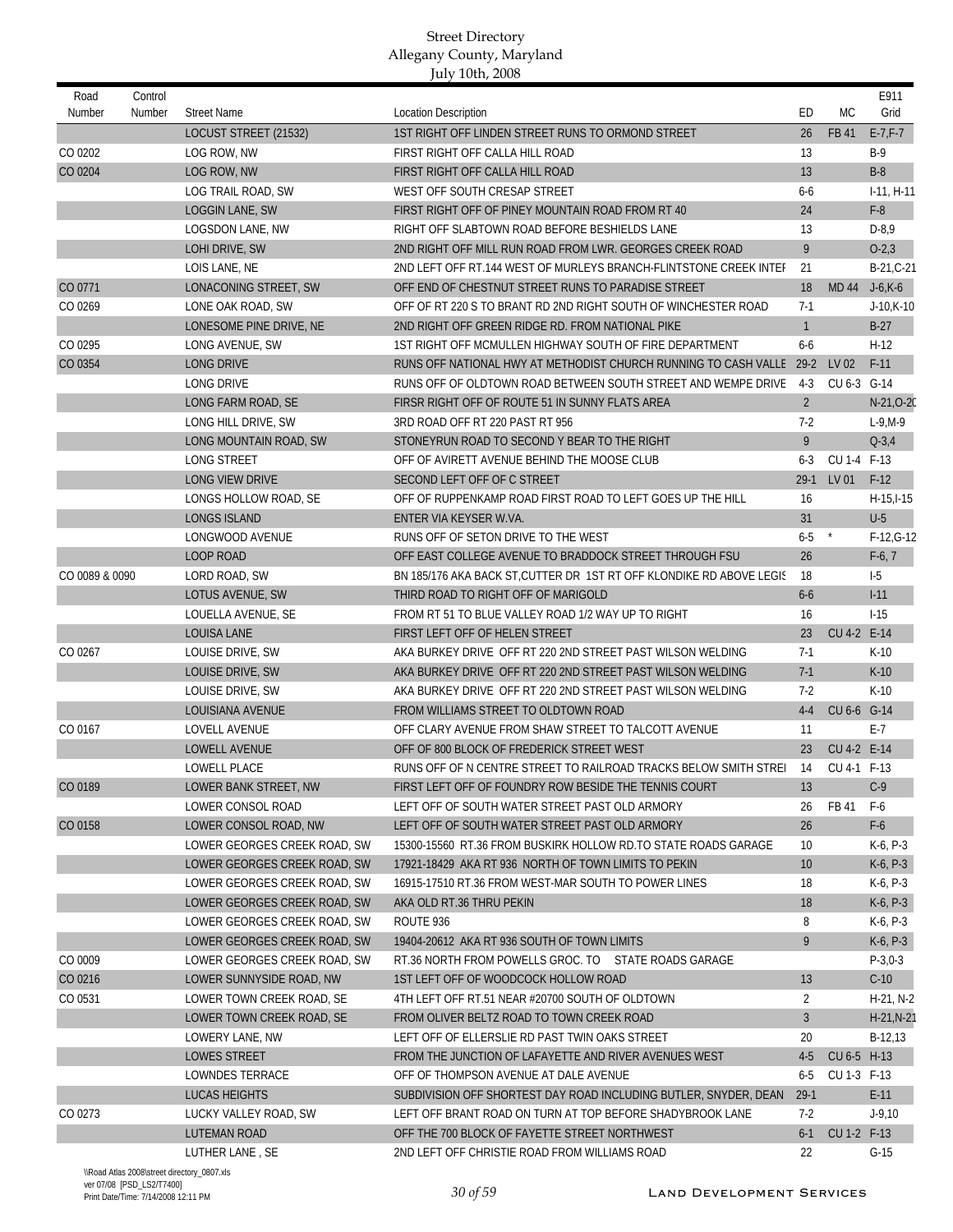| Road      | Control |                             |                                                                      |                |             | E911              |
|-----------|---------|-----------------------------|----------------------------------------------------------------------|----------------|-------------|-------------------|
| Number    | Number  | <b>Street Name</b>          | <b>Location Description</b>                                          | ED             | МC          | Grid              |
| CO 0136   |         | LUZNAR LANE, SW             | OFF OF KIRBY'S ALLEY BETWEEN PORTER ROAD AND BEECHERS AVENUE         | 24             |             | $F-8$             |
|           |         | LYBARGER LANE, NE           | RUNS OF KINGS GROVE ROAD                                             | 20             |             | $A-13$            |
|           |         | LYNN STREET (21502)         | RUNS OFF THE END OF ROBBINS TERRACE WEST                             | $6 - 3$        | CU 1-4 F-13 |                   |
|           |         | LYNN STREET (21562)         | 5TH LEFT OFF ROCK ST. FROM HAMMOND ST.                               | 8              | WP 45 R-2   |                   |
| CO 0570   |         | M.V. SMITH ROAD, NE         | OFF I-68 AT EXIT 64 COVERS EVEN HOUSE NUMBERS                        | $\mathbf{1}$   |             | $E-26,27, F$      |
| CO 0849   |         | M.V. SMITH ROAD, NE         | OFF I-68 AT EXIT 64                                                  |                |             | $F-27$            |
|           |         | MACDONALD TERRACE           | OFF OF LUTEMAN ROAD WEST                                             | $6 - 1$        |             | CU 1-2 F-12,13    |
|           |         | MACDONALD TERRACE           | OFF OF LUTEMAN ROAD WEST                                             | $6 - 5$        |             | CU 1-3 F-12,13    |
|           |         | MACES LANE, NE              | 1ST LEFT OFF KNOB ROAD FROM BEDFORD ROAD                             | 23             |             | $D-14$            |
|           |         | <b>MACHIN LANE, SW</b>      | 4TH LEFT OFF OF RT 220 N OF MIDDLE RIDGE ROAD NEAR DANVILLE CHURCH   | 31             |             | P-7               |
| CO 0188   |         | <b>MACS HILL ROAD, NW</b>   | LEFT OFF OF FOUNDRY ROW RUNS BETWEEN FOUNDRY AND PATTY BAKER         | 13             |             | $C-9$             |
|           |         | <b>MACY DRIVE</b>           | RUNS TO RIGHT OFF BRADDOCK RD GOING FROM LAVALE TO SUNSET VIEW       | $29-3$         | LV 03       | $G-11$            |
|           |         | MADELINE DRIVE, SE          | RUNS OFF OF THE EAST END OF HELENA DRIVE NORTH                       | $\overline{2}$ |             | $N-20$            |
|           |         | MADISON AVENUE, NE          | 2ND LEFT OFF SHELTON AVENUE OR 2ND RIGHT OFF NOGLEY ST FROM VALL     | $5-6$          |             | $C-14$            |
|           |         | <b>MADISON STREET</b>       | AKA BENNETT LANE OFF OF FRANKLIN STREET TO THE RIGHT JUST ABOVE H    | $5-4$          | CU 3-2 E-13 |                   |
|           |         | <b>MAGNOLIA COURT</b>       | OFF OF WHITE OAKS AVENUE WEST                                        | $4 - 8$        | CU 6-7 H-14 |                   |
|           |         | MAGRUDER STREET             | RUNS OFF THE 200 BLOCK OF LEE STREET TO SARTATOGA STREET             | $6 - 1$        | CU 1-2 F-13 |                   |
|           |         | MAHOGANY AVENUE, SW         | RUNS OFF OF BOWLING STREET BETWEEN PECAN AND ELM TOWARD THE PO       | $6 - 6$        |             | $H-12$            |
| CO 0245   |         | MAIN STREET, SW             | OFF RT 220 AT POWLEN EQUIPMENT BUILDING RUNS TO SIXTH AVE            | $7-1$          |             | $J-11$            |
|           |         | MAIN STREET (21539)         | RT 36 FROM INTERSECTION AT UNION ST UP TO SKILLING BRIDGE AREA HAS   | 10             | LN 42       | $L - 4,5$         |
|           |         | MAIN STREET (21562)         | OFF RT.135 AT WHELAN'S BAR AKA OLD RT.36                             | 8              |             | WP 45 Q-2, R-2    |
|           |         | MAIN STREET, EAST (21532)   | NATIONAL HIGHWAY                                                     | 11             | FB 41       | $F-7$             |
|           |         | MAIN STREET, EAST (21532)   | FROM BROADWAY STREET EAST TO CITY LIMITS                             | 12             | FB 41       | $F-7$             |
|           |         | MAIN STREET, EAST (21532)   | AKA RT 40 FROM BROADWAY WEST TO TASTEE FREEZE                        | 12             | FB 41       | $F-7$             |
|           |         | MAIN STREET, EAST (21532)   | FROM BROADWAY STREET EAST TO CITY LIMITS                             | 12             | FB 41       | $F-7$             |
|           |         | MAIN STREET, EAST (21532)   | FROM BROADWAY STREET EAST TO CITY LIMITS                             | 26             | FB 41       | $F-7$             |
|           |         | MAIN STREET, WEST (21532)   | AKA RT 40 FROM BROADWAY WEST TO TASTEE FREEZE                        | 11             | FB 41       | $E-6,7$           |
|           |         | MAIN STREET, WEST (21532)   | AKA RT 40 FROM BROADWAY WEST TO TASTEE FREEZE                        | 26             | FB 41       | $E-6,7$           |
| <b>OP</b> | 020924  | MAJESTIC VALLEY ROAD, NE    | NE/S OF BREAKNECK ROAD, 1 MILE S/O MD ROUTE 144                      | 21             |             | $D-19$            |
| CO 0610   |         | MALCOLM ROAD, SE            | LAST ROAD TO THE LEFT OFF RT 51 EAST ABOUT 1 MILE WEST OF STATE LINE | 2              |             | $L-25,M-25$       |
| CO 0296   |         | MALLARD STREET, SW          | OFF END OF LONG AVENUE TO WEST DIVISION AVENUE                       | $6-6$          |             | $H-12, I-12$      |
| CO 0550   |         | MANIFORD ROAD, SE           | 3RD LEFT OFF PACK HORSE ROAD FROM RT.51                              | $\overline{2}$ |             | $L-22,M-22$       |
| CO 0595   |         | MANN ROAD, NE               | 2ND LEFT OFF NATIONAL PIKE EAST FROM ORLEANS RD. JUST BEFORE CROS    | $\mathbf{1}$   |             | B-29,30,C         |
|           |         | <b>MANNS TERRACE</b>        | RUNS OFF OF THE 800 BLOCK OF PATTERSON AVENUE SOUTHWEST AND SOL 6-3  |                | CU 1-4 G-13 |                   |
|           |         | MANTEO DRIVE, NW            | LEFT OFF OF GETSON LANE FROM CASH VALLEY ROAD                        | 20             |             | $D-12$            |
|           | 030506  | MANUFACTURING WAY, SE       | RIGHT OFF OF PITTSBURGH PLATE GLASS ROAD, 1/4 MILE WEST OF BRIDGE (  | 16             |             | $K-14$            |
|           |         | MAPLE CREST LANE, SE        | 2ND LEFT OFF RT.51 BETWEEN OLD OLDTOWN RD. AND CRESAP MILL RD.       | 16             |             | $L-17,18$         |
|           |         | MAPLE DRIVE                 | BN 175/168 OFF WELSH HILL ROAD TO WILLOW DRIVE MAPLEHURST TRAILER    | 12             | FB 41       | $F-7$             |
|           |         | MAPLE HILL ROAD, NW         | OFF THE END OF MOORES DRIVE                                          |                | 29-1 LV 01  | $D-11$            |
|           |         | MAPLE LANE EXTD., SW        | RIGHT OFF OF END OFMAPLE LANE                                        | $7-2$          |             | $N-9$             |
|           |         | MAPLE LANE, SW              | OFF ROUTE 220 FIRST ROAD TO RIGHT WHEN YOU GET TO RAWLINGS           | $7-2$          |             | $N-8,9$           |
|           |         | MAPLE LEAF DRIVE, SE        | CANAL RD TO BIERMAN DRIVE TURN LEFT 1ST ROAD TO LEFT                 | 16             |             | $J-14$            |
|           |         | MAPLE PLACE                 | BN 175/168 OFF END OF WILLOW DRIVE MAPLEHURST TRAILER COURT          | 12             | FB 41       | $F-7, G-7$        |
|           |         | MAPLE RIDGE DRIVE, SW       | 1ST ROAD TO LEFT OFF THOMAS HILL ROAD                                | 18             |             | J-6               |
| CO 0636   |         | MAPLE STREET                | RUNS FROM KLOSTERMAN AVE TO MCHENRY ST                               | $29-1$         | LV 01       | $E-12$            |
|           |         | MAPLE STREET                | OFF OF EAST OLDTOWN ROAD WEST OF DAIRY MART TO FOURTH STREET         | 4-8            |             | CU 6-7 G-14, H-14 |
|           |         | MAPLE STREET & EXT. (21532) | OFF EAST MAIN STREET ACROSS FROM LIBRARY RUNS TO EAST COLLEGE AV     | 26             | FB 41       | $F-7$             |
|           |         | MAPLE TERRACE               | BN 175/168 1ST STREET OFF MAPLE DR TO WILLOW DRIVE MAPLEHURST TRA    | 12             | FB 41       | F-7               |
| CO 0240   |         | MAPLE TREE LANE, SW         | AKA MAPLE LANE RIGHT OFF OF PINTO ROAD                               | $7-2$          |             | $L-10$            |
|           |         | MAPLEHURST DRIVE            | RUNS OFF OF THE END OF GRAHAM AVENUE                                 | 12             | FB 41       | $F-7, G-7$        |
|           |         | MAPLEHURST PARK             | ROAD RUNNING INTO THE TRAILER PARK                                   | 12             | FB 41       | $F-7, G-7$        |
|           |         | MAPLEVIEW DRIVE, SW         | LEFT OFF OF HARWOOD DRIVE FROM RT. 55                                | 24             |             | $G-8$             |
|           |         | MAPLEWOOD LANE              | OFF OF THE 600 BLOCK OF HOLLAND STREET                               | $5-4$          | CU 3-2 E-13 |                   |
|           | 0611029 | MARANATHA LANE, NE          | EAST SIDE OF DIVIDE RIDGE ROAD; APPROXIMATELY 1700' SOUTH OF NATION  | $\overline{1}$ |             | $C-31$            |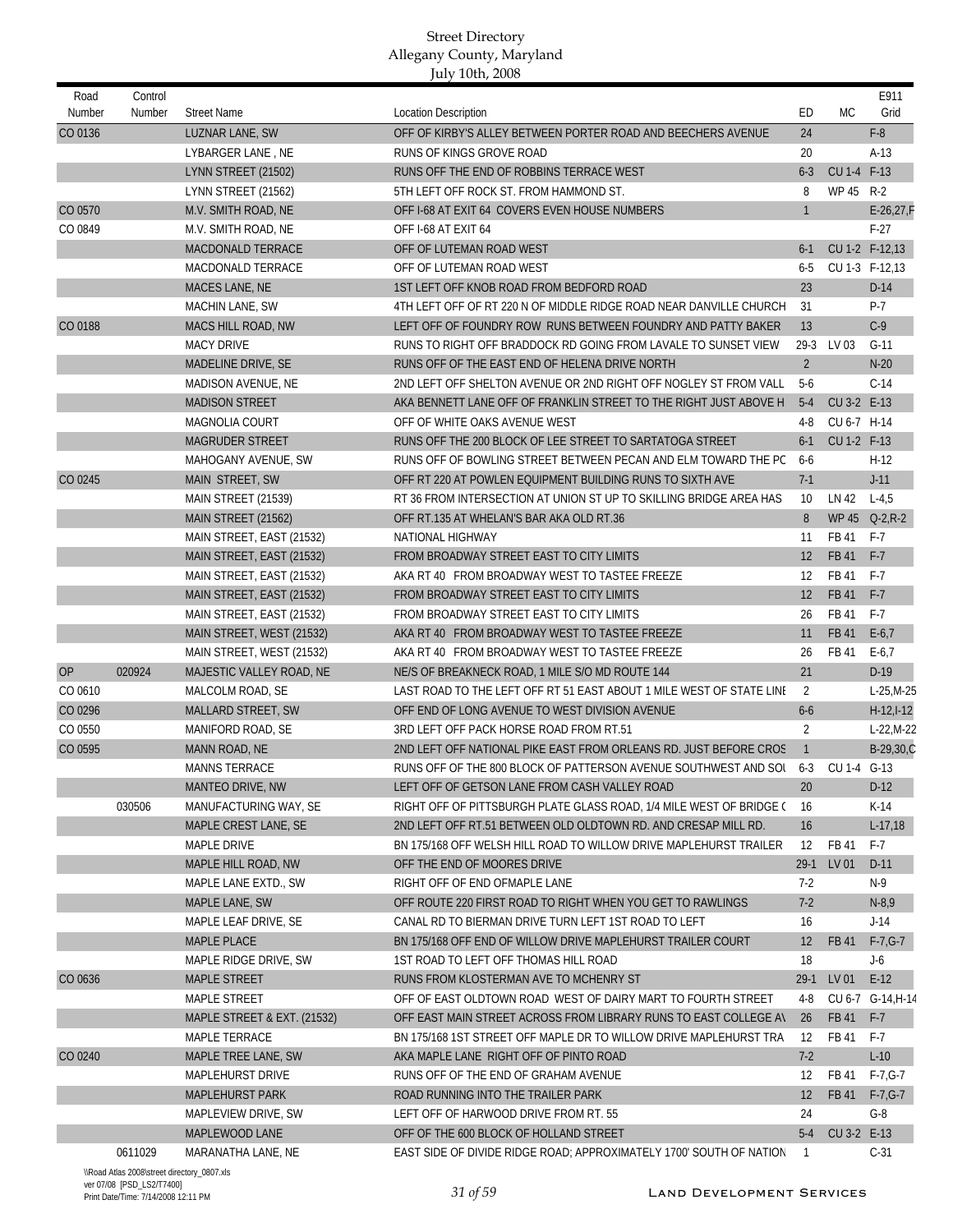| Road    | Control |                               |                                                                       |                 |             | E911                 |
|---------|---------|-------------------------------|-----------------------------------------------------------------------|-----------------|-------------|----------------------|
| Number  | Number  | <b>Street Name</b>            | <b>Location Description</b>                                           | ED              | МC          | Grid                 |
|         |         | <b>MARIETTA STREET</b>        | RUNS OFF OF WOODLAWN TERRACE WEST                                     | 23              | CU 4-2 F-14 |                      |
| CO 0287 |         | MARIGOLD AVENUE, SW           | 1ST LEFT OFF IRIS AVENUE FROM MCMULLEN HIGHWAY                        | $6-6$           |             | $1-11,12$            |
| CO 0814 |         | <b>MARION COURT, SW</b>       | 1ST ROAD TO RIGHT OFF NORTH CONDA WAY                                 | $7-2$           |             | $N-8$                |
|         |         | <b>MARION STREET</b>          | RUNS OFF OF THE 500 BLOCK OF BALTIMORE AVENUE                         | 22              | CU 5-1 F-14 |                      |
|         |         | MARKET STREET                 | RUNS FROM N CENTRE STREET TO CUMBERLAND STREET                        | 14              | CU 4-1 F-13 |                      |
|         |         | MARKS LANE, NE                | LEFT OFF BOTTLE RUN ROAD OPPOSITE HARRIS LANE                         | 34              |             | $A-17$               |
|         | 071025  | MARKWOOD DRIVE, SW            | RIGHT TURN OFF OF LAURELHURST BLVD; 7/10 MILE NW/O MCMULLEN HIGHW     | 31              |             | $L-9$                |
|         | 071220  | MARKWOOD DRIVE, SW            | LEFT TURN OFF OF LAURELHURST BLVD; 7/10 MILE NW/O MCMULLEN HIGHWA     | 31              |             | $L-9, M-9$           |
|         |         | MARSDEN LANE, NE              | RUNS EAST OFF BEDFORD ROAD NEAR CYCLE OUTLET ALMOST ACROSS FRO        | 34              |             | $C-15$               |
|         |         | <b>MARSH AVENUE</b>           | 3RD LEFT OFF GREEN FROM PHILOS AVE. RUNS TO LIKENS STREET             | 8               | WP 45       | $Q-2$                |
|         |         | MARSH MANOR COURT, SW         | OFF THE END OF McCOOLE DRIVE                                          | 8               |             | $U-5$                |
|         |         | MARSHALL AVENUE               | PAPER STREET OFF OF HUNT TERRACE                                      | Jnopened        |             | $F-13$               |
|         |         | MARSHALL HOLLOW ROAD, NE      | RIGHT OFF NATIONAL PIKE BETWEEN PRICE RD AND DIVIDE RIDGE ROAD        | $\mathbf{1}$    |             | $C-30,31$            |
|         |         | MARSHALL LESTER LANE, NE      | 3RD RIGHT OFF PLEASANT VALLEY RD. FROM ROCKY GAP ROAD                 | 21              |             | A-19                 |
|         |         | MARSHALL PORTER ROAD, SW      | OFF END OF STONE POINT ROAD                                           | $29-3$          | LV 03       | $H-10$               |
|         |         | MARSHALL STREET               | OFF OF THE 400 BLOCK OF WOODLAWN TERRACE NORTHWEST                    | 23              | CU 4-2 F-14 |                      |
|         |         | MARTHAS LANE, NW              | RIGHT OFF END OF SOUTH WATER STREET JUST ACROSS BRIDGE DIRT LANE      | 26              |             | $E-6$                |
|         |         | <b>MARTIN HOLLOW ROAD, SW</b> | 1ST ROAD TO RIGHT OFF WARNICK ROAD                                    | 10 <sup>°</sup> |             | $K-6$                |
|         |         | MARTIN LANE, NW               | RIGHT OFF OF DUTCH HOLLOW ROAD                                        | 13              |             | $C-8$                |
|         |         | MARTIN ORCHARD ROAD, SE       | RUNS OFF OF BRICE HOLLOW ROAD TO EAST                                 | 16              |             | $1 - 17$             |
| CO 0148 |         | MARTIN RUN ROAD, SW           | AKA FACTORY LANE 2ND LEFT PAST WELSH HILL ON UPPER GEORGES CREE       | 12              |             | $G-7$                |
|         |         | MARTINS MOUNTAIN LANE, SE     | OFF OLD OLDTOWN RD THROUGH ESS CURVES TO RIGHT AT TOP OF HILL         | 16              |             | $K-16,L-16$          |
| CO 0379 |         | MARTY STREET, NW              | <b>1ST LEFT OFF MOORES DRIVE</b>                                      | $29-1$          | LV 01       | $D-12,E-11$          |
|         |         | <b>MARTZ LANE</b>             | OFF VOCKE ROAD NEAR LUTHERN CHURCH                                    |                 | 29-3 LV 03  | $G-11$               |
|         |         | <b>MARY AVENUE</b>            | 1ST LEFT OFF C STREET                                                 | $29-1$          | LV 01       | $F-12$               |
| CO 0361 |         | <b>MARY COURT</b>             | OFF 760 NATIONAL HIGHWAY SOUTH                                        | 29-2            | LV 02       | $F-11$               |
|         |         | MARY STREET, EAST             | RUNS OFF OF THE 1200 BLOCK OF VIRGINIA AVE EAST                       | $4-5$           | CU 6-5 H-13 |                      |
|         |         | MARY STREET, WEST             | RUNS OFF OF THE 1200 BLOCK OF VIRGINIA AVE WEST                       | 4-5             | CU 6-5 H-13 |                      |
|         |         | MARYLAND AVENUE (21502)       | RUNS OFF OF CENTRAL AVENUE NORTH                                      | 22              |             | CU 5-1 F-14, G-13    |
|         |         | MARYLAND AVENUE (21502)       | RUNS FROM I-68 EASTBOUND SOUTH                                        | $4-2$           |             | CU 6-2 F-14, G-13    |
|         |         | MARYLAND AVENUE (21502)       | RUNS FROM I-68 EASTBOUND SOUTH                                        | $4-2$           |             | CU 6-2 F-14, G-13    |
|         |         | MARYLAND AVENUE (21502)       | RUNS FROM I-68 EASTBOUND SOUTH                                        | $4-3$           |             | CU 6-3 F-14, G-13    |
|         |         | MARYLAND AVENUE (21562)       | OFF RT.135 ACROSS FROM MAIN ST.                                       | 8               | WP 45 R-2   |                      |
|         |         | MARYLAND STREET               | 2ND LEFT OFF BARNARD STREET PAST EAST END PLAYGROUND                  | 12              | FB 41       | F-7                  |
| CO 0369 |         | MARYLAND STREET               | OFF OF 400 BLOCK BRADDOCK STREET                                      |                 |             | 29-1 LV 01 E-12,F-11 |
|         |         | MARYLAND STREET               | OFF OF 400 BLOCK BRADDOCK STREET                                      | 29-2            | LV 02       | $E-12, F-11$         |
|         |         | MARYWOOD ROAD, NW             | RIGHT OFF OF MT SAVAGE ROAD                                           | 13              |             | $C-9$                |
| 0P      | 0707019 | MASH LANE, NE                 | SE/S OF BLACK VALLEY ROAD: 9/10 MILE NE/O FLINTSTONE CREEK ROAD: 3/1( | 3               |             | $B-22$               |
| CO 0423 |         | MASON DIXON VIEW, NW          | LEFT OFF OF ELLERSLIE ROAD (RT 35) LAST LEFT BEFORE STATE LINE        | 20              |             | $A-13$               |
| CO 0454 |         | MASON ROAD, NE                | AT END OF BEALL'S MILL ROAD TURN LEFT FOR 12210 AND UP RIGHT FOR 122  | 34              |             | B-16 thru            |
|         |         | MASSACHUSETTS AVENUE          | RUNS FROM EAST OLDTOWN ROAD SOUTH TO CHURCH STREET                    | $4 - 8$         |             | CU 6-7 G-14, H-14    |
|         |         | MATTIE LANE, SE               | 1ST RIGHT OFF CRESAP MILL ROAD FROM RT.51                             | 2               |             | $L-18$               |
|         |         | <b>MATTS LANE, SW</b>         | FROM MCCOOLE ON RT 135 7TH ROAD TO RIGHT FROM OLD RT 220              | 8               |             | $T-4$                |
|         |         | MAURICE LANE, SW              | 3 RD ROAD TO RIGHT OFF LOWER GEORGES CREEK ROAD FROM FLAT ROCK        | 8               |             | $P-3$                |
|         |         | MAXWELL TERRACE               | FROM EVERGREEN TERRACE NORTHEAST                                      | 23              | CU 4-2 E-14 |                      |
|         |         | MAY CAMP LANE, NE             | 3RD. RIGHT OFF DRY RIDGE ROAD FROM RT.144 WEST OF FLINTSTONE          | 3               |             | $B-22,23$            |
|         |         | MAY ROAD, SE                  | OFF JACOBS ROAD SOUTH OF MERTENS AVENUE ON LEFT                       | $\overline{3}$  |             | $F-23$               |
|         |         | MAYFAIR STREET                | OFF OF AVONDALE AVENUE BY FORT HILL PARKING LOT TO HADDON AVENUE      | $4 - 4$         | CU 6-6 G-14 |                      |
|         |         | MCATEES LANE, SE              | NORTH ON PACK HORSE ROAD FROM RT 51 TURN RIGHT 500 FT SOUTH OF IN     | 2               |             | M-22, N-2            |
| CO 0227 |         | MCCOOLE DRIVE, SW             | FIRST ROAD TO RIGHT OFF OLD RT 220 FROM RT 135                        | 8               |             | $U-5$                |
|         |         | MCCOOLE HILL DRIVE, SW        | 1ST RIGHT OFF OF BURKE HILL ROAD FROM RT 220                          | 8               |             | $T-5$                |
|         | 0709014 | MCCOY DRIVE, NE               | AT INTERSECTION OF GILPIN AND TROUTMAN ROADS; FIRST LEFT OFF OF TR    | 3               |             | $C-23$               |
|         |         | MCCULLOH STREET               | LEFT OFF BROADWAY JUST BEFORE BRIDGE RUNS TO BEALL HIGH SCHOOLA       | 12              | FB 41       | $F-7$                |
|         |         | MCDANIEL LANE, SW             | OFF LEWIS HEIGHTS DRIVE BETWEEN SOBIL AND OAK LEAF DRIVE              |                 | 29-3 LV 03  | $H-10$               |
|         |         |                               |                                                                       |                 |             |                      |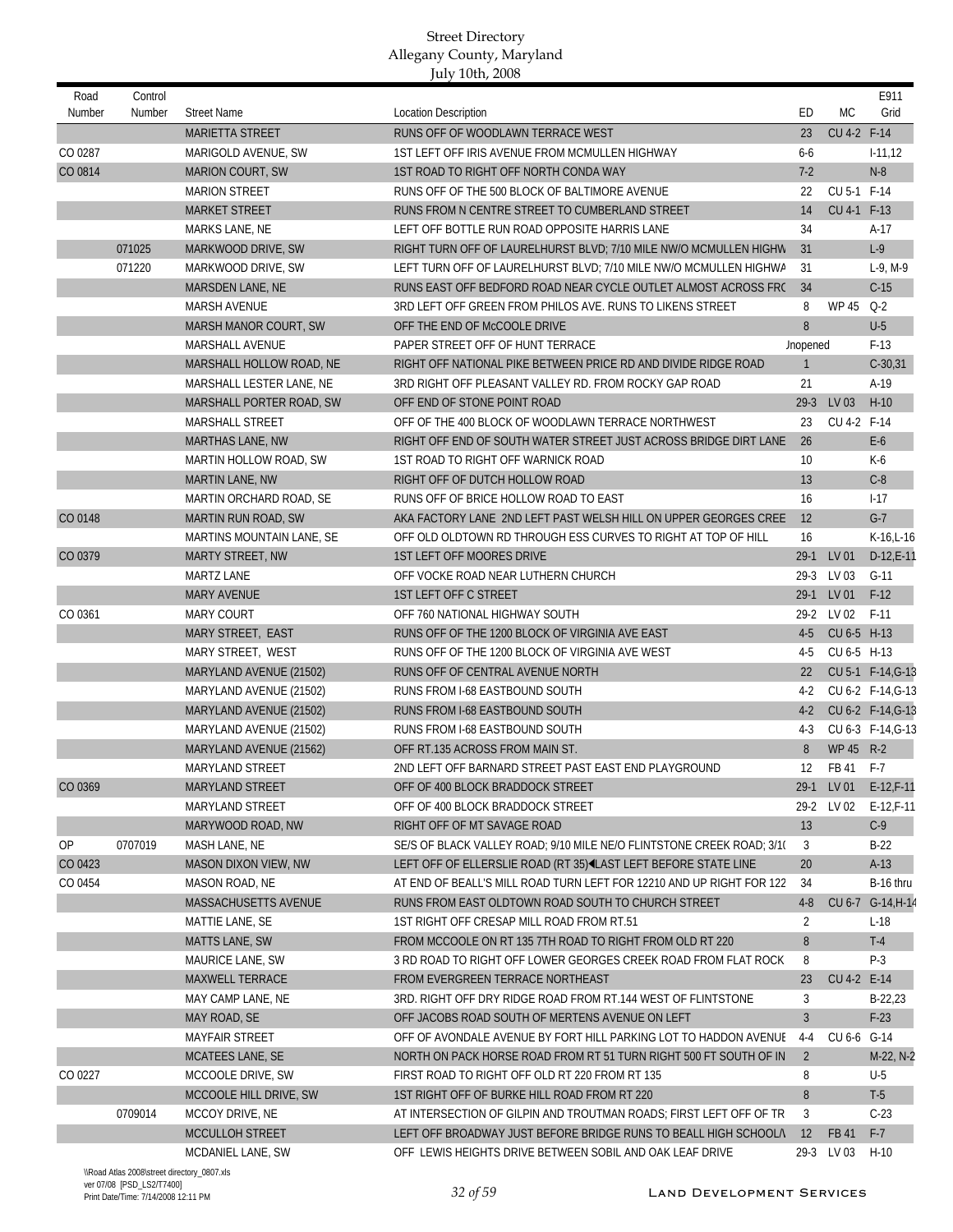| Road<br>Number | Control<br>Number                           | <b>Street Name</b>             | <b>Location Description</b>                                          | ED             | <b>MC</b>               | E911<br>Grid      |
|----------------|---------------------------------------------|--------------------------------|----------------------------------------------------------------------|----------------|-------------------------|-------------------|
|                | 050330                                      | MCDERMOTT LANE                 | OFF CASH VALLEY ROAD NEAR SUMMIT CHASE DRIVE (CENSUS TIGER)          | 29             |                         | $E-11$            |
|                |                                             | MCDONALD ROAD, SE              | 3RD LEFT OFF UHL HIGHWAY JUST PAST SQUIRES APT                       | 16             |                         | $1-15$            |
|                |                                             | MCDOOGLE DRIVE, SW             | OFF BEANS RD. AT DAWN VIEW INTERSECTION FROM WALNUT ST.              | 9              | <b>BR 40</b>            | $N-3$             |
| CO 0755        |                                             | MCGILL DRIVE, SW               | OFF SHAMROCK ROAD FROM OLD LAKE DRIVE                                | $7-2$          |                         | $K-9,10$          |
|                |                                             | <b>MCGRAW LANE, SE</b>         | RIGHT OF BRICE HOLLOW ROAD PAST LARGO ROAD                           | 16             |                         | $I-17$            |
| CO 0397        |                                             | MCHENRY STREET                 | OFF PARK AVENUE                                                      |                |                         |                   |
| CO 0392        |                                             | <b>MCHENRY STREET</b>          | OFF OF KLOSTERMAN AVENUE                                             |                | 29-1 LV 01              | $E-12$            |
|                |                                             | <b>MCKAIG AVENUE</b>           | PAPER STREET OFF OF RIDGE TERRACE                                    | $6 - 3$        | CU 1-4 F-13             |                   |
| CO 0255        |                                             | MCKAY AVENUE, SW               | RUNS OFF END OF OAKWOOD STREET TO MEADOW VIEW AVENUE                 | $7-1$          |                         | $J-10$            |
|                |                                             | MCKENNEY LANE, SE              | OFFMT FAIRVIEW ROAD FIRST RD TO LEFT                                 | 21             |                         | $G-17$            |
|                |                                             | MCKENZIE LANE                  | IN PARKSIDE ESTATES                                                  | 22             | CU 5-1 F-14             |                   |
|                |                                             | MCKENZIE LANE                  | OFF OF MARTZ LANE SOUTH                                              | $7-1$          |                         | $K-10$            |
|                |                                             | MCKENZIE ROAD                  | RUNS OFF OF MARTZ LANE FIRST LEFT                                    | $29-3$         | LV 03                   | $G-11, H-11$      |
|                |                                             |                                |                                                                      | $7-1$          |                         |                   |
| CO 0244        |                                             | MCKENZIE TOWER ROAD, SW        | AKA MCKENZIE ROAD OFF WINCHESTER ROAD NEAR PINTO ROAD                |                |                         | $L-10,11$         |
|                |                                             | MCKINLEY AVENUE                | RUNS OFF 600 BLOCK OF GREENE STREET SOUTH                            | $6 - 3$        | CU 1-4 F-13             |                   |
|                |                                             | MCKINLEY AVENUE                | RUNS OFF 600 BLOCK OF GREENE STREET SOUTH                            | $6 - 5$        | CU 1-3 F-13<br>$^\star$ |                   |
|                |                                             | <b>MCKINLEY STREET</b>         | LEFT OFF PHILOS AVE. IN THE MIDDLE SCHOOL AREA                       | 8              |                         | $R-2$             |
|                |                                             | MCMULLEN HIGHWAY, SW           | FROM POWER LINES TO CHURCH OF BRETHERN 21120-20521                   | 31             |                         | G-12 thru         |
|                |                                             | MCMULLEN HIGHWAY, SW           | FROM POWER LINES TO CHURCH OF BRETHERN 21120-20521                   | 8              |                         | G-12 thru         |
|                |                                             | MCMULLEN HIGHWAY, SW           | FROM POWER LINES TO CHURCH OF BRETHERN 21120-20521                   | 31             |                         | G-12 thru         |
|                |                                             | MCMULLEN HIGHWAY, SW           | FROM CITY LINE TO OLD CA GATE AT CELANESE                            | $6-6$          |                         | G-12 thru         |
|                |                                             | MCMULLEN HIGHWAY, SW           | RT 220 FROM OLD RT 220 TO DAWSON CEMETERY RD 24211-23107             | $7-1$          |                         | G-12 thru         |
|                |                                             | MCMULLEN HIGHWAY, SW           | RT 220 FROM DAWSON CEM. RD. TO POWER LINES 23007-21300               | $7-2$          |                         | G-12 thru         |
|                |                                             | MCMULLEN HIGHWAY, SW           | TODD DRIVE TO RT 956                                                 |                |                         |                   |
|                |                                             | MCMULLEN HIGHWAY, SW           | RT 956 TO PAST BARTON REST AREA                                      |                |                         |                   |
|                |                                             | MCMULLEN HIGHWAY, SW           | FROM AREA OF BARTONS REST TO RAWLINGS POST OFFICE                    |                |                         |                   |
|                |                                             | MCMULLEN HIGHWAY, SW           | FROM POST OFFICE SOUTH TO DANVILLE CHURCH OF BRETHERN                |                |                         |                   |
|                |                                             | MCMULLEN HIGHWAY, SW           | AKA.RT.220 FROM MEMORIAL BRIDGE TO OLD RT 220 INTER 25209-24615      |                |                         |                   |
|                |                                             | <b>MCVEIGHS ALLEY, SW</b>      | 3RD LEFT OFF PARADISE STREET FROM RT 36                              | 18             | MD 44                   | $J - 6, K - 6$    |
| CO 0252        |                                             | MEADOW AVENUE, SW              | RUNS BETWEEN WOOD STREET TO VALLEY VIEW AVENUE                       | $7-1$          |                         | $J-11$            |
|                |                                             | MEADOW DALE DRIVE, SW          | BLOOMING FIELDS MH PARK; BETWEEN BLOOMING FIELDS DRIVE AND LOAR, 7-2 |                |                         | $N-9$             |
|                |                                             | MEADOW DRIVE, SW               | FIRST LEFT OFF OF ROUTE 220 SOUTH AS YOU CROSS BRIDGE AND ENTER R    | $7-2$          |                         | $N-9$             |
|                |                                             | <b>MEADOW ROAD</b>             | RIGHT OFF HAWTHORNE DRIVE                                            | 26             | FB 41                   | $G-6$             |
|                |                                             | MEADOW RUN ROAD, SW            | <b>1ST LEFT OFF TAKOMA DRIVE</b>                                     | 9              |                         | $N-3$             |
|                |                                             | <b>MEADOW STREET</b>           | FROM HONESTEAD AVENUE EAST                                           | $4-8$          | CU 6-7 G-14             |                   |
| PRIVATE        | 021217                                      | MEADOWLAND DRIVE, SW           | AT END OF PALMER DRIVE; OFF CONDA WAY; MOUNTAIN CLUB SUBDIVISION     | $7-2$          |                         | N-8               |
|                |                                             | MEADOWLARK LANE, SW            | <b>HORSE ROCK SUBDIVISION</b>                                        | 8              |                         | $R-2$             |
|                |                                             | MEARS DRIVE, SW                | AKAMCKENZIE ROAD RIGHT OFF OF PINEY MOUNTAIN ROAD                    | 24             |                         | $F-8,9$           |
| <b>OP</b>      | 021212                                      | MEAT HOLLOW ROAD, SE           | OFF NEWKUT RAOD; KESSELL(STEGMEIR) SUBDIVISION                       | $\overline{2}$ |                         | $0 - 21$          |
|                |                                             | MECHANIC STREET, EAST (21532)  | OFF BROADWAY EAST TO SLEEMANS ALLEY                                  | 12             | FB 41                   | F-7               |
|                |                                             | MECHANIC STREET, EAST (21532)  | OFF BROADWAY EAST TO SLEEMANS ALLEY                                  | 26             | FB 41 F-7               |                   |
|                |                                             | MECHANIC STREET, NORTH (21502) | FROM BALTIMORE STREET TO SOUTHERN STATES                             | 14             |                         | CU 4-1 E-13, F-13 |
|                |                                             | MECHANIC STREET, SOUTH (21502) | FROM BALTIMORE STREET TO INDUSTRIAL BLVD                             | 14             |                         | CU 4-1 F-13,14    |
|                |                                             | MECHANIC STREET, SOUTH (21502) | FROM BALTIMORE STREET TO INDUSTRIAL BLVD                             | 4-2            |                         | CU 6-2 F-13,14    |
|                |                                             | MECHANIC STREET, WEST (21532)  | OFF BROADWAY WEST TO WENKS ALLEY                                     | 26             | FB 41                   | $E-6,7$           |
|                |                                             | MEDERS LANE, NE                | RUNS EAST OFF BEDFORD ROAD APPROX 1/2 MILE SOUTH OF CO. 3 STATION    | 34             |                         | $C-15$            |
| CO 0034        |                                             | MEECE STREET, SW               | 4TH LEFT OFF MOSCOW STREET FROM OLD RT 36                            | 9              |                         | $N-4$             |
|                |                                             | MELODY LANE, NE                | RUNS WEST OFF BEDFORD ROAD ACROSS FROM LINDY'S REST                  | 34             |                         | $D-15$            |
|                |                                             | MEMORIAL AVENUE                | RUNS FROM WARWICK AVENUE PAST THE HOSPITAL TO QUEBEC STREET          | $4 - 4$        |                         | CU 6-6 G-14, H-14 |
|                |                                             | MEMORIAL AVENUE                | RUNS FROM WARWICK AVENUE PAST THE HOSPITAL TO QUEBEC STREET          | $4 - 8$        |                         | CU 6-7 G-14, H-14 |
|                |                                             | MEMORY LANE, NE                | FIRST RIGHT OFF OF FRANTZ LANE                                       | 34             |                         | $C-15$            |
| CO 0322        |                                             | MERCURY STREET, SW             | LEFT OFF APOLLO AVENUE                                               | 6-6            |                         | $H-12$            |
|                |                                             | MERLA AVENUE, SW               | 1ST LEFT OFF PINTO ROAD                                              | $7-1$          |                         | $K-10$            |
|                |                                             | MERRILL LANE, SW               | 4TH ROAD TO WEST SIDE OF RT 220 PAST BARTONS RESTURANT               | $7-2$          |                         | N-9               |
|                | \\Road Atlas 2008\street directory_0807.xls |                                |                                                                      |                |                         |                   |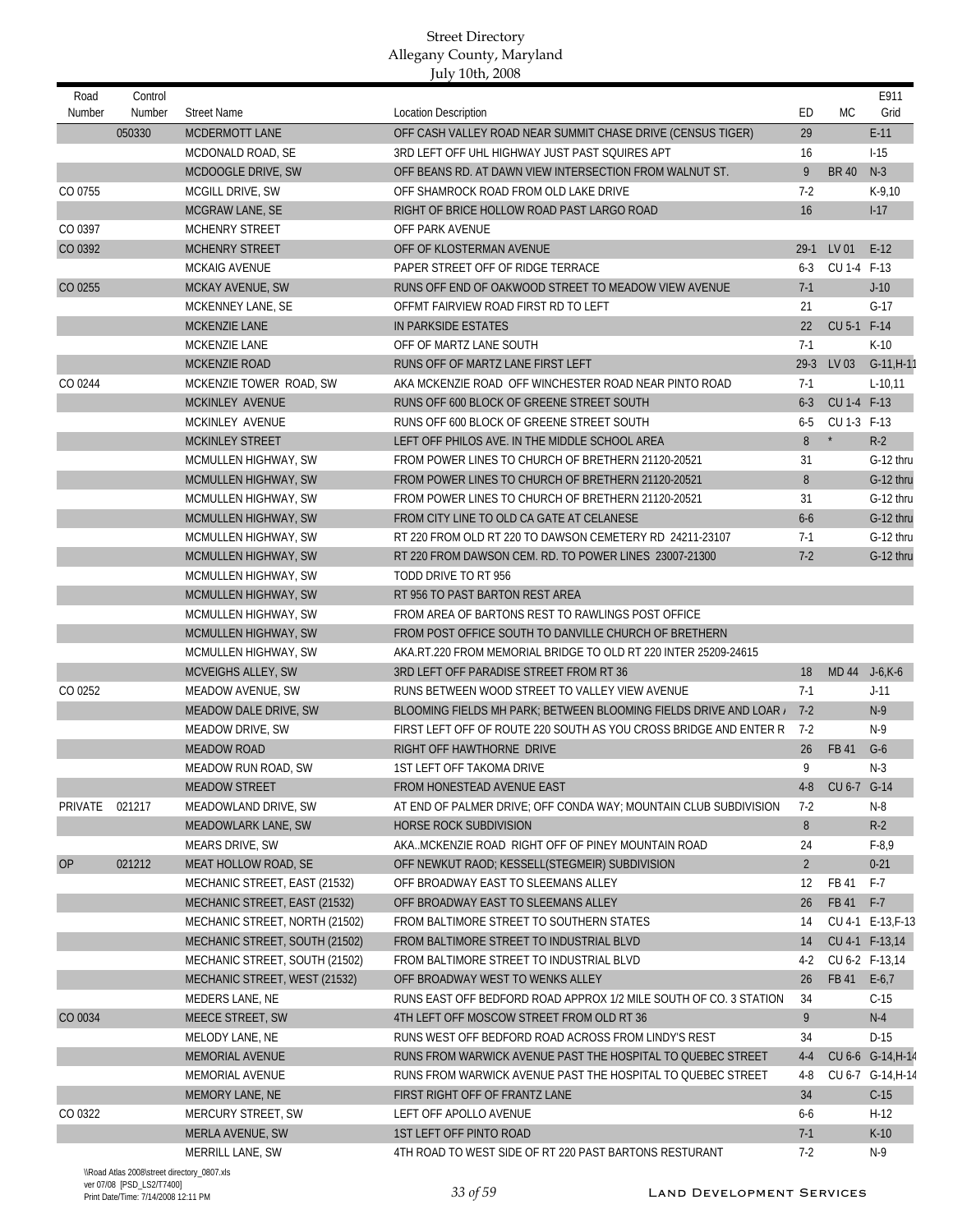| Road<br>Number | Control<br>Number | <b>Street Name</b>           | <b>Location Description</b>                                        | ED             | <b>MC</b>    | E911<br>Grid     |
|----------------|-------------------|------------------------------|--------------------------------------------------------------------|----------------|--------------|------------------|
| CO 0693        |                   | <b>MERRIMAN STREET, SW</b>   | MIDDLE ROAD IN CARLOS BETWEEN CARLOS ROAD AND MORGAN STREET        | 18             |              | $H-6$            |
| CO 0536        |                   | MERTENS AVENUE, SE           | 1ST RIGHT OFF OLD WILLIAMS ROAD EAST FROM TOWN CREEK ROAD          | $\overline{2}$ |              | E-23, H-2!       |
| CO 0587        |                   | MERTENS AVENUE, SE           | OFF THE END OF OLDTOWN ORLEANS ROAD                                | $\overline{3}$ |              | E-23, H-2        |
|                | 080616            | MERIT COURT,                 | 500' NORTHWEST OF HINKLE AND WILLIAMS ROADS INTERSECTION, LEFT TUF | 21             |              | $G-17$           |
|                |                   | <b>MESHACH FROST VILLAGE</b> | OFF OF SWATER STREET NEAR FROSTBURG STATE AND CITY WORKS BUILD     | 26             | FB 41        | $F-6, 7$         |
|                |                   | MESSICK HOLLOW LANE, NE      | 1ST LEFT OFF WEST WILSON ROAD FROM BREAKNECK ROAD                  | 21             |              | $D-19$           |
| CO 0486        |                   | MESSICK ROAD, SE             | OFF RT 51 1ST RD TO LEFT FROM CUMBERLAND                           | 16             |              | $G-15, H-14$     |
| CO 0085        |                   | METHODIST CHURCH STREET, SW  | RT OFF CHURCH STREET                                               | 18             |              | $J-6$            |
|                |                   | METZ MINES ROAD, SW          | NOW DOGWOOD HILL ROAD                                              | 9              |              | $O-3, 4, P-4$    |
|                |                   | METZ TERRACE, SW             | 1ST RIGHT OFF SUGAR MAPLE ROAD FROM NEW GEORGES CREEK ROAD         | 9              |              | $O-3$            |
| CO 0512        |                   | MEXICO FARMS ROAD, SE        | 2ND ROAD TO RIGHT OFF RT 51 FROM CUMBRLAND                         | 16             |              | $J-13,14$        |
| CO 0476        |                   | MICHAEL ROAD, NE             | TURN ONTO OLD MT PLEASANT ROAD TURN RIGHT 1 ST ROAD TO LEFT        | 21             |              | $D-16$           |
|                |                   | MICHELLE LANE, NW            | RUNS OFF OF NORTHERN MOST POINT OF HAYMAN ST                       | 20             |              | $A-13$           |
|                |                   | MICHIGAN AVENUE              | RUNS FROM EDGEVALE AVENUE ABOVE CHRISTOPHERS TO WINIFRED ROAD      | $4 - 8$        | CU 6-7       | $G-14$           |
| CO 0021        |                   | MIDDLE ALLEY, SW             | RUNS BETWEEN MIDDLE STREET AND DOGWOOD HILL ROAD                   | 9              |              | $O-3$            |
|                |                   | MIDDLE RIDGE ROAD, SW        | OFF OF MCMULLEN HIGHWAY TOP OF DANVILLE HILL TOWARD DANS MOUNT/    | 31             |              | $P-6.7.Q-7$      |
| CO 0017        |                   | MIDDLE STREET, SW            | 3 RD RIGHT OFF SUGAR MAPLE ROAD FROM NEW GEORGES CREEK ROAD        | 9              |              | $O-3$            |
| CO 0094        |                   | MIDLOTHIAN ROAD              | AKA BRADDOCK ROAD OFF CENTER STREET TO MIDLOTHIAN 3 DIGIT NUMBE    | 26             | FB 41        | $F-6,7$          |
|                |                   | MIDLOTHIAN ROAD, SW          | FROM INTERSECTION WITH SHAFT ROAD AND OLD MIDLOTHIAN RD TO FROS    | 18             |              | $F-6,7, G-6$     |
| CO 0035        |                   | MIDWAY DRIVE, SW             | 2ND LEFT OFF MOSCOW STREET FROM OLD RT 36                          | 9              |              | $N-4$            |
|                |                   | MIKES LANE, SE               | ACROSS FROM BIERMAN DRIVE AT BREHM RD TOP OF LITTLE HILL           | 16             |              | $J-14$           |
| CO 0201        |                   | MILE LANE, NW                | AKA CEMETERY ROAD HINKLE LANE LEFT AT END OF NEW SCHOOL RD         | 13             |              | $A-10,B-9$       |
|                |                   | MILEWSKI DRIVE, NE           | 1ST LEFT OFF OF CROSSOVER ROAD FROM GREEN RIDGE ROAD               | $\overline{3}$ |              | $B-27$           |
|                |                   | MILL RUN ROAD, SW            | LAST HARD SURFACE ROAD JUST NORTH OF REYNOLDS                      | 8              |              | $O-2,3,P-3$      |
|                |                   | MILL RUN ROAD, SW            | LAST HARD SURFACE ROAD JUST NORTH OF REYNOLDS                      | 9              |              | $O-2,3,P-3$      |
| CO 0011        |                   | MILL RUN ROAD, SW            | LAST HARD SURFACE ROAD JUST NORTH OF REYNOLDS                      | 9              |              | $O-2,3, P-3$     |
| CO 0382        |                   | MILL STREET (21502)          | OFF 500 BLOCK NATIONAL HIGHWAY NEAR BUNNY CURVE                    | $29 - 2$       | LV 02        | $F-12$           |
|                |                   | MILL STREET (21532)          | OFF RAILROAD STREET (OLD RT 36) RUNS TO WATER STREET               | 12             | FB 41        | $F-7$            |
|                |                   | MILL STREET, SW              | 2ND ROAD TO RIGHT OFF MORRISON ROAD FROM FLAT ROCK BRIDGE PAST !   | 9              | <b>BR 40</b> | $O-3$            |
|                |                   | MILLER AVENUE                | OFF OF THE 1600 BLOCK OF BEDFORD STREET                            | 23             | CU 4-2 E-14  |                  |
| CO 0393        |                   | <b>MILLER AVENUE</b>         | RUNS BETWEEN MARY ST. AND PORTER AVE EAST OF BRADDOCK AVE          | $29 - 2$       | LV 02        | $E-12$           |
|                |                   | MILLER AVENUE, SW            | LEFT OFF BOWERY STREET ACROSS FROM STOYER STREET RUNS TO SPRIN     | $7-2$          |              | $N-9$            |
|                |                   | MILLER MINES ROAD, SW        | BN 176/185 2ND RD ON LEFT FROM SHAFT ON UPPER GEORGES CREEK ROAL   | 18             |              | $J-6$            |
|                |                   | MILLER RUN DRIVE, NE         | FIRST ROAD TO THE RIGHT PAST HINKLE ROAD                           | 21             |              | $D-17$           |
| CO 0639        |                   | MILLER STREET (21502)        | OFF 300 BLOCK NATIONAL HIGHWAY                                     | $29-1$         | LV 01 F-11   |                  |
|                |                   | MILLER STREET (21562)        | LEFT OFF LINCOLN LN. ONTO CENTRAL ST. 1ST. RIGHT OFF CENTRAL       | 8              | WP 45 R-2    |                  |
|                |                   | MILLER-RAINES LANE, NE       | OFF OF 100 BLOCK MARY STREET EAST                                  | 21             |              | $D-17$           |
|                |                   | MILLERS KAEFER HILL, SW      | SECOND ROAD ON LEFT FROM SHAFT ON UPPER GEORGES CREEK ROAD         | 18             |              | $1-6$            |
|                |                   | MILLMAN PLACE                | RUNS OFF OF 300 BLOCK OF GREENE STREET TO THE NORTH                | $6-1$          | CU 1-2 F-13  |                  |
|                |                   | MILLPOINT DRIVE, NE          | RUNS EAST OFF BEDFORD ROAD APPROX 8/10 MILES SOUTH OF CO 3 STATIO  | 34             |              | $C-15$           |
| CO 0304        |                   | MILNOR AVENUE SW             | OFF MCMULLEN HIGHWAY SOUTHERN ENTRANCE TO INDUSTRIAL PARK          | $6-6$          |              | $H-12$           |
|                |                   | MILTENBERGER PLACE           | OFF OF WILLIAMS STREET NEAR CEC'S CORNER AT PARK STREET            | 4-2            | CU 6-2 F-14  |                  |
|                |                   | <b>MILTON PLACE</b>          | RUNS BETWEEN HENDERSON AVENUE AND COLUMBIA STREET                  | 14             | CU 4-1 F-13  |                  |
|                |                   | MIMOSA TREE LANE, SE         | OFF OLD WILLIAMS ROAD BETWEEN MURLEYS BRANCH AND TOWN CREEK RO     | 3              |              | $F-21$           |
| CO 0040        |                   | MINE STREET, SW              | OFF OF LOWER GEORGES CREEK ROAD IN PEKIN                           | 9              |              | $M-4$            |
| CO 0076        |                   | MINERS AVENUE, SW            | AKA BACK RD 1ST ROAD TO RIGHT OFF UP. GEOS CREEK RD PAST BUSKIRK H | 18             |              | $K-6$            |
| CO 0004        |                   | MINNETONKA AVENUE, SW        | 1ST. RIGHT OFF HORSE ROCK ROAD                                     | 8              |              | $R-2,3$          |
|                |                   | MIRIAM STREET                | PAPER STREET OFF OF WILLS CREEK AVENUE                             | $6-1$          | CU 1-2 F-13  |                  |
|                |                   | MISSOURI AVENUE, SW          | AKA CALIFORNIA AVENUE OFF OF FLORIDA AVENUE                        | $7-1$          |              | $J-10$ , K $-10$ |
|                |                   | MISTY LANE, SW               | 2ND LEFT OFF PINTO ROAD FROM MCMULLEN HWY                          | $7-1$          |              | $L-10$           |
|                |                   | MISTY VALLEY LANE, NE        | 1ST RIGHT OFF OF MAY CAMP LANE FROM DRY RIDGE ROAD                 | 3              |              | $B-23$           |
|                |                   | MITCHELL LANE                | PAPER STREET OFF OF SELL LANE NEAR ALLEGANY HIGH                   | $6-1$          | CU 1-2 F-13  |                  |
|                | 0704016           | MOCCASIN PATH                | OFF OF SETON DRIVE                                                 | $6-5$          | CU-13 F-12   |                  |
| CO 0373        |                   | MOCKINGBIRD LANE, SW         | SECOND ROAD TO LEFT OFF OF HENRY DRIVE RUNS TO KEATLY DRIVE        | 29-1           | LV 01 F-11   |                  |
|                |                   |                              |                                                                    |                |              |                  |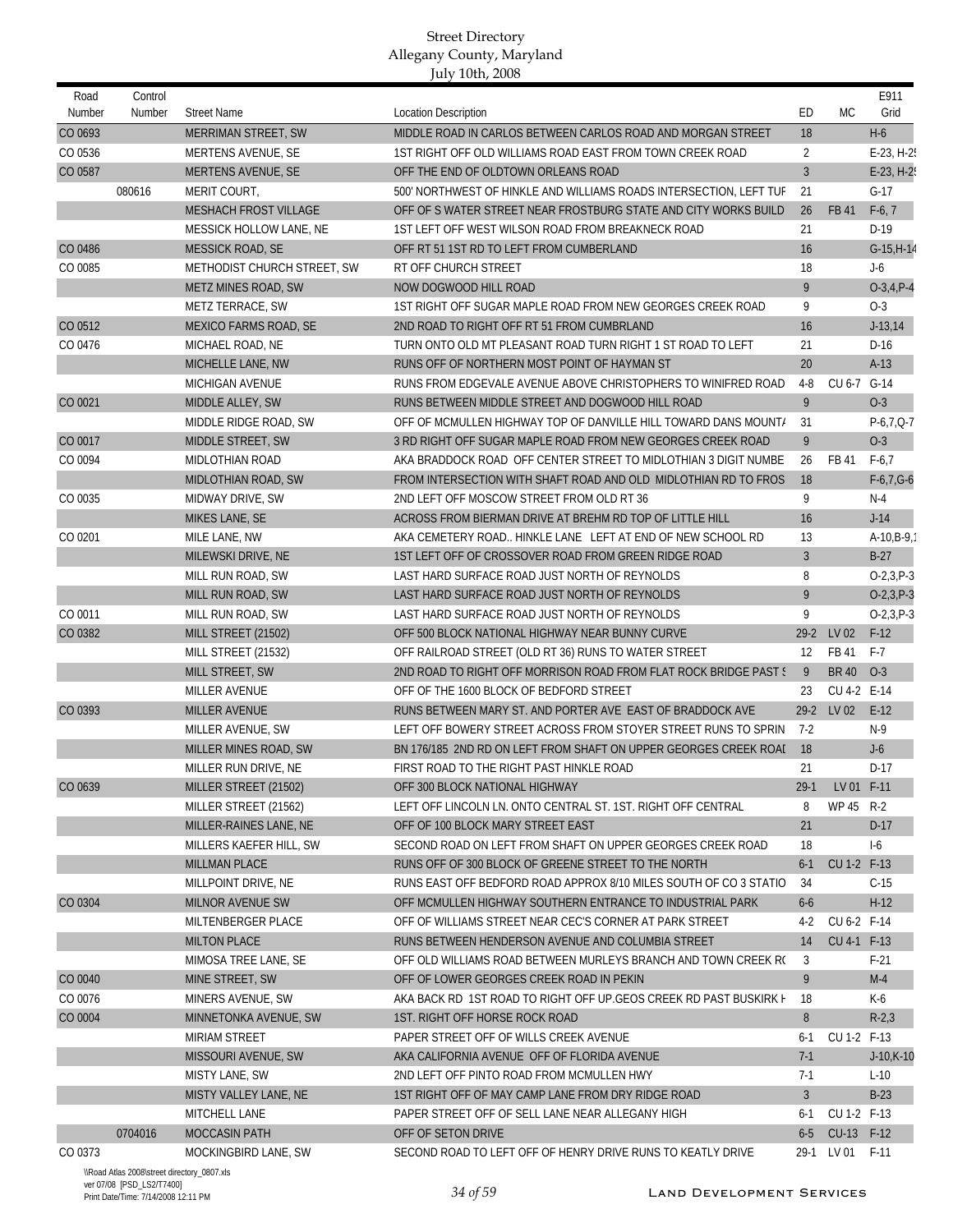| Road    | Control |                            |                                                                         |                |             | E911              |
|---------|---------|----------------------------|-------------------------------------------------------------------------|----------------|-------------|-------------------|
| Number  | Number  | <b>Street Name</b>         | <b>Location Description</b>                                             | ED             | МC          | Grid              |
|         |         | <b>MOLLYS LANE, NE</b>     | SE/S OF PINE RIDGE ROAD; OFF OF PURNELL LANE; REMOVED WITH INCORP( 34-0 |                |             | $A-16$            |
|         | 070114  | MOLLYS HIDEWAY LANE, SE    | OFF OF WARRIOR MOUNTAIN CUT OFF ROAD; 300' NORTHWEST OF HODEL LA        | 2              |             | $J-20$            |
|         |         | MONROE STREET              | RUNS OFF OF MARION STREET                                               | 22             | CU 5-1 F-14 |                   |
| CO 0866 |         | MONTANA AVENUE, NW         | LAST ROAD BETWEEN GEORGIA AND DAKOTA AVENUE                             | $29-1$         | LV 01       | $D-12$            |
|         |         | MONTE NOTTE TERRACE, SE    | 1ST RIGHT OFF TOWN CREEK ROAD SOUTH OF OLD WILLIAMS ROAD                | $\overline{3}$ |             | $G-21$            |
| CO 0118 |         | MONTEL ROAD, SW            | 3rd LEFT FROM CLARYSVILLE OFF OF VALE SUMMIT ROAD (RT 55)               | 24             |             | $H-8$             |
|         |         | <b>MONTGOMERY AVENUE</b>   | LEFT OFF WEST FINZEL ROAD FROM FINZEL ROAD                              | $4 - 4$        | CU 6-6 G-14 |                   |
|         | 070117  | <b>MOONLIGHT DRIVE</b>     | PRICHARD FARMS SUBDIVISION, PHASE IA                                    | 12             | FB 41       | $G-7$             |
| CO 0378 |         | MOORES DRIVE, NW           | FROM LAVALE LEFT OFF OF CASH VALLEY RD 2ND RD PAST SCHOOL               | $29-1$         | LV 01       | $D-11,12$         |
| CO 0488 |         | MOORES HOLLOW ROAD, SE     | 1 ST RD TO LEFT OFF RT 51 PAST PPG ROAD                                 | 16             |             | $G-16 - K-1$      |
|         |         | <b>MORAN AVENUE</b>        | AREA WEST ON RT 36 ABOVE MT SAVAGE GOING TOWARDS FROSTBURG              | $4 - 8$        | CU 6-7 G-14 |                   |
|         |         | MORGAN FARM LANE, SW       | OFF OLD LEGISLATIVE ROAD 1ST RIGHT PAST HARVEY ROAD                     | 18             |             | $H-6$             |
| CO 0695 |         | MORGAN STREET, SW          | 1ST ROAD T RIGHT ON CARLOS ROAD OFF OF OLD LEGISLATIVE ROAD             | 18             |             | $H-5,6$           |
|         | 020924  | MORGAN TRAIL LANE, NE      | SE/S OF PLEASANT VALLEY ROAD, 1 1/2 MILE S/O PA LINE                    | 21             |             | B-18,19           |
|         |         | MORGAN TRAIL LANE, NE      | 1ST RIGHT OFF OF PLEASANT VALLEY RD. FROM ROCKY GAP ROAD                | 21             |             | B-18,19           |
|         |         | MORNING DOVE LANE, SE      | 2ND RIGHT OFF WILLIAMS ABOVE CHRISTIE ROAD                              | 16             |             | $G-15, H-15$      |
|         |         | MORNING SUN DRIVE, SW      | 1ST LEFT OFF OF TOMS HOLLOW ROAD FROM ROUTE 220                         | 31             |             | $Q-6$             |
| CO 0757 |         | MORNINGSIDE DRIVE, NE      | FROM RT 220 1ST ROAD TO LEFT ACROSS FROM SHADES LANE                    | 34             |             | $D-15$            |
|         |         | <b>MORRISON STREET</b>     | WEST SIDE OF TOWN RUNS FROM DIVISION TO POPLAR                          | 8              | <b>WP45</b> | $Q - 2, R - 2$    |
| CO 0032 |         | MOSCOW STREET, SW          | RUNS ALONG RR TRACKS                                                    | 9              |             | $N-4$             |
| CO 0293 |         | <b>MOSS AVENUE, SW</b>     | OFF MCMULLEN HIGHWAY ENTRANCE TO FAIRGROUNDS                            | $6-6$          |             | $I-12$            |
|         |         | MOSS COTTAGE LANE, NW      | AKA MOSS COTTAGE OFF MOUNT SAVAGE ROAD AT MOSS COTTAGE                  | 13             |             | $C-8$             |
| CO 0491 |         | MOUNT FAIRVIEW ROAD, SE    | AKA FAIRVIEW ROAD OUT WILLIAMS ROAD PAST MOORES HOLLOW RD 1ST R         | 21             |             | $F-17, G-16$      |
|         |         | MOUNT NEBO AVENUE          | PAPER STREET OFF OF CAMDEN AVENUE                                       | 6-5            | CU 1-3 F-12 |                   |
|         |         | MOUNT PLEASANT STREET      | OFF END OF BAPTIST STREET RUNS TO EAST STREET                           | 12             | FB 41 F-7   |                   |
|         |         | MOUNT ROYAL AVENUE         | RUNS OFF OF FAYETTE STREET NEAR WASHINGTON STREET                       | $6 - 5$        |             | CU 1-3 F-12,13    |
|         |         | <b>MOUNT VERNON STREET</b> | RUNS OFF OF THE 200 BLOCK OF EAST MAIN STREET, IS A NORTH AND SOUTI     | 12             | FB 41       | $F-7$             |
|         |         | MOUNTAIN CLUB AVENUE, SW   | BEYOND CONDAWAY; FROM INTERSECTION OF UTILITY STREET, NW TO TERM        | $7-2$          |             | $N-8$             |
|         |         | MOUNTAIN HIGH TERRACE, SW  | LEFT OFF SHINNAMON DR                                                   | $29-1$         | LV 01       | $E-11, F-11$      |
|         |         | MOUNTAIN KNIGHT ROAD, SE   | OFF OF MANIFORD ROAD TO THE EAST                                        | $\overline{2}$ |             | $L-22,23$         |
|         |         | MOUNTAIN LAUREL LANE, SE   | OFF OF MOORES HOLLOW IN "S" TURN RUNS TO THE LEFT                       | 16             |             | $K-15$            |
|         |         | MOUNTAIN MAGIC LANE, NE    | 2ND LEFT OFF OF SHADOE HOLLOW ROAD NORTH FROM BOARDWALK AVENU           | $5-6$          |             | $C-14$            |
|         |         | MOUNTAIN RIDGE ROAD, SW    | OFF OF ROUTE 220 JUST SOUTH OF BIERS LANE RUNS UP ON DANS MOUNTA        | $7-2$          |             | $M-8,9$           |
| CO 0745 |         | <b>MOUNTAIN ROAD, NE</b>   | RUNS FROM ORLEANS ROAD NORTHWEST TO SCENIC ROUTE 40 BRIDGE OVE          | $\overline{1}$ |             | $D-27.E-27$       |
| CO 0746 |         | MOUNTAIN ROAD, NE          | RUNS FROM ORLEANS ROAD NORTHWEST TO SCENIC ROUTE 40 BRIDGE OVE          |                |             | $E-27, F-29$      |
|         |         | MOUNTAIN SPRING ROAD, SW   | FOURTH LEFT OFF OF STONEY RUN ROAD                                      | 9              |             | $Q - 3, 4, R - 4$ |
|         |         | MOUNTAIN TOP ROAD, SW      | EIGTH LEFT OFF OF ROCK STREET FROM HAMMONDS STREET                      | 8              |             | $R-1$             |
|         |         | <b>MOUNTAIN VIEW DRIVE</b> | OFF OF CARROLL STREET TO SCHOOL STREET ON THE WEST SIDE OF CUMB         | $6-1$          | CU 1-2 F-13 |                   |
| CO 0141 |         | MOUNTAINSIDE TERRACE, SW   | SECOND ROAD TO RIGHT OFF OF PINEY MOUNTAIN ROAD FROM ROUTE 40           | 24             |             | $F-8$             |
|         |         | MOWBRAY ROAD, SW           | OFF OF LOWER GEORGES CREEK ROAD ACROSS FROM KEPLINGER LANE              | 9              |             | $O-3$             |
|         |         | MOWER DRIVE, NE            | SECOND RIGHT OFF OF FRANTZ LANE                                         | 34             |             | $C-15$            |
|         |         | MRI ROAD, SW               | OFF OF WINCHESTER ROAD RUNS OVER TO MRI CENTER                          | $29-3$         | LV 03       | $1-10$            |
|         |         | MT. HERMAN ROAD, SE        | ROAD THAT RUNS BEHIND THE MT HERMON CHURCH ON WILLIAMS ROAD ABO         | <b>16</b>      |             | $G-15$            |
|         |         | MT. SAVAGE ROAD            | WEST OFF ROUTE 40 500 FEET SOUTH OF THE NARROWS                         | $29-1$         | LV 01       | $F-11$            |
|         |         | MT. SAVAGE ROAD, NW        |                                                                         | 11             |             | E-7, E-12         |
|         |         | MT. SAVAGE ROAD, NW        |                                                                         | 13             |             | $E-7, E-12$       |
|         |         | MT. SAVAGE ROAD, NW        | AKA ROUTE 36 FROM LOCUST GROVE TO FROSTBURG                             | 20             |             | E-7, E-12         |
|         |         | MT. SAVAGE ROAD, NW        |                                                                         |                | 29-1 LV 01  | $E-7, E-12$       |
|         |         | MT. SAVAGE ROAD, NW        |                                                                         |                |             |                   |
|         |         |                            |                                                                         |                |             |                   |
|         |         | MT. VIEW LANE              | RUNS OFF JOHNS LANE BEHIND COUNTRY CLB MALL                             |                | 29-3 LV 03  | $H-11$            |
| CO 0590 |         | MUD LICK ROAD, NE          | SECOND ROAD TO RIGHT OFF OF ORLEANS ROAD                                | 1              |             | $D-28,29,E$       |
| CO 0284 |         | MULBERRY AVENUE SW         | OFF OF ROUTE 220 AT MOSS AVENUE RUNS BACK TO N CRESAP STREET            | 6-6            |             | $1-11,12$         |
|         |         | MULE CREEK ROAD, SW        | OFF OF STONEY RUN ROAD PAST HORSE ROCK ROAD FIRST ROAD TO THE R         | 8              |             | $Q-3$             |
|         |         | MULLANEY AVENUE, NW        | LEFT AT THE END OF STONEY HOLLOW ROAD NEAR HOLLY GARDENS                | 13             |             | $B-9,10, C-$      |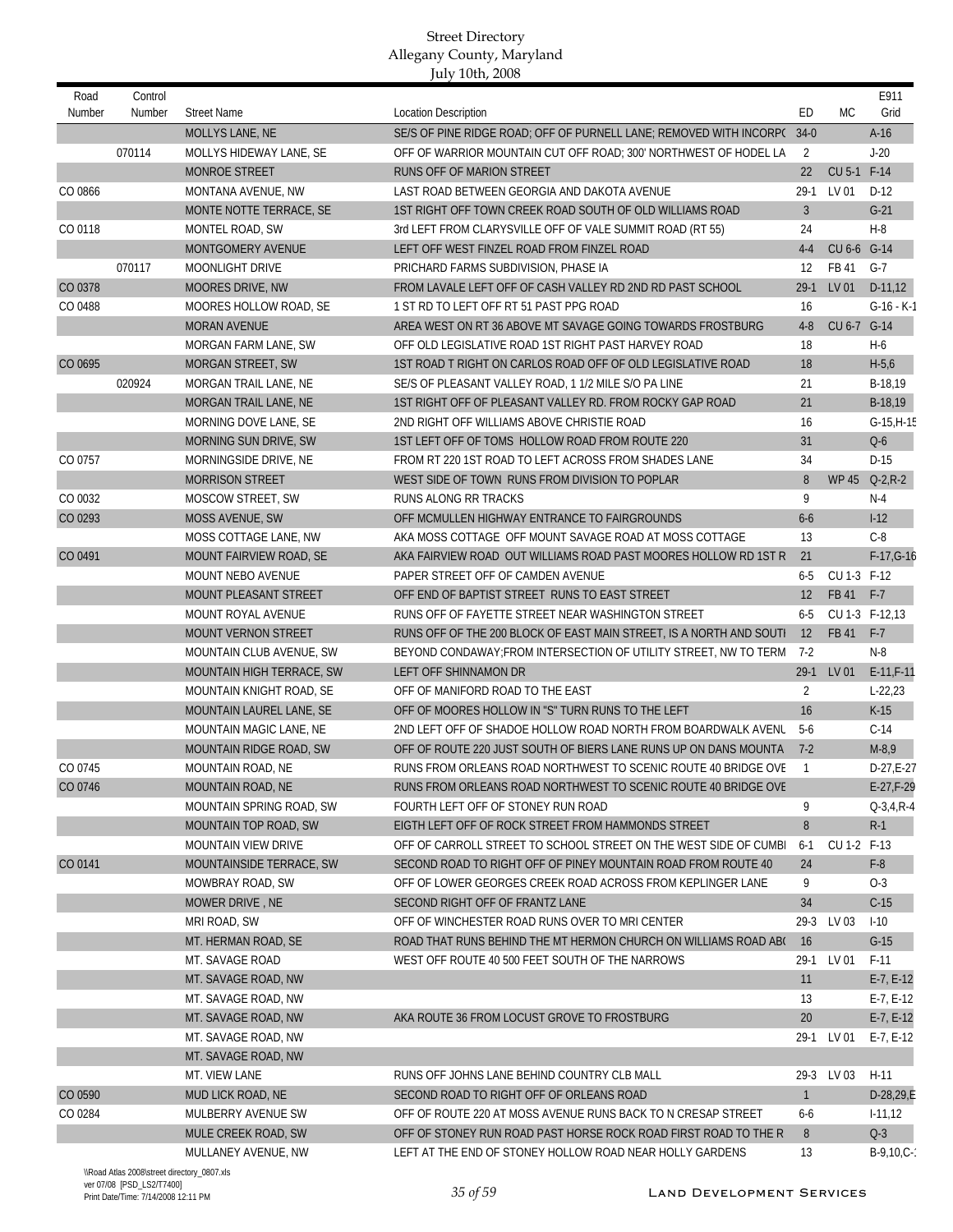| Road<br>Number | Control<br>Number | <b>Street Name</b>                                       | <b>Location Description</b>                                                                                                    | ED             | <b>MC</b>   | E911<br>Grid                 |
|----------------|-------------------|----------------------------------------------------------|--------------------------------------------------------------------------------------------------------------------------------|----------------|-------------|------------------------------|
|                |                   | <b>MULLEN AVENUE</b>                                     | THIRD ROAD TO RIGHT OFF OF GRANT STREET                                                                                        | 8              | LU 43       | $S-1$                        |
|                |                   | MULLEN STREET (21502)                                    | OFF OF OLDTOWN ROAD TO GRANT STREET BELOW DAVIS MOTORS                                                                         | $4 - 8$        | CU 6-7 G-14 |                              |
|                |                   | MULLEN STREET (21540)                                    | OFF MORRISON STREET WEST SIDE OF TOWN                                                                                          | 8              |             | $S-1$                        |
|                | 040115            | MULLENAX LANE, SE                                        | JUST NORTH OF SMOUSE LANE, OFF OF WILLIAMS ROAD                                                                                | 3              |             | $F-18, F-19$                 |
| CO 0848        |                   | MURLEYS BRANCH ROAD, NE                                  | 12906-12402 OFF RT.144 AT INTER. WITH FLINTSTONE CREEK ROAD                                                                    | $\overline{3}$ |             | $C-21,D-20$                  |
|                |                   | MURLEYS BRANCH ROAD, NE                                  | 12906-12402 OFF RT.144 AT INTER. WITH FLINTSTONE CREEK ROAD                                                                    | 21             |             | $C-21,D-20$                  |
|                |                   | MURLEYS SPRINGS LANE, SE                                 | RUNS OFF OF MURLEYS BRANCH ROAD                                                                                                | 21             |             | $F-19$                       |
|                |                   | MURPHYS LANE, NW                                         | 1 ST RIGHT OFF CASH VALLEY ROAD FROM RT 36                                                                                     | 20             |             | $C-12$                       |
| CO 0364        |                   | MUSTAPHAL DRIVE                                          | FROM THE 600 BLOCK OFF BRADDOCK AVE SOUTH                                                                                      | $29-2$         | LV 02       | $F-11$                       |
|                |                   | MY DRIVE, NE                                             | ACROSS FROM LINDY'S REST 17/10 MILES SOUTH OF CO 3 STATION                                                                     | 34             |             | $D-15$                       |
|                |                   | <b>MYERS AVE, SE</b>                                     | OFF OF BLUE VALLEY ROAD TO GOLDENS AVENUE                                                                                      | 16             |             | $I-15$                       |
|                |                   | <b>MYRTLE STREET</b>                                     | RUNS FROM WARREN STREET TO EICHNER AVENUE                                                                                      | 23             | CU 4-2 E-14 |                              |
|                |                   | N. CRESAP STREET, SW                                     | OFF OF ROUTE 220 AT BOWLING GREEN FIRE DEPARTMENT RUNS ALONG SID                                                               | $6-6$          |             | $H-11,12,1$                  |
|                |                   | NANCY ROAD, SE                                           | 5TH LEFT OFF OLD BRADDOCK TRAIL FROM RT.51                                                                                     | 16             |             | $N-18$                       |
|                |                   | <b>NASH STREET</b>                                       |                                                                                                                                | 22             | CU 5-1 F-14 |                              |
|                |                   | NATIONAL FREEWAY, NW                                     |                                                                                                                                | 26             |             | E5, E6                       |
|                |                   | NATIONAL HIGHWAY, NW                                     | 16615-17102 FROM CLARYSVILLE TO FROSTBURG FIRE BOUNDARY                                                                        | 11             |             | D-6 thru G                   |
|                |                   | NATIONAL HIGHWAY, NW                                     | AKA RT 40 19018-20105 FROM TASTEE FREEZE TO COUNTY LINE                                                                        | 26             |             | D-6 thru G                   |
|                |                   | NATIONAL HIGHWAY, SW                                     | AK ROUTE 40 FROM LOCUST GROVE BRIDGE TO LAVALE LIBRARY                                                                         | 24             |             | D-6 thru G                   |
|                |                   | NATIONAL HIGHWAY, SW                                     | 15809 - 14816 FROM FISHERS AUTO BODY TO RED HILL ROAD                                                                          | $29-1$         | LV 01       | D-6 thru G                   |
|                |                   | NATIONAL HIGHWAY, SW                                     | 760-14423 AKA ROUTE 40 FROM LIBRARY TO RED HILL AREA                                                                           | $29-2$ *       |             | D-6 thru G                   |
|                |                   | NATIONAL HIGHWAY, SW                                     | 16302 - 15810 FROM CLARYSVILLE TO FISHER'S AUTO BODY                                                                           |                |             |                              |
|                |                   | NATIONAL HIGHWAY, SW                                     | FROM CUMBERLAND CITY LIMITS TO LOCUST GROVE BRIDGE                                                                             |                |             |                              |
|                |                   | NATIONAL PIKE, NE                                        | FROM MARTINS MOUNTAIN MOUNTAIN TO THE COUNTY LINE                                                                              | 21             |             | B-19, C-31                   |
|                |                   | NATIONAL PIKE, NE                                        |                                                                                                                                | $\overline{3}$ |             | B-19, C-31                   |
|                |                   | NATIONAL PIKE, NE                                        |                                                                                                                                | 3              |             | B-19, C-31                   |
|                |                   | NATIONAL PIKE, NE                                        |                                                                                                                                | $\mathbf{1}$   |             | B-19, C-31                   |
|                |                   | NATIONAL PIKE, NE                                        |                                                                                                                                | 1              |             | B-19, C-31                   |
|                |                   | NATURE HILL ROAD, SW                                     | 1 ST LEFT OFF METZ MINE ROAD NEAR THE TOP                                                                                      | 9              |             | $P-4$                        |
|                |                   | NATURES WAY, NE                                          | OFF HINKLE ROAD SECOND ROAD TO RIGHT                                                                                           | 21             |             | $E-17$                       |
|                |                   | NAUGHTON STREET                                          | AKA RIORDAN ROAD                                                                                                               | 8              |             | WP 45 Q-2, R-2               |
|                |                   | NAVES CROSS ROAD, NE                                     | RUNS FROM RT 220 AND INTERSTATE 68                                                                                             | 34             |             | $D-15.F-15$                  |
|                |                   | NAZZERANO LANE, NW                                       | 2ND RIGHT OFF PARKERSBURG ROAD OFF MT SAVAGE ROAD                                                                              | 13             |             | $D-8$                        |
|                |                   | NECESSITY STREET                                         | OFF OF THE 100 BLOCK OF VALLEY STREET                                                                                          | 14             | CU 4-1 F-13 |                              |
|                |                   | NEE WEAVER AVENUE, SW                                    | OFF SEASON AVENUE JUST OFF CRADDOCK ROAD                                                                                       | $29-3$         |             | $J-10$                       |
| CO 0135        |                   | NEFF STREET, SW                                          | AKAQUALITY HILL OFF ECKHART MINES ROAD TO BEECHERS AVENUE                                                                      | 24             |             | $F-8$                        |
|                |                   | <b>NELLIE STREET</b>                                     | RUNS FROM VALENTINE STREET TO BOPP AVENUE                                                                                      | 23             | CU 4-2 E-14 |                              |
|                |                   | NELLS LANE, SW                                           | PAST FINE PAPER WAREHOUSE FROM WESTERNPORT 1ST ROAD TO RIGHT                                                                   | 8              |             | $T-4$                        |
|                |                   | NEMACOLIN AVENUE                                         | OFF OF 300 SUNSET DRIVE EAST                                                                                                   | $6-5$          |             | CU 1-3 F-12, G-12            |
|                |                   | NEMACOLIN AVENUE                                         | OFF OF 300 SUNSET DRIVE EAST                                                                                                   |                |             |                              |
|                |                   | NEMACOLIN AVENUE                                         | OFF OF 300 SUNSET DRIVE EAST                                                                                                   | $29-3$         |             | LV-03 F-12,G-12              |
| CO 0801        |                   | NEMACOLIN AVENUE                                         | OFF OF 300 SUNSET DRIVE EAST                                                                                                   | $29-1$         |             | CU 1-3 F-12, G-12            |
|                |                   | NEVADA AVENUE, NW                                        | RUNS BETWEEN COWDEN AVE AND CAVE ST                                                                                            | 20             |             | $C-13,D-13$                  |
|                |                   | <b>NEVISON AVENUE</b>                                    | RUNS FROM MULLEN STREET EAST                                                                                                   | 8              | LU 43       | $S-1$                        |
|                |                   | NEW CLARK LANE, SW                                       | <b>1ST LEFT OFF KYLE HILL ROAD</b>                                                                                             | 9              |             | $O-3$                        |
|                |                   | NEW EVA LANE, SW                                         | 2ND LEFT OFF KYLE HILL ROAD                                                                                                    | 9              |             | $O-3$                        |
|                |                   | NEW GEORGES CREEK ROAD, SW                               | 18215 AKA RT 36 RT 36 NORTH FROM TREY LANE                                                                                     | 9              |             | F-7 thru Q                   |
|                |                   |                                                          |                                                                                                                                |                |             |                              |
|                |                   | NEW GEORGES CREEK ROAD, SW<br>NEW GEORGES CREEK ROAD, SW | AKA RT 36 15119-15231 RT 36 S OF MIDLAND TO GEORGES CREEK AUTO<br>AKA RT 36 13300-14200 FROM CHAMBERS LANDFILL TO TROUT STREAM | 18<br>24       |             | $F-7$ thru $Q$<br>F-7 thru Q |
|                |                   | NEW GEORGES CREEK ROAD, SW                               | AKA RT 36 MAIN ROAD FROM FRANKLIN TO WESTERNPORT (AT INTERSECTIO                                                               | 8              |             |                              |
|                |                   | NEW GEORGES CREEK ROAD, SW                               | FIRST UNITED BANK AT FROSTBURG                                                                                                 |                |             | F-7 thru R                   |
|                |                   | NEW GEORGES CREEK ROAD, SW                               | AKA RT 36 14201-14704 N MIDLAND TO NEFF RUN                                                                                    |                |             |                              |
|                |                   | NEW GEORGES CREEK ROAD, SW                               | 19410-20211 AKA RT 36 SOUTH FROM TREY LANE                                                                                     |                |             |                              |
|                |                   | NEW HAMPSHIRE AVENUE                                     | RUNS FROM 1000 BLOCK OF KENTUCKY AVENUE TO CHURCH STREET                                                                       | 4-8            |             | CU 6-7 G-14, H-14            |
|                |                   |                                                          |                                                                                                                                |                |             |                              |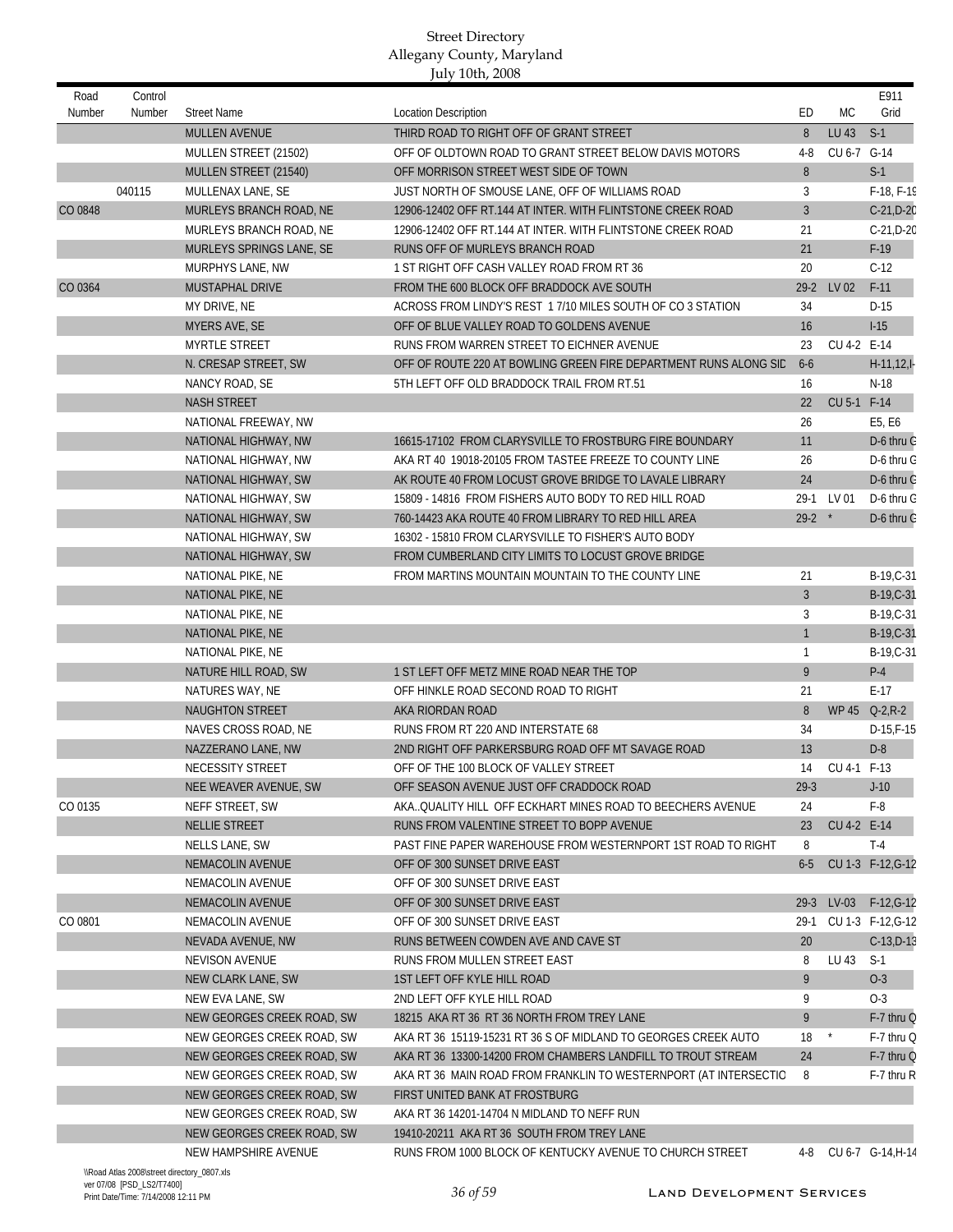| Road<br>Number | Control<br>Number                           | <b>Street Name</b>          | <b>Location Description</b>                                                | ED              | <b>MC</b>    | E911<br>Grid |
|----------------|---------------------------------------------|-----------------------------|----------------------------------------------------------------------------|-----------------|--------------|--------------|
| CO 0178        |                                             | NEW HOPE ROAD, NW           | AKA HOPE ROAD OFF DEPOT STREET RUNS TO MT SAVAGE ROAD                      | 11              |              | $E-7$        |
|                |                                             | NEW HOPE ROAD, NW           | AKA HOPE ROAD OFF DEPOT STREET RUNS TO MT SAVAGE ROAD                      | 13              |              | $E-7$        |
|                |                                             | NEW MEMORY LANE, SW         | 1ST RIGHT OFF CHARLESTOWN ROAD FROM JACKSON RUN ROAD                       | 10              |              | $M-5$        |
|                |                                             | NEW OAKLAND DRIVE, NE       | END OF CHIPMONK LANE RIGHT TO 13400 BLOCK LEFT TO 13500 AND UP             | 34              |              | $B-16$       |
| CO 0207        |                                             | NEW ROW ROAD, NW            | RUNS FROM SAINT PATRICKS CHURCH TO UPPER NEW ROW                           | 13              |              | $C-9$        |
| CO 0197        |                                             | NEW SCHOOL ROAD, NW         | OFF MT SAVAGE ROAD RUNS TO MILE LANE                                       | 13              |              | $B-9, C-9$   |
| CO 0005        |                                             | <b>NEW SHAWNEE ROAD, SW</b> | 2ND RIGHT OFF HORSE ROCK RD. RUNS TO COSGROVE LANE                         | 8               |              | $R-2,3$      |
|                |                                             | NEW STREET                  | RUNS OFF OF MARYLAND AVENUE BETWEEN OLDTOWN ROAD AND PUTMAN !              | $4-2$           | CU 6-2 G-14  |              |
| CO 0405        |                                             | NEW YORK AVENUE, NW         | OFF OF DAKOTA AVENUE                                                       |                 | 29-1 LV 01   | $D-12$       |
| 0P             | 021212                                      | NEWKUT ROAD, SE             | OFF TEETER HILL ROAD; KESSEL(STEGMEIR) SUBDIVISION                         | 2               |              | $N-21$       |
| CO 0689        |                                             | NEWT STREET, SW             | OFF OF MOSCOW STREET BELOW WATERSIDE STREET                                | 9               |              | $N-4$        |
|                |                                             | NEWTON STREET, NW           | 1 ST RIGHT OFF OF RICHFIELD AVE                                            | 20              |              | $C-12$       |
|                |                                             | NIAGARA STREET              | RUNS FROM TILGHMAN STREET WEST                                             | $6-1$           | CU 1-2 F-13  |              |
| CO 0166        |                                             | NICKEL AVENUE               | RUNS OFF OF SHAW STREET THE EIGTH ROAD TO THE RIGHT                        | 11              | FB 41        | E-7          |
|                | 051128                                      | NICKLAUS COURT, SE          | OFF OF CARROLL BOGGS DRIVE                                                 | 22              | <b>CU</b>    | $F-15$       |
|                |                                             | NIFTY LANE, NE              | ACROSS FROM PEA VINE RUN ROAD RUNS EAST OFF BEDFORD ROAD                   | 34              |              | $B-16$       |
| CO 0042        |                                             | NIKEP LANE, SW              | AKA PEKIN AREA NORTH OF MOSCOW ON OLD RT 36                                | 9               |              | $M-4$        |
| CO 0237        |                                             | NINERS LANE, SW             | SECOND ROAD TO RIGHT OFF OF ROUTE 220 PAST PINTO ROAD                      | $7-2$           |              | $L-10$       |
|                |                                             | NINTH AVENUE, SW            | BEHIND CRESAPTOWN SCHOOL                                                   | $7-1$           |              | $J-11$       |
|                |                                             | NOGLEY STREET, NE           | AKA KNOBLEY ROAD 2ND RIGHT OFF VALLEY ROAD IN 11900 BLOCK OF BOAR          | $5-6$           |              | $C-14, D-14$ |
|                | 060508                                      | NOLAN LANE, SW              | NORTH OF POTOAC HOLLOW ROAD, AT OLD BAPTIST CHURCH - NOW APARTM            | 9               | <b>BR 40</b> | $O-3$        |
|                |                                             | NORRIS STREET, NW           | RUNS BETWEEN WALSH ROAD AND BITTNER LANE                                   | 13              |              | $C-9$        |
| CO 0257        |                                             | NORTH BEL AIR DRIVE, SW     | 1ST RIGHT OFF OF BARTON BLVD                                               | $7-2$           |              | $K-9,10$     |
| CO 0517        |                                             | NORTH BRANCH ROAD, SE       | 1ST RD OFF PPG RD RUNS PAST FIRE DEPT                                      | 16              |              | $K-14$       |
| CO 0812        |                                             | NORTH CONDA WAY, SW         | END OF CONDA WAY BEAR RIGHT                                                | $7-2$           |              | $N-8$        |
| CO 0862        |                                             | NORTH CRESAP STREET, SW     | RIGHT OFF END OF MULBERRY AVENUE TO MCMULLEN HIGHWAY ACROSS FR             | $6 - 6$         |              | $H-11, 12,$  |
|                |                                             | NORTH EUTAW STREET, SW      | OFF LEGISLATIVE ROAD NORTH PAST CO 19 STATION                              | 9               | <b>BR 40</b> | $O-3$        |
| CO 0353        |                                             | NORTH FIRST STREET          | FROM N LAVALE STREET TO OLD CASH VALLEY ROAD                               |                 | 29-2 LV 02   | $F-11$       |
| CO 0367        |                                             | <b>NORTH FOURTH STREET</b>  | FROM REN ROY TO NORTH WOODLAWN                                             |                 | 29-2 LV 02   | $F-11$       |
|                |                                             | NORTH GARDNER STREET, NW    | RUNS FROM ALBRIGHT STREET TO HUMMINGBIRD STREET                            | 20              |              | $A-13$       |
| CO 0725        |                                             | NORTH LAVALE STREET         | NORTH AND SOUTH OFF OF NATIONAL HIGHWAY BETWEEN WOODLAWN AND               |                 | 29-2 LV 02   | $F-11$       |
|                | 060504                                      | NORTH MASSACHUSETTES AVENUE |                                                                            |                 |              |              |
| CO 0584        |                                             | NORTH ORLEANS ROAD, NE      | 1ST LEFT OFF NATIONAL PIKE EAST FROM ORLEANS ROAD                          | $\mathbf{1}$    |              | A-29, B-29   |
|                |                                             | NORTH RAILROAD STREET, SW   | OFF LEGISLATIVE RD. AT R.R.TRACKS NEAR SCHRAMMS CONFECTIONARY              | 9               | BR 40        | N-3          |
| CO 0365        |                                             | NORTH SECOND STREET         | 2ND LEFT OFF WOODLAWN AVE.                                                 |                 | 29-2 LV 02   | $F-11$       |
| CO 0828        |                                             | NORTH SERVICE DRIVE, NE     | 1ST RIGHT OFF WEST WILSON RD FROM STREET RD. PARRALLELS I-68               | 3               |              | $B-20$       |
|                |                                             | NORTH TERRACE               | OFF OF FAYETTE STREET NORTHEAST                                            | $6-1$           | CU 1-2 F-13  |              |
| CO 0366        |                                             | NORTH THIRD STREET          | RUNS OFF REN ROY ABOVE METHODIST CHURCH                                    |                 | 29-2 LV 02   | F-11         |
| CO 0356        |                                             | NORTH WOODLAWN AVENUE       | RUNS OFF NATIONAL HWY AT METHODIST CHURCH JUST ABOVE LONG DRIVE 29-2 LV 02 |                 |              | $F-11$       |
|                |                                             | NORWOOD AVENUE, SW          | OFF MCMULLEN HIGHWAY 1ST STREET NORTH OF TRI STATE OXYGEN                  | 6-6             |              | $1 - 11$     |
|                |                                             | NOTTINGHAM PLACE            | OFF OF ROBINHOOD DRIVE EAST BEHIND FIRE DEPT STATION 2                     |                 | 29-2 LV 02   | $F-11$       |
| CO 0795        |                                             | NURSING HOME DRIVE          | RUNS BEHIND THE ALLEGANY COUNTY NURSING HOME                               | $5-4$           | CU 3-2 E-13  |              |
| CO 0733        |                                             | NUTHATCH DRIVE, NE          | AKA RAILROAD ST FIRST RIGHT OFF OF SCHELLSBURG ROAD AFTER CROS!            | 20              |              | $A-13$       |
|                |                                             | OAK CREST LANE, SW          | THIRD RIGHT OFF OF ROUTE 220 PAST PINTO ROAD BEFORE ROUTE 956              | $7-2$           |              | $L-10$       |
|                |                                             | OAK GROVE ROAD, NE          | ROAD GOING INTO DEVLIN MANOR NURSING HOME OFF CHRISTIE ROAD                | 22              |              | $E-15$       |
| CO 0053        |                                             | OAK HILL CEMETERY ROAD, SW  | LEFT OFF FURNACE STREET FROM PERSHING STREET                               | 10              |              | $K-5,L-5$    |
|                |                                             | OAK HILL ROAD, SW           | 1ST LEFT OFF OAK HILL CEMETERY ROAD                                        | 10 <sup>°</sup> |              | $L-5$        |
|                |                                             | OAK RIDGE LANE, NW          | 2ND LEFT OFF OF PROENTY RD INTERSECTS WITH HIGH VIEW DRIVE                 | 20              |              | $C-12$       |
|                |                                             | <b>OAK STREET (21502)</b>   | RUNS OFF OF 70 CRESAP STREET SOUTH TO THIRD STREET                         | $4-2$           | CU 6-2 G-13  |              |
|                |                                             | <b>OAK STREET (21532)</b>   | 2ND RIGHT OFF CENTER STREET TO SPRING STREET                               | 12              | FB 41        | F-7          |
|                |                                             | OAK STREET (21532)          | 2ND RIGHT OFF CENTER STREET TO SPRING STREET                               | 26              | FB 41        | $F-7$        |
|                |                                             | OAK STREET (21562)          | 1ST RIGHT OFF CHESTNUT ST. FROM ROCK ST.                                   | 8               | WP 45 R-2    |              |
|                |                                             | OAK STREET, SW              | OFF WEST SIDE OF OLD RT 36 IN ROBERTSON SEABER ADDITION                    | 9               | BR 40        | $N-3$        |
|                |                                             | OAK TERRACE                 | OFF OF 29 PARK AVENUE EAST                                                 | 29-1            | LV 01        | $E-12$       |
|                | \\Road Atlas 2008\street directory_0807.xls |                             |                                                                            |                 |              |              |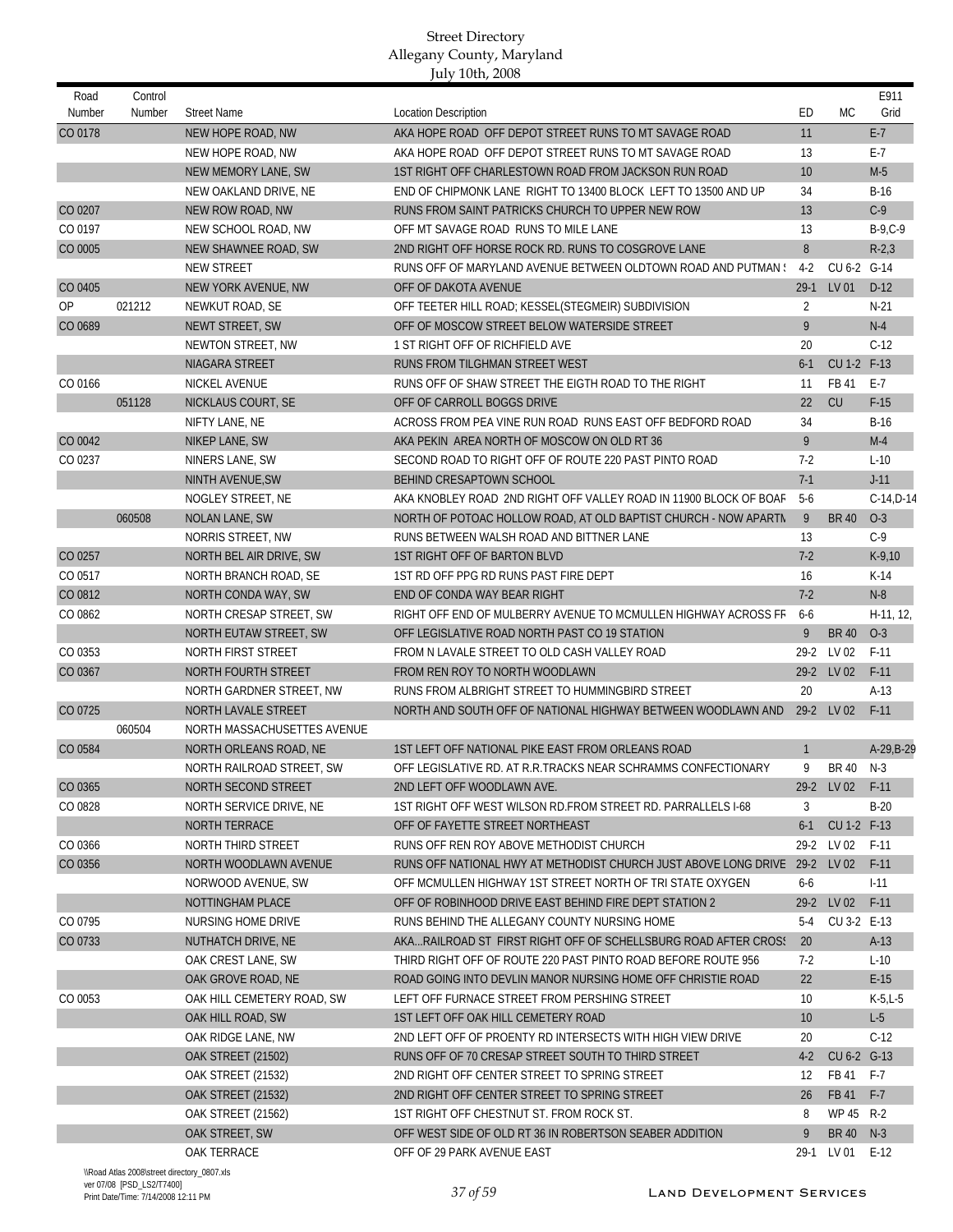| 12<br>$G-7$<br>OAK TREE LANE, SW<br>OFF RT 936 ACROSS FROM MARTIN RUN ROAD<br>$G-15$<br>OAK TREE RIDGE ROAD, SE<br>ACROSS FROM MESSICK ROAD TO STRONG HOLLOW ROAD TO BRASHIER RD<br>22<br>OAK VIEW DRIVE<br>8<br><b>WP 45</b><br>$R-2$<br>RUNS FROM 100 BLOCK EAST MAIN STREET<br>OAK VIEW DRIVE, SW<br>SECOND ROAD TO RIGHT OFF OF CUNNINGHAM DRIVE FROM LOUISE DRIVE<br>$7-1$<br>$K-10$<br><b>OAKDALE TERRACE</b><br>PAPER STREET OFF OF BEECHWOOD BLVD NEAR HIGHLAND AVENUE<br>$6-5$<br>CU 1-3 F-12<br>FROM SHADES LANE TO THE WEST<br>22<br>CU 5-1 E-14<br>OAKLAND STREET<br>29-2 LV 02 F-11, G-11<br>CO 0350<br>060100<br><b>OAKLAWN AVENUE</b><br>OFF OF 900 BLOCK NATIONAL HIGHWAY SOUTH<br>29-2 LV02<br>060100<br>OFF OF OAKLAWN AVENUE AND WEST STREET<br>$F-11, G-1'$<br>OAKLAWN AVENUE EXTENDED<br>LV 03<br>$H-10$<br>OAKLEAF DRIVE, SW<br>AKA CENTER STREET LEFT OFF WINCHESTER RD<br>$29-3$<br>CU 5-1 E-14<br>OAKWOOD STREET<br>PAPER STREET OFF OF CALHOUN<br>22<br>OAKWOOD STREET<br>PAPER STREET OFF OF CALHOUN<br>23<br>CU 4-2 E-14<br>CO 0250<br>OFF ROUTE 220 JUST BEFORE WARNER'S REST.<br>$7-1$<br>OAKWOOD STREET, SW<br>$J-11$<br>$A-21$<br>FIRST LEFT OFF OF LAUREL BRANCH TRAIL<br>$\overline{3}$<br>OASIS LANE, NE<br>OCEAN HILL ROAD, SW<br>OFF OF NEW GEORGES CREEK ROAD ACROSS FROM THRASHERS FARM<br>18<br>$J-6$<br>CO 0086<br>RUNS BETWEEN UPPER GEORGES CREEK RD AND NEW GEORGES CREEK<br>OCEAN HILL ROAD, SW<br>BN 176/185 19600-19621 RT OFF RT 936 ACROSS FROM KLONDIKE ROAD<br>OCEAN HILL ROAD, SW<br>$F-8$<br>OFF NATIONAL HIGHWAY BETWEEN PINEY MOUNTAIN ROAD AND PARKERSBU<br><b>OCEANVIEW LANE, SW</b><br>24<br><b>O'DONNELL LANE, SW</b><br>OFF CABIN RUN ROAD ON RIGHT PAST OLD DUMPSTER SITE FROM RT 936<br>24<br>$H - 7, I - 7$<br>OFFUTT STREET, EAST<br>FROM 1001 VIRGINIA AVENUE EAST<br>CU 6-5 H-13,14<br>$4 - 5$<br>FROM 1001 VIRGINIA AVENUE WEST<br>OFFUTT STREET, WEST<br>4-5<br>CU 6-5 H-13,14<br>OHIO STREET<br>OFF 300 BLOCK OF OFFUTT STREET SOUTHWEST<br>CU 6-5 H-13<br>$4 - 5$<br>CO 0589<br>OLD ADAMS ROAD, NE<br>LEFT OFF OF ORLEANS ROAD NORTH OF 1-68 EXIT 68<br>B-28,29,C<br>1<br>$\overline{3}$<br>$A-26$<br>OLD BEARCAMP ROAD, NE<br>NORTH ON FIFTEEN MILE CREEK ROAD TO THE GAS LINETURN LEFT ENTER F<br>$K-4,L-4,5$<br>OLD BEECHWOOD ROAD, SW<br>AKA BEECHWOOD ST. 1ST RIGHT OFF DOUGLAS AVE.<br>10<br>CO 0052<br>16<br>$M-18,N-1$<br>OLD BRADDOCK TRAIL, SE<br>LEFT OFF RT. 51 ACROSS FROM OLDTOWN END OF EAST WILSON ROAD<br>$\overline{2}$<br>OLD BRADDOCK TRAIL, SE<br>LEFT OFF RT. 51 ACROSS FROM OLDTOWN END OF EAST WILSON ROAD<br>M-18, N-1<br>CO 0541<br>LV 01<br>$F-11$<br>OLD CASH VALLEY ROAD, SW<br>OFF OF 500 BLOCK NATIONAL HIGHWAY NORTH<br>$29-1$<br>OLD CASH VALLEY ROAD, SW<br>OFF OF 500 BLOCK NATIONAL HIGHWAY NORTH<br>$29-2$<br>LV 02<br>$F-11,12$<br>OLD CHURCH LANE, NE<br>AKACHURCH LANE ACROSS FROM ZION CHURCH RUNS EAST OFF BEDFOR<br>$C-15$<br>34<br>TURN OFF RT 36 ABOVE GEORGES CREEK ELEM SCHOOL UP PAST STONE HO<br>10<br>K-5<br>OLD CONEY CEMETERY ROAD, SW<br>$K-5$<br>OLD CONEY CEMETERY ROAD, SW<br>TURN OFF RT 36 ABOVE GEORGES CREEK ELEM SCHOOL UP PAST STONE HO<br>18<br>$G-8$<br>OLD COUNTY ROAD, SW<br>1st RIGHT OFF HOFFMAN HOLLOW ROAD FROM RT 36<br>24<br>$I-10$<br>OLD CRESAPTOWN ROAD, SW<br>AKA OLD WINCHESTER ROAD OFF WINCHESTER ROAD NEAR GATEWAY MOT 29-3<br>LV 03<br>2ND LEFT OFF RT.144 EAST OF FLINTSTONE EAST SIDE OF POLISH<br>CO 0558<br>OLD CUMBERLAND ROAD, NE<br>3<br>$B-24,25,2$<br>CO 0081<br>OLD DANS ROCK ROAD, SW<br>AKA DANS ROCK ROAD 2ND LEFT OFF PARADISE STREET FROM RT 36<br>18<br>$J-6, K-6, 7,$<br>OLD HANCOCK ROAD, NE<br>2ND RIGHT OFF OLD MT PLEASANT RD TO ROCKY GAP ROAD<br>$C-17,D-16$<br>21<br>$\overline{3}$<br>OLD HICKORY DRIVE, SE<br>1 ST RIGHT OFF OF MIMOSA TREE LANE<br>$F-21$<br>FIRST RIGHT OFF OF DENNY DRIVE<br>20<br>$C-12$<br>OLD HOLLOW ROAD, NW<br>OLD HOMEPLACE ROAD, NE<br>RUNS EAST OFF BEDFORD ROAD NEAR MOON GLO SKATING RINK<br>34<br>$C-15$<br>OLD JOHNSON ROAD, NE<br>RUNS OFF OF ROUTE 144 TO SOUTH BEFORE BALTIMORE PIKE FIREHALL<br>CO 0480<br>21<br>$D-17, E-1$<br>CO 0266<br>OLD LAKE DRIVE, SW<br>AKA LAKE DRIVE OFF RT 220 4TH ROAD TO RIGHT PAST WILSON WELDING<br>$7-1$<br>$K-10$<br>$K-10$<br>OLD LAKE DRIVE, SW<br>AKA LAKE DRIVE OFF RT 220 4TH ROAD TO RIGHT PAST WILSON WELDING<br>$7-2$<br>OLD LEGISLATIVE ROAD, SW<br>$G-6, K-5$<br>OFF SQUIRREL NECK RD S TO LONACONING CEMETARY ROAD<br>10<br>CO 0068<br>OLD LEGISLATIVE ROAD, SW<br>12101-13201 RD FRM WALKER HILL MIDLOTHIAN TO BILL MILLER'S EQUIPT.<br>18<br>$G-6, K-5$<br>$G-6, K-5$<br>OLD LEGISLATIVE ROAD, SW<br>BN 185/176 13202-13600 OFF KLONDIKE RD NORTH TO BILL MILLER EQUIP.<br>18<br>OLD LEGISLATIVE ROAD, SW<br>11708-12100 ROAD FROM MIDLOTHIAN TO TOP OF WALKERS HILL TOWARDS CARLOS<br>$J-5, K-5$<br>OLD LEGISLATIVE ROAD, SW<br>BN 185/176 13202-13600 OFF KLONDIKE RD N TO BILL MILLER EQUIP.<br>OLD LEXINGTON STREET, NE<br>1ST LEFT OFF SHADOE HOLLOW ROAD NORTH OF BOARDWALK AVENUE<br>$C-14$<br>$5-6$<br>$H-8$<br>CO 0117<br>OLD LOARTOWN ROAD, SW<br>5th LEFT OFF RT 55 FROM CLARYSVILLE RUNS BETWEEN RT 55 AND LOARTO'<br>24<br>CO 0330<br>OLD MACDONALD ROAD, SW<br>ROAD BEHIND MARTINS MARKET OFF OF WINCHESTER ROAD<br>LV 03<br>$G-10$<br>29-3<br>CO 0839<br>OLD MEXICO FARMS ROAD, SE<br>FIRST ROAD TO RIGHT OFF OF MEXICO FARMS ROAD BEFORE RR BRIDGE<br>$J-14$<br>16<br>CO 0766<br>OLD MIDLOTHIAN ROAD, SW<br>19600 - 19707 OFF MIDLOTHIAN RD ON KNIERIEM TIRE SIDE OF MIDLOTHIAN<br>CO 0765<br>OLD MIDLOTHIAN ROAD, SW<br>19600 - 19707 OFF MIDLOTHIAN RD ON KNIERIEM TIRE SIDE OF MIDLOTHIAN<br>18<br>$G-6$ | Road    | Control |                     |                                                                |    |    | E911          |
|------------------------------------------------------------------------------------------------------------------------------------------------------------------------------------------------------------------------------------------------------------------------------------------------------------------------------------------------------------------------------------------------------------------------------------------------------------------------------------------------------------------------------------------------------------------------------------------------------------------------------------------------------------------------------------------------------------------------------------------------------------------------------------------------------------------------------------------------------------------------------------------------------------------------------------------------------------------------------------------------------------------------------------------------------------------------------------------------------------------------------------------------------------------------------------------------------------------------------------------------------------------------------------------------------------------------------------------------------------------------------------------------------------------------------------------------------------------------------------------------------------------------------------------------------------------------------------------------------------------------------------------------------------------------------------------------------------------------------------------------------------------------------------------------------------------------------------------------------------------------------------------------------------------------------------------------------------------------------------------------------------------------------------------------------------------------------------------------------------------------------------------------------------------------------------------------------------------------------------------------------------------------------------------------------------------------------------------------------------------------------------------------------------------------------------------------------------------------------------------------------------------------------------------------------------------------------------------------------------------------------------------------------------------------------------------------------------------------------------------------------------------------------------------------------------------------------------------------------------------------------------------------------------------------------------------------------------------------------------------------------------------------------------------------------------------------------------------------------------------------------------------------------------------------------------------------------------------------------------------------------------------------------------------------------------------------------------------------------------------------------------------------------------------------------------------------------------------------------------------------------------------------------------------------------------------------------------------------------------------------------------------------------------------------------------------------------------------------------------------------------------------------------------------------------------------------------------------------------------------------------------------------------------------------------------------------------------------------------------------------------------------------------------------------------------------------------------------------------------------------------------------------------------------------------------------------------------------------------------------------------------------------------------------------------------------------------------------------------------------------------------------------------------------------------------------------------------------------------------------------------------------------------------------------------------------------------------------------------------------------------------------------------------------------------------------------------------------------------------------------------------------------------------------------------------------------------------------------------------------------------------------------------------------------------------------------------------------------------------------------------------------------------------------------------------------------------------------------------------------------------------------------------------------------------------------------------------------------------------------------------------------------------------------------------------------------------------------------------------------------------------------------------------------------------------------------------------------------------------------------------------------------------------------------------------------------------------------------------------------------------------------------------------------------------------------------|---------|---------|---------------------|----------------------------------------------------------------|----|----|---------------|
|                                                                                                                                                                                                                                                                                                                                                                                                                                                                                                                                                                                                                                                                                                                                                                                                                                                                                                                                                                                                                                                                                                                                                                                                                                                                                                                                                                                                                                                                                                                                                                                                                                                                                                                                                                                                                                                                                                                                                                                                                                                                                                                                                                                                                                                                                                                                                                                                                                                                                                                                                                                                                                                                                                                                                                                                                                                                                                                                                                                                                                                                                                                                                                                                                                                                                                                                                                                                                                                                                                                                                                                                                                                                                                                                                                                                                                                                                                                                                                                                                                                                                                                                                                                                                                                                                                                                                                                                                                                                                                                                                                                                                                                                                                                                                                                                                                                                                                                                                                                                                                                                                                                                                                                                                                                                                                                                                                                                                                                                                                                                                                                                                                                                                                | Number  | Number  | <b>Street Name</b>  | <b>Location Description</b>                                    | ED | МC | Grid          |
|                                                                                                                                                                                                                                                                                                                                                                                                                                                                                                                                                                                                                                                                                                                                                                                                                                                                                                                                                                                                                                                                                                                                                                                                                                                                                                                                                                                                                                                                                                                                                                                                                                                                                                                                                                                                                                                                                                                                                                                                                                                                                                                                                                                                                                                                                                                                                                                                                                                                                                                                                                                                                                                                                                                                                                                                                                                                                                                                                                                                                                                                                                                                                                                                                                                                                                                                                                                                                                                                                                                                                                                                                                                                                                                                                                                                                                                                                                                                                                                                                                                                                                                                                                                                                                                                                                                                                                                                                                                                                                                                                                                                                                                                                                                                                                                                                                                                                                                                                                                                                                                                                                                                                                                                                                                                                                                                                                                                                                                                                                                                                                                                                                                                                                |         |         |                     |                                                                |    |    |               |
|                                                                                                                                                                                                                                                                                                                                                                                                                                                                                                                                                                                                                                                                                                                                                                                                                                                                                                                                                                                                                                                                                                                                                                                                                                                                                                                                                                                                                                                                                                                                                                                                                                                                                                                                                                                                                                                                                                                                                                                                                                                                                                                                                                                                                                                                                                                                                                                                                                                                                                                                                                                                                                                                                                                                                                                                                                                                                                                                                                                                                                                                                                                                                                                                                                                                                                                                                                                                                                                                                                                                                                                                                                                                                                                                                                                                                                                                                                                                                                                                                                                                                                                                                                                                                                                                                                                                                                                                                                                                                                                                                                                                                                                                                                                                                                                                                                                                                                                                                                                                                                                                                                                                                                                                                                                                                                                                                                                                                                                                                                                                                                                                                                                                                                |         |         |                     |                                                                |    |    |               |
|                                                                                                                                                                                                                                                                                                                                                                                                                                                                                                                                                                                                                                                                                                                                                                                                                                                                                                                                                                                                                                                                                                                                                                                                                                                                                                                                                                                                                                                                                                                                                                                                                                                                                                                                                                                                                                                                                                                                                                                                                                                                                                                                                                                                                                                                                                                                                                                                                                                                                                                                                                                                                                                                                                                                                                                                                                                                                                                                                                                                                                                                                                                                                                                                                                                                                                                                                                                                                                                                                                                                                                                                                                                                                                                                                                                                                                                                                                                                                                                                                                                                                                                                                                                                                                                                                                                                                                                                                                                                                                                                                                                                                                                                                                                                                                                                                                                                                                                                                                                                                                                                                                                                                                                                                                                                                                                                                                                                                                                                                                                                                                                                                                                                                                |         |         |                     |                                                                |    |    |               |
|                                                                                                                                                                                                                                                                                                                                                                                                                                                                                                                                                                                                                                                                                                                                                                                                                                                                                                                                                                                                                                                                                                                                                                                                                                                                                                                                                                                                                                                                                                                                                                                                                                                                                                                                                                                                                                                                                                                                                                                                                                                                                                                                                                                                                                                                                                                                                                                                                                                                                                                                                                                                                                                                                                                                                                                                                                                                                                                                                                                                                                                                                                                                                                                                                                                                                                                                                                                                                                                                                                                                                                                                                                                                                                                                                                                                                                                                                                                                                                                                                                                                                                                                                                                                                                                                                                                                                                                                                                                                                                                                                                                                                                                                                                                                                                                                                                                                                                                                                                                                                                                                                                                                                                                                                                                                                                                                                                                                                                                                                                                                                                                                                                                                                                |         |         |                     |                                                                |    |    |               |
|                                                                                                                                                                                                                                                                                                                                                                                                                                                                                                                                                                                                                                                                                                                                                                                                                                                                                                                                                                                                                                                                                                                                                                                                                                                                                                                                                                                                                                                                                                                                                                                                                                                                                                                                                                                                                                                                                                                                                                                                                                                                                                                                                                                                                                                                                                                                                                                                                                                                                                                                                                                                                                                                                                                                                                                                                                                                                                                                                                                                                                                                                                                                                                                                                                                                                                                                                                                                                                                                                                                                                                                                                                                                                                                                                                                                                                                                                                                                                                                                                                                                                                                                                                                                                                                                                                                                                                                                                                                                                                                                                                                                                                                                                                                                                                                                                                                                                                                                                                                                                                                                                                                                                                                                                                                                                                                                                                                                                                                                                                                                                                                                                                                                                                |         |         |                     |                                                                |    |    |               |
|                                                                                                                                                                                                                                                                                                                                                                                                                                                                                                                                                                                                                                                                                                                                                                                                                                                                                                                                                                                                                                                                                                                                                                                                                                                                                                                                                                                                                                                                                                                                                                                                                                                                                                                                                                                                                                                                                                                                                                                                                                                                                                                                                                                                                                                                                                                                                                                                                                                                                                                                                                                                                                                                                                                                                                                                                                                                                                                                                                                                                                                                                                                                                                                                                                                                                                                                                                                                                                                                                                                                                                                                                                                                                                                                                                                                                                                                                                                                                                                                                                                                                                                                                                                                                                                                                                                                                                                                                                                                                                                                                                                                                                                                                                                                                                                                                                                                                                                                                                                                                                                                                                                                                                                                                                                                                                                                                                                                                                                                                                                                                                                                                                                                                                |         |         |                     |                                                                |    |    |               |
|                                                                                                                                                                                                                                                                                                                                                                                                                                                                                                                                                                                                                                                                                                                                                                                                                                                                                                                                                                                                                                                                                                                                                                                                                                                                                                                                                                                                                                                                                                                                                                                                                                                                                                                                                                                                                                                                                                                                                                                                                                                                                                                                                                                                                                                                                                                                                                                                                                                                                                                                                                                                                                                                                                                                                                                                                                                                                                                                                                                                                                                                                                                                                                                                                                                                                                                                                                                                                                                                                                                                                                                                                                                                                                                                                                                                                                                                                                                                                                                                                                                                                                                                                                                                                                                                                                                                                                                                                                                                                                                                                                                                                                                                                                                                                                                                                                                                                                                                                                                                                                                                                                                                                                                                                                                                                                                                                                                                                                                                                                                                                                                                                                                                                                |         |         |                     |                                                                |    |    |               |
|                                                                                                                                                                                                                                                                                                                                                                                                                                                                                                                                                                                                                                                                                                                                                                                                                                                                                                                                                                                                                                                                                                                                                                                                                                                                                                                                                                                                                                                                                                                                                                                                                                                                                                                                                                                                                                                                                                                                                                                                                                                                                                                                                                                                                                                                                                                                                                                                                                                                                                                                                                                                                                                                                                                                                                                                                                                                                                                                                                                                                                                                                                                                                                                                                                                                                                                                                                                                                                                                                                                                                                                                                                                                                                                                                                                                                                                                                                                                                                                                                                                                                                                                                                                                                                                                                                                                                                                                                                                                                                                                                                                                                                                                                                                                                                                                                                                                                                                                                                                                                                                                                                                                                                                                                                                                                                                                                                                                                                                                                                                                                                                                                                                                                                |         |         |                     |                                                                |    |    |               |
|                                                                                                                                                                                                                                                                                                                                                                                                                                                                                                                                                                                                                                                                                                                                                                                                                                                                                                                                                                                                                                                                                                                                                                                                                                                                                                                                                                                                                                                                                                                                                                                                                                                                                                                                                                                                                                                                                                                                                                                                                                                                                                                                                                                                                                                                                                                                                                                                                                                                                                                                                                                                                                                                                                                                                                                                                                                                                                                                                                                                                                                                                                                                                                                                                                                                                                                                                                                                                                                                                                                                                                                                                                                                                                                                                                                                                                                                                                                                                                                                                                                                                                                                                                                                                                                                                                                                                                                                                                                                                                                                                                                                                                                                                                                                                                                                                                                                                                                                                                                                                                                                                                                                                                                                                                                                                                                                                                                                                                                                                                                                                                                                                                                                                                |         |         |                     |                                                                |    |    |               |
|                                                                                                                                                                                                                                                                                                                                                                                                                                                                                                                                                                                                                                                                                                                                                                                                                                                                                                                                                                                                                                                                                                                                                                                                                                                                                                                                                                                                                                                                                                                                                                                                                                                                                                                                                                                                                                                                                                                                                                                                                                                                                                                                                                                                                                                                                                                                                                                                                                                                                                                                                                                                                                                                                                                                                                                                                                                                                                                                                                                                                                                                                                                                                                                                                                                                                                                                                                                                                                                                                                                                                                                                                                                                                                                                                                                                                                                                                                                                                                                                                                                                                                                                                                                                                                                                                                                                                                                                                                                                                                                                                                                                                                                                                                                                                                                                                                                                                                                                                                                                                                                                                                                                                                                                                                                                                                                                                                                                                                                                                                                                                                                                                                                                                                |         |         |                     |                                                                |    |    |               |
|                                                                                                                                                                                                                                                                                                                                                                                                                                                                                                                                                                                                                                                                                                                                                                                                                                                                                                                                                                                                                                                                                                                                                                                                                                                                                                                                                                                                                                                                                                                                                                                                                                                                                                                                                                                                                                                                                                                                                                                                                                                                                                                                                                                                                                                                                                                                                                                                                                                                                                                                                                                                                                                                                                                                                                                                                                                                                                                                                                                                                                                                                                                                                                                                                                                                                                                                                                                                                                                                                                                                                                                                                                                                                                                                                                                                                                                                                                                                                                                                                                                                                                                                                                                                                                                                                                                                                                                                                                                                                                                                                                                                                                                                                                                                                                                                                                                                                                                                                                                                                                                                                                                                                                                                                                                                                                                                                                                                                                                                                                                                                                                                                                                                                                |         |         |                     |                                                                |    |    |               |
|                                                                                                                                                                                                                                                                                                                                                                                                                                                                                                                                                                                                                                                                                                                                                                                                                                                                                                                                                                                                                                                                                                                                                                                                                                                                                                                                                                                                                                                                                                                                                                                                                                                                                                                                                                                                                                                                                                                                                                                                                                                                                                                                                                                                                                                                                                                                                                                                                                                                                                                                                                                                                                                                                                                                                                                                                                                                                                                                                                                                                                                                                                                                                                                                                                                                                                                                                                                                                                                                                                                                                                                                                                                                                                                                                                                                                                                                                                                                                                                                                                                                                                                                                                                                                                                                                                                                                                                                                                                                                                                                                                                                                                                                                                                                                                                                                                                                                                                                                                                                                                                                                                                                                                                                                                                                                                                                                                                                                                                                                                                                                                                                                                                                                                |         |         |                     |                                                                |    |    |               |
|                                                                                                                                                                                                                                                                                                                                                                                                                                                                                                                                                                                                                                                                                                                                                                                                                                                                                                                                                                                                                                                                                                                                                                                                                                                                                                                                                                                                                                                                                                                                                                                                                                                                                                                                                                                                                                                                                                                                                                                                                                                                                                                                                                                                                                                                                                                                                                                                                                                                                                                                                                                                                                                                                                                                                                                                                                                                                                                                                                                                                                                                                                                                                                                                                                                                                                                                                                                                                                                                                                                                                                                                                                                                                                                                                                                                                                                                                                                                                                                                                                                                                                                                                                                                                                                                                                                                                                                                                                                                                                                                                                                                                                                                                                                                                                                                                                                                                                                                                                                                                                                                                                                                                                                                                                                                                                                                                                                                                                                                                                                                                                                                                                                                                                |         |         |                     |                                                                |    |    |               |
|                                                                                                                                                                                                                                                                                                                                                                                                                                                                                                                                                                                                                                                                                                                                                                                                                                                                                                                                                                                                                                                                                                                                                                                                                                                                                                                                                                                                                                                                                                                                                                                                                                                                                                                                                                                                                                                                                                                                                                                                                                                                                                                                                                                                                                                                                                                                                                                                                                                                                                                                                                                                                                                                                                                                                                                                                                                                                                                                                                                                                                                                                                                                                                                                                                                                                                                                                                                                                                                                                                                                                                                                                                                                                                                                                                                                                                                                                                                                                                                                                                                                                                                                                                                                                                                                                                                                                                                                                                                                                                                                                                                                                                                                                                                                                                                                                                                                                                                                                                                                                                                                                                                                                                                                                                                                                                                                                                                                                                                                                                                                                                                                                                                                                                |         |         |                     |                                                                |    |    |               |
|                                                                                                                                                                                                                                                                                                                                                                                                                                                                                                                                                                                                                                                                                                                                                                                                                                                                                                                                                                                                                                                                                                                                                                                                                                                                                                                                                                                                                                                                                                                                                                                                                                                                                                                                                                                                                                                                                                                                                                                                                                                                                                                                                                                                                                                                                                                                                                                                                                                                                                                                                                                                                                                                                                                                                                                                                                                                                                                                                                                                                                                                                                                                                                                                                                                                                                                                                                                                                                                                                                                                                                                                                                                                                                                                                                                                                                                                                                                                                                                                                                                                                                                                                                                                                                                                                                                                                                                                                                                                                                                                                                                                                                                                                                                                                                                                                                                                                                                                                                                                                                                                                                                                                                                                                                                                                                                                                                                                                                                                                                                                                                                                                                                                                                |         |         |                     |                                                                |    |    |               |
|                                                                                                                                                                                                                                                                                                                                                                                                                                                                                                                                                                                                                                                                                                                                                                                                                                                                                                                                                                                                                                                                                                                                                                                                                                                                                                                                                                                                                                                                                                                                                                                                                                                                                                                                                                                                                                                                                                                                                                                                                                                                                                                                                                                                                                                                                                                                                                                                                                                                                                                                                                                                                                                                                                                                                                                                                                                                                                                                                                                                                                                                                                                                                                                                                                                                                                                                                                                                                                                                                                                                                                                                                                                                                                                                                                                                                                                                                                                                                                                                                                                                                                                                                                                                                                                                                                                                                                                                                                                                                                                                                                                                                                                                                                                                                                                                                                                                                                                                                                                                                                                                                                                                                                                                                                                                                                                                                                                                                                                                                                                                                                                                                                                                                                |         |         |                     |                                                                |    |    |               |
|                                                                                                                                                                                                                                                                                                                                                                                                                                                                                                                                                                                                                                                                                                                                                                                                                                                                                                                                                                                                                                                                                                                                                                                                                                                                                                                                                                                                                                                                                                                                                                                                                                                                                                                                                                                                                                                                                                                                                                                                                                                                                                                                                                                                                                                                                                                                                                                                                                                                                                                                                                                                                                                                                                                                                                                                                                                                                                                                                                                                                                                                                                                                                                                                                                                                                                                                                                                                                                                                                                                                                                                                                                                                                                                                                                                                                                                                                                                                                                                                                                                                                                                                                                                                                                                                                                                                                                                                                                                                                                                                                                                                                                                                                                                                                                                                                                                                                                                                                                                                                                                                                                                                                                                                                                                                                                                                                                                                                                                                                                                                                                                                                                                                                                |         |         |                     |                                                                |    |    |               |
|                                                                                                                                                                                                                                                                                                                                                                                                                                                                                                                                                                                                                                                                                                                                                                                                                                                                                                                                                                                                                                                                                                                                                                                                                                                                                                                                                                                                                                                                                                                                                                                                                                                                                                                                                                                                                                                                                                                                                                                                                                                                                                                                                                                                                                                                                                                                                                                                                                                                                                                                                                                                                                                                                                                                                                                                                                                                                                                                                                                                                                                                                                                                                                                                                                                                                                                                                                                                                                                                                                                                                                                                                                                                                                                                                                                                                                                                                                                                                                                                                                                                                                                                                                                                                                                                                                                                                                                                                                                                                                                                                                                                                                                                                                                                                                                                                                                                                                                                                                                                                                                                                                                                                                                                                                                                                                                                                                                                                                                                                                                                                                                                                                                                                                |         |         |                     |                                                                |    |    |               |
|                                                                                                                                                                                                                                                                                                                                                                                                                                                                                                                                                                                                                                                                                                                                                                                                                                                                                                                                                                                                                                                                                                                                                                                                                                                                                                                                                                                                                                                                                                                                                                                                                                                                                                                                                                                                                                                                                                                                                                                                                                                                                                                                                                                                                                                                                                                                                                                                                                                                                                                                                                                                                                                                                                                                                                                                                                                                                                                                                                                                                                                                                                                                                                                                                                                                                                                                                                                                                                                                                                                                                                                                                                                                                                                                                                                                                                                                                                                                                                                                                                                                                                                                                                                                                                                                                                                                                                                                                                                                                                                                                                                                                                                                                                                                                                                                                                                                                                                                                                                                                                                                                                                                                                                                                                                                                                                                                                                                                                                                                                                                                                                                                                                                                                |         |         |                     |                                                                |    |    |               |
|                                                                                                                                                                                                                                                                                                                                                                                                                                                                                                                                                                                                                                                                                                                                                                                                                                                                                                                                                                                                                                                                                                                                                                                                                                                                                                                                                                                                                                                                                                                                                                                                                                                                                                                                                                                                                                                                                                                                                                                                                                                                                                                                                                                                                                                                                                                                                                                                                                                                                                                                                                                                                                                                                                                                                                                                                                                                                                                                                                                                                                                                                                                                                                                                                                                                                                                                                                                                                                                                                                                                                                                                                                                                                                                                                                                                                                                                                                                                                                                                                                                                                                                                                                                                                                                                                                                                                                                                                                                                                                                                                                                                                                                                                                                                                                                                                                                                                                                                                                                                                                                                                                                                                                                                                                                                                                                                                                                                                                                                                                                                                                                                                                                                                                |         |         |                     |                                                                |    |    |               |
|                                                                                                                                                                                                                                                                                                                                                                                                                                                                                                                                                                                                                                                                                                                                                                                                                                                                                                                                                                                                                                                                                                                                                                                                                                                                                                                                                                                                                                                                                                                                                                                                                                                                                                                                                                                                                                                                                                                                                                                                                                                                                                                                                                                                                                                                                                                                                                                                                                                                                                                                                                                                                                                                                                                                                                                                                                                                                                                                                                                                                                                                                                                                                                                                                                                                                                                                                                                                                                                                                                                                                                                                                                                                                                                                                                                                                                                                                                                                                                                                                                                                                                                                                                                                                                                                                                                                                                                                                                                                                                                                                                                                                                                                                                                                                                                                                                                                                                                                                                                                                                                                                                                                                                                                                                                                                                                                                                                                                                                                                                                                                                                                                                                                                                |         |         |                     |                                                                |    |    |               |
|                                                                                                                                                                                                                                                                                                                                                                                                                                                                                                                                                                                                                                                                                                                                                                                                                                                                                                                                                                                                                                                                                                                                                                                                                                                                                                                                                                                                                                                                                                                                                                                                                                                                                                                                                                                                                                                                                                                                                                                                                                                                                                                                                                                                                                                                                                                                                                                                                                                                                                                                                                                                                                                                                                                                                                                                                                                                                                                                                                                                                                                                                                                                                                                                                                                                                                                                                                                                                                                                                                                                                                                                                                                                                                                                                                                                                                                                                                                                                                                                                                                                                                                                                                                                                                                                                                                                                                                                                                                                                                                                                                                                                                                                                                                                                                                                                                                                                                                                                                                                                                                                                                                                                                                                                                                                                                                                                                                                                                                                                                                                                                                                                                                                                                |         |         |                     |                                                                |    |    |               |
|                                                                                                                                                                                                                                                                                                                                                                                                                                                                                                                                                                                                                                                                                                                                                                                                                                                                                                                                                                                                                                                                                                                                                                                                                                                                                                                                                                                                                                                                                                                                                                                                                                                                                                                                                                                                                                                                                                                                                                                                                                                                                                                                                                                                                                                                                                                                                                                                                                                                                                                                                                                                                                                                                                                                                                                                                                                                                                                                                                                                                                                                                                                                                                                                                                                                                                                                                                                                                                                                                                                                                                                                                                                                                                                                                                                                                                                                                                                                                                                                                                                                                                                                                                                                                                                                                                                                                                                                                                                                                                                                                                                                                                                                                                                                                                                                                                                                                                                                                                                                                                                                                                                                                                                                                                                                                                                                                                                                                                                                                                                                                                                                                                                                                                |         |         |                     |                                                                |    |    |               |
|                                                                                                                                                                                                                                                                                                                                                                                                                                                                                                                                                                                                                                                                                                                                                                                                                                                                                                                                                                                                                                                                                                                                                                                                                                                                                                                                                                                                                                                                                                                                                                                                                                                                                                                                                                                                                                                                                                                                                                                                                                                                                                                                                                                                                                                                                                                                                                                                                                                                                                                                                                                                                                                                                                                                                                                                                                                                                                                                                                                                                                                                                                                                                                                                                                                                                                                                                                                                                                                                                                                                                                                                                                                                                                                                                                                                                                                                                                                                                                                                                                                                                                                                                                                                                                                                                                                                                                                                                                                                                                                                                                                                                                                                                                                                                                                                                                                                                                                                                                                                                                                                                                                                                                                                                                                                                                                                                                                                                                                                                                                                                                                                                                                                                                |         |         |                     |                                                                |    |    |               |
|                                                                                                                                                                                                                                                                                                                                                                                                                                                                                                                                                                                                                                                                                                                                                                                                                                                                                                                                                                                                                                                                                                                                                                                                                                                                                                                                                                                                                                                                                                                                                                                                                                                                                                                                                                                                                                                                                                                                                                                                                                                                                                                                                                                                                                                                                                                                                                                                                                                                                                                                                                                                                                                                                                                                                                                                                                                                                                                                                                                                                                                                                                                                                                                                                                                                                                                                                                                                                                                                                                                                                                                                                                                                                                                                                                                                                                                                                                                                                                                                                                                                                                                                                                                                                                                                                                                                                                                                                                                                                                                                                                                                                                                                                                                                                                                                                                                                                                                                                                                                                                                                                                                                                                                                                                                                                                                                                                                                                                                                                                                                                                                                                                                                                                |         |         |                     |                                                                |    |    |               |
|                                                                                                                                                                                                                                                                                                                                                                                                                                                                                                                                                                                                                                                                                                                                                                                                                                                                                                                                                                                                                                                                                                                                                                                                                                                                                                                                                                                                                                                                                                                                                                                                                                                                                                                                                                                                                                                                                                                                                                                                                                                                                                                                                                                                                                                                                                                                                                                                                                                                                                                                                                                                                                                                                                                                                                                                                                                                                                                                                                                                                                                                                                                                                                                                                                                                                                                                                                                                                                                                                                                                                                                                                                                                                                                                                                                                                                                                                                                                                                                                                                                                                                                                                                                                                                                                                                                                                                                                                                                                                                                                                                                                                                                                                                                                                                                                                                                                                                                                                                                                                                                                                                                                                                                                                                                                                                                                                                                                                                                                                                                                                                                                                                                                                                |         |         |                     |                                                                |    |    |               |
|                                                                                                                                                                                                                                                                                                                                                                                                                                                                                                                                                                                                                                                                                                                                                                                                                                                                                                                                                                                                                                                                                                                                                                                                                                                                                                                                                                                                                                                                                                                                                                                                                                                                                                                                                                                                                                                                                                                                                                                                                                                                                                                                                                                                                                                                                                                                                                                                                                                                                                                                                                                                                                                                                                                                                                                                                                                                                                                                                                                                                                                                                                                                                                                                                                                                                                                                                                                                                                                                                                                                                                                                                                                                                                                                                                                                                                                                                                                                                                                                                                                                                                                                                                                                                                                                                                                                                                                                                                                                                                                                                                                                                                                                                                                                                                                                                                                                                                                                                                                                                                                                                                                                                                                                                                                                                                                                                                                                                                                                                                                                                                                                                                                                                                | CO 0843 |         |                     |                                                                |    |    |               |
|                                                                                                                                                                                                                                                                                                                                                                                                                                                                                                                                                                                                                                                                                                                                                                                                                                                                                                                                                                                                                                                                                                                                                                                                                                                                                                                                                                                                                                                                                                                                                                                                                                                                                                                                                                                                                                                                                                                                                                                                                                                                                                                                                                                                                                                                                                                                                                                                                                                                                                                                                                                                                                                                                                                                                                                                                                                                                                                                                                                                                                                                                                                                                                                                                                                                                                                                                                                                                                                                                                                                                                                                                                                                                                                                                                                                                                                                                                                                                                                                                                                                                                                                                                                                                                                                                                                                                                                                                                                                                                                                                                                                                                                                                                                                                                                                                                                                                                                                                                                                                                                                                                                                                                                                                                                                                                                                                                                                                                                                                                                                                                                                                                                                                                | CO 0844 |         |                     |                                                                |    |    |               |
|                                                                                                                                                                                                                                                                                                                                                                                                                                                                                                                                                                                                                                                                                                                                                                                                                                                                                                                                                                                                                                                                                                                                                                                                                                                                                                                                                                                                                                                                                                                                                                                                                                                                                                                                                                                                                                                                                                                                                                                                                                                                                                                                                                                                                                                                                                                                                                                                                                                                                                                                                                                                                                                                                                                                                                                                                                                                                                                                                                                                                                                                                                                                                                                                                                                                                                                                                                                                                                                                                                                                                                                                                                                                                                                                                                                                                                                                                                                                                                                                                                                                                                                                                                                                                                                                                                                                                                                                                                                                                                                                                                                                                                                                                                                                                                                                                                                                                                                                                                                                                                                                                                                                                                                                                                                                                                                                                                                                                                                                                                                                                                                                                                                                                                |         |         |                     |                                                                |    |    |               |
|                                                                                                                                                                                                                                                                                                                                                                                                                                                                                                                                                                                                                                                                                                                                                                                                                                                                                                                                                                                                                                                                                                                                                                                                                                                                                                                                                                                                                                                                                                                                                                                                                                                                                                                                                                                                                                                                                                                                                                                                                                                                                                                                                                                                                                                                                                                                                                                                                                                                                                                                                                                                                                                                                                                                                                                                                                                                                                                                                                                                                                                                                                                                                                                                                                                                                                                                                                                                                                                                                                                                                                                                                                                                                                                                                                                                                                                                                                                                                                                                                                                                                                                                                                                                                                                                                                                                                                                                                                                                                                                                                                                                                                                                                                                                                                                                                                                                                                                                                                                                                                                                                                                                                                                                                                                                                                                                                                                                                                                                                                                                                                                                                                                                                                |         |         |                     |                                                                |    |    |               |
|                                                                                                                                                                                                                                                                                                                                                                                                                                                                                                                                                                                                                                                                                                                                                                                                                                                                                                                                                                                                                                                                                                                                                                                                                                                                                                                                                                                                                                                                                                                                                                                                                                                                                                                                                                                                                                                                                                                                                                                                                                                                                                                                                                                                                                                                                                                                                                                                                                                                                                                                                                                                                                                                                                                                                                                                                                                                                                                                                                                                                                                                                                                                                                                                                                                                                                                                                                                                                                                                                                                                                                                                                                                                                                                                                                                                                                                                                                                                                                                                                                                                                                                                                                                                                                                                                                                                                                                                                                                                                                                                                                                                                                                                                                                                                                                                                                                                                                                                                                                                                                                                                                                                                                                                                                                                                                                                                                                                                                                                                                                                                                                                                                                                                                | CO 0692 |         |                     |                                                                |    |    |               |
|                                                                                                                                                                                                                                                                                                                                                                                                                                                                                                                                                                                                                                                                                                                                                                                                                                                                                                                                                                                                                                                                                                                                                                                                                                                                                                                                                                                                                                                                                                                                                                                                                                                                                                                                                                                                                                                                                                                                                                                                                                                                                                                                                                                                                                                                                                                                                                                                                                                                                                                                                                                                                                                                                                                                                                                                                                                                                                                                                                                                                                                                                                                                                                                                                                                                                                                                                                                                                                                                                                                                                                                                                                                                                                                                                                                                                                                                                                                                                                                                                                                                                                                                                                                                                                                                                                                                                                                                                                                                                                                                                                                                                                                                                                                                                                                                                                                                                                                                                                                                                                                                                                                                                                                                                                                                                                                                                                                                                                                                                                                                                                                                                                                                                                | CO 0768 |         |                     |                                                                |    |    |               |
|                                                                                                                                                                                                                                                                                                                                                                                                                                                                                                                                                                                                                                                                                                                                                                                                                                                                                                                                                                                                                                                                                                                                                                                                                                                                                                                                                                                                                                                                                                                                                                                                                                                                                                                                                                                                                                                                                                                                                                                                                                                                                                                                                                                                                                                                                                                                                                                                                                                                                                                                                                                                                                                                                                                                                                                                                                                                                                                                                                                                                                                                                                                                                                                                                                                                                                                                                                                                                                                                                                                                                                                                                                                                                                                                                                                                                                                                                                                                                                                                                                                                                                                                                                                                                                                                                                                                                                                                                                                                                                                                                                                                                                                                                                                                                                                                                                                                                                                                                                                                                                                                                                                                                                                                                                                                                                                                                                                                                                                                                                                                                                                                                                                                                                |         |         |                     |                                                                |    |    |               |
|                                                                                                                                                                                                                                                                                                                                                                                                                                                                                                                                                                                                                                                                                                                                                                                                                                                                                                                                                                                                                                                                                                                                                                                                                                                                                                                                                                                                                                                                                                                                                                                                                                                                                                                                                                                                                                                                                                                                                                                                                                                                                                                                                                                                                                                                                                                                                                                                                                                                                                                                                                                                                                                                                                                                                                                                                                                                                                                                                                                                                                                                                                                                                                                                                                                                                                                                                                                                                                                                                                                                                                                                                                                                                                                                                                                                                                                                                                                                                                                                                                                                                                                                                                                                                                                                                                                                                                                                                                                                                                                                                                                                                                                                                                                                                                                                                                                                                                                                                                                                                                                                                                                                                                                                                                                                                                                                                                                                                                                                                                                                                                                                                                                                                                |         |         |                     |                                                                |    |    |               |
|                                                                                                                                                                                                                                                                                                                                                                                                                                                                                                                                                                                                                                                                                                                                                                                                                                                                                                                                                                                                                                                                                                                                                                                                                                                                                                                                                                                                                                                                                                                                                                                                                                                                                                                                                                                                                                                                                                                                                                                                                                                                                                                                                                                                                                                                                                                                                                                                                                                                                                                                                                                                                                                                                                                                                                                                                                                                                                                                                                                                                                                                                                                                                                                                                                                                                                                                                                                                                                                                                                                                                                                                                                                                                                                                                                                                                                                                                                                                                                                                                                                                                                                                                                                                                                                                                                                                                                                                                                                                                                                                                                                                                                                                                                                                                                                                                                                                                                                                                                                                                                                                                                                                                                                                                                                                                                                                                                                                                                                                                                                                                                                                                                                                                                |         |         |                     |                                                                |    |    |               |
|                                                                                                                                                                                                                                                                                                                                                                                                                                                                                                                                                                                                                                                                                                                                                                                                                                                                                                                                                                                                                                                                                                                                                                                                                                                                                                                                                                                                                                                                                                                                                                                                                                                                                                                                                                                                                                                                                                                                                                                                                                                                                                                                                                                                                                                                                                                                                                                                                                                                                                                                                                                                                                                                                                                                                                                                                                                                                                                                                                                                                                                                                                                                                                                                                                                                                                                                                                                                                                                                                                                                                                                                                                                                                                                                                                                                                                                                                                                                                                                                                                                                                                                                                                                                                                                                                                                                                                                                                                                                                                                                                                                                                                                                                                                                                                                                                                                                                                                                                                                                                                                                                                                                                                                                                                                                                                                                                                                                                                                                                                                                                                                                                                                                                                | CO 0468 |         |                     |                                                                |    |    |               |
|                                                                                                                                                                                                                                                                                                                                                                                                                                                                                                                                                                                                                                                                                                                                                                                                                                                                                                                                                                                                                                                                                                                                                                                                                                                                                                                                                                                                                                                                                                                                                                                                                                                                                                                                                                                                                                                                                                                                                                                                                                                                                                                                                                                                                                                                                                                                                                                                                                                                                                                                                                                                                                                                                                                                                                                                                                                                                                                                                                                                                                                                                                                                                                                                                                                                                                                                                                                                                                                                                                                                                                                                                                                                                                                                                                                                                                                                                                                                                                                                                                                                                                                                                                                                                                                                                                                                                                                                                                                                                                                                                                                                                                                                                                                                                                                                                                                                                                                                                                                                                                                                                                                                                                                                                                                                                                                                                                                                                                                                                                                                                                                                                                                                                                |         |         |                     |                                                                |    |    |               |
|                                                                                                                                                                                                                                                                                                                                                                                                                                                                                                                                                                                                                                                                                                                                                                                                                                                                                                                                                                                                                                                                                                                                                                                                                                                                                                                                                                                                                                                                                                                                                                                                                                                                                                                                                                                                                                                                                                                                                                                                                                                                                                                                                                                                                                                                                                                                                                                                                                                                                                                                                                                                                                                                                                                                                                                                                                                                                                                                                                                                                                                                                                                                                                                                                                                                                                                                                                                                                                                                                                                                                                                                                                                                                                                                                                                                                                                                                                                                                                                                                                                                                                                                                                                                                                                                                                                                                                                                                                                                                                                                                                                                                                                                                                                                                                                                                                                                                                                                                                                                                                                                                                                                                                                                                                                                                                                                                                                                                                                                                                                                                                                                                                                                                                | CO 0731 |         |                     |                                                                |    |    |               |
|                                                                                                                                                                                                                                                                                                                                                                                                                                                                                                                                                                                                                                                                                                                                                                                                                                                                                                                                                                                                                                                                                                                                                                                                                                                                                                                                                                                                                                                                                                                                                                                                                                                                                                                                                                                                                                                                                                                                                                                                                                                                                                                                                                                                                                                                                                                                                                                                                                                                                                                                                                                                                                                                                                                                                                                                                                                                                                                                                                                                                                                                                                                                                                                                                                                                                                                                                                                                                                                                                                                                                                                                                                                                                                                                                                                                                                                                                                                                                                                                                                                                                                                                                                                                                                                                                                                                                                                                                                                                                                                                                                                                                                                                                                                                                                                                                                                                                                                                                                                                                                                                                                                                                                                                                                                                                                                                                                                                                                                                                                                                                                                                                                                                                                |         |         |                     |                                                                |    |    |               |
|                                                                                                                                                                                                                                                                                                                                                                                                                                                                                                                                                                                                                                                                                                                                                                                                                                                                                                                                                                                                                                                                                                                                                                                                                                                                                                                                                                                                                                                                                                                                                                                                                                                                                                                                                                                                                                                                                                                                                                                                                                                                                                                                                                                                                                                                                                                                                                                                                                                                                                                                                                                                                                                                                                                                                                                                                                                                                                                                                                                                                                                                                                                                                                                                                                                                                                                                                                                                                                                                                                                                                                                                                                                                                                                                                                                                                                                                                                                                                                                                                                                                                                                                                                                                                                                                                                                                                                                                                                                                                                                                                                                                                                                                                                                                                                                                                                                                                                                                                                                                                                                                                                                                                                                                                                                                                                                                                                                                                                                                                                                                                                                                                                                                                                |         |         |                     |                                                                |    |    |               |
|                                                                                                                                                                                                                                                                                                                                                                                                                                                                                                                                                                                                                                                                                                                                                                                                                                                                                                                                                                                                                                                                                                                                                                                                                                                                                                                                                                                                                                                                                                                                                                                                                                                                                                                                                                                                                                                                                                                                                                                                                                                                                                                                                                                                                                                                                                                                                                                                                                                                                                                                                                                                                                                                                                                                                                                                                                                                                                                                                                                                                                                                                                                                                                                                                                                                                                                                                                                                                                                                                                                                                                                                                                                                                                                                                                                                                                                                                                                                                                                                                                                                                                                                                                                                                                                                                                                                                                                                                                                                                                                                                                                                                                                                                                                                                                                                                                                                                                                                                                                                                                                                                                                                                                                                                                                                                                                                                                                                                                                                                                                                                                                                                                                                                                |         |         |                     |                                                                |    |    |               |
|                                                                                                                                                                                                                                                                                                                                                                                                                                                                                                                                                                                                                                                                                                                                                                                                                                                                                                                                                                                                                                                                                                                                                                                                                                                                                                                                                                                                                                                                                                                                                                                                                                                                                                                                                                                                                                                                                                                                                                                                                                                                                                                                                                                                                                                                                                                                                                                                                                                                                                                                                                                                                                                                                                                                                                                                                                                                                                                                                                                                                                                                                                                                                                                                                                                                                                                                                                                                                                                                                                                                                                                                                                                                                                                                                                                                                                                                                                                                                                                                                                                                                                                                                                                                                                                                                                                                                                                                                                                                                                                                                                                                                                                                                                                                                                                                                                                                                                                                                                                                                                                                                                                                                                                                                                                                                                                                                                                                                                                                                                                                                                                                                                                                                                |         |         |                     |                                                                |    |    |               |
|                                                                                                                                                                                                                                                                                                                                                                                                                                                                                                                                                                                                                                                                                                                                                                                                                                                                                                                                                                                                                                                                                                                                                                                                                                                                                                                                                                                                                                                                                                                                                                                                                                                                                                                                                                                                                                                                                                                                                                                                                                                                                                                                                                                                                                                                                                                                                                                                                                                                                                                                                                                                                                                                                                                                                                                                                                                                                                                                                                                                                                                                                                                                                                                                                                                                                                                                                                                                                                                                                                                                                                                                                                                                                                                                                                                                                                                                                                                                                                                                                                                                                                                                                                                                                                                                                                                                                                                                                                                                                                                                                                                                                                                                                                                                                                                                                                                                                                                                                                                                                                                                                                                                                                                                                                                                                                                                                                                                                                                                                                                                                                                                                                                                                                |         |         |                     |                                                                |    |    |               |
|                                                                                                                                                                                                                                                                                                                                                                                                                                                                                                                                                                                                                                                                                                                                                                                                                                                                                                                                                                                                                                                                                                                                                                                                                                                                                                                                                                                                                                                                                                                                                                                                                                                                                                                                                                                                                                                                                                                                                                                                                                                                                                                                                                                                                                                                                                                                                                                                                                                                                                                                                                                                                                                                                                                                                                                                                                                                                                                                                                                                                                                                                                                                                                                                                                                                                                                                                                                                                                                                                                                                                                                                                                                                                                                                                                                                                                                                                                                                                                                                                                                                                                                                                                                                                                                                                                                                                                                                                                                                                                                                                                                                                                                                                                                                                                                                                                                                                                                                                                                                                                                                                                                                                                                                                                                                                                                                                                                                                                                                                                                                                                                                                                                                                                |         |         |                     |                                                                |    |    |               |
|                                                                                                                                                                                                                                                                                                                                                                                                                                                                                                                                                                                                                                                                                                                                                                                                                                                                                                                                                                                                                                                                                                                                                                                                                                                                                                                                                                                                                                                                                                                                                                                                                                                                                                                                                                                                                                                                                                                                                                                                                                                                                                                                                                                                                                                                                                                                                                                                                                                                                                                                                                                                                                                                                                                                                                                                                                                                                                                                                                                                                                                                                                                                                                                                                                                                                                                                                                                                                                                                                                                                                                                                                                                                                                                                                                                                                                                                                                                                                                                                                                                                                                                                                                                                                                                                                                                                                                                                                                                                                                                                                                                                                                                                                                                                                                                                                                                                                                                                                                                                                                                                                                                                                                                                                                                                                                                                                                                                                                                                                                                                                                                                                                                                                                |         |         |                     |                                                                |    |    |               |
|                                                                                                                                                                                                                                                                                                                                                                                                                                                                                                                                                                                                                                                                                                                                                                                                                                                                                                                                                                                                                                                                                                                                                                                                                                                                                                                                                                                                                                                                                                                                                                                                                                                                                                                                                                                                                                                                                                                                                                                                                                                                                                                                                                                                                                                                                                                                                                                                                                                                                                                                                                                                                                                                                                                                                                                                                                                                                                                                                                                                                                                                                                                                                                                                                                                                                                                                                                                                                                                                                                                                                                                                                                                                                                                                                                                                                                                                                                                                                                                                                                                                                                                                                                                                                                                                                                                                                                                                                                                                                                                                                                                                                                                                                                                                                                                                                                                                                                                                                                                                                                                                                                                                                                                                                                                                                                                                                                                                                                                                                                                                                                                                                                                                                                |         |         |                     |                                                                |    |    |               |
|                                                                                                                                                                                                                                                                                                                                                                                                                                                                                                                                                                                                                                                                                                                                                                                                                                                                                                                                                                                                                                                                                                                                                                                                                                                                                                                                                                                                                                                                                                                                                                                                                                                                                                                                                                                                                                                                                                                                                                                                                                                                                                                                                                                                                                                                                                                                                                                                                                                                                                                                                                                                                                                                                                                                                                                                                                                                                                                                                                                                                                                                                                                                                                                                                                                                                                                                                                                                                                                                                                                                                                                                                                                                                                                                                                                                                                                                                                                                                                                                                                                                                                                                                                                                                                                                                                                                                                                                                                                                                                                                                                                                                                                                                                                                                                                                                                                                                                                                                                                                                                                                                                                                                                                                                                                                                                                                                                                                                                                                                                                                                                                                                                                                                                |         |         |                     |                                                                |    |    |               |
|                                                                                                                                                                                                                                                                                                                                                                                                                                                                                                                                                                                                                                                                                                                                                                                                                                                                                                                                                                                                                                                                                                                                                                                                                                                                                                                                                                                                                                                                                                                                                                                                                                                                                                                                                                                                                                                                                                                                                                                                                                                                                                                                                                                                                                                                                                                                                                                                                                                                                                                                                                                                                                                                                                                                                                                                                                                                                                                                                                                                                                                                                                                                                                                                                                                                                                                                                                                                                                                                                                                                                                                                                                                                                                                                                                                                                                                                                                                                                                                                                                                                                                                                                                                                                                                                                                                                                                                                                                                                                                                                                                                                                                                                                                                                                                                                                                                                                                                                                                                                                                                                                                                                                                                                                                                                                                                                                                                                                                                                                                                                                                                                                                                                                                |         |         |                     |                                                                |    |    |               |
|                                                                                                                                                                                                                                                                                                                                                                                                                                                                                                                                                                                                                                                                                                                                                                                                                                                                                                                                                                                                                                                                                                                                                                                                                                                                                                                                                                                                                                                                                                                                                                                                                                                                                                                                                                                                                                                                                                                                                                                                                                                                                                                                                                                                                                                                                                                                                                                                                                                                                                                                                                                                                                                                                                                                                                                                                                                                                                                                                                                                                                                                                                                                                                                                                                                                                                                                                                                                                                                                                                                                                                                                                                                                                                                                                                                                                                                                                                                                                                                                                                                                                                                                                                                                                                                                                                                                                                                                                                                                                                                                                                                                                                                                                                                                                                                                                                                                                                                                                                                                                                                                                                                                                                                                                                                                                                                                                                                                                                                                                                                                                                                                                                                                                                |         |         |                     |                                                                |    |    |               |
|                                                                                                                                                                                                                                                                                                                                                                                                                                                                                                                                                                                                                                                                                                                                                                                                                                                                                                                                                                                                                                                                                                                                                                                                                                                                                                                                                                                                                                                                                                                                                                                                                                                                                                                                                                                                                                                                                                                                                                                                                                                                                                                                                                                                                                                                                                                                                                                                                                                                                                                                                                                                                                                                                                                                                                                                                                                                                                                                                                                                                                                                                                                                                                                                                                                                                                                                                                                                                                                                                                                                                                                                                                                                                                                                                                                                                                                                                                                                                                                                                                                                                                                                                                                                                                                                                                                                                                                                                                                                                                                                                                                                                                                                                                                                                                                                                                                                                                                                                                                                                                                                                                                                                                                                                                                                                                                                                                                                                                                                                                                                                                                                                                                                                                |         |         |                     |                                                                |    |    |               |
|                                                                                                                                                                                                                                                                                                                                                                                                                                                                                                                                                                                                                                                                                                                                                                                                                                                                                                                                                                                                                                                                                                                                                                                                                                                                                                                                                                                                                                                                                                                                                                                                                                                                                                                                                                                                                                                                                                                                                                                                                                                                                                                                                                                                                                                                                                                                                                                                                                                                                                                                                                                                                                                                                                                                                                                                                                                                                                                                                                                                                                                                                                                                                                                                                                                                                                                                                                                                                                                                                                                                                                                                                                                                                                                                                                                                                                                                                                                                                                                                                                                                                                                                                                                                                                                                                                                                                                                                                                                                                                                                                                                                                                                                                                                                                                                                                                                                                                                                                                                                                                                                                                                                                                                                                                                                                                                                                                                                                                                                                                                                                                                                                                                                                                |         |         |                     |                                                                |    |    |               |
|                                                                                                                                                                                                                                                                                                                                                                                                                                                                                                                                                                                                                                                                                                                                                                                                                                                                                                                                                                                                                                                                                                                                                                                                                                                                                                                                                                                                                                                                                                                                                                                                                                                                                                                                                                                                                                                                                                                                                                                                                                                                                                                                                                                                                                                                                                                                                                                                                                                                                                                                                                                                                                                                                                                                                                                                                                                                                                                                                                                                                                                                                                                                                                                                                                                                                                                                                                                                                                                                                                                                                                                                                                                                                                                                                                                                                                                                                                                                                                                                                                                                                                                                                                                                                                                                                                                                                                                                                                                                                                                                                                                                                                                                                                                                                                                                                                                                                                                                                                                                                                                                                                                                                                                                                                                                                                                                                                                                                                                                                                                                                                                                                                                                                                |         |         |                     |                                                                |    |    |               |
|                                                                                                                                                                                                                                                                                                                                                                                                                                                                                                                                                                                                                                                                                                                                                                                                                                                                                                                                                                                                                                                                                                                                                                                                                                                                                                                                                                                                                                                                                                                                                                                                                                                                                                                                                                                                                                                                                                                                                                                                                                                                                                                                                                                                                                                                                                                                                                                                                                                                                                                                                                                                                                                                                                                                                                                                                                                                                                                                                                                                                                                                                                                                                                                                                                                                                                                                                                                                                                                                                                                                                                                                                                                                                                                                                                                                                                                                                                                                                                                                                                                                                                                                                                                                                                                                                                                                                                                                                                                                                                                                                                                                                                                                                                                                                                                                                                                                                                                                                                                                                                                                                                                                                                                                                                                                                                                                                                                                                                                                                                                                                                                                                                                                                                |         |         |                     |                                                                |    |    |               |
|                                                                                                                                                                                                                                                                                                                                                                                                                                                                                                                                                                                                                                                                                                                                                                                                                                                                                                                                                                                                                                                                                                                                                                                                                                                                                                                                                                                                                                                                                                                                                                                                                                                                                                                                                                                                                                                                                                                                                                                                                                                                                                                                                                                                                                                                                                                                                                                                                                                                                                                                                                                                                                                                                                                                                                                                                                                                                                                                                                                                                                                                                                                                                                                                                                                                                                                                                                                                                                                                                                                                                                                                                                                                                                                                                                                                                                                                                                                                                                                                                                                                                                                                                                                                                                                                                                                                                                                                                                                                                                                                                                                                                                                                                                                                                                                                                                                                                                                                                                                                                                                                                                                                                                                                                                                                                                                                                                                                                                                                                                                                                                                                                                                                                                | CO 0015 |         | OLD MILLER ROAD, SW | AKA MILLER RD OFF NEW GEORGES CREEK ROAD ACROSS FROM RICH'S GR | 9  |    | $O-3, P-3, 4$ |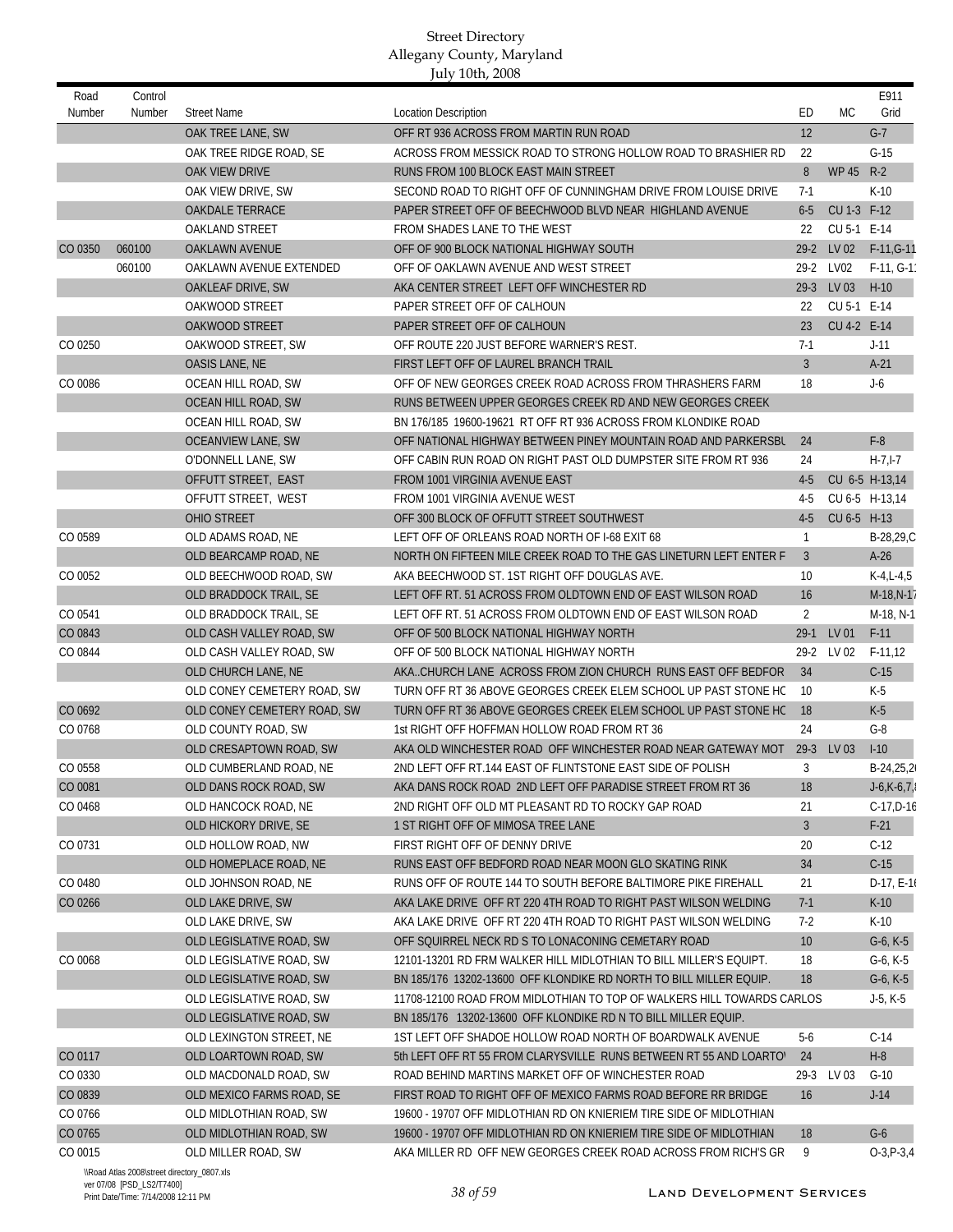| Road<br>Number | Control<br>Number | <b>Street Name</b>          | <b>Location Description</b>                                         | ED             | <b>MC</b>   | E911<br>Grid     |
|----------------|-------------------|-----------------------------|---------------------------------------------------------------------|----------------|-------------|------------------|
|                |                   | OLD MINE ROAD, NW           | LEFT OFF BARRELVILLE ROAD                                           | 13             |             | $B-10$           |
| CO 0456        |                   | OLD MOUNT PLEASANT ROAD, NE | OFF RT 144 LEFT PAST SWANS EXXON KEEP BEARING LEFT TO MASON ROAD    | 34             |             | $B-10$           |
| CO 0479        |                   | OLD MOUNT PLEASANT ROAD, NE | OFF RT 144 LEFT PAST SWANS EXXON KEEP BEARING LEFT TO MASON ROAD    | 21             |             | $C-16, D-16$     |
|                |                   | OLD MOUNT SAVAGE ROAD, NW   | RUNS BEHIND TIMBROOK PONTIAC                                        | $29-1$         | LV 01       | $D-12,E-12$      |
|                |                   | OLD NATIONAL PIKE, SW       | AKAOLD RT. 40 RUNS FROM RT 36 TO NATIONAL HIGHWAY (RT 40)           | 24             |             | $F-8$            |
| CO 0522        |                   | OLD OLDTOWN ROAD, SE        | LEFT OFF RT 51 NEXT TO MILL STONE CUMBERLAND SIDE                   | 16             |             | $L-16,17$        |
|                |                   | OLD ORCHARD ROAD, SW        | LAST LEFT TOP OF BRANT ROAD                                         | $7-2$          |             | $J-9$            |
|                |                   | OLD POND ROAD, SW           | LEFT OF RT 220 NEAR 23750 MCMULLEN HIGHWAY                          | 8              |             | $S-5$            |
| CO 0010        |                   | OLD REYNOLDS ROAD, SW       | SOUTH END OF LOWER GEORGES CREEK ROAD NORTH                         | 8              |             | $P-2,3$          |
| CO 0208        |                   | OLD ROW ROAD, NW            | 1ST LEFT OFF OF ST PATRICKS CHURCH ROAD                             | 13             |             | $B-9, C-9$       |
| OP             | 020924            | OLD SAW MILL ROAD, SE       | OFF LOWER TOWN CREEK ROAD, 1/2 MILE E/O LOWER FORD                  | $\overline{2}$ |             | $K-22$           |
| CO 0209        |                   | OLD SCHOOL ROAD, NW         | RUNS BETWEEN NEW ROW ROAD AND ST GEORGES LANE                       | 13             |             | $C-9$            |
|                |                   | OLD SPRING ROAD, NW         | RIGHT OFF OF BARRELVILLE ROAD ABOVE BARRELVILLE                     | 13             |             | B-10,11          |
|                |                   | OLD STABLES ROAD, SW        | RIGHT OFF OF ROUTE 220 NORTH OF HIGH ROCK ANIMAL HOSPITAL           | 31             |             | $S-5$            |
|                |                   | OLD STONE HOUSE ROAD, NW    | LEFT OFF OF MOUNT SAVAGE ROAD PAST SUNNYSIDE AREA                   | 13             |             | $B-10$           |
|                |                   | OLD TOMS HILL ROAD. NE      | LEFT OFF END OF MURLEYS BRANCH ROAD RUNS TO TOWN CREEK ROAD         | 3              |             | $D-21,E-20$      |
|                |                   | OLD TROUTMAN LANE, SW       | FIRST RIGHT OFF OF ROUTE 936PAST POWELLS LANE FROM FROSTBURG        | 12             |             | $F-7$            |
|                |                   | OLD VALLEY ROAD, NE         | OFF OF VALLEY ROAD IN CITY LIMITS NEAR THE BRIDGE TO 12000 BLOCK OF | $5-6$          |             | C-14, D-14       |
|                | 080626            | OLD WILLIAMS ROAD           |                                                                     |                | CU-         |                  |
| CO 0497        |                   | OLD WILLIAMS ROAD, NE       | LEFT OFF THE END OF MURLEYS BRANCH ROAD RUNS TO RT.144 EAST POLIS   | 3              |             | E-20-24,F        |
|                |                   | OLD WILLIAMS ROAD, SE       | LEFT OFF THE END OF MURLEYS BRANCH ROAD RUNS TO RT.144 EAST POLIS   | $\overline{3}$ |             | E-20-23,F        |
| CO 0664        |                   | OLD WILLIAMS ROAD, SE       | LEFT OFF THE END OF MURLEYS BRANCH ROAD RUNS TO RT.144 EAST POLIS   | $4 - 4$        |             | $G-14$           |
| CO 0441        |                   | OLD WILLOW BROOK ROAD, SE   | 1ST RIGHT OFF COUNTRY CLUB ROAD FROM WILLOWBROOK ROAD               | 22             | $^\star$    | $F-14,15$        |
| CO 0775        |                   | OLDTOWN CEMETERY ROAD, SE   | LEFT OFF RT.51 EAST OF OLDTOWN FIRE STATION                         | $\overline{2}$ |             | $M-19,N-19$      |
|                |                   | <b>OLDTOWN MANOR</b>        | OFF OF OLDTOWN ROAD NEAR WHITE OAKS                                 | $4 - 8$        | CU 6-7 G-14 |                  |
|                |                   | OLDTOWN ORLEANS ROAD, SE    | RUNS FROM STAFFORD ROAD TO APPEL ROAD                               | 1              |             | H-28, M-2        |
|                |                   | OLDTOWN ORLEANS ROAD, SE    | RUNS FROM STAFFORD ROAD TO APPEL ROAD                               | $\mathbf{1}$   |             | H-28, M-2        |
| CO 0604        |                   | OLDTOWN ORLEANS ROAD, SE    | RUNS FROM STAFFORD ROAD TO APPEL ROAD                               | 2              |             | H-28, M-2        |
|                |                   | OLDTOWN ROAD, EAST          | FROM RAILROAD TRACKS TO INDUSTRIAL BLVD                             | $4-3$          |             | CU 6-3 G-13,14,H |
|                |                   | OLDTOWN ROAD, EAST          | RT.51 FROM CITY LIMITS TO BRICE HOLLOW ROAD                         | $4-3$          |             | CU 6-3 G-13,14,H |
|                |                   | OLDTOWN ROAD, EAST          | RT.51 FROM BRICE HOLLOW TO CRESAP MILL ROAD                         | $4 - 4$        |             | CU 6-6 G-13,14,H |
|                |                   | OLDTOWN ROAD, EAST          | FROM CRESAP MILL ROAD EAST                                          | 4-8            |             | CU 6-7 G-13,14,H |
|                |                   | OLDTOWN ROAD, EAST          | FROM INTERSECTION OF MARYLAND AVENUE TO ROUTE 51                    | $4 - 8$        |             | CU 6-7 G-13,14,H |
|                |                   | OLDTOWN ROAD, WEST          | FROM RAILROAD TRACKS TO MARYLAND AVENUE INTERSECTION                | $4-2$          |             | CU 6-2 G-13,14,H |
|                |                   | OLDTOWN ROAD, SE            | RT.51 FROM PACK HORSE TRAIL TO STATE LINE                           | 16             |             | $H-14, 0-2$      |
|                |                   | OLDTOWN ROAD, SE            | ALSO KNOWN AS ROUTE 51                                              | 2              |             | $H-14, 0-27$     |
|                |                   | OLEANDER DRIVE, SW          | AKA PARK DRIVE OFF OLD CRESAPTOWN ROAD NEAR GATEWAY MOTORS          | $29-3$         | LV 03       | $I-10$           |
| CO 0313        |                   | <b>OLIVE AVENUE</b>         | FROM OFFUTT STREET SOUTH                                            | $4 - 5$        | CU 6-5 H-13 |                  |
|                |                   | OLIVE AVENUE, SW            | 2ND LEFT OFF BOWLING STREET SOUTH OF HICKORY                        | $6-6$          |             | $H-12$           |
| CO 0494        |                   | OLIVER BELTZ ROAD, SE       | OFF END OF WILLIAMS RD TO WARRIOR MTN. CUTOFF ROAD                  | 16             |             | $G-18, I-22$     |
|                |                   | OLIVER BELTZ ROAD, SE       | AREA FROM WILLIAMS ROAD TO CRESAP MILL ROAD                         | $\overline{3}$ |             | G-18, I-22       |
| CO 0772        |                   | OLIVER BELTZ ROAD, SE       | OFF OF WILLIAMS ROAD TO TOWN CREEK ROAD                             | 3              |             | $G-18, I-22$     |
|                |                   | O'MARA AVENUE, SW           | OFF RT 36 RUNS TO CARR'S ALLEY                                      | 18             | MD 44 J-6   |                  |
|                |                   | O'NEIL STREET               | RUNS OFF OF 500 BLOCK OF DILLY STREET EAST                          | $5-4$          | CU 3-2 E-13 |                  |
| CO 0659        |                   | OPEN PLAINS ROAD, NE        | 1ST RIGHT OFF ORLEANS ROAD SOUTH OF I-68 EXIT 68                    | $\mathbf{1}$   |             | $C-29$           |
| CO 0743        |                   | OPESSA STREET, SE           | AKA MAIN ST. - 1ST LEFT OFF OLD BRADDOCK TRAIL FROM RT.51           | 2              |             | N-19,20          |
|                |                   | ORABELL DRIVE, NE           | AKA ELLIS AVE 3RD RIGHT OFF NOGLEY STREET FROM VALLEY ROAD          | $5-6$          |             | $C-14$           |
|                |                   | ORCHARD MEWS DRIVE, SW      | AKA MCMULLEN VILLAGE DR. 1ST LEFT OFF PINTO ROAD FROM RT.220        | $7-1$          |             | $L-10$           |
| CO 0726        |                   | ORCHARD ROAD                | OFF OF ORCHARD STREET                                               |                | 29-2 LV 02  | $F-11$           |
| CO 0359        |                   | ORCHARD STREET              | OFF OF 700 BLOCK LAVALE TERRACE NORTH                               |                | 29-2 LV 02  | F-11             |
| CO 0288        |                   | ORCHID STREET, SW           | OFF RT 220 2ND STREET NORTH OF TRI STATE OXYGEN TOP OF HILL         | $6-6$          |             | $1-11$           |
| CO 0800        |                   | ORE BANKS DRIVE, SW         | LAST ROAD TO RIGHT OFF OF GRAMLICH ROAD NORTH                       | $29-1$         | LV 01       | $F-11$           |
| CO 0444        |                   | ORE STREET, NE              | AKA LOOP ROAD OFF VALLEY ROAD IN 11400 BLOCK                        | $5-6$          |             | $D-14$           |
|                |                   | OREGAN AVENUE               | FROM GRANT STREET SOUTH                                             | 4-8            | CU 6-7 G-14 |                  |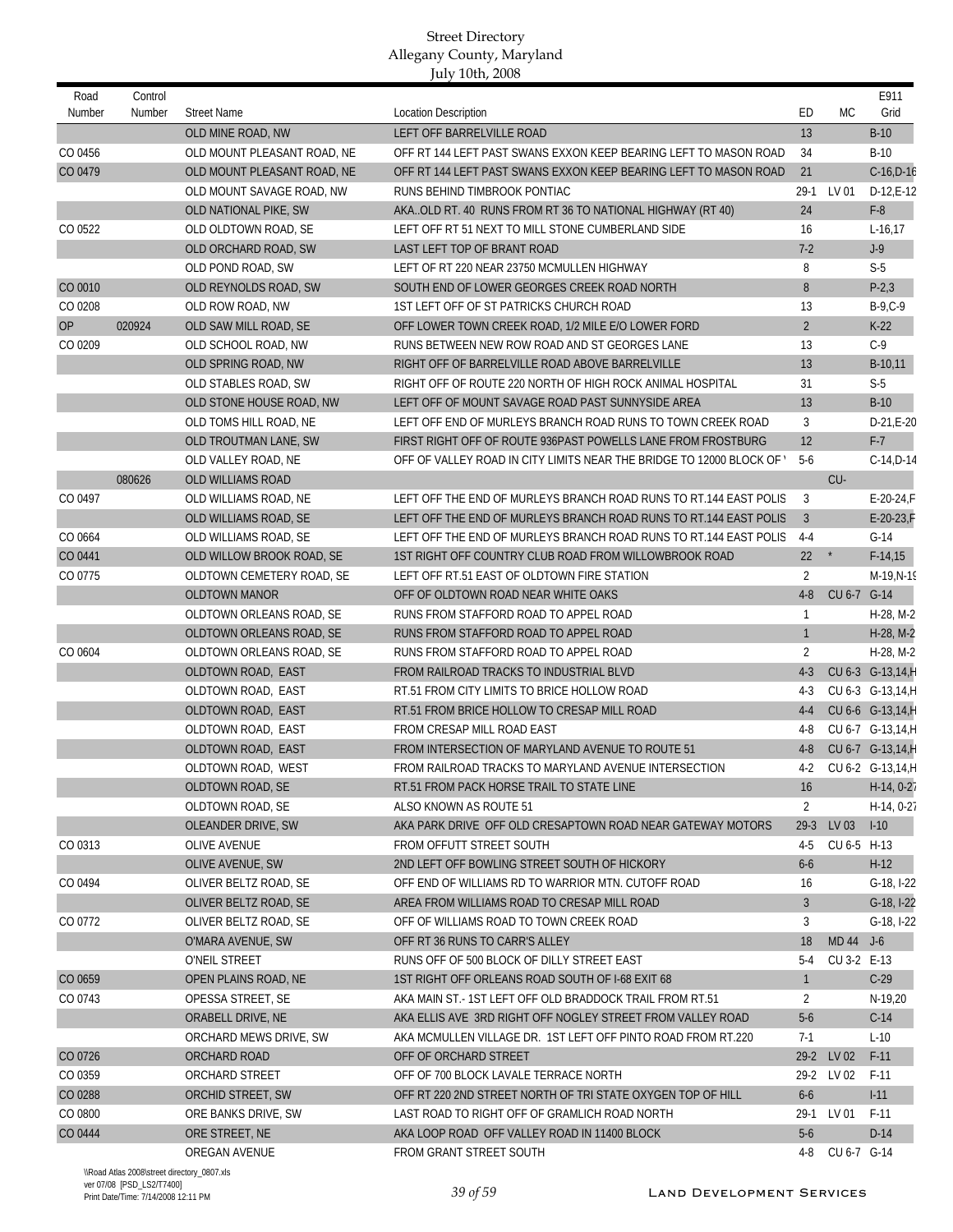| Road<br>Number | Control<br>Number                           | <b>Street Name</b>      | <b>Location Description</b>                                                                                                   | ED              | МC          | E911<br>Grid   |
|----------------|---------------------------------------------|-------------------------|-------------------------------------------------------------------------------------------------------------------------------|-----------------|-------------|----------------|
|                |                                             | ORIOLE DRIVE, SE        | RUNS RIGHT AND LEFT OFF WING RIDGE RD AT THE END                                                                              | 16              |             | $1-15, J-15$   |
|                |                                             | ORLAND STREET, NW       | RUNS OFF OF ST. GEORGE AND COBBLESTONE                                                                                        | 13              |             | $C-9$          |
|                |                                             | <b>ORLANDO STREET</b>   | OFF OF FORD AVENUE BEFORE THE CANAL                                                                                           | $4-5$           | CU 6-7 H-13 |                |
| CO 0660        |                                             | ORLEANS ROAD, NE        | OFF I-68 AT EXIT 68                                                                                                           | $\mathbf{1}$    |             | $C-29 - H-2$   |
|                |                                             | <b>ORMAND STREET</b>    | OFF BROADWAY BESIDE POLICE STATION TO FEDERAL STREET                                                                          | 26              | <b>FB41</b> | $E - 7, F - 7$ |
|                |                                             | OROURKE ROAD, SW        | RIGHT OFF OF LOARTOWN ROAD                                                                                                    | 24              |             | $H-8$          |
|                | 060504                                      | ORT DRIVE               | ROAD IN FRONT OF ORT LIBRARY AT FROSTBURG STATE UNIVERSITY                                                                    | 26              | FB 41       | $F-6, F-7$     |
|                |                                             | <b>OSBOURNE ROAD</b>    | PAPER STREET ON THE WEST SIDE NR BRADDOCK ROAD                                                                                | $6 - 5$         | CU 1-3 G-12 |                |
|                | 060407                                      | OSCARS FARM ROAD, SW    | TRAVELING SOUTH LEFT OFF OF ROUTE 36, PAST SHA DOME                                                                           | 18              |             | $H-7$          |
|                |                                             | <b>OSTER STREET</b>     | OFF WEIRS AVE FIRST LEFT NORTH OF HAROLD STRET                                                                                | $29-2$          | LV 02       | $F-11$         |
|                |                                             | <b>OSWALD HIGHWAY</b>   | PAPER STREET ON THE WEST SIDE NR BRADDOCK ROAD                                                                                | $6 - 5$         | CU 1-3 F-12 |                |
|                |                                             | OUR LANE, NE            | 4TH ROAD TO LEFT OF EASTMAN ROAD                                                                                              | 34              |             | $D-15$         |
| CO 0608        |                                             | OUTDOOR CLUB ROAD, SE   | RUNS OFF OF MERTENS AVENUE SOUTH TO CANAL                                                                                     | $\overline{2}$  |             | $J-26,L-26$    |
|                |                                             | OUTLAW RIDGE ROAD, NE   | 6TH LEFT OFF RT.144 WEST OF I-68<br>EXIT <sub>56</sub>                                                                        | 21              |             | $B-21$         |
|                |                                             | <b>OVERLOOK TERRACE</b> | FROM BISHOP WALSH ROAD EAST                                                                                                   | $6 - 5$         | CU 1-3 F-12 |                |
|                |                                             | <b>OWEGO AVENUE</b>     | OFF OF HOLLAND STREET NEAR FRIENDS AWARE RUNS UP ON WILLS MOUNT                                                               | $5-4$           | $^\star$    | $E-13$         |
|                |                                             | OXFORD AVENUE, SW       | OFF THE END OF BRISTOL AVENUE TO BUE JAY                                                                                      | $29-3$          | LV 03       | $I-10$         |
|                |                                             | <b>PACA STREET</b>      | FROM ALLEGANY STREET TO RAILROAD TRACK THEN FROM S SMALLWOOD T                                                                | $6 - 3$         | CU 1-4 F-13 |                |
|                |                                             | PACIFIC AVENUE          | OFF OF 19 HAROLD STREET WEST                                                                                                  |                 | 29-2 LV 02  | $F-11$         |
| CO 0552        |                                             | PACK HORSE ROAD, SE     | 5TH LEFT OFF RT.51 AT #21921 SOUTH OF OLDTOWN                                                                                 | $\overline{2}$  |             | M-22.23.N      |
| CO 0263        |                                             | PACKARD DRIVE, SW       | FROM HAROLD STREET WEST                                                                                                       | $7-2$           |             | $K-10$         |
|                |                                             | PADDINGTON LANE         | OFF THE EAST SIDE OF MIDLOTHIAN ROAD NEAR LOOP ROAD INTERSECTION                                                              | 26              | FB 41       | $G-6$          |
| CO 0622        |                                             | PAGE COURT, SW          | AKA FIRST STREET 1ST LEFT OFF OLD LAKE DRIVE TO HILLCREST ROAD                                                                | $7-2$           |             | $K-10$         |
|                |                                             | PALMER DRIVE, SW        | RIGHT OFF MOUNTAIN CLUB AVENUE                                                                                                | $7-2$           |             | N-8            |
|                |                                             | PAMAR DRIVE, SE         | LAST LEFT OFF BEAR HILL RD. BEFORE PUMPKIN CENTER                                                                             | $\overline{3}$  |             | $H-21$         |
|                |                                             | PANAMA AVENUE           | OFF OF WEIRES AVENUE                                                                                                          | $29-2$          |             | $F-11$         |
| CO 0318        |                                             | PANSY STREET, SW        | 1ST LEFT OFF MOSS AVENUE TO BOWLING STREET                                                                                    | $6-6$           |             | $I-12$         |
|                |                                             | PARADISE HILL LANE, SW  | 1ST ROAD TO RIGHT OFF OLD DANS ROCK RD                                                                                        | 18              |             | $K-6$          |
| CO 0080        |                                             | PARADISE STREET, SW     | FROM MIDLAND ON NEW GEORGES CREEK RD 1ST ROAD ON RIGHT                                                                        | 18              | $^\star$    | $J-6, K-6$     |
| CO 0396        |                                             | PARK AVENUE             | OFF 100 BLOCK NATIONAL HIGHWAY                                                                                                |                 | 29-1 LV 01  | $E-12$         |
| CO 0729        |                                             | <b>PARK AVENUE</b>      | OFF OF 500 BLOCK NATIONAL HIGHWAY                                                                                             |                 | 29-2 LV 02  | $F-12$         |
|                |                                             | PARK AVENUE (21532)     | 1 BETWEEN WELSH HILL AND HILL ST<br>2. BETWEEN LOOP RD AND BROADW.                                                            | 26              | FB 41       | $F-7$          |
|                |                                             | PARK AVENUE (21539)     |                                                                                                                               | 10 <sup>°</sup> | LN 42       | $L-5$          |
| CO 0809        |                                             | PARK AVENUE WEST        | OFF SOUTH WATER STREET ACROSS FROM STATION 1 TO HITCHENS STREET 29-2 LV 02                                                    |                 |             | $G-11$         |
| CO 0327        |                                             | PARK DRIVE              | OFF OF RICHARDWAY                                                                                                             |                 | 29-3 LV 03  | $G-10$         |
|                |                                             | PARK DRIVE              | NEED                                                                                                                          | 6-5             | CU 1-3 F-12 |                |
|                |                                             | PARK LANE               | 1. OFF S WATER ST TO BROADWAY EXT OR 2. OFF PARK AVENUE                                                                       | 26              | FB 41       | $F-7$          |
|                |                                             | PARK STREET (21502)     | FROM BALTIMORE STREET TO WILLIAMS RUNS IN FRONT OF POST OFFICE                                                                | 22              | CU 5-1 F-14 |                |
|                |                                             | PARK STREET (21502)     | FROM THE INTERSECTION OF WILLIAMS STREET SOUTH                                                                                | $4-2$           | CU 6-2 F-14 |                |
|                |                                             | PARK STREET (21532)     |                                                                                                                               | 26              |             | FB 41 E-7.F-7  |
|                |                                             | PARK STREET (21562)     | 1ST LEFT OFF QUALITY ST. FROM CENTRAL AVE.                                                                                    | 8               | WP 45 R-2   |                |
|                |                                             | PARK STREET, SW         | <b>NEED</b>                                                                                                                   | $7-1$           |             | $J-11$         |
|                | 060504                                      | PARK STREET EXTENDED    | RUNS OFF OF WILLIAMS ROAD BACK BY NEW MARTINS GROCERY MARKET                                                                  |                 | CU          |                |
|                | 060504                                      | PARK VIEW AVENUE        | RUNS FROM RESERVOIR TO PARK                                                                                                   | 22              | CU 5-1 F-14 |                |
| CO 0113        |                                             | PARKER HILL ROAD, SW    | LEFT OFF OF VALE SUMMIT ROAD RUNS TO DAVISTOWN ROAD                                                                           | 24              |             | $H-8$          |
|                |                                             | PARKERSBURG ROAD, NW    | ECKHART TO MORANTOWN                                                                                                          | 12              |             | $D-8, E-8, F$  |
|                |                                             | PARKERSBURG ROAD, NW    | FROM BRIDGE TO MT SAVAGE RD <from 11101="" 11318<="" td="" to=""><td>13</td><td></td><td><math>D-8, E-8, F</math></td></from> | 13              |             | $D-8, E-8, F$  |
|                |                                             | PARKERSBURG ROAD, NW    | 10000 - 10322 RUNS FROM OLD NATIONAL PIKE TO PORTER CEMETERY ROAD                                                             | 13              |             | $D-8, E-8, F-$ |
|                |                                             | PARKERSBURG ROAD, NW    | RUNS FROM PORTER CEMETERY ROAD TO SCENIC RR BRIDGE TOWARDS MO                                                                 | 24              |             | $D-8, E-8, F-$ |
|                |                                             | PARKERSBURG ROAD, SW    | ECKHART TO MORANTOWN                                                                                                          | 24              |             | $F-8$          |
| CO 0221        |                                             | PARKLAND DRIVE, SW      | 2ND. LEFT OFF QUEENS PT.ROAD EAST OF MEMORIAL BRIDGE AKA. N.MAIN S                                                            | 8               |             | $U-5$          |
| CO 0338        |                                             | PARKSIDE BOULEVARD      | OFF OF 1000 BLOCK NATIONAL HIGHWAY NORTH                                                                                      | $29-2$          | LV 02       | $F-11, G-11$   |
|                |                                             | PARROT EYES LANE, SE    | OFF RT. 51 WEST OF OLDTOWN FIRE STATION                                                                                       | $\overline{2}$  |             | M-18,19        |
| CO 0083        |                                             | PATCH ROAD, SW          | SECOND ROAD TO RIGHT OFF OF OLD DANS ROCK ROAD                                                                                | 18              |             | K-7            |
|                | \\Road Atlas 2008\street directory_0807.xls |                         |                                                                                                                               |                 |             |                |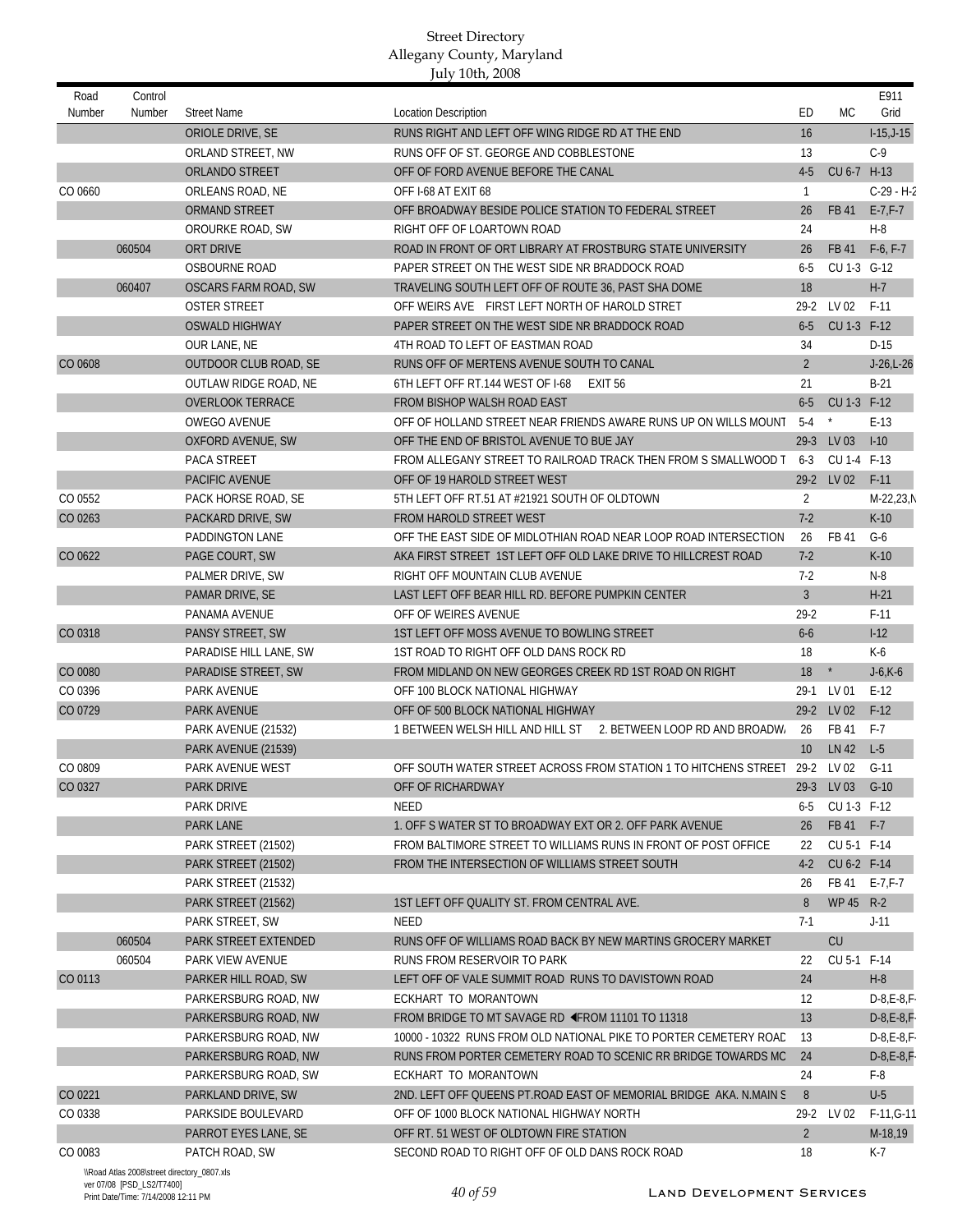| Road      | Control |                          |                                                                           |                |               | E911              |
|-----------|---------|--------------------------|---------------------------------------------------------------------------|----------------|---------------|-------------------|
| Number    | Number  | <b>Street Name</b>       | <b>Location Description</b>                                               | ED             | <b>MC</b>     | Grid              |
|           |         | PATMAR DRIVE, NE         | RUNS EAST OF BEDFORD ROAD NEAR ROADSIDE AQUARIUM                          | 34             |               | $C-15$            |
|           |         | PATON STREET, SW         | LAST ROAD TO LEFT OFF CLAYTON STREET                                      | 8              |               | $Q-2$             |
| MD 956    | 040928  | PATRIOT PARKWAY, SW      | STATE ROUTE FROM US 220 S TO ROCKET CENTER WV NEAR PINTO; AKA ABL 7-2, 31 |                |               | $L-10$            |
|           |         | PATRIOT PLACE, SE        | LEFT OFF OF HELENA DRIVE                                                  | 2              |               | $N-20$            |
|           |         | PATTERSON AVENUE         | FROM ALLEGANY STREET TO MANNS TERRACE BEHIND THE COUNTY OFFICE            | $6 - 3$        |               | CU 1-4 F-13, G-13 |
| CO 0187   |         | PATTY BAKER ROAD, NW     | OFF FOUNDRY ROW INTERSECTION WITH SLABTOWN ROAD                           | 13             |               | $C-9$             |
|           |         | <b>PAUL STREET</b>       | OFF BOWERY STREET JUST OVER BRIDGE RUNS ACROSS HILL STREET                | 12             | FB 41         | $F-7$             |
|           |         | PAULINE AVENUE, NW       | OFF OF END OF WOLFE STREET                                                | 20             |               | $C-12$            |
|           |         | PAULTON ROAD, SW         | 1ST LEFT OFF MILL RUN ROAD FROM LWR. GOERGES CREEK ROAD                   | 8              |               | $P-2,3$           |
|           |         | PAW PAW WAY, NORTH       | FORM WASHINGTON STREET TO CUMBERLAND STREET BELOW ALLEGANY ST             | $6-1$          | CU 1-2 F-13   |                   |
|           |         | PAW PAW WAY, SOUTH       | FROM WASHINGTON STREET TO GREENE STREET BELOW ALLEGANY                    | $6-1$          | CU 1-2 F-13   |                   |
|           |         | PAW PAW WAY, SOUTH       | FROM WASHINGTON STREET TO GREENE STREET BELOW ALLEGANY                    | $6 - 3$        | CU 1-4 F-13   |                   |
|           | 0701031 | PAXTON STREET, SW        | AKA MD ROUTE 135B, NE/S OF QUEENS POINT ROAD, SW/S OF CHESAPEAKE /        | 8              |               | $U-5$             |
|           |         | PEA VINE RUN ROAD, NE    | RUNS WEST OFF BEDFORD ROAD TO VALLEY ROAD 12818 TO 13509                  | 34             |               | $A-15,B-15$       |
| CO 0447   |         | PEA VINE RUN ROAD, NE    | RUNS WEST OFF BEDFORD ROAD TO VALLEY ROAD 12818 TO 13509                  | $5-6$          |               | A-15.B-15         |
|           |         | PEACEFUL DRIVE, SE       | FROM CUMBERLAND ON WILLIAMS RD CROSS BRIDGE FIRSTRD TO RIGHT OL           | 16             |               | $G-15$            |
|           |         | PEACH ALLEY              | SECOND RIGHT OFF GRANT ST FROM RT.135                                     | 8              | LU 43         | $S-1$             |
|           |         | PEACH STREET, SW         | OFF END OF SYCAMORE FROM BOWLING STREET                                   | 6-6            |               | $H-12$            |
|           |         | PEAR STREET              | RUNS FROM 600 BLOCK OF N MECHANIC STREET TO FAIRVIEW AVENUE               | $5-4$          |               | CU 3-2 E-13, F-13 |
|           |         | PEARL STREET             | RUNS FROM WINMER STREET NORTH                                             | 22             | CU 5-1 F-14   |                   |
| <b>OP</b> | 020925  | PEARL VIEW PLACE, NW     | ASHLEY HEIGHTS SUBDIVISION - N/S OF ASH FLEETWOOD DRIVE; RUNNING N        | $29-1$         |               | $E-11$            |
|           |         | PEARRE AVENUE            | FROM FREDERICK STREET TO BEDFORD STREET                                   | 23             | CU 4-2 E-14   |                   |
|           |         | <b>PEARSON STREET</b>    | OFF GREEN STREET ROAD TO KINGDOM HALL                                     | 12             | FB 41         | $F-7$             |
|           |         | PEBBLE DRIVE, SW         | LEFT OFF OLD BEECHWOOD ROAD                                               | 10             |               | $K-4$             |
| CO 0315   |         | PECAN AVENUE, SW         | OFF MCMULLEN HIGHWAY BETWEEN ELM AND BALSA AVENUES                        | $6-6$          |               | $I-12$            |
| 0P        | 040427  | PECKENBUCK ROAD, SE      | E/S OF UNNAMED ROAD, E/O LOWER TOWN CREEK ROAD; APPX 1/2 MILE N/O         | $\overline{2}$ |               | $K-22$            |
| CO 0041   |         | PEKIN STREET, SW         | 1ST STREET OFF MINE STREET OR NIKEP LANE FROM OLD RT.36 IN PEKIN          | 9              |               | $M-4$             |
|           |         | PEMBROOKE STREET, SW     | 1ST LEFT OFF STONE POINT ROAD                                             | $29-3$         | LV 03         | $H-10$            |
|           |         | PENHURST STREET          | FROM GREENWAY AVENUE EAST                                                 | $4 - 4$        | CU 6-6 G-14   |                   |
| CO 0451   |         | PENN HILL STREET, NE     | AKA CREEK STREET 2ND RIGHT OFF ORE STREET FROM VALLEY ROAD                | $5-6$          |               | $D-14$            |
|           |         | PENNER ROAD, SE          | OFF MOORES HOLLOW RD FROM RT 51 AROUND ESS TURNS 1ST TO RIGHT             | 16             |               | $K-15$            |
|           |         | PENNSYLVANIA AVENUE      | FROM OLDTOWN ROAD TO INDUSTRIAL BLVD                                      | 4-3            |               | CU 6-3 G-14, H-1  |
|           |         | PENNY LANE, NW           | 4TH ROAD ON LEFT PAST GRMLICH ROAD                                        | $29-1$         | LV 01         | $E-11$            |
|           |         | PEPPER AVENUE, SW        | 1ST LEFT OFF PRIMROSE AVENUE                                              | $6-6$          |               | $1-12$            |
|           |         | PERIWINKLE LANE, NW      | OFF MT SAVAGE ROAD PAST NEW SCHOOL ROAD TOWARD FROSTBURG                  | 13             |               | $C-9$             |
|           |         | PERKINS ROAD, SW         | 2ND LEFT OFF RT 220 SOUTH OF KETTERMAN LANE ACROSS KITTY CARR             | $7-2$          |               | $P-7$             |
| CO 0503   |         | PERRIN LANE, NE          | 1ST LEFT OFF WEST FLINTSTONE CREEK RD. FROM STREET ROAD                   | $\overline{3}$ |               | $B-20$            |
|           |         | PERRY HILL ROAD, SW      | 2 ND RIGHT OFF LOWER GEORGES CREEK RD AFTER FLAT ROCK BRIDGE              | 9              |               | $O-3$             |
| CO 0108   |         | PERRYS LANE, SW          | NEW GEORGES CREEK RD N MIDLAND TURNS LEFT AT 4TH ROAD (TROUT STI          | 18             |               | $J-7$             |
|           |         | PERSHING STREET (21502)  | OFF OF LIBERTY STREET                                                     | 14             |               | CU 4-1 F-13,14    |
|           |         | PERSHING STREET (21539)  | TURN LEFT OFF MAIN ST AT SOLDIERS MONUMENT                                | 10             | $LN 42$ $L-5$ |                   |
|           |         | PERSHING STREET, SW      | 3RD STREET OFF OF MOSS AVENUE                                             | 6-6            |               | $1-12$            |
| CO 0720   |         | PERSHING STREET, SW      | 3RD STREET OFF OF MOSS AVENUE                                             | $7-1$          |               | $I-12$            |
|           |         | PETES DRIVE, SE          | UP SPRING LANE TURN LEFT ONTO LEONORES THEN BEAR RIGHT                    | 16             |               | $J-15$            |
|           |         | PETROLEUM LANE, NE       | 1ST LEFT OFF EASTMAN ROAD                                                 | 34             |               | $D-15$            |
|           |         | PETUNIA STREET, SW       | OFF OF WOODRUFF                                                           | 6-6            |               | $1-12$            |
|           |         | PHILOS AVENUE & EXTENDED | 3RD RIGHT OFF MAIN ST. BESIDE FIRST BAPTIST CHURCH FROM RT.135            | 8              | <b>WP 45</b>  | $R-2$             |
|           |         | PICARDY TRAIL, SE        | SECOND ROAD TO THE LEFT OFF OF RT 51 EAST OF GREEN RIDGE ROAD             | 2              |               | $N-23$            |
| CO 0031   |         | PICKELL ROAD, SW         | LEFT OFF END OF LAUREL RUN CEMETARY ROAD                                  | 9              |               | $N-3$             |
|           |         | PICLIC ROAD, NE          | 1ST RIGHT OFF 15 MILE CREEK ROAD SOUTH OFF I-68                           | 3              |               | $E-24,25$         |
| CO 0621   |         | PIEDMONT AVENUE          | FROM ZIHLMAN WAY TO SUNBURY AVENUE                                        | $5-4$          |               | $E-13$            |
|           |         | PIEDMONT STREET, SW      | 1ST RIGHT OFF OLD RT 36 S OF BAILY'S AMOCO ACROSS FROM MOWBRAY ST         | 9              | BR 40         | $O-3$             |
|           |         | PIKE ROAD, SW            | 1ST RIGHT OFF LAUREL RUN ROAD                                             | 9              |               | $N-3$             |
|           |         | PIKE VIEW DRIVE, NE      | OFF CEDAR KNOLL ROAD TO RIGHT                                             | 21             |               | $D-16, E-16$      |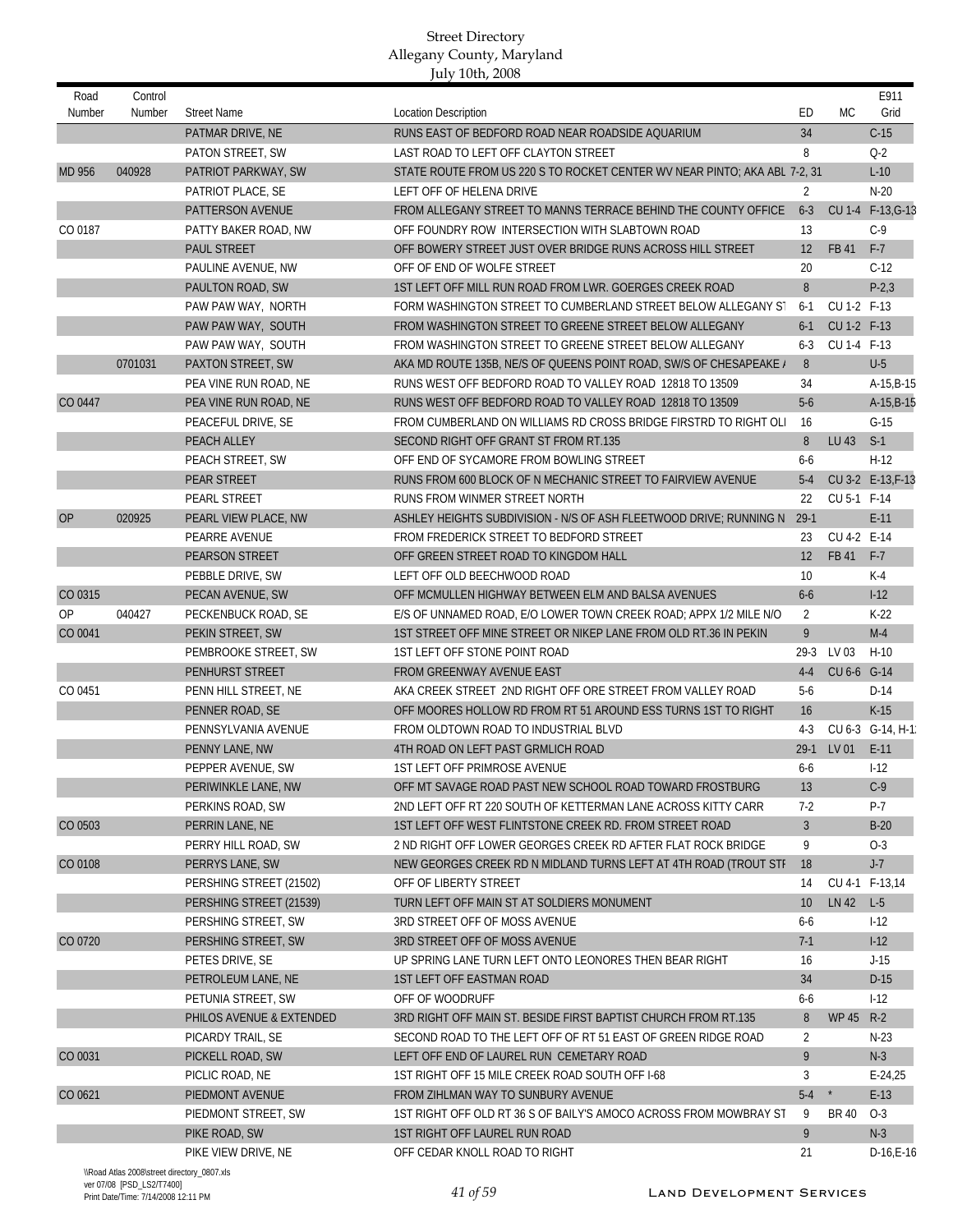| Road<br>Number | Control<br>Number | <b>Street Name</b>                       | <b>Location Description</b>                                                                   | ED              | <b>MC</b>   | E911<br>Grid    |
|----------------|-------------------|------------------------------------------|-----------------------------------------------------------------------------------------------|-----------------|-------------|-----------------|
|                |                   |                                          |                                                                                               |                 |             |                 |
| CO 0856        |                   | PIN OAK COURT, NW                        | FIRST RIGHT OFF ROLLING OAKS DR ROLLING OAKS SUBDIV. NEAR ELLERSL                             | 20              |             | $A-13$          |
|                |                   | PINE AVENUE                              | FROM CENTRAL AVENUE NORTH TO REYNOLDS STREET                                                  | 22              | CU 5-1 F-14 | $G-6$           |
|                |                   | PINE COVE ROAD, SW                       | LEFT OFF POND CIRCLE DRIVE                                                                    | 18<br>34        |             |                 |
|                |                   | PINE CREEK DRIVE, NE<br>PINE CREST DRIVE | 1ST LEFT OFF HAZEN ROAD FROM SMOUSES MILL ROAD<br>RUNS OFF END OFF HAWTHORNE DR.              |                 | FB 41       | $A-16$<br>$G-6$ |
| CO 0424        |                   | PINE GROVE ROAD, NW                      | RUNS FROM BROADWAY NORTH TO SHAFFER STREET                                                    | 26<br>20        |             | $A-13$          |
| CO 0230        |                   | PINE HILL ROAD, SW                       | 1ST LEFT OFF OF RED ROCK LANE FROM RT 220 AND OLD RT 220 INTERSECTI                           | 8               |             | $T-4,5$         |
|                |                   | PINE PLACE                               | FROM 300 BLOCK OF COLUMBIA STREET NORTH TO INDEPENDENCE                                       | 23              | CU 4-2 F-13 |                 |
| CO 0459        |                   | PINE RIDGE ROAD, NE                      | 1 1/10 MILES NORTH OF BEDFORD ROAD FIRE STATION BEARS OFF TO RIGHT                            | 34              |             | $A-16$          |
| CO 0810        |                   | PINE STREET                              |                                                                                               | $29-2$          | LV 02       | $G-11$          |
|                |                   | PINE STREET (21532)                      | FROM 12 HELMAN DRIVE EAST<br>LEFT OFF WEST MAIN STREET BETWEEN CHESTNUT AND HIGH ST TO END OF | 26              | FB 41       | $E-6,7$         |
|                |                   |                                          |                                                                                               |                 |             |                 |
|                |                   | PINE STREET, SW                          | OFF BRANT ROAD @ THE INTERSECTION OF HAY STREET                                               | $7-1$           |             | $J-10$          |
|                |                   | PINE TERRACE, SW                         | 2ND RIGHT OFF VINE STREET FROM OLD CRESAPTOWN ROAD                                            | $29-3$          |             | $I-10$          |
|                |                   | PINE TREE LANE, SE                       | TO LEFT OFF UHL HIGHWAY 2ND ROAD TO LEFT PAST DAVIS MEMORIAL CHUI                             | 16              |             | $J-15$          |
|                |                   | PINE VIEW HILL, SE                       | 1ST RIGHT OFF GREEN FOREST DR. IN ORLEANS CAMPGROUND                                          | $\mathbf{1}$    |             | $H-28$          |
|                |                   | PINECREST DRIVE                          | 10FF OF THE 900 BLOCK OF SETON DRIVE EAST                                                     | $6 - 5$         | CU 1-3 F-12 |                 |
|                |                   | PINEVIEW DRIVE, SW                       | 1st LEFT OFF MOUNTAIN SIDE TERRACE OFF PINEY MOUNTAIN ROAD                                    | 24              |             | $F-8$           |
| CO 0212        |                   | PINEWOOD DRIVE, NW                       | OFF UPPER NEW ROW ROAD                                                                        | 13              |             | $C-9$           |
| CO 0490        |                   | PINEY FLATS ROAD, SE                     | OFF WILDCAT HOLLOW ROAD 1ST LEFT                                                              | 16              |             | $G-16, H-16$    |
| CO 0140        |                   | PINEY MOUNTAIN ROAD, SW                  | AKAFROG HOLLOW 1st RIGHT OFF NATIONAL HIGHWAY FROM CLARYSVILLE                                | 24              |             | $F-8,9$         |
| CO 0673        |                   | PINTO HILL DRIVE, SW                     | OFF WINCHESTER ROAD NEAR MCKENZIE TOWER ROAD                                                  | $7-1$           |             | $K-10$          |
| CO 0238        |                   | PINTO ROAD, SW                           | LEFT OFF ROUTE 220 AT YODERS PLUMMING                                                         | $7-1$           |             | $L-10$          |
|                |                   | PINTO ROAD, SW                           | LEFT OFF ROUTE 220 AT YODERS PLUMMING                                                         | $7-2$           |             | $L-10$          |
|                |                   | PIONEER PLACE                            | OFF 600 BLOCK OF N MECHANIC STREET TO N CENTRE STREET                                         | 14              | CU 4-1 F-14 |                 |
| CO 0256        |                   | PIONEER STREET, SW                       | ACROSS FROM THE BANK OFF RT 220                                                               | $7-1$           |             | $J-11$          |
|                |                   | PIPER LANE, SE                           | 1ST RD TO RIGHT PAST SPRING GAP POST OFFICE                                                   | 16              |             | $L-15$          |
|                |                   | PIRATES LANE, SW                         | 1ST LEFT PAST WELSH HILL ON UPPER GEORGES CREEK RD BESIDE B&B ME.                             | 12              |             | $G-7$           |
| CO 0518        |                   | PITTSBURGH PLATE GLASS RD, SE            | OFF OF ROUTE 51 OVER TO THE INDUSTRIAL PARK                                                   | 16              |             | $J-14$ , K-14   |
|                |                   | PLACID LANE, SW                          | LEFT OFF OF RT 220 IN AREA OF 23700 MCMULLEN HIGHWAY                                          | 31              |             | $R-5, S-5, 6$   |
|                |                   | PLACID LANE, SW                          | LEFT OFF OF RT 220 IN AREA OF 23700 MCMULLEN HIGHWAY                                          | 8               |             | $R-5, S-5, 6$   |
|                | 060407            | PLAINS OF MOAB ROAD, SW                  | OFF OF OLD LEGISLATIVE ROAD @ CARLOS - TEMP. HAUL ROAD                                        | 18              |             | H-5, H-6,       |
|                |                   | PLANETARIUM DRIVE                        | OFF OF LOOP ROAD ACROSS FROM FSU SECURITY LOT                                                 | 26              | FB 41       | $F-7$           |
|                |                   | PLANT ROAD, SE                           | SECOND RIGHT OFF PPG ROAD                                                                     | 16              |             | $K-14$          |
|                |                   | PLATINUM ROAD, SW                        | RIGHT OFF OF DERWOOD DRIVE IN DANVILLE                                                        | 31              |             | $P-7$           |
| OP             | 040708            | PLEASANT MEADOW ROAD, NW                 | NE/S OF BALD KNOB ROAD; NW/O BEAR CAMP ROAD; 1/2 MILE SE/O BLANK RO                           | -13             |             | $A-9$           |
| CO 0612        |                   | PLEASANT PLAINS ROAD, SE                 | AKA APPLE SPUR RD. 1ST LEFT OFF APPLE ROAD FROM ORLEANS ROAD                                  | $\mathbf{1}$    |             | $1-28,29$       |
|                |                   | PLEASANT STREET                          | LOCATED TO REAR OF CO 55 BUILDING 2 RESIDENCES AND TERNENTS WARI                              | 10 <sup>°</sup> | LN 42       | $L-5$           |
| CO 0481        |                   | PLEASANT VALLEY ROAD, NE                 | 1ST LEFT OFF ROCKY GAP ROAD ENTRANCE RUN TO SEVEN DOLLARS CHUR(                               | 21              |             | A-19, B-18      |
|                |                   | PLEASANT VIEW LANE, SW                   | OFF RT 220 NEAR OLD HIGH ROCK DRIVE INN AND STABLES                                           | 31              |             | $S-5$           |
|                |                   | PLEASANT WALK ROAD, SE                   | 1ST LEFT OFF EAST WILSON RD. FROM CRESAP MILL RD. END OF RT.51                                | $\overline{2}$  |             | $L-18$          |
|                |                   | PLUM ALLEY                               | FROM GREEN STREET TO FAYETTE STREET UP FROM JOHNSON STREET                                    | $6-1$           | CU 1-2 F-13 |                 |
|                |                   | PLYMOUTH DRIVE                           | OFF 1300 BLOCK OF BEDFORD STREET NORTHWEST                                                    | 23              | CU 4-2 E-14 |                 |
| CO 0666        |                   | POCOMOKE ROAD, SW                        | 3RD RIGHT OFF END OF HORSE ROCK RD.                                                           | 8               |             | $R-2,3$         |
|                |                   | POE AVENUE, NW                           | AKAHILL TOP AVENUE 3RD LEFT OFF OF DENNY DRIVE                                                | 20              |             | $C-12$          |
|                |                   | POLING LANE, SE                          | OFF OLDTOWN ORLEANS ROAD BEFORE MERTENS AVE                                                   | $\mathbf{1}$    |             | $J-25$          |
|                |                   | POLK STREET                              | OFF OF THE 100 BLOCK OF N CENTRE STREET                                                       | 14              | CU 4-1 F-13 |                 |
|                |                   | POLK STREET                              | OFF OF THE 100 BLOCK OF N CENTRE STREET                                                       | 23              | CU 4-2 F-13 |                 |
|                |                   | POLLY NEIL ROAD, NE                      | SOUTH ON TROUTMAN ROAD FROM 1-68 1 MILE ON LEFT                                               | 3               |             | $E-23$          |
|                |                   | POMONA ROAD, SE                          | 3RD LEFT OFF OLD BRADDOCK TRAIL FROM RT.51                                                    | 16              |             | $N-18$          |
| CO 0109        |                   | POMPEY SMASH ROAD, SW                    | AKABUNKER ST LEFT OFF OF VALE SUMMIT ROAD AND PARKER HILL ROAD                                | 24              |             | $H - 7,8$       |
| CO 0696        |                   | POND CIRCLE ROAD, SW                     | ROAD OFF OLD MIDLOTHIAN ROAD/CARLOS ROAD INTERSECTION                                         | 18              |             | $G-5,6$         |
|                |                   | POND COVE ROAD, SW                       | RUNS OFF OF POND CIRCLE ROAD                                                                  | 18              |             | $G-6$           |
|                |                   | POND HILL ROAD, SW                       | RIGHT OFF OF PINE HILL ROAD FROM RED ROCK ROAD                                                | 8               |             | $R-4, 5, S-4$   |
|                |                   | POND LANE, SW                            | OFF WEST SIDE OFNEW GEORGES CREEK ROAD NEAR FLINT LANE                                        | 18              |             | J-7             |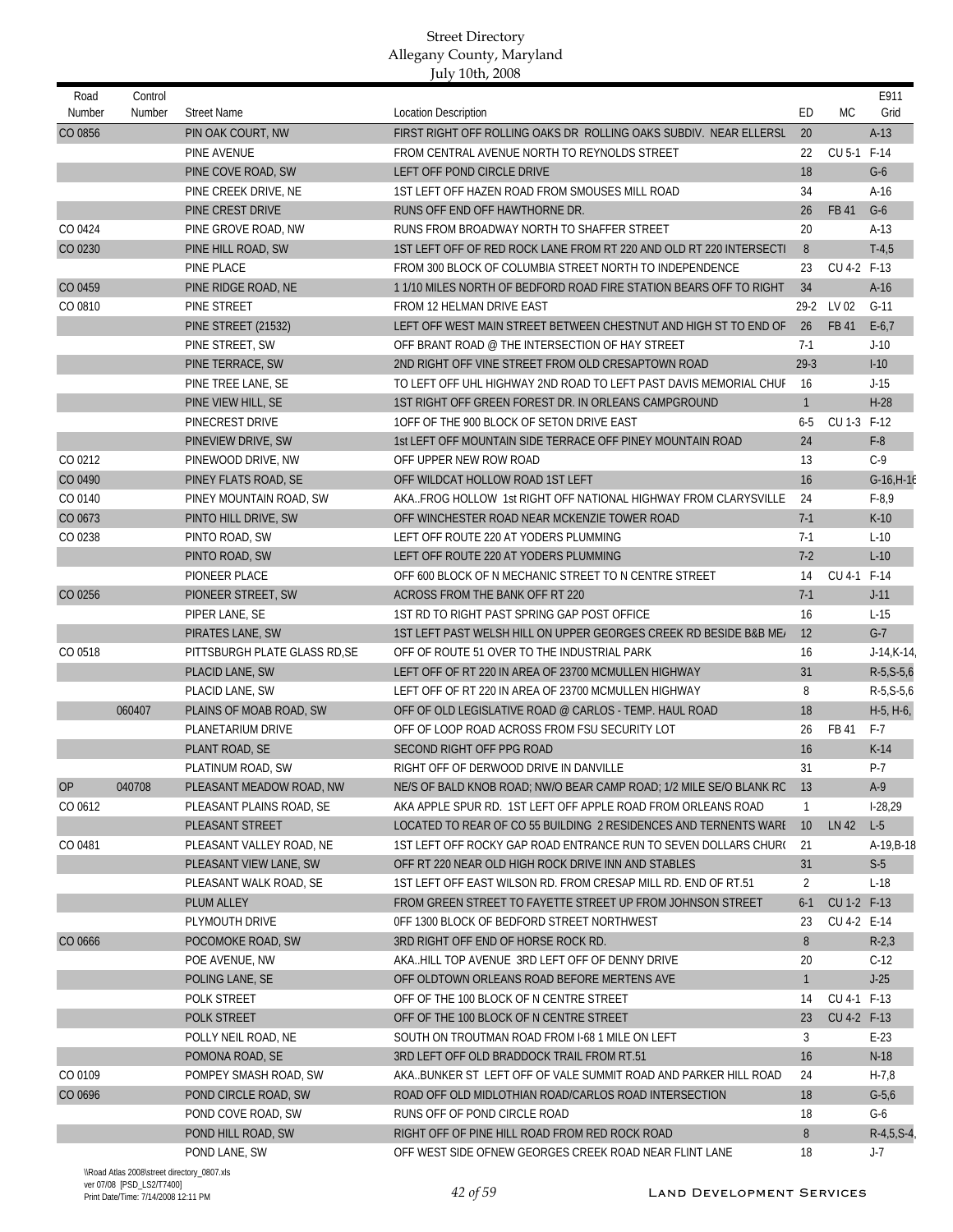| Road<br>Number | Control<br>Number | <b>Street Name</b>           | <b>Location Description</b>                                                   | ED             | <b>MC</b>    | E911<br>Grid      |
|----------------|-------------------|------------------------------|-------------------------------------------------------------------------------|----------------|--------------|-------------------|
|                |                   | PONDEROSA LANE, NW           | OFF ZIG ZAG STREET                                                            | 13             |              | $C-9$             |
| CO 0415        |                   | POORBAUGH AVENUE, NW         | 1ST LEFT OFF OF DENNY DRIVE                                                   | 20             |              | $C-12$            |
| CO 0311        |                   | POPLAR AVENUE, SW            | 1ST STREET OFF ROUTE 220 SOUTH OF FIRE DEPARTMENT                             | $6-6$          |              | $H-12$            |
|                |                   | POPLAR STREET & EXTENDED     | 4TH STREET OFF ROCK ST. FROM HAMMOND ST. #100-200 TO LEFT 300-400 TO          | 8              | <b>WP 45</b> | $R-2$             |
| CO 0292        |                   | POPPY STREET, SW             | <b>1ST RIGHT OFF MOSS AVENUE</b>                                              | $6-6$          |              | $1-12$            |
|                |                   | PORTAGE AVENUE               | PAPER STREET ABOVE THE COUNTY OFFICE BUILDING                                 | $6 - 5$        | CU 1-3 G-12  |                   |
| CO 0146        |                   |                              | PORTER CEMETERY ENTRANCE ROAD, NRIGHT OFF PARKERSBURG ROAD IN THE 10300 BLOCK | 24             |              | $E-9$             |
|                |                   | PORTER CEMETERY ROAD, NW     | RIGHT OFF PARKERSBURG ROAD IN THE 10300 BLOCK                                 | 13             |              | $E-8,9$           |
| CO 0145        |                   | PORTER CEMETERY ROAD, NW     | RIGHT OFF PARKERSBURG ROAD IN THE 10300 BLOCK                                 | 24             |              | $E-8, 9$          |
| CO 0700        |                   | PORTER ROAD, NW              | RUNS IN FRONT OF OLD ECKHART DELI FROM RT. 40 & PARKERSBURG ROA               | 12             |              | $F-8$             |
|                |                   | PORTER ROAD, SW              | AKASUNSET DRIVE RUNS FROM LAURAL HILL DRIVE TO PARKERSBURG RO                 | 24             |              | $F-8$             |
| CO 0759        |                   | PORTER STREET                | OFF OF BRADDOCK AVE BELOW MARY STREET                                         | $29-2$         |              | $F-11$            |
|                |                   | PORTERTOWN ROAD, NW          | OFF OF MT SAVAGE ROAD EAST OF BARRELVILLE                                     | 20             |              | $C-11$            |
| CO 0020        |                   | POTOMAC HOLLOW ROAD, SW      | 1ST LEFT OFF 1ST STREET FROM MARYLAND AVE.                                    | 9              |              | $O-3,4$           |
|                |                   | POTOMAC OVERLOOK DRIVE, SE   | SECOND ROAD TO THE RIGHT OFF OF GORMAN ROAD                                   | $\overline{2}$ |              | $O-24, P-24$      |
|                |                   | POTOMAC STREET (21502)       | FROM 1400 BLOCK OF VIRGINIA AVENUE EAST TO THE CANAL                          | $4-5$          | CU 6-5 H-13  |                   |
|                |                   | POTOMAC STREET (21562)       | OFF OF THE 200 BLOCK OF SMOOT STREET SOUTH                                    | 8              | WP 45 R-2    |                   |
| CO 0248        |                   | POTOMAC STREET, SW           | OFF RT 220 BTWN RT 220 AND 2ND AVE BESIDE EAGLES & VETS BTWN 6TH AN           | $7-1$          |              | $J-11$            |
|                |                   | POTOMAC VIEW DRIVE, SW       | 1ST RIGHT PAST RT 956 OFF RT 220                                              | $7-2$          |              | $L-9,10$          |
| CO 0149        |                   | POWELL'S LANE                | BN 175/168 RIGHT OFF OF RT 936 RUNS TO GLENN STREET                           | 12             | $^\star$     | $F-7$             |
| CO 0220        |                   | POWERS STREET, SW            | 1ST RIGHT OFF OF PARKLAND DRIVE FROM QUEENS POINT ROAD                        | $8\phantom{1}$ |              | $U-5$             |
|                |                   | PRATT SCHOOL ROAD, NE        | LEFT OFF RT.144 EAST OF OLD CUMBERLAND ROAD                                   | 3              |              | $C-24$            |
|                |                   | PRATT STREET                 | FROM GRANT STREET NORTH                                                       | 8              | LU 43        | $R-1, S-1$        |
|                |                   | PRECIOUS SPRINGS ROAD, SE    | PAST CHRISTIE ROAD ON WILLIAMS ROAD FIRST ROAD TO LEFT                        | 21             |              | $G-16$            |
|                |                   | PRESTON PLACE                | OFF GRANDVIEW DRIVE RUNS TO HILLTOP DRIVE                                     | 12             | FB 41        | $E-8, F-8$        |
| CO 0596        |                   | PRICE ROAD, NE               | AKA TRAIL ROAD 1ST RIGHT OFF RT.40 EAST OF MANN RD.TURKEY FARM RD             | $\mathbf{1}$   |              | $C-30, D-29$      |
|                |                   | PRICHARD FARM ROAD, SW       | RIGHT OFF OF UPPER GEORGES CREEK RD PAST CHERRY LANE                          | 12             |              | $G-7$             |
|                |                   | PRIDES LANE, NE              | 4TH LEFT OFF RT.144 WEST OF I-68 EXIT                                         | 21             |              | $B-21$            |
|                |                   | PRIMROSE ALLEY               | NORTH OFF COLUMBIA AVENUE                                                     | $5-4$          | CU 3-2 E-13  |                   |
| CO 0289        |                   | PRIMROSE STREET, SW          | OFF MCMULLEN HIGHWAY 1ST STREET SOUTH OF MOSS AVENUE                          | $6-6$          |              | $1 - 11$          |
|                |                   | PRINCE ALBERT STREET, NW     | RIGHT OFF BARRELVILLE ROAD NEAR SAW MILL                                      | 13             |              | $B-10$            |
|                |                   | PRINCE GEORGE STREET         | OFF THE 900 BLOCK OF GRAND AVENUE                                             |                | CU 6-3 G-14  |                   |
|                |                   | PRINCE GEORGE STREET         | OFF THE 900 BLOCK OF GRAND AVENUE                                             | 4-3            | CU 6-6 G-14  |                   |
|                |                   |                              |                                                                               | $4 - 4$        |              |                   |
|                |                   | PRINCETON STREET             | FROM LEIPER STREET NORTHWEST TO COLE STREET                                   | 22             |              | CU 5-1 E-14, F-14 |
|                |                   | PRINCETON STREET             | FROM LEIPER STREET NORTHWEST TO COLE STREET                                   | 23             |              | CU 4-2 E-14, F-14 |
| CO 0408        |                   | PROENTY ROAD, NW             | OFF OF MT SAVAGE RD ACROSS FROM KLINE DR. FORDS CROSSING                      | 20             |              | $C-12$            |
|                |                   | PROPERTY DRIVE, SE           | OFF OF APPEL ROAD ACROSS FROM GOLD PLAINS DRIVE                               | $\mathbf{1}$   |              | $1-28$            |
|                |                   | PROSPECT SQUARE              | OFF OF WASHINGTON STREET AT THE COURT HOUSE AND LIBRARY                       | $6-1$          | CU 1-2 F-13  |                   |
|                |                   | PROUD DRIVE, NW              | OFF OF CASH VALLEY ROAD 1ST ROAD TO LEFT PAST GRAHMLICH ROAD                  | $29-1$         | LV 01        | $E-11$            |
|                |                   | PRYOR LANE, SW               | NOW KNOWN AS LOGGIN ROAD FIRST RIGHT OFF OF PINEY MOUNTAIN ROAD               | 24             |              | $F-8$             |
|                |                   | PULASKI STREET               | OFF THE 300 BLOCK OF HENDERSON AVENUE TO FAIRVIEW STREET                      | $5 - 4$        |              | CU 3-2 E-13, F-13 |
|                |                   | PUMPER DRIVE, NW             | OFF FIRE HALL DRIVE                                                           | 20             |              | $C-12$            |
|                |                   | PURDUE AVENUE                | OFF THE 800 BLOCK OF GEPHART DRIVE                                            | $6 - 5$        | CU 1-3 F-13  |                   |
|                | 060504            | PURNELL LANE, NE             | SE/S OF PINE RIDGE ROAD; OFF OF MOLLYS LANE; REMOVED WITH INCORPO             | $34-0$         |              | $A-16$            |
| CO 0607        |                   | PURSLANE ROAD, SE            | 3RD LEFT OFF RT.51 SOUTH OF GREEN RIDGE ROAD                                  | $\overline{2}$ |              | $N-23,24$         |
|                |                   | PUTMAN STREET                | OFF 900 BLOCK OF MARYLAND AVENUE TO WILLISON PLACE                            | 4-2            | CU 6-2 G-14  |                   |
|                |                   | QUAIL LANE, NW               | RUNS NORTH TO SOUTH FROM MASON DIXON VIEW TO HUMMINGBIRD ST                   | 20             |              | $A-13$            |
|                |                   | <b>QUALITY STREET</b>        | OFF OF CENTRAL AVENUE IN WESTERNPORT                                          | 8              | WP 45 R-2    |                   |
|                |                   | <b>QUARRY RIDGE ROAD, SW</b> | OFF WINCHESTER ROAD ACROSS FROM TRESCHER HEIGHTS AREA                         | $29-3$         | LV 03        | $I-10$            |
|                |                   | QUARTZ LANE, SE              | 2ND LEFT OFF BEAR HILL ROAD FROM RT.51                                        | 2              |              | $L-20$            |
|                |                   | <b>QUEBEC AVENUE</b>         | RUNS FROM FRANKS LANE EAST TO BLACKISTON AVENUE                               | $4 - 8$        | CU 6-7 H-14  |                   |
|                |                   | <b>QUEEN CITY DRIVE</b>      | ROAD THAT GOES FROM INDUSTRIAL BLVD TO N MECHANIC STREET RUNS AL 14           |                |              | CU 4-1 F-13,14    |
|                |                   | QUEEN CITY DRIVE             | ROAD THAT GOES FROM INDUSTRIAL BLVD TO N MECHANIC STREET RUNS AL 4-2          |                |              | CU 6-2 F-13,14    |
|                |                   | <b>QUEEN CITY PAVEMENT</b>   | FROM BALTIMORE STREET SOUTH EAST OF RAILROAD TRACKS                           | 22             | CU 5-1 F-14  |                   |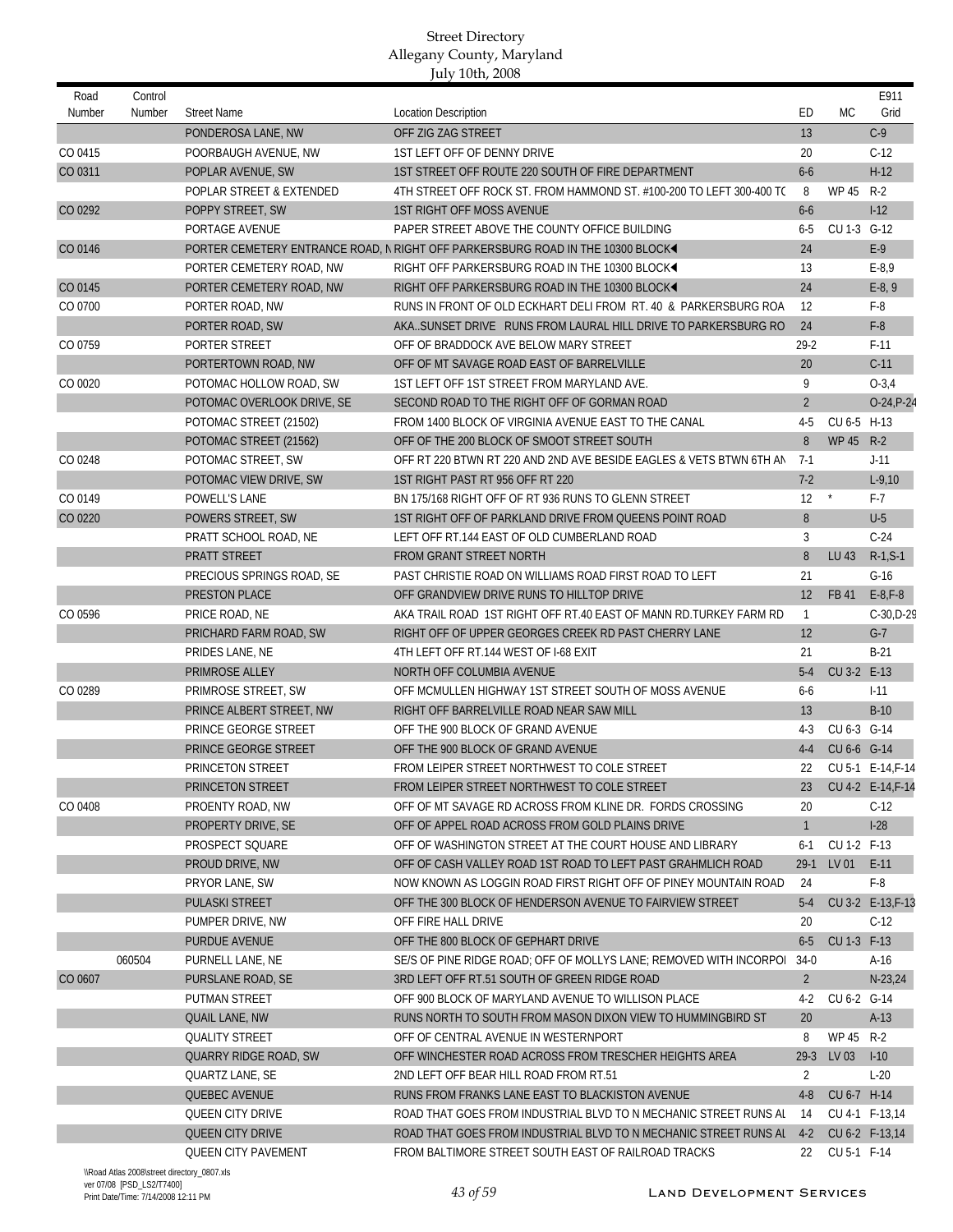| Road<br>Number | Control<br>Number | <b>Street Name</b>         | <b>Location Description</b>                                            | ED              | <b>MC</b>     | E911<br>Grid      |
|----------------|-------------------|----------------------------|------------------------------------------------------------------------|-----------------|---------------|-------------------|
|                |                   | <b>QUEEN CITY TOWERS</b>   | ON PACA STREET                                                         | $6 - 3$         | CU 1-4 F-13   |                   |
|                |                   | <b>QUEEN STREET</b>        | OFF THE 700 BLOCK OF VIRGINIA AVENUE                                   | $4-5$           | CU 6-5 G-13   |                   |
| CO 0222        |                   | QUEENS HILL LANE, SW       | 2ND LEFT OFF PARKLAND DRIVE FROM QUEENS POINT ROAD TO WALKERS FI       | 8               |               | $U-5$             |
| CO 0219        |                   | QUEENS POINT ROAD, SW      | END OF RT.135 RUNS UNDER MEMORIAL BRIDGE AKA QUEEN ST.                 | 8               |               | $U-5$             |
|                |                   | QUEENS ROCK LANE, SW       | OFF THE END OF PARKLAND DRIVE                                          | 8               |               | $U-5$             |
| OP             | 020924            | QUIET MEADOW ROAD, NE      | NE/S OF BREAKNECK ROAD, 1 MILE S/O MD ROUTE 144                        | 21              |               | $D-19$            |
| CO 0075        |                   | QUINN STREET, SW           | AKA MCKENZIE LANE 1ST ROAD TO LEFT OFF LOWER GEORGES CREEK ROA         | 10              |               | $K-6$             |
|                |                   | RACE STREET                | OFF 300 BLOCK OF OLDTOWN ROAD TO INDUSTRIAL BLVD                       | $4-3$           |               | CU 6-3 G-13,14,H  |
|                | 070319            | <b>RACHEL AVENUE, SW</b>   | SW/S OF BLAN AVON ROAD; OFF OF BEN FILER DRIVE                         | 18              |               | $F-6$             |
|                |                   | RAFFYDIDDLE ROAD, NE       | OFF OF ROCKY GAP ROAD                                                  | 34              |               | $B-17$            |
|                |                   | RAILROAD PLACE             | BETWEEN BOND AND COLUMBIA STREET                                       | 14              | CU 4-1 F-13   |                   |
|                |                   | RAILROAD STREET (21539)    | OFF JACKSON STREET ALONG RAILROAD                                      | 10              | $LN 42$ $L-5$ |                   |
|                |                   | RAILROAD STREET (21562)    | 1ST RIGHT OFF UNION ST.FROM MAIN ST BEHIND RODERICKS FURNITURE         | 8               | WP 45 R-2     |                   |
|                |                   | RAILROAD STREET, SW        | OFF OF UNION STREET                                                    | 18              | MD 44 J-6     |                   |
| CO 0038        |                   | RAINBOW LANE, SW           | 2ND LEFT OFF OLD RT 36 IN MOSCOW FROM BARTON                           | 9               |               | $N-4$             |
|                |                   | RAINBOWS END DRIVE, SW     | OFF CHERRY LANE ENTRANCE TO GOD'S ARK OF SAFETY                        | 18              |               | $G-7$             |
| CO 0645        |                   | RAMBLEWOOD DRIVE, NW       | 4 TH ROAD TO LEFT OFF OF STONELEIGH DRIVE EAST                         | $29-1$          | LV 01         | $D-12,E-12$       |
|                |                   | RANDOLPH STREET            | OFF PRINCETON STREET NORTH OF HELEN STREET                             | 23              | CU 4-2 F-14   |                   |
|                |                   | RANKIN DRIVE, NW           | LEFT OFF NEW HOPE ROAD BEFORE THE TUNNEL OFF DEPOT STREET              | 11              |               | $E-7$             |
|                |                   | RANNELLS ROAD, NE          | OFF HILLCREST DRIVE RUNS BESIDE TRACTOR WORLD                          | 22              |               | $E-15$            |
|                |                   | RAVEN DRIVE, NE            | OFF AMHERST AVE SOUTH OF ORE STREET                                    | $5-6$           |               | $D-14$            |
|                |                   | RAVENSCROFT ROAD, SW       | 2ND ROAD TO LEFT FROM WESTERNPORT                                      | 8               |               | $S-2,3$           |
| CO 0236        |                   | RAWLINGS HEIGHTS DRIVE, SW | AKA BEE STREET WEST SIDE OF RT 220 2ND ROAD AS YOU ENTER RAWLING!      | $7-2$           |               | $N-8,9$           |
| CO 0235        |                   | RAWLINGS LANE, SW          | EAST SIDE OF RT 220 ACROSS FROM CONDA WAY                              | $7-2$           |               | $O-8,9$           |
|                |                   | <b>RAYNE DRIVE</b>         | FROM WINIFRED ROAD EAST TO WHITE AVENUE                                | $4 - 4$         | CU 6-6 G-14   |                   |
|                |                   | RAYNER HILL DRIVE, SW      | 1ST RIGHT OF QUINN ST NEAR END OF QUINN STREET                         | 10              |               | K-6               |
|                |                   | RAYNOR LANE, SW            | PARALLELS OLD NATIONAL PIKE<br>1st LEFT OFF HOFFMAN HOLLOW ROAD        | 24              |               | $F-8$             |
|                |                   | RAYS DRIVE, SE             | OFF KATI DRIVE TO LEFT                                                 | 16              |               | $H-15$            |
|                |                   | <b>READ TERRACE</b>        | OFF OF BROOKE AVENUE WST SIDE OF TOWN BETWEEN WASHINGTON AND F         | $6-1$           | CU 1-2 F-13   |                   |
|                | 020924            | REBECCA ROAD, SW           | ACCESS ROAD TO SEWAGE TREATMENT PLANT; INT. BARTON INDUSTRIAL PA       | $7-2$           |               | $M-10$            |
|                |                   | RECKLEY LANE, SE           | LAST ROAD TO THE LEFT OFF GORMAN ROAD THEN THE FIRST RIGHT             | $\overline{2}$  |               | $O-24, P-24$      |
|                |                   | RECKLEY SPRING LANE, SE    | 2ND RIGHT ON BRICE HOLLOW ROAD ACROSS FROM RECKLEY SPRING              | 16              |               | $L-16$            |
| CO 0662        |                   | RECREATION AREA ROAD, SW   | 4TH RIGHT OFF WATER STATION RUN ROAD (ROAD UP TO SWIMMING POOL A       | 10 <sup>°</sup> |               | $L-6,M-6$         |
|                |                   | RED DOG ROAD, SW           | RIGHT OFF OF POTOMAC HOLLOW RD AT Y AT THE TOP                         | 9               |               | $O-4$             |
| CO 0279        |                   | RED HILL ROAD, SW          | RIGHT OFF NATIONAL HWY FROM LAVALE                                     | $29 - 2$        |               | $G-10$            |
|                |                   | RED MAPLE LANE, NE         | OFF OF KINGS GROVE ROAD NORTH OF FORET GROVE ROAD                      | 20              |               | $A-13$            |
|                |                   | RED MAPLE ROAD, SW         | OFF WESTERNPORT ROAD BETWEEN SPRING RIDGE LANE AND CODY LANE           | 8               |               | $T-4$             |
| CO 0229        |                   | <b>RED ROCK LANE, SW</b>   | LEFT OFF OF RT 220 AT OLD RT 220 INTERSECTION                          | 8               |               | $T-5$             |
| CO 0039        |                   | RED ROSE LANE, SW          | 3RD LEFT OFF OLD RT 36 IN MOSCOW FROM BARTON                           | 9               |               | $N-4$             |
| CO 0290        |                   | <b>REDBUD AVENUE.SW</b>    | 2ND RIGHT OFF PRIMROSE AVENUE                                          | $6-6$           |               | $1-11,12$         |
| CO 0691        |                   | <b>REDEMPTION ROAD, SW</b> | 3RD LEFT OFF OF MOSCOW STREET FROM OLD ROUTE 36                        | 9               |               | $N-4$             |
|                |                   | REDOAK WAY, NW             | RUNS TO THE LEFT OFF OF ELLERSLIE ROAD NEAR HUMMINGBIRD STREET         | 20              |               | $A-13$            |
|                |                   | REDS LANE, NW              | OFF OF SLABTOWN ROAD                                                   | 13              |               | $D-8$             |
|                |                   | REDWOOD STREET, SW         | OFF OF BRANT ROAD 1ST RIGHT ABOVE BELL STREET 3RD RIGHT OFF OF FIR     | 7-1             |               | $J-10$            |
|                |                   | REDWOOD STREET, SW         | OFF OF BRANT ROAD 1ST RIGHT ABOVE BELL STREET 3RD RIGHT OFF OF FIR 7-2 |                 |               | $J-10$            |
|                |                   | REED ROAD, NW              | LEFT OFF OF BARRELVILLE ROAD                                           | 13              |               | $B-10$            |
|                |                   | REGAL WILLOW DRIVE, NE     | NE/S OF BEALLS MILL ROAD; APPX 1800' SE/O BEDFORD ROAD (MD 807)        | 34              |               | $C-16$            |
|                |                   | REGINA AVENUE              | FROM FREDERICK STREET TO BEDFORD STREET                                | 23              | CU 4-2 E-14   |                   |
| CO 0357        |                   | REN ROY DRIVE              | OFF OF N FIRST STREET WEST OF N WOODLAWN                               | $29-2$          | LV 02         | $F-11$            |
|                | 020924            | RENAE COURT, SE            | NW/S OF BRICE HOLLOW ROAD(SHRYOCK SUBDIVISION)                         | 16              |               | $K-16$            |
|                |                   | REPHANN LANE, SW           | 1ST RIGHT OFF OF RT 220 PAST PINTO ROAD                                | $7-2$           |               | $L-10$            |
|                |                   | RESERVOIR AVENUE           | FROM WILLIAMS STREET ABOVE GREENWAY AVE TO THE PARK                    | 22              |               | CU 5-1 F-14, G-14 |
|                |                   | <b>RESTON STREET, SE</b>   | OFF RT 51 TO RIGHT TOP OF NINE MILE HOUSE HILL                         | 16              |               | $L-17$            |
|                |                   | <b>REUBEN TERRACE</b>      | FROM WILLMONT AVE TO KARNS AVENUE                                      | $6-1$           | CU 1-2 F-13   |                   |
|                |                   |                            |                                                                        |                 |               |                   |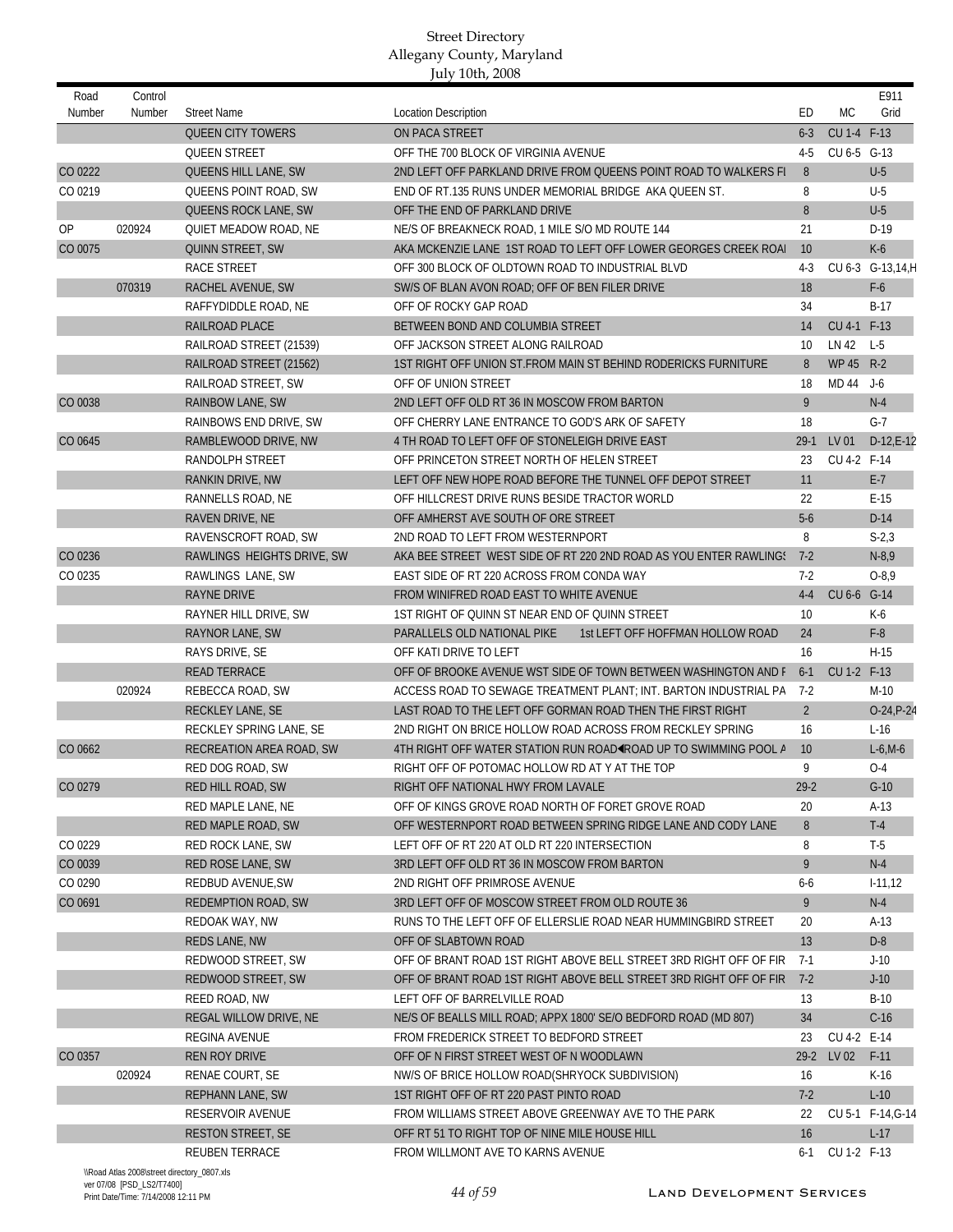| Road<br>Number | Control<br>Number | <b>Street Name</b>        | <b>Location Description</b>                                         | ED             | <b>MC</b>       | E911<br>Grid   |
|----------------|-------------------|---------------------------|---------------------------------------------------------------------|----------------|-----------------|----------------|
|                |                   | REYNOLDS STREET EAST      | FROM CENTRAL AVE TO PINE                                            | 22             | CU 5-1 F-14     |                |
|                |                   | REYNOLDS STREET WEST      | FROM CENTRAL AVENUE TO EAST STREET                                  | 22             | CU 5-1 F-14     |                |
|                |                   | RICE HILL ROAD, NE        | 1ST ROAD TO LEFT OFF MICHAEL ROAD                                   | 21             |                 | $D-16$         |
|                |                   | RICE ROAD, NW             | 1ST LEFT OFF SUGAR ROW ROAD                                         | 13             |                 | $E-7$          |
|                |                   | RICHARD COURT             | FROM SETON DRIVE LEFT TO BISHOP WALSH ROAD, FIRST LEFT              | $6-5$          | CU 1-3 F-12     |                |
| CO 0326        |                   | RICHARD WAY               | OFF OF LINDA WAY TO LEFT                                            | $29-3$         | LV 03           | $G-10$         |
| CO 0407        |                   | RICHFIELD AVENUE, NW      | AKARICHARDS AVE. RIGHT OFF OF MT SAVAGE RD PAST KLINE DRIVE         | 20             |                 | $C-12$         |
|                |                   | RICHWOOD AVENUE           | OFF OF SETON DRIVE BEFORE BISHOP WALSH ROAD                         | $6-5$          | $^\star$        | $G-12$         |
|                |                   | RICKER LANE, NE           | 2ND RIGHT OFF RT.144 EAST OF FLINTSTONE                             | $\mathbf{3}$   |                 | $C-22$         |
|                |                   | RIDGE TERRACE             | FROM THOMPSON AVENUE TO RITCHIE STREET                              | $6 - 3$        | CU 1-4 F-13     |                |
|                |                   | RIDGE VIEW DRIVE, SE      | OFF LOWER TOWN CREEK ROAD - 1/4 MILE SOUTH OF OLIVER BELTZ          | $\overline{2}$ |                 | $J-22$         |
|                |                   | RIDGEDALE AVENUE          | FROM LAKE AVENUE TO VAN BUREN AVENUE                                | $6 - 5$        | CU 1-3 G-12     |                |
| CO 0272        |                   | RIDGEWAY AVENUE, SW       | OFF BRANT ROAD 2ND RIGHT ABOVE BELL STREET                          | $7-2$          |                 | $J-10$         |
|                |                   | RIDGEWAY TERRACE          | FROM BALTIMORE STREET NORTH                                         | 22             | CU 5-1 F-14     |                |
|                |                   | RIDGEWOOD AVENUE          | FROM WILLIAMS STREET TO BROOKFIELD AVENUE                           | $4 - 4$        | CU 6-6 G-14     |                |
|                |                   | RIEHL AVENUE              | <b>FROM FAIRVIEW AVENUE NORTH</b>                                   | $5-4$          | CU 3-2 E-13     |                |
|                |                   | RIFFLE ROAD, SE           | TOWN CREEK ROAD 4 MILES OFF RT. 51 TO THE RIGHT                     | $\overline{2}$ |                 | $K-22$         |
|                | 070417            | RIFLE RANGE ROAD, NW      | S/S OF US ROUTE 40: OFF OF CLIFTON TERRACE AND EAST OF SNOW LINE DF | 26             |                 | $D-6$          |
|                |                   | RIORDON ROAD              | 1ST LEFT OFF ROSS ST.FROM MAIN ST. AKA NAUGHTON ST.                 | 8              | <b>WP 45</b>    | $Q - 2, R - 2$ |
|                |                   | <b>RIPKEN LANE, SW</b>    | FIRST ROAD TO LEFT OFF STONEY RUN OUT OF WESTERNPORT                | 8              |                 | $R-2$          |
| CO 0099        |                   | RITCHIE RIDGE LANE, SW    | 4TH ROAD ON RIGHT OFF MIDLOTHIAN ROAD FROM SHAFT ROAD               | 18             |                 | $G-6$          |
|                |                   | RITCHIE STREET            | FROM PATTERSON AVENUE TO RIDGE TERRACE                              | 6-3            | CU 1-4 F-13     |                |
|                |                   | RIVER AVENUE              | OFF THE 1300 BLOCK OF VIRGINIA AVE TO ROBERTS STREET                | $4 - 5$        | CU 6-5 H-13     |                |
|                |                   | RIVER ROAD                |                                                                     | 8              | WP 45 R-2       |                |
| CO 0519        |                   | RIVER ROAD, SE            | 1ST LEFT OFF PPG RD FROM RT 51                                      | 16             |                 | $K-14$         |
|                |                   | RIVERSIDE TERRACE         | ROAD TO RIGHT OFF OF KELLEY ROAD JUST BEFORE THE YMCA               | $6 - 3$        | CU 1-4 G-13     |                |
|                |                   | <b>RIZER AVENUE</b>       | OFF OF PINE STREET SOUTHWEST                                        | 22             | CU 5-1 F-14     |                |
|                |                   | ROBBINS TERRACE           | OFF THE 500 BLOCK OF AVIRETT AVENUE                                 | $6 - 3$        | CU 1-4 F-13     |                |
|                |                   | ROBERTS STREET            | FROM SPRUCE TO WALNUT STREETS                                       | 8              | WP 45 R-2       |                |
|                |                   | ROBERTS STREET, EAST      | OFF THE 1500 BLOCK OF VIRGINIA AVENUE TO CANAL                      | 4-5            | CU 6-5 H-13     |                |
|                |                   | ROBERTS STREET, EXTENDED  | <b>NEED</b>                                                         | $4-5$          | CU 6-5 H-13     |                |
|                |                   | ROBERTS STREET, WEST      | OFF 1500 BLOCK OF VIRGINIA VENUE TO RIVER AVENUE                    | 4-5            | CU 6-5 H-13     |                |
| CO 0264        |                   | ROBERTSON LANE, SW        | RIGHT OFF OF RT 220 AT MCDONALDS REST.                              | $7-2$          |                 | $K-10$         |
|                |                   | ROBIN STREET (21502)      | TO THE LEFT OFF OF FOREST AVENUE                                    |                | 5-4 CU 3-2 D-14 |                |
|                |                   | ROBIN STREET (21539)      | GO UP JACKSON ST TAKE STREET TO LEFT BEHIND EGLE NH                 | 10             | LN 42           | $L-5,M-5$      |
| CO 0307        |                   | ROBINETTE AVENUE, SW      | FIRST STREET NORTH OF BOWLING GREEN FIRE DEPT                       | $6-6$          |                 | $H-12$         |
|                |                   | ROBINETTE FARM LANE, NE   | 2ND RIGHT OFF OLD CUMBERLAND FROM RT.144                            | $\mathbf{3}$   |                 | $C-24$         |
| CO 0838        |                   | ROBINHOOD DRIVE           | OFF OF 1000 BLOCK WEIRES AVE WEST                                   | 29-2           | LV 02           | $F-11$         |
|                | 050420            | ROBOSSON ROAD, NE         | LEFT OFF OF SLEEPY HOLLOW LANE                                      | 21             |                 | E17,18         |
|                |                   | ROBY FARM ROAD, SE        | LAST ROAD TO THE LEFT OFF GORMAN ROAD THEN THE FIRST LEFT           | 2              |                 | $O-24$         |
|                |                   | <b>ROBY ROSS LANE, NE</b> | 2ND RIGHT OFF NATIONAL PIKE EAST OF I-68 EXIT 72                    | $\mathbf{1}$   |                 | $C-31$         |
|                |                   | ROBY SCHOOL ROAD, SE      | 2ND LEFT OFF HIGH GERMANY ROAD FROM S.ORLEANS ROAD                  | 1              |                 | $G-29$         |
|                |                   | ROCK ACRES LANE, NE       | WEST SIDE OF TOWN CREEK ROAD, NORTHEAST OF WARM SPRINGS ROAD        | $\mathbf{3}$   |                 | $D-21, D-2$    |
| CO 0420        |                   | ROCK CUT ROAD, NW         | OFF OF MT SAVAGE RD ENTRANCE TO STONE QUARRY                        | 20             |                 | $C-13$         |
|                |                   | ROCK GARDEN ROAD, SW      | 3RD. LEFT OFF WATSON RD. FROM BRANT ROAD                            | $7-1$          |                 | $J-10$         |
|                | 020924            | ROCK LANE                 | OFF JOHNS LANE; MAY CHANGE TO CREEGAN LANE 9/24/2002                | 29             |                 | $H-11$         |
| CO 0870        |                   | ROCK LICK ROAD, SE        | FIRST ROAD TO THE LEFT OFF OF KIEFER ROAD RUNS TO DAVID THOMAS RO   | $\overline{2}$ |                 | $N-24$         |
|                |                   | ROCK OAK ROAD, SW         | 1 ST RIGHT OFF RT 26 SOUTH OF BARTON ELEMENTRY SCHOOL               | 9              |                 | $P-3$          |
|                |                   | ROCK POINT ROAD, NE       | 1ST RIGHT OFF BLACK VALLEY ROAD FROM FLINTSTONE CREEK ROAD          | 3              |                 | $B-21$         |
|                |                   | ROCK QUARRY DRIVE, SW     | 2ND. LEFT OFF WATSON RD. FROM BRANT ROAD                            | $7-2$          |                 | $J-10$         |
|                |                   | ROCK STREET               | MAIN ROAD UP WESTERNPORT ROAD                                       | 8              | WP 45 R-2       |                |
| CO 0001        |                   | ROCK STREET, SW           | 5 DIGIT HOUSE NO. FROM CITY LIMITS TO THE COUNTY LINE               | 8              |                 | $R-1,2$        |
|                |                   | ROCK VIEW DRIVE, SW       | OFF THE WEST SIDE OF MCMULLEN HWY ACROSS FROM BIERS LANE            | $7-2$          |                 | $M-9$          |
|                |                   | ROCK WALL ROAD, SW        | LEFT OFF OF WEST SIDE OF VAN PELT DRIVE FROM RT 220                 | 31             |                 | Q-6            |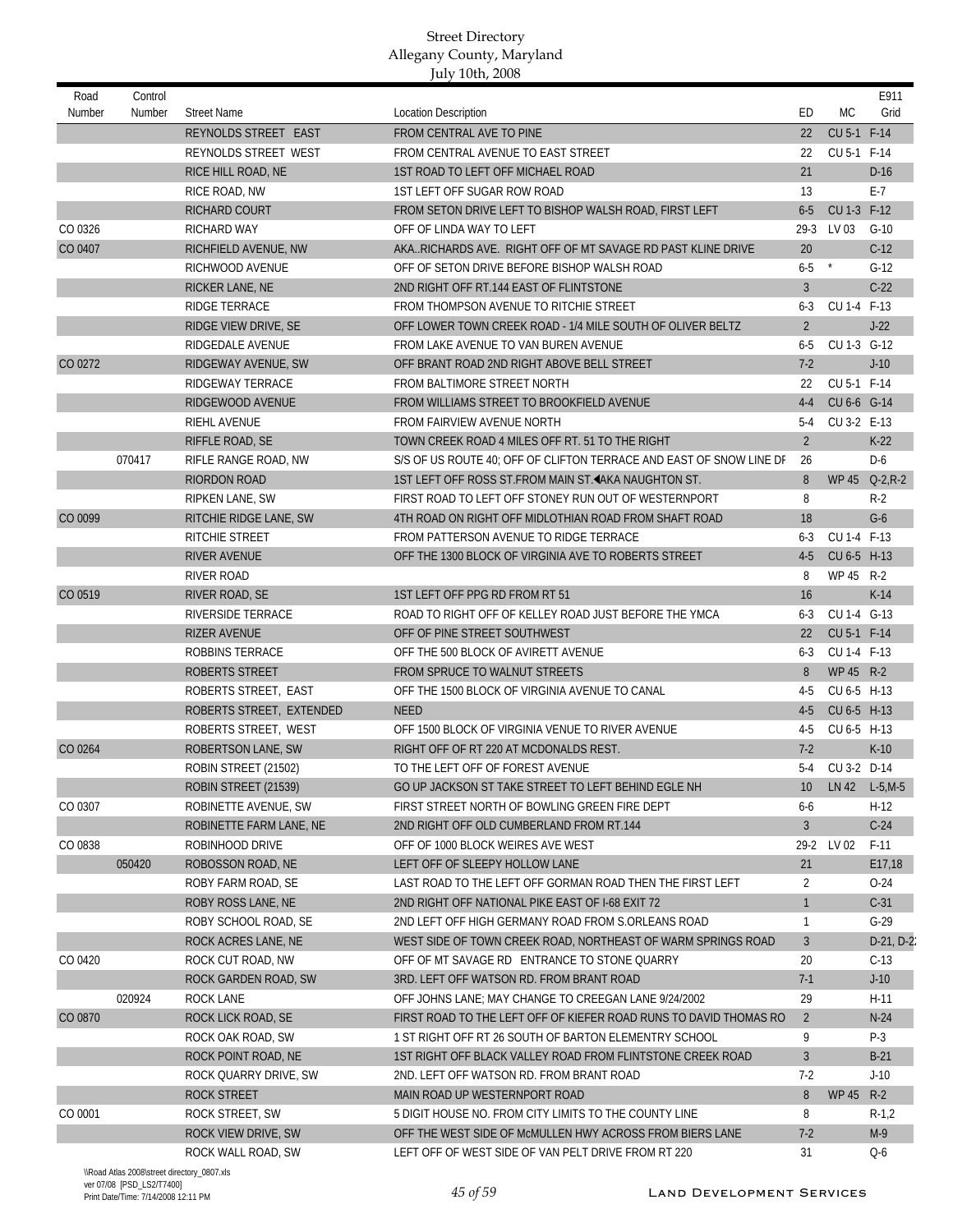| Road<br>Number | Control<br>Number                           | <b>Street Name</b>        | <b>Location Description</b>                                        | ED              | МC          | E911<br>Grid          |
|----------------|---------------------------------------------|---------------------------|--------------------------------------------------------------------|-----------------|-------------|-----------------------|
| CO 0058        |                                             | ROCKVILLE STREET, SW      | TURN OFF RT 36 BEFORE POWELLS GROCERY ST LOOPS AROUNDS AND UP T    | 10              |             | $K-5,L-5$             |
| CO 0457        |                                             | ROCKY GAP ROAD, NE        | OFF RT 144 1ST ROAD TO LEFT PAST HINKLE ROAD                       | 21              |             | B-16,17,C             |
|                |                                             | ROCKY GAP ROAD, NE        | OFF RT 144 1ST ROAD TO LEFT PAST HINKLE ROAD                       | 34              |             | B-16,17,C             |
|                |                                             | ROCKY RIDGE ROAD, SW      | LEFT OFF OF RT 220 NEAR 23800 MCMULLEN HIGHWAY                     | 8               |             | $S-5$                 |
|                |                                             | ROCKY ROAD LANE, SE       | 1ST RIGHT OFF OLIVER BELTZ RD. SOUTH FROM CRESAP MILL ROAD         | 16              |             | $H-19$                |
|                |                                             | ROCKY TOP ROAD, SE        | OFF OLD OLDTOWN ROAD SOUTH OF SPRING VALLEY FISHING LAKE           | 16              |             | $L-16$                |
|                |                                             | RODERRAE DRIVE, SE        | 6TH RIGHT OFF CRESAP MILL ROAD FROM RT.51                          | $\overline{2}$  |             | $J-18$ , K $-18$      |
|                |                                             | ROETHE AVENUE             | FROM HOLLAND STREET NORTHWEST TO PIEDMONT AVENUE                   | $5-4$           | $^\star$    | $E-13$                |
| CO 0325        |                                             | <b>ROGER WAY</b>          | 1ST ROAD TO LEFT OFF OF LINDA WAY                                  | $29-3$          | LV 03       | $G-10$                |
| CO 0192        |                                             | ROLLEVILLE ROAD, NW       | AKA PEACH ST 1ST RIGHT OFF TRIMBLE ROAD                            | 13              |             | $D-9$                 |
|                |                                             | ROLLIN TERRACE            | FROM EVERGREEN TERRACE TO ROSEMONT AVENUE                          | 23              | CU 4-2 E-14 |                       |
| CO 0496        |                                             | ROLLING HILLS LANE, NE    | 1ST RIGHT OFF WILLIAMS ROAD FROM OLD WILLIAMS ROAD-MURLEYS BRANC   | 21              |             | $E-19$                |
|                |                                             | ROLLING MILL ALLEY        | OFF OF OLDTOWN ROAD DOWN TOWARDTHE RAILROAD TRACKS                 | $4-2$           | CU 6-2 G-13 |                       |
|                | 0709024                                     | ROLLING OAK BOULEVARD, NW | MAIN ENTRANCE INTO SUBDIVISION; LEFT OFF OF ELLERSLIE ROAD         | 20              |             | $B-13$                |
| CO 0854        |                                             | ROLLING OAK DRIVE, NW     | ROLLING OAK SUBDIVISION                                            | 20              |             | $A-13 - B-1$          |
|                |                                             | ROMAN LANE, SE            | FIRST ROAD TO THE LEFT OFF OF GORMAN ROAD PAST THE "Y"             | $\overline{2}$  |             | $0 - 24$              |
|                |                                             | ROMSBURG LANE, NE         | 1ST RIGHT OFF DRY RIDGE ROAD FROM RT.144                           | $\overline{3}$  |             | $C-22$                |
|                |                                             |                           | OFF OF SANTE FE STREET EAST                                        | $29-2$          | LV 02       | $F-11$                |
| CO 0661        |                                             | RONALD LANE               |                                                                    |                 |             |                       |
|                | 030422                                      | RONS LANE, SW             | OFF SELDOM SEEN ROAD                                               | 10              | $^\star$    |                       |
|                |                                             | ROOSEVELT STREET (21562)  | 3RD LEFT OFF PHILOS AVE. FROM LINCOLN ST. AREA OF THE MIDDLE SCHOO | 8               |             | $R-2$                 |
|                |                                             | ROOSEVELT WAY (21539)     | TURN LEFT OFF JACKSON ST TO EAST HANEKAMP 1ST ST ON RIGHT (ALLEY)  | 10 <sup>°</sup> | LN 42       | $L-5$                 |
| CO 0509        |                                             | ROOT ROAD, NE             | 7TH LEFT OFF RT.144 WEST OF I-68 EXIT                              | 21              |             | B-21, C-20            |
|                |                                             | <b>ROSE AVENUE</b>        | FROM HADDON AVENUE EAST DEAD ENDS                                  | $4 - 4$         | CU 6-6 G-14 |                       |
|                |                                             | ROSE BRIAR COURT, NE      | 2ND LEFT OF CHRISTIE ROAD FROM NAVES CROSS ROAD (TOWN HOUSES)      | 22              |             | $E-15$                |
|                |                                             | ROSE HILL AVENUE          | OFF OF ALLEGANY STREET BETWEEN GREENE AND PACA STREETS             | $6 - 3$         | CU 1-4 F-13 |                       |
|                |                                             | ROSE HILL DRIVE, SW       | FIRST RIGHT OFF OF CONDAWAY                                        | $7-2$           |             | $N-8$                 |
|                |                                             | ROSE MARY LANE, NW        | AKAHIGH ST LEFT OFF ORLAND STREET RUNS TO MILE LANE                | 13              |             | $B-9, C-9$            |
|                |                                             | ROSE MEADOW LANE, NW      | LEFT OFF OF SETTLEMENT ROAD FROM PORTER CEMETERY ROAD              | 24              |             | E-9                   |
|                |                                             | ROSE STREET               | OFF OF NORTH FOURTH STREET                                         | $29 - 2$        | LV 02       | $F-11$                |
|                |                                             | ROSEBAY LANE, SW          | 3RD LEFT OFF OF PINTO ROAD                                         | $7-1$           |             | $L-10$                |
| CO 0347        |                                             | ROSELAWN AVENUE           | OFF OF 900 BLOCK OF NATIONAL HIGHWAY SOUTH                         |                 |             | 29-2 LV 02 F-11, G-11 |
|                |                                             | <b>ROSEMONT AVENUE</b>    | OFF OF BEDFORD STREET NORTHWEST                                    | 23              | CU 4-2 E-14 |                       |
|                |                                             | ROSES HAVEN ROAD, SE      | STARLITE DRIVE TO Y BEAR LEFT 2ND ROAD TO LEFT                     | 16              |             | $H-15$                |
|                |                                             | ROSEWOOD DRIVE            | OFF BLUEJAY DR AND OLEANDER DR PARALLEL TO OXFORD AVE              | $29-3$          |             | $1-10$                |
|                |                                             | ROSEWOOD STREET           | FROM LEIPER STREET TO DRYER AVENUE                                 | 23              | CU 4-2 E-14 |                       |
|                |                                             | ROSS STREET               | RIGHT OFF MAIN ST. ACROSS FROM UNION ST.                           | 8               |             | WP 45 Q-2, R-2        |
|                |                                             | ROWLEY STREET, SE         | CANAL RD TO BIERMAN RD TURN LEFT 1ST RD ON RIGHT                   | 16              |             | $J-14$                |
|                |                                             | ROXBURY AVENUE            | OFF THE END OF HOLLAND STREET                                      | $5-4$           | CU 3-2 E-13 |                       |
| CO 0670        |                                             | ROYAL OAK DRIVE, SW       | AKA WILSON DRIVE RUNS BETWEEN HAINES DRIVE AND TEAKWOOD DRIVE      | $7-1$           |             | $J-10$ , K $-10$      |
| CO 0037        |                                             | ROYALE LANE, SW           | 1ST LEFT OFF OLD RT 36 IN MOSCOW FROM BARTON                       | 9               |             | $N-4$                 |
| CO 0532        |                                             | RUBY ROAD, SE             | 7TH RIGHT OFF THE OLDTOWN END OF EAST WILSON ROAD FROM RT.51       | $\overline{3}$  |             | $I-20, L-19$          |
|                |                                             | RUBY ROAD, SE             | 7TH RIGHT OFF THE OLDTOWN END OF EAST WILSON ROAD FROM RT.51       | $\overline{2}$  |             | $1-20, L-19$          |
| CO 0860        |                                             | RUBYS INDUSTRIAL ROAD, SW | AKA BACK STREET 1ST ROAD ON LEFT OFF CARLOS ROAD BY CHURCH         | 18              |             | $H-5,6$               |
|                | 060602                                      | RUNOFF ROAD, SW           |                                                                    |                 |             |                       |
|                |                                             | RUPPENKAMP ROAD, SE       | OFF LONGS HOLLOW ROAD TO RIGHT                                     | 16              |             | $H-15, I-15$          |
| CO 0169        |                                             | RUSSELL AVENUE            | OFF DELANO AVENUE FROM ARMSTRONG AVE TO LOVELL AVENUE              | 11              | FB 41       | $E-7$                 |
|                |                                             | RUTH LANE, SE             | OFF RT 51 WEST FOOT OF NINE MILE HOUSE HILL                        | 16              |             | $M-16$                |
|                |                                             | RUTH STREET               | FROM NORTH FIRST STREET NORTH                                      | $29-2$          | LV 02       | $F-11$                |
|                |                                             | RUTTY ROAD, SE            | OFF RT 51 TO RIGHT EAST SIDE OF NINE MILE HOUSE HILL               | 16              |             | $L-17,M-17$           |
|                |                                             | RYAN HILL LANE, SE        | FIRST ROAD TO THE LEFT OFF OF SULPHER SPRINGS ROAD                 | $\overline{2}$  |             | $O-25$                |
| CO 0395        |                                             | RYE STREET                | OFF THE END OF BRADDOCK STREET                                     | $29-1$          | LV 01       | $E-12$                |
| CO 0173        |                                             | RYNEX AVENUE              | AKA PINE ST/PYNNE ST LAST STREET OFF END OF SHAW ST TO ARMSTRONG   | 11              | FB 41       | $D-7$                 |
|                | 030820                                      | SADIE DON LANE, SW        | W/S OF JACKSON MOUNTAIN ROAD; APPX 4 MILES S/O LONACONING          | 9               |             | $O-5$                 |
| CO 0716        |                                             | SAGE AVENUE, SW           | OFF END OF PRIMROSE AVENUE                                         | 6-6             |             | $1-11,12$             |
|                | \\Road Atlas 2008\street directory_0807.xls |                           |                                                                    |                 |             |                       |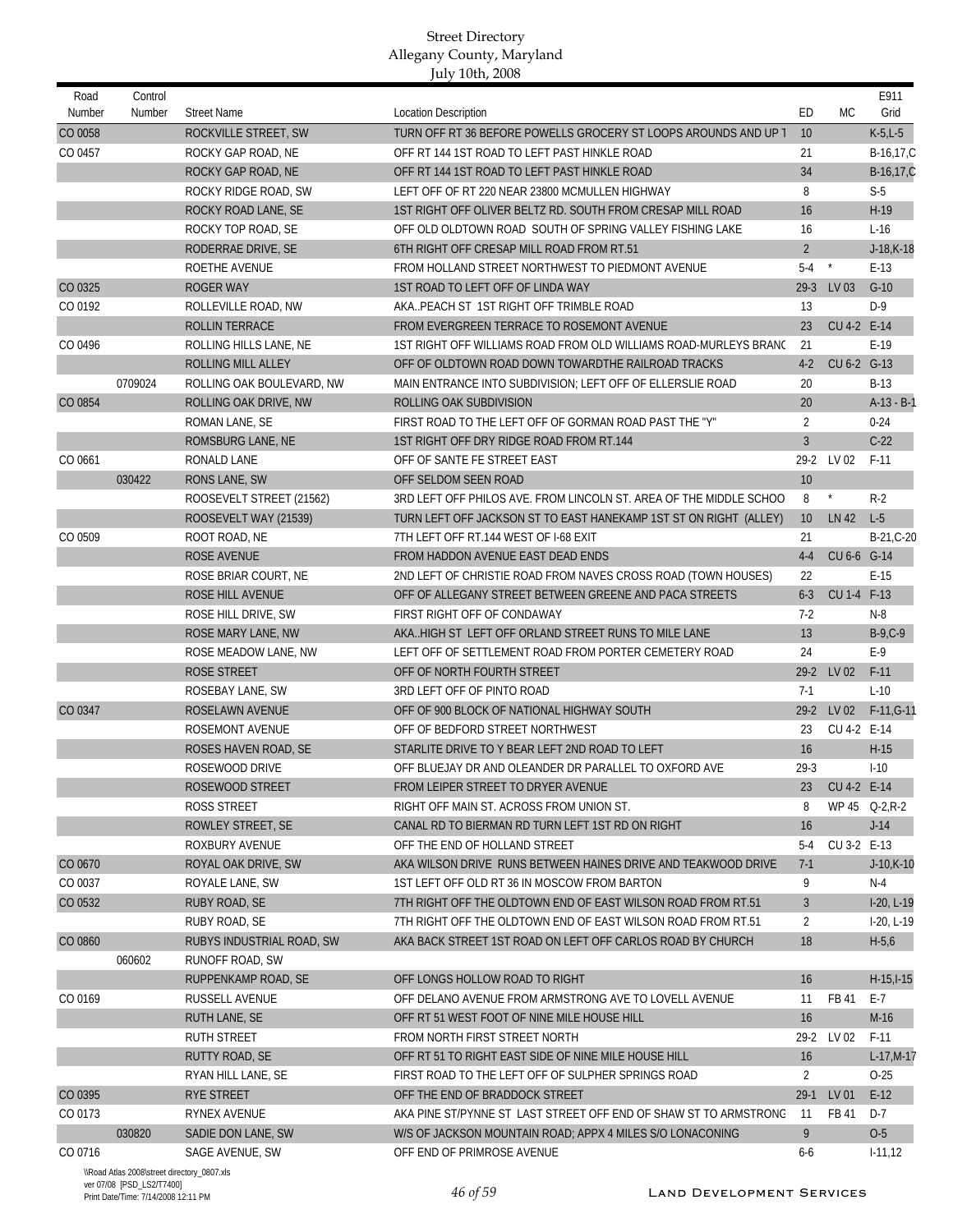| Road      | Control |                               |                                                                      |                 |               | E911              |
|-----------|---------|-------------------------------|----------------------------------------------------------------------|-----------------|---------------|-------------------|
| Number    | Number  | <b>Street Name</b>            | <b>Location Description</b>                                          | ED              | МC            | Grid              |
|           |         | <b>SALEM STREET</b>           | FROM S CENTRE STREET EAST TO S GEORGE STREET                         | 14              | <b>CU 4-1</b> | $F-14$            |
|           |         | SAMANTHA DRIVE, SE            | FIRST RIGHT OFF OF KIRK HOLLOW ROAD                                  | 16              |               | $L-15$            |
|           |         | SAMPSON ROCK ROAD, NW         | ENTER OFF OF FINZEL ROAD                                             | 13              |               | $A-7$             |
|           |         | SAMPSON ROCK ROAD, NW         | ENTER OFF OF FINZEL ROAD                                             | 13              |               | $A-7$             |
|           |         | SAND HILL LANE, SE            | 2ND ROAD TO RIGHT OFF OF OLIVER BETZ ROAD FROM WILLIAMS ROAD         | $\mathbf{3}$    |               | G-18,19,H         |
|           |         | SANDBANK ROAD, NW             | RUNS OFF OF 19700 BLOCK OF NATIONAL HIGHWAY NW NORTH                 | 11              |               | $D-6$             |
|           |         | SANDRINGHAM CIRCUS            | OFF OF BUCKINGHAM ROAD NORTH                                         | $6-5$           |               | CU 1-3 F-12, G-12 |
|           |         | SANDSPRING DRIVE              | ROAD THAT RUNS TO FREDERICK HALL ON FSU CAMPUS                       | 26              | FB 41         | F-6               |
|           |         | SANDSPRING ROAD, SW           | AKA DAVIS ROAD OFF LOARTOWN ROAD FROM ROUTE 55                       | 24              |               | $H-8$             |
|           |         | SANDSPRING RUN ROAD, NW       | RUNS OFF OF UPPER CONSOL ROAD TO THE NORTH                           | 26              |               | E-6               |
|           |         | SANDY RIDGE ROAD              | RIGHT OFF SOUTHERN END OF WEIRES AVENUE                              |                 | 29-2 LV 02    | $G-11$            |
|           |         | SANFORD STREET                | FROM MAPLE STREET EAST TO MASSACHUSETTS AVENUE                       | $4-8$           | CU 6-7 G-14   |                   |
|           |         | SANGSTON DRIVE, SW            | OFF ATKINS LANE ENTRANCE TO COUNTRY CLUB MALL                        |                 | 29-3 LV 03    | $H-10$            |
| CO 0390   |         | SANITARY STREET               | BETWEEN KLOSTERMAN AVE AND MAPLE STREET                              | $29-1$          | LV 01         | $E-12$            |
| CO 0363   |         | SANTA FE STREET               | FROM 700 BLOCK OF BRADDOCK AVENUE SOUTH                              |                 | 29-2 LV 02    | $F-11$            |
|           |         | SARATOGA STREET               | OFF THE 500 BLOCK OF CUMBERLAND STREET NORTH                         | $6-1$           | CU 1-2 F-13   |                   |
|           | 070517  | SASSAFRAS DRIVE, SW           | FROM BRANT ROAD. TAKE OLD ORCHARD DRIVE. OFF OF CLOVER CREEK RO.     | $7-2$           |               | $J-9$             |
|           |         | SAVAGE MOUNTAIN LANE, NW      | WEST OF FROSTBURG ON ROUTE 40 NEAR GARRETT COUNTY LINE ON THE L      | 26              |               | D-6               |
|           |         | SAVILLE LANE, NE              | RUNS WEST OF BEDFORD ROAD BETWEEN 12109 AND 12113                    | 34              |               | $C-15$            |
|           |         | SAW MILL LANE, NE             | LEFT OFF TOWN CREEK ROAD APPROX. 1 MILE SOUTH OF 1-68                | 3               |               | $D-22$            |
| <b>OP</b> | 021212  | SAW PIT VIEW, SE              | OFF NEWKUT ROAD; KESSELL(STEGMEIR SUBDIVISION)                       | $\overline{2}$  |               | $N-22$            |
|           |         | SAWPIT LANE, SE               | FIRST ROAD TO THE RIGHT OFF OF RT 51 PAST THE CUMBERLAND OUTDOOR     | 2               |               | $N-22$            |
| CO 0873   |         | <b>SCARLETT COURT, SW</b>     | AKA SCOTT CT LEFT OFF BOURBON ST BETWEEN VIEWCREST AND TRAIL RII     | $7-2$           |               | $K-9$             |
|           |         | SCARLETT O'HARA LANE, SE      | 2ND RIGHT OFF OLIVER BELTZ ROAD SOUTH FROM CRESAP MILL ROAD          | 3               |               | $G-20, H-20$      |
|           |         | <b>SCENIC DRIVE, NE</b>       | 3 RD ROAD TO LEFT OFF COUNTRY CLUB ROAD JUST PAST FINAN CENTER       | 22              |               | $E-14$            |
|           |         | SCENIC HILLSIDE DRIVE, NW     | FROM MASON DIXON LINE SOUTH BETWEEN DIEHL AND TASHIA NEAR MASOI      | 20              |               | $A-10$            |
|           |         | <b>SCENIC VIEW STREET, SW</b> | OFF STACK STREET, CINDER ST AND BOONE ST                             | $7-1$           |               | $J-11$            |
| CO 0428   |         | SCHELLSBURG ROAD, NE          | RUNS FROM ELLERSLIE ROAD TO AREA KNOWN AS THE BOTTOMS                | 20              |               | A-13, B-13        |
|           |         | <b>SCHILLER TERRACE</b>       | OFF THE 400 BLOCK OF GOETHE STREET                                   | 23              | CU 4-2 F-14   |                   |
|           |         | <b>SCHLEY STREET</b>          | OFF THE 400 BLOCK OF CUMBERLAND STREET NORTH                         | $6-1$           | CU 1-2 F-13   |                   |
|           |         | <b>SCHLUND AVENUE</b>         | FROM FREDERICK STREET WEST                                           | 23              | CU 4-2 E-14   |                   |
|           |         | SCHOENADEL LANE, SW           | OFF THE END OF ORE BANKS ROAD                                        | $29-1$          | LV 01         | $F-10,11$         |
|           |         | SCHOOL HOUSE ROAD, SW         | RUNS OFF OF THE INTERSECTION OF KLONDIKE ROAD AND WOODLAND ROAI      | 18              |               | $I-6$             |
|           |         | <b>SCHOOL STREET</b>          | BETWEEN SARATOGA AND TILGHMAN STREET AT PARKING LOT                  | $6-1$           | CU 1-2 F-13   |                   |
|           |         | <b>SCIENCE PARK DRIVE</b>     |                                                                      | 24              |               | $F-8$             |
| CO 0578   |         | SCOFIELD ROAD, NE             | 1ST RIGHT OFF GREEN RIDGE ROAD FROM NATIONAL PIKE                    | $\mathbf{1}$    |               | A-28, B-27        |
|           |         | <b>SCOTCH HILL</b>            | OFF OF CASTLE STREET                                                 | 10 <sup>°</sup> | LN 42 L-5     |                   |
|           |         | SCOTCH PINE ROAD, SW          | LEFT OFF OF ROUTE 220 ACROSS FROM HIGH ROCK ANIMAL HOSPITAL          | 8               |               | $S-5$             |
|           |         | <b>SCOTT STREET</b>           | FROM S CEDAR STREET TO WEST STREET                                   | $4-2$           | CU 6-2 G-13   |                   |
| CO 0872   |         | SCOUT CAMP ROAD, SE           | 1ST LEFT OFF THE OLDTOWN END OF EAST WILSON ROAD FROM RT.51          | $\overline{2}$  |               | M-19              |
|           |         | <b>SCRIVEN LANE, SW</b>       | RUNS OFF MCMULLEN HIGHWAY TOWARDS SQUIRREL RIDGE DRIVE               | 8               |               | $S-5$             |
|           |         | SEASON AVENUE, SW             | 1ST LEFT OFF OF CRADDOCK ROAD                                        | $29-3$          |               | $J-10$            |
| CO 0401   |         | <b>SECOND ALLEY</b>           | <b>NEED</b>                                                          |                 | 29-1 LV 01    | $E-12$            |
| CO 0247   |         | SECOND AVENUE, SW             | 2ND RIGHT OFF OF OAKWOOD AVENUE RUNS TO MAIN STREET                  | $7-1$           |               | $J-11$            |
|           |         | SECOND STREET (21532)         | OFF OF 100 BLOCK OF WRIGHT STREET NORTHWEST                          | 12              |               | $F-7$             |
|           |         | SECOND STREET (21562)         | 2ND. STREET OFF MARYLAND AVE. FROM RT.135                            | 8               | WP 45 R-2     |                   |
|           |         | SECOND STREET, EAST           | OFF THE 200 BLOCK VIRGINIA AVENUE                                    | $4-3$           |               | CU 6-3 G-13, 14   |
|           |         | SECOND STREET, EAST           | OFF THE 200 BLOCK VIRGINIA AVENUE                                    | 4-8             |               | CU 6-7 G-13, 14   |
|           |         | SECOND STREET, WEST           | OFF THE 200 BLOCK VIRGINIA AVENUE                                    | $4-2$           | CU 6-2 G-13   |                   |
|           |         | SEDGWICK STREET               | FROM TILGHMAN STREET WEST TO GAIL AVENUE                             | $6-1$           | CU 1-2 F-13   |                   |
|           |         | SEEVIEW LANE, NW              | LAST RIGHT OFF OF PROENTY ROAD                                       | 20              |               | $C-12$            |
| CO 0043   |         | SELDOM SEEN ROAD, SW          | OFF RT.36 ON SOUTH SIDE OF WEST-MAR HIGH SCHOOL                      | 10              |               | L-4,M-4           |
|           |         | <b>SELL LANE</b>              | PAPER STREET OFF OF WILLS CREEK AVENUE RUNS BEHIND ALLEGANY HIGH 6-1 |                 | CU 1-2 F-13   |                   |
|           |         |                               | FIRST ROAD TO LEFT OFF OF POMONA ROAD                                |                 |               | N-18              |
|           |         | SEMINOLE LANE, SE             |                                                                      | 16              |               |                   |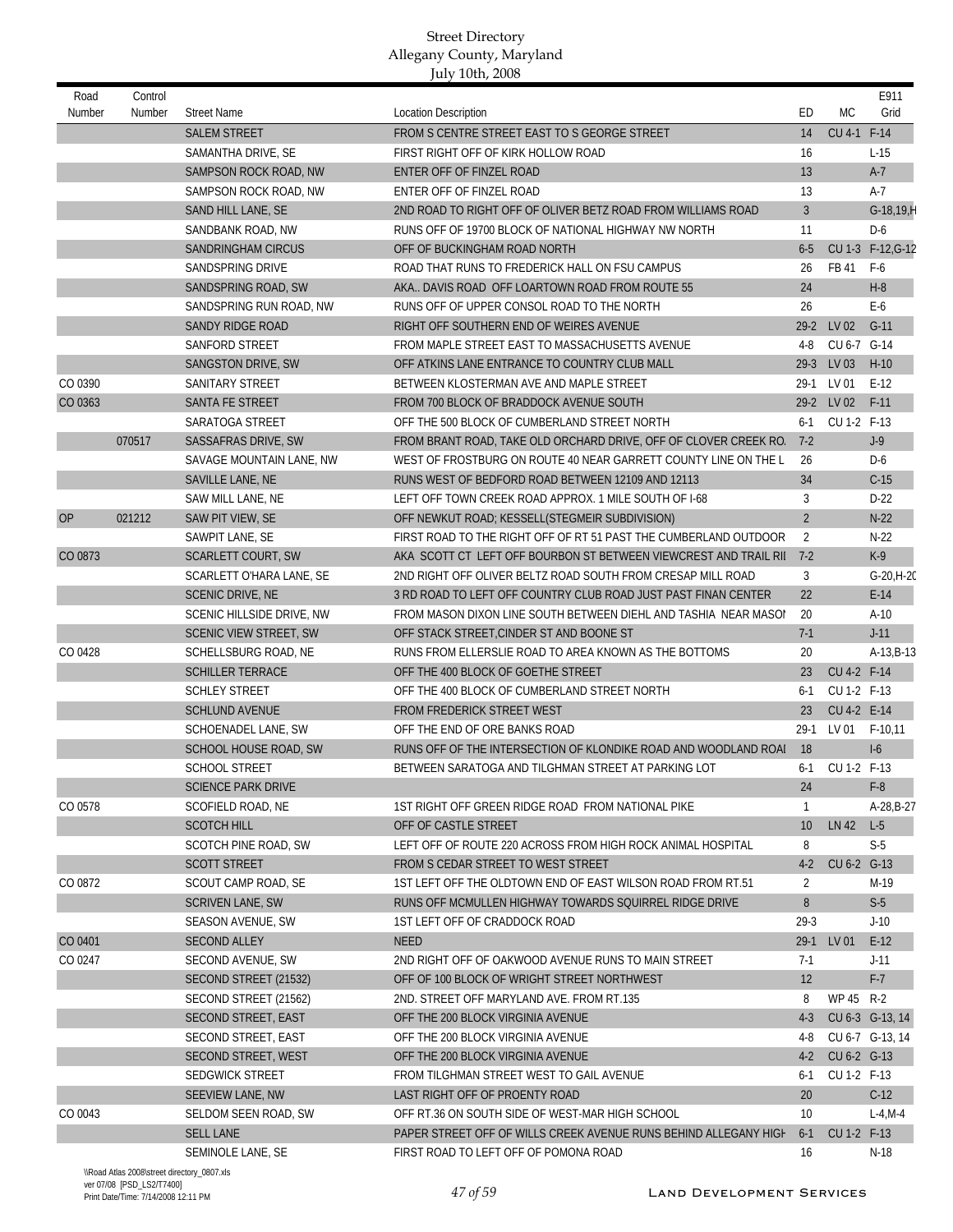| Road    | Control |                          |                                                                  |                |             | E911              |
|---------|---------|--------------------------|------------------------------------------------------------------|----------------|-------------|-------------------|
| Number  | Number  | <b>Street Name</b>       | <b>Location Description</b>                                      | ED             | МC          | Grid              |
|         |         | <b>SEMMES AVENUE</b>     | PAPER STREET OFF OF GREENE STREET RUNS TO WASHINGTON STREET JU!  | $6-1$          | CU 1-2 F-13 |                   |
| CO 0680 |         | <b>SENECA AVENUE</b>     | RUNS OFF OF LONGWOOD AVENUE TO RICHWOOD AVENUE                   | $6 - 5$        | $^\star$    | $F-12$            |
| CO 0404 |         | SENSABAUGH LANE, NW      | FIRST ROAD TO THE LEFT OFF OF GREENPOINT ROAD                    | $29-1$         | LV 01       | $E-12$            |
|         |         | SENTINEL LANE, NE        | 1ST LEFT OFF OF CHIPMUNK LANE                                    | 34             |             | $B-16$            |
|         |         | SEQUOIA STREET, SW       | <b>NEED</b>                                                      | $6-6$          |             | $J-10$            |
|         |         | SERENITY LANE, NW        | ONLY ACCESS FROM PENNSYLVANIA THRU WELLERSBURG                   | 20             |             | $A-11$            |
|         |         | SERVICEMASTER LANE, SE   | FIRST ROAD TO LEFT OFF BENDER LANE, SE-NEAR AES ENTRANCE         | 16             |             | $J-14$            |
|         |         | <b>SETON DRIVE</b>       | OFF OF BRADDOCK ROAD AT TRAFFIC LIGHT TO SACRED HEART HOSPITAL   | $6 - 5$        |             | CU 1-3 F-12.G-12  |
|         |         | SETTLEMENT ROAD, NW      | RIGHT OFF OF PORTER CEMETARY ROAD                                | 24             |             | $E-9$             |
|         |         | SEVENTH AVENUE, SW       | BEHIND CRESAPTOWN ELEMENTRY SCHOOL                               | $7-1$          |             | $K-11$            |
|         |         | SEYMOUR STREET           | OFF THE 100 BLOCK OF EAST FIRST STREET TO INDUSTRIAL BLVD        | $4-3$          |             | CU 6-3 G-14, H-13 |
| CO 0437 |         | <b>SHADES LANE</b>       | OFF OF NAVES CROSSROAD TO BALTIMORE AVENUE                       | 22             |             | $D-14, 15, E$     |
| CO 0449 |         | SHADOE HOLLOW ROAD, NE   | SECOND ROAD OFF OF BOARDWALK RUNS LEFT AND RIGHT                 | $5-6$          |             | $C-14$            |
|         |         | SHADYBROOK LANE, SW      | SECOND LEFT OFF OF BRANT ROAD AT THE TOP PAST CLIFFS GARAGE      | $7-2$          |             | $J - 9,10$        |
| CO 0817 |         | SHADY LANE, SW           | SECOND ROAD TO LEFT FROM WESTERNPORT ON NEW GEORGES CREEK RO     | 8              |             | $Q-2$             |
|         |         | SHADY RIDGE ROAD         | OFF THE END OF WEIRES AVENUE                                     |                | 29-2 LV 02  | $G-11$            |
|         |         | SHADY RUN ROAD, SW       | OFF MCMULLEN HWY NEAR DALE'S PIT STOP                            | 31             |             | $R-6$             |
|         |         | <b>SHADYSIDE AVENUE</b>  | PAPER STREET OFF OF BEESHWOOD BLVD                               | $6 - 5$        | CU 1-3 F-12 |                   |
|         |         | SHAFFER MEADOW LANE, NE  | FIRST LEFT OFF BEALLS MILL ROAD                                  | 34             |             | $C-15$            |
|         |         | SHAFFER STREET, NW       | RUNS LEFT OFF NORTHERN END OF PINE GROVE ROAD                    | 20             |             | $A-13$            |
| CO 0074 |         | <b>SHAFT ROAD, SW</b>    | MAIN ROAD THROUGH SHAFT BETWEEN UPPER GEORGES CREEK ROAD AND     | 18             |             | $G-6, H-6$        |
|         |         | SHALE BARREN TRAIL, NE   | OFF FLINTSTONE CREEK ROAD 1ST RIGHT NORTH OF BLACK VALLEY ROAD   | 3              |             | $B-21,22$         |
|         |         | SHALE ROAD, SE           | 1ST RIGHT OFF THE OLDTOWN END OF EAST WILSON ROAD FROM RT.51     | $\overline{2}$ |             | $N-19$            |
| CO 0624 |         | SHAMROCK ROAD, SW        | OFF END OF OLD LAKE DRIVE RUNS ACROSS NORTH BELAIR DRIVE         | $7-2$          |             | $K-10$            |
|         |         | <b>SHANKS LANE, SE</b>   | OFF BREHEM RD 1ST RIGHT (BEFORE CSX TRACKS)                      | 16             |             | $J-14$            |
|         | 071128  | SHARON COURT, SW         | RIGHT OFF OF LAURELHURST BLVD; RIGHT OFF OF MARKWOOD DRIVE       | 31             |             | $L-9$             |
|         |         | <b>SHARP STREET</b>      | OFF OF HIGH BEDFORD RUNS TO MILL STREET                          | 23             | CU 4-2 F-14 |                   |
| CO 0171 |         | <b>SHAW STREET</b>       | RIGHT OFF WEST MAIN STREET AT TASTEE FREEZE                      | 11             | FB 41       | E-7               |
|         |         | SHAWNEE ARROW DRIVE, SE  | LAST RIGHT OFF LOWER TOWN CREEK RD. BEFORE TOWN CREEK ROAD       | $\overline{3}$ |             | $H-21$            |
|         |         | SHAWNEE AVENUE           | OFF THE 400 BLOCK OF FRANKLIN STREET TO PIEDMONT AVENUE          | $5-4$          | CU 3-2 E-13 |                   |
|         |         | SHELLHORN DRIVE, SE      | NANCY RD TO THE END TURN RIGHT ON TO SHELHORN DR                 | 16             |             | $N-17,18$         |
|         |         | SHELTON AVENUE, NE       | 1ST RIGHT OFF VALLEY ROAD IN 12000 BLOCK SOUTH FROM BOARDWALK AV | $5-6$          |             | $C-14$            |
|         |         | SHERIDAN PLACE           | OFF THE 400 BLOCK OF LOUISIANNA AVENUE                           | $4-2$          | CU 6-2 G-14 |                   |
|         |         | <b>SHERIDAN PLACE</b>    | OFF THE 400 BLOCK OF LOUISIANNA AVENUE                           | $4 - 4$        | CU 6-6 G-14 |                   |
| CO 0375 |         | SHINNAMON DRIVE, SW      | RUNS OFF HENRY DRIVE                                             |                | 29-1 LV 01  | $E-11, F-11$      |
|         |         | SHIRLEY AVENUE, NE       | AKA WOODWARD STREET 3RD LEFT OFF SHADOE HOLLOW RD NORTH FROM     | $5-6$          |             | $C-14$            |
|         |         | <b>SHIRLEY TERRACE</b>   | PAPER STREET OFF OF COCHRANE HIGHWAY                             | $6-5$          | CU 1-3 F-12 |                   |
|         |         | SHOEMAKE DRIVE, SW       | OFF THE END OF ELTON DRIVE RUNS TO CUNNINGHAM                    | $7-2$          |             | $K-10$            |
| CO 0840 |         | SHORT FORTY ROAD, NE     | FIRST ROAD TO RIGHT OFF HINKLE ROAD                              | 21             |             | $D-17$            |
|         |         | <b>SHORT STREET</b>      | OFF OF THE 700 BLOCK MARYLAND AVENUE                             | 4-2            | CU 6-2 G-14 |                   |
|         |         | SHORT STREET, NW         | RUNS RIGHT OFF OF ELLERSLIE ROAD NEAR TEMPLE STREET              | 20             |             | $A-13$            |
| CO 0377 |         | SHORTEST DAY ROAD, NW    | FIRST RIGHT OFF OF DRESSMAN LANE                                 | 29-1           | LV 01       | E-11              |
|         |         | SHRIVER AVENUE           | OFF THE 300 BLOCK OF PULASKI STREET TO PIEDMONT AVENUE           | $5-4$          | CU 3-2 E-13 |                   |
|         | 030528  | SHRIVER RIDGE ROAD, NE   | NE/S OF KNOB ROAD; NW/O BUCK CROSS LANE                          | $5-6$          |             | $C-15$            |
|         |         | SIEBERT ROAD, SE         | IST RD TO RIGHT OFF NORTH BRANCH RD ACROSS FROM FD PARKING LOT   | 16             |             | $K-14$            |
|         |         | SIERRA LANE, SE          | SECOND ROAD TO THE LEFT OFF OF OLDTOWN ROAD EAST OF ABE LANE     | 2              |             | M-18              |
|         |         | SILBERT PLACE            | OFF OF FREDERICK STREET WEST                                     | 23             | CU 4-2 E-14 |                   |
|         |         | SILVER AVENUE, NE        | SECOND ROAD TO THE RIGHT OFF OF AMHERST FROM BOARDWALK           | $5-6$          |             | $C-14$            |
|         |         | SILVER POINT DRIVE, SW   | 2ND RIGHT OFF OF OLD MILLER ROAD                                 | 9              |             | $P-3$             |
|         |         | SILVER RIDGE ROAD, SW    | 1ST LEFT OFF OF RT 220 PAST DEEP HOLLOW ROAD NEAR 22500 MCMULLEN | 31             |             | R-6               |
|         |         | SILVER SPRINGS DRIVE, NE | 1ST RIGHT OFF NATIONAL PIKE EAST OF ORLEANS ROAD                 | $\mathbf{1}$   |             | $C-30$            |
| CO 0334 |         | SIMPSON AVENUE           | RUNS FROM CAMPGROUND ROAD TO ASBURY AVE                          | $29-2$         | LV 02       | $G-11$            |
|         |         | SINES ROAD, SW           | 3RD LEFT OFF WASHINGTON HOLLOW RD. FROM OLD NATIONAL PIKE        | 24             |             | $F-8, G-8$        |
|         |         | SIRES MOUNTAIN DRIVE, SW | 3RD RIGHT OFF BUSKIRK HOLLOW RD NEAR THE TOP                     | 18             |             | K-7               |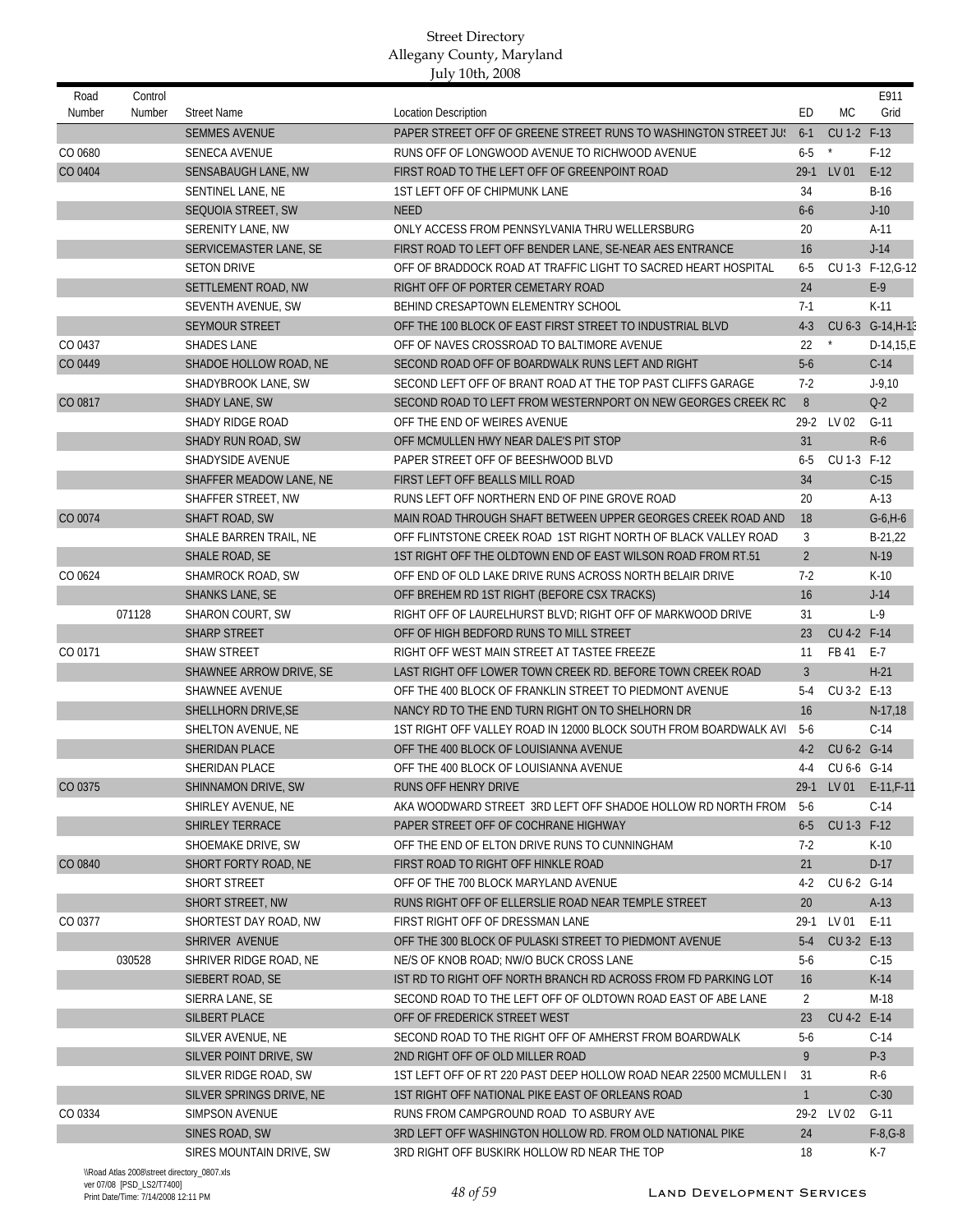| Road<br>Number | Control<br>Number                           | <b>Street Name</b>          | <b>Location Description</b>                                         | ED             | MC.          | E911<br>Grid     |
|----------------|---------------------------------------------|-----------------------------|---------------------------------------------------------------------|----------------|--------------|------------------|
|                | 050915                                      | SISLER HILL ROAD, SW        | EAST OFF ROUTE 36; IN FRANKLIN; NORTH OF CREEK SIDE DRIVE           | 8              |              | $Q-2$            |
|                |                                             | SIVIC LANE, SW              | LEFT OFF OF PINEY MOUNTAIN ROAD                                     | 24             |              | $F-9$            |
|                |                                             | SIXMILE ROAD, SW            | RUNS BEHIND LAVALE PLAZA                                            | $29-2$         | LV 02        | $G-10$           |
| CO 0243        |                                             | SIXTH AVENUE, SW            | OFF WINCHESTER ROAD IN FRONT OF CRESAPTOWN ELEMENTRY SCHOOL         | $7-1$          |              | $J-11,K-11$      |
|                |                                             | SKIDMORE ROAD, SW           | FIRST ROAD TO THE LEFT OFF OF WASHINGTON HOLLOW ROAD FROM ECKH      | 24             |              | $F-8, G-8$       |
|                |                                             | SKIPTON LANE, SW            | OFF ROUTE 220 TO LEFT NORTH OF MAPLE LANE                           | $7-2$          |              | $N-9$            |
| CO 0036        |                                             | SKYLINE DRIVE, SW           | 1ST LEFT OFF MOSCOW STREET FROM OLD RT 36                           | 9              |              | $N-4$            |
|                |                                             | <b>SKYVIEW DRIVE</b>        | OFF OF SUNSET DRIVE ACROSS FROM NEMACOLIN AVENUE COMES BACK TO 29-1 |                | LV 01        | $F-12$           |
| CO 0185        |                                             | SLABTOWN ROAD, NW           | RUNS FROM MT SAVAGE ROAD TO FOUNDRY ROW                             | 13             |              | $C-9, D-8, 9$    |
|                |                                             | <b>SLEEMAN STREET</b>       | AKA SLEEMAN ALLEY OFF EAST MAIN STREET AT HEADS HARDWARE            | 12             | FB 41        | F-7              |
|                |                                             | SLEEPY HIDEAWAY LANE, NE    | FIRST ROAD TO THE EAST OFF OF ORLEANS ROAD SOUTH OF I-68            | $\mathbf{1}$   |              | $C-29$           |
|                |                                             | SLEEPY HOLLOW LANE, NE      | FIRST ROAD TO LEFT OFF HINKLE ROAD FROM BALTIMORE PIKE              | 21             |              | E-17,18          |
|                |                                             | SLIDER LANE, SE             | 1ST RIGHT OFF UHL HIGHWAY JUST PAST SQUIRES APT                     | 16             |              | $I-15$           |
|                |                                             | SLIPPERY LANE, NE           | 1ST LEFT OFF WALNUT VALLEY LAE FROM VALLEY ROAD                     | $5-6$          |              | $D-14$           |
| CO 0104        |                                             | SLOAN AVENUE, SW            | AKA MCKENZIE RD OFF UPPER GEORGES CREEK RD 1ST R FRM SHAFT RD TO    | 18             |              | $H-6,7$          |
|                |                                             | SMALLWOOD STREET, NORTH     | FROM PACA STREET TO CUMBERLAND STREET FIRST STREEET PAST JOHNS      | $6-1$          | CU 1-2 F-13  |                  |
|                |                                             | SMALLWOOD STREET, SOUTH     | FROM PACA STREET TO CUMBERLAND STREET FIRST STREEET PAST JOHNS      | $6-1$          | CU 1-2 F-13  |                  |
|                |                                             | SMALLWOOD STREET. SOUTH     | FROM PACA STREET TO CUMBERLAND STREET FIRST STREEET PAST JOHNS      | $6 - 3$        | CU 1-4 F-13  |                  |
|                |                                             | SMITCO ROAD, SE             | OFF EAST SIDE OF OLD RT 51, NEAR RUPPENKAMP ROAD                    | 16             |              | H-15, I-15       |
| CO 0163        |                                             | <b>SMITH AVENUE</b>         | FIFTH ROAD TO THE RIGHT OFF OF SHAW STREET                          | 11             |              | $E-7$            |
|                |                                             | SMITH HILL ROAD, SW         | 1ST ROAD TO RIGHT OFF RT 936 BEHIND MONUMENT                        | 18             | <b>MD 44</b> | $J-6$            |
|                |                                             | SMITH HOLLOW ROAD, NE       | OFF 13800 BLOCK OFF BEDFORD ROAD PAST AARON DRIVE                   | 34             |              | $B-16$           |
|                |                                             | SMITH LANE, SW              | END OF LLEWELLYN AVENUE RUNS TO BLOOMFIELD DRIVE                    | $7-2$          |              | $N-9$            |
|                |                                             | SMITH STREET                | OFF OF 330 N MECHANIC STREET RUNS TO RAILROAD TRACKS                | 14             | CU 4-1 F-13  |                  |
|                |                                             | SMITTYS ROAD, SW            | BN 175/168 ON LEFT 1/2 WAY UP WELSH HILL ROAD                       | 26             |              | $G-7$            |
|                |                                             | SMOOT STREET                | RIGHT OFF CLAY ST. OR 1ST LEFT OFF HOWARD ST FROM PHILOS AVE.       | 8              | WP 45 R-2    |                  |
|                |                                             | SMOUSE LANE, SE             | 3RD LEFT OFF WILLIAMS ROAD FROM OLD WILLIAMS ROAD-MURLEYS BRANCI    | $\mathbf{3}$   |              | $F-19$           |
| CO 0737        |                                             | SMOUSES MILL ROAD, NE       | TO THE RIGHT OFF OF ROUTE 220 NORTH JUST BEFORE DAM ROAD TO MASO    | 34             |              | $A-16,B-16$      |
|                |                                             | <b>SNAFU STREET</b>         | RUNS OFF BRADDOCK ROAD                                              | $29-3$         | LV 03        | $G-11$           |
|                |                                             | SNOW HILL LANE, NE          | 2ND RIGHT OFF MURLEYS BRANCH ROAD FROM FLINTSTONE                   | 21             |              | $C-21$           |
|                | 040108                                      | SNOW LINE DRIVE, NW         | SOUTH SIDE OF ROUTE 40 WEST OF CLIFTON TERRACE, FROSTBURG           | 26             |              | $D-6$            |
|                |                                             | SNOWBIRD LANE, SW           | LEFT OFF OF PARKERSBURG ROAD JUST BEFORE BRIDGE                     | 12             |              | $D-8, E-8$       |
|                |                                             | SNOWY LANE, SE              | 2ND RIGHT OFF RT.51 NORTH OF THE OLDTOWN END OF EAST WILSON ROAD    | $\overline{2}$ |              | M-19, N-19       |
| CO 0641        |                                             | <b>SNYDER DRIVE, NW</b>     | SECOND ROAD TO THE RIGHT OFF OF BUTLER DRIVE                        |                | 29-1 LV 01   | $E-11$           |
| CO 0804        |                                             | SOBIL DRIVE, SW             | FIRST ROAD TO THE LEFT OFF OF LEWIS HEIGHTS DRIVE                   |                | 29-3 LV 03   | $H-10, I-10$     |
|                |                                             | SOMERVILLE AVENUE           | FROM OLDTOWN ROAD TO INDUSTRIAL BLVD ABOVE CHRISTOPHER PHOTO L      | 4-8            | CU 6-7 G-14  |                  |
|                |                                             | SONNY DALE DRIVE, SW        | FOURTH ROAD TO THE RIGHT OFF OF BURKE HILL ROAD                     | 8              |              | $T-5, U-5$       |
| CO 0614        |                                             | SORRELL ROAD, SE            | LAST ROAD TO LEFT OFF OF OLDTOWN ROAD BEFORE MALCOLM ROAD OR F      | 2              |              | $M-25,N-25$      |
| CO 0813        |                                             | SOUTH CONDA WAY, SW         | OFF OF ROUTE 220 SOUTH AT POST OFFICE TURN RIGHT AT Y BEAR LEFT     | $7-2$          |              | $N-8$            |
| CO 0282        |                                             | SOUTH CRESAP STREET, SW     | OFF OF ROUTE 220 ACROSS FROM BOWLING GREEN FIRE DEPARTMENT          | 6-6            |              | $H-11, I-11$     |
| CO 0553        |                                             |                             | SOUTH END ROD & GUN CLUB ROAD, SE OFF OF ROUTE 51 BEFORE TOWN CREEK | $\overline{2}$ |              | $N-22, O-22$     |
|                |                                             | SOUTH EUTAW STREET, SW      | OFF LEGISLATIVE ROAD SOUTH TO RAILROAD STREET                       | 9              | BR 40 0-3    |                  |
| CO 0394        |                                             | SOUTH FIRST STREET          | SECOND LEFT OFF OF N WOODLAWN AVENUE                                | $29-1$         | $LV-1$       | $E-12$           |
| CO 0735        |                                             | SOUTH GARDNER STREET, NW    | RUNS FROM HOPKINS STREET TO ELLERSLIE ROAD NEAR CALVERY BAPTIST     | 20             |              | $A-13,B-13$      |
| CO 0358        |                                             | SOUTH LAVALE STREET         | NORTH AND SOUTH OFF OF NATIONAL HIGHWAY BETWEEN WOODLAWN AND        | $29-2$         | LV 02        | $F-11$           |
|                | 060504                                      | SOUTH MASSACHUSETTES AVENUE |                                                                     |                |              |                  |
|                |                                             | SOUTH RAILROAD STREET, SW   | OFF LEGISLATIVE ROAD PAST THE BALL FIELD                            | 9              | BR 40 0-3    |                  |
| CO 0398        |                                             | SOUTH SECOND STREET         | OFF OF THE END OF PARK AVENUE                                       | $29-1$         | LV 01 E-12   |                  |
|                |                                             | SOUTH STREET                | OFF OF OLDTOWN ROAD NEAR SETON MEDICAL CLINIC TO INDUSTRIAL BLVD    | $4-3$          |              | CU 6-3 G-14, H-1 |
|                |                                             | SOUTH TERRACE               | FROM WASHINGTON STREET SOUTHWEST                                    | $6-1$          | CU 1-2 F-13  |                  |
|                |                                             | SPANGLER STREET             | RUNS UP TO THE WATER TANK IN LUKE OFF OF NEVISON STREET             | 8              | LU 43 S-1    |                  |
|                |                                             | SPANISH LEATHER ROAD, SE    | OFF OLIVER BELTZ ROAD WEST OF WARRIOR MTN CUTOFF ROAD               | 3              |              | H-19, 20         |
| CO 0265        |                                             | SPARROW LANE, SW            | AKA HILLCREST ROAD OFF OF THE END OF PACKARD DRIVE TO DOWNING       | $7-2$          |              | $K-10$           |
|                |                                             | SPATARO LANE, NW            | 1ST LEFT AFTER BRIDGE IN ZIHLMAN OFF OF MT. SAVAGE ROAD             | 13             |              | D-8              |
|                | \\Road Atlas 2008\street directory_0807.xls |                             |                                                                     |                |              |                  |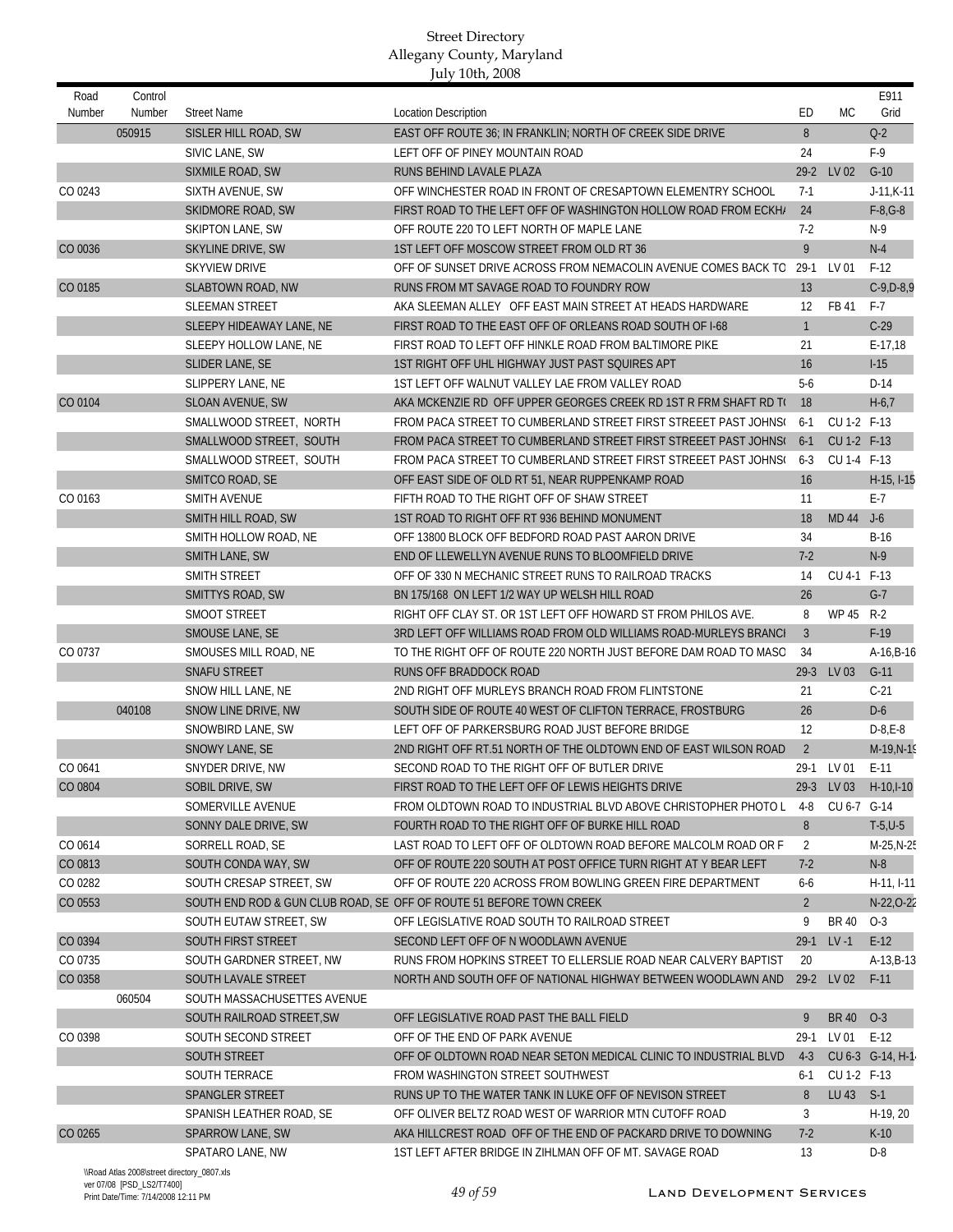| Road<br>Number | Control<br>Number | <b>Street Name</b>           | <b>Location Description</b>                                                                                                  | ED                 | <b>MC</b>     | E911<br>Grid    |
|----------------|-------------------|------------------------------|------------------------------------------------------------------------------------------------------------------------------|--------------------|---------------|-----------------|
|                |                   |                              |                                                                                                                              |                    |               |                 |
| CO 0526        |                   | SPEAKER ROAD, SE             | OFF WALNUT RIDGE ROAD SOUTH OFF OLIVE GROVE CHURCH                                                                           | 16                 |               | K-17, L-17      |
|                |                   | SPEALMAN ROAD, SW            | LEFT OFF OF WINCHESTER ROAD BEFORE THE ENTRANCE TOCOUNTRY CLUI 29-3                                                          |                    | LV 03         | $H-10$          |
|                |                   | <b>SPERRY TERRACE</b>        | OFF OF PATTERSON AVENUE PAST I-68 BEHIND THE COUNTY OFFICE BUILDIN                                                           | $6 - 3$            | <b>CU 1-4</b> | $G-13$          |
| CO 0087        |                   | SPIKER LANE, SW              | OFF NEW GEORGES CREEK ROAD AT THE OCEAN HILL RD INTERSECTION                                                                 | 18<br>$\mathbf{1}$ |               | $J-7$           |
|                |                   | SPOCK LANE, NE               | FIRST ROAD TO THE RIGHT OFF OF MANN ROAD                                                                                     |                    |               | $B-30$          |
|                |                   | SPRING LANE, SE              | OFF OF UHL HIGHWAY TO THE LEFT ACROSS FROM ST. MARYS CEMETERY                                                                | 16<br>8            |               | $J-15$<br>$T-4$ |
|                |                   | SPRING BRIAR LANE, SW        | RUNS OFF OF WESTERNPORT ROAD                                                                                                 |                    |               | $P-7$           |
|                |                   | SPRING HAVEN ROAD, SW        | 1ST RIGHT OFF OF MCMULLEN HIGHWAY PAST FOX FIRE LANE DANVILLE ARE<br>RIGHT OFF OF PORTERTOWN ROAD GOING TOWARDS MOUNT SAVAGE | 31<br>20           |               | $C-11$          |
|                |                   | SPRING HILL ROAD, NW         | FIRST ROAD TO LEFT OFF OF WILLIAMS ROAD FROM THE CITY LIMITS PAST TI                                                         |                    |               |                 |
|                |                   | SPRING HOLLOW ROAD, SE       |                                                                                                                              | 22                 |               | $G-15$          |
|                |                   | SPRING RIDGE LANE, SW        | FOURTH ROAD TO RIGHT OFF OF ROUTE 135 FROM MCCOOLE                                                                           | 8                  |               | $T-4$           |
|                |                   | SPRING STREET (21502)        | OFF OF 199 PAUL STREET SOUTHWEST                                                                                             | $4-2$              | CU 6-2 F-14   |                 |
|                |                   | SPRING STREET (21532)        | OFF THE 600 BLOCK OF ELM STREET                                                                                              | 12                 | FB 41         | $F-7$           |
|                |                   | SPRING STREET (21562)        | OFF OF LIKENS STREET                                                                                                         | 8                  |               | WP 45 Q-2, R-2  |
|                | 041108            | SPRING VALLEY ROAD, SE       | E/S OF OLD OLDTOWN ROAD, ONE MILE NE/O MD 51; AT SPRING VALLEY CAMI                                                          | 16                 |               | $L-16$          |
|                |                   | SPRINGDALE STREET            | FROM 34 W FIRST STREET TO INDUSTRIAL BLVD                                                                                    | $4-2$              | CU 6-2 G-13   |                 |
|                |                   | SPRINGFIELD BOULEVARD        | FROM PATTERSON AVENUE TO KELLY ROAD IN FRONT OF COUNTY OFFICE B                                                              | $6 - 3$            | CU 1-4 G-13   |                 |
|                |                   | SPRUCE PLACE, NORTH          | FROM WASHINGTON STREET NORTH                                                                                                 | $6-1$              | CU 1-2 F-13   |                 |
|                |                   | SPRUCE PLACE, SOUTH          | FROM WASHINGTON STREET NORTH                                                                                                 | $6-1$              | CU 1-2 F-13   |                 |
|                |                   | SPRUCE PLACE, SOUTH          | FROM WASHINGTON STREET NORTH                                                                                                 | $6 - 3$            | CU 1-4 F-13   |                 |
| CO 0277        |                   | SPRUCE SPRINGS ROAD, SW      | LEFT OFF OF CRADDOCK ROAD                                                                                                    | $29-3$             | $^{\star}$    | $J-10$          |
|                |                   | SPRUCE STREET (21502)        | LAST RIGHT OFF HELMAN DRIVE                                                                                                  |                    | 29-2 LV 02    | $G-11$          |
|                |                   | SPRUCE STREET (21562)        | OFF ROCK ST ON THE WEST SIDE OF WESTERNPORT                                                                                  | 8                  | <b>WP45</b>   | $R-2$           |
|                |                   | SPRUCE STREET, SW            | OFF BRANT ROAD NEAR BELL ST                                                                                                  | $7-1$              |               | $J-10$          |
|                |                   | SPRUCES LANE, SE             | OFF UHL HWY (OLD RT. 51) NEAR PINE TREE LN                                                                                   | 16                 |               | $J-15$          |
|                |                   | SPRUCEWOOD DRIVE, SW         | OFF OF HARWOOD DRIVE AND SUMMIT CIRCLE                                                                                       | 24                 |               | $G-8,9, H-9$    |
| CO 0069        |                   | SQUIRREL NECK ROAD, SW       | AKA SQUIRREL HOLLOW ROAD OFF RT 36 PAST CO 18 TO OLD LEGISLATIVE F                                                           | 18                 |               | $J-6$           |
|                |                   | SQUIRREL RIDGE DRIVE, SW     | RUNS BETWEEN THE END OF CEROBIA LANE AND SCOTCH PINE ROAD                                                                    | 8                  |               | $S-5$           |
| CO 0211        |                   | ST. GEORGES LANE, NW         | OFF OF ZIG ZAG ROAD RUNS TO NEW SCHOOL                                                                                       | 13                 |               | $B-9, C-9$      |
|                |                   | <b>ST. GIRARD AVENUE</b>     | OFF THE 400 BLOCK OF INDEPENDENCE STREET NORTH                                                                               | 23                 | CU 4-2 E-13   |                 |
|                |                   | ST. MARYS AVENUE             | OFF 600 BLOCK OF MONTGOMERY AVE SOUTH TO CAROLINE STREET                                                                     | $4 - 4$            | CU 6-6 G-14   |                 |
|                |                   | ST. MARYS CEMETERY ROAD, SE  | RIGHT OFF UHL HIGHWAY PAST BLUE VALLEY ROAD                                                                                  | 16                 |               | $J-15$          |
| CO 0059        |                   | ST. MARYS CHURCH TERRACE, SW | FIRST HARD SURFACE ROAD TO THE LEFT OFF OF WATER STATION RUN ROA                                                             | 10                 |               | $K-5,L-5$       |
| CO 0708        |                   | ST. PATRICKS CHURCH ROAD, NW | RUNS BETWEEN MOUNT SAVAGE ROAD AND COBBLESTONE ROAD                                                                          | 13                 |               | $C-9$           |
| CO 0611        |                   | ST. PATRICKS ROAD, SE        | TO THE RIGHT OFF OF APPEL R0AD FROM ORLEANS OLDTOWN ROAD                                                                     | $\mathbf{1}$       |               | $H-28$          |
|                |                   | ST. PAUL DRIVE, NE           | FIRST ROAD TO RIGHT OFF OF COLUMBUS AVENUE                                                                                   | 22                 |               | $E-14$          |
|                |                   | ST. PETER'S PLACE            | GOING NORTH TAKE LEFT BEFORE BRIDGE OVER GEORGES CREEK                                                                       | 10                 | LN 42         | $L-5$           |
|                |                   | STACK STREET, SW             | OFF THE END OF PIONEER ST                                                                                                    | $6-6$              |               | $J-11$          |
|                |                   | <b>STADUIM DRIVE</b>         | ROAD THAT RUNS OFF OF LOOP ROAD BETWEEN LIBRARY AND SOCCER/BAS                                                               | 26                 | FB 41         | $F-7$           |
| CO 0569        |                   | STAFFORD ROAD, SE            | RUNS FROM OLDTOWN ORLEANS ROAD NORTH                                                                                         | 1                  |               | $G-26$ , M-2    |
|                |                   | STAFFORD ROAD, SE            | RUNS FROM OLDTOWN ORLEANS ROAD NORTH                                                                                         | $\overline{2}$     |               | $G-26$ , M-2    |
| CO 0572        |                   | STAFFORD TRAIL ROAD, SE      | RUNS FROM STAFFORD ROAD TO DUG HILL                                                                                          | 1                  |               | $G-26, H-26$    |
|                |                   | STAIR WAY, SW                | SECOND ROAD TO RIGHT PAST ROUTE 956 OFF OF ROUTE 220                                                                         | $7-2$              |               | $L - 9,10$      |
|                | 060504            | STANDISH STREET              | OFF OF BEALLS LANE BEFORE TARN TERRACE                                                                                       | 11                 | FB 41         | $E-7$           |
|                |                   | <b>STANLEY LANE, NW</b>      | LEFT OFF STONEY RIDGE ROAD                                                                                                   | $29-1$             | LV 01         | $E-11$          |
| CO 0861        |                   | STANTON STREET, NW           | OFF OF AVERY STREET ON UPPER SUNNYSIDE ROAD                                                                                  | 13                 |               | $C-10$          |
|                | 051215            | STARLING DRIVE, SE           | OFF OF ORIOLE DRIVE                                                                                                          | 16                 |               | $I-15$          |
|                |                   | STARLITE DRIVE, SE           | 1ST RD TO RIGHT OFF MESSICK RD FROM RT 51                                                                                    | 16                 |               | $H-15$          |
|                |                   | <b>STATE STREET</b>          | OFF LOWER CONSOL ROAD ACROSS FROM ARMORY TO BROADWAY EXTEND                                                                  | 26                 | FB 41         | $F-6$           |
|                |                   | STATE STREET (21502)         | OFF OF SPRINGFIELD BLVD ACROSS FROM COUNTY OFFICE BUILDING                                                                   | $6 - 3$            | CU 1-4 G-13   |                 |
| CO 0214        |                   | STATIONMASTER ROW, NW        | RIGHT OFF OF MT SAVAGE ROAD TO COBBLESTONE ROAD                                                                              | 13                 |               | $C-9$           |
| CO 0062        |                   | STEELE ROAD, SW              | 3RD RIGHT OFF WATER STATION RUN ROAD                                                                                         | 10                 |               | $L-5,6,M-6$     |
|                |                   | STEELES HILL ROAD, SW        | RIGHT OFF MCMULLEN HIGHWAY BEFORE DANVILLE CHURCH OF BRETHERN                                                                | 31                 |               | $P-7$           |
|                |                   | STEGMAIER LANE, NE           | OFF HILLCREST OVER BRIDGE FIRST ROAD TO RIGHT                                                                                | 22                 |               | $E-14$          |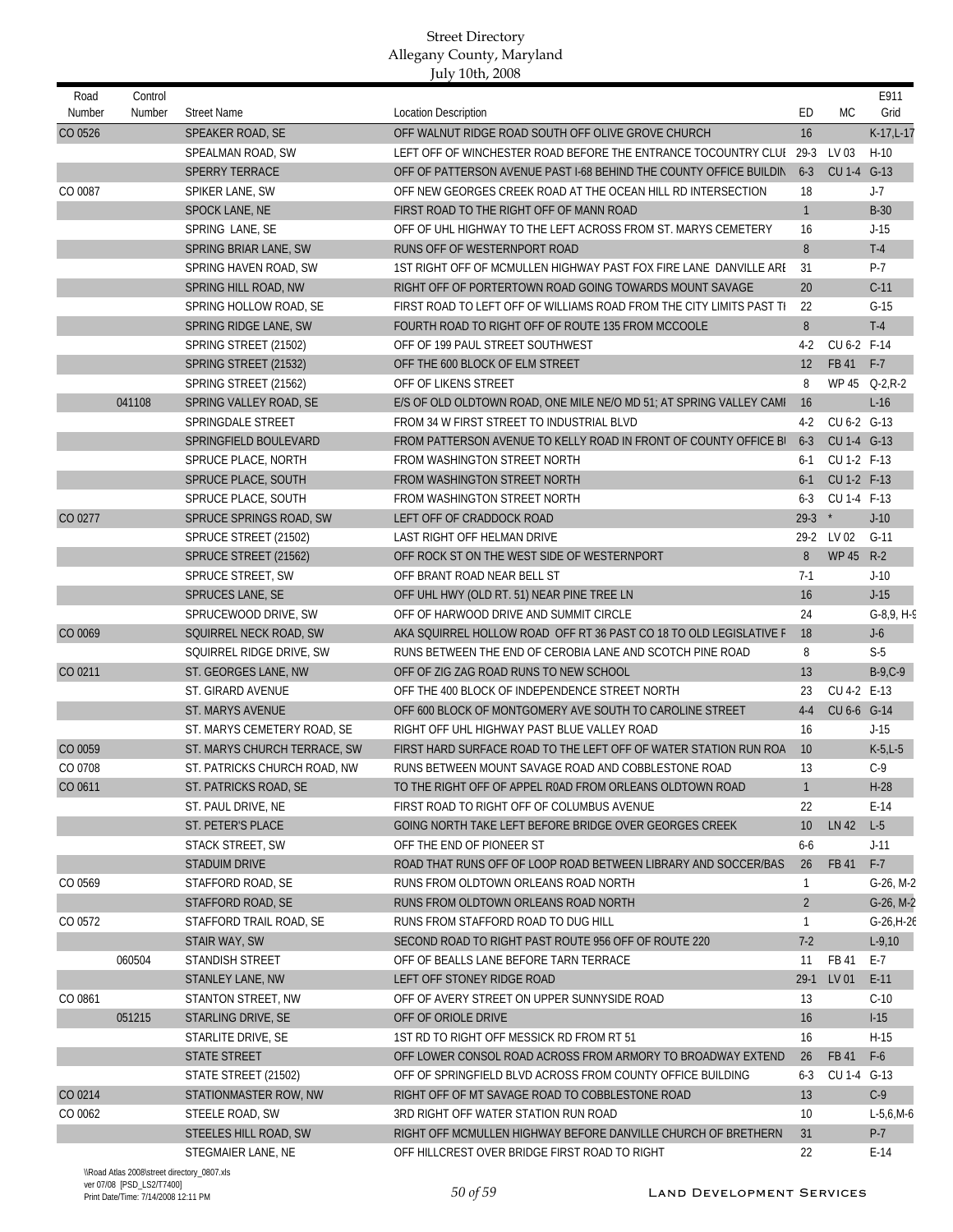| Road<br>Number | Control<br>Number                           | <b>Street Name</b>         | <b>Location Description</b>                                          | ED                | <b>MC</b>   | E911<br>Grid        |
|----------------|---------------------------------------------|----------------------------|----------------------------------------------------------------------|-------------------|-------------|---------------------|
| CO 0436        |                                             | STEVENSON STREET, NW       | RUNS NORTH AND SOUTH OFF OF FIREFIGHTER PLACE AND SHORT ST           | 20                |             | $A-13$              |
|                |                                             | STEWART AVENUE             | FROM 310 CAROLINE STREET SOUTH                                       | $4-3$             | CU 6-3 G-14 |                     |
|                |                                             | STEWART AVENUE             | FROM 310 CAROLINE STREET SOUTH                                       | $4 - 4$           | CU 6-6 G-14 |                     |
|                |                                             | STICKLEY ROAD, SE          | 1ST LEFT OFF WILLIAMS ROAD PAST OLD WILLIAMS ROAD-MURLEYS BRANCH     | 3                 |             | E-19, F-19          |
|                |                                             | <b>STONE HILL LANE, SE</b> | 4TH LEFT OFF WILLIAMS ROAD FROM<br>OLD WILLIAMS RD.-MURLEYS BRANC    | 3                 |             | $F-19$              |
|                |                                             | STONE HOUSE LANE, SW       | OFF PARKERSBURG ROAD BETWEEN NATIONAL HIGHWAY AND OLD NATIONA        | 24                |             | $F-8$               |
|                |                                             | STONE MOUNTAIN ROAD, SE    | ACROSS HIGH GERMANY ROAD FROM LITTLE ORLEANS POST OFFICE             | $\mathbf{1}$      |             | $G-29$              |
|                |                                             | STONE POINT ROAD, SW       | OFF OF WINCHESTER ROAD BETWEEN SPEALMAN LANE AND OAK LEAF DRIVI 29-3 |                   | LV 03       | $H-10$              |
| CO 0747        |                                             | STONE ROAD, NE             | OLD ROAD THAT RUNS ALONG 1-68 THAT THE COUNTY ROAD STORES GRAVEL     | $\overline{1}$    |             | $C-29$              |
| CO 0262        |                                             | STONEFIELD LANE, SW        | 1ST RIGHT OFF RT 220 PAST OLD LAKE DRIVE AND CAR WASH                | $7-2$             |             | $K-10$              |
| CO 0380        |                                             | STONELEIGH ROAD, NW        | RUNS FROM CASH VALLEY ROAD (COLONY HGTS) TO LOWER HOMEWOOD           | $29-1$            | LV 01       | $E-12$              |
|                |                                             | STONEWALL DRIVE, SW        | OLD THRASHER FARM PROPERTY                                           | 18                |             | $J-7$               |
|                |                                             | STONEWOOD LANE, SW         | 1ST LEFT ACROSS FROM POST OFFICE ON OLD MIDLOTHIAN ROAD              | 18                |             | $G-6$               |
|                |                                             | STONEY ACRES LANE, NE      | 2ND RIGHT OFF STREET ROAD FROM NATIONAL PIKE                         | 3                 |             | $A-20$              |
|                |                                             | STONEY BROOK FARM LANE, SW | LAST RIGHT AT TOP OF BRANT ROAD                                      | $7-2$             |             | $J-9$               |
|                |                                             | STONEY CREEK DRIVE, NW     | OFF OF CASH VALLEY ROAD BETWEEN RAILROAD TRACK AND KYLE DRIVE RU     | 20                |             | $D-12$              |
| CO 0002        |                                             | STONEY RUN ROAD, SW        | OFF THE END OF PHILOS AVE AT WESTMAR MIDDLE SCHOOL STARTS AT WAT     | 9                 |             | $R-2,3,4,0$         |
|                |                                             | STONEY RUN ROAD, SW        | OFF THE END OF PHILOS AVE AT WESTMAR MIDDLE SCHOOL STARTS AT WAT     | 8                 |             | $R-2,3,4,0$         |
| CO 0788        |                                             | STONEYBROOK LANE, NW       | FIRST RIGHT OFF OF DRESSMAN LANE                                     | $29-1$            | LV 01       | $E-11$              |
|                |                                             | STONEYRIDGE ROAD, NW       | OFF OF STONEYBROOK LANE                                              | $29-1$            | LV 01       | $E-11$              |
|                |                                             | STONY HOLLOW ROAD, NW      | LEFT OFF OF MOUNT SAVAGE ROAD NEAR HOLY GARDENS                      | 13                |             | $C-9,10$            |
| CO 0748        |                                             | STOTLEMEYER ROAD, NE       | OFF THE END OF SWIAN HOLLOW ROAD - HARRY NORRIS ROAD INTERSEC.       | $\mathbf{1}$      |             | $E-30$              |
|                |                                             | STOYER STREET              | FROM 47 S BROADWAY SOUTHEAST TO MILL STREET                          | 26                | FB 41       | $F-7$               |
|                |                                             | STRATHMORE BOULEVARD       | OFF EAST SIDE SETON DRIVE PAPER STREET                               | $6-5$             | CU 1-3 F-12 |                     |
|                |                                             | STRAWBERRY LANE, SW        | OFF SHAFT ROAD ON RIGHT TOWARDS MIDLOTHIAN                           | 18                |             | $G-6$               |
| CO 0502        |                                             | STREET ROAD, NE            | 1ST RIGHT OFF RT.144 WEST OF I-68 EXIT                               | 21                |             | A-20, B-20          |
|                |                                             | STREET ROAD, NE            |                                                                      |                   |             |                     |
|                |                                             | STREET ROAD, NE            | 1ST RIGHT OFF RT.144 WEST OF I-68 EXIT                               | 21                |             | $A-20,B-20$         |
|                |                                             | STREET ROAD, NE            | 1ST RIGHT OFF RT.144 WEST OF I-68 EXIT                               | $\overline{3}$    |             | A-20, B-20          |
|                |                                             |                            |                                                                      | 22                |             |                     |
| CO 0682        |                                             | STRONG HOLLOW ROAD, SE     | OFF WILLIAMS ROAD ACROSS FROM MESICK ROAD                            | $\overline{3}$    |             | $G-15$<br>$G-21,22$ |
|                |                                             | STRUCKMAN LANE, SE         | 3RD LEFT OFF TOWN CREEK ROAD SOUTH OF OLD WILLIAMS ROAD              |                   |             |                     |
|                |                                             | STUCIN DRIVE, SW           | OFF END OF BOSTON STREET CURVES AROUND SIVIC HOUSE                   | 12                |             | $E-8$               |
| <b>OP</b>      | 021023                                      | STURTZ LANE, NW            | W/S OF MD 47: 1 MILE N/O MD 36                                       | 13                |             | $B-10$              |
|                |                                             | <b>SUBURBAN DRIVE</b>      | OFF HAROLD ST BETWEEN ARCTIC AND PACIFIC                             |                   | 29-2 LV 02  | $F-11$              |
|                |                                             | SUBWAY DRIVE, SE           | RT JUST PAST SUBWAY BEFORE THE POST OFFICE                           | 16                |             | $M-15$              |
| CO 0416        |                                             | SUDER LANE, NW             | OFF OF KREIGBAUM ROAD 1ST ST SOUTH OF ELLERSLIE RD                   | 20                |             | $C-12$              |
| CO 0545        |                                             | SUGAR BOTTOM ROAD, NE      | RUNS FROM BLACK SULPHER ROAD TO FIFTEEN MILE CREEK ROAD              | $\overline{3}$    |             | $E-24,F-26$         |
|                |                                             | SUGAR CAMP DRIVE, NW       | AKASMITH LANE 2ND RIGHT OFF OF CASH VALLEY RD FROM RT 36             | 20                |             | $C-12$              |
| CO 0014        |                                             | SUGAR MAPLE ROAD, SW       | OFF NEW GEORGES CREEK RD ACROSS FROMRICH'S LEFT AT INTERSECTION      | 9                 |             | $O-3$               |
| CO 0182        |                                             | SUGAR ROW ROAD, NW         | 1ST LEFT OFF MT SAVAGE ROAD BESIDE BRICK YARD                        | 13                |             | $D-7,E-7$           |
|                |                                             | SULLIVAN DRIVE, NW         | OFF JEALOUS ROW ROAD TO BITTNER LANE                                 | 13                |             | $C-9$               |
| CO 0615        |                                             | SULPHUR SPRINGS ROAD, SE   | LAST ROAD TO THE RIGHT OFF OF RT 51 ABOUT 1.5 MILES WEST OF STATE LI | 2                 |             | $O-25$              |
|                |                                             | SUMMERFIELD LANE, SW       | 4TH ROAD OF EAST SIDE RT 220 SOUTH FROM BARTONS RESTURANT            | $7-2$             |             | $N-9$               |
|                |                                             | SUMMIT AVENUE              | FROM BYRD AVENUE NORTH                                               | 22                | CU 5-1 F-14 |                     |
|                |                                             | SUMMIT CHASE DRIVE, NW     | AKAANDY'S RIDGE ROAD OFF CASH VALLEY ROAD FROM TRAILER PARK          | $29-1$            | LV 01       | $E-11,12$           |
|                | 041222                                      | SUMMIT CIRCLE, SW          | S/END OF HARWOOD DRIVE; S/END OF SPRUCEWOOD DRIVE; SUMMIT SUBDIV     | 24                |             | H-9                 |
|                |                                             | <b>SUMMIT PLACE</b>        | RIGHT OFF VICTORIA LANE TO GRANDVIEW DRIVE                           | $12 \overline{ }$ | FB 41       | $E - 7, 8, F - 8$   |
|                |                                             | SUN VALLEY DRIVE, SW       | 3RD ROAD OF RT 220 WEST AFTER ENTERING RAWLINGS                      | 7-2               |             | $N-9$               |
|                |                                             | SUNBURY AVENUE             | FROM HOLLAND STREET WEST NORTH OF BRADDOCK MIDDLE SCHOOL             | $5-4$             | $^\star$    | $E-13$              |
|                |                                             | SUNCREST LANE, NE          | OFF HILLCREST DRIVE OVER BRIDGE FIRST RIGHT BEAR LEFT LAST ROAD TO   | 22                |             | $E-14,15$           |
| CO 0067        |                                             | SUNLIGHT DRIVE, SW         | 1ST RIGHT OFF OLD CONEY CEMETERY RD.                                 | 18                |             | $K-5,6$             |
|                |                                             | SUNNY LANE, NE             | 2ND RIGHT OFF PENN HILL STREET FROM ORE STREET                       | $5-6$             |             | $D-14$              |
|                |                                             | SUNNYSIDE DRIVE            | TURN LEFT OFF FURNACE STREET ONTO OAK HILL CEMETERY RD THEN LEFT     | 10                | LN 42       | $L-5$               |
| CO 0484        |                                             | SUNRISE AVENUE, SE         | OFF OLD WILLIAMSROAD JUST OUTSIDE CITY LIMITS                        | $4 - 4$           |             | G-14                |
|                | \\Road Atlas 2008\street directory_0807.xls |                            |                                                                      |                   |             |                     |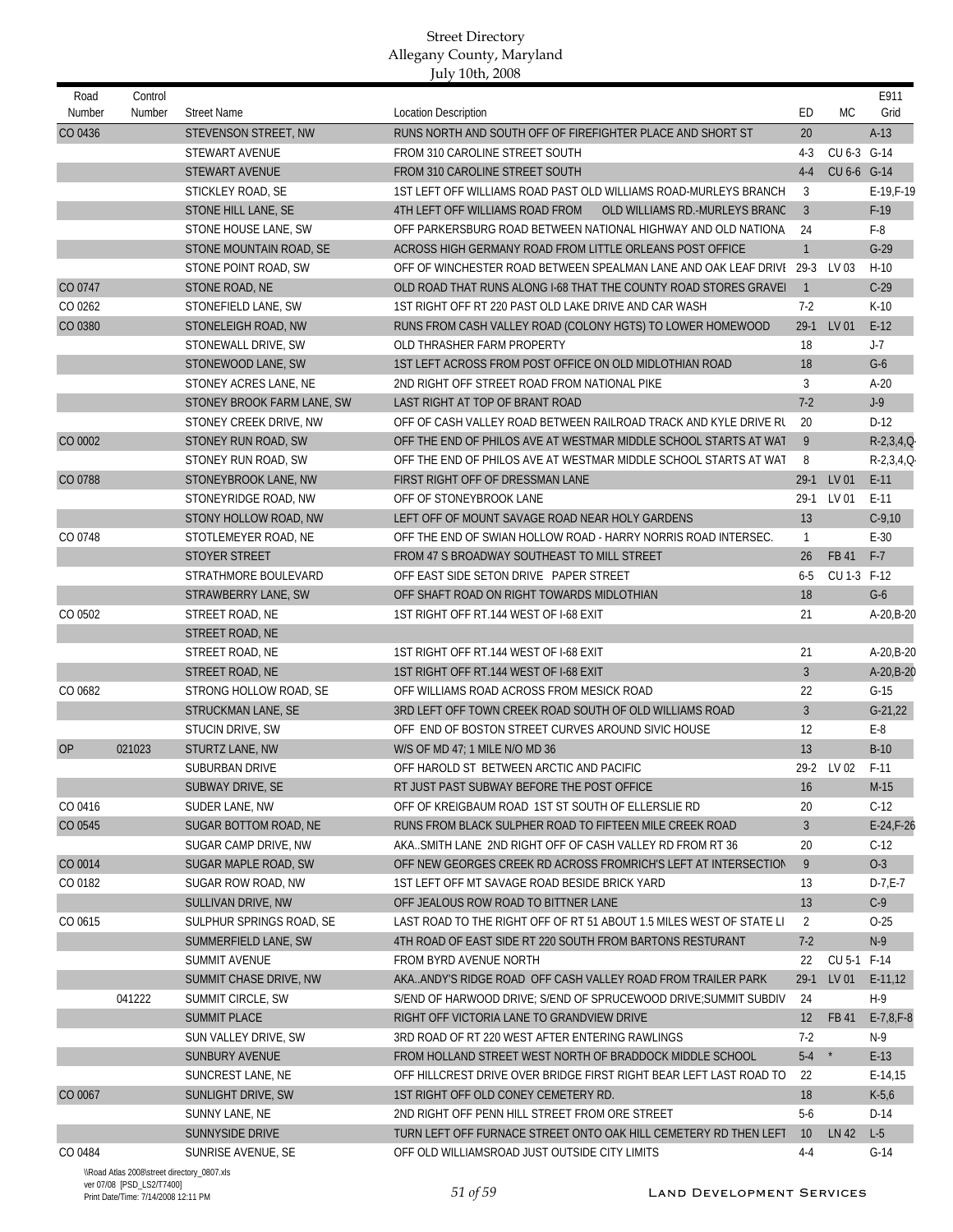| Road    | Control |                            |                                                                   |                 |                  | E911             |
|---------|---------|----------------------------|-------------------------------------------------------------------|-----------------|------------------|------------------|
| Number  | Number  | <b>Street Name</b>         | <b>Location Description</b>                                       | ED              | <b>MC</b>        | Grid             |
|         | 0704016 | SUNRISE CIRCLE             | OFF OF JAMES DAY DRIVE                                            | 22              | <b>CU-51</b>     | F14              |
| CO 0333 |         | <b>SUNSET DRIVE</b>        | PRIMARY ROAD IN SUNSET VIEW RUNS OFF BRADDOCK ROAD                | $29-1$          | LV 01            | $F-12, G-11$     |
|         |         | <b>SUNSET DRIVE</b>        | PRIMARY ROAD IN SUNSET VIEW RUNS OFF BRADDOCK ROAD                | $29-1$          | LV 01            | $F-12, G-11$     |
|         |         | <b>SUNSET DRIVE</b>        | PRIMARY ROAD IN SUNSET VIEW RUNS OFF BRADDOCK ROAD                | $29-3$          | LV 03            | $F-12, G-11$     |
|         |         | SUNSET ORCHARD ROAD, NE    | 12901-13001 LEFT OFF RT.144 AFTER CROSSING I-68                   | 21              |                  | $B-19$           |
| CO 0647 |         | SUNSHINE DRIVE, SE         | 2ND RIGHT PAST SQUIRES APARTMENT                                  | 16              |                  | $1-15$           |
| CO 0818 |         | SUPERFOS DRIVE, SE         | OFF BURBRIDGE RD FROM MEX FARMS RD 1ST RD TO LEFT TOP HILL        | 16              |                  | $J-14$           |
| CO 0154 |         | <b>SUSANNA STREET</b>      | RUNS BESIDE CEMETERY                                              | 12              |                  | $F-7$            |
|         |         | SUTHERLAND HILL LANE, SW   | OFF OF NEW GEORGES CREEK ROAD SOUTH OF DALMATION DRIVE            | 9               |                  | $P-3$            |
|         |         | SUTHERLAND LANE, SW        | OFF OF OLD MILLER ROAD                                            | 9               |                  | $O-3$            |
| CO 0585 |         | SWAIN HOLLOW ROAD, NE      | 1ST RIGHT OFF SWAIN ROAD FROM DIVIDE RIDGE ROAD                   | $\mathbf{1}$    |                  | $C-31, D-30$     |
| CO 0751 |         | SWAIN ROAD, NE             | 1ST RIGHT OFF NATIONAL PIKE EAST OF I-68 EXIT 72                  | 1               |                  | $C-30,31$        |
|         |         | <b>SWEITZER LANE, NE</b>   | AKAPLEASANT ST RUNS EAST OFF BEDFORD ROAD 200 FT ABOVE 3 BASE     | 34              |                  | $B-15,16$        |
|         |         | <b>SWICK LANE</b>          | FROM 812 WINIFRED ROAD TO WHITE AVENUE                            | $4 - 4$         | CU 6-6 G-14      |                  |
|         | 050303  | SWIMMING DAM ROAD, SW      | FIRST LEFT OFF CHARLESTOWN ROAD                                   | 10              |                  | $M-5$            |
|         |         | <b>SYCAMORE AVENUE, SW</b> | OFF BOWLING STREET BETWEEN BALSA AND PECAN AVENUE                 | $6-6$           |                  | $H-12$           |
|         |         | <b>SYLVAN AVENUE</b>       | FROM 531 DILLEY STREET NORTHWEST TO PIEDMONT AVENUE               | $5-4$           | CU 3-2 E-13      |                  |
|         |         | <b>TABITHA LANE, SE</b>    | 2ND LEFT OFF EAST WILSON RD.FROM THE CRESAP MILL RD. END OF RT.51 | $\overline{2}$  |                  | $L-18$           |
|         |         | TAHSHA LANE, NW            | ONLY ACCESS IS FROM PENNSYLVANIA THRU WELLERSBURG                 | 20              |                  | $A-11$           |
| CO 0857 |         | TAKOMA DRIVE, SW           | RIGHT OFF OLD RT 36 AT THE MEADOW                                 | 9               |                  | $N-3$            |
| CO 0652 |         | <b>TALBOT DRIVE, NW</b>    | <b>1ST LEFT OFF KEMP DRIVE</b>                                    | 11              |                  | $D-6$            |
|         |         | <b>TALBOT STREET</b>       | FROM HILLTOP DRIVE SOUTHEAST TO ST. MARYS                         | $4 - 4$         | CU 6-6 G-14      |                  |
| CO 0170 |         | <b>TALCOTT AVENUE</b>      | 2ND LEFT OFF END OF DELANO AVENUE FROM ARMSTRONG                  | 11              | FB 41            | $E-7$            |
|         |         | <b>TAMPLEY AVENUE</b>      | FROM 1807 HOLLAND STREET NORTHEAST                                | $5-4$           | $^\star$         | $E-13$           |
|         |         | TAM-RIC WAY, NE            | FIRST ROAD TO RIGHT OFF MORNINGSIDE DRIVE                         | 34              |                  | $D-15$           |
| CO 0650 |         | TANGLEWOOD COURT, SW       | AKA KELLY COURT LEFT OFF MCGILL DRIVE FROM SHAMROCK               | $7-2$           |                  | $K-10$           |
|         |         | TANNERY ROW, SW            | 1ST ROAD TO LEFT OFF MINERS AVENUE                                | 18              |                  | $K-6$            |
|         |         | <b>TARA WAY</b>            | RUNS OFF ELEANOR ST TO DOLLY TERRACE                              | $29-2$          | LV 02            | $F-11$           |
|         |         | <b>TARN TERRACE</b>        | RIGHT OFF BEALLS LANE FROM WEST MAIN STREET TO FROSTBURG HOSPIT.  | 11              | FB 41<br>$\star$ | $E-7$            |
|         |         | TASMANIAN LANE, SW         | 1ST RIGHT OFF JACKSON MTN. ROAD                                   | 10 <sup>°</sup> |                  | $L-4, 5$         |
|         |         | <b>TAYLOR STREET</b>       | 1ST RIGHT OFF EAST MECHANIC STREET FROM BROADWAY BEHIND U SAVE I  | 26              | FB 41            | $F-7$            |
|         |         | <b>TEABERRY LANE</b>       | OFF THE END OF HAWTHORN DRIVE                                     | 26              | FB 41            | $G-6$            |
| CO 0669 |         | TEAKWOOD DRIVE, SW         | AKA JAMES DRIVE RUNS OFF CEDARWOOD DR TO BRANT ROAD               | $7-1$           |                  | $J-10$ , K $-10$ |
|         |         | TEAL DRIVE, NW             | 2nd RIGHT OFF OF DUCK HILL DRIVE                                  | 24              |                  | $E-9$            |
|         | 070409  | <b>TECHNOLOGY DRIVE</b>    | OFF OF BRADDOCK ROAD, UPHILL FROM APPALACHIAN ENVIRONMENTAL LAB   | 26              | FB 41            | $G-6$            |
|         |         | TEDDY BEAR TRAIL, NW       | OFF ELLERSLIE ROAD SOUTH OF TWIN OAKS STREET RUNS WEST            | 20              |                  | B-12,13,C        |
| CO 0024 |         | <b>TEMPERANCE ROW, SW</b>  | OFF EAST END OF BARTLETT STREET                                   | 9               |                  | $N-3$            |
| CO 0433 |         | TEMPLE STREET, NW          | AKACHURCH ST RUNS FROM ELLERSLIE RD TO HIGH PINE COURT            | 20              | $^\star$         | $A-13$           |
|         |         | TENNANTS LANE, NW          | FROM FROSTBURG LEFT OFF MT SAVAGE ROAD BEFORE TUNNEL              | 11              |                  | $E-7$            |
|         |         | TENSOR LANE, NE            | 2ND LEFT OFF RT.144 EAST OF FLINTSTONE                            | 3               |                  | $C-23$           |
|         |         | TENTH AVENUE, SW           | AREA BEHIND CRESAPTOWN SCHOOL                                     | $7-1$           |                  | $K-11$           |
| CO 0718 |         | TERN AVENUE, SW            | 2ND LEFT OFF BUNTING AVENUE TO MALLARD STREET                     | $6-6$           |                  | $H-12$           |
|         |         | TETER HILL ROAD, SE        | 1ST RIGHT OFF RT.51 NEAR #21600 SOUTH OF OLDTOWN                  | $\overline{2}$  |                  | $N-21$           |
|         |         | TETER LANE, NE             | 2ND LEFT OFF WEST FLINTSTONE CREEK RD FROM STREET ROAD            | 3               |                  | $B-20$           |
|         |         | <b>THACKERAY DRIVE</b>     | PAPER STREET OFF OF NIAGRA STREET                                 | $6-1$           | CU 1-2 F-13      |                  |
| CO 0150 |         | THIRD AVENUE               | BN 175/168 2ND LEFT OFF RT 936 FROM GRAHAM STREET BEFORE POWELL'S | 12              |                  | F-7              |
|         |         | THIRD AVENUE, SW           | OFF OF HOWARD STREET                                              | $7-1$           |                  | $J-11$           |
|         |         | THIRD STREET (21502)       | THIRD ROAD TO LEFT OFF OF N WOODLAWN                              |                 | 29-2 LV 02       | F-11             |
|         |         | THIRD STREET (21562)       | 3RD STREET OFF MARYLAND AVE FROM RT.135                           | 8               | WP 45 R-2        |                  |
|         |         | THIRD STREET, EAST         | OFF THE 300 BLOCK VIRGINIA AVENUE                                 | 4-3             |                  | CU 6-3 G-13, 14  |
|         |         | THIRD STREET, WEST         | OFF THE 300 BLOCK VIRGINIA AVENUE                                 | $4-2$           | CU 6-2 G-13      |                  |
| CO 0858 |         | THOMAS HILL ROAD, SW       | AKA THOMAS RD 1ST ROAD TO LEFT OFF PARADISE ST BEFORE OLD DANS R  | 18              |                  | J-6              |
|         |         | THOMAS STREET              | FROM CSX TRANSPORTATION SOUTH                                     | $4-2$           | CU 6-2 G-13      |                  |
|         |         | THOMPSON AVENUE            | FROM 563 ROSE HILL AVENUE WEST TO I-68                            | 6-3             | CU 1-4 F-13      |                  |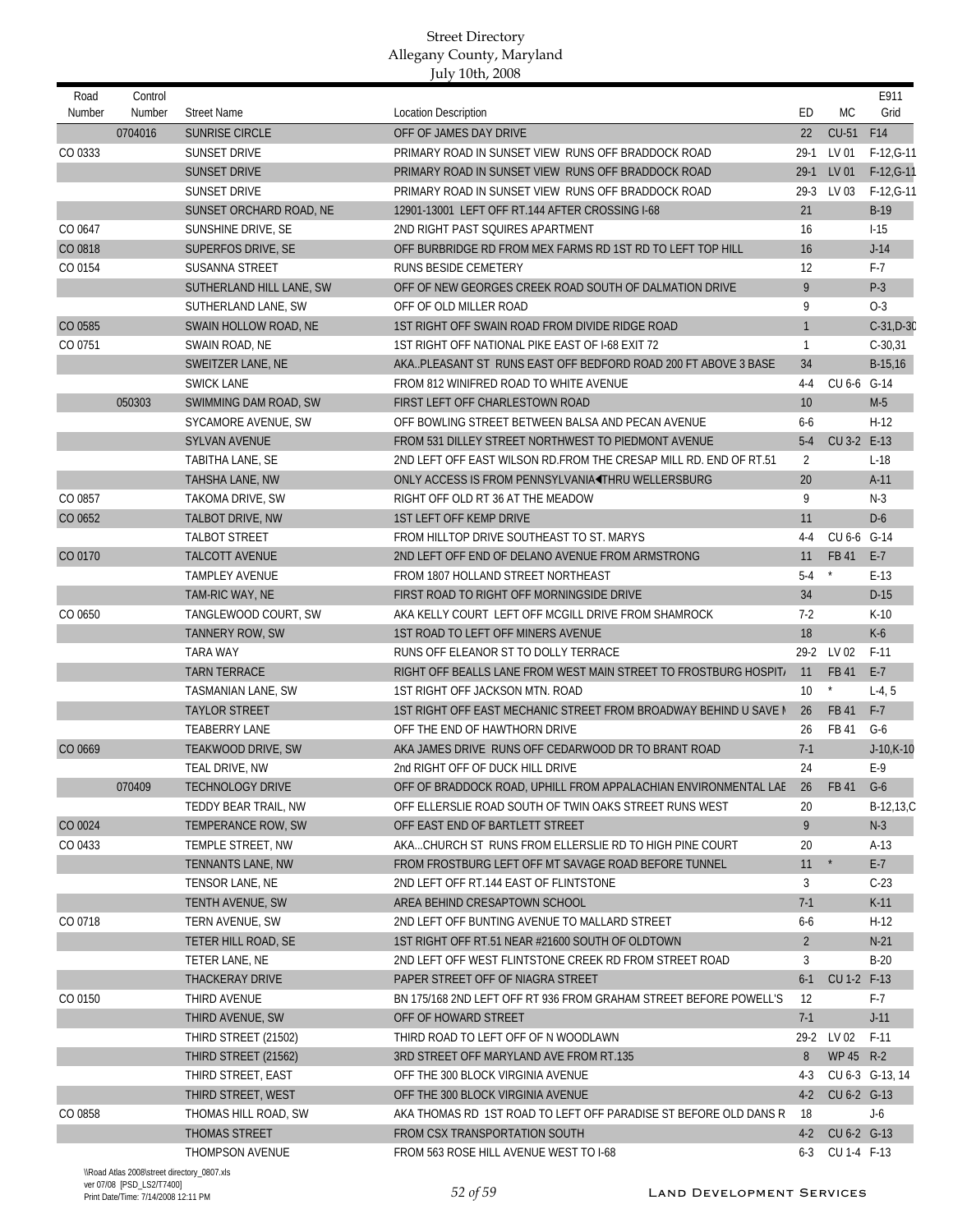| Road    | Control                                    |                            |                                                                          |                 |             | E911              |
|---------|--------------------------------------------|----------------------------|--------------------------------------------------------------------------|-----------------|-------------|-------------------|
| Number  | Number                                     | <b>Street Name</b>         | <b>Location Description</b>                                              | ED              | МC          | Grid              |
|         |                                            | THOMPSON AVENUE            | FROM 563 ROSE HILL AVENUE WEST TO I-68                                   | $6 - 5$         | CU 1-3 F-13 |                   |
|         |                                            | THORNFIELD CIRCLE, NE      | 1 ST RIGHT OFF OF PATMAR DRIVE                                           | 34              |             | $C-15$            |
|         |                                            | THORNWOOD DRIVE, NW        | OFF STONE LEIGH ROAD IN COLONY HGTS                                      | $29-1$          | LV 01       | $D-12,E-12$       |
|         |                                            | THRASHER LANE, SW          | FROM MIDLAND ON NEW GEORGES CREEK RD 2 ND ROAD TO RIGHT PAST PA          | 18              |             | $J-6$             |
|         |                                            | THURMEL DRIVE, NE          | RUNS EAST OFF BEDFORD ROAD NORTH OF THE ZION CHURCH                      | 34              |             | $C-15$            |
|         |                                            | <b>TILGHMAN STREET</b>     | FROM 529 FAYETTE STREET NORTH TO NIAGRA STREET                           | $6-1$           | CU 1-2 F-13 |                   |
|         | 060504                                     | TIMBER RIDGE DRIVE         | RUNS BETWEEN CRESTVIEW DRIVE AND RYNEX AVENUE                            | 11              | FB 41       | $E-7$             |
|         |                                            | TIMBER RIDGE ROAD          | EAST OFF JOHNS LANE                                                      | $29-3$          | LV 03       | $H-11$            |
|         |                                            | TIMBER TRAIL ROAD, NW      | AKABUCHANAN ST RUNS FROM MASON DIXON VIEW TO HUMMINGBIRD ST              | 20              |             | $A-13$            |
|         |                                            | TIMBERBROOK LANE, SE       | 8TH RIGHT OFF THE OLDTOWN END OF EAST WILSON ROAD FROM RT.51             | $\overline{2}$  |             | $L-19$            |
|         |                                            | TIMBERLAND DRIVE, SE       | THIRD ROAD TO LEFT OFF EAST WILSON ROAD FROM WEST ENTRANCE FROM          | $\overline{2}$  |             | $L-19$            |
|         |                                            | TIMBERLINE DRIVE, SW       | NEED                                                                     | 24              |             | $F-9$             |
|         |                                            | TIN SHOP ROAD, SW          | OFF OF PINTO ROAD AT YODERS AND SONS PLUMBING                            | $7-2$           |             | $L-10$            |
|         |                                            | TINA LANE, NE              | RUNS WEST OFF OF BEDFORD RD NEAR MEDERS LANE                             | 34              |             | $C-15$            |
| CO 0176 |                                            | TISDALE STREET, NW         | 1ST LEFT OFF CATHERINE STREET BELOW FILTRATION PLANT                     | 26              |             | $E-6$             |
| CO 0825 |                                            | TODD DRIVE, SW             | OFF OF MCMULLEN HIGHWAY TO LEFT PAST MCI OLD CA GATE ENTRANCE            | $7-1$           |             | $1-11, J-11$      |
|         |                                            | TODDMOORE DRIVE, NW        | 2ND LEFT OFF MOORE DRIVE                                                 | $29-1$          | LV 01       | $D-11,12$         |
|         |                                            | TOMS HOLLOW ROAD, SW       | LEFT OFF OF THE 21900 BLOCK OF MCMULLEN HIGHWAY                          | 31              |             | $Q-6$             |
|         |                                            | TOMS HOLLOW ROAD, SW       | LEFT OFF OF THE 21900 BLOCK OF MCMULLEN HIGHWAY                          | 8               |             | $Q-6$             |
| CO 0110 |                                            | TOP ROW ROAD, SW           | RUNS BETWEEN POMPEY SMASH ROAD AND DAVIS TOWN ROAD                       | 24              |             | $H-8$             |
|         |                                            | TOPAZ STREET, SE           | SOUTHEAST SIDE OF MEXICO FARMS ROAD-1/4 MILE PAST AIRPORT                | 16              |             | $J-13$            |
|         |                                            | <b>TORRINGTON PLACE</b>    | OFF OF CREST DRIVE BEHIND LIONS MANOR NURSING HOME                       | $6 - 5$         | CU 1-3 F-12 |                   |
|         |                                            | TOTAL LOSS TRAIL, SE       | OFF PINEY FLAT ROAD AT THE VERY END                                      | 16              |             | $I-16$            |
|         |                                            | <b>TOWER ROAD</b>          | EAST OFF SAMSOM ROCK ROAD, NEAR GARRETT COUNTY LINE                      | 13              |             | A-7               |
| CO 0579 |                                            | TOWER ROAD, NE             | 1ST LEFT OFF MOUNTAIN ROAD FROM NATIONAL PIKE                            | $\mathbf{1}$    |             | $C-28, D-27$      |
| CO 0742 |                                            | TOWN CREEK ROAD, NE        | RIGHT OVER BRIDGE OFF WARM SPRINGS RD. FROM MURLEYS BRANCH ROAI          | 3               |             | $C-22 - H-2$      |
|         |                                            | TOWN CREEK ROAD, SE        | RIGHT OVER BRIDGE OFF WARM SPRINGS RD. FROM MURLEYS BRANCH ROAI          | $\overline{3}$  |             | $C-22 - H-2$      |
| CO 0790 |                                            | TRAIL RIDGE ROAD, SW       | OFF NORTH END OF HARDWOOD ST RUNS TO OVERLOOK                            | $7-2$           |             | $K-9$             |
|         |                                            | TRAILS END LANE, SE        | 5TH RIGHT OFF CRESAP MILL ROAD FROM RT.51                                | $\overline{2}$  |             | $K-18$            |
| CO 0560 |                                            | TREASURE ROAD, NE          | OFF OF THE OLD CUMBERLAND ROAD SOUTH                                     | 3               |             | $B-25, C-25$      |
|         |                                            | TRENTON STREET             | RUNS FROM ELLERSLIE RD ACROSS FROM FD WEST TO TOP OF MOUNT. AND          | $4 - 5$         | CU 6-5 H-13 |                   |
|         |                                            | TRENTON STREET, NE         | RIGHT OFF END OF ORE STREET                                              | $5-6$           |             | $D-14$            |
| CO 0626 |                                            | TRESCHER HEIGHTS DRIVE, SW | AKA TRESCHER DRIVE OFF WINCHESTER RD TO TRESCHER HEIGHTS                 | $29-3$          | LV 03       | $I-10$            |
|         |                                            | TRESTLE BRIDGE ROAD, SW    | 1ST LEFT OFF LOWER GEORGES CREEK ROAD SOUTH OF MOWBRAY STREET 29-3 LV 03 |                 |             | $H-10$            |
|         |                                            | TREY LANE, SW              | OFF END OF REDEMPTION ROAD RUNS TO HOLLY TREE LANE                       | 9               |             | $O-3$             |
| CO 0690 |                                            | TRIGGER STREET, SW         | ACROSS FROM BISHIELD LANE OFF SLABTOWN ROAD                              | 9               |             | $N-4$             |
| CO 0186 |                                            | TRIMBLE ROAD, NW           | FIRST ROAD TO LEFT OFF OF SLABTOWN ROAD                                  | 13              |             | $D-9$             |
| CO 0620 |                                            | <b>TROST AVENUE</b>        | FROM 910 HOLLAND STREET NORTHWEST                                        | $5-4$           | $^\star$    | $E-13$            |
|         |                                            | TROUBLE HILL ROAD, SW      | RUNS FROM JACKSON RUN TO NEW MEMORY LANE                                 | 10 <sup>°</sup> |             | $M-5$             |
| CO 0535 |                                            | TROUTMAN ROAD, NE          | BN 175/168 AKA OLD TROUTMANS LANE BETWEEN WALNUT AND WILLOW DRI          | 3               |             | $C-23,E-23$       |
|         |                                            | TROY STREET                | FROM 19 EAST INDUSTRIAL BLVD                                             | $4-3$           |             | CU 6-3 G-13, H-13 |
|         |                                            | TRULY DRIVE, SW            | AKA MARY DRIVE OFF CEDARWOOD TO TEAKWOOD                                 | $7-1$           |             | $K-10$            |
|         |                                            | <b>TUCKER ROAD, SW</b>     | OFF OF WINCHESTER ROAD BACK TOWARD THE POTOMAC RIVER                     | $7-1$           |             | $K-10,11$         |
|         |                                            | <b>TUCKEY LANE</b>         | SECOND LEFT OFF OF STONELEIGH ROAD                                       | $29-1$          | LV 01       | $E-12$            |
|         | 060424                                     | TUCSON WAY, SW             | FIRST RIGHT OFF OF SHADYBROOK LANE                                       | $7-2$           |             | $J-9$             |
| CO 0291 |                                            | TULIP STREET, SW           | OFF END OF REDBUD STREET FROM PRIMROSE AVENUE                            | $6-6$           |             | $1-12$            |
| CO 0618 |                                            | TUNNEL HILL ROAD, SE       | OFF OF MALCOM ROAD TO THE RIGHT                                          | $\overline{2}$  |             | $N-25$            |
|         |                                            | TURANO LANE, NE            | OFF ALI GHAN ROAD JUST PAST SHRINE CLUB                                  | 22              |             | $E-15$            |
|         |                                            | TURK LANE, SW              | 2nd LEFT OFF WASHINGTON HOLLOW ROAD OFF OF NATIONAL PIKE SIDE            | 24              |             | $F-8$             |
| CO 0591 |                                            | TURKEY FARM ROAD, NE       | AKA WATSON RD. 2ND LEFT OFF ORLEANS ROAD SOUTH OF I-68 RUNS TO NA        | 1               |             | $C-29,30,D$       |
|         |                                            | TURKEY RIDGE ROAD, NE      | EAST OF BREAKNECK ROAD                                                   | 21              |             | $D-19$            |
|         |                                            | TURNER STREET              | OFF OF OLDTOWN ROAD BELOW DAVY SUPPLY RUNS SOUTH                         | 4-8             | CU 6-7 G-14 |                   |
|         |                                            | TUSSEY HOLLOW ROAD, NE     | 2ND RIGHT OFF FLINTSTONE CREEK ROAD                                      | $\overline{3}$  |             | $A-21,B-21$       |
|         | Il Doad Atlas 2000 stroot directory 0007 v | TWELFTH AVENUE, SW         | NEAR THE SCHOOL                                                          | $7-1$           |             | K-11              |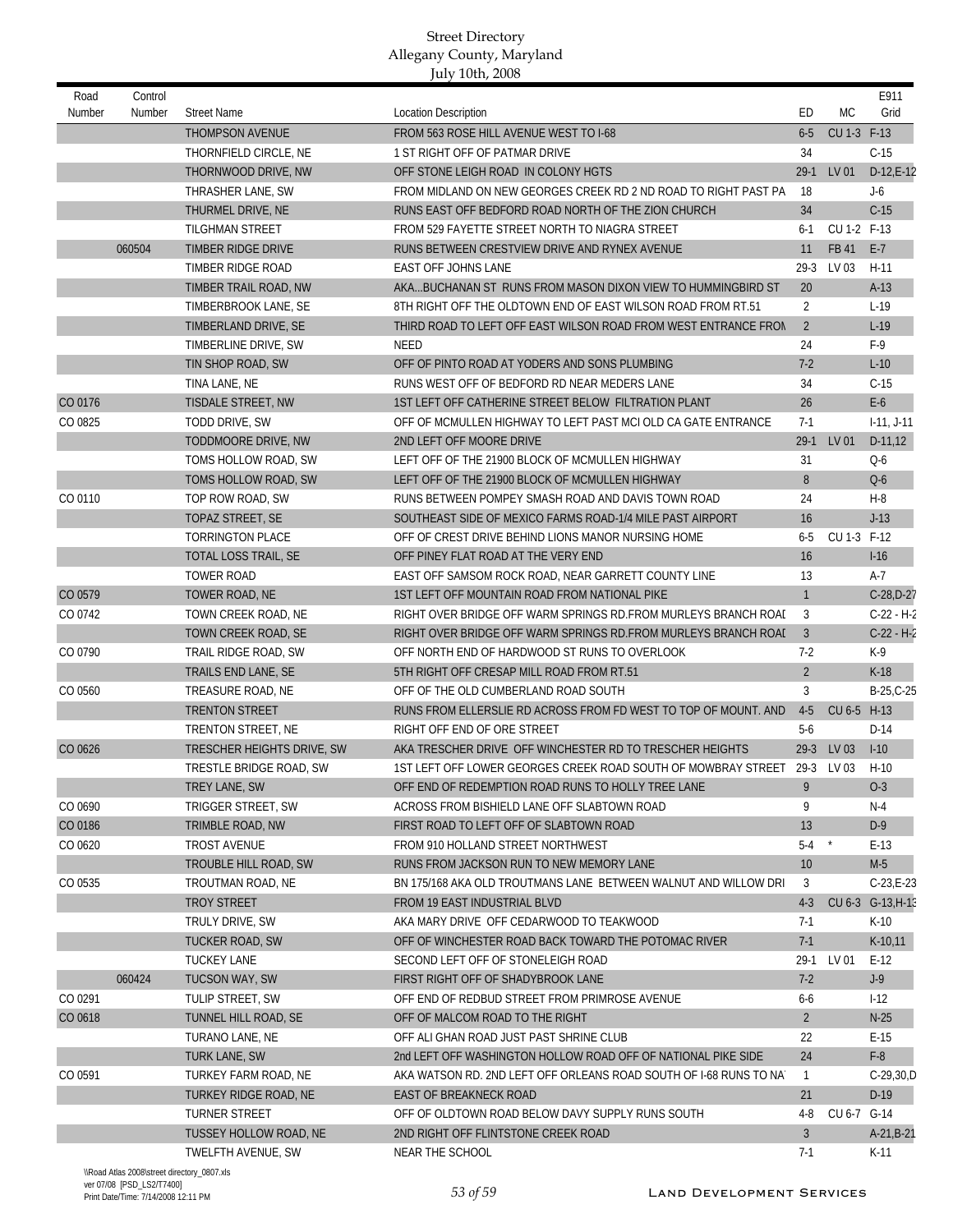| Road<br>Number | Control<br>Number | <b>Street Name</b>                | <b>Location Description</b>                                        | ED             | <b>MC</b>   | E911<br>Grid      |
|----------------|-------------------|-----------------------------------|--------------------------------------------------------------------|----------------|-------------|-------------------|
| CO 0232        |                   | TWENTY FIRST BRIDGE ROAD, SW      |                                                                    |                |             |                   |
|                |                   | TWENTY FIRST BRIDGE ROAD, SW      | 2ND RIGHT NORTH OF OLD RT 220 AND RT 220 INTERSECTION              | 31             |             | $T-5, U-5$        |
|                |                   | TWENTY FIRST BRIDGE ROAD, SW      | 2ND RIGHT NORTH OF OLD RT 220 AND RT 220 INTERSECTION              | 8              |             | $T-5, U-5$        |
|                |                   | TWENTY FIRST BRIDGE ROAD, SW      | 2ND RIGHT NORTH OF OLD RT 220 AND RT 220 INTERSECTION              | 8              |             | $T-5, U-5$        |
| CO 0741        |                   | TWIGG CEMETERY ROAD, SE           | NORTH FROM THE INT. OF OLIVER BELTZ AND WARRIOR MTN. CUTOFF        | $\overline{2}$ |             | $H-20, I-20$      |
|                |                   | TWIGG ROAD, SE                    | FROM JACOBS ROAD NORTH TO MERTENS AVENUE                           | 3              |             | G-23, H-2         |
|                |                   | <b>TWIN OAKS ROAD</b>             | OFF JOHNS LANE                                                     | $29-3$         | LV 03       | $H-11$            |
|                |                   | TWIN MAPLES DRIVE, NW             | RIGHT OFF OF ELLERSLIE ROAD TO LOWERY LANE THEN TO TWIN MAPLES DF  | 20             |             | <b>B-13</b>       |
| CO 0656        |                   | TWIN OAKS STREET, NW              | AKAOAK ST LEFT OFF OF ELLERSLIE RD JUST ABOVE CULLIGAN WATER SOF   | 20             |             | $B-13$            |
|                |                   | <b>TWINS ROAD, SW</b>             | 1ST LEFT OFF OF TWENTY FIRSTBRIDGE ROAD                            | 31             |             | $T-5$             |
|                |                   | TYLER DRIVE, NE                   | RUNS EAST OFF BEDFORD ROAD ACROSS FROM MILLPOINT DRIVE             | 34             |             | $C-15$            |
|                |                   | TYSON CORNER, SW                  | OFF RT 936 ACROSS FROM CABIN RUN ROAD                              | 18             |             | $H-6$             |
| CO 0430        |                   | <b>TYSON LANE, NE</b>             | AKA BUCHANAN LANE FIRST LEFT OFF OF NUTHATCH DRIVE                 | 20             |             | $A-13$            |
|                |                   | UHL HIGHWAY, SE                   | AKA RT 51 2ND RD TO LEFT FROM CUMBERLAND                           | 16             |             | $1-15, J-15, l$   |
|                |                   | UHL STREET                        | OFF EAST MAIN STREET BESIDE EAGLES ACROSS FROM FIDELITY BANK PARI  | 11             | FB 41       | $E-7, F-7$        |
|                |                   | UNDERWOOD AVENUE, SW              | OFF PERSHING STREET NEAR FAIRGROUNDS                               | 6-6            |             | $1-12$            |
|                |                   | <b>UNION STREET</b>               | TURN OFF MAIN ST AT BRADY HOTEL\ KELLYS BAR SOUTH OF TRAFFIC LIGHT | 10             | LN 42 L-5   |                   |
|                |                   | UNION STREET, EAST                | FRONT STREET TO ALTAMONT TERRACE                                   | $4-2$          | CU 6-2 F-14 |                   |
|                |                   | UNION STREET, SW                  |                                                                    | 18             | MD 44 J-6   |                   |
|                |                   | UNION STREET, WEST                | FROM GEORGE STREET TO PERSHING ST                                  | 14             |             | CU 4-1 F-13,14    |
|                | 060504            | UNIVERSITY DRIVE                  | AKA LOOP ROAD RUNS FROM COLLEGE AVENUE TO BRADDOCK ROAD            | 26             | FB 41       | $F-6, F-7$        |
| CO 0191        |                   | UPPER BANK STREET, NW             | OFF LOWER BANK STREET OF FOUNDRY ROW ROAD                          | 13             |             | $C-9$             |
| CO 0157        |                   | UPPER CONSOL ROAD, NW             | OFF END SOUTH WATER STREET PAST THE POOL                           | 26             |             | $E-6$             |
|                |                   | UPPER EASTMAN ROAD, NE            | 3RD LEFT OFF EASTMAN ROAD                                          | 34             |             | $D-15$            |
|                |                   | UPPER FOREST VIEW DRIVE, SW       | RIGHT OFF BRANT ROAD ONTO FOREST VIEW DRIVE, THEN LEFT             | $7-2$          |             | $J-10$            |
|                |                   | UPPER GEORGES CREEK ROAD, SW      | 11441-13011 I-68 OVERPASS TO SHAFT AKA ROUTE 936                   | 12             |             | $F-7, J-6$        |
|                |                   | UPPER GEORGES CREEK ROAD, SW      | AKA WALNUT ST. RT.936 FRON DAVIDSON ST TO MARTIN RUN RD.           | 18             |             | $F - 7, J - 6$    |
|                |                   | UPPER GEORGES CREEK ROAD, SW      | 11300-11440 AKA ROUTE 936 FROM MARTINS RUN ROAD TO I-68 OVERPASS   | 26             |             | $F-7, J-6$        |
|                |                   | UPPER GEORGES CREEK ROAD, SW      | BN 176/185 13012-13925 NATIONAL<br>AKA ROUTE 936                   |                |             |                   |
|                |                   | UPPER GEORGES CREEK ROAD, SW      | AKA RT 936 13926-14615 FROM KLONDIKE RD TO MIDLAND                 |                |             |                   |
| CO 0213        |                   | UPPER NEW ROW ROAD, NW            | RUNS BETWEEN NEW ROW ROAD AND SCHOOL ROAD                          | 13             |             | $C-9$             |
| CO 0082        |                   | UPPER PARADISE STREET, SW         | AKA PARADISE STREET 2ND ROAD TO LEFT OFF THOMAS HILL ROAD          | 18             |             | $J-6, K-6$        |
| CO 0863        |                   | UPPER POT. INDUSTRIAL PARK ST, SW | LEFT OFF OF MCMULLEN HIGHWAY JUST BEFORE DIXON DANCE STUDIO        | $6-6$          |             | $G-12, H-12$      |
| CO 0064        |                   | UPPER ROCKVILLE STREET, SW        | RIGHT OFF ROCKVILLE STREET NORTH FROM RT.36                        | 10             |             | $L-5$             |
| CO 0217        |                   | UPPER SUNNYSIDE ROAD, NW          | 2ND LEFT OFF WOODCOCK HOLLOW ROAD                                  | 13             |             | $C-10$            |
|                |                   | UTAH AVENUE                       | FROM KENTUCKY AVENUE SOUTH                                         | 4-8            |             | CU 6-7 G-14, H-14 |
|                |                   | <b>VAIL STREET</b>                | PAPER STREET OFF OF DAVIDTON STREET                                | 23             | CU 4-2 F-14 |                   |
|                |                   | VALE SUMMIT ROAD, SW              | RUNS BETWEEN RT 36 AND NATIONAL HIGHWAY (RT 40)                    | 24             |             | $G-8, H-7, 8$     |
|                |                   | VALEN LANE, NE                    | AKA. VALENTINE LANE RUNS WEST OFF BEDFORD ROAD NEAR RUSCO          | 34             |             | $C-15,D-15$       |
|                |                   | <b>VALENTINE AVENUE</b>           | FROM FREDERICK STREET EAST                                         | 23             | CU 4-2 E-14 |                   |
|                |                   | VALLEY OVERLOOK DRIVE, NE         | FROM BREAKNECK ROAD LEFT NEAR TOP OF HILL-1/4 MILE TURN RIGHT      | 21             |             | $D-19$            |
|                |                   | VALLEY ROAD, NE                   | OFF THE END OF VALLEY STREET TO ROUTE 220                          | 23             |             | CU 4-2 A-15, F-13 |
|                |                   | VALLEY ROAD, NE                   | 12027-14007 FROM BOARDWALK AVE TO PEA VINE RUN ROAD                | $5-4$          |             | CU 3-2 A-15, F-1: |
| CO 0439        |                   | VALLEY ROAD, NE                   | OFF THE END OF VALLEY STREET TO ROUTE 220                          | $5-6$          |             | $A-15, F-1.3$     |
|                |                   | VALLEY ROAD, NE                   | NORTH OF INTERSECTION WITH PEA VINE RUN ROAD 14008 AND UP          |                |             |                   |
|                |                   | <b>VALLEY STREET</b>              | FROM 500 N MECHANIC STREET NORTH                                   | 14             |             | CU 4-1 E-13, F-13 |
|                |                   | <b>VALLEY STREET</b>              | FROM 500 N MECHANIC STREET NORTH                                   | 14             |             | CU 4-1 E-13, F-13 |
|                |                   | VALLEY STREET                     | FROM 500 N MECHANIC STREET NORTH                                   | 23             |             | CU 4-2 E-13, F-13 |
|                |                   | <b>VALLEY STREET</b>              | FROM 500 N MECHANIC STREET NORTH                                   | $5-4$          |             | CU 3-2 E-13, F-13 |
|                |                   | <b>VALLEY VIEW APARTMENTS</b>     | OFF END OF DARROWS LANE                                            | 26             | FB 41 F-7   |                   |
| CO 0254        |                   | VALLEY VIEW AVENUE, SW            | OFF THE END OF ORCHARD DRIVE ABOVE THE LIBRARY                     | $7-1$          |             | $J-11$            |
| CO 0360        |                   | <b>VALLEY VIEW DRIVE</b>          | OFF THE END OF ORCHARD ROAD                                        | 29-2           | LV 02       | F-11              |
|                |                   | <b>VAN BUREN AVENUE</b>           | FROM CATMELL AVENUE SOUTHEAST                                      | $6-5$          | CU 1-3 G-12 |                   |
|                |                   | VAN HORN ROAD, SE                 | 1ST LEFT OFF BRICE HOLLOW ROAD                                     | 16             |             | $L-16$            |
|                |                   |                                   |                                                                    |                |             |                   |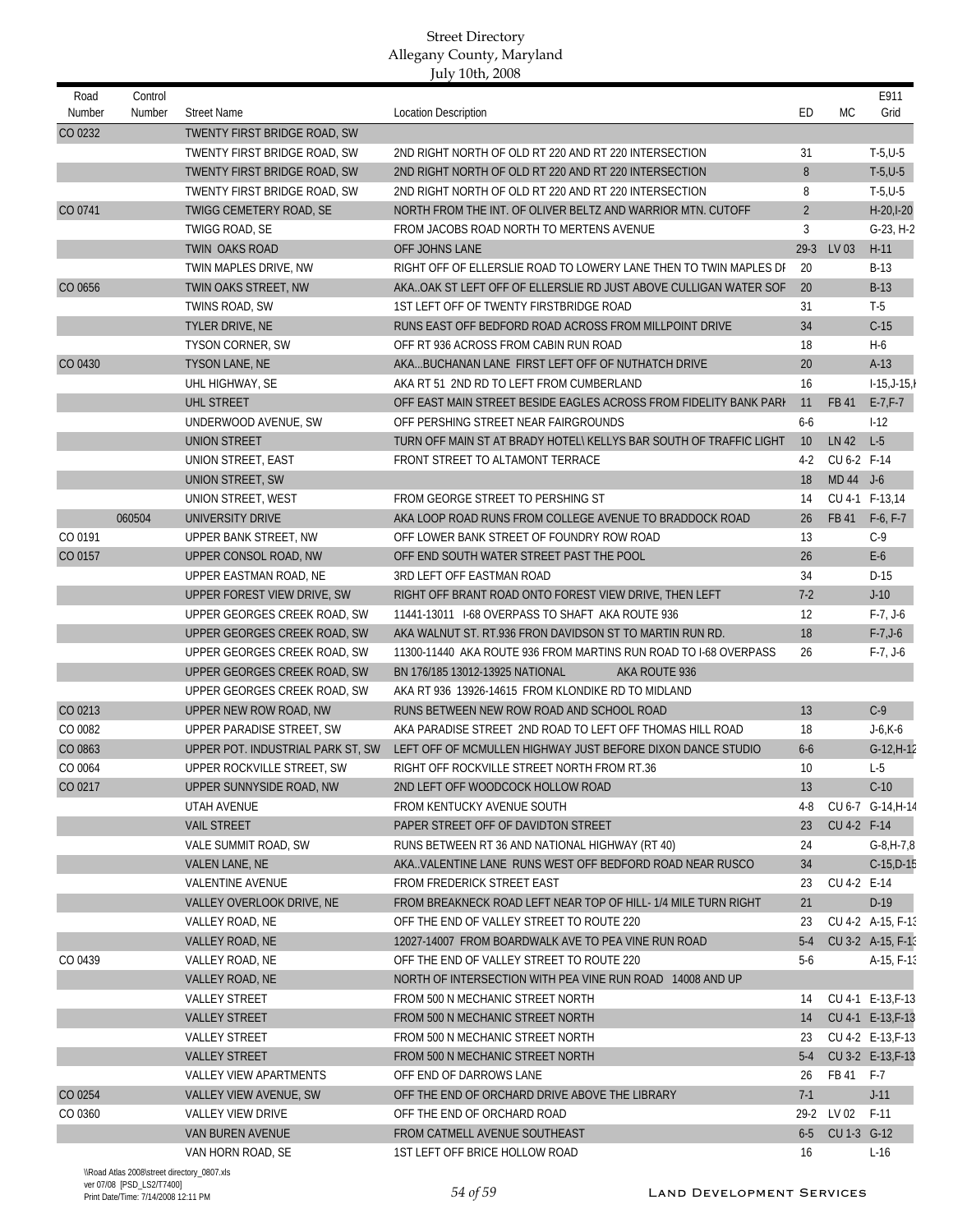| Road    | Control |                                 |                                                                     |                |             | E911              |
|---------|---------|---------------------------------|---------------------------------------------------------------------|----------------|-------------|-------------------|
| Number  | Number  | <b>Street Name</b>              | <b>Location Description</b>                                         | ED             | MC.         | Grid              |
|         |         | VAN METER LANE, SE              | 2ND LEFT OFF WILLIAMS ROAD FROM MURLEYS BRANCH ROAD                 | $\overline{3}$ |             | $F-19$            |
|         |         | VAN PELT DRIVE, SW              | LEFT OFF OF RT.220 ACROSS FROM VAN PELT MEMORIAL PARK               | 31             |             | $Q-6$             |
|         |         | <b>VANCOUVER STREET</b>         | FROM FOURTH STREET SOUTH                                            | $4 - 8$        | CU 6-7 H-14 |                   |
|         |         | <b>VANDERGRIFT TERRACE</b>      | PAPER STREET OFF OF COCHRANE HIGHWAY                                | $6 - 5$        | CU 1-3 F-12 |                   |
|         |         | VANDES LANE, SW                 | 1ST RIGHT OFF OF MCMULLEN HIGHWAY NORTH OF DANVILLE POWER LINES     | 31             |             | $Q-7$             |
|         |         | <b>VERMONT AVENUE</b>           | FROM MICHIGAN AVENUE SOUTH                                          | $4 - 8$        | CU 6-7 G-14 |                   |
| CO 0807 |         | <b>VERMONT AVENUE, SW</b>       | OFF BRANT ROAD ACROSS FROM WATSON ROAD                              | $7-1$          |             | $J-10$            |
|         |         | <b>VERNON ESTATES DRIVE, SE</b> | NORTH OFF RT 51 BEFORE EAST END OF EAST WILSON RD-NEAR FIRST ENTR   | 2              |             | $N-19$            |
|         |         | <b>VERNON STREET, NE</b>        | 1ST OFF SHELTON AVENUE OR 1ST RIGHT OFF NOGLEY ST FROM VALLEY RO    | $5-6$          |             | $C-14$            |
| CO 0432 |         | <b>VETERANS ROW, NW</b>         | AKASECOND ST FROM ELLERSLIE RD TO HIGH PINE COURT                   | 20             |             | $A-13$            |
|         |         | <b>VICTOR AVENUE</b>            | <b>NEED</b>                                                         | $29-1$         | LV 01       | $E-12$            |
|         |         | VICTOR LANE, NE                 | 1ST RIGHT OFF ELBINVILLE ROAD FROM OLD CUMBERLAND ROAD              | 3              |             | A-24, B-24        |
|         |         | <b>VICTOR LANE, SW</b>          | OFF SHAFT ROAD BESIDE THE FIRE DEPARTMENT                           | 18             |             | $H-6$             |
|         |         | <b>VICTORIA LANE</b>            | OFF EAST MAIN STREET BESIDE STATION 2                               | 12             | FB 41       | $E - 7, 8, F - 7$ |
|         |         | <b>VICTORIA STREET</b>          | FROM FREDERICK STREET WEST                                          | 23             | CU 4-2 E-14 |                   |
|         |         | VICTORY POST DRIVE              | FROM WOOD STREET EAST                                               | 8              | WP 45 R-2   |                   |
|         |         | <b>VIEW POINT LANE, SW</b>      | TRAVELS NORTH FROM TERMINUS OF BURNING MINES ROAD                   | 24             |             | $1-8$             |
|         | 060504  | VIEW TOP LANE, NE               | RUNS SOUTH OFF OF WINDY HILLS ROAD                                  | 21             |             | $C-19$            |
| CO 0683 |         | <b>VIEWCREST ROAD, SW</b>       | AKA HILL TOP ROAD OFF END OF BRANDYWINE DR. FROM N.BELAIR DR.       | $7-2$          |             | $K-9,10$          |
|         |         | <b>VILLAGE PARKWAY</b>          | OFF RT 36 ENTRANCE TO FVNH AND THE INDUSTRIAL PARK                  | 24             | FB 41       | $F-8$             |
|         |         | <b>VINE PLACE</b>               | FROM 407 COLUMBIA STREET NORTH TO WALNUT STREET                     | 23             | CU 4-2 H-13 |                   |
|         |         | <b>VINE STREET</b>              | CONNECTS OLD CRESAPTOWN AND BIRCH AVENUE OFF OF WINCHESTER RO 29-3  |                | LV 03       | $1 - 10$          |
|         |         | <b>VINE STREET</b>              | FROM 101 EAST INDUSTRIAL BLVD SOUTH                                 | $4-3$          |             | CU 6-3 G-13, H-13 |
|         |         | VINE STREET & EXTENDED          | 1ST. LEFT OFF ROCK ST. FROM HAMMOND ST                              | 8              | WP 45 R-2   |                   |
|         |         | <b>VINTAGE LANE, SE</b>         | OFF OF BEAR HILL ROAD TO RIGHTPAST WAGONER CUT OFF                  | $\overline{2}$ |             | $J-20,21$         |
|         |         | VIOLET AVENUE, SW               | SOUTH ON PERSHING STREET FROM MOSS 3RD LEFT OFF PERSHING            | $6-6$          |             | $1-12$            |
|         |         | <b>VIRGINIA AVENUE</b>          | FROM MARYLAND AVENUE SOUTH TO CLEMENT STREET                        | $4-2$          |             | CU 6-2 G-13, H-13 |
|         |         | VIRGINIA AVENUE                 | FROM MARYLAND AVENUE SOUTH TO CLEMENT STREET                        | 4-3            |             | CU 6-3 G-13, H-13 |
|         |         | <b>VIRGINIA AVENUE</b>          | FROM MARYLAND AVENUE SOUTH TO CLEMENT STREET                        | $4-5$          |             | CU 6-5 G-13, H-13 |
|         |         | VISTA DRIVE, SE                 | SECOND ROAD TO THE RIGHT OFF OF RT 51 EAST OF GREEN RIDGE ROAD      | 2              |             | P-24, O-24        |
|         |         | VISTA VIEW, SE                  | OFF GREEN FOREST DR. IN ORLEANS CAMPGROUND                          | $\mathbf{1}$   |             | $H-28$            |
|         | 050104  | <b>VIVIAN DRIVE, SE</b>         | N/S OF HELEN DRIVE, NEAR INTRSECTION OF PATRIOT PLACE; 300' NW/O MD | 2              |             | $N-20$            |
|         |         | <b>VOCKE DRIVE</b>              | RUNS OFF VOCKE ROAD BETWEEN CLUBHOUSE RD. AND WALKER RD.            | $29-3$         | LV 03 G-11  |                   |
|         |         | <b>VOCKE ROAD</b>               | RUNS FROM WINCHESTER ROAD TO CAMPGROUND ROAD                        |                | 29-3 LV 03  | $G-10,11, H$      |
|         |         | <b>VOLUNTEER DRIVE, SW</b>      | RUNS TO LEFT OFF OF LOAR AVENUE TO BLOOMFIELD DRIVE                 | $7-2$          |             | $N-9$             |
|         |         | WABAC LANE, NE                  | 2 ND RIGHT OFF FOREST AVENUE FROM VALLEY ROAD                       | $5-6$          |             | D-14              |
| CO 0403 |         | WABASH STREET, NW               | FROM LOCUST GROVE ROAD DOWN BEAR LANE FIRST RIGHT                   | $29-1$         | LV 01       | $D-12$            |
| CO 0533 |         | WAGNER CUTOFF ROAD, SE          | 1ST LEFT OFF WAGNER ROAD FROM RT.51 RUNS TO BEAR HILL ROAD          | 2              |             | $K-20,21,L$       |
| CO 0548 |         | WAGNER ROAD, SE                 | ROUTE 51 BEFORE SUNNY FLAT UP TO TOWN CREEK ROAD                    | $\overline{2}$ |             | $J-22 - N-2$      |
|         |         | WAGONWHEEL ROAD, SW             | 2ND RIGHT OFF GRAMLICH ROAD                                         | $29-1$         | LV 01       | $F-11$            |
|         |         | <b>WALKER ROAD</b>              | OFF VOCKE ROAD ON HAYSTACK SIDE NEAR MALL                           | $29-3$         | LV 03       | $G-11, H-11$      |
| CO 0223 |         | WALKERS FLAT ROAD, SW           | 3RD STREET OFF OF BURKE HILL ROAD FROM RT 220                       | 8              |             | $T-5, U-5$        |
| CO 0101 |         | <b>WALL STREET, SW</b>          | 2ND RIGHT OFF OF SHAFT ROAD JUST ACROSS THE BRIDGE                  | 18             |             | $H-6$             |
|         |         | WALLACE STREET                  | OFF OF CUMBERLAND STREET 1 BLOCK WEST OF LEE STREET                 | $6-1$          | CU 1-2 F-13 |                   |
| CO 0546 |         | <b>WALLIZER ROAD, SE</b>        | 1ST LEFT OFF MERTENS AVE. FROM OLD WILLIAMS ROAD                    | $\overline{3}$ |             | $E-24, F-23$      |
|         |         | WALNUT HILL ROAD, SW            | OFF POTOMAC HOLLOW TOWARD DOGWOOD FLATS                             | 9              |             | $O-3$             |
| CO 0474 |         | WALNUT HOLLOW ROAD, SE          | OFF INTERSECTION OF CHRISTIE ROAD AND WILLIAMS RD AT TWIGGS JUNK Y  | 22             |             | $G-15$            |
|         |         | WALNUT PLACE, NORTH             | LEFT OFF OF GREENE STREET BEFORE BEFORE RAILROAD UNDERPASS ON 1     | $6-1$          | CU 1-2 F-13 |                   |
|         |         | WALNUT PLACE, SOUTH             | LEFT OFF OF GREENE STREET BEFORE BEFORE RAILROAD UNDERPASS ON 1     | $6 - 3$        | CU 1-4 F-13 |                   |
| CO 0524 |         | WALNUT RIDGE ROAD, SE           | 3RD LEFT OFF THE CO.7 END OF OLD OLDTOWN ROAD FROM RT.51            | 16             |             | $J-17,18,K$       |
|         |         | WALNUT STREET (21502)           | FROM INDEPENDENCE STREET NORTHWEST                                  | 23             |             | CU 4-2 E-13, F-13 |
| CO 0155 |         | WALNUT STREET (21532)           | BN 175/168 AKA RT 936, UPPER GEOGRES CREEK ROAD                     | 12             |             | $F-7$             |
|         |         | WALNUT STREET (21562)           | 2ND STREET OFF ROCK ST. FROM HAMMOND ST.#'S 100-300 TO LEFT, 400 TO | 8              |             | WP 45 Q-2, R-2    |
| CO 0027 |         | WALNUT STREET, SW               | 1ST LEFT OFF OLD RT 36 N OF BARTLETT STREET                         | 9              | BR 40 N-3   |                   |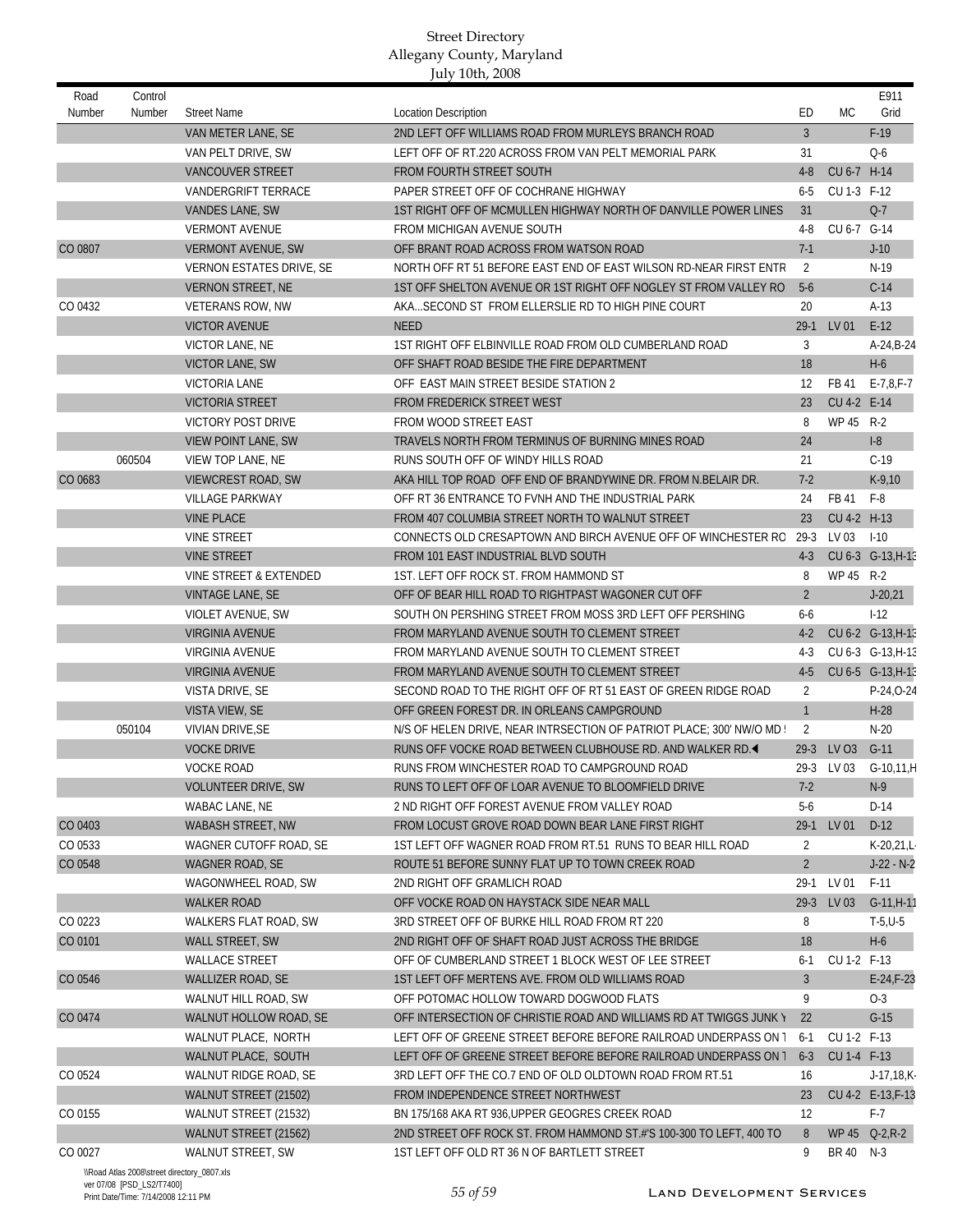| Road     | Control |                                |                                                                                                      |                 |              | E911          |
|----------|---------|--------------------------------|------------------------------------------------------------------------------------------------------|-----------------|--------------|---------------|
| Number   | Number  | <b>Street Name</b>             | <b>Location Description</b>                                                                          | ED              | <b>MC</b>    | Grid          |
|          |         | WALNUT VALLEY LANE, NE         | OFF OLD VALLEY ROAD CROSSES VALLEY RD IN 11700 BLK NR NAZERENE CH                                    | $5-6$           |              | $D-14$        |
|          |         | WALNUT WOODS WAY, SE           | FIRST ROAD TO THE RIGHT OFF OF RT 51 PAST DAVID THOMAS ROAD                                          | $\overline{2}$  |              | $O-24,25$     |
|          | 050324  |                                | WALSH CABIN WOODS LANE, SE (21555) REPLACES WINNIE COURT, OFF OF WALNUT RIDGE ROAD, NORTH OF CINDY \ | 16              |              | $J-18$        |
| CO 0203  |         | WALSH ROAD, NW                 | 2ND LEFT OFF CALLA HILL ROAD                                                                         | 13              |              | $C-8,9$       |
|          |         | WALTER DRIVE, SW               | AKA YODER DRIVE 1ST RIGHT OFF CUNNINGHAM DRIVE FROM LOUISE DRIVE                                     | $7-1$           |              | $K-10$        |
| CO 0337  |         | <b>WARFIELD PLACE</b>          | RUNS OFF NATIONAL HWY NEXT TO LAVALE VFD STATION 2                                                   |                 | 29-2 LV 02   | $G-11$        |
|          |         | WARM BREEZE LANE, SW           | 1ST RIGHT NORTH OF RT 220 AND OLD RT 220 INTERSECTION                                                | 8               |              | $T-5$         |
| CO 0739  |         | WARM SPRINGS ROAD, NE          | 1ST LEFT OFF MURLEYS BRANCH RD OR 2ND RIGHT OFF RT.144 EAST OF FLIN                                  | 3               |              | $D-21$        |
|          |         | WARNICK ROAD, SW               | AKA CRAWLEY'S LANE 1ST ROAD TO RIGHT OFF OF BUSKIRK HOLLOW ROAD                                      | 10 <sup>1</sup> |              | $K-6$ , $L-6$ |
| CO 0078  |         | <b>WARNICK ROAD, SW</b>        | AKA CRAWLEY'S LANE 1ST ROAD TO RIGHT OFF OF BUSKIRK HOLLOW ROAD                                      | 18              |              | $K-6, L-6$    |
|          |         | <b>WARNS LANE</b>              | OFF TOP WELSH HILL RUNS TO POWELLS LANE IN GRAHMTOWN                                                 | 12              | FB 41        | $F-7$         |
|          |         | <b>WARREN STREET</b>           | FROM FREDERICK STREET WEST TO BEDFORD NEAR THE END                                                   | 23              | CU 4-2 E-14  |               |
|          |         | WARRIOR DRIVE, SW              | RUNS BETWEEN RT 220 AND WINCHESTER ROAD                                                              | $7-1$           |              | $J-10,11$     |
|          |         | WARRIOR MTN. CUTOFF ROAD, SE   | 1ST LEFT OFF BEAR HILL RD. PAST WAGNER CUTOFF RD. FROM RT.51                                         | 2               |              | $1-20, J-20$  |
| CO 0529  |         | WARRIOR MTN. CUTOFF ROAD, SE   | 1ST LEFT OFF BEAR HILL RD. PAST WAGNER CUTOFF RD. FROM RT.51                                         | $\mathbf{3}$    |              | $I-20, J-20$  |
|          |         | WARRIOR MTN. FARM LANE, SE     | 2ND RIGHT OFF WILLIAMS ROAD FROM OLD WILLIAMS ROAD-MURLEYS BRANG                                     | 3               |              | E-19, F-19    |
|          |         | WARRIOR MTN. FARM LANE, SE     | 2ND RIGHT OFF WILLIAMS ROAD FROM OLD WILLIAMS ROAD-MURLEYS BRANG                                     | 21              |              | $E-19, F-19$  |
|          |         | <b>WARWICK AVENUE</b>          | FROM 511 MEMORIAL AVENUE EAST TO GREENWAY AVENUE                                                     | $4 - 4$         | CU 6-6 G-14  |               |
|          |         | WASHAWAY LANE, SE              | FIRST RIGHT OFF OF BLUEGRASS FARM LANE                                                               | $\mathbf{3}$    |              | $G-19$        |
| CO 0123  |         | WASHINGTON HOLLOW ROAD, SW     | RUNS BETWEEN HOFFMAN HOLLOW ROAD AND OLD NATIONAL PIKE                                               | 24              |              | $F-8.G-8$     |
|          |         | WASHINGTON STREET (21502)      | RUNS BETWEEN LAVALE AVENUE AND PARK AVENUE                                                           | $29-2$          | LV 02        | $G-11$        |
|          |         | WASHINGTON STREET (21502)      | FROM BALTIMORE STREET WEST TO FAYETTE STREET                                                         | $6-1$           | CU 1-2 F-13  |               |
|          |         | WASHINGTON STREET (21532)      | 2ND LEFT OFF BOWERY STREET RUNS TO BEALL HIGH SCHOOL ROAD                                            | 12              | FB 41        | $F-7$         |
|          |         | WASHINGTON STREET (21539)      | FROM RT 36 TO DANS MOUNTAIN STATE PARK                                                               | 10              | LN 42        | $L-5$         |
|          |         | WASHINGTON STREET (21562)      | 1ST RIGHT OFF RT.36 OR 1ST LEFT OF MAIN ST. FROM RT.135                                              | 8               | <b>WP45</b>  | $R-2$         |
|          |         | WASHINGTON STREET, SW          | 1ST RIGHT OFF BRADLEY STREET FROM OLD RT 36                                                          | 9               | <b>BR 40</b> | $N-3$         |
| CO 0057  |         | WATER STATION RUN ROAD, SW     | FROM RT 36 TO DANS MOUNTAIN STATE PARK                                                               | 10              |              | $L-5$         |
|          |         | <b>WATER STREET</b>            | FROM 50 GREENE STREET SOUTH                                                                          | $6 - 3$         | CU 1-4 F-13  |               |
|          |         | WATER STREET, NORTH            | LEFT OFF WEST MAIN STREET BESIDE FROSTBURG PIZZA                                                     | 11              | FB 41        | $E-7, F-6-7$  |
|          |         | WATER STREET, SOUTH            | LEFT OFF WEST MAIN STREET BESIDE FROSTBURG PIZZA                                                     | 26              | FB 41        | $E-7, F-6-7$  |
|          |         | WATER STREET, SW               | LEFT OFF MAIN STREET RUNS TO MILL STREET                                                             | 9               | <b>BR 40</b> | $O-3$         |
| CO 0055? |         | WATERCLIFF STREET, LOWER       | TURN RIGHT ONTO FRONT ST THEN TURN LEFT                                                              | 10              |              | $L-5$         |
| CO 0055? |         | WATERCLIFF STREET, UPPER       | TURN RIGHT ONTO FRONT ST THEN TURN LEFT                                                              | 10              |              | $L-5$         |
| CO 0688  |         | <b>WATERSIDE STREET, SW</b>    | RIGHT OFF OLD RT 36 ACROSS FROM LAUREL RUN ROAD                                                      | 9               |              | $N-3,4$       |
| CO 0144  |         | WATKINS ROAD, NW               | RIGHT OFF OF PARKERSBURG ROAD JUST BEFORE PORTER ROAD                                                | 24              |              | $F-8$         |
|          |         | WATSON STREET, SW              | OFF OF BRANT ROAD ACROSS FROM VERMONT                                                                | $7-2$           |              | $J-10$        |
|          |         | WAUGH AVENUE                   | 2ND RIGHT OFF ASHBURY AVE FROM NATIONAL HIGHWAY                                                      | $29-2$          |              | $G-11$        |
|          |         | <b>WAVERLY STREET</b>          | OF THE END OF UNION ST. RUNS TO THE HAMMOND - WOOD ST.INTERSECTIO                                    | 8               | WP 45        | $R-2$         |
|          |         | <b>WAVERLY TERRACE</b>         | FROM 307 BALTIMORE STREET NORTH AND SOUTH                                                            | 22              | CU 5-1 F-14  |               |
| CO 0779  |         | WAXLER CEMETERY ROAD, SW       | FIRST ROAD SOUTH OF CROSSLAND ROAD ON WEST SIDE OF ROUTE 220                                         | 31              |              | P-7           |
|          |         | WAYNE DRIVE, NE                | JOHNSON'S ADDITION FIRST LEFT OFF OF HUGHES STREET                                                   | 34              |              | $B-16$        |
|          |         | <b>WEBER STREET</b>            | FROM 493 BALTIMORE AVENUE SOUTH                                                                      | 22              | CU 5-1 F-14  |               |
|          |         | <b>WEBSTER STREET</b>          | PAPER STREET OFF OF WILLS CREEK AVENUE                                                               | $6-1$           | CU 1-2 F-13  |               |
| CO 0391  |         | <b>WEIGAND DRIVE</b>           | OFF MCHENRY STREET IN LAVALE                                                                         |                 | 29-1 LV 01   | E-12          |
| CO 0707  |         | WEIMER ROAD, NW                | OFF IRON RAIL STREET ACROSS FROM COBBLESTONE ROAD                                                    | 13              |              | $C-9$         |
| CO 0340  |         | <b>WEIRES AVENUE</b>           | RUNS PARRALLEL WITH NATIONAL HWY OFF OF PARKSIDE AND LAVALE BLVD 29-2                                |                 | LV 02        | $F-11, G-11$  |
| OP       | 020924  | WEITZELL BOULEVARD, SW         | N/S OF BRANT ROAD, OFF FOREST DRIVE                                                                  | $7-2$           |              | $J-10$        |
|          |         | <b>WELCH AVENUE</b>            | FROM FREDERICK STREET WEST                                                                           | 23              | CU 4-2 E-14  |               |
| CO 0414  |         | WELDON AVENUE, NW              | AKALOOP RD RUNS BETWEEN OLD HOLLOW ROAD AND DENNY DRIVE                                              | 20              |              | $C-12$        |
|          |         | WELLEIN DRIVE, SE              | 4TH RIGHT OFF THE OLDTOWN END OF EAST WILSON ROAD FROM RT.51                                         | 2               |              | $L-19$        |
|          |         | <b>WELLINGTON LANE</b>         | FROM 1900 BEDFORD STREET WEST                                                                        | 23              | CU 4-2 D-14  |               |
|          |         | WELSH HILL (3 #'s)             | FROM END OF BOWERY STREET TO RT.936 ALL 3 AND 5 DIGIT HSE. NUMBERS                                   | 12              | FB 41        | $F-7$         |
|          |         | WELSH HILL $(3 \#s)$           | FROM END OF BOWERY STREET TO RT.936 ALL 3 AND 5 DIGIT HSE. NUMBERS                                   | 26              | FB 41        | $F-7$         |
|          |         | WELSH HILL ROAD, SW (5 DIGITS) | 10915-10801 OFF UPPER GEORGES CREEK RD ON LEFT ACROSS FROM CHER                                      | -12             |              | $F-7, G-7$    |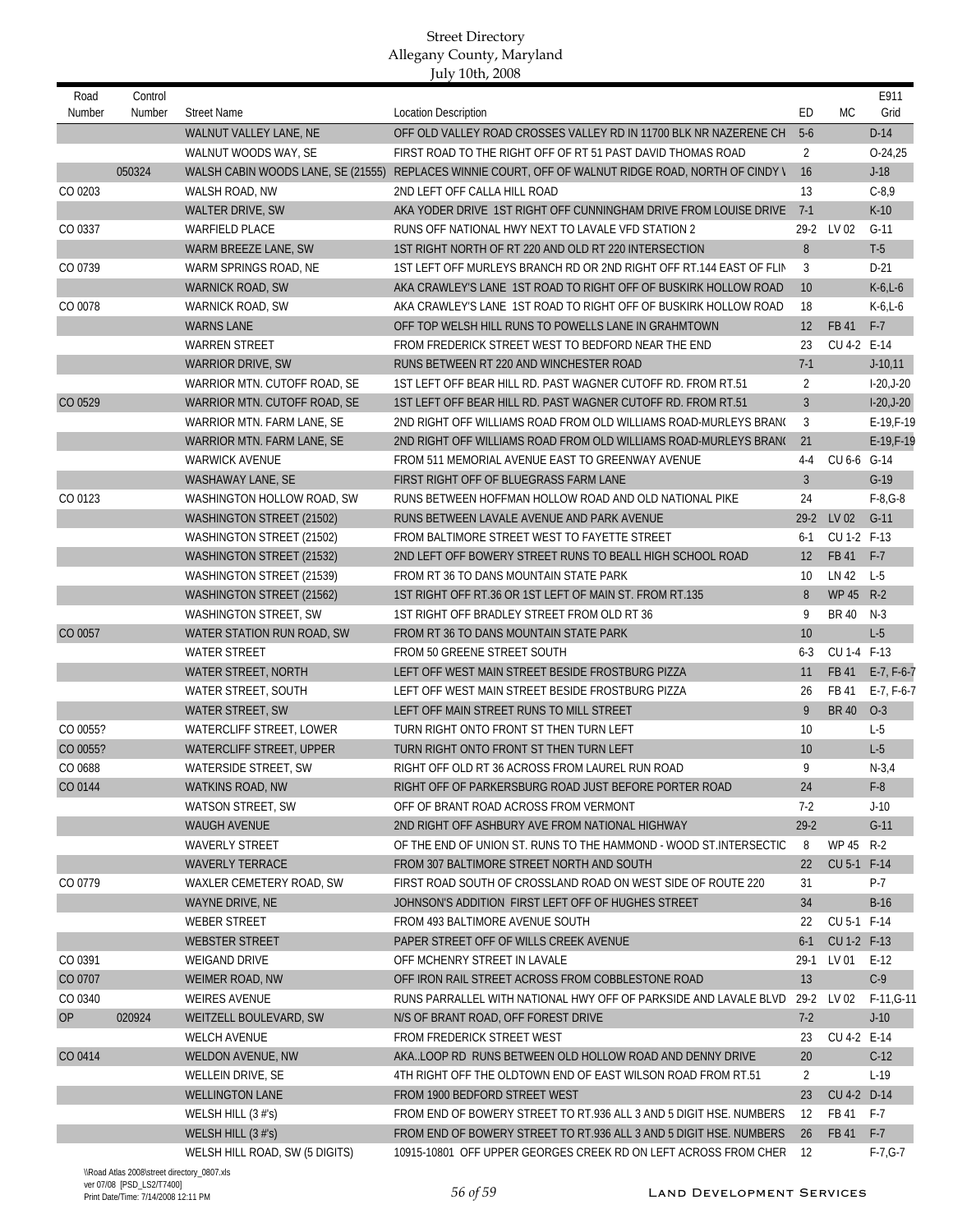| Road<br>Number | Control<br>Number | <b>Street Name</b>             | <b>Location Description</b>                                         | ED             | МC          | E911<br>Grid      |
|----------------|-------------------|--------------------------------|---------------------------------------------------------------------|----------------|-------------|-------------------|
| CO 0699        |                   | WELSH HILL ROAD, SW (5 DIGITS) | 10915-10801 OFF UPPER GEORGES CREEK RD ON LEFT ACROSS FROM CHER     | 26             |             | $F-7, G-7$        |
|                |                   | <b>WELSH STREET</b>            | LEFT OFF END OF UHL STREET TO EAST FIRST STREET BEHIND DURST FURN   | 11             | FB 41       | $E-7$             |
|                | 060504            | <b>WELTON DRIVE</b>            | 1ST RIGHT OFF OF SHADES LANE FROM BALTIMORE AVENUE                  | 22             | CU-51 F-14  |                   |
|                |                   | <b>WEMPE DRIVE</b>             | FROM OLDTOWN ROAD AT LOUISIANA AVENUE TO INDUSTRIAL BLVD            | $4-3$          |             | CU 6-3 G-14, H-14 |
|                |                   | <b>WEMPE DRIVE</b>             | FROM OLDTOWN ROAD AT LOUISIANA AVENUE TO INDUSTRIAL BLVD            | $4 - 8$        |             | CU 6-7 G-14, H-14 |
|                |                   | <b>WENCKS LANE</b>             | LEFT OFF OF WEST MAIN STREET ACROSS FROM SHAW STREET                | 26             | FB 41       | E-6               |
|                |                   | <b>WENCKS LANE, NW</b>         | LEFT OFF OF WEST MAIN STREET ACROSS FROM SHAW STREET                | 26             |             | $E-6$             |
|                |                   | <b>WENTLING DRIVE, NE</b>      | 2ND ROAD TO LEFT OFF RT 144 GOING EAST PAST 168                     | 34             |             | $D-16$            |
|                |                   | <b>WESLEY AVENUE</b>           | OFF CAMPGROUND ROAD NEAR INTERSECTION WITH NATIONAL HWY             | $29-2$         | LV 02       | $G-11$            |
|                |                   | WEST BRADDOCK ROAD (21502)     | FROM CAMPGROUND ROAD TO END                                         | $29-3$         | LV 03       | G10,11            |
|                |                   | <b>WEST CLEMENT STREET</b>     | FROM VIRGINIA AVENUE TO FORD AVENUE                                 | $4-5$          | CU 6-5 H-13 |                   |
| CO 0504        |                   | WEST FLINTSTONE CREEK ROAD, NE | FIRST RIGHT OFF OF STREET ROAD                                      | 3              |             | $A-21,B-20$       |
|                | 060504            | <b>WEST HANEKAMP STREET</b>    |                                                                     |                | CON         |                   |
|                |                   | WEST MAIN STREET (21539)       |                                                                     | 10             | LN 42       | $L - 4,5$         |
| CO 0580        |                   | WEST SHIPLEY ROAD, NE          | TURN RIGHT BEFORE RR TRACKS ACR FRM CO 55 ALSO ON OTHER SIDE OF T   | $\mathbf{1}$   |             | A-29, B-28        |
| CO 0344        |                   | <b>WEST STREET</b>             | OFF NATIONAL HWY ACROSS FROM LAVALE BLVD                            | $29-2$         | LV 02       | $G-11$            |
|                |                   | <b>WEST STREET</b>             | FROM 130 W THIRD STREET TO SCOTT STREET                             | $4-2$          | CU 6-2 G-13 |                   |
|                |                   | <b>WEST VIEW TERRACE</b>       | FROM 24 WEBER STREET WEST                                           | 22             | CU 5-1 F-14 |                   |
| CO 0501        |                   | WEST WILSON ROAD, NE           | 9TH LEFT OFF RT.144 WEST FROM I-68 EXIT                             | 21             |             | B-20, C-19        |
|                |                   | WESTERNPORT ROAD, SW           | ALLEGANY COUNTY LINE TO AARONS RUN ROAD                             | 8              |             | $R-1 - S-3$       |
|                |                   | WESTERNPORT ROAD, SW           | OFF END OF ROCK ST.AT THE COUNTY LINE INTO GARRETT COUNTY           |                |             | $S-3 - U-5$       |
|                |                   | WESTERNPORT ROAD, SW           | FROM PINE SWAMP ROAD TO MERRILLS BRIDGE AT SAVAGE RIVER ROAD        |                |             |                   |
|                |                   | WESTERNPORT ROAD, SW           | AKA RT 135 23119-23308 RT 135                                       |                |             |                   |
|                |                   | WESTERNPORT ROAD, SW           | AKA RT 135 24015-24611◀ TRITOWNS PLAZA TO WESTERNPORT               |                |             |                   |
|                |                   | WESTERNPORT ROAD, SW           | AKA RT 135 23500 FINE PAPER WAREHOUSE (FPW)                         |                |             |                   |
| CO 0261        |                   | WESTWOOD ROAD, SW              | 3RD LEFT OFF OF OLD LAKE DRIVE RUNS TO SHAMROCK ROAD                | $7-2$          |             | $K-10$            |
|                |                   | <b>WHEELER ROAD, SE</b>        | OFF RT 51 PAST BLUE SPRING RUNS NEXT TO OAKS ANTIQUES               | 16             |             | K-15, L-15        |
| CO 0635        |                   | WHIPPOORWILL LANE, SW          | 1ST RIGHT OFF NEW SHAWNEE RD. FROM HORSE ROCK RD.                   | 8              |             | $R-3$             |
|                | 041222            | WHISPERING PINES LANE, SW      | W/S OF SUMMIT CIRCLE; 1/4 MILE S/O HARWOOD DRIVE INTERSECTION; SUMM | 24             |             | $H-9$             |
|                |                   | WHISTLE PIG LANE, NW           | AKA POLANDS BRIDGE LANE LEFT OFF OF MT SAVAGE RD LOWER END OF M     | 13             |             | $C-9$             |
|                |                   | WHITE ASH LANE                 | AKA ASH LANE 2ND LEFT OFF BRADDOCK STREET                           | 26             | FB 41       | $G-6$             |
|                |                   | WHITE AVENUE                   | FROM WINIFRED ROAD TO RAYNE DRIVE                                   | $4 - 4$        | CU 6-6 G-14 |                   |
|                |                   | WHITE CRYSTAL DRIVE, SW        | 1ST LEFT OFF OF CROOKS AVENUE PAST RT 220 INTERSECTION              | 8              |             | $T-5$             |
|                |                   | WHITE DOGWOOD DRIVE, SE        | RUNS IN BETWEEN GREEN FOREST DR. IN ORLEANS CAMPGROUND              | $\mathbf{1}$   |             | $H-28$            |
|                |                   | WHITE DOVE LANE, SE            | 3RD RIGHT OFF CRESAP MILL ROAD FROM RT.51                           | $\overline{2}$ |             | $K-18$            |
| CO 0815        |                   | WHITE OAK DRIVE, SW            | 2ND ROAD TO RIGHT OFF NORTH CONDA WAY                               | 7-2            |             | $N-8$             |
|                |                   | WHITE OAK LANE                 | FIRST LEFT AFTER ENTERING BRADDOCK ESTATES FROM MIDL.RD             | 26             | FB 41       | $G-6$             |
|                |                   | WHITE OAKS AVENUE              | IN FRONT OF WHITE OAKS SHOPPING CENTER                              | $4 - 8$        | CU 6-7 H-14 |                   |
|                |                   | WHITE PINE LANE, SW            | 1ST RIGHT OFF OLD LEGISLATIVE RD FROM SHAFT ROAD                    | 18             |             | $G-6$             |
|                |                   | WHITE PINE ROAD, SW            | LEFT OFF THE END OF MCKENZIE TOWER ROAD                             | $7-1$          |             | $L-11$            |
|                |                   | <b>WHITE STREET</b>            | 2ND RIGHT OFF UNION ST. FROM MAIN ST. BEHIND RODERICKS FURNITURE    | 8              | WP 45 R-2   |                   |
|                |                   | <b>WHITE TERRACE</b>           | OFF OF LA FEVRE ROAD                                                | $6-1$          | CU 1-2 F-13 |                   |
|                |                   | <b>WHITE TERRACE</b>           | OFF OF LA FEVRE ROAD                                                | $6 - 5$        | CU 1-3 F-13 |                   |
|                |                   | WHITE WATER ROAD, SW           | 2ND RIGHT OFF JACKSON MTN. ROAD - DIRT ROAD ON RGHT PAST PWR. LINE  | 10             |             | N-4               |
|                |                   | <b>WHITEFIELDS ALLEY</b>       | <b>NEED</b>                                                         | 8              | WP 45 Q-2   |                   |
| CO 0411        |                   | WHITEHAIR STREET, NW           | OFF OF KREIGBAUM RD 3RD ST SOUTH OF ELLERSLIE ROAD                  | 20             |             | $C-12$            |
|                |                   | WHITEHEAD LANE, SW             | FIFTH ROAD TO RIGHT OFF OF OLD MIDLOTHIAN ROAD FROM OLD LEGISLATIV  | 18             |             | $G-6$             |
|                |                   | WHITETAIL LANE, NW             | RUNS FROM HOPKINS STRET ACROSS BLOOM STREET PARALLEL WITH ELLEI     | 20             |             | A-13              |
|                |                   | WHITEY ROAD, SE                | SOUTH OFF GORMAN ROAD JUST WEST OF POTOMAC OVERLOCK DRIVE           | $\overline{2}$ |             | $0 - 24$          |
|                |                   | WHITFIELD ROAD, NE             | 2ND RIGHT OFF SWAIN ROAD FROM DIVIDE RIDGE ROAD                     | $\mathbf{1}$   |             | $C-31$            |
|                |                   | WILD CHERRY LANE, NE           | CROSS WILLS CREEK TURN RIGHTON KINGS GROVE RD. 1ST DIRT RD TO LEF   | 20             |             | $A-13$            |
| CO 0489        |                   | WILDCAT HOLLOW ROAD, SE        | OFF WILLIAMS ROAD PAST MOORES HOLLOW RD 1ST RIGHT BEAR RIGHT        | 16             |             | $G-16, H-16$      |
|                | 0605010           | WILDERNESS RIDGE ROAD, SE      | NORTH SIDE OF OLIVER BELTZ ROAD; 1800' WEST OF LOWER TOWN CREEK R   | $\overline{2}$ |             | $1-21$            |
|                | 0707002           | WILDWOOD DRIVE, NE             | EAST SIDE OF WEST WILSON ROAD; ONE HALF MILE SOUTH OF DICKERSON H   | 21             |             | $C-20$            |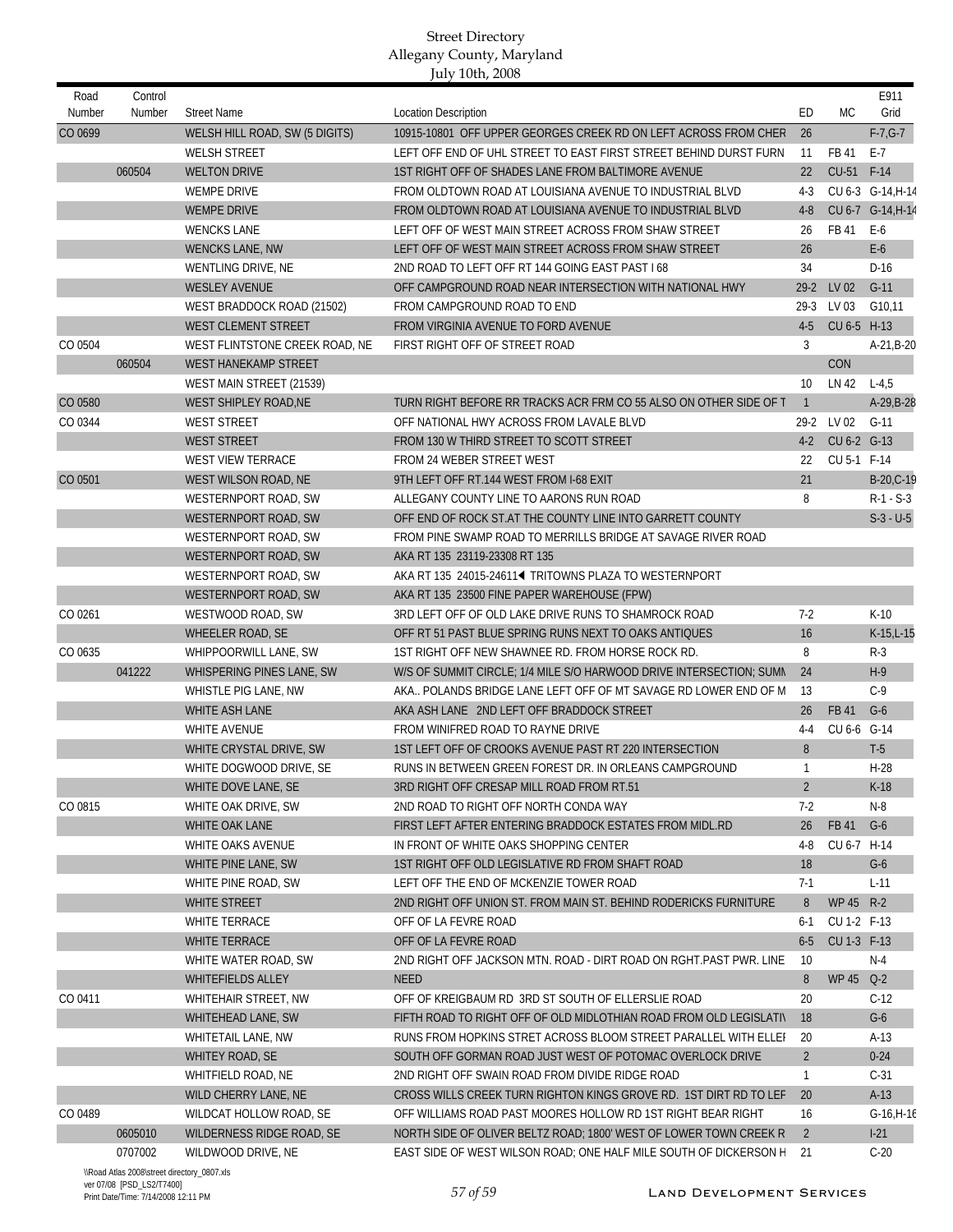| Road<br>Number | Control<br>Number | <b>Street Name</b>                            | <b>Location Description</b>                                                                                               | ED              | <b>MC</b>   | E911<br>Grid               |
|----------------|-------------------|-----------------------------------------------|---------------------------------------------------------------------------------------------------------------------------|-----------------|-------------|----------------------------|
|                |                   |                                               |                                                                                                                           |                 |             |                            |
|                |                   | <b>WILEY STREET</b>                           | PAPER STREET OFF OF ALVIN STREET FROM FORD AVENUE                                                                         | $4-5$           | CU 6-5 H-13 |                            |
|                |                   | WILEY WAY, SE                                 | SECOND ROAD TO LEFT OFF BRASHIER ROAD                                                                                     | 22              |             | $G-15$<br>$E-8$            |
|                |                   | WILKER LANE, NW                               | RIGHT OFF MT SAVAGE ROAD JUST PAST BROKEN HEART MINE ROAD<br>16407-18704 RUNS OFF END OF MURLEYS BRANCH ROAD TO TWIGGTOWN | 13              |             |                            |
|                |                   | WILLIAMS ROAD, SE<br><b>WILLIAMS ROAD, SE</b> | FROM CITY LIMITS TO WILLOWBROOK ROAD                                                                                      | 16<br>21        |             | $G-14, E-21$<br>G-14, E-2  |
|                |                   |                                               | <b>EAST OF PARKSIDE ESTATES</b>                                                                                           | 22              |             | $G-14 - E-2$               |
|                |                   | WILLIAMS ROAD, SE<br><b>WILLIAMS ROAD, SE</b> | 13510-14415 FROM CHRISTIE ROAD TO MOORES HOLLOW ROAD                                                                      | $\mathfrak{Z}$  |             | G-14, E-2                  |
| CO 0440        |                   | <b>WILLIAMS ROAD, SE</b>                      | <b>EAST OF PARKSIDE ESTATES</b>                                                                                           | $4 - 4$         |             | $F-14, G-14$               |
|                |                   | WILLIAMS STREET (21502)                       | FROM PARK STREET TO LOUISIANNA AVE THEN TO WILLIAMS ROAD                                                                  | 22              |             | CU 5-1 F-14, G-14          |
|                |                   | WILLIAMS STREET (21502)                       | FROM PARK STREET TO LOUISIANNA AVE THEN TO WILLIAMS ROAD                                                                  | $4-2$           |             | CU 6-2 F-14, G-14          |
|                |                   | WILLIAMS STREET (21502)                       | FROM PARK STREET TO LOUISIANNA AVE THEN TO WILLIAMS ROAD                                                                  | $4 - 4$         |             | CU 6-6 F-14, G-14          |
|                |                   |                                               |                                                                                                                           |                 | FB 41       |                            |
|                |                   | WILLIAMS STREET (21532)                       | RUNS FROM MT. PLEASANT STREET TO MARYLAND STREET BETWEEN THE PI                                                           | 12<br>$29-2$    |             | F-7<br>$F-11$              |
| CO 0339        | 060504            | <b>WILLIAMSON STREET</b>                      | <b>NEED</b>                                                                                                               |                 | CU          |                            |
|                |                   | <b>WILLISON PLACE</b>                         |                                                                                                                           | 21              |             | B-21, C-21                 |
|                |                   | WILLIT RUN ROAD, NE<br>WILLOW AVENUE, SW      | 1ST LEFT OFF RT.144 WEST FROM MURLEYS BRANCH ROAD<br>OFF MCMULLEN HIGHWAY BETWEEN EAST DIVISION AND BALSA AVENUE          |                 |             |                            |
| CO 0316        |                   |                                               | FROM I-68 TO WILLIAMS ROAD ROAD THAT RUNS TO ALLEGANY COLLEGE, HE                                                         | $6-6$           |             | $1-12$<br>CU 5-1 F-14, 15, |
|                |                   | WILLOW BROOK ROAD                             |                                                                                                                           | 22              |             |                            |
|                |                   | WILLOW BROOK ROAD, SE                         | FROM I-68 TO WILLIAMS ROAD ROAD THAT RUNS TO ALLEGANY COLLEGE, HE                                                         | 22              |             | $F-14, 15, G$              |
|                |                   | <b>WILLOW COURT</b>                           | 1ST RIGHT OFF OF WHITE OAKS AVE COMING FROM OLDTOWN ROAD                                                                  | $4 - 8$         | CU 6-7 G-14 |                            |
|                |                   | WILLOW CREEK FARM LANE, NE                    | 2ND RIGHT OFF WEST WILSON RD. FROM RT. 144                                                                                | 21              |             | $C-19,20$                  |
|                |                   | WILLOW CREEK LANE, NE                         | 1ST LEFT OFF VALLEY ROAD N OF BOARDWALK AVENUE                                                                            | $5-6$           |             | $C-14$                     |
|                |                   | WILLOW CREST ROAD, SW                         | OFF OF LAUREL RUN ROAD                                                                                                    |                 |             | $L-3$                      |
|                |                   | <b>WILLOW DRIVE</b>                           | END OF POWELL'S LANE-LOWER ROAD THROUGH MAPLEHURST TRAILER PAI                                                            | 12              | <b>FB41</b> | $F-7, G-7$                 |
|                |                   | WILLOW RUN ROAD, SW                           | RIGHT OFF OF RT 220 BETWEEN TOMS HOLLOW RD AND VAN PELT DRIVE                                                             | 31              |             | $Q-6$                      |
|                |                   | WILLOW TREE LANE, SW                          | 2ND RIGHT OFF WATER STATION RUN ROAD                                                                                      | 10 <sup>°</sup> |             | $L-5$<br>$F-15$            |
|                |                   | WILLOW WOODS COURT, SE                        |                                                                                                                           | 22              |             |                            |
|                |                   | <b>WILLS CREEK AVENUE</b>                     | OFF OF FAYETTE STREET AT KARNES AVENUE                                                                                    | $6-1$           | CU 1-2 F-13 |                            |
|                |                   | WILLS DRIVE, NW                               | AKAWILLS CREEK DRIVE RUNS OFF RAILROAD ST IN LOCUST GROVE                                                                 | $29-1$          | LV 01       | $D-12$                     |
|                |                   | <b>WILLS MOUNTAIN ROAD</b>                    | FROM PIEDMONT AVE TO WILLS MOUNTAIN AT ARTMOR PLASTIC                                                                     | $5-4$           | CU 3-2 E-13 |                            |
|                |                   | WILMAR LANE, SW                               | 2ND ROAD OFF OF WATER STATION RUN                                                                                         | $7-2$           |             | M-9                        |
|                |                   | <b>WILMONT AVENUE</b>                         | AKA ROYAL OAK DRIVE RUNS BETWEEN HAINES DRIVE AND TEAKWOOD DRIV                                                           | $6-1$           | CU 1-2 F-13 |                            |
|                |                   | WILSON LANE, SE                               | OFF UHL HIGHWAY TO LEFT PAST BLUE VALLEY ROAD                                                                             | 16              |             | $J-15$                     |
|                |                   | WINCHESTER ROAD, SW                           | 13900-12317 AKA RT.53                                                                                                     | $29-3$ *        |             | G-10, J-10                 |
|                |                   | WINCHESTER ROAD, SW                           |                                                                                                                           | $29-3$ *        |             | $G-10, J-10$               |
|                |                   | WINCHESTER ROAD, SW                           |                                                                                                                           | $7-1$           |             | G-10, J-10                 |
|                |                   | WINCHESTER ROAD, SW                           |                                                                                                                           | $7-1$           |             | $G-10, J-10$               |
|                |                   | WINCHESTER ROAD, SW                           | 13900-17000 AKA RT.53                                                                                                     | $7-2$           |             | G-10, J-10                 |
| CO 0239        |                   | WINCHESTER ROAD, SW                           |                                                                                                                           |                 |             | $J-11,K10,$                |
|                |                   | WINDCREST LANE, SW                            | OFF PORTER ROAD BETWEEN OLD NATIONAL PIKE AND LAURAL HILL DRIVE                                                           | 24              |             | $F-8$                      |
|                |                   | WINDEGO LANE, SE                              | SECOND ROAD TO THE RIGHT OFF OF RT 51 PAST DAVID THOMAS ROAD GOIN                                                         | 2               |             | $O-25$                     |
|                | 020924            | WINDING MILL ROAD, SE                         | W/O CRESAP MILL ROAD, 1/3 MILE N/O MD ROUTE 51                                                                            | 16              |             | $J-17$                     |
|                |                   | WINDSOR ROAD                                  | OFF OF BUCKINGHAM RUNS SOUTH                                                                                              | $6-5$           |             | CU 1-3 F-12, G-12          |
|                |                   | WINDY ACRES LANE, NE                          | 1ST LEFT OFF OPEN PLAINS ROAD FROM ORLEANS ROAD                                                                           | $\mathbf{1}$    |             | $C-29$                     |
|                |                   | WINDY HILLS ROAD, NE                          | 1ST RIGHT OFF RT.144 EAST OF ROCKY GAP                                                                                    | 21              |             | $C-19$                     |
|                | 021218            | WINDY PINES LANE, NW                          | OFF BLANK ROAD, MT SAVAGE                                                                                                 | 13              |             | $A-8$                      |
|                |                   | WINDY RIDGE DRIVE, NW                         | AKABREEZY LANE LEFT OFF OF MT SAVAGE ROAD RUNS TO HITE FARM                                                               | 20              |             | $C-11$                     |
|                |                   | WINEBRENNER HILL ROAD, SW                     | 5TH RIGHT OFF WATER STATION RUN ROAD PAST THE PARK AREA                                                                   | 10              |             | $L-6,M-6$                  |
|                |                   | WINEBRENNER ROAD, SW                          | LEFT OFF BLAN AVON ROAD ABOVE SKIDMORES JUNK YARD                                                                         | 18              |             | $G-6$                      |
|                |                   | WINEOW STREET NORTH                           | OFF OF INDUSTRIAL BLVD PAST WINSTON STREET                                                                                | $4-2$           |             | CU 6-2 F-13,14             |
|                |                   | WINEOW STREET SOUTH                           | OFF OF INDUSTRIAL BLVD PAST WINSTON STREET                                                                                | 4-2             |             | CU 6-2 G-13,14             |
|                |                   | WINFIELD DRIVE, NE                            | 1ST RIGHT OFF KNOB ROAD FROM BEDFORD ROAD                                                                                 | 34              |             | $C-15$                     |
| CO 0629        |                   | WING RIDGE DRIVE, SE                          | OFF UHL HIGH TO LEFT 5TH ROAD FROM RT 51 ACROSS FROM GOLDENS AVE                                                          | 16              |             | $1-15$                     |
|                |                   | WINIFRED ROAD                                 | FROM WILLIAMS STREET TO OLDTOWN ROAD BEFORE OLDTOWN MANOR OR                                                              | $4 - 4$         | CU 6-6 G-14 |                            |
|                |                   | WINMER STREET                                 | PAPER STREET OFF OF CROMWELL TERRACE                                                                                      | 22              | CU 5-1 F-14 |                            |